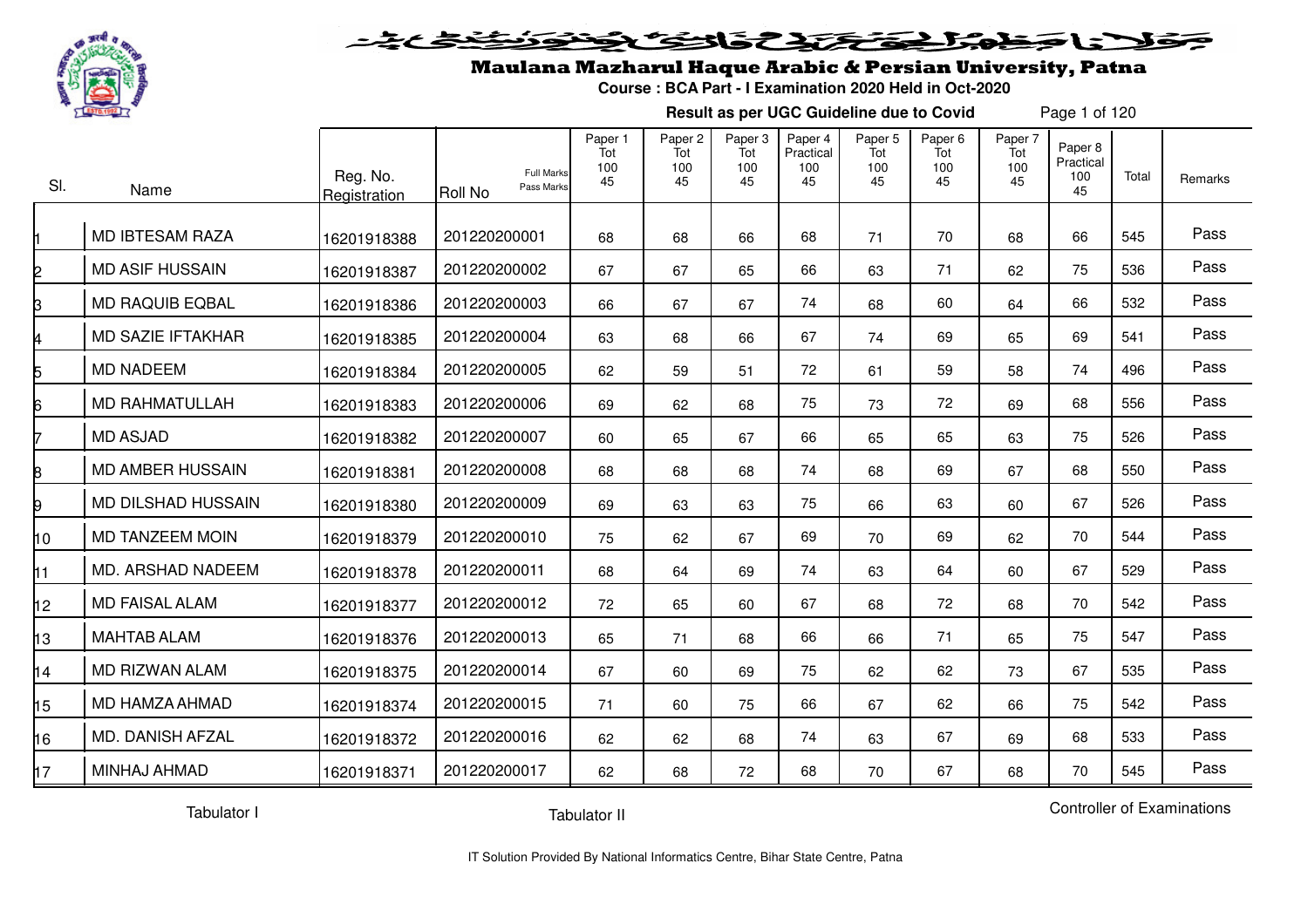

# فلأناخض المتخفض والخفائف

## Maulana Mazharul Haque Arabic & Persian University, Patna

**Course : BCA Part - I Examination 2020 Held in Oct-2020**

**Result as per UGC Guideline due to Covid**

Page 2 of 120

| SI. | Name                     | Reg. No.<br>Registration | <b>Full Marks</b><br>Pass Marks<br><b>Roll No</b> | Paper 1<br>Tot<br>100<br>45 | Paper <sub>2</sub><br>Tot<br>100<br>45 | Paper <sub>3</sub><br>Tot<br>100<br>45 | Paper 4<br>Practical<br>100<br>45 | Paper 5<br>Tot<br>100<br>45 | Paper 6<br>Tot<br>100<br>45 | Paper 7<br>Tot<br>100<br>45 | Paper 8<br>Practical<br>100<br>45 | Total       | Remarks |
|-----|--------------------------|--------------------------|---------------------------------------------------|-----------------------------|----------------------------------------|----------------------------------------|-----------------------------------|-----------------------------|-----------------------------|-----------------------------|-----------------------------------|-------------|---------|
| 81  | <b>AAMIR SOHAIL</b>      | 16201918370              | 201220200018                                      | 67                          | 71                                     | 65                                     | 67                                | 71                          | 70                          | 66                          | 70                                | 547         | Pass    |
| ۱9  | <b>ARMAN ALAM</b>        | 16201918369              | 201220200019                                      | 67                          | 60                                     | 68                                     | 65                                | 72                          | 72                          | 74                          | 68                                | 546         | Pass    |
| 20  | <b>SHARIQUE RAHMAN</b>   | 16201918368              | 201220200020                                      | 70                          | 62                                     | 63                                     | 66                                | 66                          | 71                          | 66                          | 67                                | 531         | Pass    |
| 21  | <b>MD ASAD QURAISHI</b>  | 16201918366              | 201220200021                                      | 72                          | 63                                     | 69                                     | 67                                | 66                          | 66                          | 66                          | 65                                | 534         | Pass    |
| 22  | <b>ASHRAF ALAM</b>       | 16201800216              | 201220200022                                      | 69                          | 69                                     | 62                                     | 66                                | 66                          | 70                          | 68                          | 67                                | 537         | Pass    |
| 23  | <b>SAYEED ANWAR</b>      | 16201918419              | 201220200026                                      | A                           | Α                                      | Α                                      | Α                                 | Α                           | Α                           | Α                           | A                                 | $\mathbf 0$ | Absent  |
| 24  | <b>SHOAIB AKHTAR</b>     | 16201918418              | 201220200027                                      | 70                          | 63                                     | 67                                     | 65                                | 64                          | 73                          | 66                          | 67                                | 535         | Pass    |
| 25  | <b>MD SHAHZADA TALIB</b> | 16201918417              | 201220200028                                      | 66                          | 66                                     | 68                                     | 68                                | 67                          | 73                          | 69                          | 70                                | 547         | Pass    |
| 26  | <b>AHMAD RAZA</b>        | 16201918416              | 201220200029                                      | 66                          | 66                                     | 74                                     | 67                                | 68                          | 71                          | 62                          | 65                                | 539         | Pass    |
| 27  | <b>REHAN GHANI</b>       | 16201918415              | 201220200030                                      | 70                          | 70                                     | 69                                     | 66                                | 62                          | 69                          | 66                          | 68                                | 540         | Pass    |
| 28  | <b>MD SIBGHATULLAH</b>   | 16201918414              | 201220200031                                      | 72                          | 70                                     | 75                                     | 68                                | 69                          | 71                          | 72                          | 65                                | 562         | Pass    |
| 29  | MD. IRSHAD ALAM          | 16201918413              | 201220200032                                      | 68                          | 71                                     | 67                                     | 66                                | 71                          | 74                          | 62                          | 68                                | 547         | Pass    |
| 30  | <b>REYAZ RAJA</b>        | 16201918412              | 201220200033                                      | 66                          | 70                                     | 69                                     | 75                                | 69                          | 68                          | 69                          | 67                                | 553         | Pass    |
| 31  | <b>FAISHAL ALAM</b>      | 16201918411              | 201220200034                                      | 62                          | 64                                     | 70                                     | 68                                | 68                          | 75                          | 62                          | 69                                | 538         | Pass    |
| 32  | <b>TAUQUEER KHAN</b>     | 16201918410              | 201220200035                                      | 67                          | 74                                     | 65                                     | 65                                | 68                          | 68                          | 66                          | 68                                | 541         | Pass    |
| 33  | MD. WASIM                | 16201918409              | 201220200036                                      | 63                          | 63                                     | 68                                     | 66                                | 68                          | 70                          | 66                          | 69                                | 533         | Pass    |
| 34  | MEER FARRUKH HAUSSAIN    | 16201918408              | 201220200037                                      | 70                          | 62                                     | 60                                     | 74                                | 63                          | 62                          | 68                          | 68                                | 527         | Pass    |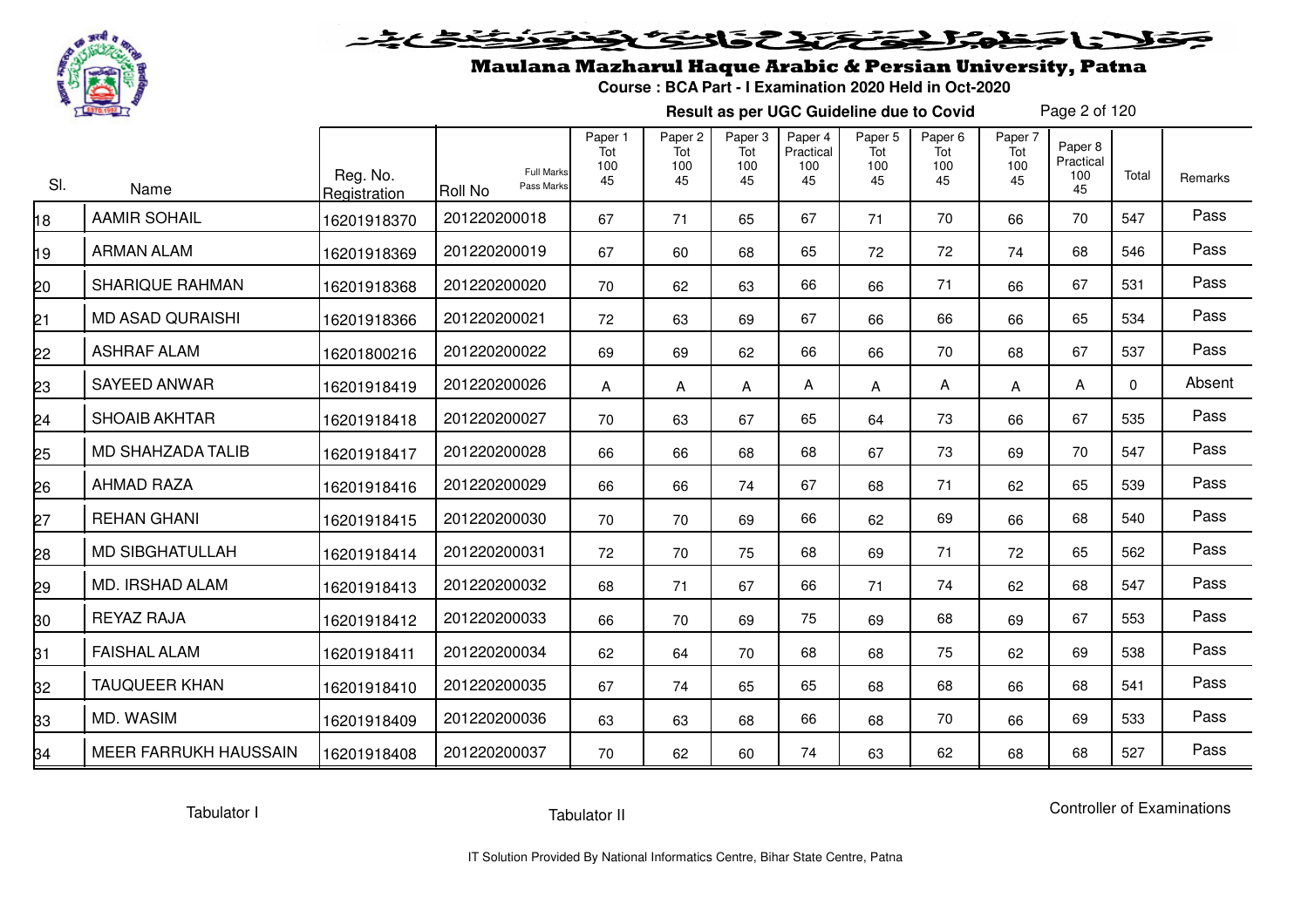

# فلأناخض المتعاطية فتخلفت فالخفض

## Maulana Mazharul Haque Arabic & Persian University, Patna

**Course : BCA Part - I Examination 2020 Held in Oct-2020**

**Result as per UGC Guideline due to Covid**

Page 3 of 120

| SI. | Name                      | Reg. No.<br>Registration | <b>Full Marks</b><br>Pass Marks<br>Roll No | Paper 1<br>Tot<br>100<br>45 | Paper <sub>2</sub><br>Tot<br>100<br>45 | Paper <sub>3</sub><br>Tot<br>100<br>45 | Paper 4<br>Practical<br>100<br>45 | Paper <sub>5</sub><br>Tot<br>100<br>45 | Paper <sub>6</sub><br>Tot<br>100<br>45 | Paper 7<br>Tot<br>100<br>45 | Paper 8<br>Practical<br>100<br>45 | Total | Remarks |
|-----|---------------------------|--------------------------|--------------------------------------------|-----------------------------|----------------------------------------|----------------------------------------|-----------------------------------|----------------------------------------|----------------------------------------|-----------------------------|-----------------------------------|-------|---------|
| 35  | <b>SAMRAH AAQUIB</b>      | 16201918407              | 201220200038                               | 71                          | 62                                     | 62                                     | 75                                | 63                                     | 65                                     | 72                          | 67                                | 537   | Pass    |
| 36  | MD. AZAD                  | 16201918406              | 201220200039                               | 72                          | 65                                     | 67                                     | 68                                | 70                                     | 70                                     | 68                          | 70                                | 550   | Pass    |
| 37  | <b>MD RAQUIB</b>          | 16201918405              | 201220200040                               | 66                          | 63                                     | 71                                     | 66                                | 68                                     | 66                                     | 60                          | 67                                | 527   | Pass    |
| 38  | <b>HASSAN ALI</b>         | 16201918404              | 201220200041                               | 65                          | 61                                     | 69                                     | 75                                | 61                                     | 68                                     | 63                          | 68                                | 530   | Pass    |
| 39  | RIZWAN AHMAD              | 16201918402              | 201220200042                               | 67                          | 67                                     | 64                                     | 67                                | 70                                     | 71                                     | 62                          | 69                                | 537   | Pass    |
| 40  | <b>KAUSAR ANSARI</b>      | 16201918401              | 201220200043                               | 69                          | 65                                     | 67                                     | 66                                | 70                                     | 73                                     | 62                          | 67                                | 539   | Pass    |
| 41  | MD. GULREZ KHAN           | 16201918400              | 201220200044                               | 70                          | 60                                     | 66                                     | 75                                | 65                                     | 68                                     | 68                          | 67                                | 539   | Pass    |
| 42  | YAWAR IQBAL               | 16201918399              | 201220200045                               | 65                          | 60                                     | 70                                     | 68                                | 72                                     | 69                                     | 74                          | 66                                | 544   | Pass    |
| 43  | <b>SHADAB AHMAD</b>       | 16201918398              | 201220200046                               | 68                          | 62                                     | 69                                     | 75                                | 61                                     | 65                                     | 64                          | 68                                | 532   | Pass    |
| 44  | <b>MD ARSHAN HUSAIN</b>   | 16201918397              | 201220200047                               | 60                          | 61                                     | 69                                     | 66                                | 71                                     | 63                                     | 69                          | 69                                | 528   | Pass    |
| 45  | SYED SHAHNAWAZ ALAM       | 16201918396              | 201220200048                               | 62                          | 60                                     | 64                                     | 74                                | 74                                     | 73                                     | 65                          | 70                                | 542   | Pass    |
| 46  | <b>MD QASIM SIDDIQUEE</b> | 16201918395              | 201220200049                               | 68                          | 66                                     | 74                                     | 74                                | 68                                     | 70                                     | 69                          | 72                                | 561   | Pass    |
| 47  | PARWEZ ALAM               | 16201918394              | 201220200050                               | 71                          | 68                                     | 66                                     | 75                                | 68                                     | 69                                     | 69                          | 68                                | 554   | Pass    |
| 48  | <b>MD AARIF RAZA</b>      | 16201918393              | 201220200051                               | 69                          | 66                                     | 62                                     | 74                                | 66                                     | 71                                     | 68                          | 69                                | 545   | Pass    |
| 49  | <b>SHADMAN KHURSEED</b>   | 16201918392              | 201220200052                               | 64                          | 65                                     | 73                                     | 75                                | 72                                     | 63                                     | 65                          | 66                                | 543   | Pass    |
| 50  | <b>ASHRAF HUSAIN</b>      | 16201918391              | 201220200053                               | 72                          | 71                                     | 64                                     | 68                                | 74                                     | 73                                     | 74                          | 70                                | 566   | Pass    |
| 51  | <b>MD SHABAB AZAM</b>     | 16201918390              | 201220200054                               | 71                          | 73                                     | 68                                     | 71                                | 69                                     | 75                                     | 72                          | 72                                | 571   | Pass    |

Tabulator I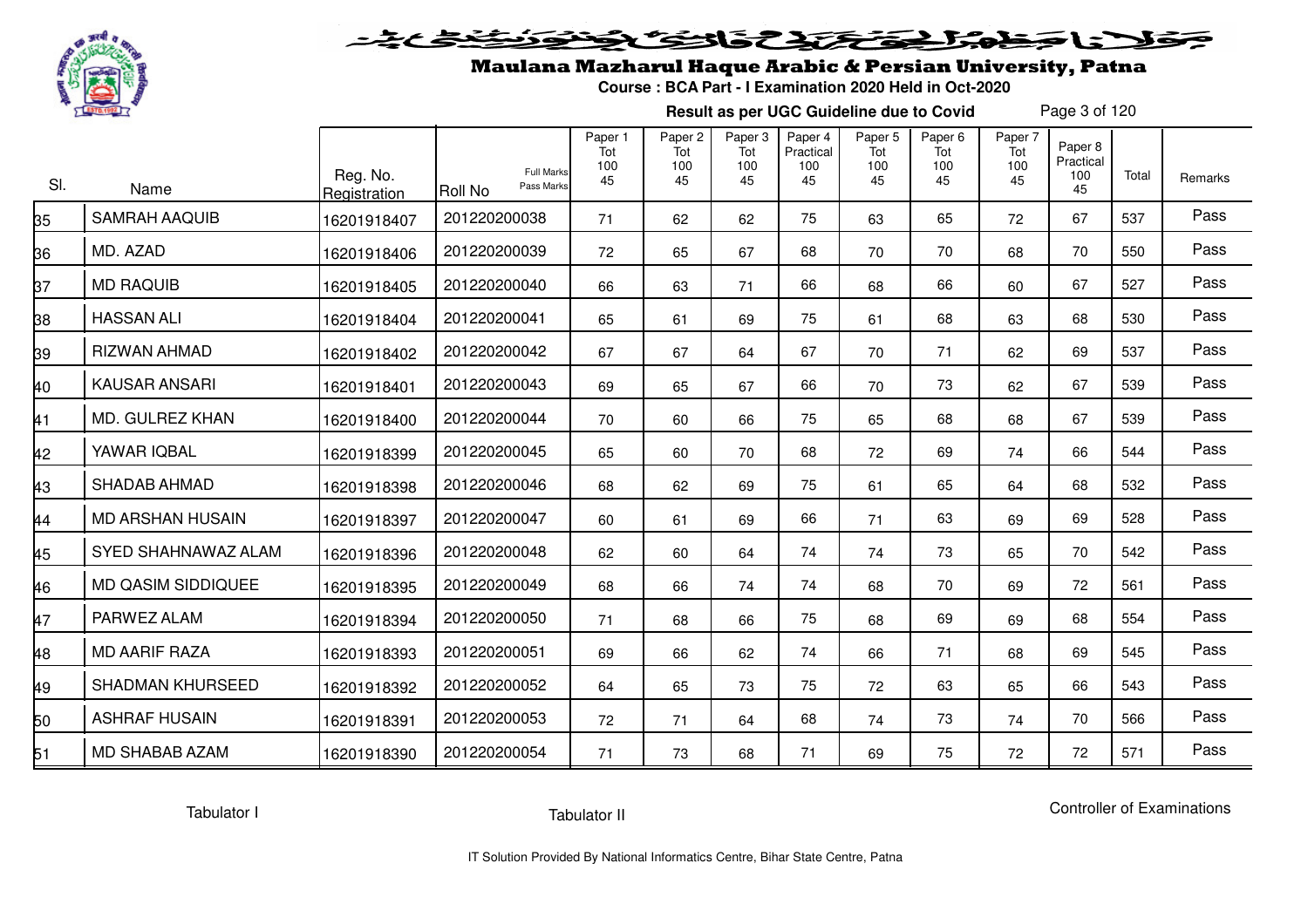

#### **SERIES**  $\blacktriangleright$  15  $\supset$

## Maulana Mazharul Haque Arabic & Persian University, Patna

**Course : BCA Part - I Examination 2020 Held in Oct-2020**

**Result as per UGC Guideline due to Covid**

Page 4 of 120

| SI. | Name                      | Reg. No.<br>Registration | <b>Full Marks</b><br>Pass Marks<br>Roll No | Paper 1<br>Tot<br>100<br>45 | Paper 2<br>Tot<br>100<br>45 | Paper 3<br>Tot<br>100<br>45 | Paper 4<br>Practical<br>100<br>45 | Paper 5<br>Tot<br>100<br>45 | Paper 6<br>Tot<br>100<br>45 | Paper 7<br>Tot<br>100<br>45 | Paper 8<br>Practical<br>100<br>45 | Total | Remarks |
|-----|---------------------------|--------------------------|--------------------------------------------|-----------------------------|-----------------------------|-----------------------------|-----------------------------------|-----------------------------|-----------------------------|-----------------------------|-----------------------------------|-------|---------|
| 52  | <b>MERAJ KAUSER</b>       | 16201918389              | 201220200055                               | 70                          | 69                          | 68                          | 75                                | 68                          | 73                          | 66                          | 69                                | 558   | Pass    |
| 53  | <b>MD REYAZ</b>           | 16201918367              | 201220200061                               | 69                          | 67                          | 67                          | 66                                | 63                          | 68                          | 69                          | 68                                | 537   | Pass    |
| 54  | <b>UZMA HUSSAIN</b>       | 16201911895              | 201230200139                               | 72                          | 72                          | 72                          | 65                                | 71                          | 74                          | 69                          | 66                                | 561   | Pass    |
| 55  | ZISHAN AHMAD              | 16201911894              | 201230200140                               | 71                          | 69                          | 74                          | 67                                | 68                          | 72                          | 66                          | 66                                | 553   | Pass    |
| 56  | <b>AYESHA RAZA</b>        | 16201911892              | 201230200141                               | 75                          | 73                          | 70                          | 65                                | 66                          | 75                          | 75                          | 65                                | 564   | Pass    |
| 57  | <b>AISHA KHAN</b>         | 16201911890              | 201230200142                               | 72                          | 73                          | 74                          | 69                                | 71                          | 71                          | 74                          | 65                                | 569   | Pass    |
| 58  | <b>MAUSAMI NAAZ</b>       | 16201911889              | 201230200143                               | 69                          | 74                          | 72                          | 70                                | 75                          | 72                          | 72                          | 71                                | 575   | Pass    |
| 59  | <b>MD FAIZAN QURAISHI</b> | 16201911887              | 201230200144                               | 63                          | 74                          | 75                          | 65                                | 73                          | 71                          | 72                          | 65                                | 558   | Pass    |
| 60  | <b>ANJALI KUMARI</b>      | 16201911883              | 201230200145                               | 70                          | 72                          | 72                          | 65                                | 65                          | 73                          | 70                          | 65                                | 552   | Pass    |
| 61  | <b>MD IMRAN</b>           | 16201911882              | 201230200146                               | 69                          | 72                          | 71                          | 65                                | 72                          | 70                          | 66                          | 65                                | 550   | Pass    |
| 62  | <b>SHAGUFTA FIRDOUS</b>   | 16201911881              | 201230200147                               | 74                          | 74                          | 75                          | 69                                | 68                          | 71                          | 75                          | 67                                | 573   | Pass    |
| 63  | MD IBRAHIM ANSARI         | 16201911880              | 201230200148                               | 68                          | 74                          | 74                          | 65                                | 74                          | 75                          | 75                          | 66                                | 571   | Pass    |
| 64  | ZAINAB JAWED              | 16201911879              | 201230200149                               | 69                          | 74                          | 75                          | 70                                | 73                          | 75                          | 72                          | 68                                | 576   | Pass    |
| 65  | <b>MD SAJID</b>           | 16201911878              | 201230200150                               | 72                          | 69                          | 71                          | 69                                | 74                          | 69                          | 68                          | 66                                | 558   | Pass    |
| 66  | <b>ALINA ALI</b>          | 16201911877              | 201230200151                               | 72                          | 72                          | 71                          | 75                                | 73                          | 71                          | 65                          | 74                                | 573   | Pass    |
| 67  | <b>KULSUM NOORI</b>       | 16201911876              | 201230200152                               | 74                          | 75                          | 75                          | 67                                | 75                          | 75                          | 74                          | 68                                | 583   | Pass    |
| 68  | <b>MD PARWEZ</b>          | 16201911875              | 201230200153                               | 75                          | 69                          | 68                          | 70                                | 70                          | 71                          | 66                          | 68                                | 557   | Pass    |

Tabulator I

Tabulator II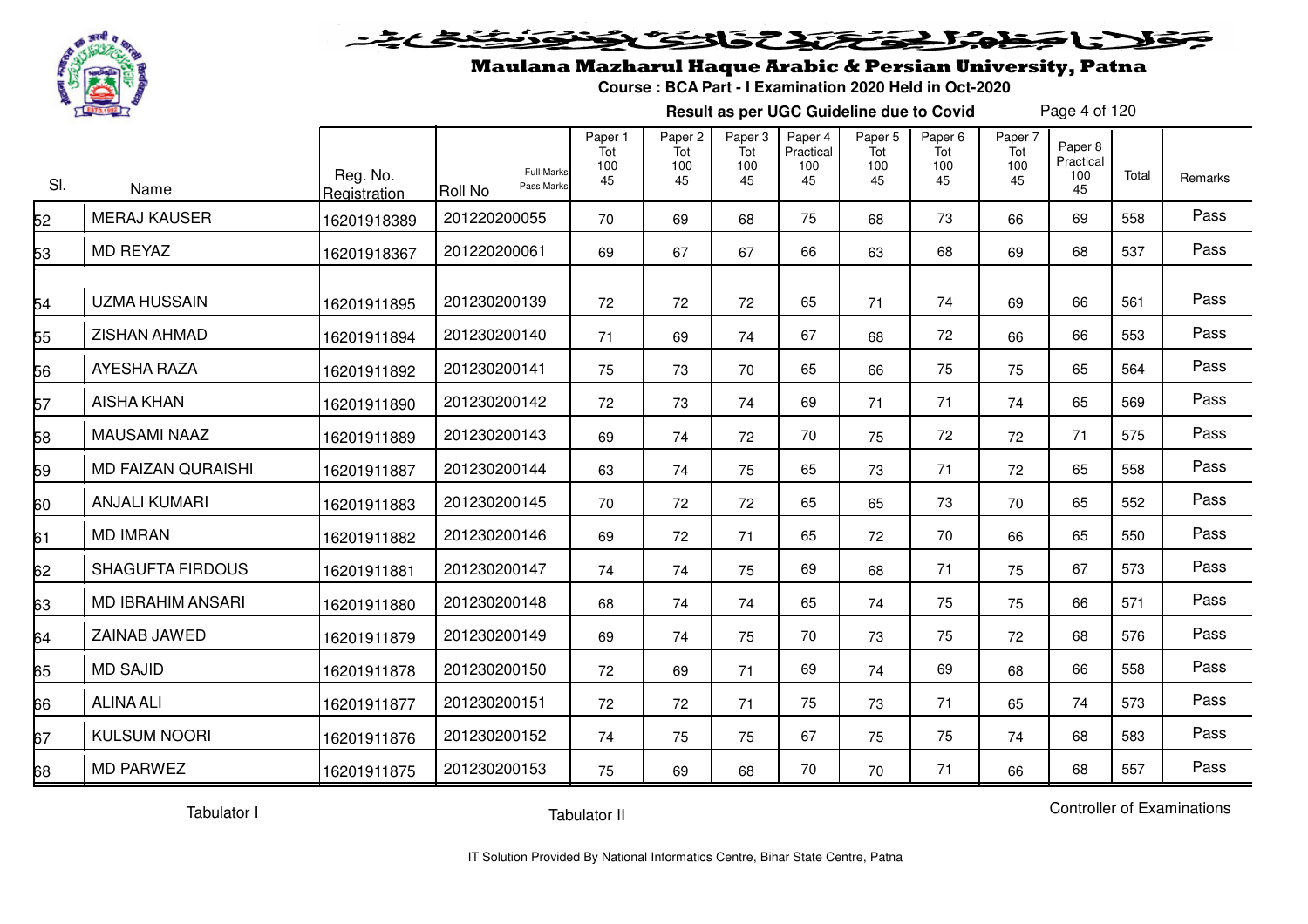

# فلأناجهم الحفظ المؤذان الخفائق

### Maulana Mazharul Haque Arabic & Persian University, Patna

**Course : BCA Part - I Examination 2020 Held in Oct-2020**

**Result as per UGC Guideline due to Covid**

Page 5 of 120

| SI. | Name                        | Reg. No.<br>Registration | <b>Full Marks</b><br>Pass Marks<br><b>Roll No</b> | Paper 1<br>Tot<br>100<br>45 | Paper <sub>2</sub><br>Tot<br>100<br>45 | Paper 3<br>Tot<br>100<br>45 | Paper 4<br>Practical<br>100<br>45 | Paper 5<br>Tot<br>100<br>45 | Paper <sub>6</sub><br>Tot<br>100<br>45 | Paper 7<br>Tot<br>100<br>45 | Paper 8<br>Practical<br>100<br>45 | Total | Remarks |
|-----|-----------------------------|--------------------------|---------------------------------------------------|-----------------------------|----------------------------------------|-----------------------------|-----------------------------------|-----------------------------|----------------------------------------|-----------------------------|-----------------------------------|-------|---------|
| 69  | <b>DHIRAJ KUMAR SINGH</b>   | 16201911874              | 201230200154                                      | 68                          | 74                                     | 72                          | 74                                | 70                          | 75                                     | 68                          | 72                                | 573   | Pass    |
| 70  | KAUSHAL KUMAR SINGH         | 16201911873              | 201230200155                                      | 75                          | 71                                     | 65                          | 70                                | 72                          | 75                                     | 74                          | 72                                | 574   | Pass    |
| 71  | <b>MD MOBASHSHIR</b>        | 16201911872              | 201230200156                                      | 64                          | 72                                     | 74                          | 68                                | 71                          | 75                                     | 71                          | 69                                | 564   | Pass    |
| 72  | <b>ZAINAB ALIYA</b>         | 16201911871              | 201230200157                                      | 66                          | 71                                     | 74                          | 71                                | 69                          | 68                                     | 72                          | 72                                | 563   | Pass    |
| 73  | <b>MD KARIMULLAH</b>        | 16201911870              | 201230200158                                      | 65                          | 72                                     | 74                          | 68                                | 74                          | 70                                     | 72                          | 65                                | 560   | Pass    |
| 74  | <b>FARHAN NAZIR</b>         | 16201911869              | 201230200159                                      | 71                          | 69                                     | 74                          | 70                                | 65                          | 74                                     | 72                          | 68                                | 563   | Pass    |
| 75  | <b>RUKSHAR NAAZ</b>         | 16201911868              | 201230200160                                      | 65                          | 73                                     | 70                          | 69                                | 75                          | 75                                     | 73                          | 71                                | 571   | Pass    |
| 76  | <b>FARHEEN REYAZ</b>        | 16201911867              | 201230200161                                      | 73                          | 71                                     | 72                          | 68                                | 75                          | 72                                     | 74                          | 70                                | 575   | Pass    |
| 77  | <b>MD TAUSIF ALAM</b>       | 16201911866              | 201230200162                                      | 66                          | 69                                     | 73                          | 73                                | 75                          | 69                                     | 66                          | 69                                | 560   | Pass    |
| 78  | <b>ASHRAF ASLAM</b>         | 16201911865              | 201230200163                                      | 73                          | 71                                     | 73                          | 71                                | 73                          | 75                                     | 71                          | 70                                | 577   | Pass    |
| 79  | <b>MD ARSHAD ALAM</b>       | 16201911863              | 201230200164                                      | 72                          | 70                                     | 74                          | 70                                | 75                          | 73                                     | 65                          | 70                                | 569   | Pass    |
| 80  | <b>MD SUJAYAT ANSARI</b>    | 16201911862              | 201230200165                                      | 65                          | 71                                     | 74                          | 67                                | 70                          | 72                                     | 70                          | 68                                | 557   | Pass    |
| 81  | <b>MD SARFRAZ SIDDIQUEE</b> | 16201911861              | 201230200166                                      | 72                          | 73                                     | 65                          | 69                                | 73                          | 75                                     | 68                          | 68                                | 563   | Pass    |
| 82  | <b>MD MUSTAFA</b>           | 16201911860              | 201230200167                                      | 70                          | 67                                     | 74                          | 65                                | 72                          | 66                                     | 71                          | 67                                | 552   | Pass    |
| 83  | <b>NAFIS AYUB</b>           | 16201911858              | 201230200168                                      | 65                          | 71                                     | 74                          | 71                                | 74                          | 73                                     | 70                          | 73                                | 571   | Pass    |
| 84  | <b>SHAMIYA RAZA</b>         | 16201911857              | 201230200169                                      | 74                          | 74                                     | 75                          | 69                                | 74                          | 74                                     | 72                          | 70                                | 582   | Pass    |
| 85  | <b>MD REYAZUDDIN</b>        | 16201911856              | 201230200170                                      | 74                          | 65                                     | 74                          | 69                                | 75                          | 70                                     | 70                          | 65                                | 562   | Pass    |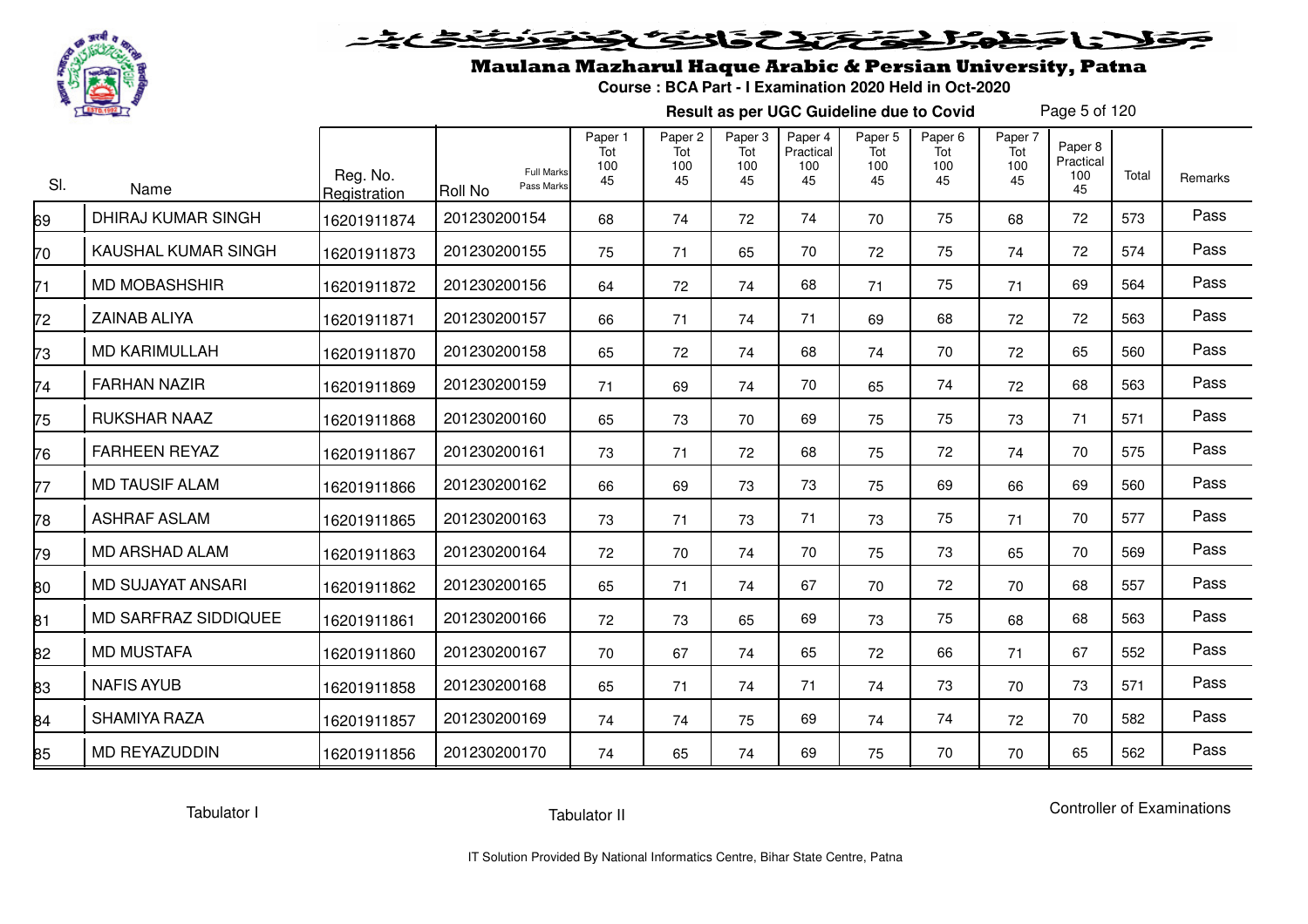

# ولانا وخواجئ وتخلخ فالتوكي

## Maulana Mazharul Haque Arabic & Persian University, Patna

**Course : BCA Part - I Examination 2020 Held in Oct-2020**

**Result as per UGC Guideline due to Covid**

Page 6 of 120

| SI. | Name                     | Reg. No.<br>Registration | <b>Full Marks</b><br>Pass Marks<br><b>Roll No</b> | Paper 1<br>Tot<br>100<br>45 | Paper <sub>2</sub><br>Tot<br>100<br>45 | Paper 3<br>Tot<br>100<br>45 | Paper 4<br>Practical<br>100<br>45 | Paper <sub>5</sub><br>Tot<br>100<br>45 | Paper 6<br>Tot<br>100<br>45 | Paper 7<br>Tot<br>100<br>45 | Paper 8<br>Practical<br>100<br>45 | Total | Remarks |
|-----|--------------------------|--------------------------|---------------------------------------------------|-----------------------------|----------------------------------------|-----------------------------|-----------------------------------|----------------------------------------|-----------------------------|-----------------------------|-----------------------------------|-------|---------|
| 86  | <b>DASTAGIR ALAM</b>     | 16201911855              | 201230200171                                      | 75                          | 72                                     | 72                          | 68                                | 75                                     | 69                          | 73                          | 70                                | 574   | Pass    |
| 37  | <b>MD DANISH</b>         | 16201911854              | 201230200172                                      | 70                          | 68                                     | 72                          | 70                                | 65                                     | 72                          | 67                          | 65                                | 549   | Pass    |
| 38  | <b>AMRESH KUMAR</b>      | 16201911853              | 201230200173                                      | 72                          | 72                                     | 70                          | 65                                | 74                                     | 73                          | 70                          | 66                                | 562   | Pass    |
| 89  | <b>RUCHI KUMARI</b>      | 16201911852              | 201230200174                                      | 72                          | 75                                     | 70                          | 70                                | 73                                     | 75                          | 68                          | 71                                | 574   | Pass    |
| 90  | <b>MD SAQUIB ANSARI</b>  | 16201911851              | 201230200175                                      | 74                          | 70                                     | 71                          | 65                                | 73                                     | 71                          | 72                          | 67                                | 563   | Pass    |
| 91  | <b>MD AQUIB HUSSAIN</b>  | 16201911850              | 201230200176                                      | 73                          | 68                                     | 75                          | 72                                | 70                                     | 65                          | 68                          | 70                                | 561   | Pass    |
| 92  | <b>MD TAUSIF</b>         | 16201911848              | 201230200177                                      | 72                          | 71                                     | 74                          | 65                                | 71                                     | 72                          | 72                          | 68                                | 565   | Pass    |
| 93  | AAUN AHMAD AZMI          | 16201911847              | 201230200178                                      | 74                          | 72                                     | 74                          | 69                                | 68                                     | 74                          | 67                          | 65                                | 563   | Pass    |
| 94  | MD FAISAL IMTIYAZ        | 16201911846              | 201230200179                                      | 73                          | 72                                     | 72                          | 66                                | 75                                     | 74                          | 72                          | 66                                | 570   | Pass    |
| 95  | <b>NIKHAT PARVEEN</b>    | 16201911845              | 201230200180                                      | 72                          | 73                                     | 75                          | 70                                | 72                                     | 75                          | 71                          | 68                                | 576   | Pass    |
| 96  | <b>ABDUL RAHMAN</b>      | 16201911844              | 201230200181                                      | 73                          | 72                                     | 70                          | 69                                | 73                                     | 69                          | 70                          | 66                                | 562   | Pass    |
| 97  | <b>BUSHRA ANWER</b>      | 16201911843              | 201230200182                                      | 72                          | 73                                     | 70                          | 73                                | 74                                     | 65                          | 68                          | 72                                | 567   | Pass    |
| 98  | <b>MD SAFEER</b>         | 16201911842              | 201230200183                                      | 74                          | 68                                     | 71                          | 70                                | 74                                     | 74                          | 70                          | 66                                | 567   | Pass    |
| 99  | <b>SABIHA PERWEEN</b>    | 16201911841              | 201230200184                                      | 74                          | 74                                     | 68                          | 70                                | 75                                     | 67                          | 72                          | 71                                | 571   | Pass    |
| 100 | MOHAMMED SHAH FAISAL     | 16201911839              | 201230200185                                      | 74                          | 72                                     | 75                          | 69                                | 65                                     | 74                          | 70                          | 65                                | 564   | Pass    |
| 101 | SHAZIA AZMI              | 16201911838              | 201230200186                                      | 73                          | 75                                     | 71                          | 70                                | 75                                     | 71                          | 72                          | 71                                | 578   | Pass    |
| 102 | <b>MD MUNAZIR ANSARI</b> | 16201911837              | 201230200187                                      | 72                          | 75                                     | 71                          | 72                                | 72                                     | 70                          | 66                          | 70                                | 568   | Pass    |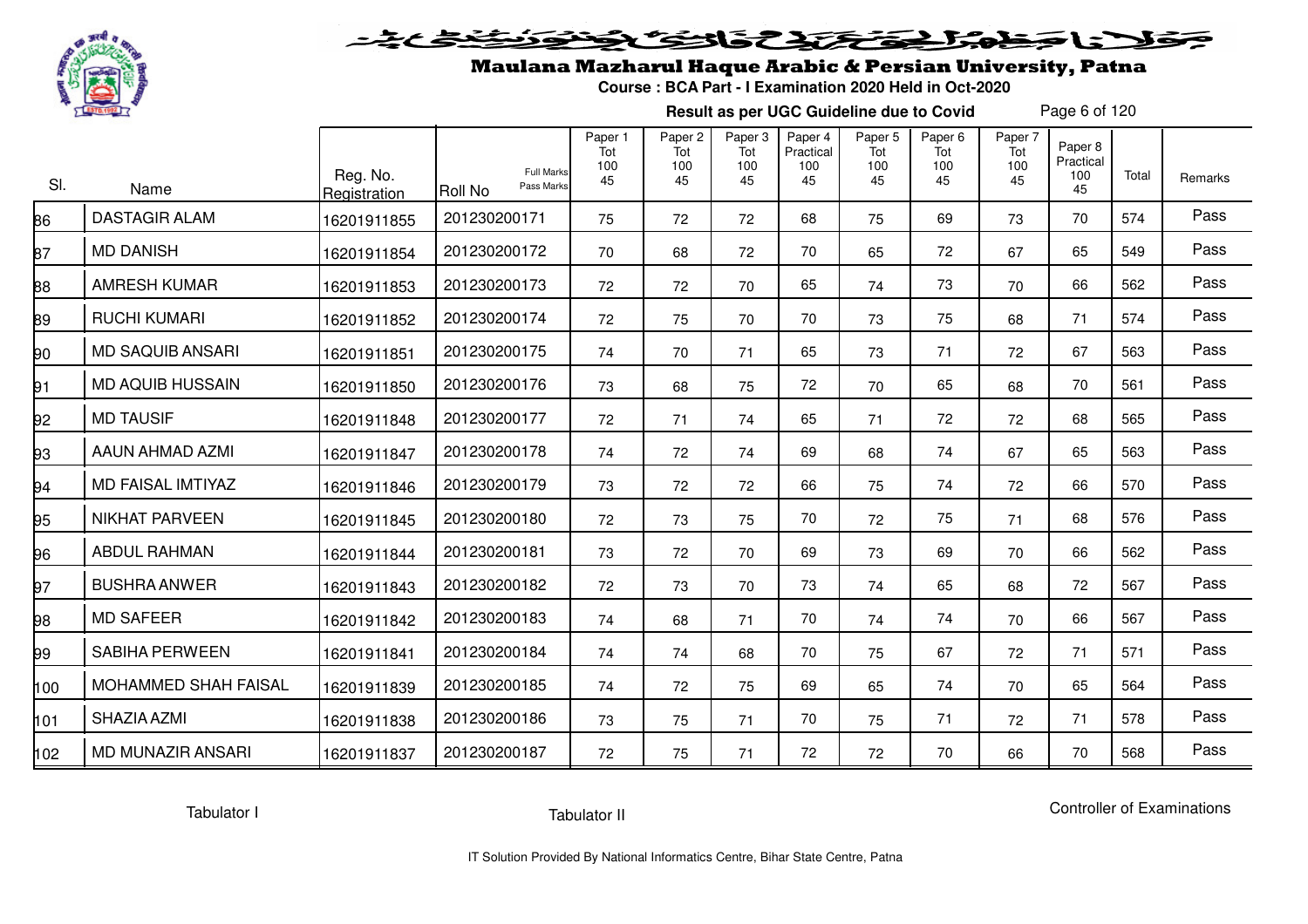

# فلأناخض المتحفظ الخفائف

### Maulana Mazharul Haque Arabic & Persian University, Patna

**Course : BCA Part - I Examination 2020 Held in Oct-2020**

**Result as per UGC Guideline due to Covid**

Page 7 of 120

| SI. | Name                      | Reg. No.<br>Registration | <b>Full Marks</b><br>Pass Marks<br><b>Roll No</b> | Paper 1<br>Tot<br>100<br>45 | Paper 2<br>Tot<br>100<br>45 | Paper 3<br>Tot<br>100<br>45 | Paper 4<br>Practical<br>100<br>45 | Paper 5<br>Tot<br>100<br>45 | Paper <sub>6</sub><br>Tot<br>100<br>45 | Paper 7<br>Tot<br>100<br>45 | Paper 8<br>Practical<br>100<br>45 | Total | Remarks |
|-----|---------------------------|--------------------------|---------------------------------------------------|-----------------------------|-----------------------------|-----------------------------|-----------------------------------|-----------------------------|----------------------------------------|-----------------------------|-----------------------------------|-------|---------|
| 03  | <b>MD RASHID SIDDIQUE</b> | 16201911896              | 201230200205                                      | 74                          | 72                          | 73                          | 67                                | 65                          | 69                                     | 69                          | 66                                | 555   | Pass    |
| 104 | <b>SHARMILA KHATOON</b>   | 16201911893              | 201230200206                                      | 72                          | 73                          | 73                          | 67                                | 75                          | 74                                     | 72                          | 69                                | 575   | Pass    |
| 105 | <b>MD KAIFI</b>           | 16201911891              | 201230200207                                      | 74                          | 70                          | 72                          | 65                                | 68                          | 70                                     | 66                          | 68                                | 553   | Pass    |
| 106 | <b>BELAL KHAN</b>         | 16201911888              | 201230200208                                      | 75                          | 74                          | 74                          | 74                                | 74                          | 71                                     | 73                          | 72                                | 587   | Pass    |
| 107 | <b>MD FAHAD HASAN</b>     | 16201911886              | 201230200209                                      | 74                          | 70                          | 72                          | 69                                | 75                          | 75                                     | 69                          | 72                                | 576   | Pass    |
| 108 | <b>MD NAWABUDDIN</b>      | 16201911885              | 201230200210                                      | 73                          | 70                          | 70                          | 67                                | 73                          | 71                                     | 68                          | 69                                | 561   | Pass    |
| 109 | SHAMAYALE FATMA           | 16201911884              | 201230200211                                      | 74                          | 75                          | 75                          | 69                                | 75                          | 72                                     | 72                          | 70                                | 582   | Pass    |
| 110 | <b>SAHIL RZA</b>          | 16201911864              | 201230200212                                      | 74                          | 68                          | 75                          | 72                                | 74                          | 72                                     | 71                          | 71                                | 577   | Pass    |
| 111 | <b>MAHWISH PERWEEN</b>    | 16201911859              | 201230200213                                      | 75                          | 74                          | 73                          | 71                                | 75                          | 73                                     | 71                          | 72                                | 584   | Pass    |
| 112 | <b>ABDUL RAHMAN</b>       | 16201911849              | 201230200214                                      | 69                          | 74                          | 74                          | 65                                | 67                          | 70                                     | 65                          | 68                                | 552   | Pass    |
| 113 | MD NAWAZ ALAM             | 16201911840              | 201230200215                                      | 75                          | 66                          | 65                          | 68                                | 71                          | 73                                     | 66                          | 65                                | 549   | Pass    |
| 114 | SHAHNAWAZ AZAM            | 16201918504              | 201250200001                                      | 71                          | 72                          | 72                          | 68                                | 72                          | 73                                     | 72                          | 69                                | 569   | Pass    |
| 115 | <b>ANKIT KUMAR</b>        | 16201918503              | 201250200002                                      | 72                          | 73                          | 73                          | 69                                | 70                          | 72                                     | 71                          | 68                                | 568   | Pass    |
| 116 | MD SOHAIL AKHTAR ANSARI   | 16201918502              | 201250200003                                      | 71                          | 72                          | 71                          | 69                                | 69                          | 72                                     | 71                          | 68                                | 563   | Pass    |
| 117 | <b>SIKANDAR KUMAR</b>     | 16201918500              | 201250200004                                      | 70                          | 71                          | 71                          | 68                                | 71                          | 71                                     | 72                          | 67                                | 561   | Pass    |
| 118 | <b>MD ARFAT ALAM</b>      | 16201918498              | 201250200005                                      | 72                          | 73                          | 73                          | 69                                | 71                          | 73                                     | 72                          | 69                                | 572   | Pass    |
| 119 | <b>TINA PARWEEN</b>       | 16201918496              | 201250200006                                      | 72                          | 72                          | 72                          | 69                                | 70                          | 72                                     | 71                          | 69                                | 567   | Pass    |

Tabulator I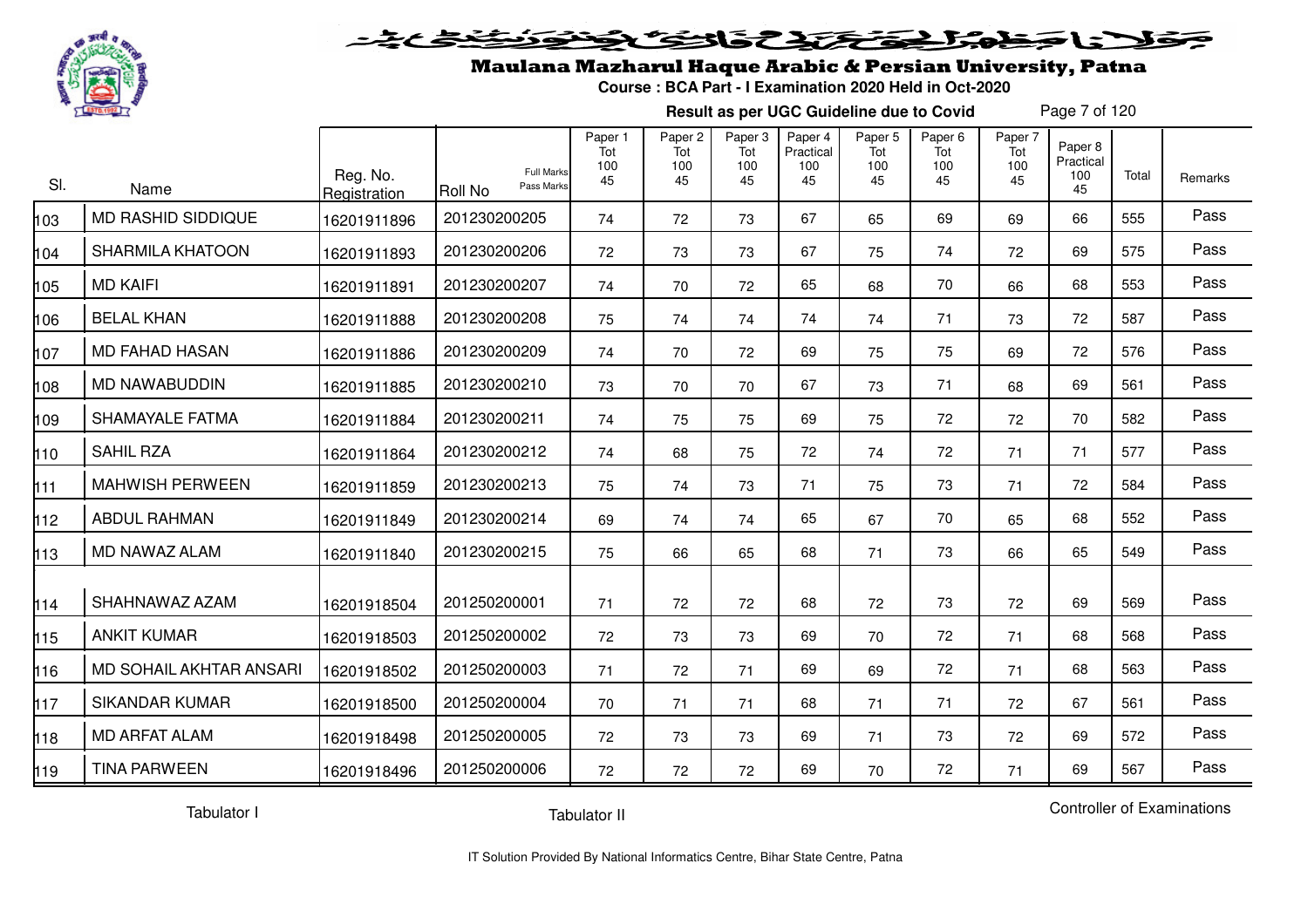

#### فتحتحلن فالحفظ  $\geq$

## Maulana Mazharul Haque Arabic & Persian University, Patna

**Course : BCA Part - I Examination 2020 Held in Oct-2020**

**Result as per UGC Guideline due to Covid**

Page 8 of 120

| SI. | Name                                | Reg. No.<br>Registration | <b>Full Marks</b><br>Pass Marks<br>Roll No | Paper 1<br>Tot<br>100<br>45 | Paper 2<br>Tot<br>100<br>45 | Paper 3<br>Tot<br>100<br>45 | Paper 4<br>Practical<br>100<br>45 | Paper 5<br>Tot<br>100<br>45 | Paper 6<br>Tot<br>100<br>45 | Paper 7<br>Tot<br>100<br>45 | Paper 8<br>Practical<br>100<br>45 | Total | Remarks |
|-----|-------------------------------------|--------------------------|--------------------------------------------|-----------------------------|-----------------------------|-----------------------------|-----------------------------------|-----------------------------|-----------------------------|-----------------------------|-----------------------------------|-------|---------|
| 20  | <b>ROSHAN KUMAR</b>                 | 16201918495              | 201250200007                               | 72                          | 72                          | 73                          | 69                                | 71                          | 71                          | 72                          | 68                                | 568   | Pass    |
| 121 | MD MUJTABA ASGAR                    | 16201918494              | 201250200008                               | 71                          | 72                          | 72                          | 68                                | 70                          | 72                          | 71                          | 69                                | 565   | Pass    |
| 122 | <b>RAJIQUE SABA</b>                 | 16201918493              | 201250200009                               | 71                          | 71                          | 70                          | 69                                | 72                          | 72                          | 71                          | 69                                | 565   | Pass    |
| 123 | MUHAMMED FAZAR QURAISHI 16201918492 |                          | 201250200010                               | 70                          | 70                          | 71                          | 69                                | 72                          | 73                          | 72                          | 71                                | 568   | Pass    |
| 124 | <b>SIMRAN KUMARI</b>                | 16201918491              | 201250200011                               | 71                          | 71                          | 73                          | 69                                | 70                          | 72                          | 71                          | 70                                | 567   | Pass    |
| 125 | MD NAWED ALAM                       | 16201918490              | 201250200012                               | 72                          | 70                          | 72                          | 70                                | 72                          | 73                          | 73                          | 71                                | 573   | Pass    |
| 26  | <b>SAURAV PANDEY</b>                | 16201918489              | 201250200013                               | 71                          | 71                          | 71                          | 69                                | 70                          | 72                          | 71                          | 70                                | 565   | Pass    |
| 127 | MD SHAHBAZ ALAM                     | 16201918488              | 201250200014                               | 72                          | 71                          | 72                          | 69                                | 71                          | 72                          | 74                          | 68                                | 569   | Pass    |
| 128 | ADITYA KUMAR ROY                    | 16201918487              | 201250200015                               | 73                          | 72                          | 74                          | 69                                | 72                          | 74                          | 74                          | 72                                | 580   | Pass    |
| 129 | <b>AMAN KUMAR</b>                   | 16201918486              | 201250200016                               | 72                          | 70                          | 71                          | 68                                | 71                          | 72                          | 71                          | 71                                | 566   | Pass    |
| 30  | <b>MD ASLAM ALAM</b>                | 16201918485              | 201250200017                               | 70                          | 71                          | 71                          | 68                                | 69                          | 71                          | 72                          | 68                                | 560   | Pass    |
| 131 | <b>UMME HABIBA</b>                  | 16201918484              | 201250200018                               | 74                          | 73                          | 74                          | 69                                | 73                          | 74                          | 73                          | 72                                | 582   | Pass    |
| 132 | <b>KAMAL HALDAR</b>                 | 16201918483              | 201250200019                               | 72                          | 71                          | 71                          | 69                                | 70                          | 73                          | 72                          | 69                                | 567   | Pass    |
| 133 | <b>ANAND KUMAR</b>                  | 16201918501              | 201250200020                               | 71                          | 71                          | 72                          | 68                                | 70                          | 72                          | 73                          | 67                                | 564   | Pass    |
| 134 | <b>MD ASIF</b>                      | 16201922195              | 201260200001                               | 63                          | 65                          | 69                          | 70                                | 70                          | 67                          | 69                          | 65                                | 538   | Pass    |
| 35  | <b>RAVINA BESRA</b>                 | 16201922192              | 201260200002                               | 71                          | 64                          | 70                          | 71                                | 71                          | 69                          | 70                          | 64                                | 550   | Pass    |
| 136 | <b>MD SARFARAZ</b>                  | 16201922191              | 201260200003                               | 66                          | 66                          | 69                          | 69                                | 64                          | 68                          | 69                          | 66                                | 537   | Pass    |

Tabulator I

Tabulator II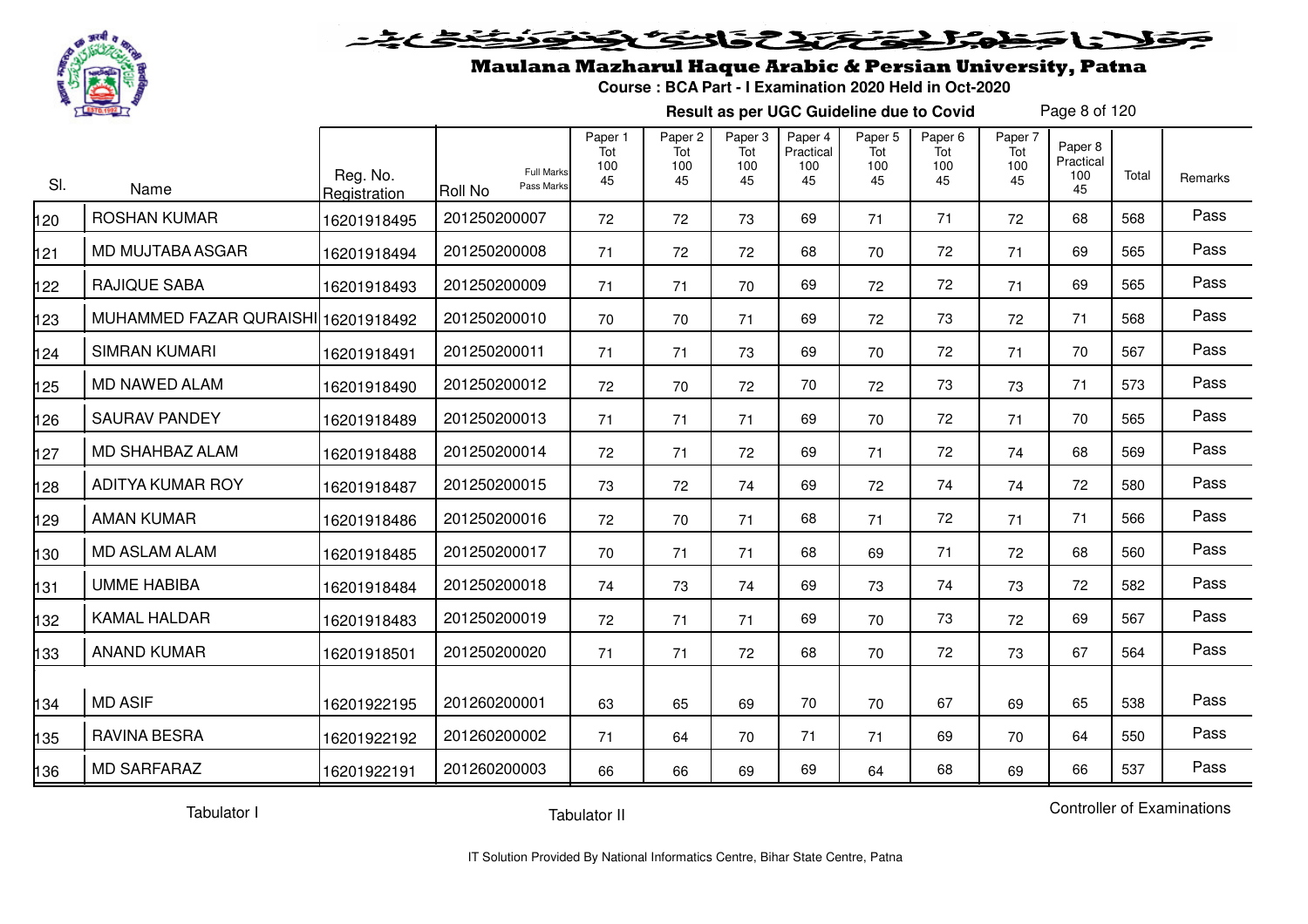

# فلأناخض المتعاطية فتخلفت فالخفض

## Maulana Mazharul Haque Arabic & Persian University, Patna

**Course : BCA Part - I Examination 2020 Held in Oct-2020**

**Result as per UGC Guideline due to Covid**

Page 9 of 120

| SI. | Name                    | Reg. No.<br>Registration | <b>Full Marks</b><br>Pass Marks<br><b>Roll No</b> | Paper 1<br>Tot<br>100<br>45 | Paper 2<br>Tot<br>100<br>45 | Paper 3<br>Tot<br>100<br>45 | Paper 4<br>Practical<br>100<br>45 | Paper 5<br>Tot<br>100<br>45 | Paper <sub>6</sub><br>Tot<br>100<br>45 | Paper 7<br>Tot<br>100<br>45 | Paper <sub>8</sub><br>Practical<br>100<br>45 | Total | Remarks |
|-----|-------------------------|--------------------------|---------------------------------------------------|-----------------------------|-----------------------------|-----------------------------|-----------------------------------|-----------------------------|----------------------------------------|-----------------------------|----------------------------------------------|-------|---------|
| 37  | <b>ANMOL KUMAR SAH</b>  | 16201922184              | 201260200004                                      | 64                          | 67                          | 74                          | 68                                | 65                          | 66                                     | 74                          | 67                                           | 545   | Pass    |
| 138 | <b>NAHEDA PERWEEN</b>   | 16201922181              | 201260200005                                      | 65                          | 69                          | 70                          | 65                                | 66                          | 69                                     | 66                          | 69                                           | 539   | Pass    |
| 39  | <b>MD NAHID ALAM</b>    | 16201922180              | 201260200006                                      | 68                          | 68                          | 69                          | 64                                | 63                          | 70                                     | 69                          | 68                                           | 539   | Pass    |
| 140 | <b>MD AJAZ</b>          | 16201922179              | 201260200007                                      | 63                          | 69                          | 68                          | 71                                | 73                          | 71                                     | 68                          | 69                                           | 552   | Pass    |
| 141 | <b>NIKITA PRAMANIK</b>  | 16201922178              | 201260200008                                      | 64                          | 64                          | 66                          | 69                                | 71                          | 64                                     | 66                          | 64                                           | 528   | Pass    |
| 142 | PRINCE ANAND            | 16201922177              | 201260200009                                      | 61                          | 65                          | 67                          | 68                                | 69                          | 62                                     | 67                          | 65                                           | 524   | Pass    |
| 143 | <b>MD EZRAIL</b>        | 16201922176              | 201260200010                                      | 63                          | 68                          | 69                          | 65                                | 70                          | 61                                     | 69                          | 68                                           | 533   | Pass    |
| 144 | <b>MD NADEEM AKHTER</b> | 16201922175              | 201260200011                                      | 66                          | 69                          | 64                          | 69                                | 72                          | 70                                     | 64                          | 69                                           | 543   | Pass    |
| 145 | SHAHANAWAZ              | 16201922173              | 201260200012                                      | 67                          | 70                          | 65                          | 70                                | 71                          | 69                                     | 65                          | 70                                           | 547   | Pass    |
| 146 | <b>NISHAR BABU</b>      | 16201922172              | 201260200013                                      | 62                          | 71                          | 66                          | 71                                | 65                          | 68                                     | 66                          | 71                                           | 540   | Pass    |
| 147 | <b>MD REHAN</b>         | 16201922170              | 201260200014                                      | 64                          | 70                          | 65                          | 69                                | 66                          | 63                                     | 65                          | 70                                           | 532   | Pass    |
| 148 | MD AJAZ ALAM            | 16201922165              | 201260200015                                      | 65                          | 72                          | 67                          | 68                                | 68                          | 69                                     | 67                          | 72                                           | 548   | Pass    |
| 149 | <b>AHMAD ANSARI</b>     | 16201922162              | 201260200016                                      | 63                          | 71                          | 69                          | 70                                | 69                          | 68                                     | 69                          | 71                                           | 550   | Pass    |
| 150 | <b>RUKHSAR CHAMAN</b>   | 16201922161              | 201260200017                                      | 61                          | 70                          | 70                          | 69                                | 68                          | 70                                     | 70                          | 70                                           | 548   | Pass    |
| 151 | PRITAM KUMAR ROY        | 16201922160              | 201260200018                                      | 64                          | 71                          | 72                          | 70                                | 65                          | 71                                     | 72                          | 71                                           | 556   | Pass    |
| 152 | <b>MD RASHID</b>        | 16201922157              | 201260200019                                      | 65                          | 72                          | 69                          | 68                                | 64                          | 69                                     | 69                          | 72                                           | 548   | Pass    |
| 153 | <b>SHADEV KUMAR SAH</b> | 16201922155              | 201260200020                                      | 66                          | 73                          | 68                          | 65                                | 70                          | 68                                     | 68                          | 73                                           | 551   | Pass    |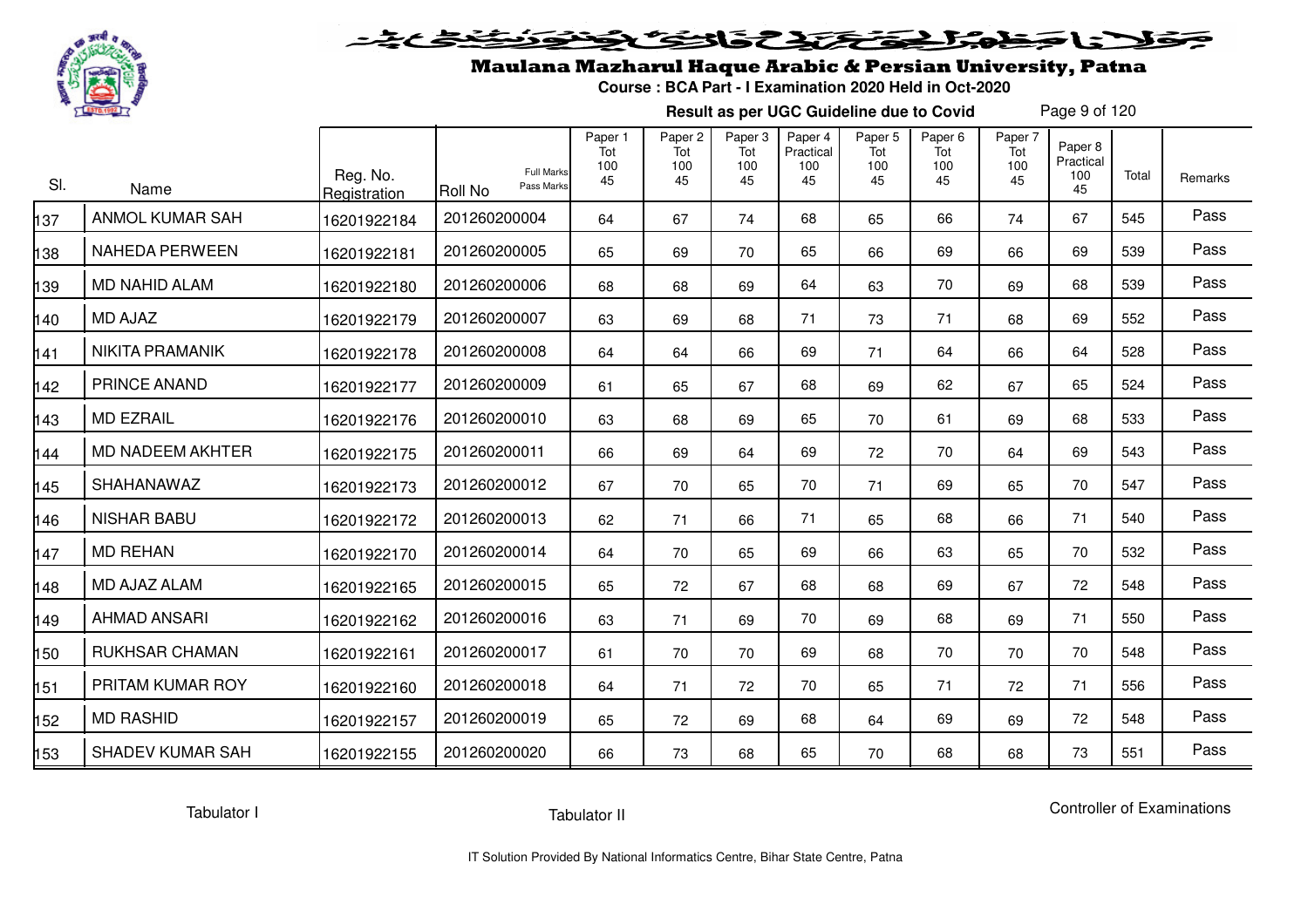

#### 20202222325.0  $\blacktriangleright$   $\blacktriangleright$   $\blacktriangleright$

## Maulana Mazharul Haque Arabic & Persian University, Patna

**Course : BCA Part - I Examination 2020 Held in Oct-2020**

**Result as per UGC Guideline due to Covid**

Page 10 of 120

| SI. | Name                   | Reg. No.<br>Registration | <b>Full Marks</b><br>Pass Marks<br>Roll No | Paper 1<br>Tot<br>100<br>45 | Paper 2<br>Tot<br>100<br>45 | Paper 3<br>Tot<br>100<br>45 | Paper 4<br>Practical<br>100<br>45 | Paper 5<br>Tot<br>100<br>45 | Paper <sub>6</sub><br>Tot<br>100<br>45 | Paper 7<br>Tot<br>100<br>45 | Paper 8<br>Practical<br>100<br>45 | Total | Remarks |
|-----|------------------------|--------------------------|--------------------------------------------|-----------------------------|-----------------------------|-----------------------------|-----------------------------------|-----------------------------|----------------------------------------|-----------------------------|-----------------------------------|-------|---------|
| 54  | <b>ASIF MAZHAR</b>     | 16201922149              | 201260200021                               | 63                          | 74                          | 66                          | 66                                | 69                          | 66                                     | 66                          | 74                                | 544   | Pass    |
| 55  | <b>MD SHAQUIB</b>      | 16201922148              | 201260200022                               | 64                          | 71                          | 67                          | 68                                | 66                          | 68                                     | 67                          | 71                                | 542   | Pass    |
| 56  | <b>ASHISH KUMAR</b>    | 16201922147              | 201260200023                               | 60                          | 72                          | 69                          | 69                                | 67                          | 69                                     | 69                          | 72                                | 547   | Pass    |
| 157 | <b>CHAND BABU</b>      | 16201922146              | 201260200024                               | 59                          | 71                          | 71                          | 70                                | 62                          | 64                                     | 71                          | 71                                | 539   | Pass    |
| 158 | <b>MD SALMAN</b>       | 16201922143              | 201260200025                               | 62                          | 71                          | 70                          | 71                                | 65                          | 65                                     | 70                          | 71                                | 545   | Pass    |
| 59  | <b>MD REZANOOR</b>     | 16201922140              | 201260200026                               | 63                          | 70                          | 69                          | 72                                | 66                          | 70                                     | 69                          | 70                                | 549   | Pass    |
| 160 | <b>MD AHWAL</b>        | 16201922137              | 201260200027                               | 68                          | 71                          | 68                          | 70                                | 70                          | 71                                     | 68                          | 71                                | 557   | Pass    |
| 161 | ZIA ANJUM              | 16201619807              | 201260200028                               | 70                          | 72                          | 66                          | 69                                | 71                          | 71                                     | 66                          | 72                                | 557   | Pass    |
| 162 | <b>KALINDRA KUMAR</b>  | 16201918569              | 201270200046                               | 74                          | 74                          | 74                          | 65                                | 74                          | 74                                     | 74                          | 66                                | 575   | Pass    |
| 163 | NIHARIKA KUMARI        | 16201918568              | 201270200047                               | 75                          | 75                          | 75                          | 75                                | 75                          | 75                                     | 75                          | 75                                | 600   | Pass    |
| 164 | <b>NUSRAT FATMA</b>    | 16201918567              | 201270200048                               | 75                          | 74                          | 74                          | 75                                | 74                          | 75                                     | 74                          | 74                                | 595   | Pass    |
| 165 | <b>VIJAY KUMAR RAM</b> | 16201918566              | 201270200049                               | 74                          | 73                          | 73                          | 74                                | 73                          | 74                                     | 73                          | 67                                | 581   | Pass    |
| 166 | <b>RUPA KUMARI</b>     | 16201918565              | 201270200050                               | 74                          | 74                          | 74                          | 66                                | 74                          | 73                                     | 74                          | 65                                | 574   | Pass    |
| 167 | NIPPU KUMARI           | 16201918564              | 201270200051                               | 70                          | 60                          | 72                          | 65                                | 71                          | 70                                     | 73                          | 66                                | 547   | Pass    |
| 168 | <b>RAISH QUSHAR</b>    | 16201918563              | 201270200052                               | 74                          | 74                          | 74                          | 74                                | 74                          | 74                                     | 74                          | 74                                | 592   | Pass    |
| 169 | <b>GAZALA PARWEEN</b>  | 16201918562              | 201270200053                               | 75                          | 75                          | 74                          | 75                                | 75                          | 75                                     | 75                          | 75                                | 599   | Pass    |
| 170 | <b>SIRISH KUMAR</b>    | 16201918561              | 201270200054                               | 74                          | 74                          | 73                          | 74                                | 74                          | 74                                     | 74                          | 74                                | 591   | Pass    |

Tabulator I

Tabulator II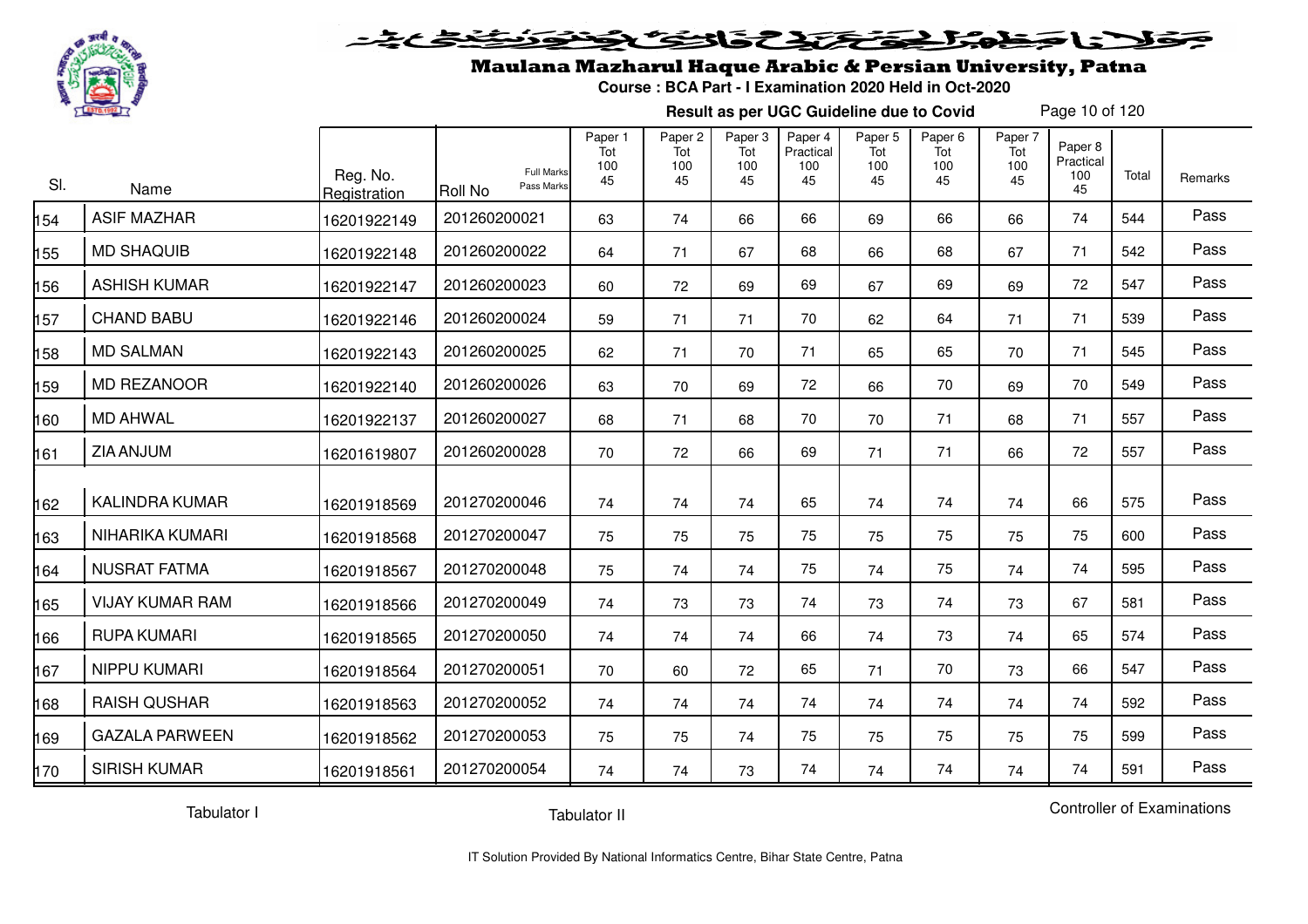

# ولانا وخوالج وتحتك والتوكي

## Maulana Mazharul Haque Arabic & Persian University, Patna

**Course : BCA Part - I Examination 2020 Held in Oct-2020**

**Result as per UGC Guideline due to Covid**

Page 11 of 120

| SI. | Name                         | Reg. No.<br>Registration | <b>Full Marks</b><br>Pass Marks<br><b>Roll No</b> | Paper 1<br>Tot<br>100<br>45 | Paper <sub>2</sub><br>Tot<br>100<br>45 | Paper 3<br>Tot<br>100<br>45 | Paper 4<br>Practical<br>100<br>45 | Paper 5<br>Tot<br>100<br>45 | Paper <sub>6</sub><br>Tot<br>100<br>45 | Paper 7<br>Tot<br>100<br>45 | Paper 8<br>Practical<br>100<br>45 | Total | Remarks |
|-----|------------------------------|--------------------------|---------------------------------------------------|-----------------------------|----------------------------------------|-----------------------------|-----------------------------------|-----------------------------|----------------------------------------|-----------------------------|-----------------------------------|-------|---------|
| 171 | <b>AMMAR YASIR</b>           | 16201918560              | 201270200055                                      | 73                          | 75                                     | 75                          | 67                                | 73                          | 73                                     | 73                          | 73                                | 582   | Pass    |
| 172 | MIRZA SOHAIL BAIG            | 16201918559              | 201270200056                                      | 74                          | 74                                     | 74                          | 74                                | 74                          | 75                                     | 74                          | 74                                | 593   | Pass    |
| 173 | <b>KAJAL SINGH</b>           | 16201918558              | 201270200057                                      | 73                          | 73                                     | 74                          | 73                                | 73                          | 73                                     | 75                          | 73                                | 587   | Pass    |
| 174 | <b>NISHU KUMARI</b>          | 16201918557              | 201270200058                                      | 73                          | 74                                     | 73                          | 73                                | 73                          | 74                                     | 73                          | 73                                | 586   | Pass    |
| 175 | <b>RUKSHAR PARWEEN</b>       | 16201918556              | 201270200059                                      | 75                          | 75                                     | 75                          | 75                                | 75                          | 75                                     | 75                          | 75                                | 600   | Pass    |
| 176 | <b>RAHUL KUMAR</b>           | 16201918555              | 201270200060                                      | 74                          | 74                                     | 74                          | 74                                | 74                          | 74                                     | 74                          | 74                                | 592   | Pass    |
| 177 | PINTU KUMAR DUBEY            | 16201918554              | 201270200061                                      | 73                          | 73                                     | 73                          | 73                                | 73                          | 74                                     | 73                          | 73                                | 585   | Pass    |
| 178 | <b>RASHMI KUMARI</b>         | 16201918553              | 201270200062                                      | 74                          | 74                                     | 74                          | 74                                | 74                          | 74                                     | 74                          | 74                                | 592   | Pass    |
| 179 | RAHUL KUMAR GUPTA            | 16201918552              | 201270200063                                      | 73                          | 74                                     | 73                          | 73                                | 75                          | 73                                     | 73                          | 73                                | 587   | Pass    |
| 180 | <b>RANI KUMARI</b>           | 16201918551              | 201270200064                                      | 74                          | 74                                     | 74                          | 74                                | 74                          | 74                                     | 74                          | 74                                | 592   | Pass    |
| 181 | <b>RANI KUMARI</b>           | 16201918550              | 201270200065                                      | 73                          | 73                                     | 73                          | 73                                | 74                          | 73                                     | 73                          | 73                                | 585   | Pass    |
| 182 | <b>HENA KHATOON</b>          | 16201918549              | 201270200066                                      | 75                          | 75                                     | 75                          | 75                                | 75                          | 75                                     | 75                          | 75                                | 600   | Pass    |
| 183 | LAXMI KUMARI                 | 16201918548              | 201270200067                                      | 74                          | 74                                     | 74                          | 74                                | 74                          | 74                                     | 74                          | 74                                | 592   | Pass    |
| 184 | <b>ADITI SINGH</b>           | 16201918547              | 201270200068                                      | 74                          | 74                                     | 74                          | 74                                | 74                          | 74                                     | 75                          | 74                                | 593   | Pass    |
| 185 | <b>ANSHU KUMARI</b>          | 16201918546              | 201270200069                                      | 73                          | 73                                     | 73                          | 65                                | 74                          | 73                                     | 74                          | 65                                | 570   | Pass    |
| 186 | <b>MANISHA KUMARI BHARTI</b> | 16201918545              | 201270200070                                      | 72                          | 72                                     | 72                          | 65                                | 72                          | 73                                     | 75                          | 72                                | 573   | Pass    |
| 187 | <b>MARIYA MEHDI</b>          | 16201918544              | 201270200071                                      | 74                          | 74                                     | 74                          | 74                                | 74                          | 74                                     | 74                          | 74                                | 592   | Pass    |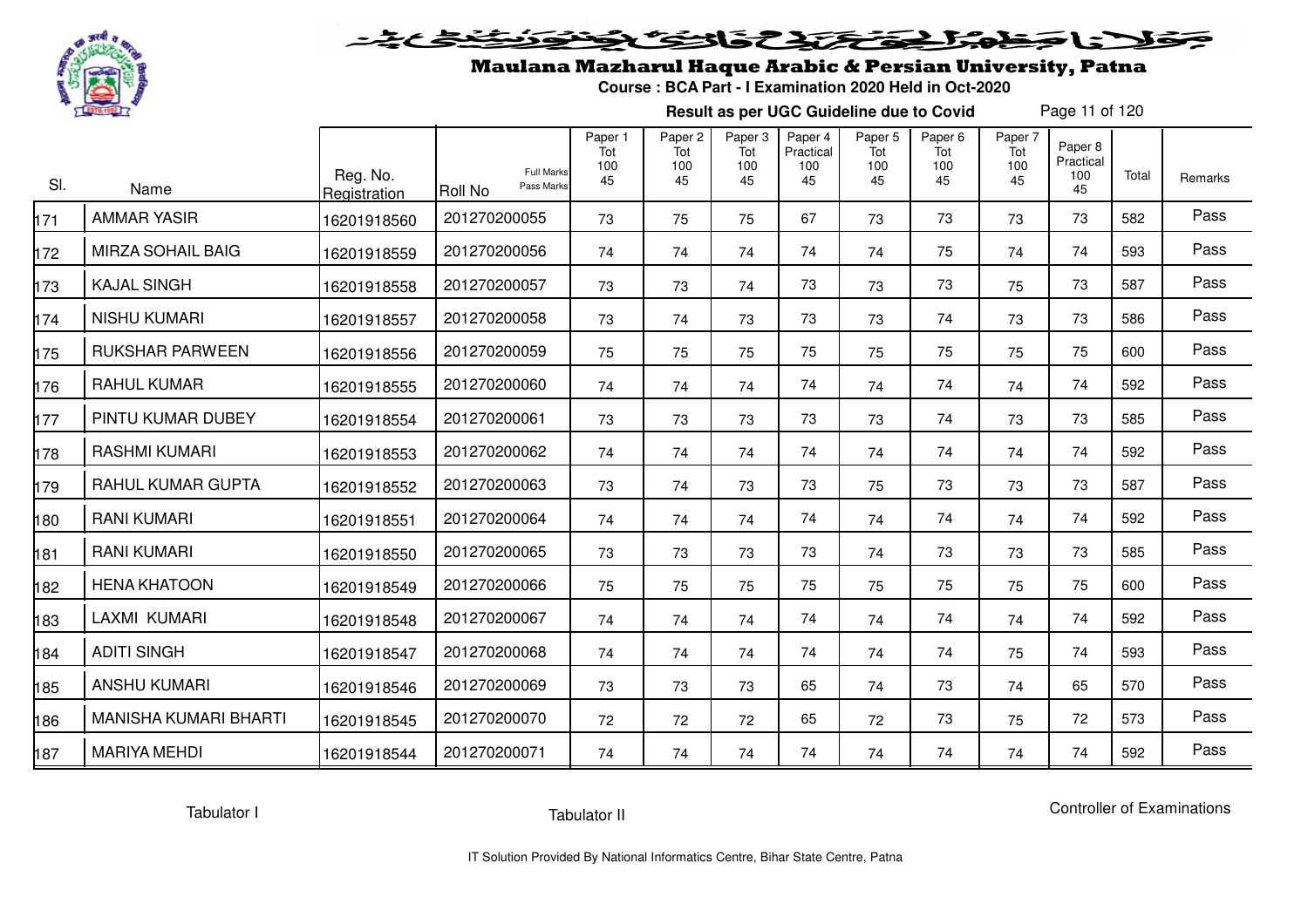

# فلأناخض المتحقح كتحافظ

## Maulana Mazharul Haque Arabic & Persian University, Patna

**Course : BCA Part - I Examination 2020 Held in Oct-2020**

**Result as per UGC Guideline due to Covid**

Page 12 of 120

| SI. | Name                        | Reg. No.<br>Registration | <b>Full Marks</b><br>Pass Marks<br>Roll No | Paper 1<br>Tot<br>100<br>45 | Paper <sub>2</sub><br>Tot<br>100<br>45 | Paper 3<br>Tot<br>100<br>45 | Paper 4<br>Practical<br>100<br>45 | Paper 5<br>Tot<br>100<br>45 | Paper <sub>6</sub><br>Tot<br>100<br>45 | Paper 7<br>Tot<br>100<br>45 | Paper 8<br>Practical<br>100<br>45 | Total | Remarks |
|-----|-----------------------------|--------------------------|--------------------------------------------|-----------------------------|----------------------------------------|-----------------------------|-----------------------------------|-----------------------------|----------------------------------------|-----------------------------|-----------------------------------|-------|---------|
| 88  | <b>SAMBRIN FIROZ</b>        | 16201918543              | 201270200072                               | 75                          | 75                                     | 75                          | 75                                | 75                          | 75                                     | 75                          | 75                                | 600   | Pass    |
| 89  | <b>SHAHINA FIROZ</b>        | 16201918542              | 201270200073                               | 75                          | 75                                     | 75                          | 75                                | 75                          | 75                                     | 75                          | 75                                | 600   | Pass    |
| 190 | <b>AMIT KUMAR</b>           | 16201918541              | 201270200074                               | 74                          | 74                                     | 74                          | 74                                | 74                          | 74                                     | 74                          | 74                                | 592   | Pass    |
| 91  | <b>SHIVAM KUMAR GUPTA</b>   | 16201918540              | 201270200075                               | 74                          | 74                                     | 74                          | 74                                | 74                          | 75                                     | 74                          | 74                                | 593   | Pass    |
| 192 | <b>RAVI KUMAR GUPTA</b>     | 16201918539              | 201270200076                               | 73                          | 73                                     | 73                          | 73                                | 74                          | 73                                     | 73                          | 73                                | 585   | Pass    |
| 93  | KHUSH KUMAR PATHAK          | 16201918538              | 201270200077                               | 75                          | 75                                     | 75                          | 75                                | 75                          | 75                                     | 75                          | 75                                | 600   | Pass    |
| 194 | <b>AAMIR ABBAS</b>          | 16201918537              | 201270200078                               | 74                          | 74                                     | 74                          | 74                                | 74                          | 74                                     | 74                          | 74                                | 592   | Pass    |
| 195 | ASHUTOSH KUMAR DUBEY        | 16201918536              | 201270200079                               | 72                          | 72                                     | 72                          | 72                                | 72                          | 72                                     | 72                          | 72                                | 576   | Pass    |
| 196 | RAHUL KUMAR YADAV           | 16201918535              | 201270200080                               | 74                          | 74                                     | 74                          | 74                                | 74                          | 74                                     | 74                          | 74                                | 592   | Pass    |
| 97  | PARWEJ ALAM                 | 16201918534              | 201270200081                               | 73                          | 73                                     | 73                          | 73                                | 73                          | 73                                     | 74                          | 73                                | 585   | Pass    |
| 98  | NIKHAT JAHAN                | 16201918533              | 201270200082                               | 75                          | 75                                     | 75                          | 75                                | 75                          | 75                                     | 75                          | 75                                | 600   | Pass    |
| 99  | <b>MOJASMA PERWEEN</b>      | 16201918531              | 201270200083                               | 74                          | 74                                     | 74                          | 74                                | 75                          | 74                                     | 74                          | 74                                | 593   | Pass    |
| 200 | <b>SAPNA KUMARI</b>         | 16201918530              | 201270200084                               | 74                          | 74                                     | 74                          | 74                                | 74                          | 74                                     | 74                          | 74                                | 592   | Pass    |
| 201 | <b>BINITA KUMARI TIWARI</b> | 16201918529              | 201270200085                               | 73                          | 73                                     | 73                          | 73                                | 73                          | 73                                     | 73                          | 73                                | 584   | Pass    |
| 202 | <b>ADITY KUMARI TIWARI</b>  | 16201918528              | 201270200086                               | 74                          | 74                                     | 74                          | 67                                | 74                          | 74                                     | 74                          | 70                                | 581   | Pass    |
| 203 | <b>MAMTA KUMARI</b>         | 16201918527              | 201270200087                               | 75                          | 75                                     | 75                          | 67                                | 74                          | 75                                     | 75                          | 70                                | 586   | Pass    |
| 204 | <b>MONIR RAZA</b>           | 16201918526              | 201270200088                               | 74                          | 74                                     | 74                          | 66                                | 75                          | 74                                     | 74                          | 74                                | 585   | Pass    |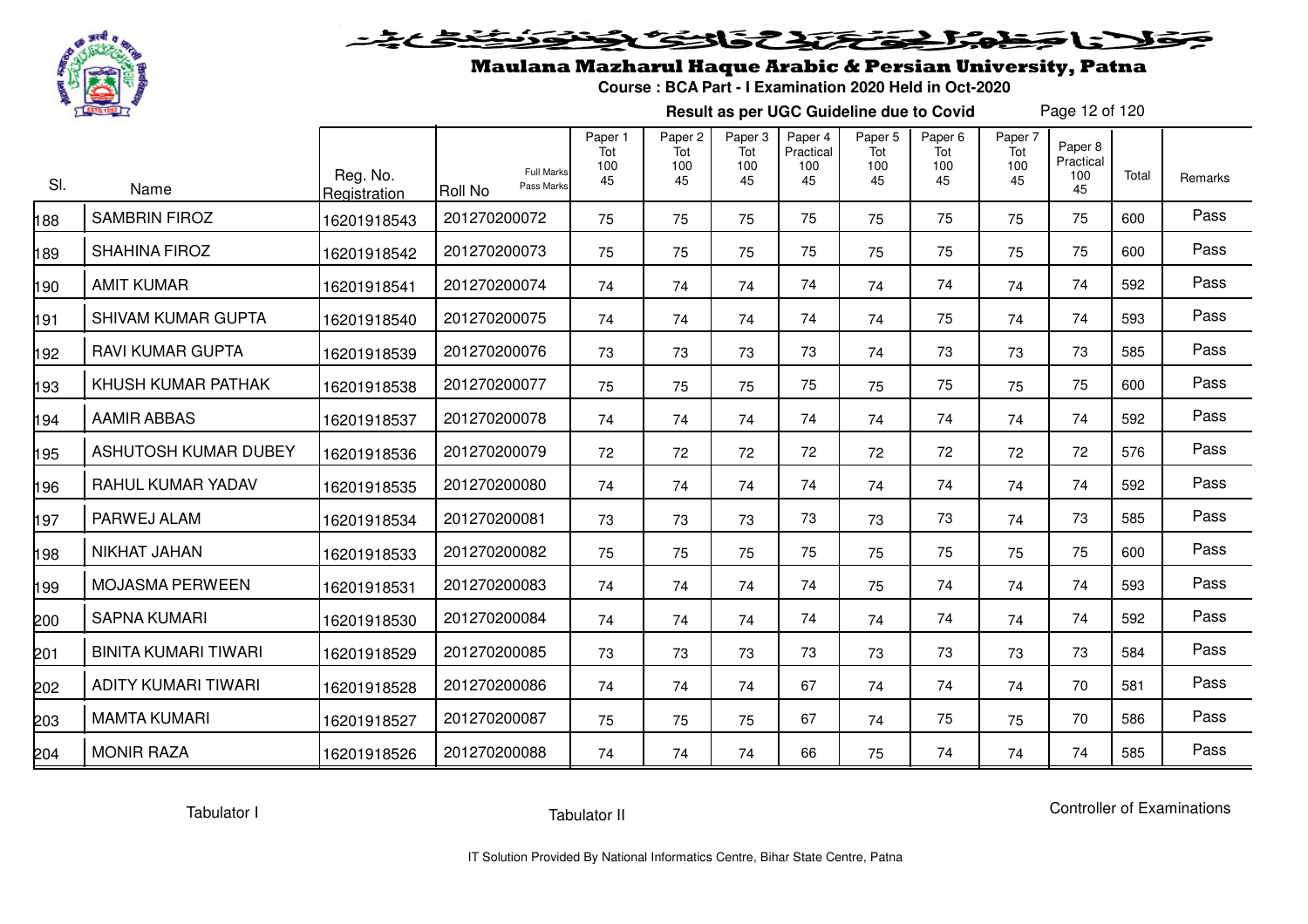

#### 2020 2225 25.00 Sels De

### Maulana Mazharul Haque Arabic & Persian University, Patna

**Course : BCA Part - I Examination 2020 Held in Oct-2020**

**Result as per UGC Guideline due to Covid**

Page 13 of 120

| SI. | Name                         | Reg. No.<br>Registration | <b>Full Marks</b><br>Pass Marks<br><b>Roll No</b> | Paper 1<br>Tot<br>100<br>45 | Paper 2<br>Tot<br>100<br>45 | Paper 3<br>Tot<br>100<br>45 | Paper 4<br>Practical<br>100<br>45 | Paper <sub>5</sub><br>Tot<br>100<br>45 | Paper <sub>6</sub><br>Tot<br>100<br>45 | Paper 7<br>Tot<br>100<br>45 | Paper 8<br>Practical<br>100<br>45 | Total | Remarks |
|-----|------------------------------|--------------------------|---------------------------------------------------|-----------------------------|-----------------------------|-----------------------------|-----------------------------------|----------------------------------------|----------------------------------------|-----------------------------|-----------------------------------|-------|---------|
| 205 | <b>SUSMITA KUMARI TIWARI</b> | 16201918525              | 201270200089                                      | 74                          | 74                          | 74                          | 74                                | 74                                     | 73                                     | 74                          | 74                                | 591   | Pass    |
| 206 | KANCHAN KUMAR OJHA           | 16201918524              | 201270200090                                      | 73                          | 73                          | 73                          | 73                                | 73                                     | 73                                     | 73                          | 73                                | 584   | Pass    |
| 207 | ANKIT KUMAR KUSHWAHA         | 16201918523              | 201270200091                                      | 74                          | 74                          | 74                          | 74                                | 74                                     | 74                                     | 74                          | 74                                | 592   | Pass    |
| 208 | <b>IQURA FATMA</b>           | 16201918522              | 201270200092                                      | 75                          | 75                          | 75                          | 75                                | 75                                     | 75                                     | 75                          | 75                                | 600   | Pass    |
| 209 | <b>ARIBA REYAZ</b>           | 16201918520              | 201270200093                                      | 74                          | 74                          | 74                          | 66                                | 74                                     | 74                                     | 74                          | 66                                | 576   | Pass    |
| 210 | <b>MERAJ ALI</b>             | 16201918519              | 201270200094                                      | 75                          | 75                          | 75                          | 75                                | 75                                     | 75                                     | 75                          | 75                                | 600   | Pass    |
| 211 | <b>FAZILAT PARWEEN</b>       | 16201918518              | 201270200095                                      | 75                          | 75                          | 75                          | 75                                | 75                                     | 75                                     | 75                          | 75                                | 600   | Pass    |
| 212 | <b>BABY SALMA</b>            | 16201918517              | 201270200096                                      | 74                          | 74                          | 74                          | 74                                | 75                                     | 74                                     | 74                          | 74                                | 593   | Pass    |
| 213 | <b>SAHIMA KHATOON</b>        | 16201918516              | 201270200097                                      | 75                          | 65                          | 75                          | 75                                | 74                                     | 75                                     | 75                          | 75                                | 589   | Pass    |
| 214 | SUDHANSHU KUMAR SRIVAST      | 16201918515              | 201270200098                                      | 74                          | 74                          | 74                          | 74                                | 75                                     | 74                                     | 74                          | 74                                | 593   | Pass    |
| 215 | <b>FARZANA SIDDIQUE</b>      | 16201918514              | 201270200099                                      | 75                          | 75                          | 75                          | 75                                | 75                                     | 75                                     | 75                          | 75                                | 600   | Pass    |
| 216 | <b>SHABNAM PARVEEN</b>       | 16201918513              | 201270200100                                      | 74                          | 74                          | 74                          | 74                                | 74                                     | 74                                     | 74                          | 74                                | 592   | Pass    |
| 217 | <b>ALIYA KAUSAR</b>          | 16201918512              | 201270200101                                      | 73                          | 73                          | 73                          | 66                                | 74                                     | 73                                     | 75                          | 69                                | 576   | Pass    |
| 218 | <b>TAUFIQUE ALAM</b>         | 16201918511              | 201270200102                                      | 74                          | 74                          | 74                          | 74                                | 74                                     | 74                                     | 74                          | 74                                | 592   | Pass    |
| 219 | YUWRAJ PRATAP SINGH          | 16201918510              | 201270200103                                      | 74                          | 74                          | 74                          | 74                                | 75                                     | 75                                     | 74                          | 74                                | 594   | Pass    |
| 220 | <b>SINDHU-KUMARI</b>         | 16201921994              | 201310200047                                      | 72                          | 73                          | 71                          | 72                                | 71                                     | 70                                     | 72                          | 74                                | 575   | Pass    |
| 221 | <b>HARSHIT</b>               | 16201921993              | 201310200048                                      | 69                          | 72                          | 73                          | 70                                | 71                                     | 71                                     | 72                          | 72                                | 570   | Pass    |

Tabulator I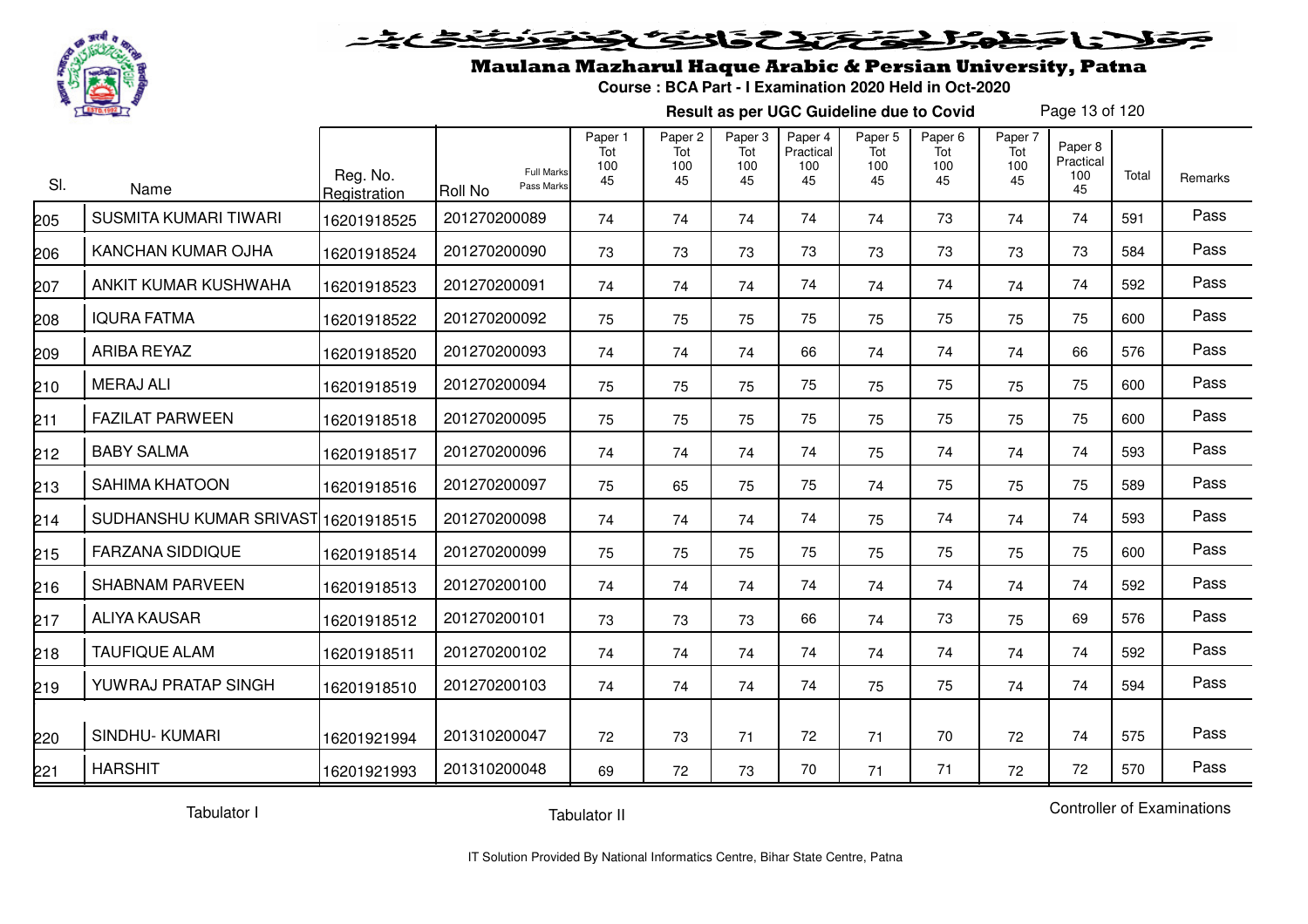

# فلأناخض المتخفض والخفائف

## Maulana Mazharul Haque Arabic & Persian University, Patna

**Course : BCA Part - I Examination 2020 Held in Oct-2020**

**Result as per UGC Guideline due to Covid**

Page 14 of 120

| SI. | Name                   | Reg. No.<br>Registration | <b>Full Marks</b><br>Pass Marks<br><b>Roll No</b> | Paper 1<br>Tot<br>100<br>45 | Paper <sub>2</sub><br>Tot<br>100<br>45 | Paper <sub>3</sub><br>Tot<br>100<br>45 | Paper 4<br>Practical<br>100<br>45 | Paper 5<br>Tot<br>100<br>45 | Paper <sub>6</sub><br>Tot<br>100<br>45 | Paper 7<br>Tot<br>100<br>45 | Paper 8<br>Practical<br>100<br>45 | Total | Remarks |
|-----|------------------------|--------------------------|---------------------------------------------------|-----------------------------|----------------------------------------|----------------------------------------|-----------------------------------|-----------------------------|----------------------------------------|-----------------------------|-----------------------------------|-------|---------|
| 222 | <b>SAURAV KUMAR</b>    | 16201921992              | 201310200049                                      | 70                          | 72                                     | 71                                     | 72                                | 72                          | 70                                     | 71                          | 74                                | 572   | Pass    |
| 223 | <b>MD ASAD</b>         | 16201912010              | 201310200050                                      | 71                          | 72                                     | 73                                     | 71                                | 71                          | 71                                     | 73                          | 73                                | 575   | Pass    |
| 224 | ARYAN ALI              | 16201912009              | 201310200051                                      | 68                          | 70                                     | 73                                     | 70                                | 72                          | 71                                     | 72                          | 73                                | 569   | Pass    |
| 225 | <b>SAIF AHMAD</b>      | 16201912008              | 201310200052                                      | 69                          | 71                                     | 71                                     | 72                                | 72                          | 70                                     | 73                          | 74                                | 572   | Pass    |
| 226 | MD SHAHBAZ ALAM        | 16201912007              | 201310200053                                      | 68                          | 70                                     | 72                                     | 73                                | 73                          | 70                                     | 71                          | 74                                | 571   | Pass    |
| 227 | <b>ABISHEK MUNJE</b>   | 16201912006              | 201310200054                                      | 73                          | 73                                     | 70                                     | 72                                | 71                          | 70                                     | 71                          | 72                                | 572   | Pass    |
| 228 | <b>REENA KUMARI</b>    | 16201912005              | 201310200055                                      | 68                          | 72                                     | 71                                     | 72                                | 72                          | 71                                     | 72                          | 74                                | 572   | Pass    |
| 229 | <b>SATYAM AKASH</b>    | 16201912004              | 201310200056                                      | 72                          | 71                                     | 72                                     | 71                                | 73                          | 72                                     | 71                          | 73                                | 575   | Pass    |
| 230 | <b>RITIK KUMAR</b>     | 16201912003              | 201310200057                                      | 68                          | 71                                     | 72                                     | 70                                | 73                          | 71                                     | 73                          | 72                                | 570   | Pass    |
| 231 | <b>RAKHI KUMARI</b>    | 16201912002              | 201310200058                                      | 68                          | 72                                     | 70                                     | 73                                | 72                          | 71                                     | 73                          | 72                                | 571   | Pass    |
| 232 | <b>MD MARUF RAJA</b>   | 16201912001              | 201310200059                                      | 70                          | 71                                     | 72                                     | 73                                | 72                          | 70                                     | 71                          | 74                                | 573   | Pass    |
| 233 | <b>SANA FARHEEN</b>    | 16201912000              | 201310200060                                      | 70                          | 73                                     | 71                                     | 72                                | 73                          | 72                                     | 73                          | 74                                | 578   | Pass    |
| 234 | MD IBRAHIM EJAZ        | 16201911999              | 201310200061                                      | 70                          | 72                                     | 71                                     | 73                                | 72                          | 71                                     | 71                          | 72                                | 572   | Pass    |
| 235 | <b>MD DANISH PASHA</b> | 16201911998              | 201310200062                                      | 72                          | 73                                     | 72                                     | 71                                | 73                          | 72                                     | 72                          | 72                                | 577   | Pass    |
| 236 | ABU HAMID HAIDER KHAN  | 16201911997              | 201310200063                                      | 73                          | 72                                     | 71                                     | 70                                | 71                          | 72                                     | 72                          | 73                                | 574   | Pass    |
| 237 | <b>MD AHAD MERAJ</b>   | 16201911995              | 201310200064                                      | 72                          | 72                                     | 70                                     | 71                                | 71                          | 70                                     | 71                          | 74                                | 571   | Pass    |
| 238 | <b>SHUBHAM</b>         | 16201911993              | 201310200065                                      | 70                          | 72                                     | 71                                     | 70                                | 72                          | 71                                     | 72                          | 72                                | 570   | Pass    |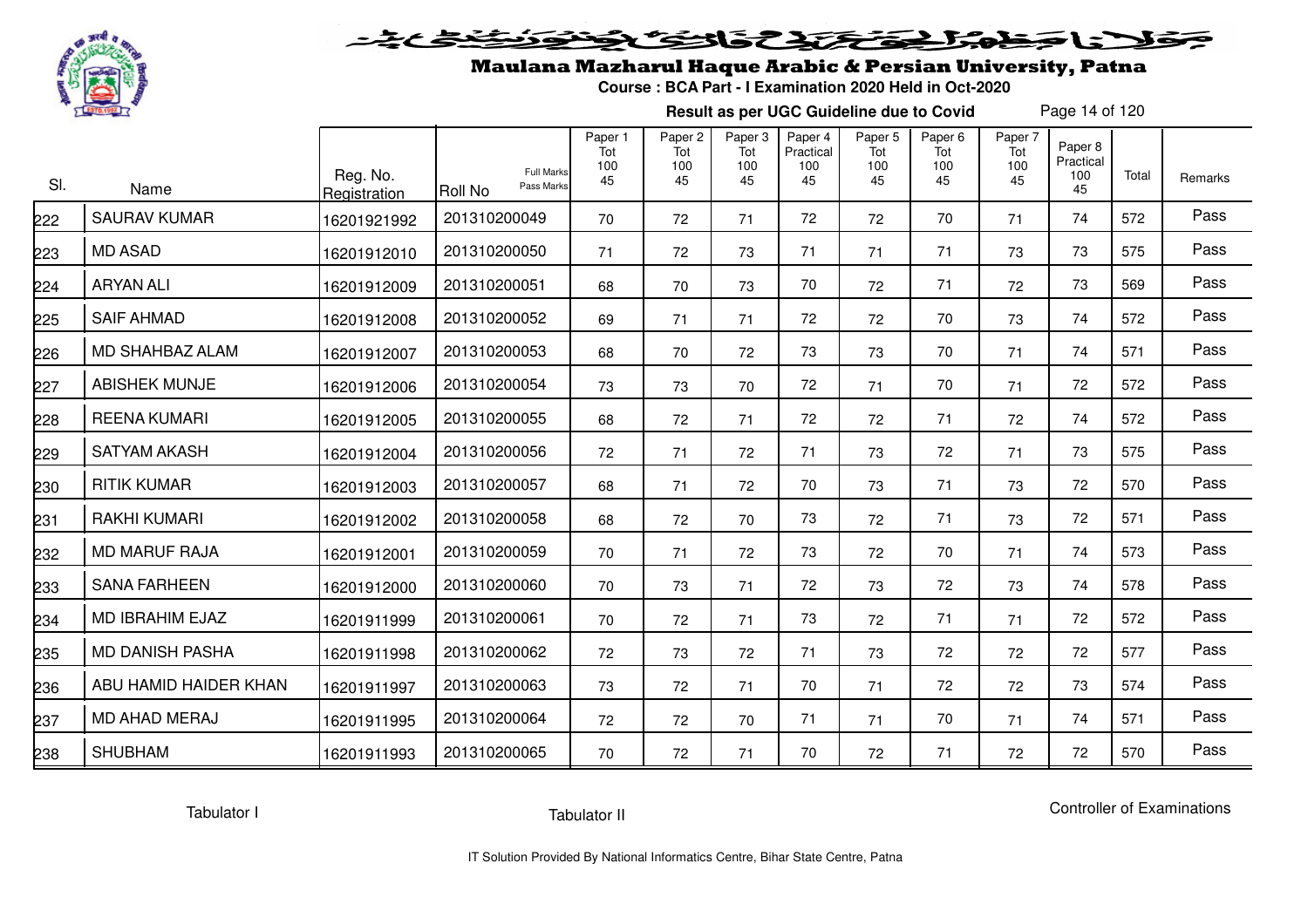

# فلانا حظمتك تحتك والتكاثر

## Maulana Mazharul Haque Arabic & Persian University, Patna

**Course : BCA Part - I Examination 2020 Held in Oct-2020**

**Result as per UGC Guideline due to Covid**

Page 15 of 120

| SI. | Name                          | Reg. No.<br>Registration | <b>Full Marks</b><br>Pass Marks<br>Roll No | Paper 1<br>Tot<br>100<br>45 | Paper <sub>2</sub><br>Tot<br>100<br>45 | Paper <sub>3</sub><br>Tot<br>100<br>45 | Paper 4<br>Practical<br>100<br>45 | Paper 5<br>Tot<br>100<br>45 | Paper <sub>6</sub><br>Tot<br>100<br>45 | Paper 7<br>Tot<br>100<br>45 | Paper 8<br>Practical<br>100<br>45 | Total    | <b>Remarks</b> |
|-----|-------------------------------|--------------------------|--------------------------------------------|-----------------------------|----------------------------------------|----------------------------------------|-----------------------------------|-----------------------------|----------------------------------------|-----------------------------|-----------------------------------|----------|----------------|
| 239 | <b>PAREM PRATAP</b>           | 16201911992              | 201310200066                               | 71                          | 73                                     | 71                                     | 72                                | 72                          | 71                                     | 72                          | 72                                | 574      | Pass           |
| 240 | <b>ADARSH KUMAR</b>           | 16201911990              | 201310200067                               | 70                          | 72                                     | 70                                     | 72                                | 73                          | 72                                     | 71                          | 74                                | 574      | Pass           |
| 241 | <b>MD SHAHID KHAN</b>         | 16201911989              | 201310200068                               | 70                          | 73                                     | 72                                     | 71                                | 72                          | 72                                     | 73                          | 74                                | 577      | Pass           |
| 242 | <b>BISHAWJEET KUMAR VERMA</b> | 16201911988              | 201310200069                               | 73                          | 70                                     | 72                                     | 70                                | 72                          | 71                                     | 72                          | 74                                | 574      | Pass           |
| 243 | <b>MD ARIF</b>                | 16201911987              | 201310200070                               | 71                          | 72                                     | 71                                     | 73                                | 73                          | 72                                     | 73                          | 73                                | 578      | Pass           |
| 244 | MD ISTEKHAR ALAM              | 16201911986              | 201310200071                               | 71                          | 73                                     | 70                                     | 73                                | 72                          | 71                                     | 72                          | 72                                | 574      | Pass           |
| 245 | <b>ATUL KUMAR</b>             | 16201911985              | 201310200072                               | 70                          | 72                                     | 70                                     | 72                                | 73                          | 72                                     | 72                          | 73                                | 574      | Pass           |
| 246 | <b>NEHA IMTIYAZ</b>           | 16201911984              | 201310200073                               | 72                          | 71                                     | 72                                     | 71                                | 71                          | 72                                     | 71                          | 73                                | 573      | Pass           |
| 247 | <b>SUMAN KUMARI</b>           | 16201911983              | 201310200074                               | A                           | A                                      | A                                      | A                                 | Α                           | A                                      | Α                           | A                                 | $\Omega$ | Absent         |
| 248 | AGNIVESH TILAK RAJ            | 16201911982              | 201310200075                               | 73                          | 72                                     | 71                                     | 72                                | 71                          | 72                                     | 73                          | 72                                | 576      | Pass           |
| 249 | KUMARI VANDANA                | 16201911981              | 201310200076                               | 72                          | 73                                     | 70                                     | 73                                | 73                          | 70                                     | 73                          | 74                                | 578      | Pass           |
| 250 | <b>SAHIL KUMAR</b>            | 16201911978              | 201310200077                               | 72                          | 71                                     | 72                                     | 71                                | 73                          | 71                                     | 71                          | 74                                | 575      | Pass           |
| 251 | <b>SHREYA KUMARI</b>          | 16201911977              | 201310200078                               | 71                          | 73                                     | 70                                     | 72                                | 73                          | 71                                     | 73                          | 73                                | 576      | Pass           |
| 252 | <b>MD YASIR</b>               | 16201911976              | 201310200079                               | 71                          | 72                                     | 71                                     | 73                                | 72                          | 70                                     | 71                          | 73                                | 573      | Pass           |
| 253 | <b>MD QUSAIN RIZVI</b>        | 16201911975              | 201310200080                               | 72                          | 71                                     | 73                                     | 71                                | 71                          | 70                                     | 72                          | 74                                | 574      | Pass           |
| 254 | <b>PUJA KUMARI</b>            | 16201911972              | 201310200081                               | 72                          | 73                                     | 70                                     | 73                                | 73                          | 70                                     | 71                          | 72                                | 574      | Pass           |
| 255 | <b>SONU SHEKHAR</b>           | 16201911971              | 201310200082                               | 72                          | 71                                     | 72                                     | 71                                | 73                          | 70                                     | 72                          | 72                                | 573      | Pass           |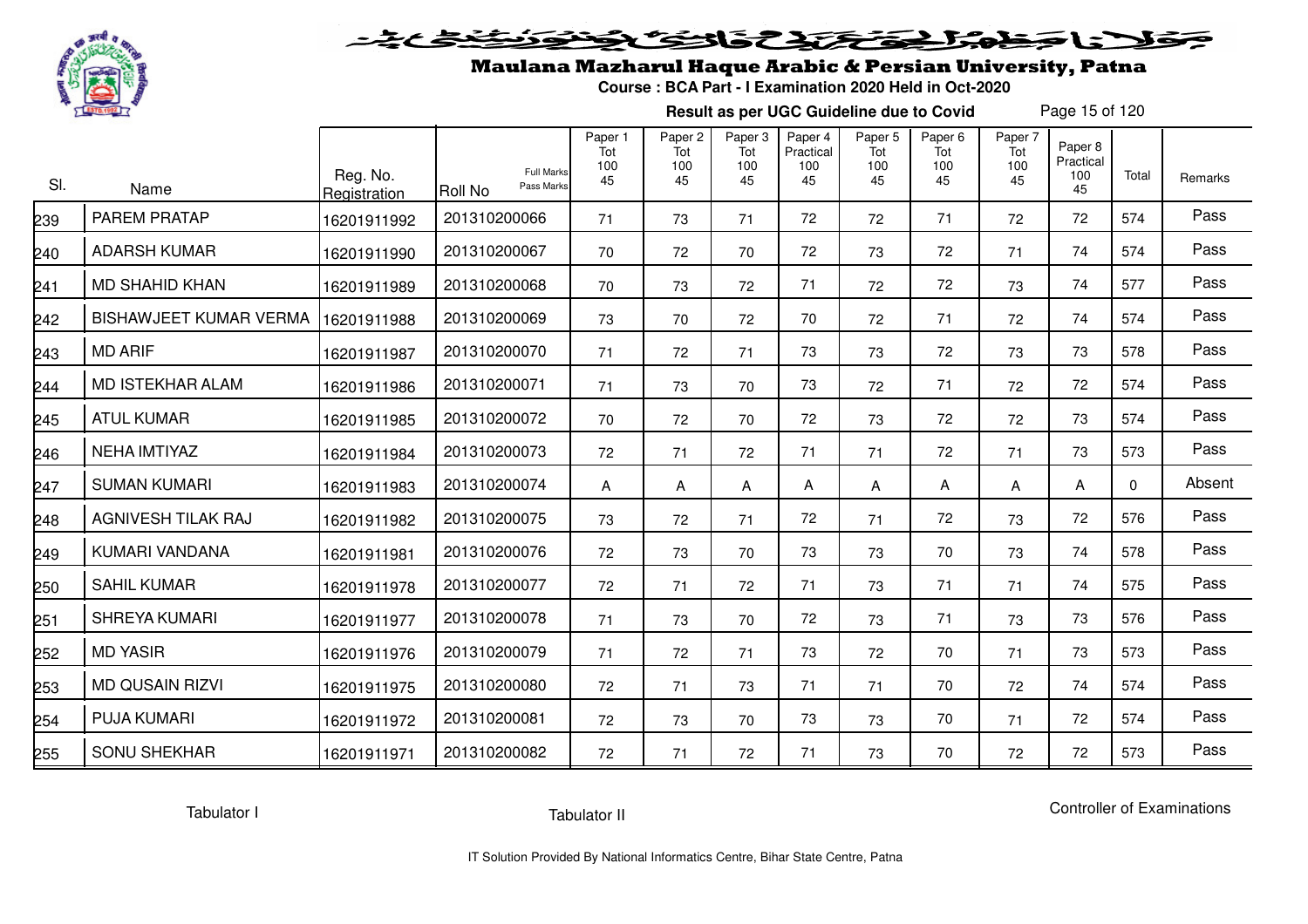

#### فتحتحلن فالحفظ  $\geq$

## Maulana Mazharul Haque Arabic & Persian University, Patna

**Course : BCA Part - I Examination 2020 Held in Oct-2020**

**Result as per UGC Guideline due to Covid**

Page 16 of 120

| SI. | Name                   | Reg. No.<br>Registration | <b>Full Marks</b><br>Pass Marks<br>Roll No | Paper 1<br>Tot<br>100<br>45 | Paper 2<br>Tot<br>100<br>45 | Paper 3<br>Tot<br>100<br>45 | Paper 4<br>Practical<br>100<br>45 | Paper 5<br>Tot<br>100<br>45 | Paper 6<br>Tot<br>100<br>45 | Paper 7<br>Tot<br>100<br>45 | Paper 8<br>Practical<br>100<br>45 | Total    | Remarks |
|-----|------------------------|--------------------------|--------------------------------------------|-----------------------------|-----------------------------|-----------------------------|-----------------------------------|-----------------------------|-----------------------------|-----------------------------|-----------------------------------|----------|---------|
| 256 | <b>BHASKAR THAKUR</b>  | 16201911970              | 201310200083                               | 73                          | 72                          | 71                          | 72                                | 71                          | 71                          | 73                          | 73                                | 576      | Pass    |
| 257 | <b>MD SAJID ANSARI</b> | 16201911969              | 201310200084                               | 71                          | 73                          | 71                          | 71                                | 73                          | 70                          | 72                          | 72                                | 573      | Pass    |
| 258 | <b>MD ABU NASER</b>    | 16201911968              | 201310200085                               | A                           | Α                           | A                           | A                                 | A                           | Α                           | A                           | Α                                 | $\Omega$ | Absent  |
| 259 | <b>GULAFSHAN SADAF</b> | 16201911967              | 201310200086                               | 70                          | 72                          | 71                          | 72                                | 73                          | 71                          | 72                          | 74                                | 575      | Pass    |
| 260 | <b>KAMLESH KUMAR</b>   | 16201911966              | 201310200087                               | 72                          | 73                          | 70                          | 72                                | 73                          | 71                          | 71                          | 74                                | 576      | Pass    |
| 261 | ADIL FAROOQUE          | 16201911964              | 201310200088                               | 71                          | 73                          | 70                          | 73                                | 72                          | 70                          | 71                          | 73                                | 573      | Pass    |
| 262 | RAJ KIRAN SINHA        | 16201911963              | 201310200089                               | 70                          | 73                          | 71                          | 73                                | 72                          | 70                          | 72                          | 72                                | 573      | Pass    |
| 263 | <b>ABDUL BASIT</b>     | 16201911962              | 201310200090                               | 70                          | 72                          | 71                          | 72                                | 73                          | 71                          | 72                          | 72                                | 573      | Pass    |
| 264 | <b>MD IZAAN ALAM</b>   | 16201911974              | 201310200091                               | 72                          | 71                          | 72                          | 72                                | 71                          | 70                          | 71                          | 74                                | 573      | Pass    |
| 265 | <b>MD MIHNAZ</b>       | 16201911973              | 201310200092                               | 71                          | 70                          | 72                          | 71                                | 72                          | 71                          | 73                          | 73                                | 573      | Pass    |
| 266 | <b>SAURABH KUMAR</b>   | 16201925683              | 201310200094                               | 73                          | 71                          | 72                          | 70                                | 71                          | 70                          | 73                          | 74                                | 574      | Pass    |
| 267 | <b>MD EHTASAM</b>      | 16201911991              | 201310200095                               | 73                          | 73                          | 71                          | 70                                | 70                          | 70                          | 69                          | 72                                | 568      | Pass    |
| 268 | <b>BHOLA KUMAR</b>     | 16201911980              | 201310200096                               | 72                          | 70                          | 74                          | 71                                | 73                          | 72                          | 73                          | 70                                | 575      | Pass    |
| 269 | <b>RAHUL KUMAR</b>     | 16201911965              | 201310200097                               | 72                          | 74                          | 73                          | 69                                | 74                          | 71                          | 71                          | 71                                | 575      | Pass    |
| 270 | <b>MD SHAHID</b>       | 16201920191              | 201380200001                               | 70                          | 70                          | 69                          | 70                                | 70                          | 70                          | 69                          | 72                                | 560      | Pass    |
| 271 | <b>HIND KESHRI</b>     | 16201920190              | 201380200002                               | 70                          | 71                          | 70                          | 71                                | 69                          | 70                          | 70                          | 70                                | 561      | Pass    |
| 272 | <b>MD IMRAN</b>        | 16201920189              | 201380200003                               | 69                          | 70                          | 69                          | 70                                | 69                          | 69                          | 69                          | 71                                | 556      | Pass    |

Tabulator I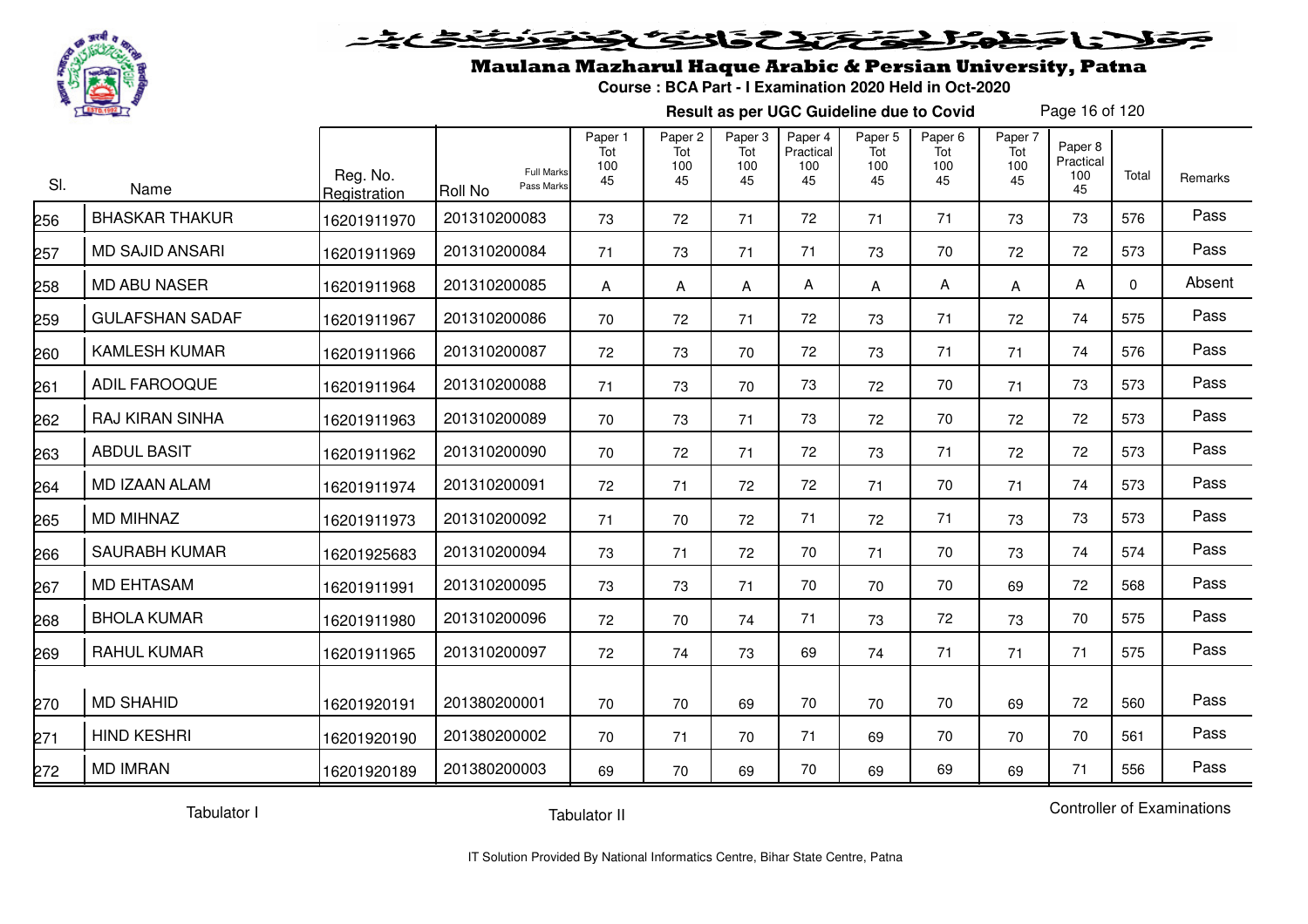

#### 2020222225.0  $\blacktriangleright$  15  $\blacktriangleright$

## Maulana Mazharul Haque Arabic & Persian University, Patna

**Course : BCA Part - I Examination 2020 Held in Oct-2020**

**Result as per UGC Guideline due to Covid**

Page 17 of 120

| SI.             | Name                      | Reg. No.<br>Registration | <b>Full Marks</b><br>Pass Marks<br>Roll No | Paper 1<br>Tot<br>100<br>45 | Paper <sub>2</sub><br>Tot<br>100<br>45 | Paper 3<br>Tot<br>100<br>45 | Paper 4<br>Practical<br>100<br>45 | Paper 5<br>Tot<br>100<br>45 | Paper <sub>6</sub><br>Tot<br>100<br>45 | Paper 7<br>Tot<br>100<br>45 | Paper 8<br>Practical<br>100<br>45 | Total | Remarks |
|-----------------|---------------------------|--------------------------|--------------------------------------------|-----------------------------|----------------------------------------|-----------------------------|-----------------------------------|-----------------------------|----------------------------------------|-----------------------------|-----------------------------------|-------|---------|
| 273             | <b>ARUSHI KUMARI</b>      | 16201920188              | 201380200004                               | 70                          | 72                                     | 70                          | 72                                | 70                          | 72                                     | 72                          | 72                                | 570   | Pass    |
| 274             | <b>DIVYA KOMAL</b>        | 16201920187              | 201380200005                               | 72                          | 73                                     | 71                          | 72                                | 72                          | 72                                     | 72                          | 72                                | 576   | Pass    |
| 275             | <b>VIKASH KUMAR</b>       | 16201920186              | 201380200006                               | 70                          | 71                                     | 70                          | 71                                | 70                          | 70                                     | 70                          | 71                                | 563   | Pass    |
| 276             | <b>FARHEEN PARWEEN</b>    | 16201920185              | 201380200007                               | 72                          | 72                                     | 69                          | 70                                | 70                          | 70                                     | 70                          | 70                                | 563   | Pass    |
| 277             | <b>BUSHRA PARWEEN</b>     | 16201920184              | 201380200008                               | 72                          | 72                                     | 70                          | 72                                | 70                          | 72                                     | 72                          | 72                                | 572   | Pass    |
| 278             | <b>TUSHAR VIPUL</b>       | 16201920183              | 201380200009                               | 70                          | 71                                     | 69                          | 71                                | 71                          | 70                                     | 70                          | 72                                | 564   | Pass    |
| 279             | <b>MOHSINA</b>            | 16201920182              | 201380200010                               | 71                          | 72                                     | 69                          | 70                                | 70                          | 71                                     | 72                          | 71                                | 566   | Pass    |
| 280             | SANOBAR KAHKASHAN         | 16201920181              | 201380200011                               | 72                          | 71                                     | 70                          | 70                                | 71                          | 72                                     | 72                          | 72                                | 570   | Pass    |
| 281             | <b>ZUBAIR ALAM ANSARI</b> | 16201912276              | 201390200001                               | 71                          | 69                                     | 70                          | 71                                | 70                          | 71                                     | 70                          | 70                                | 562   | Pass    |
| 282             | <b>SHABBU KHATOON</b>     | 16201912275              | 201390200002                               | 72                          | 68                                     | 71                          | 70                                | 69                          | 72                                     | 70                          | 73                                | 565   | Pass    |
| 283             | <b>SANA FIRDUS</b>        | 16201912274              | 201390200003                               | 70                          | 67                                     | 72                          | 72                                | 72                          | 69                                     | 72                          | 75                                | 569   | Pass    |
| 284             | PRIYANKA KUMARI           | 16201912273              | 201390200004                               | 73                          | 68                                     | 73                          | 70                                | 72                          | 68                                     | 73                          | 71                                | 568   | Pass    |
| 285             | <b>KAJAL KUMARI</b>       | 16201912272              | 201390200005                               | 69                          | 71                                     | 70                          | 73                                | 70                          | 71                                     | 71                          | 70                                | 565   | Pass    |
| 286             | <b>ANUP KUMAR</b>         | 16201912271              | 201390200006                               | 68                          | 72                                     | 69                          | 70                                | 68                          | 72                                     | 70                          | 72                                | 561   | Pass    |
| 287             | <b>ANJALA KUMARI</b>      | 16201912270              | 201390200007                               | 67                          | 71                                     | 70                          | 74                                | 69                          | 73                                     | 71                          | 70                                | 565   | Pass    |
| 288             | <b>ASIF RAZA ANSARI</b>   | 16201912269              | 201390200008                               | 69                          | 70                                     | 69                          | 70                                | 68                          | 74                                     | 69                          | 71                                | 560   | Pass    |
| $\frac{289}{2}$ | <b>RISHABH KUMAR</b>      | 16201912268              | 201390200009                               | 70                          | 69                                     | 71                          | 71                                | 73                          | 70                                     | 72                          | 72                                | 568   | Pass    |

Tabulator I

Tabulator II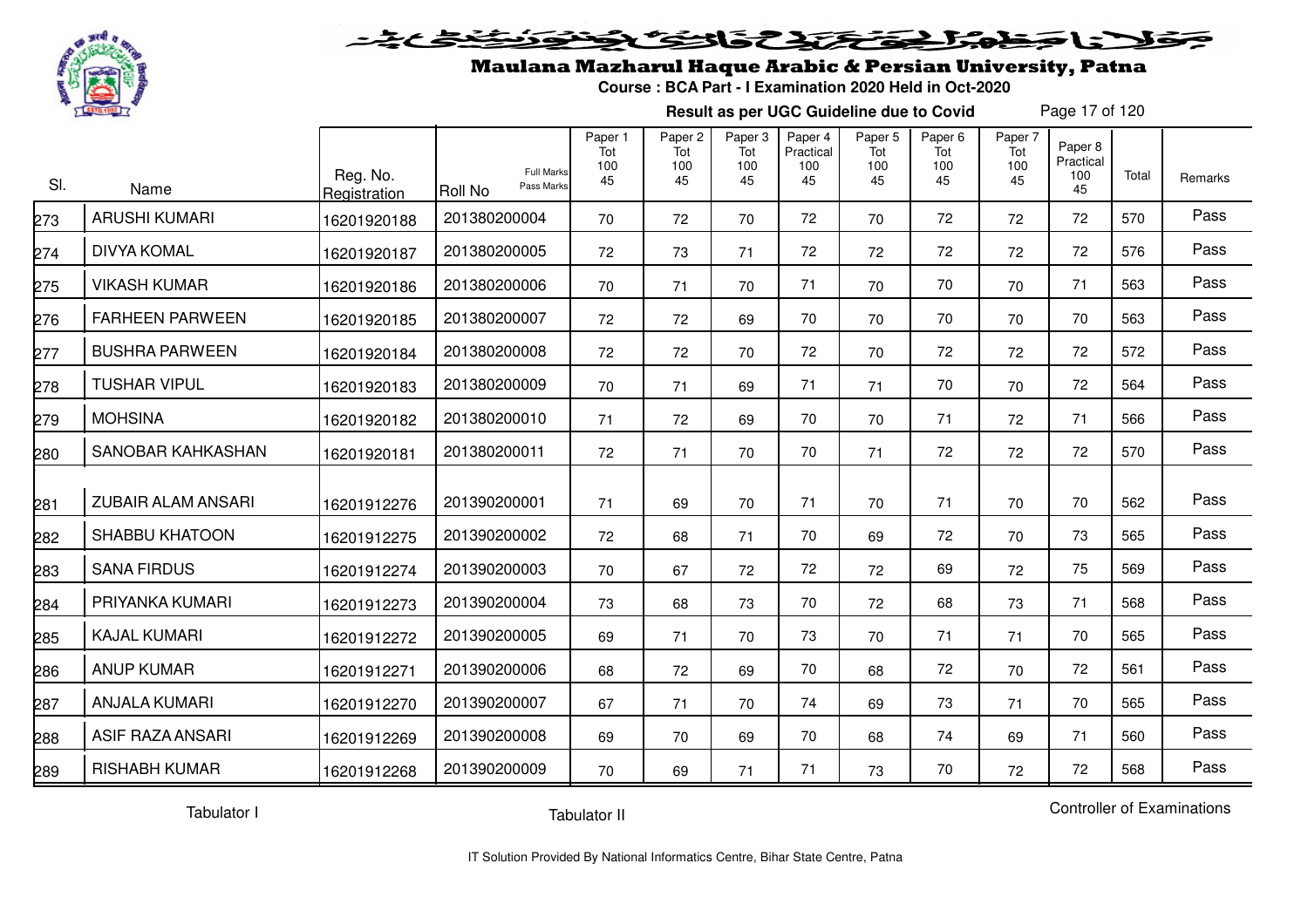

# فلأناخض المتخفض والخفائف

## Maulana Mazharul Haque Arabic & Persian University, Patna

**Course : BCA Part - I Examination 2020 Held in Oct-2020**

**Result as per UGC Guideline due to Covid**

Page 18 of 120

| SI. | Name                               | Reg. No.<br>Registration | <b>Full Marks</b><br>Pass Marks<br>Roll No | Paper 1<br>Tot<br>100<br>45 | Paper <sub>2</sub><br>Tot<br>100<br>45 | Paper 3<br>Tot<br>100<br>45 | Paper 4<br>Practical<br>100<br>45 | Paper 5<br>Tot<br>100<br>45 | Paper <sub>6</sub><br>Tot<br>100<br>45 | Paper 7<br>Tot<br>100<br>45 | Paper <sub>8</sub><br>Practical<br>100<br>45 | Total | Remarks |
|-----|------------------------------------|--------------------------|--------------------------------------------|-----------------------------|----------------------------------------|-----------------------------|-----------------------------------|-----------------------------|----------------------------------------|-----------------------------|----------------------------------------------|-------|---------|
| 290 | <b>SALIM KHAN</b>                  | 16201912267              | 201390200010                               | 72                          | 68                                     | 72                          | 72                                | 70                          | 71                                     | 73                          | 73                                           | 571   | Pass    |
| 291 | ADITYA KUMAR GUPTA                 | 16201912266              | 201390200011                               | 71                          | 69                                     | 73                          | 73                                | 72                          | 68                                     | 74                          | 70                                           | 570   | Pass    |
| 292 | <b>ADNAN AHMAD</b>                 | 16201912265              | 201390200012                               | 69                          | 71                                     | 72                          | 73                                | 73                          | 69                                     | 73                          | 74                                           | 574   | Pass    |
| 293 | <b>SAJID RAZA</b>                  | 16201912264              | 201390200013                               | 68                          | 70                                     | 73                          | 68                                | 74                          | 68                                     | 74                          | 71                                           | 566   | Pass    |
| 294 | SANDEEP KUMAR CHAUDHAR 16201912263 |                          | 201390200014                               | 67                          | 71                                     | 72                          | 70                                | 74                          | 67                                     | 73                          | 71                                           | 565   | Pass    |
| 295 | <b>GULAM RASHID</b>                | 16201912262              | 201390200015                               | 66                          | 72                                     | 70                          | 71                                | 73                          | 70                                     | 72                          | 72                                           | 566   | Pass    |
| 296 | JITENDRA CHAUHAN                   | 16201912261              | 201390200016                               | 68                          | 70                                     | 72                          | 70                                | 74                          | 68                                     | 74                          | 71                                           | 567   | Pass    |
| 297 | <b>MARIYAM KHATOON</b>             | 16201912260              | 201390200017                               | 71                          | 70                                     | 71                          | 71                                | 70                          | 69                                     | 72                          | 74                                           | 568   | Pass    |
| 298 | <b>SHUBHAM KUMAR</b>               | 16201912259              | 201390200018                               | 69                          | 71                                     | 70                          | 70                                | 72                          | 68                                     | 71                          | 71                                           | 562   | Pass    |
| 299 | <b>NARGIS JAHAN</b>                | 16201912258              | 201390200019                               | 72                          | 70                                     | 69                          | 75                                | 73                          | 67                                     | 73                          | 73                                           | 572   | Pass    |
| 300 | <b>NICKY KUMARI GUPTA</b>          | 16201912257              | 201390200020                               | 69                          | 71                                     | 72                          | 70                                | 70                          | 72                                     | 71                          | 70                                           | 565   | Pass    |
| 301 | <b>PRAVEEN KUMAR</b>               | 16201912256              | 201390200021                               | 70                          | 69                                     | 73                          | 71                                | 69                          | 72                                     | 70                          | 72                                           | 566   | Pass    |
| 302 | <b>AKASH KUMAR</b>                 | 16201912255              | 201390200022                               | 71                          | 68                                     | 74                          | 70                                | 70                          | 71                                     | 72                          | 73                                           | 569   | Pass    |
| 303 | <b>ANJALI KUMARI</b>               | 16201912254              | 201390200023                               | 72                          | 70                                     | 72                          | 72                                | 71                          | 72                                     | 70                          | 74                                           | 573   | Pass    |
| 304 | <b>RANJEET KUMAR</b>               | 16201912253              | 201390200024                               | 71                          | 69                                     | 73                          | 73                                | 72                          | 70                                     | 73                          | 70                                           | 571   | Pass    |
| 305 | <b>SONAM SINGH</b>                 | 16201912252              | 201390200025                               | 69                          | 70                                     | 71                          | 70                                | 71                          | 72                                     | 70                          | 72                                           | 565   | Pass    |
| 306 | <b>ANUJ KUMAR</b>                  | 16201912251              | 201390200026                               | 68                          | 72                                     | 73                          | 71                                | 72                          | 71                                     | 72                          | 71                                           | 570   | Pass    |

Tabulator I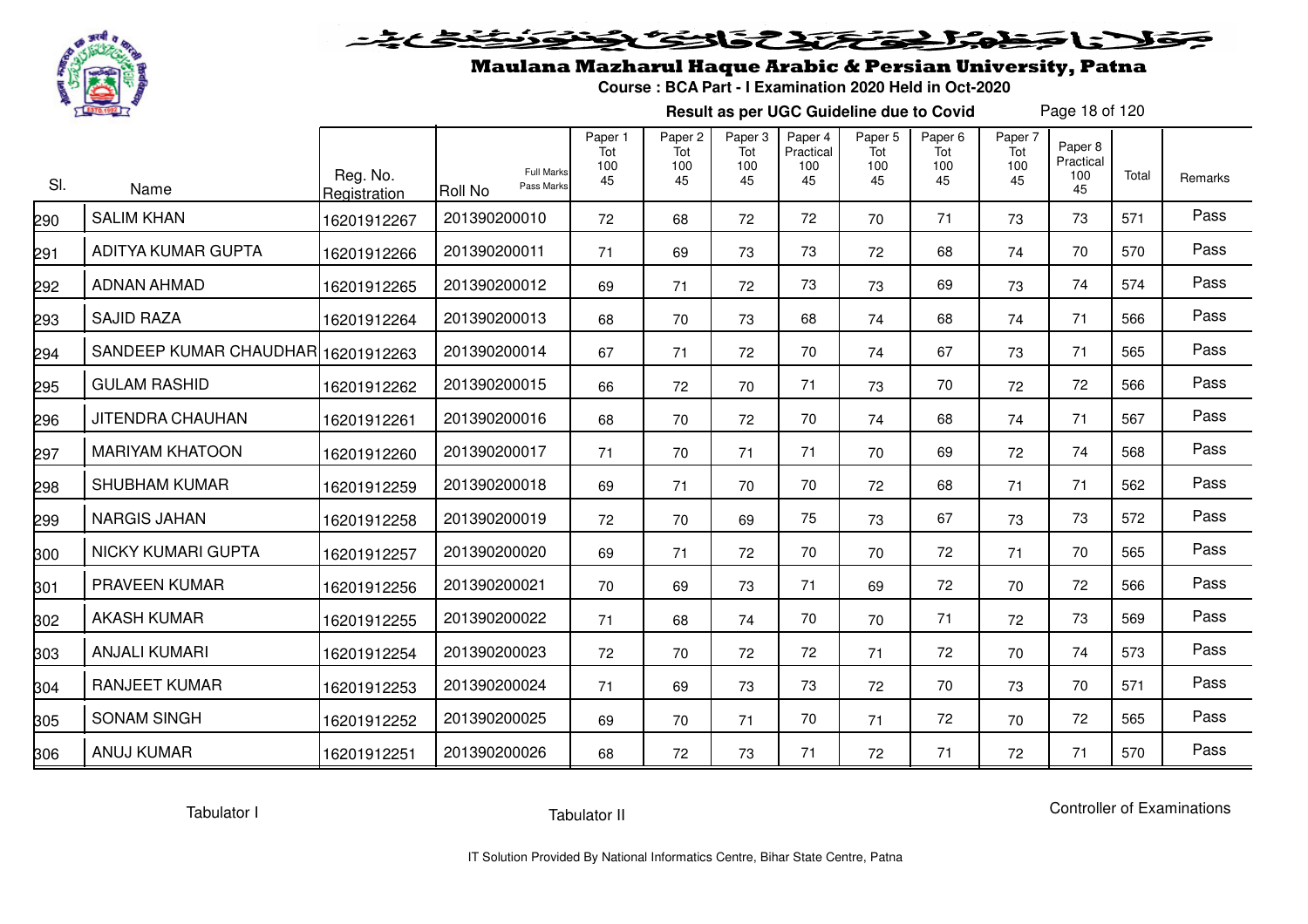

#### 2020 222225.00 Sels De

## Maulana Mazharul Haque Arabic & Persian University, Patna

**Course : BCA Part - I Examination 2020 Held in Oct-2020**

**Result as per UGC Guideline due to Covid**

Page 19 of 120

| SI. | Name                     | Reg. No.<br>Registration | <b>Full Marks</b><br>Pass Marks<br><b>Roll No</b> | Paper 1<br>Tot<br>100<br>45 | Paper 2<br>Tot<br>100<br>45 | Paper 3<br>Tot<br>100<br>45 | Paper 4<br>Practical<br>100<br>45 | Paper 5<br>Tot<br>100<br>45 | Paper 6<br>Tot<br>100<br>45 | Paper 7<br>Tot<br>100<br>45 | Paper 8<br>Practical<br>100<br>45 | Total | Remarks |
|-----|--------------------------|--------------------------|---------------------------------------------------|-----------------------------|-----------------------------|-----------------------------|-----------------------------------|-----------------------------|-----------------------------|-----------------------------|-----------------------------------|-------|---------|
| 307 | <b>ANJALI KHATUN</b>     | 16201912250              | 201390200027                                      | 67                          | 73                          | 72                          | 72                                | 70                          | 72                          | 69                          | 73                                | 568   | Pass    |
| 308 | <b>SUMIT KUMAR</b>       | 16201912249              | 201390200028                                      | 68                          | 72                          | 71                          | 70                                | 72                          | 70                          | 72                          | 72                                | 567   | Pass    |
| 309 | <b>RESHMI KUMARI</b>     | 16201912248              | 201390200029                                      | 67                          | 71                          | 69                          | 70                                | 69                          | 73                          | 70                          | 70                                | 559   | Pass    |
| 310 | <b>SUNNY KUMAR</b>       | 16201912247              | 201390200030                                      | 70                          | 69                          | 72                          | 70                                | 72                          | 71                          | 69                          | 70                                | 563   | Pass    |
| 311 | <b>KRISHNANDAN KUMAR</b> | 16201918214              | 201450200001                                      | 71                          | 71                          | 69                          | 73                                | 69                          | 70                          | 69                          | 74                                | 566   | Pass    |
| 312 | <b>HEMANT KUMAR</b>      | 16201918213              | 201450200002                                      | 50                          | 55                          | 49                          | 69                                | 68                          | 59                          | 65                          | 52                                | 467   | Pass    |
| 313 | <b>BEAUTY KUMARI</b>     | 16201918212              | 201450200003                                      | 54                          | 70                          | 63                          | 71                                | 55                          | 69                          | 68                          | 74                                | 524   | Pass    |
| 314 | <b>NEHA KUMARI</b>       | 16201918211              | 201450200004                                      | 70                          | 68                          | 71                          | 71                                | 69                          | 70                          | 50                          | 72                                | 541   | Pass    |
| 315 | <b>MUSKAN KUMARI</b>     | 16201918210              | 201450200005                                      | 72                          | 71                          | 72                          | 75                                | 73                          | 70                          | 69                          | 66                                | 568   | Pass    |
| 316 | <b>MANISH KUMAR</b>      | 16201918209              | 201450200006                                      | 69                          | 56                          | 64                          | 70                                | 54                          | 68                          | 70                          | 70                                | 521   | Pass    |
| 317 | <b>RAVI KUMAR</b>        | 16201918208              | 201450200007                                      | 70                          | 68                          | 65                          | 72                                | 67                          | 52                          | 53                          | 72                                | 519   | Pass    |
| 318 | <b>NIRAJ KUMAR</b>       | 16201918207              | 201450200008                                      | 69                          | 67                          | 70                          | 66                                | 69                          | 52                          | 67                          | 70                                | 530   | Pass    |
| 319 | <b>DILAWAR HUSSAIN</b>   | 16201918206              | 201450200009                                      | 55                          | 50                          | 52                          | 71                                | 52                          | 53                          | 57                          | 72                                | 462   | Pass    |
| 320 | <b>NISHA KUMARI</b>      | 16201918205              | 201450200010                                      | 67                          | 68                          | 70                          | 66                                | 73                          | 70                          | 69                          | 75                                | 558   | Pass    |
| 321 | <b>ABHISHEK KUMAR</b>    | 16201918204              | 201450200011                                      | 74                          | 72                          | 73                          | 66                                | 71                          | 73                          | 72                          | 75                                | 576   | Pass    |
| 322 | ARADHYA KUMARI           | 16201918203              | 201450200012                                      | 70                          | 72                          | 69                          | 73                                | 67                          | 66                          | 68                          | 70                                | 555   | Pass    |
| 323 | <b>MUSKAN KUMARI</b>     | 16201918202              | 201450200013                                      | 71                          | 71                          | 71                          | 70                                | 65                          | 68                          | 60                          | 73                                | 549   | Pass    |

Tabulator I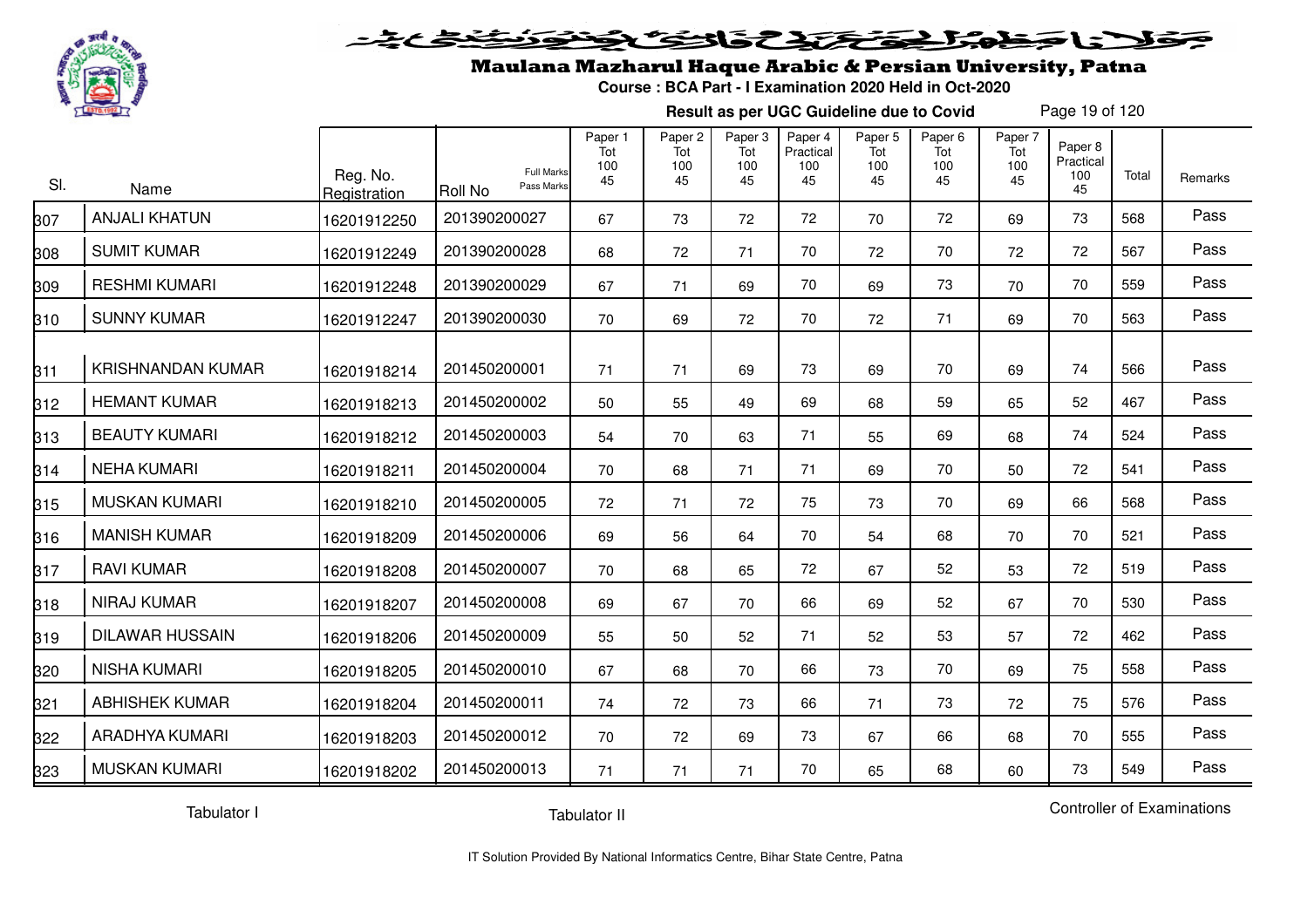

#### فتحتح تخافض  $\blacktriangleright$  15  $\blacktriangleright$

## Maulana Mazharul Haque Arabic & Persian University, Patna

**Course : BCA Part - I Examination 2020 Held in Oct-2020**

**Result as per UGC Guideline due to Covid**

Page 20 of 120

| SI. | Name                  | Reg. No.<br>Registration | <b>Full Marks</b><br>Pass Marks<br>Roll No | Paper 1<br>Tot<br>100<br>45 | Paper <sub>2</sub><br>Tot<br>100<br>45 | Paper 3<br>Tot<br>100<br>45 | Paper 4<br>Practical<br>100<br>45 | Paper 5<br>Tot<br>100<br>45 | Paper <sub>6</sub><br>Tot<br>100<br>45 | Paper 7<br>Tot<br>100<br>45 | Paper 8<br>Practical<br>100<br>45 | Total       | Remarks |
|-----|-----------------------|--------------------------|--------------------------------------------|-----------------------------|----------------------------------------|-----------------------------|-----------------------------------|-----------------------------|----------------------------------------|-----------------------------|-----------------------------------|-------------|---------|
| 324 | <b>MOHA KUMARI</b>    | 16201918201              | 201450200014                               | 66                          | 65                                     | 68                          | 66                                | 69                          | 73                                     | 69                          | 70                                | 546         | Pass    |
| 325 | <b>ARIF ALI</b>       | 16201918200              | 201450200015                               | 59                          | 70                                     | 71                          | 74                                | 70                          | 71                                     | 70                          | 67                                | 552         | Pass    |
| 326 | RAHUL KUMAR YADAV     | 16201918199              | 201450200016                               | 66                          | 72                                     | 74                          | 75                                | 71                          | 71                                     | 73                          | 74                                | 576         | Pass    |
| 327 | ABDUL RAHMAN HASHMI   | 16201924995              | 201460200034                               | A                           | A                                      | A                           | A                                 | A                           | Α                                      | A                           | A                                 | $\mathbf 0$ | Absent  |
| 328 | RITIK KUMAR CHOURASIA | 16201923819              | 201460200035                               | 71                          | 70                                     | 72                          | 70                                | 73                          | 69                                     | 71                          | 74                                | 570         | Pass    |
| 329 | <b>ARTI KUMAR</b>     | 16201920302              | 201460200036                               | 73                          | 72                                     | 73                          | 71                                | 72                          | 72                                     | 73                          | 68                                | 574         | Pass    |
| 330 | <b>DURGESH KUMAR</b>  | 16201920301              | 201460200037                               | 73                          | 74                                     | 74                          | 74                                | 73                          | 73                                     | 74                          | 74                                | 589         | Pass    |
| 331 | <b>ROHAN KUMAR</b>    | 16201920300              | 201460200038                               | 71                          | 72                                     | 73                          | 71                                | 72                          | 72                                     | 69                          | 74                                | 574         | Pass    |
| 332 | <b>NIRAJ KUMAR</b>    | 16201920299              | 201460200039                               | 72                          | 71                                     | 72                          | 71                                | 72                          | 69                                     | 71                          | 72                                | 570         | Pass    |
| 333 | <b>MAYANK</b>         | 16201920298              | 201460200040                               | 73                          | 72                                     | 73                          | 73                                | 73                          | 73                                     | 68                          | 74                                | 579         | Pass    |
| 334 | AASIF ABBAS SHAH      | 16201920297              | 201460200041                               | 71                          | 72                                     | 71                          | 72                                | 71                          | 69                                     | 71                          | 73                                | 570         | Pass    |
| 335 | <b>ROHIT KUMAR</b>    | 16201920296              | 201460200042                               | 73                          | 73                                     | 72                          | 73                                | 72                          | 72                                     | 72                          | 74                                | 581         | Pass    |
| 336 | MD SHARUKH ISMIL KHAN | 16201920295              | 201460200043                               | 71                          | 71                                     | 71                          | 72                                | 71                          | 71                                     | 69                          | 73                                | 569         | Pass    |
| 337 | <b>NISHA KUMARI</b>   | 16201920294              | 201460200044                               | 73                          | 73                                     | 74                          | 74                                | 74                          | 68                                     | 73                          | 74                                | 583         | Pass    |
| 338 | <b>AKSHAY KUMAR</b>   | 16201920293              | 201460200045                               | 72                          | 72                                     | 73                          | 74                                | 73                          | 73                                     | 69                          | 75                                | 581         | Pass    |
| 339 | <b>ABHISHEK KUMAR</b> | 16201920292              | 201460200046                               | 72                          | 72                                     | 72                          | 74                                | 72                          | 72                                     | 68                          | 75                                | 577         | Pass    |
| 340 | PRASHANT SINGH        | 16201920291              | 201460200047                               | 71                          | 72                                     | 72                          | 74                                | 72                          | 72                                     | 69                          | 75                                | 577         | Pass    |

Tabulator I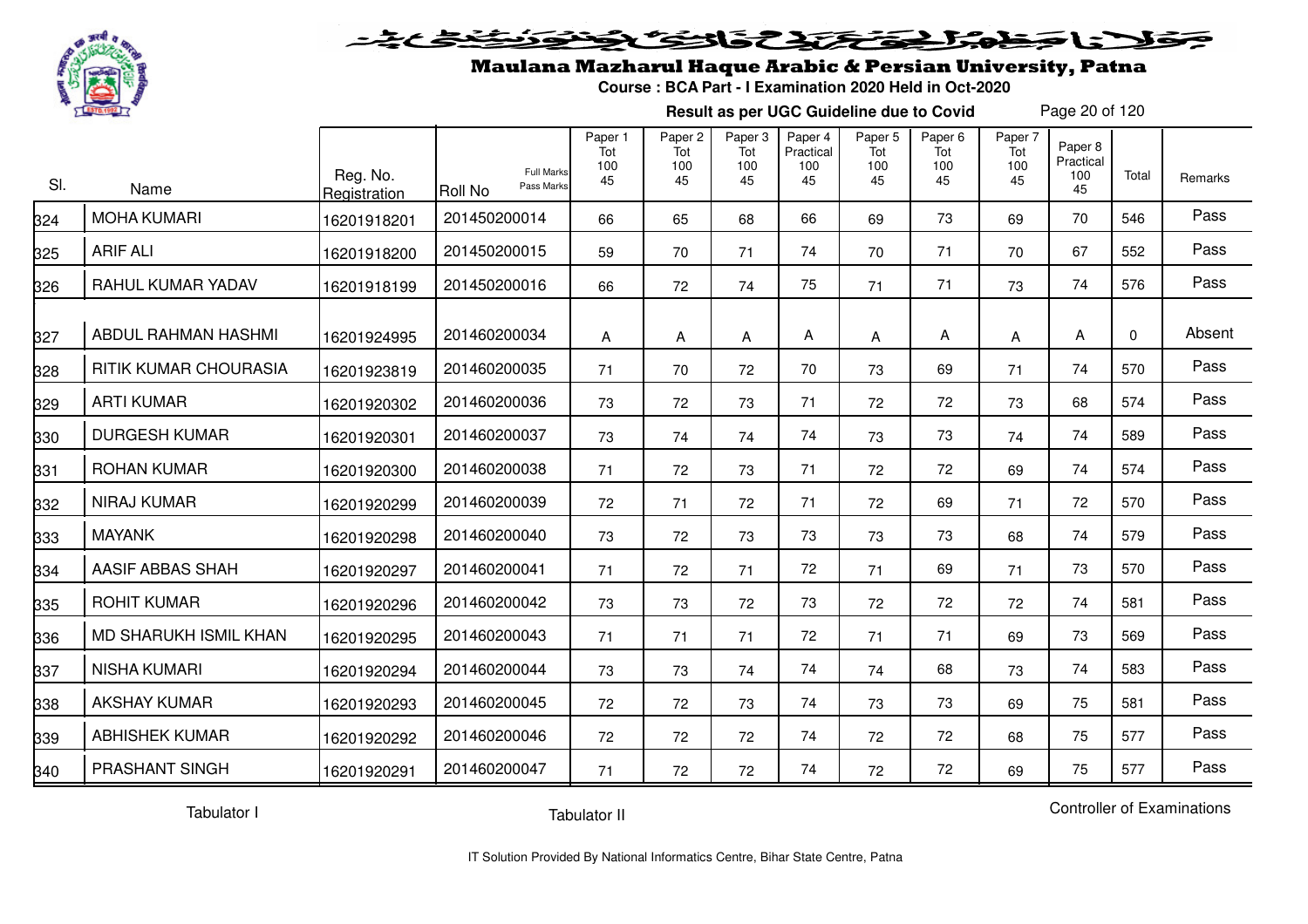

# فلأناخض المتخفض والخفائف

## Maulana Mazharul Haque Arabic & Persian University, Patna

**Course : BCA Part - I Examination 2020 Held in Oct-2020**

**Result as per UGC Guideline due to Covid**

Page 21 of 120

| SI.             | Name                        | Reg. No.<br>Registration | <b>Full Marks</b><br>Pass Marks<br>Roll No | Paper 1<br>Tot<br>100<br>45 | Paper <sub>2</sub><br>Tot<br>100<br>45 | Paper 3<br>Tot<br>100<br>45 | Paper 4<br>Practical<br>100<br>45 | Paper 5<br>Tot<br>100<br>45 | Paper <sub>6</sub><br>Tot<br>100<br>45 | Paper 7<br>Tot<br>100<br>45 | Paper 8<br>Practical<br>100<br>45 | Total | Remarks |
|-----------------|-----------------------------|--------------------------|--------------------------------------------|-----------------------------|----------------------------------------|-----------------------------|-----------------------------------|-----------------------------|----------------------------------------|-----------------------------|-----------------------------------|-------|---------|
| $\frac{341}{1}$ | <b>ADITYA SINHA</b>         | 16201920290              | 201460200048                               | 72                          | 73                                     | 73                          | 67                                | 73                          | 73                                     | 72                          | 71                                | 574   | Pass    |
| 342             | <b>UTKARSH JHA</b>          | 16201920289              | 201460200049                               | 71                          | 72                                     | 73                          | 74                                | 73                          | 73                                     | 71                          | 71                                | 578   | Pass    |
| 343             | <b>BABUL RAJ</b>            | 16201920288              | 201460200050                               | 71                          | 72                                     | 72                          | 73                                | 72                          | 72                                     | 69                          | 70                                | 571   | Pass    |
| 344             | <b>MD AHMED RAZA</b>        | 16201920287              | 201460200051                               | 70                          | 72                                     | 72                          | 74                                | 72                          | 72                                     | 70                          | 71                                | 573   | Pass    |
| 345             | <b>MONU KUMAR</b>           | 16201920286              | 201460200052                               | 72                          | 73                                     | 73                          | 74                                | 73                          | 69                                     | 72                          | 72                                | 578   | Pass    |
| 346             | <b>VISHAL NARAYAN SINGH</b> | 16201920285              | 201460200053                               | 74                          | 75                                     | 75                          | 75                                | 75                          | 73                                     | 74                          | 73                                | 594   | Pass    |
| 347             | <b>SUMIT PRINCE</b>         | 16201920284              | 201460200054                               | 72                          | 73                                     | 73                          | 72                                | 73                          | 69                                     | 71                          | 71                                | 574   | Pass    |
| 348             | <b>SHIVAM KUMAR TIWARI</b>  | 16201920283              | 201460200055                               | 71                          | 72                                     | 72                          | 71                                | 72                          | 69                                     | 71                          | 70                                | 568   | Pass    |
| 349             | <b>SNEHA KUMARI</b>         | 16201920282              | 201460200056                               | 73                          | 73                                     | 73                          | 72                                | 73                          | 73                                     | 71                          | 72                                | 580   | Pass    |
| 350             | ANJALI KUMARI SINHA         | 16201920281              | 201460200057                               | 71                          | 73                                     | 72                          | 73                                | 72                          | 69                                     | 69                          | 73                                | 572   | Pass    |
| 351             | <b>RAVI KUMAR</b>           | 16201920280              | 201460200058                               | 72                          | 72                                     | 73                          | 72                                | 73                          | 73                                     | 69                          | 74                                | 578   | Pass    |
| 352             | <b>ANUPAM KUMAR</b>         | 16201920279              | 201460200059                               | 72                          | 72                                     | 72                          | 74                                | 72                          | 72                                     | 68                          | 74                                | 576   | Pass    |
| 353             | <b>DEEPAK KUMAR</b>         | 16201920278              | 201460200060                               | 72                          | 73                                     | 73                          | 72                                | 72                          | 70                                     | 72                          | 74                                | 578   | Pass    |
| 354             | <b>RUPESH KUMAR</b>         | 16201920277              | 201460200061                               | 71                          | 72                                     | 71                          | 73                                | 72                          | 69                                     | 72                          | 74                                | 574   | Pass    |
| 355             | <b>ADITYA KUMAR</b>         | 16201920276              | 201460200062                               | 74                          | 74                                     | 73                          | 74                                | 74                          | 73                                     | 72                          | 73                                | 587   | Pass    |
| 356             | <b>ISHA SINHA</b>           | 16201920275              | 201460200063                               | 75                          | 66                                     | 75                          | 72                                | 66                          | 75                                     | 66                          | 73                                | 568   | Pass    |
| <u>357</u>      | <b>ANUKUL KUMAR</b>         | 16201920274              | 201460200064                               | 72                          | 73                                     | 72                          | 73                                | 72                          | 69                                     | 71                          | 73                                | 575   | Pass    |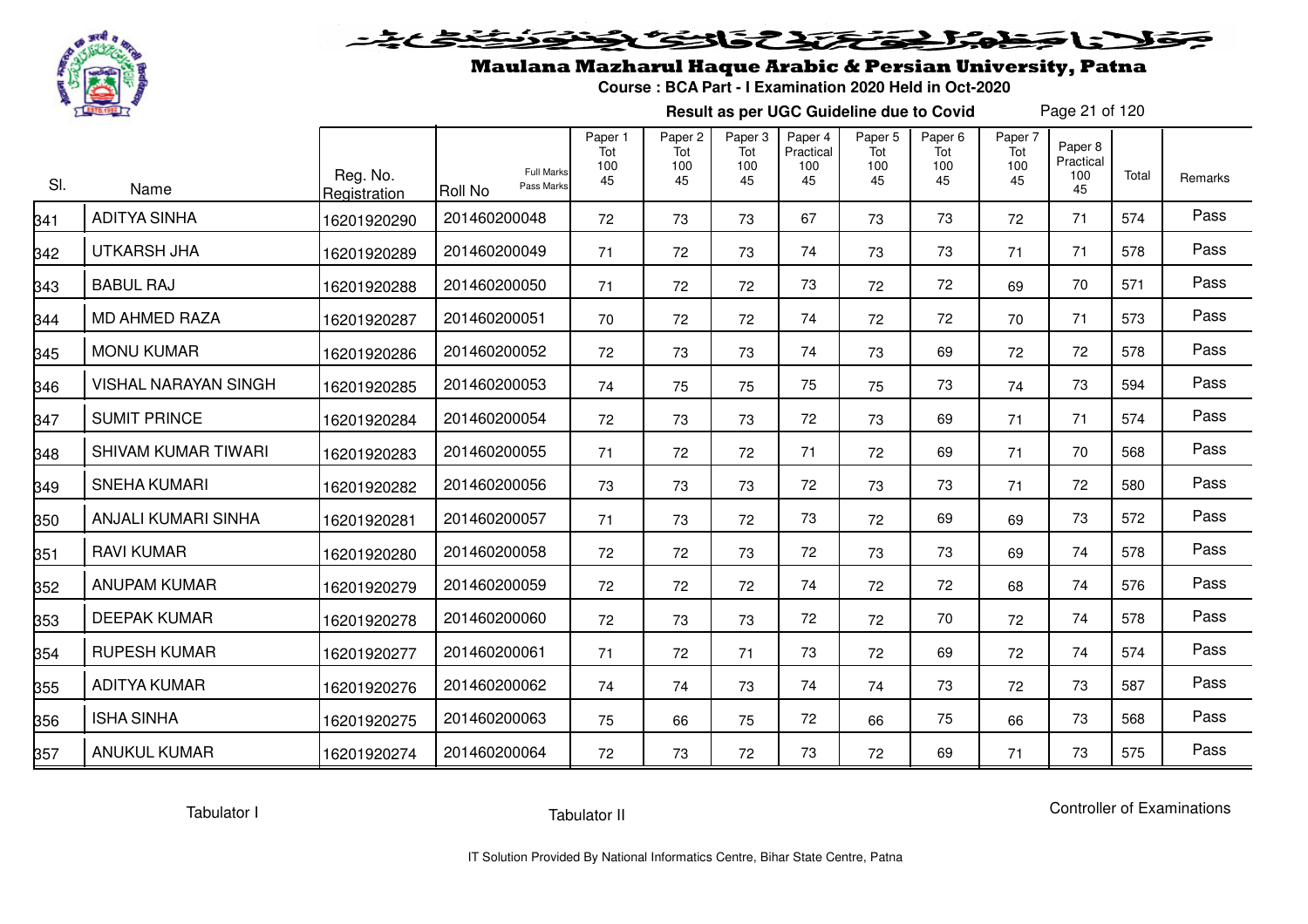

# فلأناخض كتحكيك فالتكناف

## Maulana Mazharul Haque Arabic & Persian University, Patna

**Course : BCA Part - I Examination 2020 Held in Oct-2020**

**Result as per UGC Guideline due to Covid**

Page 22 of 120

| SI. | Name                   | Reg. No.<br>Registration | <b>Full Marks</b><br>Pass Marks<br><b>Roll No</b> | Paper 1<br>Tot<br>100<br>45 | Paper <sub>2</sub><br>Tot<br>100<br>45 | Paper 3<br>Tot<br>100<br>45 | Paper 4<br>Practical<br>100<br>45 | Paper <sub>5</sub><br>Tot<br>100<br>45 | Paper <sub>6</sub><br>Tot<br>100<br>45 | Paper 7<br>Tot<br>100<br>45 | Paper 8<br>Practical<br>100<br>45 | Total    | Remarks |
|-----|------------------------|--------------------------|---------------------------------------------------|-----------------------------|----------------------------------------|-----------------------------|-----------------------------------|----------------------------------------|----------------------------------------|-----------------------------|-----------------------------------|----------|---------|
| 358 | <b>MD SHADAB</b>       | 16201920273              | 201460200065                                      | 71                          | 72                                     | 71                          | 73                                | 72                                     | 68                                     | 72                          | 74                                | 573      | Pass    |
| 359 | MD NADEEM SARWER       | 16201920272              | 201460200066                                      | 72                          | 72                                     | 71                          | 70                                | 72                                     | 69                                     | 72                          | 72                                | 570      | Pass    |
| 360 | CHANDANI KUMARI PANDEY | 16201920271              | 201460200067                                      | 75                          | 75                                     | 75                          | 71                                | 75                                     | 66                                     | 75                          | 72                                | 584      | Pass    |
| 361 | <b>ANKIT KUMAR</b>     | 16201920270              | 201460200068                                      | 72                          | 72                                     | 73                          | 72                                | 73                                     | 71                                     | 71                          | 73                                | 577      | Pass    |
| 362 | <b>ROHAN KHATRI</b>    | 16201920269              | 201460200069                                      | 71                          | 72                                     | 73                          | 73                                | 73                                     | 69                                     | 72                          | 74                                | 577      | Pass    |
| 363 | <b>AYUSH KUMAR</b>     | 16201920268              | 201460200070                                      | 72                          | 73                                     | 74                          | 74                                | 74                                     | 73                                     | 73                          | 74                                | 587      | Pass    |
| 364 | <b>RANJEET KUMAR</b>   | 16201920267              | 201460200071                                      | 73                          | 72                                     | 73                          | 72                                | 73                                     | 71                                     | 71                          | 74                                | 579      | Pass    |
| 365 | <b>MADHU LATA</b>      | 16201920266              | 201460200072                                      | 70                          | 71                                     | 73                          | 70                                | 73                                     | 68                                     | 70                          | 72                                | 567      | Pass    |
| 366 | <b>RAHUL RAJ</b>       | 16201920265              | 201460200073                                      | 72                          | 73                                     | 72                          | 71                                | 72                                     | 69                                     | 72                          | 73                                | 574      | Pass    |
| 367 | <b>ANURAG SHAHI</b>    | 16201920264              | 201460200074                                      | 73                          | 72                                     | 72                          | 72                                | 72                                     | 70                                     | 72                          | 74                                | 577      | Pass    |
| 368 | <b>SHUBHAM KUMAR</b>   | 16201920263              | 201460200075                                      | 71                          | 73                                     | 73                          | 73                                | 73                                     | 71                                     | 70                          | 72                                | 576      | Pass    |
| 369 | MD DILSHAD ALAM        | 16201920262              | 201460200076                                      | 71                          | 72                                     | 73                          | 74                                | 73                                     | 72                                     | 69                          | 74                                | 578      | Pass    |
| 370 | <b>ANUP NIRALA</b>     | 16201920261              | 201460200077                                      | 70                          | 72                                     | 72                          | 73                                | 72                                     | 68                                     | 71                          | 73                                | 571      | Pass    |
| 371 | <b>ROHIT KUMAR</b>     | 16201920260              | 201460200078                                      | 71                          | 73                                     | 73                          | 71                                | 73                                     | 72                                     | 72                          | 74                                | 579      | Pass    |
| 372 | PRINCE KUMAR SINGH     | 16201920259              | 201460200079                                      | A                           | A                                      | A                           | A                                 | A                                      | A                                      | A                           | A                                 | $\Omega$ | Absent  |
| 373 | <b>MD REYAZ</b>        | 16201920258              | 201460200080                                      | 71                          | 72                                     | 72                          | 70                                | 72                                     | 69                                     | 72                          | 74                                | 572      | Pass    |
| 374 | <b>SHIVANI KUMARI</b>  | 16201920257              | 201460200081                                      | 73                          | 73                                     | 73                          | 72                                | 73                                     | 72                                     | 73                          | 74                                | 583      | Pass    |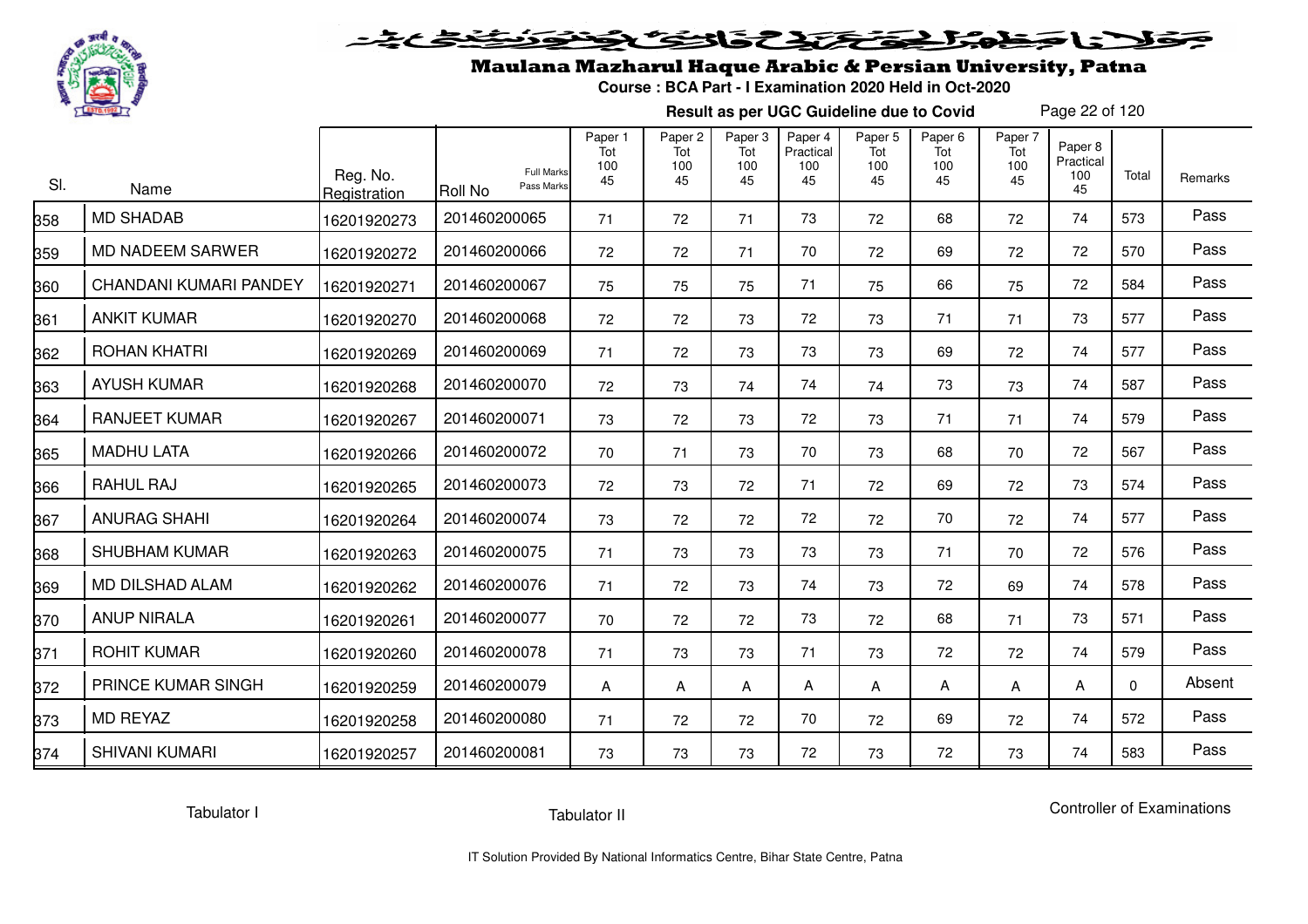

# فلأناخض المتخفخ بمفاق والخفائض

## Maulana Mazharul Haque Arabic & Persian University, Patna

**Course : BCA Part - I Examination 2020 Held in Oct-2020**

**Result as per UGC Guideline due to Covid**

Page 23 of 120

| SI. | Name                   | Reg. No.<br>Registration | <b>Full Marks</b><br>Pass Marks<br>Roll No | Paper 1<br>Tot<br>100<br>45 | Paper <sub>2</sub><br>Tot<br>100<br>45 | Paper 3<br>Tot<br>100<br>45 | Paper 4<br>Practical<br>100<br>45 | Paper <sub>5</sub><br>Tot<br>100<br>45 | Paper <sub>6</sub><br>Tot<br>100<br>45 | Paper 7<br>Tot<br>100<br>45 | Paper 8<br>Practical<br>100<br>45 | Total | Remarks |
|-----|------------------------|--------------------------|--------------------------------------------|-----------------------------|----------------------------------------|-----------------------------|-----------------------------------|----------------------------------------|----------------------------------------|-----------------------------|-----------------------------------|-------|---------|
| 375 | <b>SATYAM KUMAR</b>    | 16201920256              | 201460200082                               | 72                          | 72                                     | 71                          | 68                                | 71                                     | 70                                     | 71                          | 75                                | 570   | Pass    |
| 376 | <b>ABHAY KUMAR</b>     | 16201920255              | 201460200083                               | 71                          | 72                                     | 72                          | 69                                | 72                                     | 72                                     | 69                          | 74                                | 571   | Pass    |
| 377 | <b>ALOK KUMAR</b>      | 16201920254              | 201460200084                               | 72                          | 72                                     | 72                          | 69                                | 72                                     | 72                                     | 69                          | 74                                | 572   | Pass    |
| 378 | <b>SUMIT RAJ</b>       | 16201920253              | 201460200085                               | 74                          | 75                                     | 75                          | 70                                | 75                                     | 75                                     | 75                          | 73                                | 592   | Pass    |
| 379 | NAGHMA KHANAM          | 16201920252              | 201460200086                               | 72                          | 73                                     | 74                          | 71                                | 74                                     | 73                                     | 69                          | 72                                | 578   | Pass    |
| 380 | DHIRAJ KUMAR           | 16201920251              | 201460200087                               | 71                          | 72                                     | 73                          | 72                                | 73                                     | 72                                     | 68                          | 71                                | 572   | Pass    |
| 381 | SHAHNAWAZ ALAM         | 16201920250              | 201460200088                               | 72                          | 72                                     | 73                          | 73                                | 72                                     | 72                                     | 70                          | 70                                | 574   | Pass    |
| 382 | <b>AJIT KUMAR</b>      | 16201920249              | 201460200089                               | 74                          | 74                                     | 74                          | 74                                | 74                                     | 74                                     | 74                          | 69                                | 587   | Pass    |
| 383 | <b>GUDDY KUMARI</b>    | 16201925649              | 201460200093                               | 72                          | 73                                     | 72                          | 75                                | 73                                     | 69                                     | 72                          | 68                                | 574   | Pass    |
| 384 | <b>SHAHBAZ AKHTAR</b>  | 16201921495              | 201510200023                               | 70                          | 68                                     | 71                          | 74                                | 69                                     | 70                                     | 67                          | 74                                | 563   | Pass    |
| 385 | <b>ANKIT RAJ</b>       | 16201921494              | 201510200024                               | 71                          | 69                                     | 69                          | 74                                | 69                                     | 71                                     | 69                          | 74                                | 566   | Pass    |
| 386 | <b>MD.TANWEER ALI</b>  | 16201921493              | 201510200025                               | 70                          | 70                                     | 67                          | 73                                | 69                                     | 71                                     | 69                          | 73                                | 562   | Pass    |
| 387 | <b>MD.ARIF</b>         | 16201921492              | 201510200026                               | 69                          | 70                                     | 69                          | 74                                | 70                                     | 71                                     | 69                          | 72                                | 564   | Pass    |
| 388 | <b>KRISHAN KUMAR</b>   | 16201921491              | 201510200027                               | 69                          | 68                                     | 67                          | 72                                | 72                                     | 69                                     | 68                          | 72                                | 557   | Pass    |
| 389 | <b>DEVAYNSHU KUMAR</b> | 16201921490              | 201510200028                               | 70                          | 69                                     | 68                          | 73                                | 69                                     | 70                                     | 69                          | 72                                | 560   | Pass    |
| 390 | <b>TREESHA ARORA</b>   | 16201921489              | 201510200029                               | 69                          | 69                                     | 70                          | 74                                | 70                                     | 68                                     | 67                          | 73                                | 560   | Pass    |
| 391 | <b>NIKEE KUMARI</b>    | 16201921488              | 201510200030                               | 69                          | 69                                     | 70                          | 73                                | 70                                     | 68                                     | 67                          | 73                                | 559   | Pass    |

Tabulator I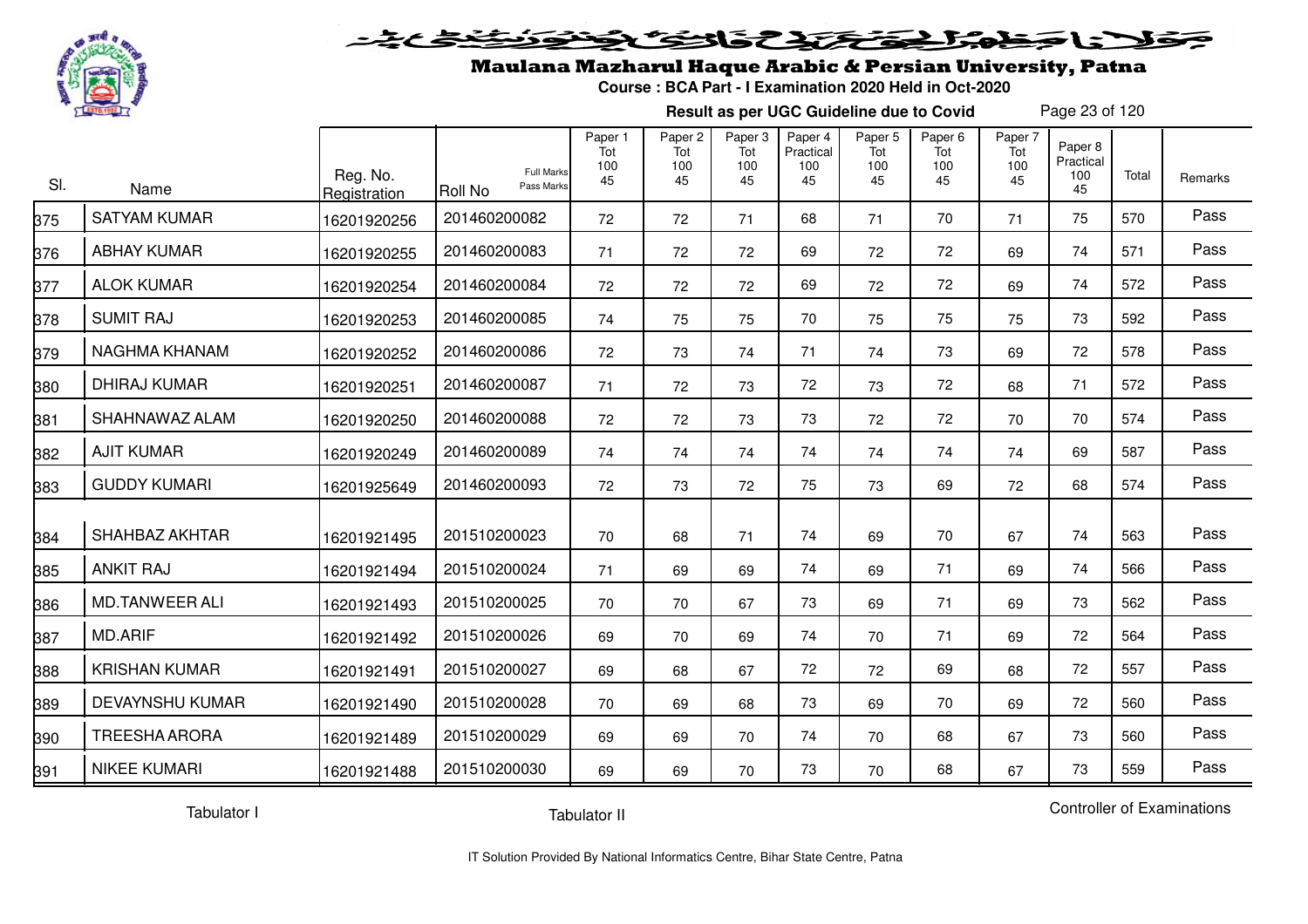

# فلانا حظما يحتكك كالخصي

## Maulana Mazharul Haque Arabic & Persian University, Patna

**Course : BCA Part - I Examination 2020 Held in Oct-2020**

**Result as per UGC Guideline due to Covid**

Page 24 of 120

| SI. | Name                       | Reg. No.<br>Registration | <b>Full Marks</b><br>Pass Marks<br><b>Roll No</b> | Paper 1<br>Tot<br>100<br>45 | Paper <sub>2</sub><br>Tot<br>100<br>45 | Paper <sub>3</sub><br>Tot<br>100<br>45 | Paper 4<br>Practical<br>100<br>45 | Paper <sub>5</sub><br>Tot<br>100<br>45 | Paper <sub>6</sub><br>Tot<br>100<br>45 | Paper 7<br>Tot<br>100<br>45 | Paper 8<br>Practical<br>100<br>45 | Total | Remarks |
|-----|----------------------------|--------------------------|---------------------------------------------------|-----------------------------|----------------------------------------|----------------------------------------|-----------------------------------|----------------------------------------|----------------------------------------|-----------------------------|-----------------------------------|-------|---------|
| 392 | <b>JITESH KUMAR SHARMA</b> | 16201921487              | 201510200031                                      | 69                          | 69                                     | 70                                     | 74                                | 70                                     | 68                                     | 67                          | 74                                | 561   | Pass    |
| 393 | <b>UMESH KUMAR</b>         | 16201921486              | 201510200032                                      | 69                          | 69                                     | 68                                     | 74                                | 70                                     | 68                                     | 67                          | 73                                | 558   | Pass    |
| 394 | <b>AASHISH KUMAR</b>       | 16201921485              | 201510200033                                      | 70                          | 69                                     | 68                                     | 73                                | 69                                     | 70                                     | 69                          | 72                                | 560   | Pass    |
| 395 | ROUSHAN JAISWAL            | 16201921484              | 201510200034                                      | 70                          | 69                                     | 69                                     | 73                                | 69                                     | 70                                     | 69                          | 72                                | 561   | Pass    |
| 396 | <b>VISHVJEET PANDAY</b>    | 16201921483              | 201510200035                                      | 69                          | 69                                     | 69                                     | 73                                | 70                                     | 68                                     | 67                          | 73                                | 558   | Pass    |
| 397 | <b>SHRUTI KUMARI</b>       | 16201921482              | 201510200036                                      | 69                          | 69                                     | 69                                     | 74                                | 69                                     | 67                                     | 69                          | 73                                | 559   | Pass    |
| 398 | <b>AMAN KUMAR</b>          | 16201921481              | 201510200037                                      | 71                          | 69                                     | 69                                     | 74                                | 71                                     | 68                                     | 67                          | 74                                | 563   | Pass    |
| 399 | PRIYESH KUMAR SIGNH        | 16201921480              | 201510200038                                      | 71                          | 68                                     | 67                                     | 74                                | 70                                     | 69                                     | 68                          | 74                                | 561   | Pass    |
| 400 | <b>LAVKUSH KUMAR</b>       | 16201921479              | 201510200039                                      | 70                          | 68                                     | 69                                     | 73                                | 69                                     | 68                                     | 69                          | 74                                | 560   | Pass    |
| 401 | TRILOKI KUMAR RANJAN       | 16201921478              | 201510200040                                      | 70                          | 69                                     | 67                                     | 73                                | 70                                     | 69                                     | 69                          | 73                                | 560   | Pass    |
| 402 | <b>GOPAL KUMAR</b>         | 16201921477              | 201510200041                                      | 70                          | 70                                     | 68                                     | 74                                | 69                                     | 68                                     | 69                          | 74                                | 562   | Pass    |
| 403 | <b>RAVI RANJAN SINGH</b>   | 16201921476              | 201510200042                                      | 71                          | 69                                     | 69                                     | 74                                | 68                                     | 72                                     | 67                          | 73                                | 563   | Pass    |
| 404 | PRABHAKAR KUMAR            | 16201921475              | 201510200043                                      | 70                          | 68                                     | 69                                     | 73                                | 69                                     | 69                                     | 69                          | 73                                | 560   | Pass    |
| 405 | KRISHANA KUMAR YADAV       | 16201921474              | 201510200044                                      | 70                          | 69                                     | 69                                     | 74                                | 69                                     | 70                                     | 71                          | 74                                | 566   | Pass    |
| 406 | <b>ABHISHEK KUMAR</b>      | 16201921473              | 201510200045                                      | 70                          | 68                                     | 71                                     | 73                                | 70                                     | 69                                     | 67                          | 72                                | 560   | Pass    |
| 407 | <b>SAROJ KUMAR</b>         | 16201921472              | 201510200046                                      | 71                          | 69                                     | 69                                     | 73                                | 70                                     | 71                                     | 69                          | 73                                | 565   | Pass    |
| 408 | RABIA ARJUMAND             | 16201921471              | 201510200047                                      | 72                          | 70                                     | 67                                     | 74                                | 69                                     | 71                                     | 69                          | 73                                | 565   | Pass    |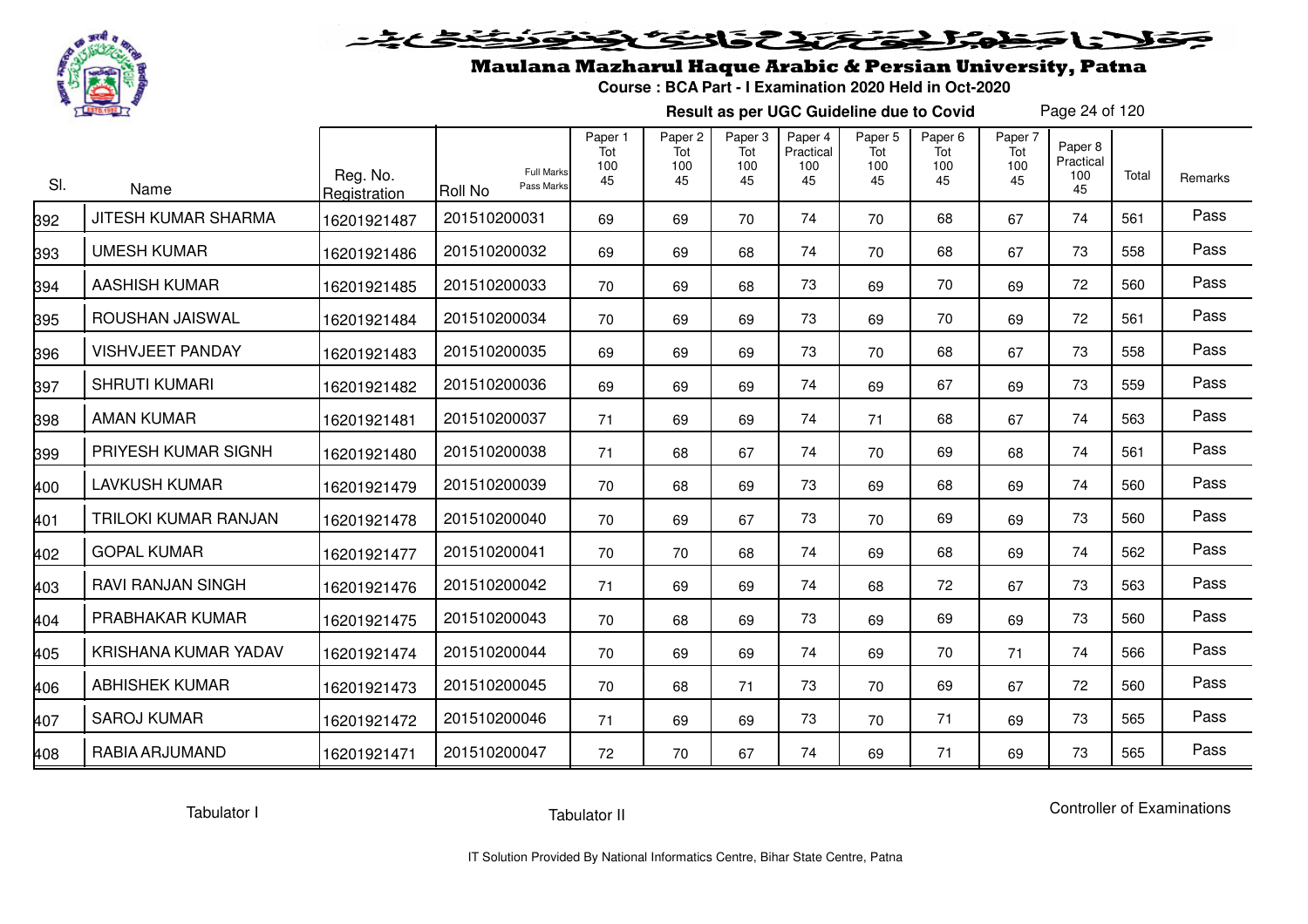

# فلأناخض المتعاطية فتخلفت فالخفض

## Maulana Mazharul Haque Arabic & Persian University, Patna

**Course : BCA Part - I Examination 2020 Held in Oct-2020**

**Result as per UGC Guideline due to Covid**

Page 25 of 120

| SI. | Name                     | Reg. No.<br>Registration | <b>Full Marks</b><br>Pass Marks<br><b>Roll No</b> | Paper 1<br>Tot<br>100<br>45 | Paper <sub>2</sub><br>Tot<br>100<br>45 | Paper 3<br>Tot<br>100<br>45 | Paper 4<br>Practical<br>100<br>45 | Paper <sub>5</sub><br>Tot<br>100<br>45 | Paper <sub>6</sub><br>Tot<br>100<br>45 | Paper 7<br>Tot<br>100<br>45 | Paper 8<br>Practical<br>100<br>45 | Total | Remarks |
|-----|--------------------------|--------------------------|---------------------------------------------------|-----------------------------|----------------------------------------|-----------------------------|-----------------------------------|----------------------------------------|----------------------------------------|-----------------------------|-----------------------------------|-------|---------|
| 409 | PUSHPAM ANAND            | 16201921470              | 201510200048                                      | 70                          | 70                                     | 69                          | 71                                | 69                                     | 70                                     | 69                          | 67                                | 555   | Pass    |
| 410 | <b>TIPU SULTAN</b>       | 16201921469              | 201510200049                                      | 70                          | 68                                     | 67                          | 71                                | 72                                     | 69                                     | 68                          | 71                                | 556   | Pass    |
| 411 | <b>SHRUTI KUMARI</b>     | 16201921468              | 201510200050                                      | 72                          | 70                                     | 69                          | 74                                | 69                                     | 70                                     | 69                          | 72                                | 565   | Pass    |
| 412 | <b>MUKESH KUMAR</b>      | 16201921467              | 201510200051                                      | 70                          | 69                                     | 70                          | 74                                | 70                                     | 68                                     | 67                          | 73                                | 561   | Pass    |
| 413 | PRATIKSHA KUMARI         | 16201921466              | 201510200052                                      | 72                          | 69                                     | 70                          | 72                                | 70                                     | 68                                     | 69                          | 73                                | 563   | Pass    |
| 414 | <b>VIKASH KUMAR</b>      | 16201921465              | 201510200053                                      | 70                          | 69                                     | 70                          | 73                                | 70                                     | 68                                     | 67                          | 72                                | 559   | Pass    |
| 415 | <b>AMAN KUMAR</b>        | 16201921464              | 201510200054                                      | 72                          | 69                                     | 69                          | 74                                | 70                                     | 68                                     | 69                          | 73                                | 564   | Pass    |
| 416 | SHUBHAM KUMAR SINGH      | 16201921463              | 201510200055                                      | 72                          | 69                                     | 68                          | 74                                | 69                                     | 70                                     | 69                          | 73                                | 564   | Pass    |
| 417 | <b>BIKKI KUMAR</b>       | 16201921462              | 201510200056                                      | 71                          | 71                                     | 69                          | 73                                | 69                                     | 70                                     | 69                          | 72                                | 564   | Pass    |
| 418 | <b>KESHWARNATH KUMAR</b> | 16201921461              | 201510200057                                      | 70                          | 69                                     | 69                          | 71                                | 69                                     | 68                                     | 67                          | 73                                | 556   | Pass    |
| 419 | <b>MD.AMAAN AHMED</b>    | 16201921460              | 201510200058                                      | 71                          | 69                                     | 69                          | 73                                | 69                                     | 67                                     | 69                          | 73                                | 560   | Pass    |
| 420 | <b>SHIVAM SAURAV</b>     | 16201921459              | 201510200059                                      | 70                          | 69                                     | 69                          | 74                                | 71                                     | 68                                     | 67                          | 74                                | 562   | Pass    |
| 421 | <b>KHUSHBU KUMARI</b>    | 16201921458              | 201510200060                                      | 70                          | 68                                     | 67                          | 74                                | 70                                     | 69                                     | 68                          | 74                                | 560   | Pass    |
| 422 | AMAN KUMAR SHAHI         | 16201921457              | 201510200061                                      | 71                          | 70                                     | 69                          | 73                                | 71                                     | 69                                     | 69                          | 73                                | 565   | Pass    |
| 423 | YOGESH KUMAR             | 16201921456              | 201510200062                                      | 72                          | 72                                     | 69                          | 74                                | 71                                     | 72                                     | 68                          | 74                                | 572   | Pass    |
| 424 | <b>ANKIT KUMAR</b>       | 16201921455              | 201510200063                                      | 72                          | 70                                     | 70                          | 74                                | 72                                     | 70                                     | 69                          | 74                                | 571   | Pass    |
| 425 | <b>VIKASH KUMAR</b>      | 16201921454              | 201510200064                                      | 69                          | 71                                     | 69                          | 72                                | 70                                     | 69                                     | 67                          | 73                                | 560   | Pass    |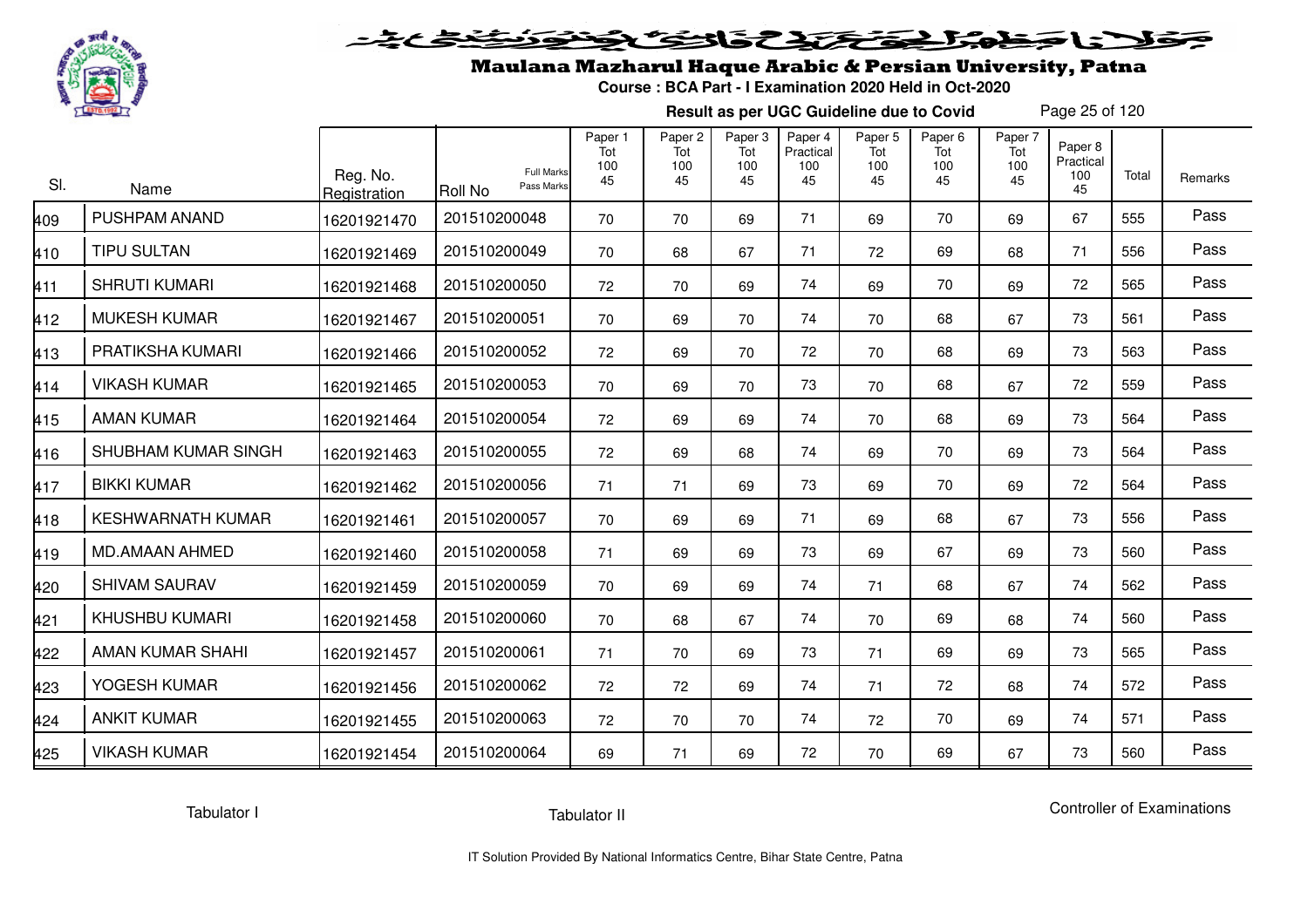

# فلأناخض المتخفض والخفائف

## Maulana Mazharul Haque Arabic & Persian University, Patna

**Course : BCA Part - I Examination 2020 Held in Oct-2020**

**Result as per UGC Guideline due to Covid**

Page 26 of 120

| SI. | Name                       | Reg. No.<br>Registration | <b>Full Marks</b><br>Pass Marks<br><b>Roll No</b> | Paper 1<br>Tot<br>100<br>45 | Paper 2<br>Tot<br>100<br>45 | Paper 3<br>Tot<br>100<br>45 | Paper 4<br>Practical<br>100<br>45 | Paper 5<br>Tot<br>100<br>45 | Paper <sub>6</sub><br>Tot<br>100<br>45 | Paper 7<br>Tot<br>100<br>45 | Paper 8<br>Practical<br>100<br>45 | Total | Remarks |
|-----|----------------------------|--------------------------|---------------------------------------------------|-----------------------------|-----------------------------|-----------------------------|-----------------------------------|-----------------------------|----------------------------------------|-----------------------------|-----------------------------------|-------|---------|
| 426 | <b>AKSHAY KUMAR</b>        | 16201921453              | 201510200065                                      | 71                          | 70                          | 69                          | 73                                | 69                          | 69                                     | 69                          | 73                                | 563   | Pass    |
| 427 | <b>JYOTI KUMARI</b>        | 16201918223              | 201540200001                                      | 70                          | 69                          | 70                          | 73                                | 69                          | 70                                     | 68                          | 74                                | 563   | Pass    |
| 428 | AMIT KUMAR ANAND           | 16201918220              | 201540200002                                      | 69                          | 70                          | 69                          | 73                                | 70                          | 69                                     | 69                          | 74                                | 563   | Pass    |
| 429 | PRABHAT KUMAR              | 16201918219              | 201540200003                                      | 70                          | 70                          | 70                          | 74                                | 69                          | 70                                     | 68                          | 72                                | 563   | Pass    |
| 430 | <b>MANORANJAN KUMAR</b>    | 16201918218              | 201540200004                                      | 70                          | 70                          | 70                          | 73                                | 70                          | 69                                     | 69                          | 73                                | 564   | Pass    |
| 431 | <b>ABHISHEK KUMAR</b>      | 16201918217              | 201540200005                                      | 69                          | 69                          | 69                          | 72                                | 69                          | 70                                     | 68                          | 73                                | 559   | Pass    |
| 432 | <b>DEEPAK KUMAR</b>        | 16201918216              | 201540200006                                      | 69                          | 69                          | 69                          | 74                                | 69                          | 69                                     | 69                          | 74                                | 562   | Pass    |
| 433 | MD MAHTAB ALAM             | 16201918215              | 201540200007                                      | 70                          | 70                          | 70                          | 73                                | 70                          | 69                                     | 68                          | 73                                | 563   | Pass    |
| 434 | <b>VANDANA KUMARI</b>      | 16201918226              | 201540200008                                      | 70                          | 70                          | 69                          | 74                                | 71                          | 70                                     | 68                          | 73                                | 565   | Pass    |
| 435 | <b>ZISHAN EQBAL</b>        | 16201918225              | 201540200009                                      | 70                          | 70                          | 70                          | 73                                | 70                          | 70                                     | 69                          | 74                                | 566   | Pass    |
| 436 | <b>GAYANPRAKSAH MISHRA</b> | 16201918224              | 201540200010                                      | 69                          | 69                          | 70                          | 73                                | 69                          | 69                                     | 68                          | 73                                | 560   | Pass    |
| 437 | JAWED ALAM                 | 16201918222              | 201540200011                                      | 70                          | 70                          | 70                          | 74                                | 70                          | 70                                     | 68                          | 74                                | 566   | Pass    |
| 438 | <b>ZAHID IMAM ANSARI</b>   | 16201918221              | 201540200012                                      | 70                          | 69                          | 69                          | 73                                | 70                          | 69                                     | 69                          | 73                                | 562   | Pass    |
| 439 | MUSARRAT JAMAL             | 16201918809              | 201570200001                                      | 74                          | 74                          | 74                          | 74                                | 74                          | 74                                     | 74                          | 74                                | 592   | Pass    |
| 440 | <b>MD SABIR ALAM</b>       | 16201918806              | 201570200002                                      | 75                          | 75                          | 75                          | 75                                | 75                          | 75                                     | 75                          | 75                                | 600   | Pass    |
| 441 | MD SHARFUDDIN AHMAD        | 16201918805              | 201570200003                                      | 74                          | 74                          | 74                          | 74                                | 74                          | 74                                     | 74                          | 74                                | 592   | Pass    |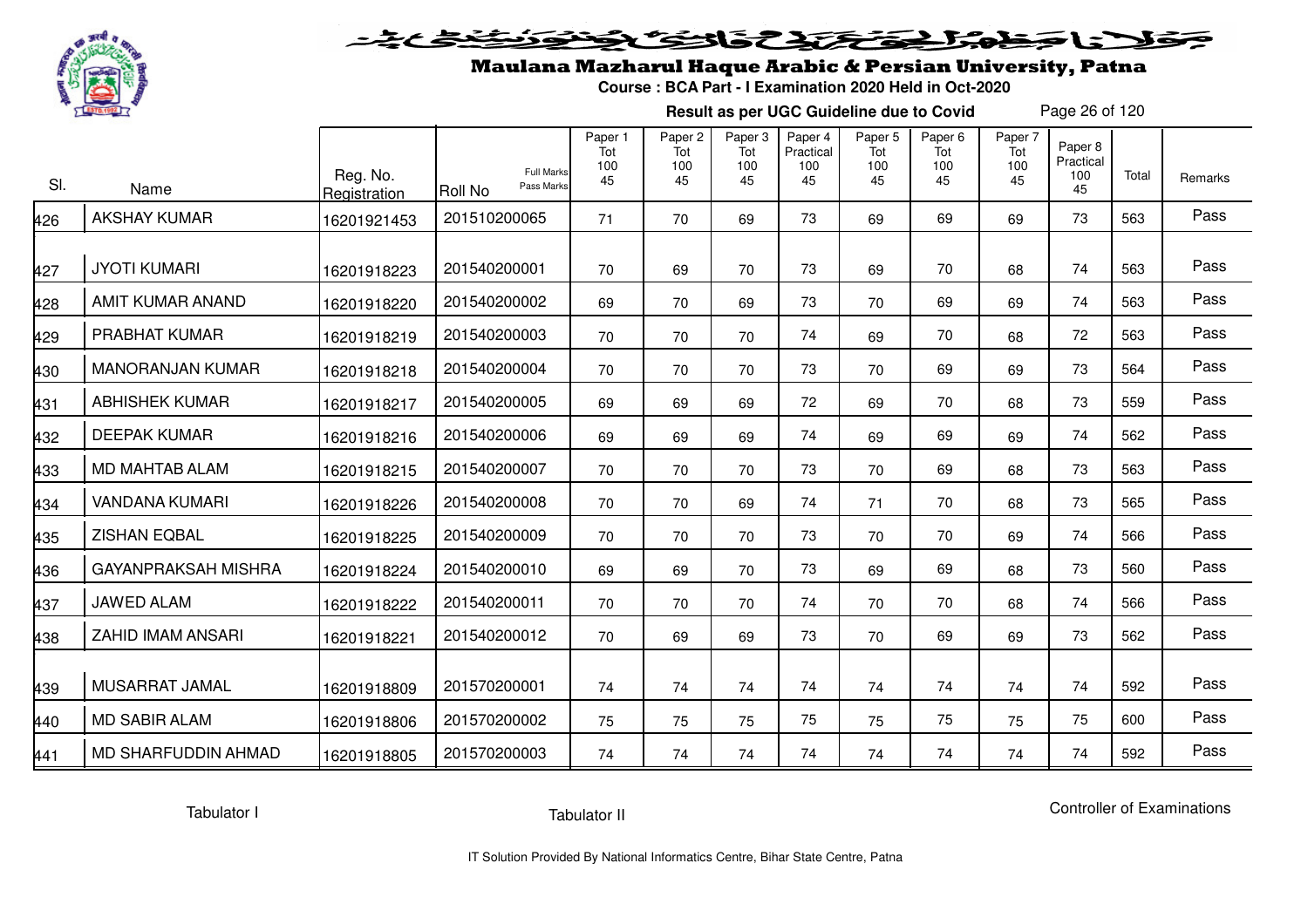

# فلأناخض المتعاطية فتخلفت فالخفض

## Maulana Mazharul Haque Arabic & Persian University, Patna

**Course : BCA Part - I Examination 2020 Held in Oct-2020**

**Result as per UGC Guideline due to Covid**

Page 27 of 120

| SI. | Name                        | Reg. No.<br>Registration | <b>Full Marks</b><br>Pass Marks<br>Roll No | Paper 1<br>Tot<br>100<br>45 | Paper <sub>2</sub><br>Tot<br>100<br>45 | Paper <sub>3</sub><br>Tot<br>100<br>45 | Paper 4<br>Practical<br>100<br>45 | Paper <sub>5</sub><br>Tot<br>100<br>45 | Paper <sub>6</sub><br>Tot<br>100<br>45 | Paper 7<br>Tot<br>100<br>45 | Paper 8<br>Practical<br>100<br>45 | Total    | Remarks |
|-----|-----------------------------|--------------------------|--------------------------------------------|-----------------------------|----------------------------------------|----------------------------------------|-----------------------------------|----------------------------------------|----------------------------------------|-----------------------------|-----------------------------------|----------|---------|
| 442 | <b>BIRENDRA KUMAR YADAV</b> | 16201918804              | 201570200004                               | 73                          | 74                                     | 73                                     | 73                                | 73                                     | 73                                     | 73                          | 74                                | 586      | Pass    |
| 443 | MD SHAMSUL AZAM KHAN        | 16201918803              | 201570200005                               | 75                          | 75                                     | 75                                     | 75                                | 75                                     | 75                                     | 75                          | 75                                | 600      | Pass    |
| 444 | <b>PAMMI KUMARI</b>         | 16201918802              | 201570200006                               | 72                          | 74                                     | 71                                     | 70                                | 72                                     | 72                                     | 72                          | 74                                | 577      | Pass    |
| 445 | SHAHBAZ ANWAR ANSARI        | 16201918800              | 201570200007                               | 75                          | 75                                     | 75                                     | 75                                | 75                                     | 75                                     | 75                          | 75                                | 600      | Pass    |
| 446 | <b>MD EKRAMUL</b>           | 16201918799              | 201570200008                               | 74                          | 74                                     | 74                                     | 74                                | 74                                     | 74                                     | 74                          | 74                                | 592      | Pass    |
| 447 | <b>SHAISTA NAZ</b>          | 16201918798              | 201570200009                               | 75                          | 75                                     | 75                                     | 75                                | 75                                     | 75                                     | 75                          | 75                                | 600      | Pass    |
| 448 | <b>TABASSUM JALLAL</b>      | 16201918797              | 201570200010                               | 74                          | 74                                     | 74                                     | 74                                | 74                                     | 74                                     | 74                          | 74                                | 592      | Pass    |
| 449 | RAVIRANJAN KUMAR RAM        | 16201918796              | 201570200011                               | A                           | A                                      | A                                      | A                                 | A                                      | A                                      | A                           | A                                 | $\Omega$ | Absent  |
| 450 | <b>SUDHEER KUMAR</b>        | 16201918794              | 201570200012                               | 75                          | 75                                     | 75                                     | 75                                | 75                                     | 75                                     | 75                          | 75                                | 600      | Pass    |
| 451 | <b>VIJAY KUMAR SAH</b>      | 16201918793              | 201570200013                               | 74                          | 74                                     | 74                                     | 65                                | 74                                     | 74                                     | 74                          | 66                                | 575      | Pass    |
| 452 | <b>ANSHIKA KUMARI</b>       | 16201918791              | 201570200014                               | 74                          | 75                                     | 74                                     | 74                                | 75                                     | 74                                     | 74                          | 75                                | 595      | Pass    |
| 453 | <b>UMAKANT SHARMA</b>       | 16201918790              | 201570200015                               | 73                          | 73                                     | 73                                     | 73                                | 74                                     | 73                                     | 73                          | 73                                | 585      | Pass    |
| 454 | PRABHAT KUMAR GOND          | 16201918789              | 201570200016                               | 75                          | 75                                     | 75                                     | 75                                | 75                                     | 75                                     | 75                          | 75                                | 600      | Pass    |
| 455 | <b>AKASH KUMAR</b>          | 16201918788              | 201570200017                               | 74                          | 74                                     | 74                                     | 74                                | 74                                     | 74                                     | 74                          | 74                                | 592      | Pass    |
| 456 | <b>TAIBA KHATOON</b>        | 16201918787              | 201570200018                               | 74                          | 75                                     | 74                                     | 74                                | 74                                     | 74                                     | 74                          | 75                                | 594      | Pass    |
| 457 | <b>AROHEE SRIVASTVA</b>     | 16201918786              | 201570200019                               | 75                          | 75                                     | 75                                     | 75                                | 75                                     | 75                                     | 75                          | 75                                | 600      | Pass    |
| 458 | <b>SONU KUMAR GUPTA</b>     | 16201918785              | 201570200020                               | 74                          | 74                                     | 74                                     | 74                                | 74                                     | 74                                     | 74                          | 74                                | 592      | Pass    |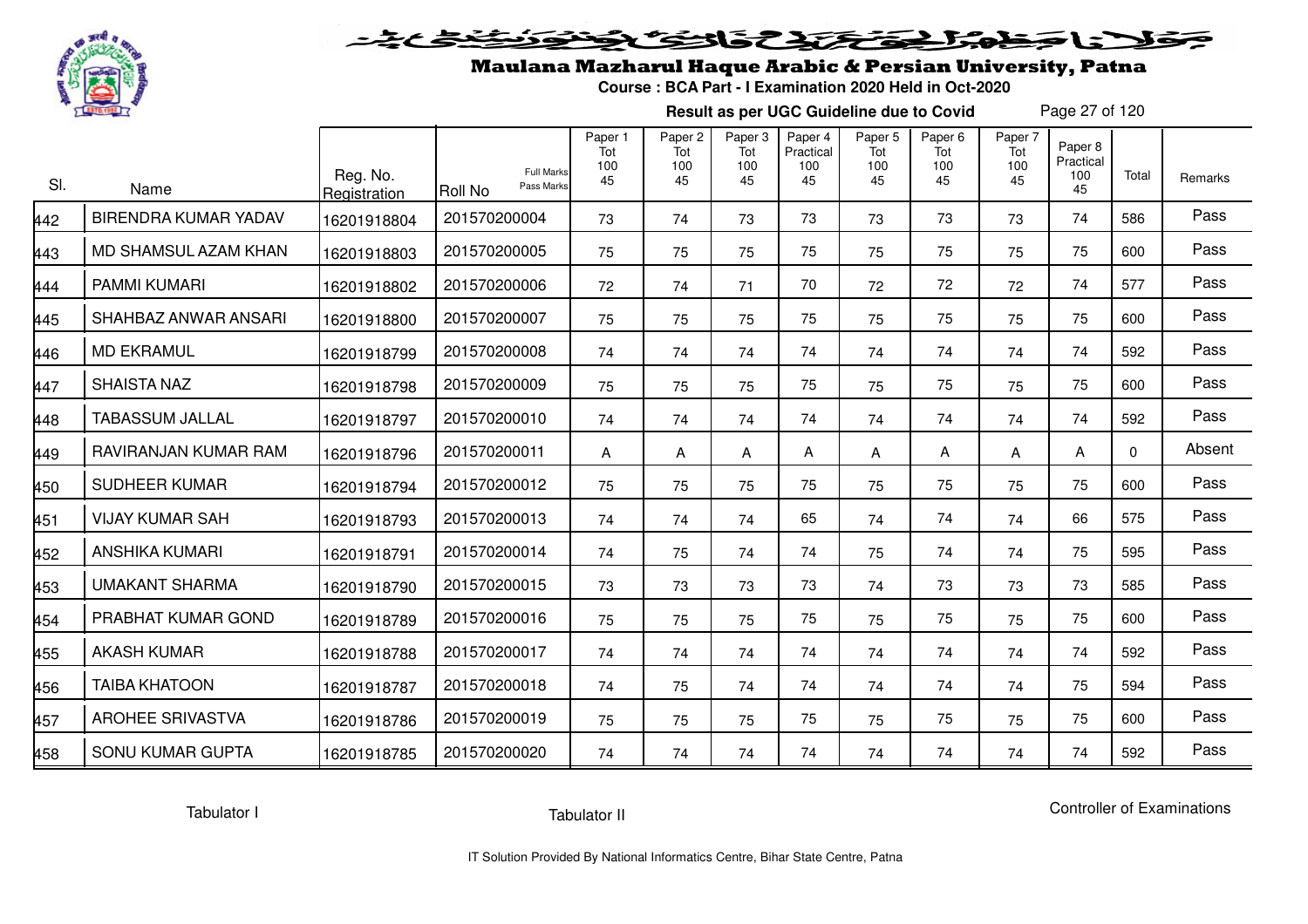

# فلأناخض المتعاطية فتخلفت فالخفض

## Maulana Mazharul Haque Arabic & Persian University, Patna

**Course : BCA Part - I Examination 2020 Held in Oct-2020**

**Result as per UGC Guideline due to Covid**

Page 28 of 120

| SI. | Name                       | Reg. No.<br>Registration | <b>Full Marks</b><br>Pass Marks<br>Roll No | Paper 1<br>Tot<br>100<br>45 | Paper <sub>2</sub><br>Tot<br>100<br>45 | Paper <sub>3</sub><br>Tot<br>100<br>45 | Paper 4<br>Practical<br>100<br>45 | Paper <sub>5</sub><br>Tot<br>100<br>45 | Paper <sub>6</sub><br>Tot<br>100<br>45 | Paper 7<br>Tot<br>100<br>45 | Paper 8<br>Practical<br>100<br>45 | Total | Remarks |
|-----|----------------------------|--------------------------|--------------------------------------------|-----------------------------|----------------------------------------|----------------------------------------|-----------------------------------|----------------------------------------|----------------------------------------|-----------------------------|-----------------------------------|-------|---------|
| 459 | <b>VISHAL KUMAR SINGH</b>  | 16201918784              | 201570200021                               | 74                          | 75                                     | 74                                     | 74                                | 74                                     | 74                                     | 74                          | 75                                | 594   | Pass    |
| 460 | <b>AFZAL ALI</b>           | 16201918783              | 201570200022                               | 73                          | 74                                     | 73                                     | 73                                | 74                                     | 73                                     | 73                          | 74                                | 587   | Pass    |
| 461 | <b>SABA FIRDAUS</b>        | 16201918782              | 201570200023                               | 75                          | 75                                     | 75                                     | 75                                | 75                                     | 75                                     | 75                          | 75                                | 600   | Pass    |
| 462 | PRAKASH KUMAR SINGH        | 16201918781              | 201570200024                               | 74                          | 74                                     | 74                                     | 74                                | 74                                     | 74                                     | 74                          | 74                                | 592   | Pass    |
| 463 | <b>ROBIN KUMAR</b>         | 16201918780              | 201570200025                               | 75                          | 75                                     | 75                                     | 75                                | 75                                     | 75                                     | 75                          | 75                                | 600   | Pass    |
| 464 | <b>KAJAL KUMARI</b>        | 16201918779              | 201570200026                               | 74                          | 74                                     | 74                                     | 74                                | 74                                     | 74                                     | 74                          | 74                                | 592   | Pass    |
| 465 | <b>JYOTI KUMARI</b>        | 16201918778              | 201570200027                               | 73                          | 73                                     | 73                                     | 73                                | 73                                     | 73                                     | 73                          | 73                                | 584   | Pass    |
| 466 | <b>PRINCE RAJ</b>          | 16201918777              | 201570200028                               | 74                          | 74                                     | 74                                     | 74                                | 74                                     | 74                                     | 74                          | 74                                | 592   | Pass    |
| 467 | MD. SHAHID RAZA            | 16201918776              | 201570200029                               | 75                          | 74                                     | 75                                     | 67                                | 74                                     | 75                                     | 75                          | 67                                | 582   | Pass    |
| 468 | <b>AISHA TANWEER</b>       | 16201918775              | 201570200030                               | 75                          | 75                                     | 75                                     | 75                                | 75                                     | 75                                     | 75                          | 75                                | 600   | Pass    |
| 469 | <b>GULAM SARWAR</b>        | 16201918774              | 201570200031                               | 74                          | 74                                     | 74                                     | 74                                | 74                                     | 74                                     | 74                          | 74                                | 592   | Pass    |
| 470 | <b>RATNESHVAR DUBEY</b>    | 16201918773              | 201570200032                               | 73                          | 74                                     | 74                                     | 73                                | 73                                     | 73                                     | 73                          | 74                                | 587   | Pass    |
| 471 | <b>BALIRAM KUMAR DUBEY</b> | 16201918772              | 201570200033                               | 74                          | 74                                     | 73                                     | 74                                | 74                                     | 74                                     | 74                          | 74                                | 591   | Pass    |
| 472 | <b>NEHA KUMARI</b>         | 16201918771              | 201570200034                               | 74                          | 74                                     | 74                                     | 65                                | 74                                     | 74                                     | 74                          | 66                                | 575   | Pass    |
| 473 | RIZWAN AHMAD               | 16201918770              | 201570200035                               | 75                          | 75                                     | 75                                     | 75                                | 75                                     | 75                                     | 75                          | 75                                | 600   | Pass    |
| 474 | <b>LUCKY KUMAR</b>         | 16201918769              | 201570200036                               | 74                          | 74                                     | 74                                     | 74                                | 74                                     | 74                                     | 74                          | 74                                | 592   | Pass    |
| 475 | <b>MD SHAMIIM HAIDER</b>   | 16201918767              | 201570200037                               | 75                          | 75                                     | 75                                     | 75                                | 75                                     | 75                                     | 75                          | 75                                | 600   | Pass    |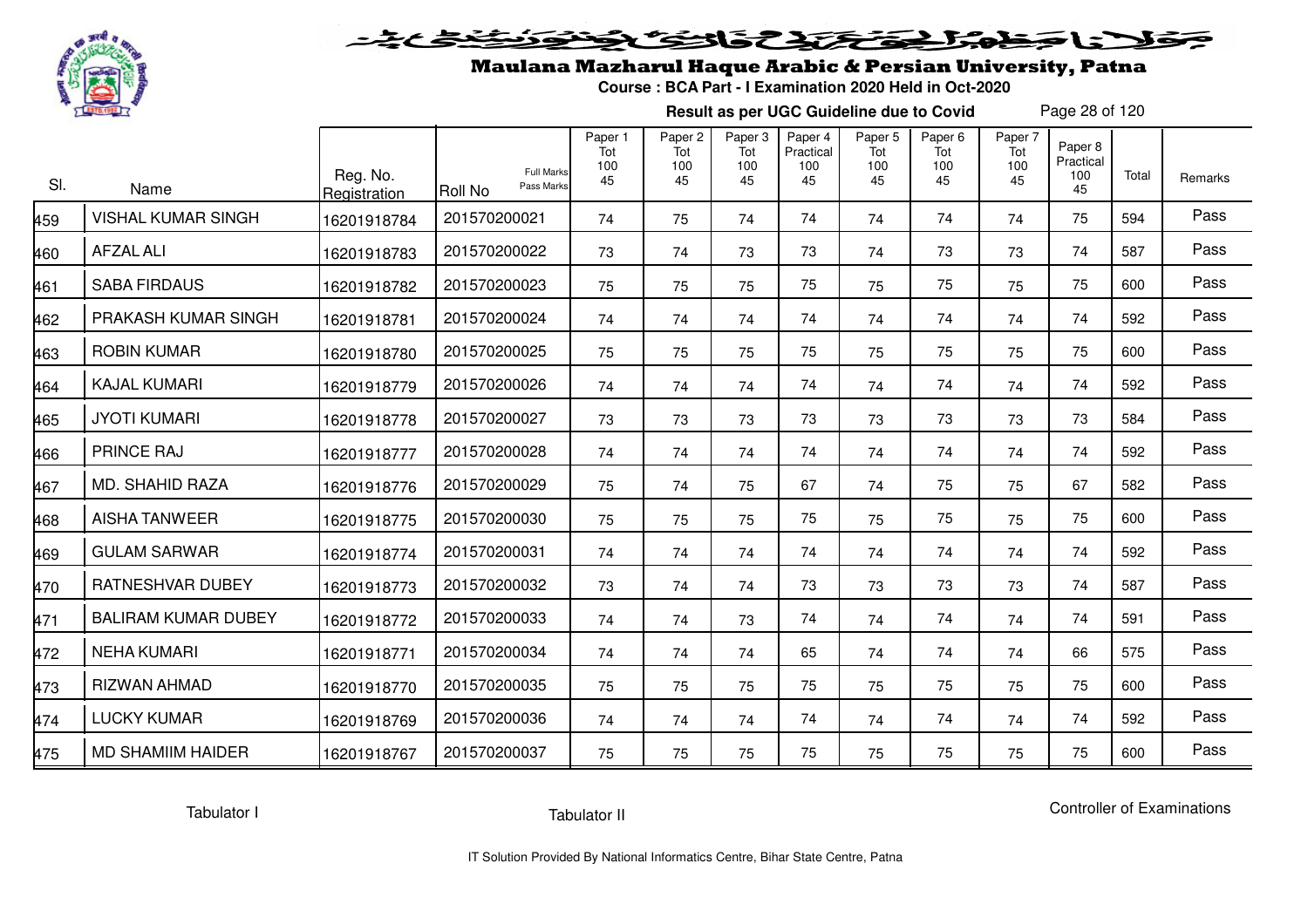

#### 20202222325.0  $\blacktriangleright$   $\blacktriangleright$   $\blacktriangleright$

## Maulana Mazharul Haque Arabic & Persian University, Patna

**Course : BCA Part - I Examination 2020 Held in Oct-2020**

**Result as per UGC Guideline due to Covid**

Page 29 of 120

| SI. | Name                                | Reg. No.<br>Registration | Roll No      | <b>Full Marks</b><br>Pass Marks | Paper 1<br>Tot<br>100<br>45 | Paper 2<br>Tot<br>100<br>45 | Paper 3<br>Tot<br>100<br>45 | Paper 4<br>Practical<br>100<br>45 | Paper <sub>5</sub><br>Tot<br>100<br>45 | Paper <sub>6</sub><br>Tot<br>100<br>45 | Paper 7<br>Tot<br>100<br>45 | Paper 8<br>Practical<br>100<br>45 | Total | Remarks |
|-----|-------------------------------------|--------------------------|--------------|---------------------------------|-----------------------------|-----------------------------|-----------------------------|-----------------------------------|----------------------------------------|----------------------------------------|-----------------------------|-----------------------------------|-------|---------|
| 476 | <b>VISHAL PATHAK</b>                | 16201918766              | 201570200038 |                                 | 74                          | 74                          | 74                          | 74                                | 74                                     | 74                                     | 74                          | 74                                | 592   | Pass    |
| 477 | PAWAN KUMAR                         | 16201918765              | 201570200039 |                                 | 73                          | 74                          | 73                          | 73                                | 73                                     | 73                                     | 73                          | 74                                | 586   | Pass    |
| 478 | <b>MD ADIL NIZAM</b>                | 16201918764              | 201570200040 |                                 | 74                          | 74                          | 74                          | 66                                | 74                                     | 74                                     | 74                          | 66                                | 576   | Pass    |
| 479 | <b>TARANNUM FATIMA</b>              | 16201918763              | 201570200041 |                                 | 74                          | 74                          | 74                          | 74                                | 74                                     | 74                                     | 74                          | 74                                | 592   | Pass    |
| 480 | NAVEEN KUMAR SRIVASTAWA 16201918762 |                          | 201570200042 |                                 | 75                          | 75                          | 75                          | 75                                | 75                                     | 75                                     | 75                          | 75                                | 600   | Pass    |
| 481 | <b>KULSUM ZIA</b>                   | 16201918761              | 201570200043 |                                 | 74                          | 74                          | 74                          | 67                                | 74                                     | 74                                     | 74                          | 67                                | 578   | Pass    |
| 482 | <b>ATUL KUMAR</b>                   | 16201918760              | 201570200044 |                                 | 75                          | 75                          | 75                          | 75                                | 75                                     | 75                                     | 75                          | 75                                | 600   | Pass    |
| 483 | <b>MANISHA KUMARI</b>               | 16201918759              | 201570200045 |                                 | 74                          | 74                          | 74                          | 74                                | 74                                     | 74                                     | 74                          | 74                                | 592   | Pass    |
| 484 | <b>RIZWANA PRVEEN</b>               | 16201918758              | 201570200046 |                                 | 72                          | 73                          | 72                          | 75                                | 75                                     | 72                                     | 72                          | 73                                | 584   | Pass    |
| 485 | <b>LARAIBA EKRAM</b>                | 16201918757              | 201570200047 |                                 | 74                          | 74                          | 74                          | 74                                | 74                                     | 74                                     | 74                          | 74                                | 592   | Pass    |
| 486 | <b>NAHID PERWEEN</b>                | 16201918756              | 201570200048 |                                 | 75                          | 75                          | 75                          | 75                                | 75                                     | 75                                     | 75                          | 75                                | 600   | Pass    |
| 487 | <b>SANDEEP KUMAR</b>                | 16201918755              | 201570200049 |                                 | 73                          | 73                          | 73                          | 73                                | 73                                     | 73                                     | 73                          | 73                                | 584   | Pass    |
| 488 | PAWAN KUMAR SONI                    | 16201918754              | 201570200050 |                                 | 72                          | 72                          | 74                          | 72                                | 72                                     | 72                                     | 72                          | 72                                | 578   | Pass    |
| 489 | <b>BEENA KUMARI</b>                 | 16201918751              | 201570200051 |                                 | 74                          | 74                          | 74                          | 74                                | 74                                     | 75                                     | 74                          | 74                                | 593   | Pass    |
| 490 | <b>MD ARHAM IQBAL</b>               | 16201918753              | 201570200052 |                                 | 75                          | 75                          | 75                          | 75                                | 75                                     | 75                                     | 75                          | 75                                | 600   | Pass    |
| 491 | MD FAIZAN IQBAL                     | 16201918752              | 201570200053 |                                 | 74                          | 74                          | 74                          | 74                                | 74                                     | 74                                     | 74                          | 74                                | 592   | Pass    |
| 492 | <b>IMRAN ALI</b>                    | 16201801371              | 191590200005 |                                 | 71                          | 67                          | 70                          | 67                                | 69                                     | 68                                     | 71                          | 71                                | 554   | Pass    |

Tabulator I

Tabulator II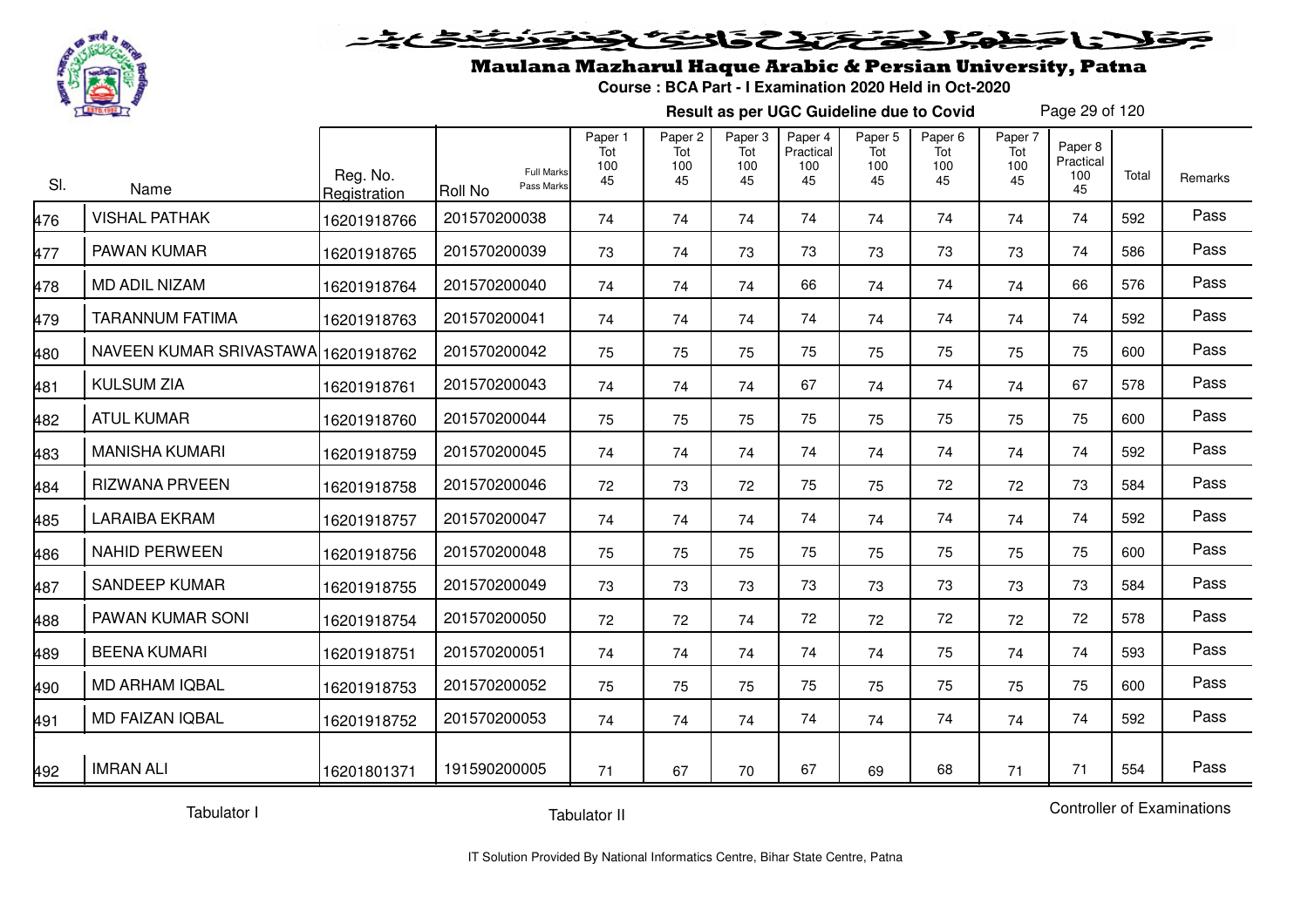

# فلأناخض المتعاطية فتخلفت فالخفض

## Maulana Mazharul Haque Arabic & Persian University, Patna

**Course : BCA Part - I Examination 2020 Held in Oct-2020**

**Result as per UGC Guideline due to Covid**

Page 30 of 120

| SI. | Name                       | Reg. No.<br>Registration | <b>Full Marks</b><br>Pass Marks<br>Roll No | Paper 1<br>Tot<br>100<br>45 | Paper <sub>2</sub><br>Tot<br>100<br>45 | Paper <sub>3</sub><br>Tot<br>100<br>45 | Paper 4<br>Practical<br>100<br>45 | Paper <sub>5</sub><br>Tot<br>100<br>45 | Paper <sub>6</sub><br>Tot<br>100<br>45 | Paper 7<br>Tot<br>100<br>45 | Paper 8<br>Practical<br>100<br>45 | Total | Remarks |
|-----|----------------------------|--------------------------|--------------------------------------------|-----------------------------|----------------------------------------|----------------------------------------|-----------------------------------|----------------------------------------|----------------------------------------|-----------------------------|-----------------------------------|-------|---------|
| 493 | SHAHNAWAZ ALAM             | 16201801360              | 191590200015                               | 70                          | 68                                     | 69                                     | 68                                | 68                                     | 66                                     | 69                          | 69                                | 547   | Pass    |
| 494 | <b>HARSHIT RAJ</b>         | 16201912246              | 201590200010                               | 66                          | 69                                     | 67                                     | 69                                | 70                                     | 69                                     | 67                          | 67                                | 544   | Pass    |
| 495 | <b>MAMTA KUMARI</b>        | 16201912245              | 201590200011                               | 67                          | 71                                     | 69                                     | 71                                | 68                                     | 68                                     | 70                          | 70                                | 554   | Pass    |
| 496 | <b>RAJ KUMAR</b>           | 16201912244              | 201590200012                               | 68                          | 67                                     | 68                                     | 67                                | 69                                     | 70                                     | 69                          | 69                                | 547   | Pass    |
| 497 | <b>GAURAV KUMAR SINGH</b>  | 16201912243              | 201590200013                               | 73                          | 70                                     | 70                                     | 70                                | 70                                     | 68                                     | 67                          | 67                                | 555   | Pass    |
| 498 | <b>SHALU KUMAR</b>         | 16201912242              | 201590200014                               | 71                          | 69                                     | 71                                     | 69                                | 67                                     | 67                                     | 69                          | 69                                | 552   | Pass    |
| 499 | <b>MANI BHUSHAN MISHRA</b> | 16201912241              | 201590200015                               | 73                          | 67                                     | 67                                     | 67                                | 69                                     | 70                                     | 71                          | 71                                | 555   | Pass    |
| 500 | <b>CHANDAN KUMAR</b>       | 16201912240              | 201590200016                               | 69                          | 69                                     | 72                                     | 69                                | 68                                     | 68                                     | 68                          | 68                                | 551   | Pass    |
| 501 | <b>HARSH PRAKASH</b>       | 16201912239              | 201590200017                               | 70                          | 71                                     | 70                                     | 71                                | 70                                     | 69                                     | 67                          | 67                                | 555   | Pass    |
| 502 | DEEPAK KUMAR PANDEY        | 16201912238              | 201590200018                               | 67                          | 67                                     | 64                                     | 67                                | 71                                     | 69                                     | 69                          | 69                                | 543   | Pass    |
| 503 | PANKAJ KUMAR               | 16201912237              | 201590200019                               | 70                          | 70                                     | 69                                     | 70                                | 67                                     | 71                                     | 71                          | 71                                | 559   | Pass    |
| 504 | <b>MANISH KUMAR</b>        | 16201912236              | 201590200020                               | 68                          | 69                                     | 70                                     | 69                                | 72                                     | 70                                     | 67                          | 67                                | 552   | Pass    |
| 505 | <b>RAHUL KUMAR RAY</b>     | 16201912235              | 201590200021                               | 71                          | 70                                     | 60                                     | 70                                | 70                                     | 71                                     | 70                          | 70                                | 552   | Pass    |
| 506 | <b>MD RASHID</b>           | 16201912234              | 201590200022                               | 69                          | 71                                     | 71                                     | 71                                | 64                                     | 69                                     | 69                          | 69                                | 553   | Pass    |
| 507 | RISHAV KUMAR CHOURASIA     | 16201912233              | 201590200023                               | 72                          | 71                                     | 67                                     | 71                                | 69                                     | 68                                     | 67                          | 67                                | 552   | Pass    |
| 508 | <b>DHANI LAL KUMAR</b>     | 16201912232              | 201590200024                               | 70                          | 69                                     | 70                                     | 69                                | 70                                     | 69                                     | 69                          | 69                                | 555   | Pass    |
| 509 | <b>SHRUTI KUMARI</b>       | 16201912231              | 201590200025                               | 69                          | 68                                     | 67                                     | 68                                | 67                                     | 71                                     | 71                          | 71                                | 552   | Pass    |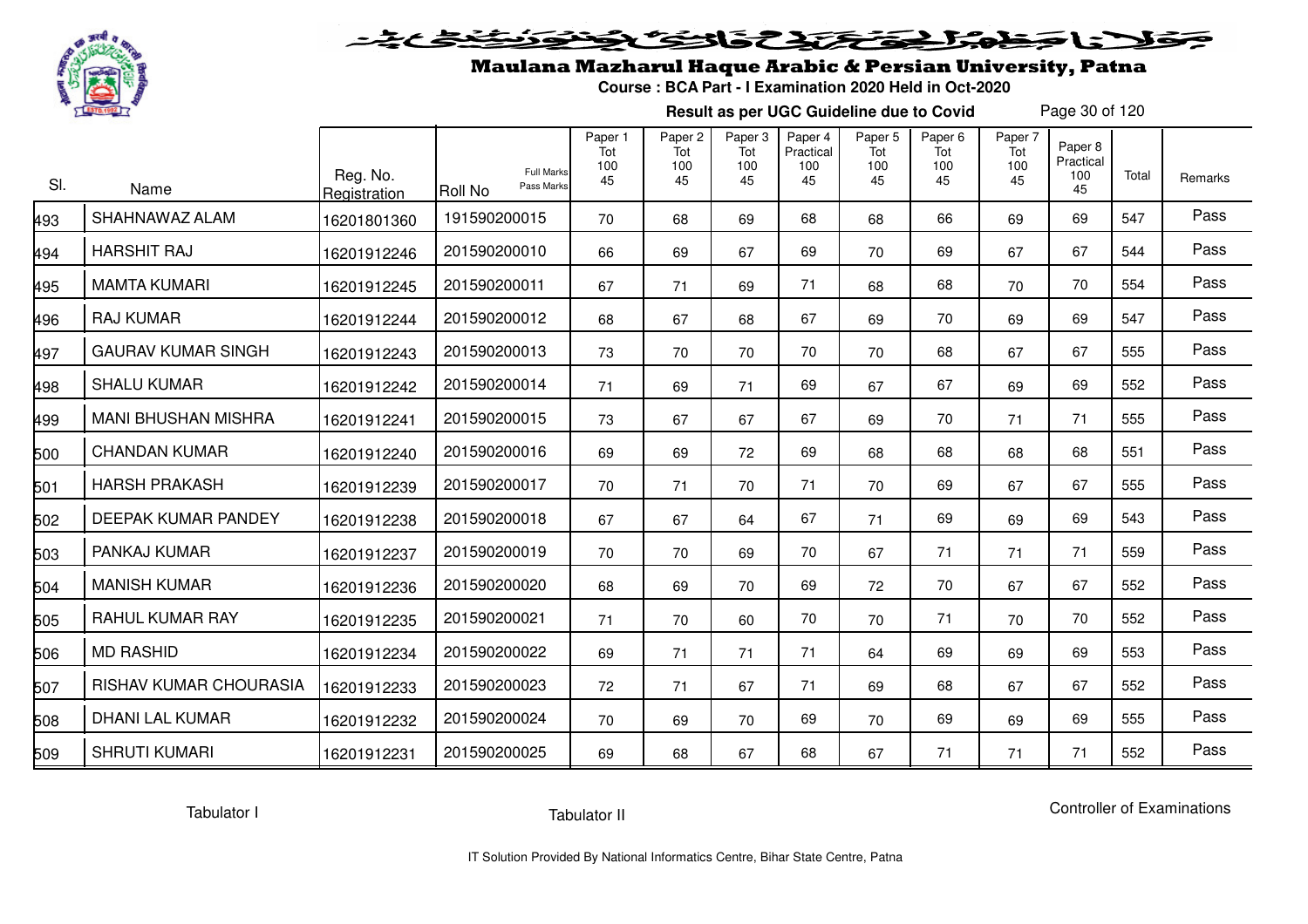

# فلأناخض بكتك كتفاف

## Maulana Mazharul Haque Arabic & Persian University, Patna

**Course : BCA Part - I Examination 2020 Held in Oct-2020**

**Result as per UGC Guideline due to Covid**

Page 31 of 120

| SI. | Name                                | Reg. No.<br>Registration | <b>Full Marks</b><br>Pass Marks<br><b>Roll No</b> | Paper 1<br>Tot<br>100<br>45 | Paper <sub>2</sub><br>Tot<br>100<br>45 | Paper 3<br>Tot<br>100<br>45 | Paper 4<br>Practical<br>100<br>45 | Paper <sub>5</sub><br>Tot<br>100<br>45 | Paper <sub>6</sub><br>Tot<br>100<br>45 | Paper 7<br>Tot<br>100<br>45 | Paper 8<br>Practical<br>100<br>45 | Total | Remarks |
|-----|-------------------------------------|--------------------------|---------------------------------------------------|-----------------------------|----------------------------------------|-----------------------------|-----------------------------------|----------------------------------------|----------------------------------------|-----------------------------|-----------------------------------|-------|---------|
| 510 | <b>RAMESH KUMAR</b>                 | 16201912230              | 201590200026                                      | 71                          | 69                                     | 69                          | 69                                | 69                                     | 70                                     | 68                          | 68                                | 553   | Pass    |
| 511 | <b>IMRAN KHAN</b>                   | 16201912229              | 201590200027                                      | 70                          | 70                                     | 68                          | 70                                | 68                                     | 68                                     | 67                          | 67                                | 548   | Pass    |
| 512 | <b>SWETA KUMARI</b>                 | 16201912228              | 201590200028                                      | 69                          | 67                                     | 70                          | 67                                | 70                                     | 67                                     | 69                          | 69                                | 548   | Pass    |
| 513 | SHASHI BHUSHAN MISHRA               | 16201912227              | 201590200029                                      | 72                          | 69                                     | 71                          | 69                                | 71                                     | 70                                     | 71                          | 71                                | 564   | Pass    |
| 514 | <b>ROHIT KUMAR</b>                  | 16201912226              | 201590200030                                      | 68                          | 71                                     | 67                          | 71                                | 67                                     | 68                                     | 67                          | 67                                | 546   | Pass    |
| 515 | <b>PRINCE KUMAR</b>                 | 16201912225              | 201590200031                                      | 67                          | 67                                     | 72                          | 67                                | 72                                     | 69                                     | 70                          | 67                                | 551   | Pass    |
| 516 | <b>SAURAV KUMAR</b>                 | 16201912223              | 201590200032                                      | 71                          | 69                                     | 64                          | 69                                | 64                                     | 71                                     | 67                          | 67                                | 542   | Pass    |
| 517 | <b>SUNIL KUMAR</b>                  | 16201912222              | 201590200033                                      | 70                          | 70                                     | 69                          | 70                                | 69                                     | 70                                     | 69                          | 69                                | 556   | Pass    |
| 518 | <b>DEEPIKA KUMARI</b>               | 16201912221              | 201590200034                                      | 68                          | 71                                     | 70                          | 71                                | 70                                     | 71                                     | 71                          | 71                                | 563   | Pass    |
| 519 | <b>TUSHAR DUBEY</b>                 | 16201912220              | 201590200035                                      | 66                          | 71                                     | 60                          | 71                                | 67                                     | 69                                     | 68                          | 68                                | 540   | Pass    |
| 520 | RAJ ALOK PRAKASH                    | 16201912219              | 201590200036                                      | 69                          | 69                                     | 71                          | 69                                | 69                                     | 68                                     | 67                          | 67                                | 549   | Pass    |
| 521 | <b>RAHUL KUMAR</b>                  | 16201912218              | 201590200037                                      | 72                          | 68                                     | 67                          | 68                                | 68                                     | 69                                     | 69                          | 69                                | 550   | Pass    |
| 522 | <b>MD SHAHID ALAM</b>               | 16201912217              | 201590200038                                      | 70                          | 69                                     | 70                          | 69                                | 70                                     | 71                                     | 71                          | 71                                | 561   | Pass    |
| 523 | <b>MD ZEESHAN</b>                   | 16201912216              | 201590200039                                      | 64                          | 70                                     | 67                          | 70                                | 71                                     | 70                                     | 67                          | 67                                | 546   | Pass    |
| 524 | CHANDAN KUMAR DINBANDHI 16201912215 |                          | 201590200040                                      | 69                          | 67                                     | 69                          | 67                                | 67                                     | 68                                     | 70                          | 70                                | 547   | Pass    |
| 525 | <b>MD MASROOR ALAM</b>              | 16201912213              | 201590200041                                      | 70                          | 69                                     | 68                          | 69                                | 72                                     | 67                                     | 69                          | 69                                | 553   | Pass    |
| 526 | <b>AMRIT KUMAR SINGH</b>            | 16201912212              | 201590200042                                      | 68                          | 71                                     | 70                          | 71                                | 70                                     | 70                                     | 67                          | 67                                | 554   | Pass    |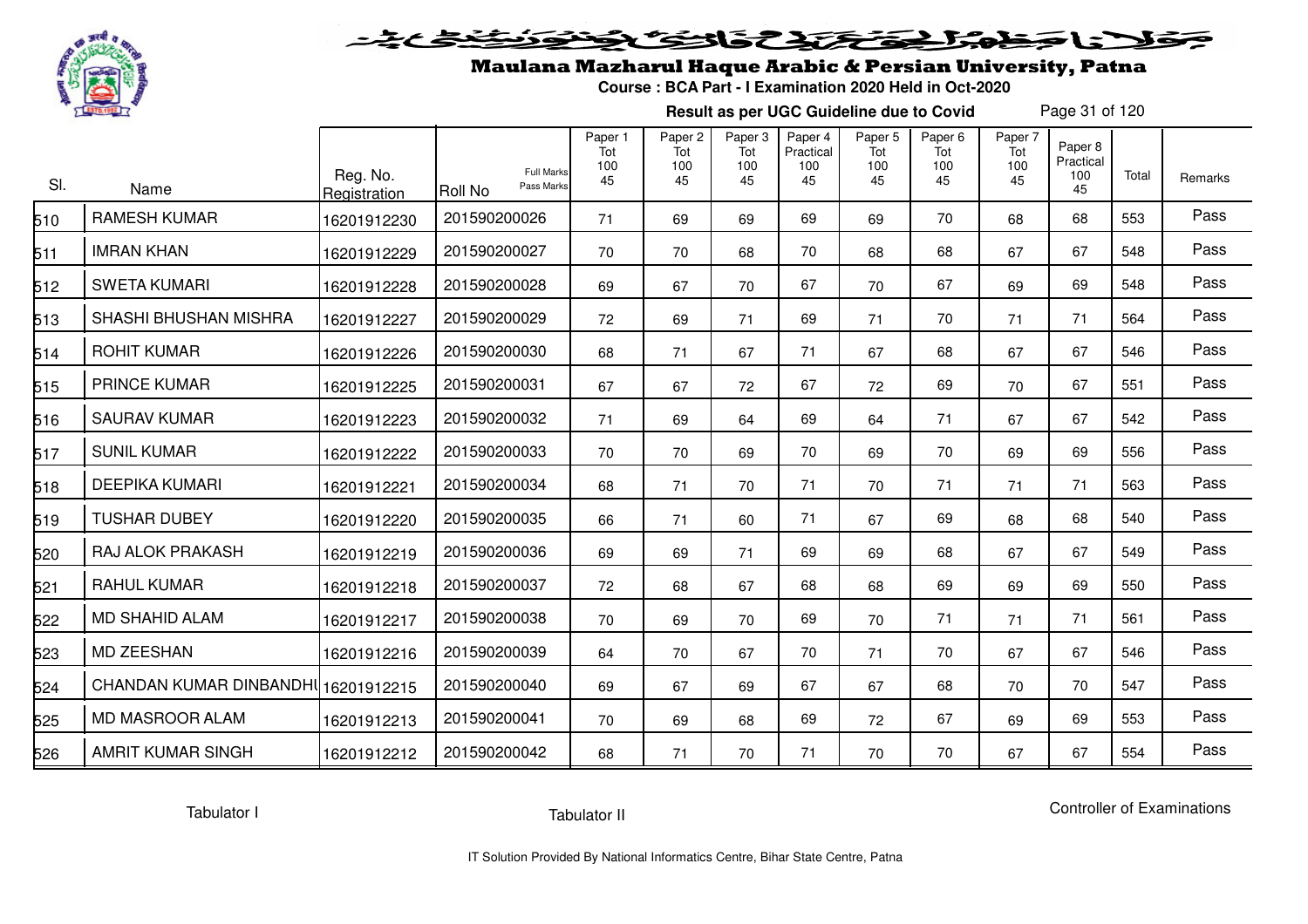

#### فتحتحلنك فالخف  $\blacktriangleright$  1:  $\blacktriangleright$

## Maulana Mazharul Haque Arabic & Persian University, Patna

**Course : BCA Part - I Examination 2020 Held in Oct-2020**

**Result as per UGC Guideline due to Covid**

Page 32 of 120

| SI. | Name                   | Reg. No.<br>Registration | <b>Full Marks</b><br>Pass Marks<br>Roll No | Paper 1<br>Tot<br>100<br>45 | Paper 2<br>Tot<br>100<br>45 | Paper 3<br>Tot<br>100<br>45 | Paper 4<br>Practical<br>100<br>45 | Paper 5<br>Tot<br>100<br>45 | Paper <sub>6</sub><br>Tot<br>100<br>45 | Paper 7<br>Tot<br>100<br>45 | Paper 8<br>Practical<br>100<br>45 | Total    | Remarks |
|-----|------------------------|--------------------------|--------------------------------------------|-----------------------------|-----------------------------|-----------------------------|-----------------------------------|-----------------------------|----------------------------------------|-----------------------------|-----------------------------------|----------|---------|
| 527 | <b>ABDUL AHAD</b>      | 16201912211              | 201590200043                               | 71                          | 67                          | 71                          | 67                                | 64                          | 68                                     | 69                          | 69                                | 546      | Pass    |
| 528 | <b>SADAF FATMA</b>     | 16201912208              | 201590200044                               | 73                          | 69                          | 72                          | 69                                | 70                          | 69                                     | 68                          | 68                                | 558      | Pass    |
| 529 | <b>SPARSH RAJ</b>      | 16201912209              | 201590200045                               | 67                          | 70                          | 67                          | 70                                | 69                          | 69                                     | 71                          | 71                                | 554      | Pass    |
| 530 | <b>SANOBER NAZNIN</b>  | 16201912207              | 201590200046                               | 65                          | 70                          | 70                          | 70                                | 67                          | 71                                     | 67                          | 67                                | 547      | Pass    |
| 531 | <b>MD KABIR</b>        | 16201912206              | 201590200047                               | 68                          | 71                          | 64                          | 71                                | 69                          | 70                                     | 69                          | 69                                | 551      | Pass    |
| 532 | <b>RANJAN KUMAR</b>    | 16201912205              | 201590200048                               | 69                          | 71                          | 69                          | 71                                | 68                          | 71                                     | 71                          | 71                                | 561      | Pass    |
| 533 | MD SHARIQUE SHAMIM     | 16201912203              | 201590200049                               | 70                          | 69                          | 70                          | 69                                | 70                          | 69                                     | 67                          | 67                                | 551      | Pass    |
| 534 | <b>MD SAIF</b>         | 16201912202              | 201590200050                               | 69                          | 68                          | 60                          | 68                                | 71                          | 68                                     | 70                          | 70                                | 544      | Pass    |
| 535 | <b>MD MONIR UDDIN</b>  | 16201912201              | 201590200051                               | 65                          | 69                          | 71                          | 69                                | 67                          | 69                                     | 69                          | 69                                | 548      | Pass    |
| 536 | <b>EQRA NASEEM</b>     | 16201912200              | 201590200052                               | 68                          | 70                          | 67                          | 70                                | 72                          | 71                                     | 67                          | 67                                | 552      | Pass    |
| 537 | <b>MD AMIR</b>         | 16201912199              | 201590200053                               | A                           | A                           | A                           | A                                 | A                           | A                                      | A                           | Α                                 | $\Omega$ | Absent  |
| 538 | <b>MANISH KUMAR</b>    | 16201912196              | 201590200054                               | 70                          | 67                          | 65                          | 67                                | 64                          | 70                                     | 71                          | 71                                | 545      | Pass    |
| 539 | <b>SUNIL KUMAR</b>     | 16201912224              | 201590200055                               | 69                          | 70                          | 70                          | 70                                | 70                          | 69                                     | 69                          | 69                                | 556      | Pass    |
| 540 | <b>NAGHMA EHSAN</b>    | 16201918855              | 201600200001                               | 60                          | 62                          | 65                          | 70                                | 60                          | 60                                     | 61                          | 65                                | 503      | Pass    |
| 541 | <b>NAUSHEEN FATIMA</b> | 16201918854              | 201600200002                               | 60                          | 63                          | 64                          | 70                                | 65                          | 71                                     | 67                          | 65                                | 525      | Pass    |
| 542 | NAZIA FATMA            | 16201918853              | 201600200003                               | 62                          | 61                          | 60                          | 68                                | 62                          | 65                                     | 66                          | 63                                | 507      | Pass    |
| 543 | SHADIYA SHABNAM        | 16201918852              | 201600200004                               | 62                          | 65                          | 62                          | 72                                | 65                          | 60                                     | 62                          | 67                                | 515      | Pass    |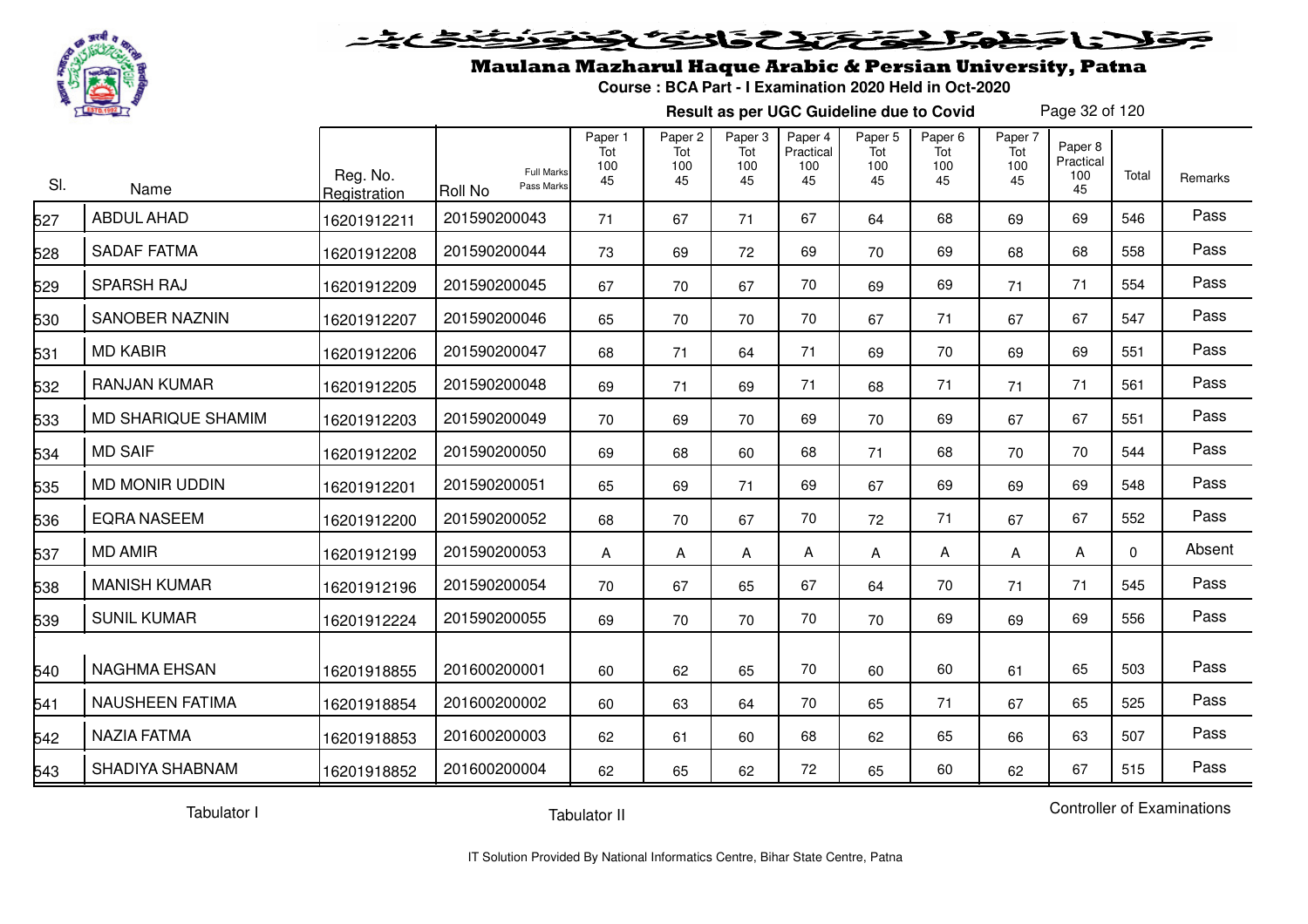

# فلأناخض المتخفض والخفائف

## Maulana Mazharul Haque Arabic & Persian University, Patna

**Course : BCA Part - I Examination 2020 Held in Oct-2020**

**Result as per UGC Guideline due to Covid**

Page 33 of 120

| SI. | Name                   | Reg. No.<br>Registration | <b>Full Marks</b><br>Pass Marks<br><b>Roll No</b> | Paper 1<br>Tot<br>100<br>45 | Paper <sub>2</sub><br>Tot<br>100<br>45 | Paper <sub>3</sub><br>Tot<br>100<br>45 | Paper 4<br>Practical<br>100<br>45 | Paper 5<br>Tot<br>100<br>45 | Paper <sub>6</sub><br>Tot<br>100<br>45 | Paper 7<br>Tot<br>100<br>45 | Paper 8<br>Practical<br>100<br>45 | Total | Remarks |
|-----|------------------------|--------------------------|---------------------------------------------------|-----------------------------|----------------------------------------|----------------------------------------|-----------------------------------|-----------------------------|----------------------------------------|-----------------------------|-----------------------------------|-------|---------|
| 544 | <b>SADAF PERWEEN</b>   | 16201918851              | 201600200005                                      | 64                          | 66                                     | 60                                     | 74                                | 66                          | 75                                     | 60                          | 69                                | 534   | Pass    |
| 545 | <b>FAKEHA JABEEN</b>   | 16201918850              | 201600200006                                      | 66                          | 69                                     | 68                                     | 70                                | 69                          | 70                                     | 68                          | 75                                | 555   | Pass    |
| 546 | <b>SANA NASIM</b>      | 16201918848              | 201600200007                                      | 64                          | 64                                     | 64                                     | 74                                | 63                          | 70                                     | 64                          | 69                                | 532   | Pass    |
| 547 | <b>FATMA AL HASHMI</b> | 16201918847              | 201600200008                                      | 75                          | 66                                     | 62                                     | 70                                | 66                          | 70                                     | 62                          | 75                                | 546   | Pass    |
| 548 | <b>SHALU NAAZ</b>      | 16201918846              | 201600200009                                      | 75                          | 73                                     | 70                                     | 69                                | 74                          | 70                                     | 72                          | 74                                | 577   | Pass    |
| 549 | <b>MUSARRAT</b>        | 16201918845              | 201600200010                                      | 62                          | 65                                     | 60                                     | 72                                | 65                          | 60                                     | 60                          | 67                                | 511   | Pass    |
| 550 | <b>SAIMA NOOR</b>      | 16201918844              | 201600200011                                      | 68                          | 68                                     | 70                                     | 71                                | 67                          | 70                                     | 74                          | 74                                | 562   | Pass    |
| 551 | <b>MAHWASH MAHTAB</b>  | 16201918843              | 201600200012                                      | 68                          | 72                                     | 75                                     | 70                                | 75                          | 68                                     | 75                          | 75                                | 578   | Pass    |
| 552 | <b>SHAZMIN HASSAN</b>  | 16201918842              | 201600200013                                      | 63                          | 59                                     | 59                                     | 70                                | 57                          | 63                                     | 59                          | 65                                | 495   | Pass    |
| 553 | <b>TUBA FIROZ</b>      | 16201918841              | 201600200014                                      | 66                          | 60                                     | 62                                     | 66                                | 60                          | 65                                     | 62                          | 71                                | 512   | Pass    |
| 554 | <b>MAHWISH AFREEN</b>  | 16201918840              | 201600200015                                      | 74                          | 65                                     | 63                                     | 69                                | 65                          | 75                                     | 63                          | 74                                | 548   | Pass    |
| 555 | <b>FARHEEN FATIMA</b>  | 16201918839              | 201600200016                                      | 75                          | 72                                     | 68                                     | 68                                | 66                          | 75                                     | 68                          | 73                                | 565   | Pass    |
| 556 | <b>RAJDA PERWEEN</b>   | 16201918838              | 201600200017                                      | 62                          | 65                                     | 60                                     | 72                                | 65                          | 58                                     | 60                          | 67                                | 509   | Pass    |
| 557 | <b>NAAJ KHAN</b>       | 16201918837              | 201600200018                                      | 75                          | 73                                     | 70                                     | 68                                | 71                          | 70                                     | 70                          | 73                                | 570   | Pass    |
| 558 | <b>SHAIQUA SHAHAB</b>  | 16201918835              | 201600200019                                      | 62                          | 62                                     | 64                                     | 72                                | 62                          | 67                                     | 64                          | 67                                | 520   | Pass    |
| 559 | <b>NOOR SABA</b>       | 16201918834              | 201600200020                                      | 70                          | 63                                     | 64                                     | 70                                | 63                          | 60                                     | 64                          | 75                                | 529   | Pass    |
| 560 | <b>MONAZARA KHAN</b>   | 16201918833              | 201600200021                                      | 70                          | 66                                     | 65                                     | 70                                | 66                          | 65                                     | 65                          | 75                                | 542   | Pass    |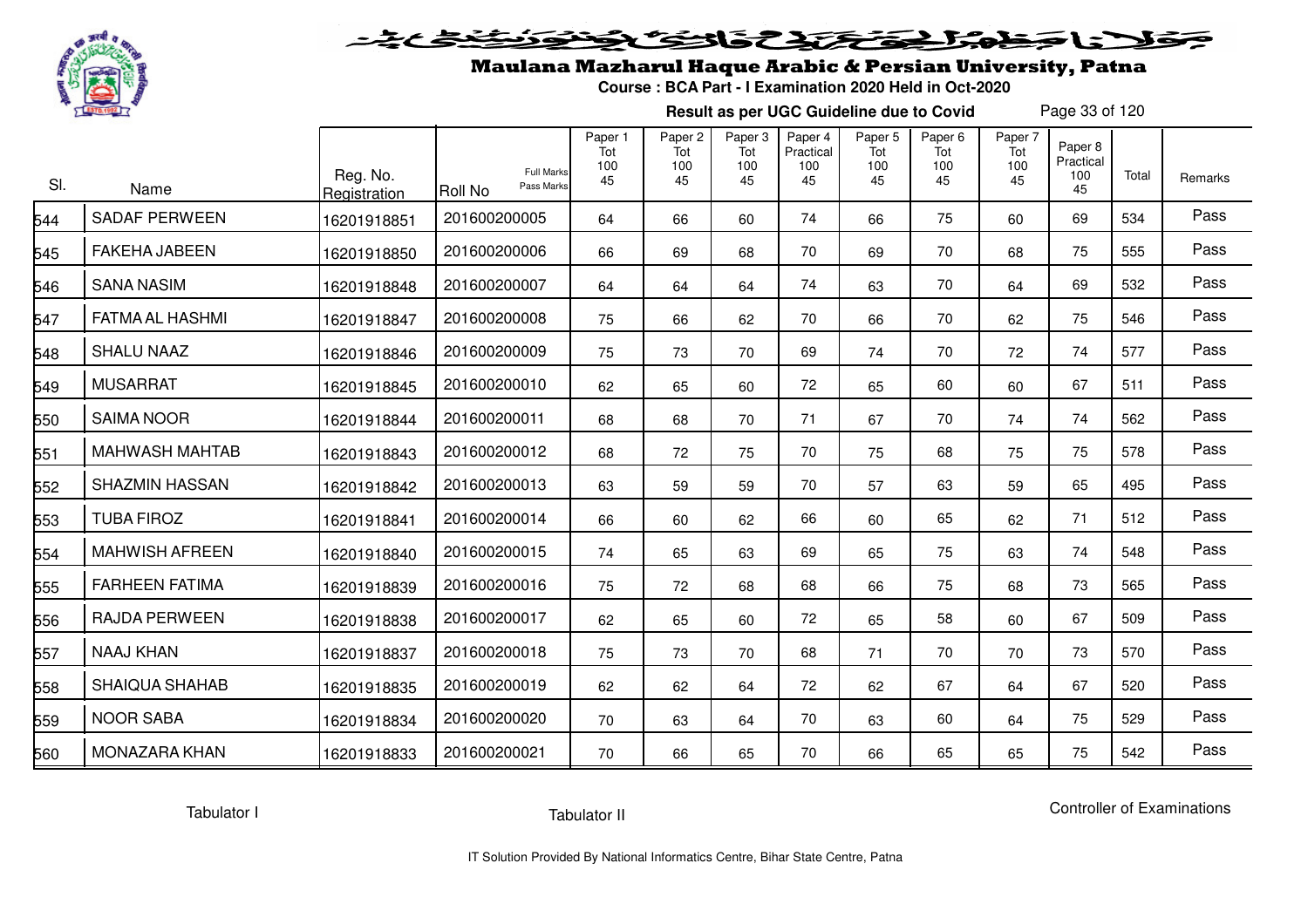

#### 20030302525.  $\blacktriangleright$  15  $\blacktriangleright$

## Maulana Mazharul Haque Arabic & Persian University, Patna

**Course : BCA Part - I Examination 2020 Held in Oct-2020**

**Result as per UGC Guideline due to Covid**

Page 34 of 120

| SI. | Name                     | Reg. No.<br>Registration | <b>Full Marks</b><br>Pass Marks<br><b>Roll No</b> | Paper 1<br>Tot<br>100<br>45 | Paper 2<br>Tot<br>100<br>45 | Paper 3<br>Tot<br>100<br>45 | Paper 4<br>Practical<br>100<br>45 | Paper <sub>5</sub><br>Tot<br>100<br>45 | Paper <sub>6</sub><br>Tot<br>100<br>45 | Paper 7<br>Tot<br>100<br>45 | Paper 8<br>Practical<br>100<br>45 | Total    | Remarks |
|-----|--------------------------|--------------------------|---------------------------------------------------|-----------------------------|-----------------------------|-----------------------------|-----------------------------------|----------------------------------------|----------------------------------------|-----------------------------|-----------------------------------|----------|---------|
| 561 | SHAMA AARZOO             | 16201918832              | 201600200022                                      | 60                          | 65                          | 60                          | 70                                | 65                                     | 72                                     | 60                          | 65                                | 517      | Pass    |
| 562 | RUMANA KHATOON           | 16201918831              | 201600200023                                      | 66                          | 63                          | 65                          | 66                                | 63                                     | 68                                     | 65                          | 71                                | 527      | Pass    |
| 563 | <b>SABUHI SAMAN</b>      | 16201918830              | 201600200024                                      | 65                          | 66                          | 62                          | 75                                | 66                                     | 60                                     | 62                          | 70                                | 526      | Pass    |
| 564 | <b>ZIKRA KHATOON</b>     | 16201918829              | 201600200025                                      | 63                          | 68                          | 65                          | 73                                | 68                                     | 70                                     | 65                          | 68                                | 540      | Pass    |
| 565 | <b>TOOBA PERWEEN</b>     | 16201918828              | 201600200026                                      | 60                          | 67                          | 66                          | 70                                | 67                                     | 68                                     | 66                          | 65                                | 529      | Pass    |
| 566 | <b>AFREEN PERWEEN</b>    | 16201918827              | 201600200027                                      | 61                          | 62                          | 62                          | 71                                | 62                                     | 70                                     | 62                          | 66                                | 516      | Pass    |
| 567 | KHUSHBOO NAAZ            | 16201918826              | 201600200028                                      | 74                          | 74                          | 70                          | 70                                | 75                                     | 68                                     | 71                          | 75                                | 577      | Pass    |
| 568 | <b>RUHI KHATOON</b>      | 16201918825              | 201600200029                                      | 74                          | 62                          | 68                          | 74                                | 62                                     | 72                                     | 68                          | 69                                | 549      | Pass    |
| 569 | <b>NEHA FIRDOUS</b>      | 16201918824              | 201600200030                                      | 70                          | 72                          | 75                          | 69                                | 70                                     | 75                                     | 70                          | 74                                | 575      | Pass    |
| 570 | <b>MALIHA FATMA</b>      | 16201918823              | 201600200031                                      | A                           | Α                           | Α                           | A                                 | Α                                      | Α                                      | Α                           | A                                 | $\Omega$ | Absent  |
| 571 | <b>SYED ZAKI IMAM</b>    | 16201801407              | 191610200013                                      | 69                          | 69                          | 70                          | 72                                | 70                                     | 71                                     | 73                          | 71                                | 565      | Pass    |
| 572 | <b>MD AFTAB ALAM</b>     | 16201918888              | 201610200001                                      | 69                          | 69                          | 70                          | 72                                | 70                                     | 71                                     | 73                          | 71                                | 565      | Pass    |
| 573 | <b>SANIYA IMRAN KHAN</b> | 16201918887              | 201610200002                                      | 73                          | 73                          | 74                          | 75                                | 74                                     | 74                                     | 75                          | 74                                | 592      | Pass    |
| 574 | <b>ABBAS RIZVI</b>       | 16201918885              | 201610200003                                      | 69                          | 69                          | 70                          | 72                                | 70                                     | 71                                     | 73                          | 71                                | 565      | Pass    |
| 575 | <b>MD TANWEER ALAM</b>   | 16201918884              | 201610200004                                      | 70                          | 71                          | 71                          | 74                                | 71                                     | 72                                     | 74                          | 72                                | 575      | Pass    |
| 576 | <b>MD SHABBIR ALAM</b>   | 16201918883              | 201610200005                                      | 69                          | 69                          | 70                          | 72                                | 70                                     | 71                                     | 73                          | 71                                | 565      | Pass    |
| 577 | <b>SANDEEP ANAND</b>     | 16201918882              | 201610200006                                      | 72                          | 72                          | 72                          | 75                                | 72                                     | 74                                     | 75                          | 74                                | 586      | Pass    |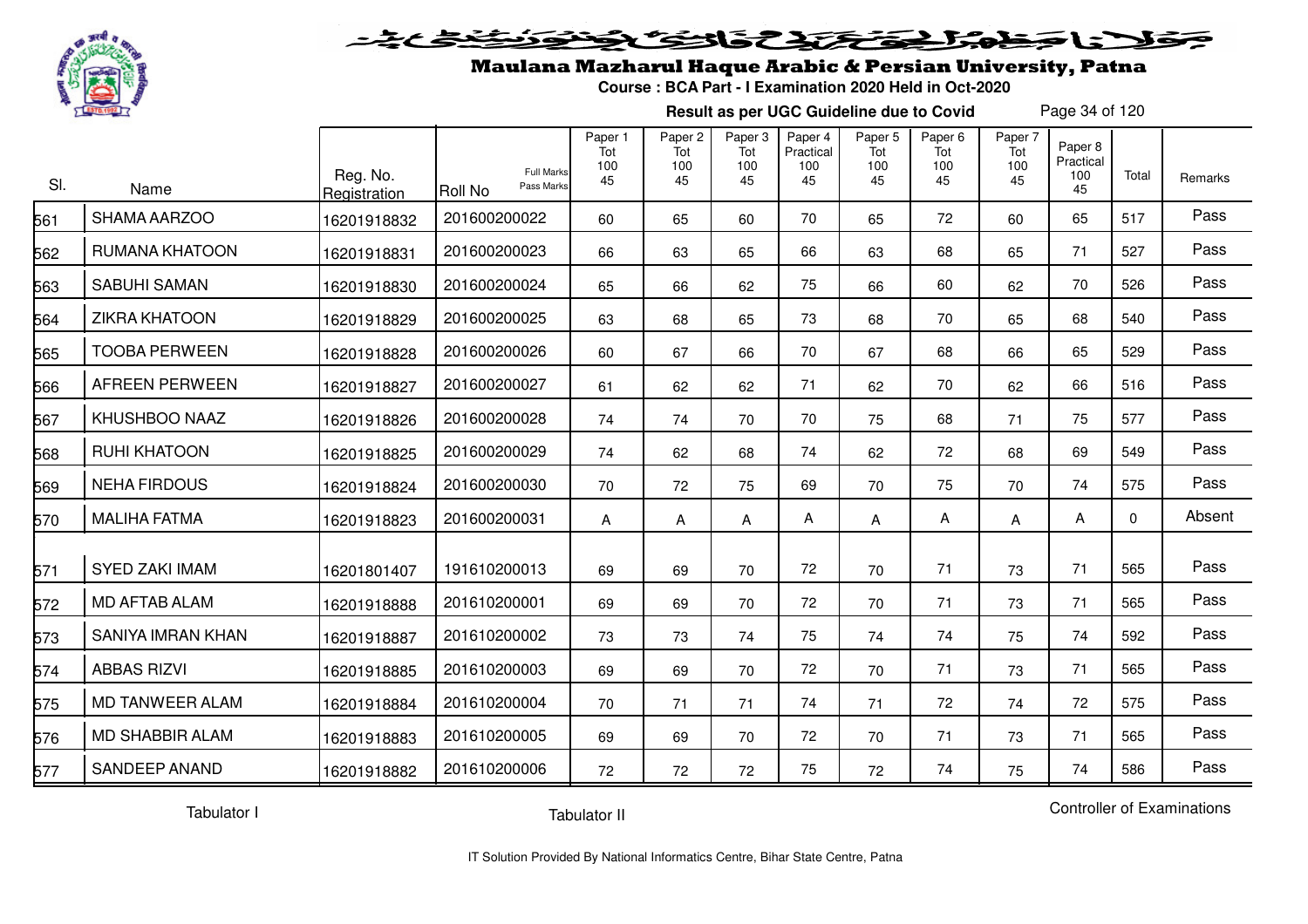

# فلأناخض بكتك كتفاف

## Maulana Mazharul Haque Arabic & Persian University, Patna

**Course : BCA Part - I Examination 2020 Held in Oct-2020**

**Result as per UGC Guideline due to Covid**

Page 35 of 120

| SI. | Name                    | Reg. No.<br>Registration | <b>Full Marks</b><br>Pass Marks<br>Roll No | Paper 1<br>Tot<br>100<br>45 | Paper <sub>2</sub><br>Tot<br>100<br>45 | Paper <sub>3</sub><br>Tot<br>100<br>45 | Paper 4<br>Practical<br>100<br>45 | Paper <sub>5</sub><br>Tot<br>100<br>45 | Paper <sub>6</sub><br>Tot<br>100<br>45 | Paper 7<br>Tot<br>100<br>45 | Paper 8<br>Practical<br>100<br>45 | Total | Remarks |
|-----|-------------------------|--------------------------|--------------------------------------------|-----------------------------|----------------------------------------|----------------------------------------|-----------------------------------|----------------------------------------|----------------------------------------|-----------------------------|-----------------------------------|-------|---------|
| 578 | <b>ZAFRAN PARVEEN</b>   | 16201918881              | 201610200007                               | 69                          | 69                                     | 70                                     | 72                                | 70                                     | 71                                     | 73                          | 71                                | 565   | Pass    |
| 579 | MD SHAHNAWAZ            | 16201918880              | 201610200008                               | 69                          | 70                                     | 71                                     | 73                                | 71                                     | 73                                     | 74                          | 73                                | 574   | Pass    |
| 580 | <b>AYESHA</b>           | 16201918879              | 201610200009                               | 70                          | 70                                     | 71                                     | 74                                | 71                                     | 72                                     | 74                          | 72                                | 574   | Pass    |
| 581 | SHAHREYAR M JAWAID      | 16201918878              | 201610200010                               | 70                          | 70                                     | 71                                     | 73                                | 71                                     | 73                                     | 74                          | 73                                | 575   | Pass    |
| 582 | SHAHID KARIM            | 16201918877              | 201610200011                               | 69                          | 69                                     | 70                                     | 72                                | 70                                     | 71                                     | 73                          | 71                                | 565   | Pass    |
| 583 | <b>MD YUSUF ALI</b>     | 16201918876              | 201610200012                               | 69                          | 69                                     | 70                                     | 72                                | 70                                     | 71                                     | 73                          | 71                                | 565   | Pass    |
| 584 | <b>MD AMIR HASSAN</b>   | 16201918875              | 201610200013                               | 69                          | 69                                     | 70                                     | 72                                | 70                                     | 71                                     | 73                          | 71                                | 565   | Pass    |
| 585 | <b>MD FIROZ ANSARI</b>  | 16201918874              | 201610200014                               | 69                          | 69                                     | 70                                     | 72                                | 70                                     | 71                                     | 72                          | 71                                | 564   | Pass    |
| 586 | <b>MOHAMMAD AMIR</b>    | 16201918873              | 201610200015                               | 69                          | 69                                     | 70                                     | 72                                | 70                                     | 71                                     | 72                          | 71                                | 564   | Pass    |
| 587 | <b>GULAM DANISH</b>     | 16201918872              | 201610200016                               | 69                          | 69                                     | 70                                     | 72                                | 70                                     | 71                                     | 72                          | 71                                | 564   | Pass    |
| 588 | <b>YASMEEN</b>          | 16201918871              | 201610200017                               | 70                          | 70                                     | 71                                     | 74                                | 71                                     | 72                                     | 74                          | 72                                | 574   | Pass    |
| 589 | <b>MD JAHANGIR ALAM</b> | 16201918870              | 201610200018                               | 70                          | 70                                     | 71                                     | 73                                | 71                                     | 73                                     | 74                          | 73                                | 575   | Pass    |
| 590 | <b>SHAISTA SHAMSHAD</b> | 16201918869              | 201610200019                               | 73                          | 74                                     | 75                                     | 75                                | 75                                     | 74                                     | 75                          | 74                                | 595   | Pass    |
| 591 | <b>ISMAT RANA</b>       | 16201918868              | 201610200020                               | 70                          | 70                                     | 71                                     | 74                                | 71                                     | 72                                     | 74                          | 72                                | 574   | Pass    |
| 592 | MD NEYAZ KHAN           | 16201918867              | 201610200021                               | 69                          | 69                                     | 70                                     | 72                                | 70                                     | 71                                     | 72                          | 71                                | 564   | Pass    |
| 593 | <b>TAIBA ANJUM</b>      | 16201918866              | 201610200022                               | 69                          | 69                                     | 70                                     | 72                                | 70                                     | 71                                     | 72                          | 71                                | 564   | Pass    |
| 594 | <b>ALISHA PERWEEN</b>   | 16201918865              | 201610200023                               | 70                          | 70                                     | 71                                     | 73                                | 71                                     | 73                                     | 74                          | 73                                | 575   | Pass    |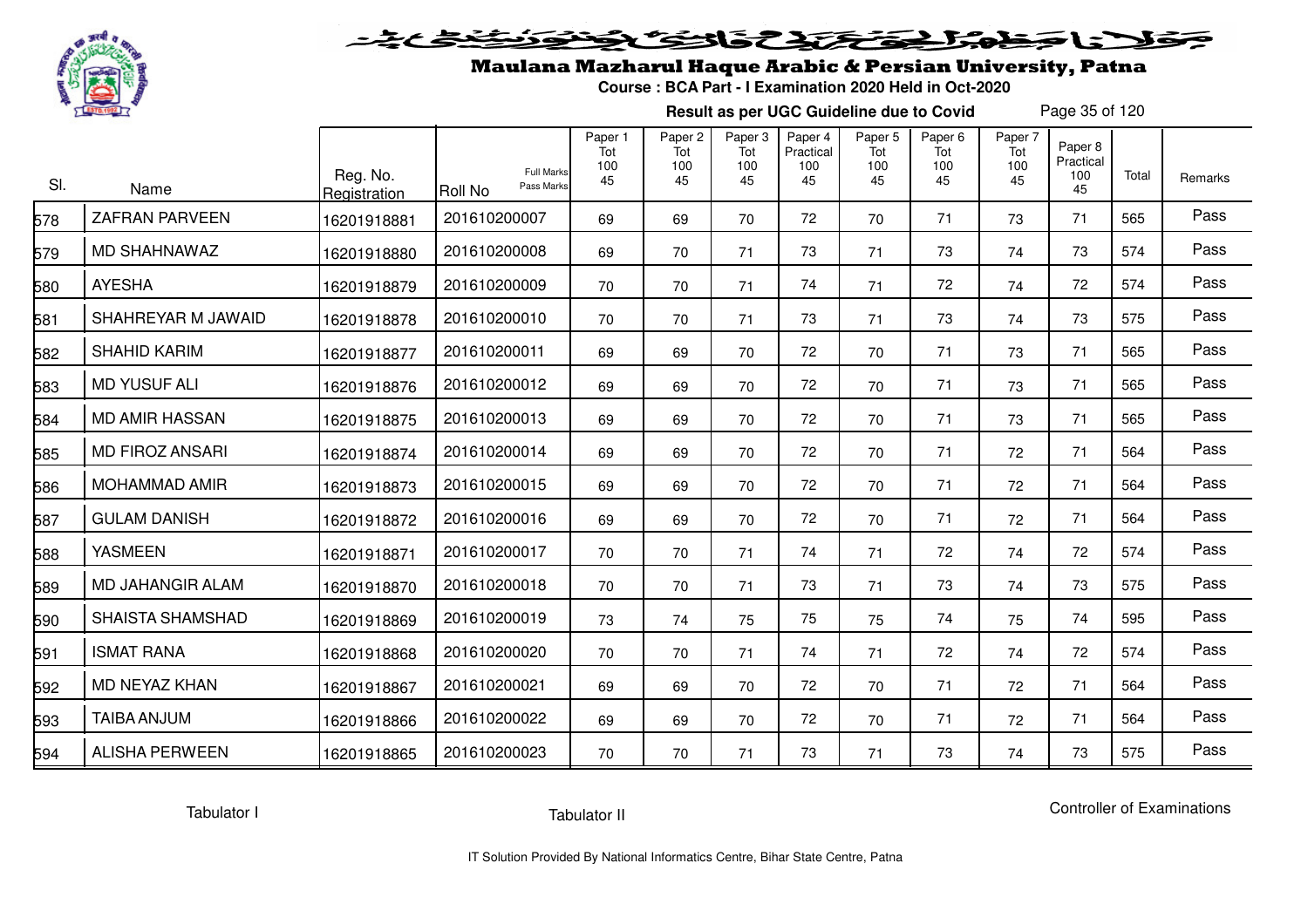

# فلأناخض المتخفض والخفائف

## Maulana Mazharul Haque Arabic & Persian University, Patna

**Course : BCA Part - I Examination 2020 Held in Oct-2020**

**Result as per UGC Guideline due to Covid**

Page 36 of 120

| SI. | Name                        | Reg. No.<br>Registration | <b>Full Marks</b><br>Pass Marks<br><b>Roll No</b> | Paper 1<br>Tot<br>100<br>45 | Paper <sub>2</sub><br>Tot<br>100<br>45 | Paper <sub>3</sub><br>Tot<br>100<br>45 | Paper 4<br>Practical<br>100<br>45 | Paper <sub>5</sub><br>Tot<br>100<br>45 | Paper <sub>6</sub><br>Tot<br>100<br>45 | Paper 7<br>Tot<br>100<br>45 | Paper 8<br>Practical<br>100<br>45 | Total | Remarks |
|-----|-----------------------------|--------------------------|---------------------------------------------------|-----------------------------|----------------------------------------|----------------------------------------|-----------------------------------|----------------------------------------|----------------------------------------|-----------------------------|-----------------------------------|-------|---------|
| 595 | <b>MD AAMIR</b>             | 16201918864              | 201610200024                                      | 69                          | 69                                     | 70                                     | 72                                | 70                                     | 71                                     | 72                          | 71                                | 564   | Pass    |
| 596 | <b>SOURAV KUMAR</b>         | 16201918863              | 201610200025                                      | 70                          | 70                                     | 71                                     | 74                                | 71                                     | 72                                     | 74                          | 72                                | 574   | Pass    |
| 597 | <b>SADDAF KHAN</b>          | 16201918862              | 201610200026                                      | 70                          | 70                                     | 71                                     | 73                                | 71                                     | 73                                     | 74                          | 73                                | 575   | Pass    |
| 598 | MD MUSHARAF ALAM            | 16201918861              | 201610200027                                      | 70                          | 70                                     | 71                                     | 73                                | 71                                     | 73                                     | 74                          | 73                                | 575   | Pass    |
| 599 | MD DILKHUSH ALAM            | 16201918860              | 201610200028                                      | 70                          | 70                                     | 71                                     | 73                                | 71                                     | 73                                     | 74                          | 73                                | 575   | Pass    |
| 600 | <b>AIMAN FATIMA</b>         | 16201918859              | 201610200029                                      | 71                          | 72                                     | 72                                     | 74                                | 72                                     | 72                                     | 75                          | 72                                | 580   | Pass    |
| 601 | ABDULLAH                    | 16201918858              | 201610200030                                      | 72                          | 73                                     | 72                                     | 75                                | 72                                     | 74                                     | 75                          | 74                                | 587   | Pass    |
| 602 | MD SHAHZAD SHAUKAT          | 16201918857              | 201610200031                                      | 70                          | 70                                     | 71                                     | 73                                | 71                                     | 73                                     | 74                          | 73                                | 575   | Pass    |
| 603 | <b>MD IBRAHIM KHURSHEED</b> | 16201918856              | 201610200032                                      | 69                          | 69                                     | 70                                     | 72                                | 70                                     | 71                                     | 72                          | 71                                | 564   | Pass    |
| 604 | <b>STUTI KRISHNA</b>        | 16201922475              | 201620200001                                      | 70                          | 68                                     | 65                                     | 67                                | 64                                     | 70                                     | 70                          | 75                                | 549   | Pass    |
| 605 | NOORJAHAN PERWEEN           | 16201922477              | 201620200002                                      | 72                          | 69                                     | 64                                     | 70                                | 66                                     | 68                                     | 72                          | 75                                | 556   | Pass    |
| 606 | <b>RITU RANJAN</b>          | 16201922476              | 201620200003                                      | 70                          | 70                                     | 69                                     | 67                                | 68                                     | 62                                     | 70                          | 75                                | 551   | Pass    |
| 607 | <b>DANYAL ANSAR</b>         | 16201924050              | 201680200006                                      | 70                          | 70                                     | 70                                     | 75                                | 70                                     | 70                                     | 70                          | 75                                | 570   | Pass    |
| 608 | <b>VIKRAM KUMAR</b>         | 16201920154              | 201680200007                                      | 70                          | 70                                     | 70                                     | 69                                | 70                                     | 70                                     | 70                          | 69                                | 558   | Pass    |
| 609 | <b>RAVI RAUSHAN PATEL</b>   | 16201920153              | 201680200008                                      | 72                          | 72                                     | 72                                     | 70                                | 72                                     | 72                                     | 72                          | 70                                | 572   | Pass    |
| 610 | <b>RITU RAJ PATHAK</b>      | 16201920152              | 201680200009                                      | 74                          | 74                                     | 74                                     | 72                                | 74                                     | 74                                     | 74                          | 72                                | 588   | Pass    |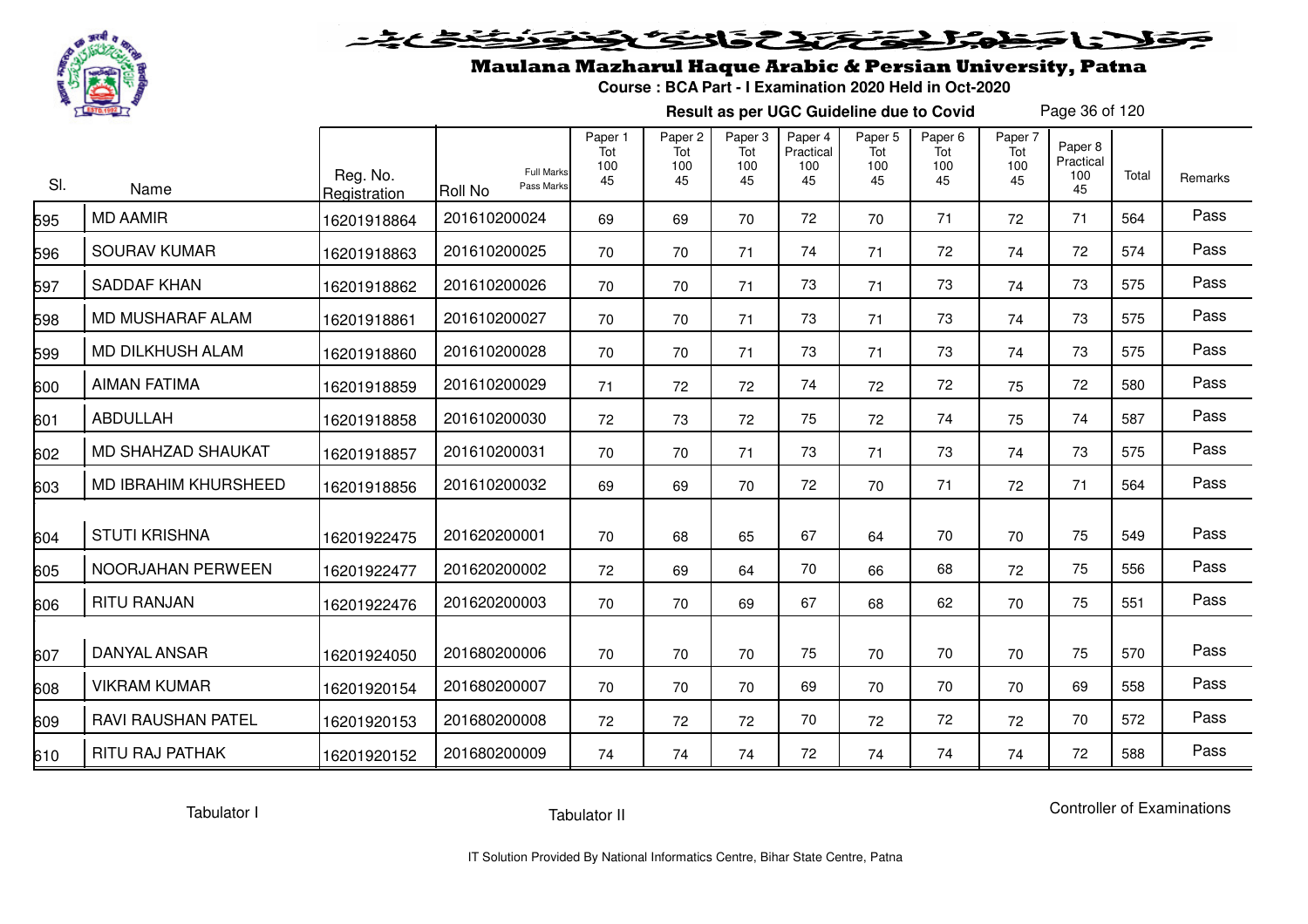

# فلأناخض بكتك كتفاف

## Maulana Mazharul Haque Arabic & Persian University, Patna

**Course : BCA Part - I Examination 2020 Held in Oct-2020**

**Result as per UGC Guideline due to Covid**

Page 37 of 120

| SI. | Name                     | Reg. No.<br>Registration | <b>Full Marks</b><br>Pass Marks<br><b>Roll No</b> | Paper 1<br>Tot<br>100<br>45 | Paper <sub>2</sub><br>Tot<br>100<br>45 | Paper <sub>3</sub><br>Tot<br>100<br>45 | Paper 4<br>Practical<br>100<br>45 | Paper <sub>5</sub><br>Tot<br>100<br>45 | Paper <sub>6</sub><br>Tot<br>100<br>45 | Paper 7<br>Tot<br>100<br>45 | Paper 8<br>Practical<br>100<br>45 | Total | Remarks |
|-----|--------------------------|--------------------------|---------------------------------------------------|-----------------------------|----------------------------------------|----------------------------------------|-----------------------------------|----------------------------------------|----------------------------------------|-----------------------------|-----------------------------------|-------|---------|
| 611 | <b>UMAR BIN FAROOQUE</b> | 16201920151              | 201680200010                                      | 71                          | 71                                     | 71                                     | 72                                | 71                                     | 71                                     | 71                          | 72                                | 570   | Pass    |
| 612 | MD MOZAMMIL ALAM         | 16201920150              | 201680200011                                      | 72                          | 72                                     | 72                                     | 72                                | 72                                     | 72                                     | 72                          | 72                                | 576   | Pass    |
| 613 | MD EJAZ ALAM             | 16201920149              | 201680200012                                      | 72                          | 72                                     | 72                                     | 72                                | 72                                     | 72                                     | 72                          | 72                                | 576   | Pass    |
| 614 | MD MODASSIR ASHRAFI      | 16201920148              | 201680200013                                      | 70                          | 70                                     | 70                                     | 71                                | 70                                     | 70                                     | 70                          | 71                                | 562   | Pass    |
| 615 | <b>TEJPRATAP KUMAR</b>   | 16201920147              | 201680200014                                      | 72                          | 72                                     | 72                                     | 72                                | 72                                     | 72                                     | 72                          | 72                                | 576   | Pass    |
| 616 | <b>VISHWAJEET SHAHI</b>  | 16201920146              | 201680200015                                      | 70                          | 70                                     | 70                                     | 75                                | 70                                     | 70                                     | 70                          | 75                                | 570   | Pass    |
| 617 | <b>AZAMT ALAM</b>        | 16201920145              | 201680200016                                      | 70                          | 70                                     | 70                                     | 74                                | 70                                     | 70                                     | 70                          | 74                                | 568   | Pass    |
| 618 | DEV RAJ ARYA             | 16201920144              | 201680200017                                      | 70                          | 70                                     | 70                                     | 75                                | 70                                     | 70                                     | 70                          | 74                                | 569   | Pass    |
| 619 | <b>KARNVEER</b>          | 16201920143              | 201680200018                                      | 71                          | 71                                     | 71                                     | 74                                | 71                                     | 71                                     | 71                          | 74                                | 574   | Pass    |
| 620 | MD SHAHARYAR ALAM        | 16201920142              | 201680200019                                      | 71                          | 71                                     | 71                                     | 70                                | 71                                     | 71                                     | 71                          | 70                                | 566   | Pass    |
| 621 | <b>ASIF RAYEEN</b>       | 16201920141              | 201680200020                                      | 70                          | 70                                     | 70                                     | 68                                | 70                                     | 70                                     | 70                          | 70                                | 558   | Pass    |
| 622 | <b>ANKUSH KUMAR</b>      | 16201920140              | 201680200021                                      | 72                          | 72                                     | 72                                     | 70                                | 72                                     | 72                                     | 72                          | 70                                | 572   | Pass    |
| 623 | <b>SHISHUPAL</b>         | 16201920139              | 201680200022                                      | 72                          | 72                                     | 72                                     | 70                                | 72                                     | 72                                     | 72                          | 70                                | 572   | Pass    |
| 624 | <b>SHUBHAM SINHA</b>     | 16201920138              | 201680200023                                      | 74                          | 74                                     | 74                                     | 74                                | 74                                     | 74                                     | 74                          | 74                                | 592   | Pass    |
| 625 | <b>SATYAM KUMAR</b>      | 16201920137              | 201680200024                                      | 73                          | 73                                     | 73                                     | 74                                | 73                                     | 73                                     | 73                          | 74                                | 586   | Pass    |
| 626 | <b>AMIT KUMAR</b>        | 16201920136              | 201680200025                                      | 72                          | 72                                     | 72                                     | 73                                | 72                                     | 72                                     | 72                          | 74                                | 579   | Pass    |
| 627 | <b>RITESH KUMAR</b>      | 16201920135              | 201680200026                                      | 73                          | 73                                     | 73                                     | 70                                | 73                                     | 73                                     | 73                          | 70                                | 578   | Pass    |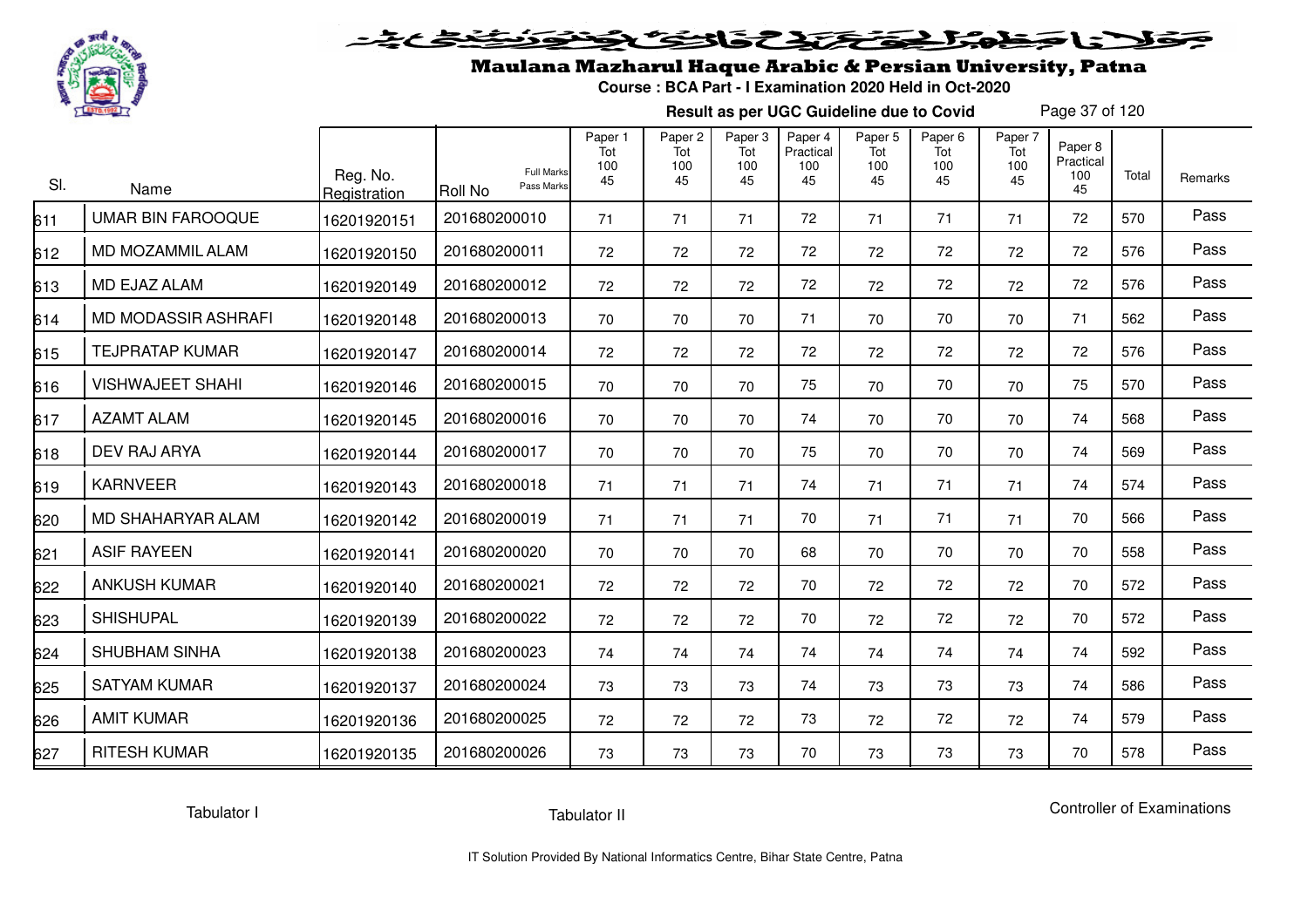

# فلأناخض المتحقح كتحافظ

## Maulana Mazharul Haque Arabic & Persian University, Patna

**Course : BCA Part - I Examination 2020 Held in Oct-2020**

**Result as per UGC Guideline due to Covid**

Page 38 of 120

| SI. | Name                    | Reg. No.<br>Registration | <b>Full Marks</b><br>Pass Marks<br><b>Roll No</b> | Paper 1<br>Tot<br>100<br>45 | Paper <sub>2</sub><br>Tot<br>100<br>45 | Paper <sub>3</sub><br>Tot<br>100<br>45 | Paper 4<br>Practical<br>100<br>45 | Paper <sub>5</sub><br>Tot<br>100<br>45 | Paper <sub>6</sub><br>Tot<br>100<br>45 | Paper 7<br>Tot<br>100<br>45 | Paper 8<br>Practical<br>100<br>45 | Total | Remarks |
|-----|-------------------------|--------------------------|---------------------------------------------------|-----------------------------|----------------------------------------|----------------------------------------|-----------------------------------|----------------------------------------|----------------------------------------|-----------------------------|-----------------------------------|-------|---------|
| 628 | <b>MD AZHAR</b>         | 16201920134              | 201680200027                                      | 73                          | 73                                     | 73                                     | 75                                | 73                                     | 73                                     | 73                          | 75                                | 588   | Pass    |
| 629 | <b>AQUIB ALAM</b>       | 16201920133              | 201680200028                                      | 72                          | 72                                     | 72                                     | 67                                | 72                                     | 72                                     | 72                          | 67                                | 566   | Pass    |
| 630 | <b>NITISH KUMAR</b>     | 16201920132              | 201680200029                                      | 73                          | 73                                     | 73                                     | 68                                | 73                                     | 73                                     | 73                          | 68                                | 574   | Pass    |
| 631 | <b>KAMALJEET KUMAR</b>  | 16201920131              | 201680200030                                      | 73                          | 73                                     | 73                                     | 75                                | 73                                     | 73                                     | 73                          | 75                                | 588   | Pass    |
| 632 | <b>SAURAV KUMAR</b>     | 16201920130              | 201680200031                                      | 73                          | 73                                     | 73                                     | 75                                | 73                                     | 73                                     | 73                          | 75                                | 588   | Pass    |
| 633 | <b>MRITYUNJAY KUMAR</b> | 16201920129              | 201680200032                                      | 72                          | 72                                     | 72                                     | 74                                | 72                                     | 72                                     | 72                          | 74                                | 580   | Pass    |
| 634 | ADITYA DIVYAM           | 16201920128              | 201680200033                                      | 74                          | 74                                     | 74                                     | 69                                | 74                                     | 74                                     | 74                          | 74                                | 587   | Pass    |
| 635 | PAWAN KUMAR             | 16201920127              | 201680200034                                      | 75                          | 75                                     | 75                                     | 70                                | 74                                     | 74                                     | 74                          | 75                                | 592   | Pass    |
| 636 | DILNAWAZ AQUIB          | 16201920126              | 201680200035                                      | 71                          | 71                                     | 71                                     | 70                                | 71                                     | 71                                     | 71                          | 69                                | 565   | Pass    |
| 637 | PAPPU KUMAR             | 16201920125              | 201680200036                                      | 72                          | 72                                     | 72                                     | 72                                | 72                                     | 72                                     | 72                          | 70                                | 574   | Pass    |
| 638 | RAKESH KUMAR            | 16201920124              | 201680200037                                      | 72                          | 72                                     | 72                                     | 70                                | 72                                     | 72                                     | 72                          | 70                                | 572   | Pass    |
| 639 | MOHAMMAD ARIF HUSSAIN   | 16201920123              | 201680200038                                      | 75                          | 75                                     | 75                                     | 75                                | 75                                     | 75                                     | 75                          | 72                                | 597   | Pass    |
| 640 | <b>SHADMAN AHMED</b>    | 16201920122              | 201680200039                                      | 70                          | 70                                     | 70                                     | 75                                | 70                                     | 70                                     | 70                          | 72                                | 567   | Pass    |
| 641 | PAWAN KUMAR             | 16201920121              | 201680200040                                      | 70                          | 70                                     | 70                                     | 75                                | 70                                     | 70                                     | 70                          | 74                                | 569   | Pass    |
| 642 | <b>VIKASH CHANDRA</b>   | 16201920120              | 201680200041                                      | 74                          | 74                                     | 74                                     | 75                                | 74                                     | 74                                     | 74                          | 70                                | 589   | Pass    |
| 643 | <b>ARSLAN KHURSHID</b>  | 16201920119              | 201680200042                                      | 74                          | 74                                     | 74                                     | 74                                | 74                                     | 74                                     | 74                          | 73                                | 591   | Pass    |
| 644 | DHARMRAJ CHAUHAN        | 16201920118              | 201680200043                                      | 70                          | 70                                     | 70                                     | 73                                | 70                                     | 70                                     | 70                          | 72                                | 565   | Pass    |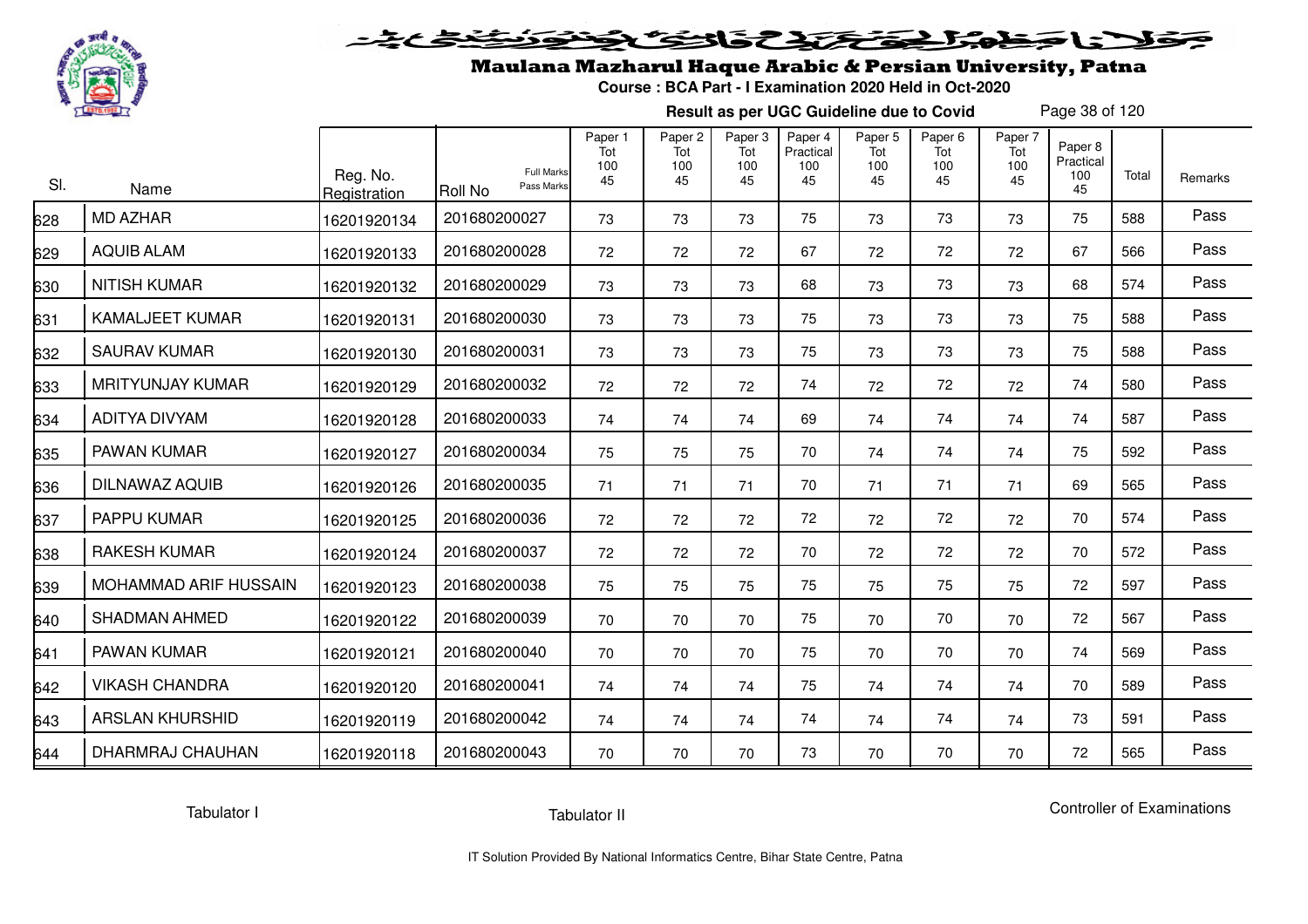

## Maulana Mazharul Haque Arabic & Persian University, Patna

**Course : BCA Part - I Examination 2020 Held in Oct-2020**

**Result as per UGC Guideline due to Covid**

Page 39 of 120

| SI. | Name                   | Reg. No.<br>Registration | <b>Full Marks</b><br>Pass Marks<br><b>Roll No</b> | Paper 1<br>Tot<br>100<br>45 | Paper <sub>2</sub><br>Tot<br>100<br>45 | Paper <sub>3</sub><br>Tot<br>100<br>45 | Paper 4<br>Practical<br>100<br>45 | Paper <sub>5</sub><br>Tot<br>100<br>45 | Paper <sub>6</sub><br>Tot<br>100<br>45 | Paper 7<br>Tot<br>100<br>45 | Paper 8<br>Practical<br>100<br>45 | Total | Remarks |
|-----|------------------------|--------------------------|---------------------------------------------------|-----------------------------|----------------------------------------|----------------------------------------|-----------------------------------|----------------------------------------|----------------------------------------|-----------------------------|-----------------------------------|-------|---------|
| 645 | MD SAYEED ANWER        | 16201920117              | 201680200044                                      | 70                          | 70                                     | 70                                     | 74                                | 70                                     | 70                                     | 70                          | 74                                | 568   | Pass    |
| 646 | <b>ADITYA OBEROY</b>   | 16201920116              | 201680200045                                      | 70                          | 70                                     | 70                                     | 74                                | 70                                     | 70                                     | 70                          | 75                                | 569   | Pass    |
| 647 | <b>SURAJ KUMAR</b>     | 16201920115              | 201680200046                                      | 71                          | 71                                     | 71                                     | 75                                | 71                                     | 71                                     | 71                          | 75                                | 576   | Pass    |
| 648 | <b>ANKIT KUMAR</b>     | 16201920114              | 201680200047                                      | 72                          | 72                                     | 72                                     | 75                                | 72                                     | 72                                     | 72                          | 75                                | 582   | Pass    |
| 649 | <b>VICKY KUMAR</b>     | 16201920113              | 201680200048                                      | 70                          | 70                                     | 70                                     | 70                                | 70                                     | 70                                     | 70                          | 70                                | 560   | Pass    |
| 650 | MD TANZEEM ALAM        | 16201920112              | 201680200049                                      | 72                          | 72                                     | 72                                     | 75                                | 72                                     | 72                                     | 72                          | 75                                | 582   | Pass    |
| 651 | MD ZULFAKKAR ALAM      | 16201920111              | 201680200050                                      | 70                          | 70                                     | 70                                     | 74                                | 70                                     | 70                                     | 70                          | 74                                | 568   | Pass    |
| 652 | <b>MD MANAWAR ALAM</b> | 16201920110              | 201680200051                                      | 71                          | 71                                     | 71                                     | 74                                | 71                                     | 71                                     | 71                          | 74                                | 574   | Pass    |
| 653 | <b>MD SAFDAR ALAM</b>  | 16201920109              | 201680200052                                      | 70                          | 70                                     | 70                                     | 74                                | 70                                     | 70                                     | 70                          | 74                                | 568   | Pass    |
| 654 | <b>MD SHADAB</b>       | 16201920108              | 201680200053                                      | 70                          | 70                                     | 70                                     | 75                                | 70                                     | 70                                     | 70                          | 75                                | 570   | Pass    |
| 655 | <b>MD AAMIR</b>        | 16201920107              | 201680200054                                      | 70                          | 70                                     | 70                                     | 75                                | 70                                     | 70                                     | 70                          | 75                                | 570   | Pass    |
| 656 | <b>BELAL HASHMI</b>    | 16201920106              | 201680200055                                      | 70                          | 70                                     | 70                                     | 74                                | 70                                     | 70                                     | 70                          | 67                                | 561   | Pass    |
| 657 | <b>MOKARRAM FAIZ</b>   | 16201920105              | 201680200056                                      | 71                          | 71                                     | 71                                     | 75                                | 71                                     | 71                                     | 71                          | 68                                | 569   | Pass    |
| 658 | RAJEEV RANJAN KUMAR    | 16201920104              | 201680200057                                      | 73                          | 73                                     | 73                                     | 70                                | 73                                     | 73                                     | 73                          | 70                                | 578   | Pass    |
| 659 | <b>MD SOHRAB</b>       | 16201920103              | 201680200058                                      | 70                          | 70                                     | 70                                     | 75                                | 70                                     | 70                                     | 70                          | 75                                | 570   | Pass    |
| 660 | <b>MUSARRAF NEHAL</b>  | 16201920102              | 201680200059                                      | 70                          | 70                                     | 70                                     | 68                                | 70                                     | 70                                     | 70                          | 68                                | 556   | Pass    |
| 661 | <b>ARSHLAAN FAIZ</b>   | 16201920101              | 201680200060                                      | 71                          | 71                                     | 71                                     | 68                                | 71                                     | 71                                     | 71                          | 68                                | 562   | Pass    |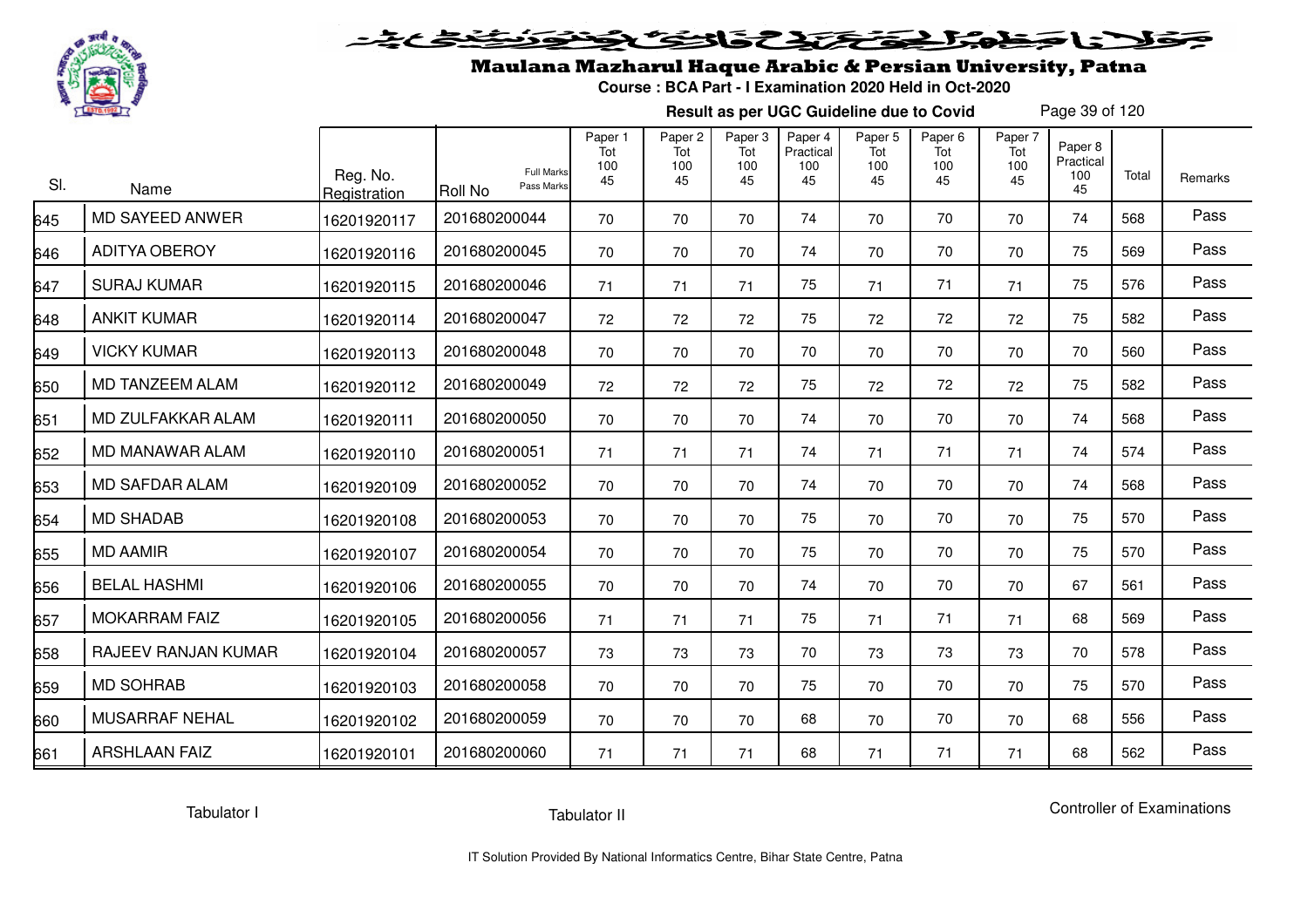

#### 2020222225.0  $\simeq$

## Maulana Mazharul Haque Arabic & Persian University, Patna

**Course : BCA Part - I Examination 2020 Held in Oct-2020**

**Result as per UGC Guideline due to Covid**

Page 40 of 120

| SI. | Name                   | Reg. No.<br>Registration | <b>Full Marks</b><br>Pass Marks<br>Roll No | Paper 1<br>Tot<br>100<br>45 | Paper <sub>2</sub><br>Tot<br>100<br>45 | Paper 3<br>Tot<br>100<br>45 | Paper 4<br>Practical<br>100<br>45 | Paper 5<br>Tot<br>100<br>45 | Paper 6<br>Tot<br>100<br>45 | Paper 7<br>Tot<br>100<br>45 | Paper 8<br>Practical<br>100<br>45 | Total | Remarks |
|-----|------------------------|--------------------------|--------------------------------------------|-----------------------------|----------------------------------------|-----------------------------|-----------------------------------|-----------------------------|-----------------------------|-----------------------------|-----------------------------------|-------|---------|
| 662 | <b>MD KASHIF JAFRI</b> | 16201920100              | 201680200061                               | 72                          | 72                                     | 72                          | 70                                | 72                          | 72                          | 72                          | 70                                | 572   | Pass    |
| 663 | <b>RAJESH KUMAR</b>    | 16201920099              | 201680200062                               | 71                          | 71                                     | 71                          | 70                                | 71                          | 71                          | 71                          | 70                                | 566   | Pass    |
| 664 | MD NEHAL ALAM          | 16201920098              | 201680200063                               | 72                          | 72                                     | 72                          | 70                                | 72                          | 72                          | 72                          | 70                                | 572   | Pass    |
| 665 | <b>ANKIT RAJ</b>       | 16201921648              | 201690200001                               | 62                          | 60                                     | 64                          | 73                                | 63                          | 63                          | 64                          | 71                                | 520   | Pass    |
| 666 | <b>VIVEKANAND</b>      | 16201921647              | 201690200002                               | 65                          | 60                                     | 62                          | 71                                | 62                          | 63                          | 63                          | 70                                | 516   | Pass    |
| 667 | <b>MD ARMAN</b>        | 16201921646              | 201690200003                               | 69                          | 62                                     | 67                          | 73                                | 68                          | 65                          | 65                          | 72                                | 541   | Pass    |
| 668 | SAMIKSHA CHAURASIA     | 16201921645              | 201690200004                               | 67                          | 60                                     | 69                          | 72                                | 68                          | 66                          | 64                          | 72                                | 538   | Pass    |
| 669 | <b>SAPNA RANI</b>      | 16201921644              | 201690200005                               | 67                          | 63                                     | 66                          | 71                                | 64                          | 65                          | 64                          | 70                                | 530   | Pass    |
| 670 | <b>SANNI KUMARI</b>    | 16201921643              | 201690200006                               | 71                          | 61                                     | 72                          | 74                                | 70                          | 70                          | 69                          | 73                                | 560   | Pass    |
| 671 | <b>AASTHA PRIYA</b>    | 16201921642              | 201690200007                               | 69                          | 67                                     | 69                          | 74                                | 68                          | 70                          | 65                          | 73                                | 555   | Pass    |
| 672 | <b>SIMRAN SUMAN</b>    | 16201921641              | 201690200008                               | 72                          | 70                                     | 73                          | 73                                | 71                          | 72                          | 73                          | 73                                | 577   | Pass    |
| 673 | <b>ROHIT KUMAR</b>     | 16201921640              | 201690200009                               | 63                          | 60                                     | 64                          | 71                                | 64                          | 63                          | 64                          | 72                                | 521   | Pass    |
| 674 | <b>ABHA KUMARI</b>     | 16201921639              | 201690200010                               | 70                          | 67                                     | 70                          | 72                                | 70                          | 70                          | 70                          | 73                                | 562   | Pass    |
| 675 | <b>RITIK KUMAR</b>     | 16201921638              | 201690200011                               | 69                          | 67                                     | 69                          | 71                                | 68                          | 67                          | 65                          | 72                                | 548   | Pass    |
| 676 | <b>RUPALI KUMARI</b>   | 16201921637              | 201690200012                               | 70                          | 68                                     | 70                          | 73                                | 70                          | 70                          | 70                          | 73                                | 564   | Pass    |
| 677 | <b>RAUSHAN KUMAR</b>   | 16201921636              | 201690200013                               | 63                          | 60                                     | 65                          | 72                                | 64                          | 60                          | 64                          | 71                                | 519   | Pass    |
| 678 | <b>SONAL KUMARI</b>    | 16201921635              | 201690200014                               | 73                          | 71                                     | 72                          | 74                                | 73                          | 72                          | 73                          | 74                                | 582   | Pass    |

Tabulator I

Tabulator II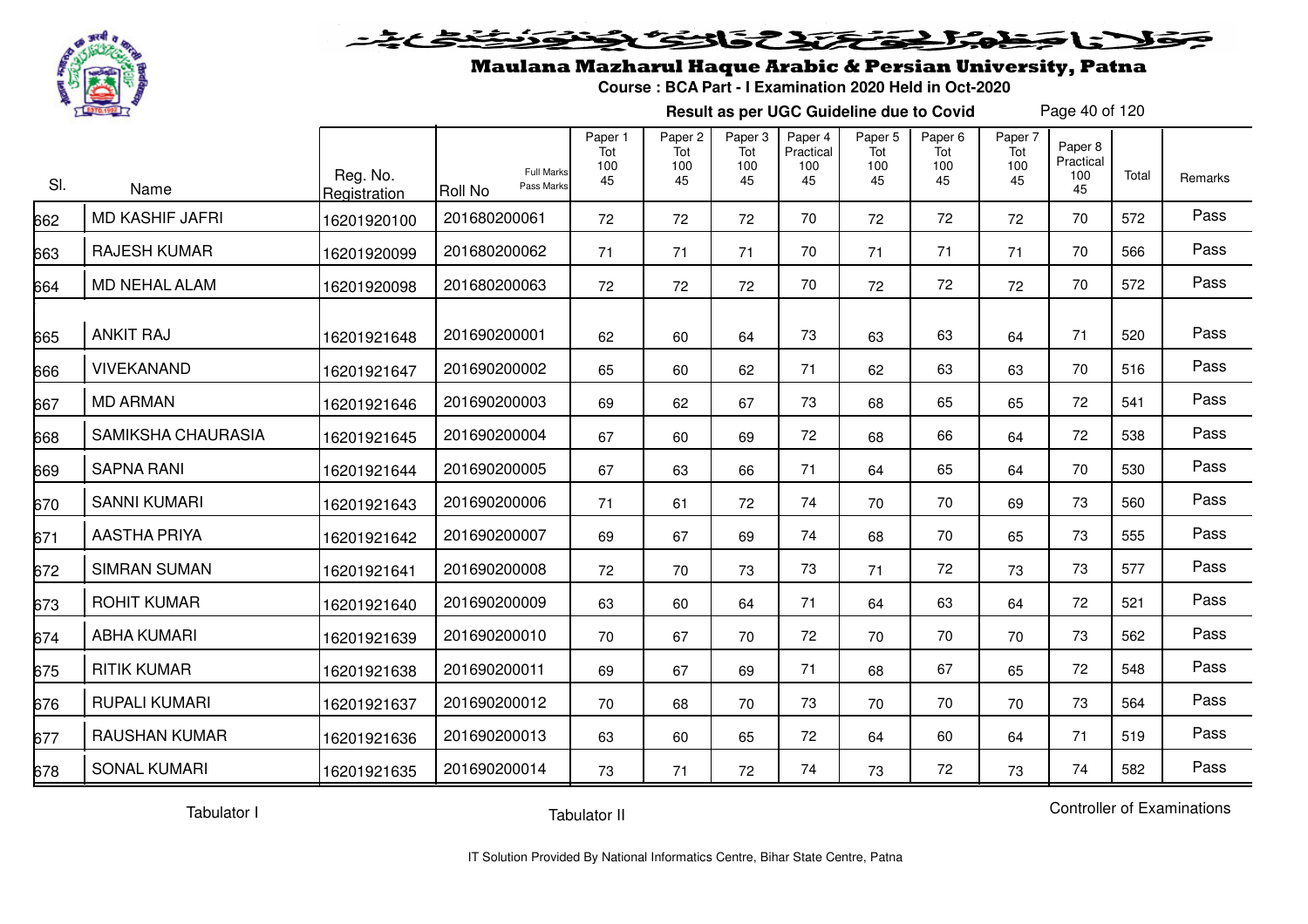

### Maulana Mazharul Haque Arabic & Persian University, Patna

**Course : BCA Part - I Examination 2020 Held in Oct-2020**

**Result as per UGC Guideline due to Covid**

Page 41 of 120

| SI. | Name                   | Reg. No.<br>Registration | <b>Full Marks</b><br>Pass Marks<br>Roll No | Paper 1<br>Tot<br>100<br>45 | Paper <sub>2</sub><br>Tot<br>100<br>45 | Paper <sub>3</sub><br>Tot<br>100<br>45 | Paper 4<br>Practical<br>100<br>45 | Paper <sub>5</sub><br>Tot<br>100<br>45 | Paper <sub>6</sub><br>Tot<br>100<br>45 | Paper 7<br>Tot<br>100<br>45 | Paper 8<br>Practical<br>100<br>45 | Total | Remarks |
|-----|------------------------|--------------------------|--------------------------------------------|-----------------------------|----------------------------------------|----------------------------------------|-----------------------------------|----------------------------------------|----------------------------------------|-----------------------------|-----------------------------------|-------|---------|
| 679 | <b>SAYISTA YAZDANI</b> | 16201921634              | 201690200015                               | 70                          | 69                                     | 70                                     | 73                                | 70                                     | 72                                     | 72                          | 73                                | 569   | Pass    |
| 680 | <b>AMAN KUMAR</b>      | 16201921633              | 201690200016                               | 73                          | 70                                     | 72                                     | 74                                | 73                                     | 72                                     | 74                          | 74                                | 582   | Pass    |
| 681 | SHAHBAZ AHMAD KHAN     | 16201921632              | 201690200017                               | 75                          | 72                                     | 74                                     | 75                                | 74                                     | 74                                     | 74                          | 74                                | 592   | Pass    |
| 682 | <b>SHAHINA PARVEEN</b> | 16201921631              | 201690200018                               | 72                          | 70                                     | 70                                     | 73                                | 71                                     | 70                                     | 72                          | 73                                | 571   | Pass    |
| 683 | <b>MD WASEEM</b>       | 16201921630              | 201690200019                               | 70                          | 67                                     | 69                                     | 72                                | 71                                     | 70                                     | 70                          | 73                                | 562   | Pass    |
| 684 | <b>TALAT PARWEEN</b>   | 16201921629              | 201690200020                               | 70                          | 69                                     | 70                                     | 73                                | 71                                     | 72                                     | 72                          | 73                                | 570   | Pass    |
| 685 | <b>ASHISH RANJAN</b>   | 16201921628              | 201690200021                               | 65                          | 60                                     | 65                                     | 71                                | 64                                     | 60                                     | 64                          | 73                                | 522   | Pass    |
| 686 | <b>DIPU KUMAR</b>      | 16201921627              | 201690200022                               | 65                          | 60                                     | 64                                     | 71                                | 64                                     | 63                                     | 64                          | 72                                | 523   | Pass    |
| 687 | <b>RITIK RAJ</b>       | 16201921626              | 201690200023                               | 70                          | 68                                     | 69                                     | 73                                | 70                                     | 70                                     | 70                          | 72                                | 562   | Pass    |
| 688 | <b>ASHISH RANJAN</b>   | 16201921625              | 201690200024                               | 64                          | 60                                     | 64                                     | 71                                | 64                                     | 63                                     | 64                          | 72                                | 522   | Pass    |
| 689 | <b>RATNESH PRASAD</b>  | 16201921624              | 201690200025                               | 66                          | 60                                     | 67                                     | 72                                | 64                                     | 65                                     | 65                          | 72                                | 531   | Pass    |
| 690 | <b>ANUPAM KUMARI</b>   | 16201921623              | 201690200026                               | 70                          | 69                                     | 70                                     | 73                                | 71                                     | 70                                     | 72                          | 73                                | 568   | Pass    |
| 691 | <b>MD MUSTAFA</b>      | 16201921622              | 201690200027                               | 66                          | 60                                     | 66                                     | 72                                | 64                                     | 65                                     | 64                          | 72                                | 529   | Pass    |
| 692 | MOHAMMED ARSHAD AHMED  | 16201921621              | 201690200028                               | 65                          | 60                                     | 64                                     | 72                                | 64                                     | 67                                     | 64                          | 72                                | 528   | Pass    |
| 693 | <b>BANTY KUMAR</b>     | 16201921620              | 201690200029                               | 70                          | 68                                     | 70                                     | 73                                | 70                                     | 71                                     | 72                          | 73                                | 567   | Pass    |
| 694 | RAHUL RAJ              | 16201921618              | 201690200030                               | 67                          | 60                                     | 66                                     | 72                                | 64                                     | 65                                     | 64                          | 72                                | 530   | Pass    |
| 695 | <b>PRINCE KUMAR</b>    | 16201921617              | 201690200031                               | 72                          | 71                                     | 73                                     | 74                                | 71                                     | 72                                     | 73                          | 73                                | 579   | Pass    |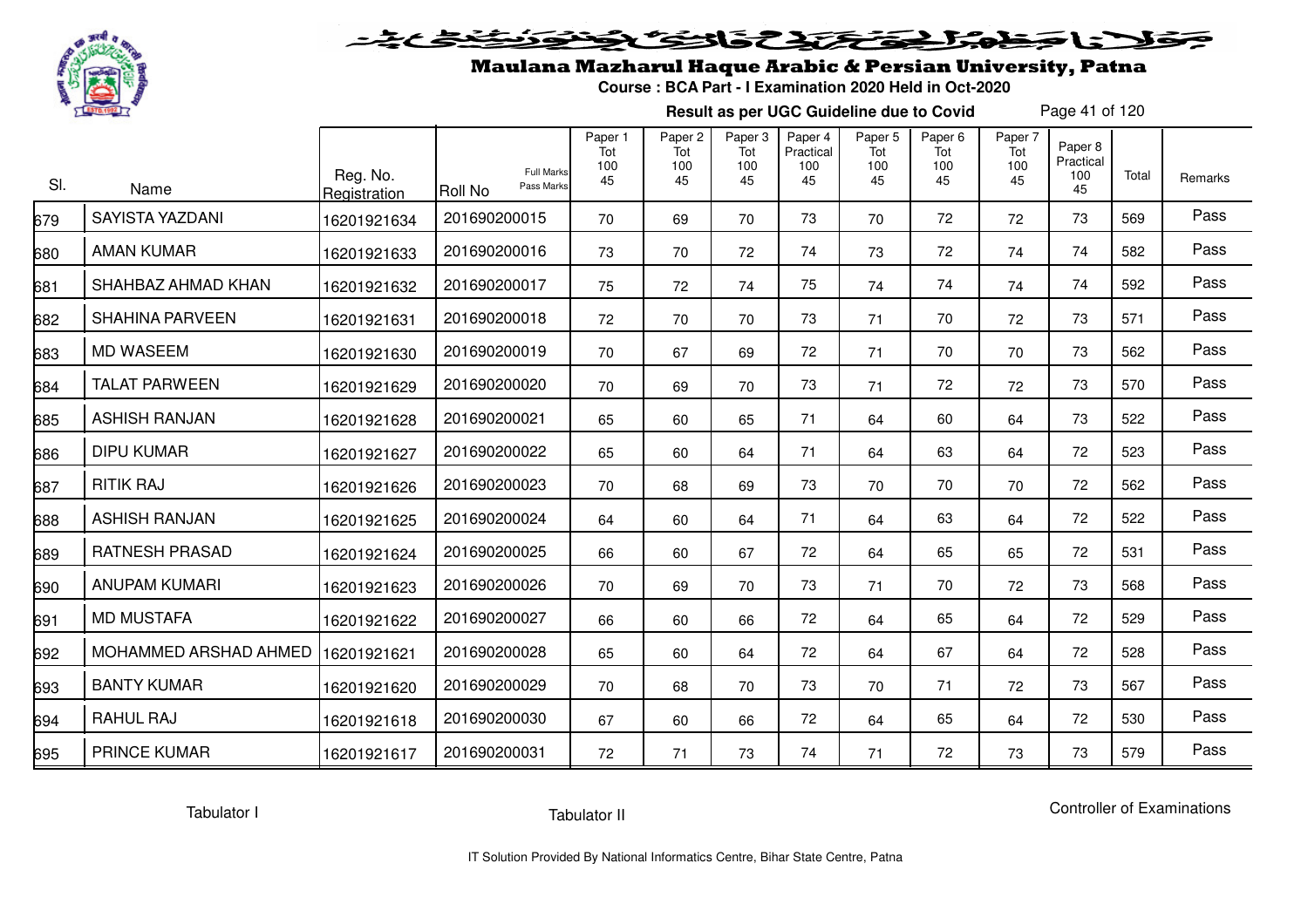

#### فمزلج تحتك تكافئ كالتنك  $\geq$

### Maulana Mazharul Haque Arabic & Persian University, Patna

**Course : BCA Part - I Examination 2020 Held in Oct-2020**

**Result as per UGC Guideline due to Covid**

Page 42 of 120

| SI. | Name                       | Reg. No.<br>Registration | <b>Full Marks</b><br>Pass Marks<br><b>Roll No</b> | Paper 1<br>Tot<br>100<br>45 | Paper <sub>2</sub><br>Tot<br>100<br>45 | Paper 3<br>Tot<br>100<br>45 | Paper 4<br>Practical<br>100<br>45 | Paper 5<br>Tot<br>100<br>45 | Paper <sub>6</sub><br>Tot<br>100<br>45 | Paper 7<br>Tot<br>100<br>45 | Paper 8<br>Practical<br>100<br>45 | Total | Remarks |
|-----|----------------------------|--------------------------|---------------------------------------------------|-----------------------------|----------------------------------------|-----------------------------|-----------------------------------|-----------------------------|----------------------------------------|-----------------------------|-----------------------------------|-------|---------|
| 696 | <b>SURAJ KUMAR</b>         | 16201921616              | 201690200032                                      | 69                          | 67                                     | 69                          | 71                                | 70                          | 70                                     | 70                          | 72                                | 558   | Pass    |
| 697 | <b>SAURABH KUMAR</b>       | 16201921615              | 201690200033                                      | 65                          | 60                                     | 64                          | 71                                | 64                          | 60                                     | 64                          | 72                                | 520   | Pass    |
| 698 | <b>MD RASHID</b>           | 16201921614              | 201690200034                                      | 67                          | 60                                     | 65                          | 72                                | 64                          | 67                                     | 64                          | 72                                | 531   | Pass    |
| 699 | <b>UJJAWAL PRIYADARSHI</b> | 16201921613              | 201690200035                                      | 70                          | 67                                     | 69                          | 72                                | 70                          | 70                                     | 70                          | 73                                | 561   | Pass    |
| 700 | <b>BHARTI KUMARI</b>       | 16201921612              | 201690200036                                      | 72                          | 70                                     | 70                          | 73                                | 71                          | 72                                     | 73                          | 73                                | 574   | Pass    |
| 701 | <b>NEHA BHARTI</b>         | 16201921611              | 201690200037                                      | 72                          | 70                                     | 73                          | 73                                | 73                          | 72                                     | 73                          | 74                                | 580   | Pass    |
| 702 | <b>SWATI KUMARI</b>        | 16201921610              | 201690200038                                      | 70                          | 68                                     | 73                          | 73                                | 71                          | 72                                     | 73                          | 73                                | 573   | Pass    |
| 703 | <b>AVANTIKA KUMARI</b>     | 16201921609              | 201690200039                                      | 72                          | 69                                     | 70                          | 73                                | 71                          | 72                                     | 72                          | 73                                | 572   | Pass    |
| 704 | <b>SURBHI KUMARI</b>       | 16201921608              | 201690200040                                      | 66                          | 60                                     | 67                          | 72                                | 68                          | 66                                     | 64                          | 72                                | 535   | Pass    |
| 705 | PRIYA SHREE                | 16201921607              | 201690200041                                      | 70                          | 68                                     | 70                          | 73                                | 70                          | 69                                     | 71                          | 73                                | 564   | Pass    |
| 706 | NAVINIT KUMAR DAS          | 16201921606              | 201690200042                                      | 64                          | 60                                     | 63                          | 73                                | 63                          | 62                                     | 65                          | 72                                | 522   | Pass    |
| 707 | <b>SATYAM SINGH</b>        | 16201801646              | 201690200043                                      | 65                          | 60                                     | 64                          | 73                                | 63                          | 60                                     | 63                          | 72                                | 520   | Pass    |
| 708 | <b>MALA KUMARI</b>         | 16201804465              | 191720200028                                      | 74                          | 74                                     | 74                          | 74                                | 74                          | 74                                     | 74                          | 73                                | 591   | Pass    |
| 709 | <b>TAUHID AHMAD</b>        | 16201925402              | 201720200001                                      | 74                          | 75                                     | 74                          | 74                                | 74                          | 74                                     | 74                          | 75                                | 594   | Pass    |
| 710 | AMLESH KUMAR PANDEY        | 16201923920              | 201720200002                                      | 75                          | 74                                     | 75                          | 75                                | 75                          | 75                                     | 75                          | 74                                | 598   | Pass    |
| 711 | VAISHNAVI KUMARI YADAV     | 16201923919              | 201720200003                                      | 73                          | 74                                     | 74                          | 73                                | 73                          | 73                                     | 74                          | 74                                | 588   | Pass    |
| 712 | RAMBHA KUMARI              | 16201923918              | 201720200004                                      | 75                          | 75                                     | 75                          | 75                                | 75                          | 75                                     | 75                          | 75                                | 600   | Pass    |

Tabulator I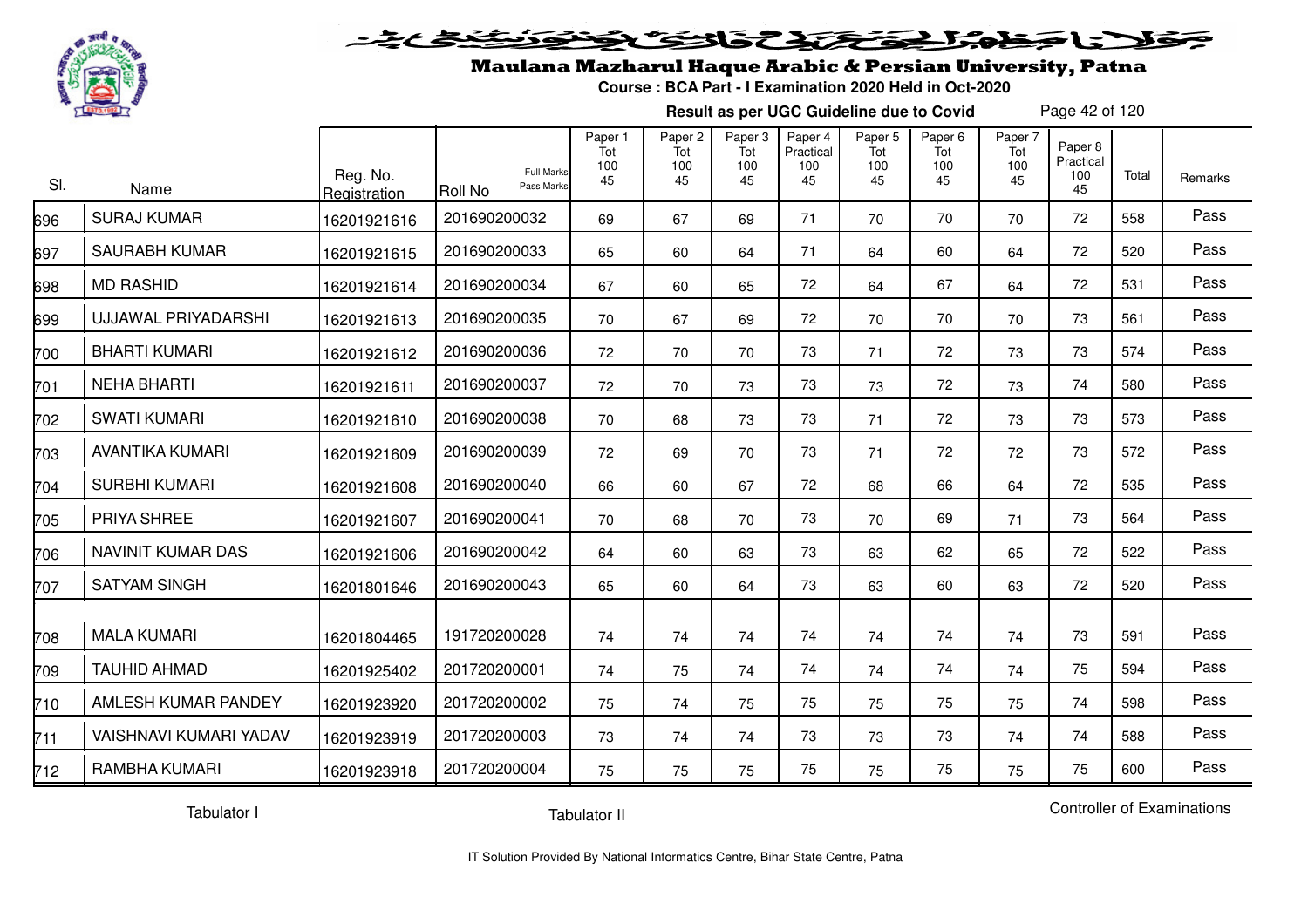

## Maulana Mazharul Haque Arabic & Persian University, Patna

**Course : BCA Part - I Examination 2020 Held in Oct-2020**

**Result as per UGC Guideline due to Covid**

Page 43 of 120

| SI. | Name                       | Reg. No.<br>Registration | <b>Full Marks</b><br>Pass Marks<br><b>Roll No</b> | Paper 1<br>Tot<br>100<br>45 | Paper <sub>2</sub><br>Tot<br>100<br>45 | Paper <sub>3</sub><br>Tot<br>100<br>45 | Paper 4<br>Practical<br>100<br>45 | Paper 5<br>Tot<br>100<br>45 | Paper <sub>6</sub><br>Tot<br>100<br>45 | Paper 7<br>Tot<br>100<br>45 | Paper 8<br>Practical<br>100<br>45 | Total | Remarks |
|-----|----------------------------|--------------------------|---------------------------------------------------|-----------------------------|----------------------------------------|----------------------------------------|-----------------------------------|-----------------------------|----------------------------------------|-----------------------------|-----------------------------------|-------|---------|
| 713 | <b>DEEPAK KUMAR</b>        | 16201923917              | 201720200005                                      | 74                          | 74                                     | 74                                     | 65                                | 74                          | 74                                     | 74                          | 66                                | 575   | Pass    |
| 714 | <b>NUSRAT JAHAN</b>        | 16201923916              | 201720200006                                      | 75                          | 75                                     | 75                                     | 75                                | 75                          | 75                                     | 75                          | 75                                | 600   | Pass    |
| 715 | <b>AARIF HUSSAIN</b>       | 16201923915              | 201720200007                                      | 74                          | 74                                     | 74                                     | 74                                | 74                          | 74                                     | 74                          | 74                                | 592   | Pass    |
| 716 | <b>RAJNISH KUMAR</b>       | 16201923914              | 201720200008                                      | 74                          | 75                                     | 74                                     | 74                                | 74                          | 74                                     | 74                          | 75                                | 594   | Pass    |
| 717 | <b>ASHUTOSH KUMAR</b>      | 16201923913              | 201720200009                                      | 75                          | 75                                     | 75                                     | 75                                | 75                          | 75                                     | 75                          | 75                                | 600   | Pass    |
| 718 | MD. AZHARUDDIN             | 16201923912              | 201720200010                                      | 74                          | 74                                     | 74                                     | 74                                | 74                          | 74                                     | 74                          | 74                                | 592   | Pass    |
| 719 | SHAHRUKH JAMAL             | 16201923911              | 201720200011                                      | 75                          | 74                                     | 75                                     | 75                                | 75                          | 75                                     | 75                          | 66                                | 590   | Pass    |
| 720 | <b>ZEENAT PARWEEN</b>      | 16201923910              | 201720200012                                      | 75                          | 75                                     | 75                                     | 75                                | 75                          | 75                                     | 75                          | 75                                | 600   | Pass    |
| 721 | <b>DURGESH KUMAR SINGH</b> | 16201923908              | 201720200013                                      | 74                          | 74                                     | 74                                     | 74                                | 74                          | 74                                     | 74                          | 74                                | 592   | Pass    |
| 722 | <b>JYOTI KUMARI</b>        | 16201923907              | 201720200014                                      | 73                          | 74                                     | 73                                     | 73                                | 73                          | 75                                     | 74                          | 74                                | 589   | Pass    |
| 723 | <b>ABHAY KUMAR</b>         | 16201923906              | 201720200015                                      | 74                          | 74                                     | 74                                     | 74                                | 74                          | 74                                     | 74                          | 74                                | 592   | Pass    |
| 724 | MD. MAHTAB                 | 16201923905              | 201720200016                                      | 75                          | 75                                     | 75                                     | 66                                | 75                          | 75                                     | 75                          | 75                                | 591   | Pass    |
| 725 | YASMIN NAZ                 | 16201923904              | 201720200017                                      | 74                          | 74                                     | 74                                     | 74                                | 74                          | 74                                     | 74                          | 74                                | 592   | Pass    |
| 726 | RABEYA FATIMA              | 16201923903              | 201720200018                                      | 75                          | 75                                     | 75                                     | 75                                | 75                          | 75                                     | 75                          | 75                                | 600   | Pass    |
| 727 | <b>VIKASH KUMAR RAM</b>    | 16201923902              | 201720200019                                      | 74                          | 74                                     | 74                                     | 74                                | 74                          | 74                                     | 74                          | 74                                | 592   | Pass    |
| 728 | <b>RUMANA ARIF</b>         | 16201923901              | 201720200020                                      | 75                          | 75                                     | 75                                     | 75                                | 75                          | 75                                     | 75                          | 75                                | 600   | Pass    |
| 729 | <b>ZAINAB ALI</b>          | 16201923900              | 201720200021                                      | 74                          | 75                                     | 74                                     | 74                                | 74                          | 74                                     | 74                          | 75                                | 594   | Pass    |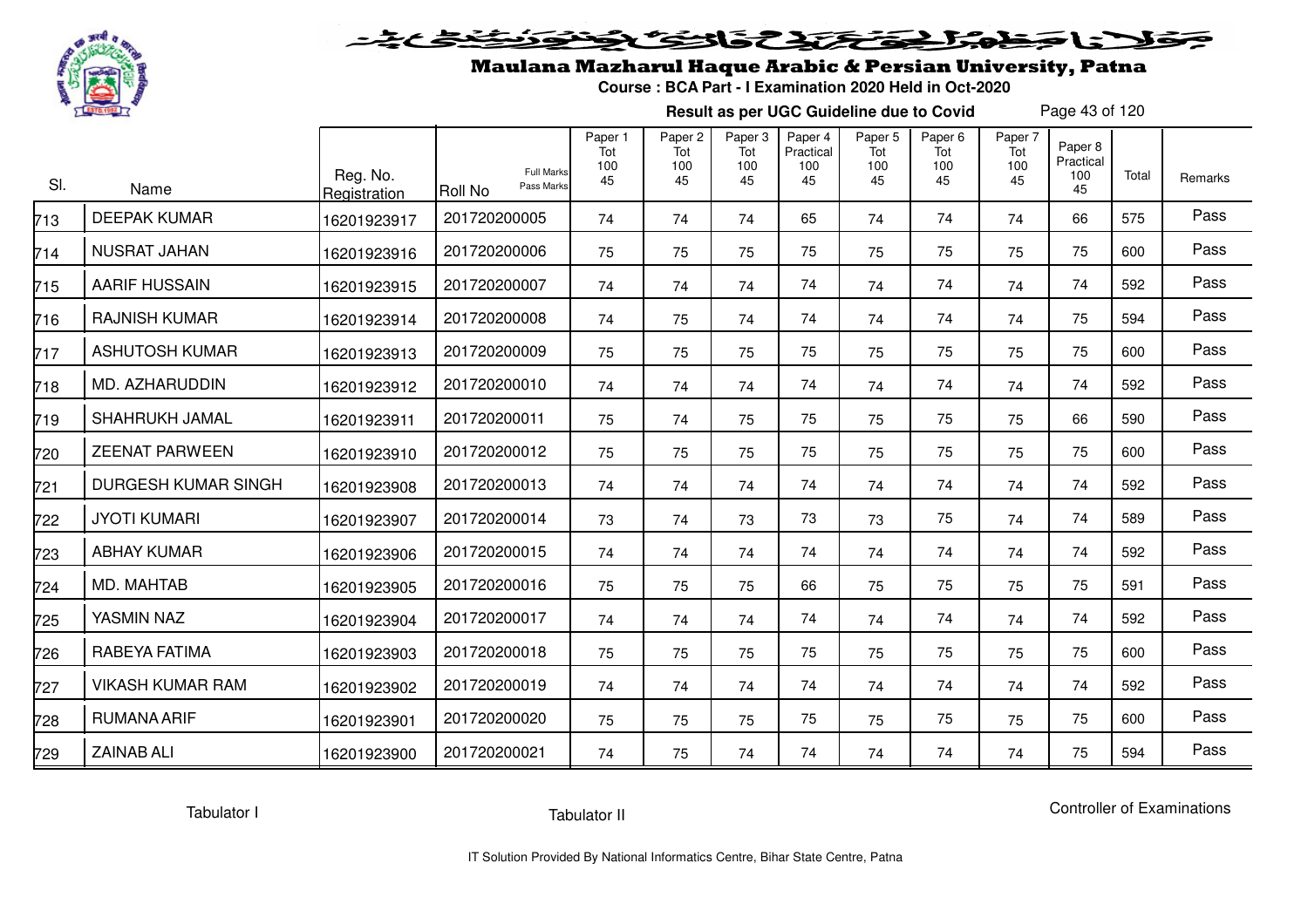

# فلأناخض المتعاطية فتخلفت فالخفض

### Maulana Mazharul Haque Arabic & Persian University, Patna

**Course : BCA Part - I Examination 2020 Held in Oct-2020**

**Result as per UGC Guideline due to Covid**

Page 44 of 120

| SI. | Name                      | Reg. No.<br>Registration | <b>Full Marks</b><br>Pass Marks<br>Roll No | Paper 1<br>Tot<br>100<br>45 | Paper <sub>2</sub><br>Tot<br>100<br>45 | Paper <sub>3</sub><br>Tot<br>100<br>45 | Paper 4<br>Practical<br>100<br>45 | Paper 5<br>Tot<br>100<br>45 | Paper <sub>6</sub><br>Tot<br>100<br>45 | Paper 7<br>Tot<br>100<br>45 | Paper 8<br>Practical<br>100<br>45 | Total | Remarks |
|-----|---------------------------|--------------------------|--------------------------------------------|-----------------------------|----------------------------------------|----------------------------------------|-----------------------------------|-----------------------------|----------------------------------------|-----------------------------|-----------------------------------|-------|---------|
| 730 | <b>PRITY KUMARI</b>       | 16201923899              | 201720200022                               | 74                          | 74                                     | 74                                     | 74                                | 74                          | 74                                     | 74                          | 74                                | 592   | Pass    |
| 731 | NISHA KUMARI              | 16201923898              | 201720200023                               | 73                          | 74                                     | 74                                     | 73                                | 73                          | 73                                     | 73                          | 74                                | 587   | Pass    |
| 732 | <b>KUMKUM KUMARI</b>      | 16201923897              | 201720200024                               | 74                          | 74                                     | 74                                     | 74                                | 74                          | 74                                     | 74                          | 74                                | 592   | Pass    |
| 733 | <b>KHUSHBOO KHATUN</b>    | 16201923896              | 201720200025                               | 75                          | 74                                     | 75                                     | 75                                | 75                          | 75                                     | 75                          | 74                                | 598   | Pass    |
| 734 | <b>SEEMA KUMARI</b>       | 16201923895              | 201720200026                               | 73                          | 74                                     | 74                                     | 73                                | 74                          | 73                                     | 73                          | 74                                | 588   | Pass    |
| 735 | ANIKET RAJ AANAND         | 16201923894              | 201720200027                               | 74                          | 74                                     | 74                                     | 74                                | 74                          | 75                                     | 74                          | 74                                | 593   | Pass    |
| 736 | <b>NIRAJ KUMAR</b>        | 16201923893              | 201720200028                               | 73                          | 74                                     | 73                                     | 73                                | 75                          | 73                                     | 75                          | 74                                | 590   | Pass    |
| 737 | <b>SHABANAM PARWEEN</b>   | 16201923892              | 201720200029                               | 75                          | 75                                     | 75                                     | 75                                | 75                          | 75                                     | 75                          | 75                                | 600   | Pass    |
| 738 | <b>MD. SAIF ALI</b>       | 16201923891              | 201720200030                               | 74                          | 74                                     | 75                                     | 66                                | 75                          | 74                                     | 74                          | 65                                | 577   | Pass    |
| 739 | <b>SHILPEE KUMARI</b>     | 16201923890              | 201720200031                               | 74                          | 74                                     | 74                                     | 74                                | 74                          | 74                                     | 75                          | 74                                | 593   | Pass    |
| 740 | <b>SURBHI SRIVASTAVA</b>  | 16201923889              | 201720200032                               | 75                          | 75                                     | 75                                     | 75                                | 75                          | 75                                     | 75                          | 75                                | 600   | Pass    |
| 741 | <b>RANJAN KUMAR SINGH</b> | 16201923888              | 201720200033                               | 74                          | 74                                     | 74                                     | 74                                | 75                          | 74                                     | 74                          | 74                                | 593   | Pass    |
| 742 | <b>ATUL KUMAR</b>         | 16201923887              | 201720200034                               | 75                          | 75                                     | 75                                     | 75                                | 75                          | 75                                     | 75                          | 75                                | 600   | Pass    |
| 743 | RAKESH KUMAR DUBEY        | 16201923886              | 201720200035                               | 74                          | 74                                     | 74                                     | 74                                | 74                          | 74                                     | 74                          | 74                                | 592   | Pass    |
| 744 | <b>MD YUSUF</b>           | 16201923885              | 201720200036                               | 74                          | 72                                     | 72                                     | 74                                | 74                          | 75                                     | 74                          | 75                                | 590   | Pass    |
| 745 | <b>IMROZ KHAN</b>         | 16201923884              | 201720200037                               | 73                          | 70                                     | 71                                     | 73                                | 72                          | 73                                     | 70                          | 73                                | 575   | Pass    |
| 746 | <b>FIZA PARWEEN</b>       | 16201923883              | 201720200038                               | 75                          | 75                                     | 75                                     | 75                                | 75                          | 75                                     | 75                          | 75                                | 600   | Pass    |

Tabulator I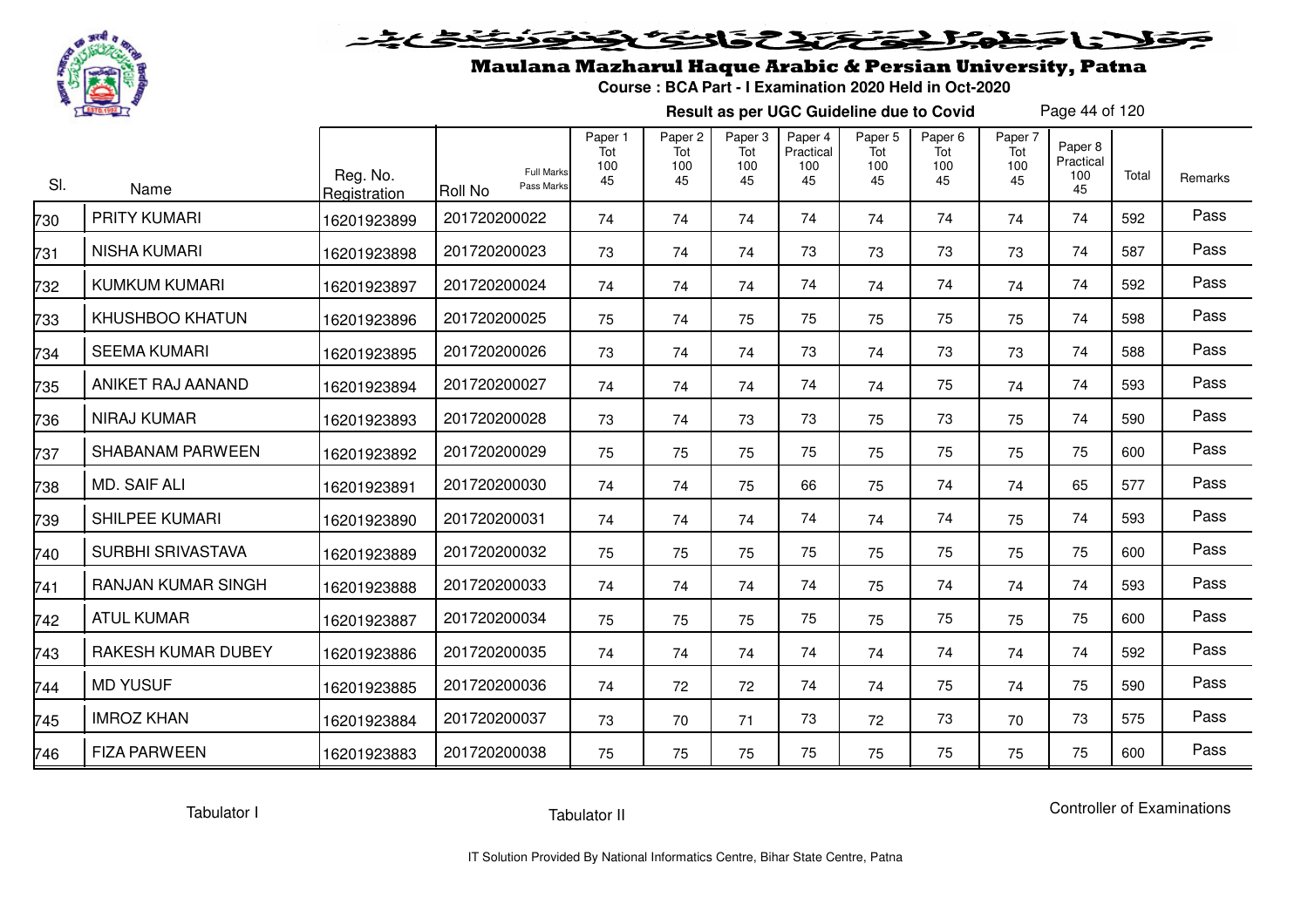

# فلأناخض المتحقح كتحافظ

### Maulana Mazharul Haque Arabic & Persian University, Patna

**Course : BCA Part - I Examination 2020 Held in Oct-2020**

**Result as per UGC Guideline due to Covid**

Page 45 of 120

| SI. | Name                  | Reg. No.<br>Registration | <b>Full Marks</b><br>Pass Marks<br>Roll No | Paper 1<br>Tot<br>100<br>45 | Paper <sub>2</sub><br>Tot<br>100<br>45 | Paper <sub>3</sub><br>Tot<br>100<br>45 | Paper 4<br>Practical<br>100<br>45 | Paper <sub>5</sub><br>Tot<br>100<br>45 | Paper <sub>6</sub><br>Tot<br>100<br>45 | Paper 7<br>Tot<br>100<br>45 | Paper 8<br>Practical<br>100<br>45 | Total | Remarks |
|-----|-----------------------|--------------------------|--------------------------------------------|-----------------------------|----------------------------------------|----------------------------------------|-----------------------------------|----------------------------------------|----------------------------------------|-----------------------------|-----------------------------------|-------|---------|
| 747 | NIPPU KUMARI          | 16201923882              | 201720200039                               | 75                          | 75                                     | 75                                     | 75                                | 75                                     | 75                                     | 75                          | 75                                | 600   | Pass    |
| 748 | <b>RITESH KUMAR</b>   | 16201923881              | 201720200040                               | 74                          | 74                                     | 74                                     | 74                                | 74                                     | 74                                     | 74                          | 74                                | 592   | Pass    |
| 749 | <b>AJAY KUMAR RAM</b> | 16201923880              | 201720200041                               | 74                          | 75                                     | 74                                     | 74                                | 74                                     | 74                                     | 74                          | 75                                | 594   | Pass    |
| 750 | <b>KALPNA PANDEY</b>  | 16201923879              | 201720200042                               | 75                          | 75                                     | 75                                     | 75                                | 75                                     | 75                                     | 75                          | 75                                | 600   | Pass    |
| 751 | <b>AKASH KUMAR</b>    | 16201923878              | 201720200043                               | 74                          | 74                                     | 74                                     | 74                                | 74                                     | 74                                     | 74                          | 74                                | 592   | Pass    |
| 752 | <b>BISHAL KUMAR</b>   | 16201923877              | 201720200044                               | 75                          | 75                                     | 75                                     | 75                                | 75                                     | 75                                     | 75                          | 75                                | 600   | Pass    |
| 753 | POOJA KUMARI          | 16201923876              | 201720200045                               | 74                          | 74                                     | 74                                     | 74                                | 74                                     | 74                                     | 74                          | 74                                | 592   | Pass    |
| 754 | ABHIMANYU KUMAR       | 16201923875              | 201720200046                               | 74                          | 75                                     | 74                                     | 74                                | 74                                     | 74                                     | 74                          | 74                                | 593   | Pass    |
| 755 | PIYUSH KUMAR PANDEY   | 16201923874              | 201720200047                               | 75                          | 75                                     | 75                                     | 75                                | 75                                     | 75                                     | 75                          | 75                                | 600   | Pass    |
| 756 | <b>AMAN KAMAL</b>     | 16201923873              | 201720200048                               | 75                          | 74                                     | 75                                     | 75                                | 75                                     | 75                                     | 75                          | 74                                | 598   | Pass    |
| 757 | <b>MUKESH KUMAR</b>   | 16201923872              | 201720200049                               | 74                          | 74                                     | 74                                     | 74                                | 74                                     | 74                                     | 74                          | 74                                | 592   | Pass    |
| 758 | <b>NISA PERWEEN</b>   | 16201923871              | 201720200050                               | 73                          | 73                                     | 75                                     | 73                                | 73                                     | 74                                     | 73                          | 73                                | 587   | Pass    |
| 759 | <b>AVINASH KUMAR</b>  | 16201923870              | 201720200051                               | 74                          | 74                                     | 74                                     | 74                                | 74                                     | 74                                     | 74                          | 74                                | 592   | Pass    |
| 760 | NADIYA ANWAR          | 16201923869              | 201720200052                               | 75                          | 74                                     | 75                                     | 75                                | 75                                     | 75                                     | 75                          | 74                                | 598   | Pass    |
| 761 | <b>FARHEEN FIROZ</b>  | 16201923868              | 201720200053                               | 75                          | 75                                     | 75                                     | 75                                | 75                                     | 75                                     | 75                          | 75                                | 600   | Pass    |
| 762 | <b>SADIYA KHANAM</b>  | 16201923867              | 201720200054                               | 74                          | 74                                     | 74                                     | 74                                | 75                                     | 74                                     | 74                          | 74                                | 593   | Pass    |
| 763 | PRITI KUMARI          | 16201923866              | 201720200055                               | 74                          | 74                                     | 74                                     | 74                                | 74                                     | 74                                     | 74                          | 74                                | 592   | Pass    |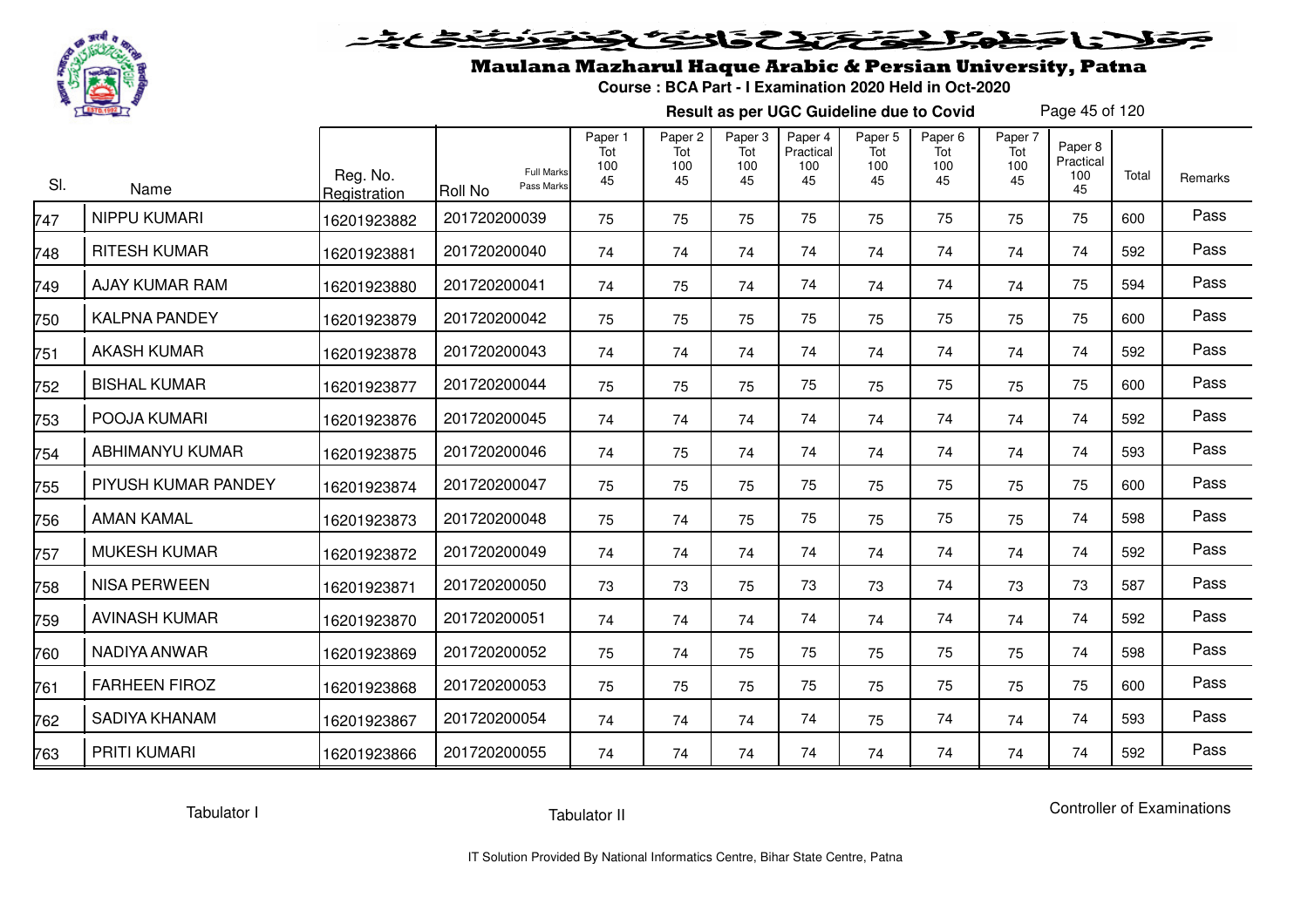

#### 20202222325.0  $\blacktriangleright$   $\blacktriangleright$   $\blacktriangleright$

### Maulana Mazharul Haque Arabic & Persian University, Patna

**Course : BCA Part - I Examination 2020 Held in Oct-2020**

**Result as per UGC Guideline due to Covid**

Page 46 of 120

| SI. | Name                     | Reg. No.<br>Registration | Roll No      | <b>Full Marks</b><br>Pass Marks | Paper 1<br>Tot<br>100<br>45 | Paper <sub>2</sub><br>Tot<br>100<br>45 | Paper 3<br>Tot<br>100<br>45 | Paper 4<br>Practical<br>100<br>45 | Paper 5<br>Tot<br>100<br>45 | Paper 6<br>Tot<br>100<br>45 | Paper 7<br>Tot<br>100<br>45 | Paper 8<br>Practical<br>100<br>45 | Total | Remarks |
|-----|--------------------------|--------------------------|--------------|---------------------------------|-----------------------------|----------------------------------------|-----------------------------|-----------------------------------|-----------------------------|-----------------------------|-----------------------------|-----------------------------------|-------|---------|
| 764 | PALLAVI SHRIVASTVA       | 16201923865              | 201720200056 |                                 | 75                          | 75                                     | 75                          | 75                                | 75                          | 75                          | 75                          | 75                                | 600   | Pass    |
| 765 | <b>VIVEK KUMAR SAH</b>   | 16201923864              | 201720200057 |                                 | 74                          | 74                                     | 74                          | 74                                | 74                          | 74                          | 75                          | 74                                | 593   | Pass    |
| 766 | <b>UPENDRA KUMAR SAH</b> | 16201923863              | 201720200058 |                                 | 74                          | 74                                     | 74                          | 74                                | 74                          | 74                          | 74                          | 74                                | 592   | Pass    |
| 767 | SHREYA SHRIVASTAV        | 16201923862              | 201720200059 |                                 | 75                          | 75                                     | 75                          | 75                                | 75                          | 75                          | 75                          | 75                                | 600   | Pass    |
| 768 | <b>AFZAL ALI</b>         | 16201804490              | 201720200060 |                                 | 75                          | 74                                     | 74                          | 70                                | 75                          | 75                          | 75                          | 72                                | 590   | Pass    |
| 769 | <b>SANTOSH KUMAR</b>     | 16201923820              | 201790200001 |                                 | 72                          | 71                                     | 72                          | 72                                | 72                          | 71                          | 70                          | 70                                | 570   | Pass    |
| 770 | <b>SUSHMITA KUMARI</b>   | 16201918249              | 201790200002 |                                 | 72                          | 71                                     | 72                          | 72                                | 72                          | 71                          | 70                          | 70                                | 570   | Pass    |
| 771 | <b>ADITYA KUMAR</b>      | 16201918248              | 201790200003 |                                 | 67                          | 68                                     | 67                          | 68                                | 67                          | 67                          | 67                          | 68                                | 539   | Pass    |
| 772 | RAJEEV RANJAN JHA        | 16201918247              | 201790200004 |                                 | 71                          | 72                                     | 71                          | 72                                | 72                          | 71                          | 70                          | 70                                | 569   | Pass    |
| 773 | RAJEEV RANJAN RAJ        | 16201918246              | 201790200005 |                                 | 70                          | 71                                     | 71                          | 71                                | 71                          | 70                          | 70                          | 70                                | 564   | Pass    |
| 774 | <b>KUNDAN KUMAR</b>      | 16201918245              | 201790200006 |                                 | 71                          | 71                                     | 70                          | 71                                | 71                          | 70                          | 70                          | 70                                | 564   | Pass    |
| 775 | <b>MAUSAM KUMARI</b>     | 16201918244              | 201790200007 |                                 | 72                          | 71                                     | 70                          | 71                                | 71                          | 70                          | 70                          | 70                                | 565   | Pass    |
| 776 | <b>BANTI KUMAR</b>       | 16201918243              | 201790200008 |                                 | 71                          | 72                                     | 70                          | 71                                | 71                          | 69                          | 70                          | 70                                | 564   | Pass    |
| 777 | <b>MRINAL KANT</b>       | 16201918242              | 201790200009 |                                 | 67                          | 67                                     | 68                          | 67                                | 68                          | 67                          | 68                          | 68                                | 540   | Pass    |
| 778 | MD MINHAJ ALAM           | 16201918241              | 201790200010 |                                 | 70                          | 69                                     | 70                          | 71                                | 70                          | 70                          | 70                          | 70                                | 560   | Pass    |
| 779 | <b>ADITYA KUMAR</b>      | 16201918240              | 201790200011 |                                 | 72                          | 71                                     | 70                          | 72                                | 71                          | 71                          | 71                          | 71                                | 569   | Pass    |
| 780 | <b>RANA BISWAS</b>       | 16201918239              | 201790200012 |                                 | 71                          | 70                                     | 70                          | 72                                | 71                          | 70                          | 70                          | 70                                | 564   | Pass    |

Tabulator I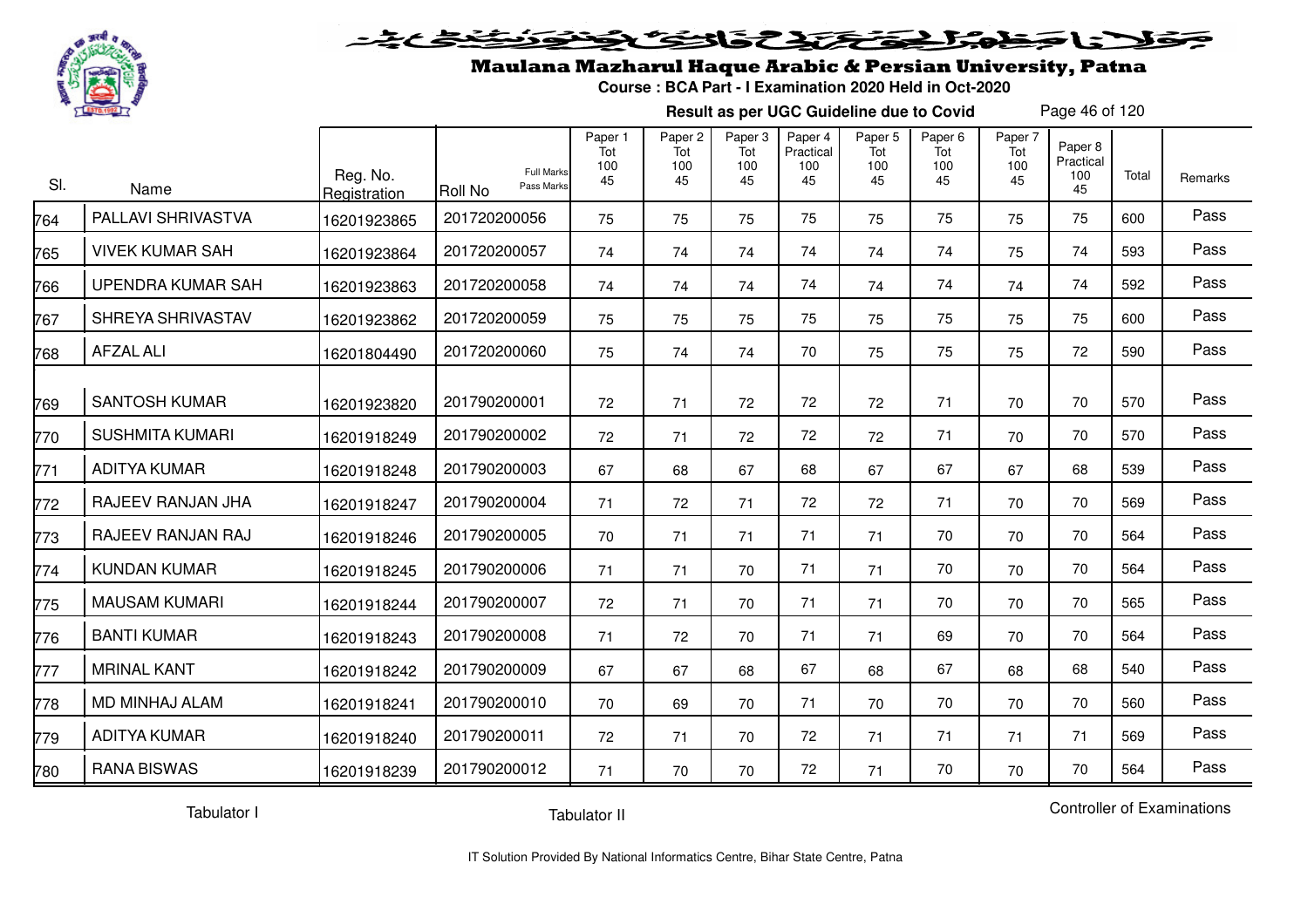

#### وكالحق تحقي فالتفك  $\blacktriangleright$  1:  $\blacktriangleright$

## Maulana Mazharul Haque Arabic & Persian University, Patna

**Course : BCA Part - I Examination 2020 Held in Oct-2020**

**Result as per UGC Guideline due to Covid**

Page 47 of 120

| SI. | Name                   | Reg. No.<br>Registration | <b>Full Marks</b><br>Pass Marks<br>Roll No | Paper 1<br>Tot<br>100<br>45 | Paper 2<br>Tot<br>100<br>45 | Paper 3<br>Tot<br>100<br>45 | Paper 4<br>Practical<br>100<br>45 | Paper 5<br>Tot<br>100<br>45 | Paper 6<br>Tot<br>100<br>45 | Paper 7<br>Tot<br>100<br>45 | Paper 8<br>Practical<br>100<br>45 | Total    | <b>Remarks</b> |
|-----|------------------------|--------------------------|--------------------------------------------|-----------------------------|-----------------------------|-----------------------------|-----------------------------------|-----------------------------|-----------------------------|-----------------------------|-----------------------------------|----------|----------------|
| 781 | <b>SAKIB KHAN</b>      | 16201918238              | 201790200013                               | 69                          | 70                          | 70                          | 72                                | 69                          | 68                          | 70                          | 69                                | 557      | Pass           |
| 782 | <b>MD ARSHAD</b>       | 16201918237              | 201790200014                               | 69                          | 70                          | 70                          | 71                                | 69                          | 70                          | 70                          | 70                                | 559      | Pass           |
| 783 | <b>MD HOZAIFA</b>      | 16201918236              | 201790200015                               | 72                          | 71                          | 72                          | 71                                | 70                          | 70                          | 71                          | 71                                | 568      | Pass           |
| 784 | <b>SHARIYA PARWEEN</b> | 16201918235              | 201790200016                               | 72                          | 71                          | 72                          | 71                                | 70                          | 70                          | 71                          | 70                                | 567      | Pass           |
| 785 | <b>MD ASHRAF EJAZ</b>  | 16201918234              | 201790200017                               | A                           | Α                           | A                           | A                                 | Α                           | A                           | Α                           | A                                 | $\Omega$ | Absent         |
| 786 | <b>MD MAHTAB</b>       | 16201918233              | 201790200018                               | 73                          | 73                          | 73                          | 74                                | 72                          | 72                          | 72                          | 73                                | 582      | Pass           |
| 787 | <b>GHAZALA SHAMIM</b>  | 16201614704              | 171880200014                               | 58                          | 50                          | 52                          | 67                                | 55                          | 54                          | 54                          | 60                                | 531      | Pass           |
| 788 | <b>IZHAR SABRI</b>     | 16201920372              | 201880200001                               | 69                          | 71                          | 65                          | 66                                | 68                          | 62                          | 66                          | 63                                | 530      | Pass           |
| 789 | <b>TOHFA</b>           | 16201920371              | 201880200002                               | 68                          | 65                          | 67                          | 67                                | 67                          | 63                          | 63                          | 66                                | 526      | Pass           |
| 790 | SAIYDUZZAMAN           | 16201920370              | 201880200003                               | 65                          | 68                          | 62                          | 64                                | 65                          | 68                          | 67                          | 68                                | 527      | Pass           |
| 791 | SHAHNAWAZ ALAM         | 16201920369              | 201880200004                               | 72                          | 70                          | 60                          | 63                                | 66                          | 65                          | 69                          | 64                                | 529      | Pass           |
| 792 | DEEPAM PRIYADARSHAN    | 16201920368              | 201880200005                               | 70                          | 65                          | 63                          | 69                                | 67                          | 67                          | 68                          | 61                                | 530      | Pass           |
| 793 | <b>SHAGOFA LABIL</b>   | 16201920367              | 201880200006                               | 68                          | 64                          | 61                          | 68                                | 62                          | 60                          | 63                          | 65                                | 511      | Pass           |
| 794 | <b>ABHISHEK SINGH</b>  | 16201920366              | 201880200007                               | 69                          | 68                          | 68                          | 65                                | 65                          | 69                          | 61                          | 68                                | 533      | Pass           |
| 795 | <b>SAYEED ANWER</b>    | 16201920365              | 201880200008                               | 70                          | 62                          | 66                          | 69                                | 63                          | 64                          | 60                          | 67                                | 521      | Pass           |
| 796 | <b>KANHAIYA KUMAR</b>  | 16201920364              | 201880200009                               | 66                          | 67                          | 65                          | 67                                | 61                          | 62                          | 65                          | 62                                | 515      | Pass           |
| 797 | <b>MD DANISH ALAM</b>  | 16201920363              | 201880200010                               | 64                          | 69                          | 69                          | 68                                | 64                          | 61                          | 62                          | 64                                | 521      | Pass           |

Tabulator I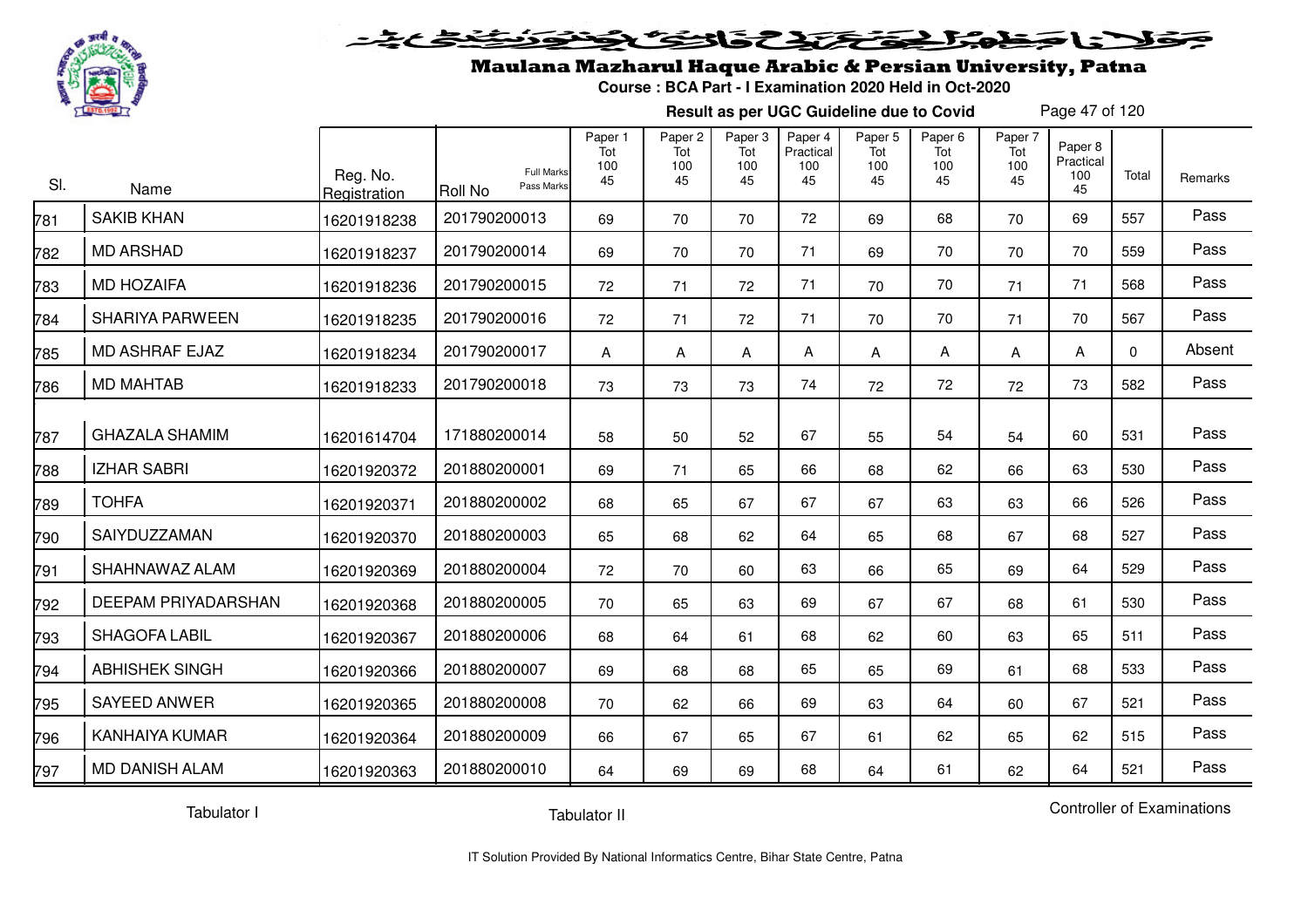

#### 2020 2020 2020 لاتناجيز

## Maulana Mazharul Haque Arabic & Persian University, Patna

**Course : BCA Part - I Examination 2020 Held in Oct-2020**

**Result as per UGC Guideline due to Covid**

Page 48 of 120

| SI. | Name                       | Reg. No.<br>Registration | <b>Full Marks</b><br>Pass Marks<br>Roll No | Paper 1<br>Tot<br>100<br>45 | Paper 2<br>Tot<br>100<br>45 | Paper 3<br>Tot<br>100<br>45 | Paper 4<br>Practical<br>100<br>45 | Paper 5<br>Tot<br>100<br>45 | Paper 6<br>Tot<br>100<br>45 | Paper 7<br>Tot<br>100<br>45 | Paper 8<br>Practical<br>100<br>45 | Total | Remarks |
|-----|----------------------------|--------------------------|--------------------------------------------|-----------------------------|-----------------------------|-----------------------------|-----------------------------------|-----------------------------|-----------------------------|-----------------------------|-----------------------------------|-------|---------|
| 798 | <b>MANISH KUMAR SAH</b>    | 16201920362              | 201880200011                               | 61                          | 63                          | 64                          | 65                                | 63                          | 66                          | 64                          | 60                                | 506   | Pass    |
| 799 | <b>AFROJ ANSARI</b>        | 16201920361              | 201880200012                               | 69                          | 61                          | 67                          | 67                                | 62                          | 65                          | 67                          | 61                                | 519   | Pass    |
| 800 | <b>SANIA NAZ</b>           | 16201920360              | 201880200013                               | 70                          | 60                          | 63                          | 64                                | 67                          | 67                          | 63                          | 65                                | 519   | Pass    |
| 801 | <b>UMMATI JAHAN</b>        | 16201920359              | 201880200014                               | 72                          | 65                          | 68                          | 63                                | 63                          | 63                          | 65                          | 69                                | 528   | Pass    |
| 802 | MD SHAHZAD ALAM            | 16201920358              | 201880200015                               | 70                          | 67                          | 69                          | 67                                | 64                          | 64                          | 68                          | 66                                | 535   | Pass    |
| 803 | <b>ROHIT KUMAR</b>         | 16201920357              | 201880200016                               | 69                          | 68                          | 67                          | 64                                | 68                          | 67                          | 66                          | 64                                | 533   | Pass    |
| 804 | <b>VIKASH KUMAR PANDIT</b> | 16201920356              | 201880200017                               | 67                          | 69                          | 60                          | 65                                | 65                          | 65                          | 67                          | 67                                | 525   | Pass    |
| 805 | <b>RAHUL ROY</b>           | 16201920355              | 201880200018                               | 68                          | 65                          | 62                          | 66                                | 67                          | 68                          | 69                          | 66                                | 531   | Pass    |
| 806 | <b>ZEESHAN AKHTAR</b>      | 16201920354              | 201880200019                               | 65                          | 68                          | 65                          | 64                                | 66                          | 64                          | 60                          | 63                                | 515   | Pass    |
| 807 | <b>KRITI RAJ LAXMI</b>     | 16201920353              | 201880200020                               | 70                          | 64                          | 61                          | 62                                | 63                          | 68                          | 64                          | 68                                | 520   | Pass    |
| 808 | <b>KAJAL KUMARI</b>        | 16201925650              | 201880200025                               | 69                          | 66                          | 68                          | 68                                | 62                          | 66                          | 63                          | 65                                | 527   | Pass    |
| 809 | PRABHAKAR KUMAR YADAV      | 16201920373              | 201880200026                               | 69                          | 66                          | 66                          | 66                                | 61                          | 60                          | 69                          | 62                                | 519   | Pass    |
| 810 | SYED AKBAR HUSSAIN         | 16201935542              | 201880200028                               | 52                          | 54                          | 50                          | 64                                | 53                          | 50                          | 51                          | 63                                | 513   | Pass    |
| 811 | <b>AALIA SHIRIN</b>        | 16201935543              | 201880200029                               | 54                          | 55                          | 51                          | 60                                | 51                          | 50                          | 54                          | 64                                | 519   | Pass    |
| 812 | <b>SHARAD BISHWAS</b>      | 16201935544              | 201880200030                               | 51                          | 50                          | 54                          | 63                                | 52                          | 54                          | 50                          | 69                                | 522   | Pass    |
| 813 | <b>GOPI KUMAR SINGH</b>    | 16201925538              | 201900200017                               | 72                          | 62                          | 63                          | 71                                | 65                          | 72                          | 60                          | 72                                | 537   | Pass    |
| 814 | <b>MAZDA PARVEEN</b>       | 16201922601              | 201900200018                               | 45                          | 50                          | 60                          | 69                                | 45                          | 50                          | 50                          | 71                                | 440   | Pass    |

Tabulator I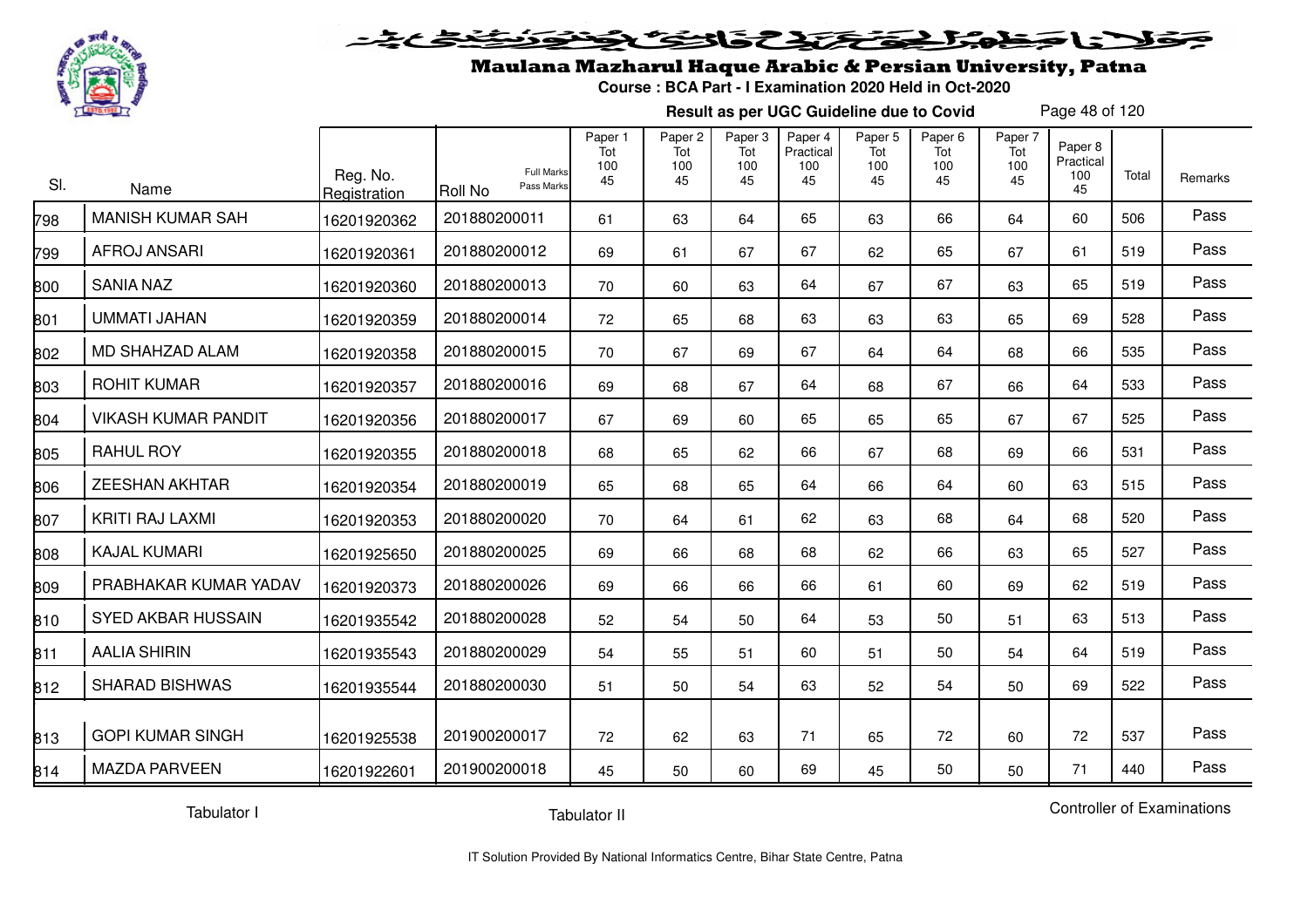

## فلأناخض المتحقح كتحافظ

## Maulana Mazharul Haque Arabic & Persian University, Patna

**Course : BCA Part - I Examination 2020 Held in Oct-2020**

**Result as per UGC Guideline due to Covid**

Page 49 of 120

| SI. | Name                       | Reg. No.<br>Registration | <b>Full Marks</b><br>Pass Marks<br>Roll No | Paper 1<br>Tot<br>100<br>45 | Paper <sub>2</sub><br>Tot<br>100<br>45 | Paper <sub>3</sub><br>Tot<br>100<br>45 | Paper 4<br>Practical<br>100<br>45 | Paper <sub>5</sub><br>Tot<br>100<br>45 | Paper <sub>6</sub><br>Tot<br>100<br>45 | Paper 7<br>Tot<br>100<br>45 | Paper 8<br>Practical<br>100<br>45 | Total | Remarks |
|-----|----------------------------|--------------------------|--------------------------------------------|-----------------------------|----------------------------------------|----------------------------------------|-----------------------------------|----------------------------------------|----------------------------------------|-----------------------------|-----------------------------------|-------|---------|
| 815 | <b>AHMAD HUSSAIN</b>       | 16201922600              | 201900200019                               | 65                          | 55                                     | 56                                     | 67                                | 52                                     | 50                                     | 54                          | 70                                | 469   | Pass    |
| 816 | <b>NAJMUL HAQUE</b>        | 16201922599              | 201900200020                               | 55                          | 53                                     | 60                                     | 72                                | 52                                     | 60                                     | 54                          | 68                                | 474   | Pass    |
| 817 | <b>HASAN REZA</b>          | 16201922598              | 201900200021                               | 48                          | 55                                     | 59                                     | 70                                | 53                                     | 54                                     | 50                          | 74                                | 463   | Pass    |
| 818 | <b>AFSAD ALAM</b>          | 16201922597              | 201900200022                               | 55                          | 57                                     | 62                                     | 71                                | 50                                     | 50                                     | 50                          | 73                                | 468   | Pass    |
| 819 | MD INTEZAR ALAM            | 16201922596              | 201900200023                               | 45                          | 47                                     | 58                                     | 72                                | 45                                     | 50                                     | 51                          | 72                                | 440   | Pass    |
| 820 | SHAMSHEER ALAM             | 16201922595              | 201900200024                               | 50                          | 53                                     | 62                                     | 69                                | 51                                     | 50                                     | 50                          | 70                                | 455   | Pass    |
| 821 | AMIR SAHIL KADRI           | 16201922594              | 201900200025                               | 46                          | 53                                     | 62                                     | 70                                | 48                                     | 50                                     | 50                          | 68                                | 447   | Pass    |
| 822 | MD SHAHNAWAZ HUSSAIN       | 16201922593              | 201900200026                               | 50                          | 52                                     | 56                                     | 72                                | 48                                     | 50                                     | 50                          | 70                                | 448   | Pass    |
| 823 | MD SAFDER JAMAL            | 16201922592              | 201900200027                               | 58                          | 57                                     | 62                                     | 73                                | 52                                     | 58                                     | 54                          | 72                                | 486   | Pass    |
| 824 | <b>UMAKANT DAS</b>         | 16201922591              | 201900200028                               | 61                          | 58                                     | 58                                     | 70                                | 53                                     | 52                                     | 54                          | 73                                | 479   | Pass    |
| 825 | <b>SANIA NAHEEN</b>        | 16201922590              | 201900200029                               | 62                          | 56                                     | 63                                     | 69                                | 51                                     | 70                                     | 70                          | 68                                | 509   | Pass    |
| 826 | <b>IRMUL HASAN</b>         | 16201922589              | 201900200030                               | 59                          | 54                                     | 61                                     | 70                                | 51                                     | 50                                     | 50                          | 71                                | 466   | Pass    |
| 827 | <b>SIMMI PERWEEN</b>       | 16201922588              | 201900200031                               | 55                          | 52                                     | 60                                     | 71                                | 50                                     | 60                                     | 51                          | 73                                | 472   | Pass    |
| 828 | <b>AMIT KUMAR SINHA</b>    | 16201922587              | 201900200032                               | 50                          | 54                                     | 59                                     | 72                                | 48                                     | 50                                     | 50                          | 69                                | 452   | Pass    |
| 829 | SAYED AKHTER NAWAZ         | 16201922586              | 201900200033                               | 61                          | 58                                     | 64                                     | 70                                | 52                                     | 60                                     | 58                          | 70                                | 493   | Pass    |
| 830 | <b>NADEEM HASAN ANSARI</b> | 16201922584              | 201900200034                               | 66                          | 62                                     | 70                                     | 71                                | 60                                     | 61                                     | 58                          | 71                                | 519   | Pass    |
| 831 | <b>MD SADAN AHMAD</b>      | 16201922583              | 201900200035                               | 57                          | 56                                     | 63                                     | 69                                | 52                                     | 58                                     | 54                          | 72                                | 481   | Pass    |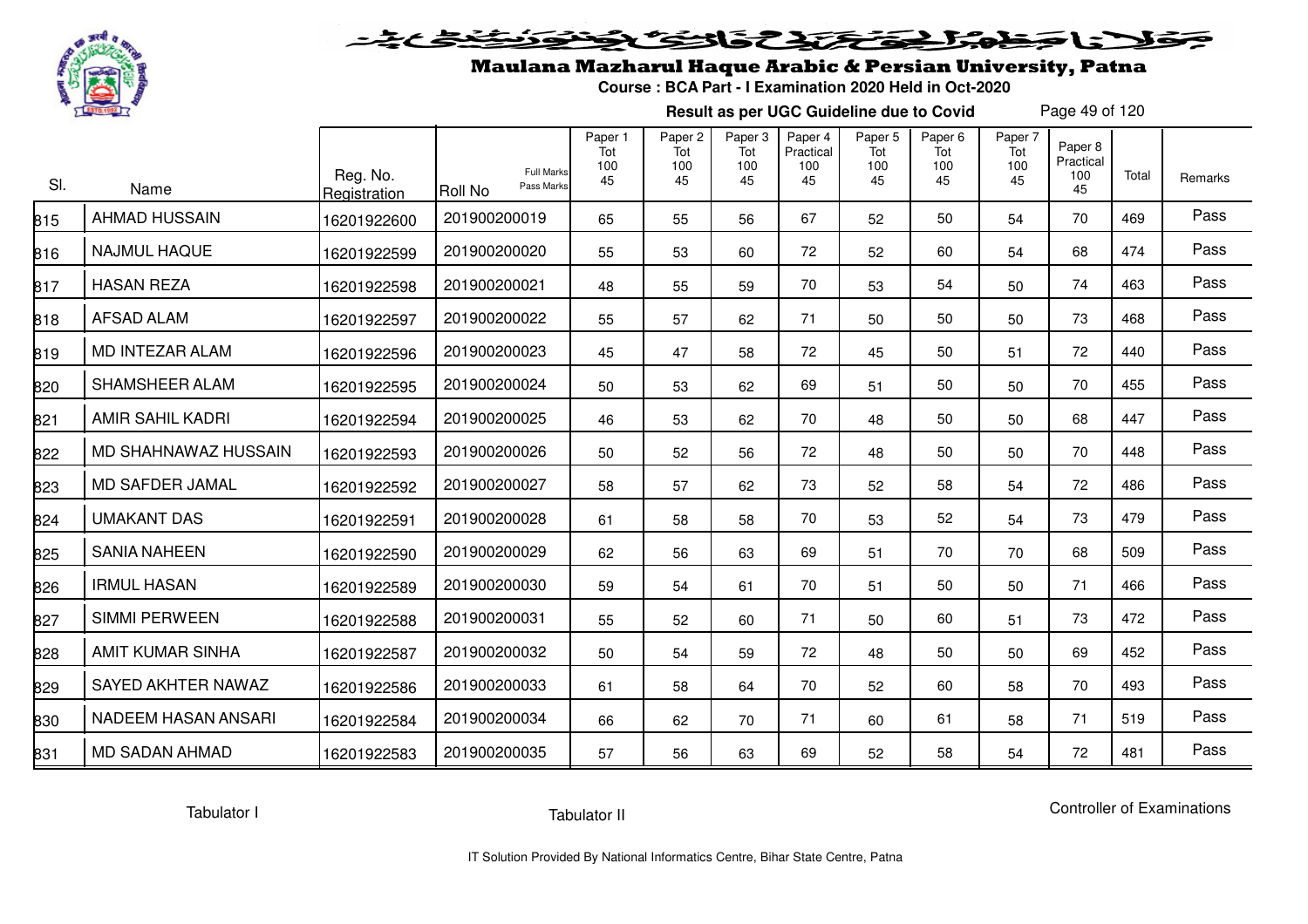

## Maulana Mazharul Haque Arabic & Persian University, Patna

**Course : BCA Part - I Examination 2020 Held in Oct-2020**

**Result as per UGC Guideline due to Covid**

Page 50 of 120

| SI. | Name                   | Reg. No.<br>Registration | <b>Full Marks</b><br>Pass Marks<br>Roll No | Paper 1<br>Tot<br>100<br>45 | Paper <sub>2</sub><br>Tot<br>100<br>45 | Paper <sub>3</sub><br>Tot<br>100<br>45 | Paper 4<br>Practical<br>100<br>45 | Paper 5<br>Tot<br>100<br>45 | Paper 6<br>Tot<br>100<br>45 | Paper 7<br>Tot<br>100<br>45 | Paper 8<br>Practical<br>100<br>45 | Total | Remarks |
|-----|------------------------|--------------------------|--------------------------------------------|-----------------------------|----------------------------------------|----------------------------------------|-----------------------------------|-----------------------------|-----------------------------|-----------------------------|-----------------------------------|-------|---------|
| 832 | <b>NAJIB NAWAZ</b>     | 16201922581              | 201900200036                               | 64                          | 57                                     | 62                                     | 72                                | 53                          | 52                          | 50                          | 69                                | 479   | Pass    |
| 833 | MD NEYAZ ALAM          | 16201922580              | 201900200037                               | 50                          | 45                                     | 60                                     | 71                                | 50                          | 45                          | 52                          | 71                                | 444   | Pass    |
| 834 | <b>AHMAD RAZA</b>      | 16201922579              | 201900200038                               | 67                          | 66                                     | 70                                     | 70                                | 59                          | 65                          | 72                          | 70                                | 539   | Pass    |
| 835 | <b>MD SAHAB BABU</b>   | 16201922578              | 201900200039                               | 67                          | 65                                     | 71                                     | 69                                | 58                          | 55                          | 52                          | 72                                | 509   | Pass    |
| 836 | MD SARMAD HUSSAIN      | 16201922577              | 201900200040                               | 66                          | 67                                     | 70                                     | 73                                | 59                          | 60                          | 70                          | 71                                | 536   | Pass    |
| 837 | <b>FIRDOS RAHI</b>     | 16201922576              | 201900200041                               | 67                          | 69                                     | 73                                     | 71                                | 59                          | 60                          | 70                          | 70                                | 539   | Pass    |
| 838 | <b>FAISAL SHOUKAT</b>  | 16201922575              | 201900200042                               | 67                          | 63                                     | 72                                     | 68                                | 58                          | 45                          | 50                          | 69                                | 492   | Pass    |
| 839 | <b>MUSKAN KHAN</b>     | 16201922574              | 201900200043                               | 60                          | 51                                     | 68                                     | 73                                | 50                          | 66                          | 60                          | 70                                | 498   | Pass    |
| 840 | MOBASSHIR AHMAD        | 16201922573              | 201900200044                               | 74                          | 70                                     | 74                                     | 72                                | 70                          | 72                          | 72                          | 73                                | 577   | Pass    |
| 841 | ANKUSH CHAKRABORTY     | 16201922572              | 201900200045                               | 48                          | 52                                     | 62                                     | 70                                | 45                          | 52                          | 52                          | 72                                | 453   | Pass    |
| 842 | <b>ABHIJEET PANDEY</b> | 16201922571              | 201900200046                               | 58                          | 59                                     | 65                                     | 68                                | 50                          | 54                          | 50                          | 70                                | 474   | Pass    |
| 843 | <b>MD NEHAL ALAM</b>   | 16201922570              | 201900200047                               | 60                          | 56                                     | 64                                     | 70                                | 51                          | 58                          | 58                          | 69                                | 486   | Pass    |
| 844 | <b>MD RAKIM</b>        | 16201922569              | 201900200048                               | 57                          | 54                                     | 67                                     | 72                                | 51                          | 58                          | 60                          | 72                                | 491   | Pass    |
| 845 | <b>MD SARFRAZ ALAM</b> | 16201922568              | 201900200049                               | 65                          | 59                                     | 73                                     | 73                                | 56                          | 64                          | 50                          | 71                                | 511   | Pass    |
| 846 | <b>MD ATIQUE</b>       | 16201922567              | 201900200050                               | 62                          | 62                                     | 68                                     | 74                                | 54                          | 54                          | 60                          | 70                                | 504   | Pass    |
| 847 | <b>SHAH FAHAD ALI</b>  | 16201922565              | 201900200051                               | 63                          | 59                                     | 69                                     | 68                                | 55                          | 68                          | 70                          | 72                                | 524   | Pass    |
| 848 | <b>MAROOF ANWER</b>    | 16201922564              | 201900200052                               | 67                          | 65                                     | 73                                     | 70                                | 57                          | 59                          | 62                          | 67                                | 520   | Pass    |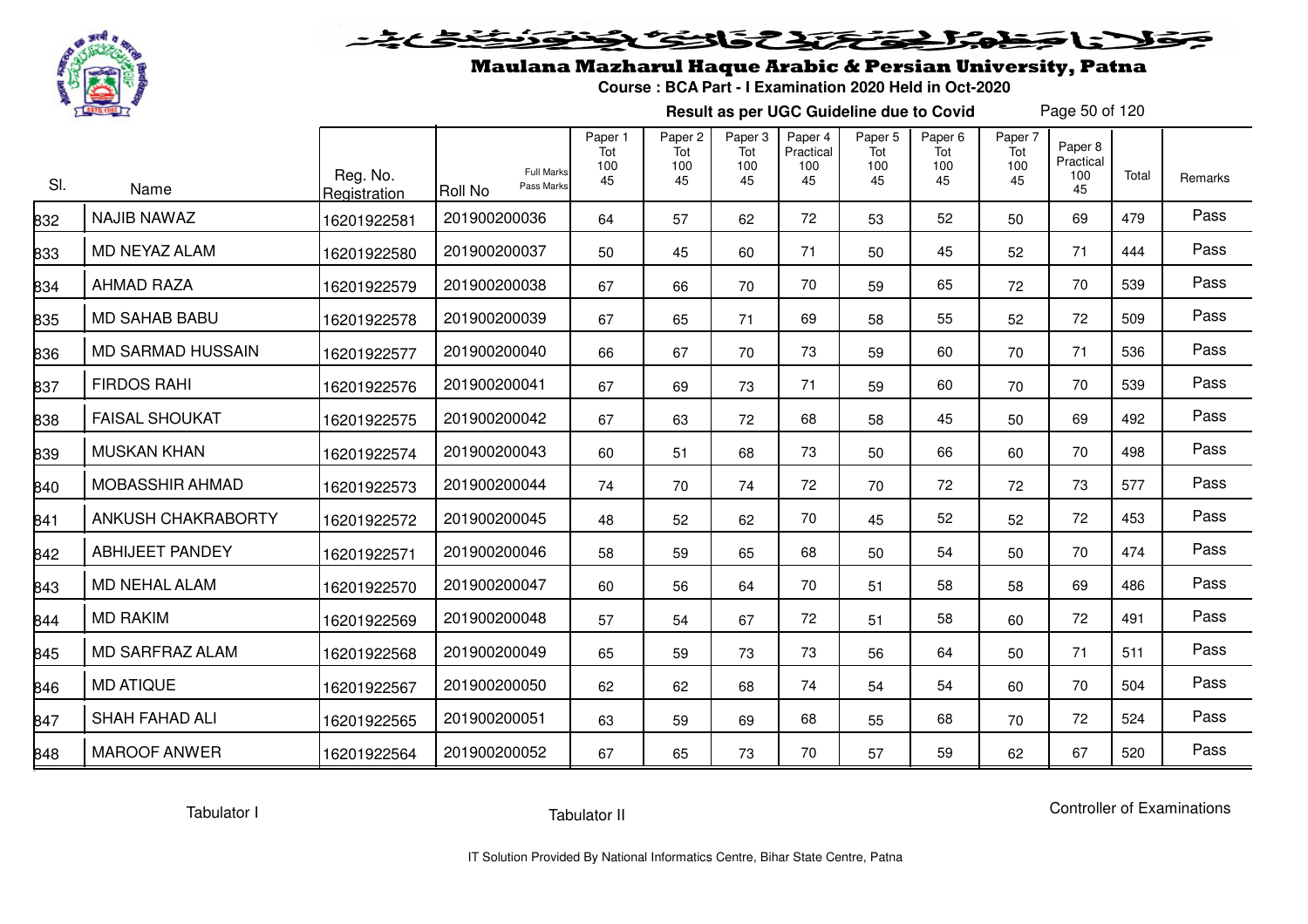

## Maulana Mazharul Haque Arabic & Persian University, Patna

**Course : BCA Part - I Examination 2020 Held in Oct-2020**

**Result as per UGC Guideline due to Covid**

Page 51 of 120

| SI. | Name                     | Reg. No.<br>Registration | <b>Full Marks</b><br>Pass Marks<br>Roll No | Paper 1<br>Tot<br>100<br>45 | Paper <sub>2</sub><br>Tot<br>100<br>45 | Paper 3<br>Tot<br>100<br>45 | Paper 4<br>Practical<br>100<br>45 | Paper 5<br>Tot<br>100<br>45 | Paper 6<br>Tot<br>100<br>45 | Paper 7<br>Tot<br>100<br>45 | Paper <sub>8</sub><br>Practical<br>100<br>45 | Total | Remarks |
|-----|--------------------------|--------------------------|--------------------------------------------|-----------------------------|----------------------------------------|-----------------------------|-----------------------------------|-----------------------------|-----------------------------|-----------------------------|----------------------------------------------|-------|---------|
| 849 | PANKAJ KUMAR             | 16201924105              | 201910200001                               | 72                          | 68                                     | 70                          | 66                                | 68                          | 70                          | 68                          | 64                                           | 546   | Pass    |
| 850 | PASHU PATINATH CHAUBEY   | 16201924103              | 201910200002                               | 72                          | 66                                     | 70                          | 64                                | 66                          | 68                          | 66                          | 64                                           | 536   | Pass    |
| 851 | PRIYA KUMARI             | 16201924102              | 201910200003                               | 74                          | 69                                     | 74                          | 74                                | 74                          | 68                          | 75                          | 64                                           | 572   | Pass    |
| 852 | <b>ANJALI KUMARI</b>     | 16201924101              | 201910200004                               | 75                          | 67                                     | 74                          | 70                                | 72                          | 66                          | 68                          | 66                                           | 558   | Pass    |
| 853 | SHAHID IQBAL             | 16201924100              | 201910200005                               | 66                          | 75                                     | 70                          | 65                                | 68                          | 66                          | 68                          | 66                                           | 544   | Pass    |
| 854 | SANJAY DUTT YADAV        | 16201924099              | 201910200006                               | 68                          | 72                                     | 70                          | 70                                | 70                          | 68                          | 69                          | 66                                           | 553   | Pass    |
| 855 | <b>SHALOO KUMARI</b>     | 16201924098              | 201910200007                               | 68                          | 74                                     | 74                          | 68                                | 70                          | 70                          | 70                          | 64                                           | 558   | Pass    |
| 856 | SHAHNAWAZ HUSSAIN        | 16201924097              | 201910200008                               | 68                          | 74                                     | 70                          | 68                                | 68                          | 72                          | 74                          | 64                                           | 558   | Pass    |
| 857 | <b>JYOTI KUMARI</b>      | 16201924096              | 201910200009                               | 74                          | 66                                     | 74                          | 74                                | 68                          | 68                          | 71                          | 64                                           | 559   | Pass    |
| 858 | PAWAN TIWARI             | 16201924095              | 201910200010                               | 70                          | 68                                     | 72                          | 70                                | 66                          | 68                          | 68                          | 66                                           | 548   | Pass    |
| 859 | <b>JAI PRAKASH SINGH</b> | 16201924094              | 201910200011                               | 72                          | 70                                     | 74                          | 72                                | 68                          | 70                          | 72                          | 74                                           | 572   | Pass    |
| 860 | <b>JAISHREE</b>          | 16201924093              | 201910200012                               | 73                          | 66                                     | 70                          | 70                                | 74                          | 69                          | 66                          | 74                                           | 562   | Pass    |
| 861 | PRAVIN KUMAR             | 16201924092              | 201910200013                               | 72                          | 75                                     | 70                          | 70                                | 70                          | 74                          | 68                          | 72                                           | 571   | Pass    |
| 862 | <b>SURAJ KUMAR</b>       | 16201924091              | 201910200014                               | 74                          | 68                                     | 70                          | 72                                | 74                          | 66                          | 66                          | 74                                           | 564   | Pass    |
| 863 | <b>PRITY KUMARI</b>      | 16201924090              | 201910200015                               | 74                          | 74                                     | 70                          | 72                                | 74                          | 66                          | 74                          | 69                                           | 573   | Pass    |
| 864 | <b>MUKESH KUMAR</b>      | 16201925813              | 201910200016                               | 74                          | 72                                     | 72                          | 70                                | 70                          | 66                          | 72                          | 74                                           | 570   | Pass    |
| 865 | <b>SANGITA KUMARI</b>    | 16201935462              | 201910200017                               | 75                          | 74                                     | 70                          | 70                                | 70                          | 75                          | 72                          | 74                                           | 580   | Pass    |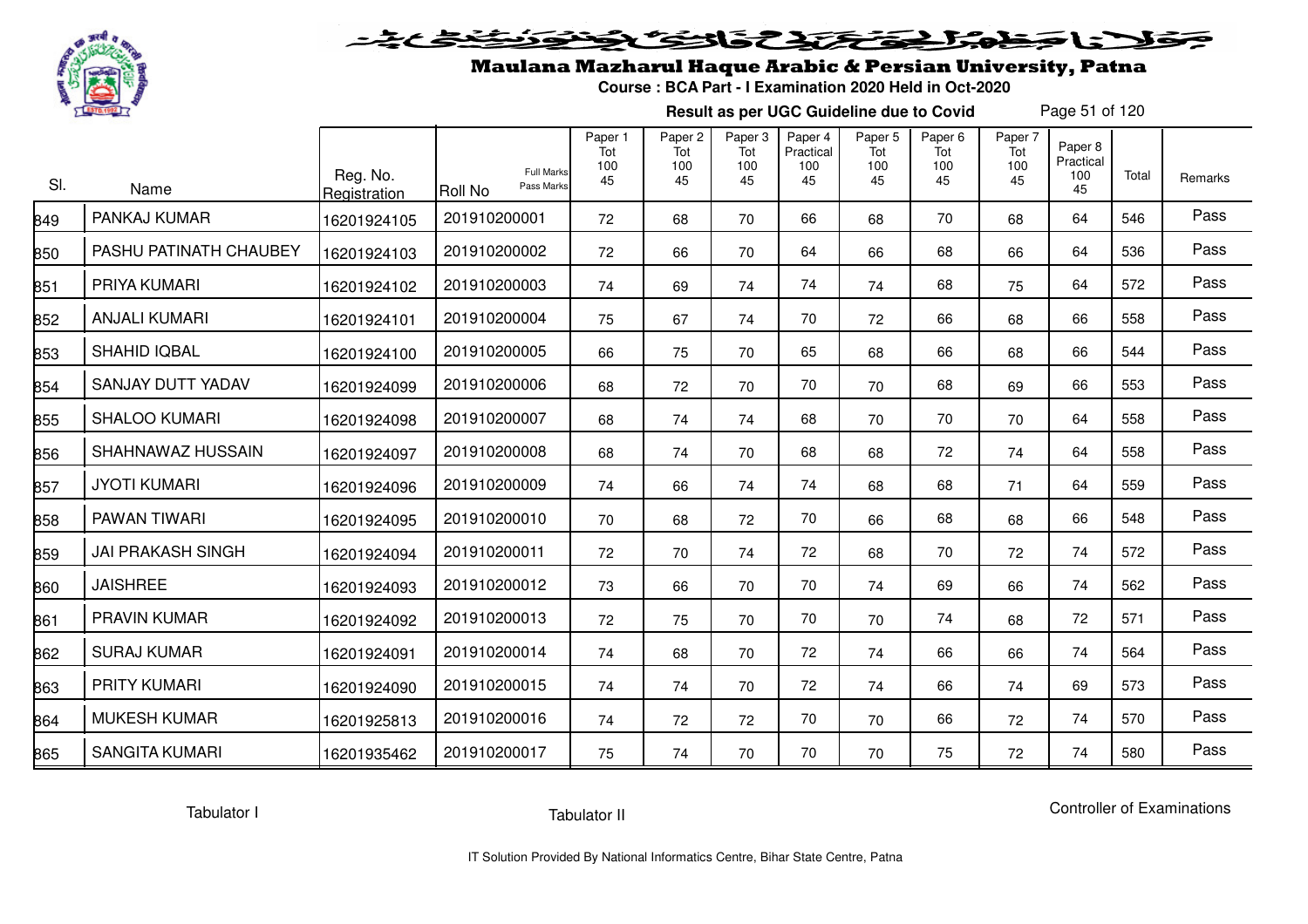

#### 2020 222225.00 Sels De

## Maulana Mazharul Haque Arabic & Persian University, Patna

**Course : BCA Part - I Examination 2020 Held in Oct-2020**

**Result as per UGC Guideline due to Covid**

Page 52 of 120

| SI. | Name                      | Reg. No.<br>Registration | <b>Full Marks</b><br>Pass Marks<br>Roll No | Paper 1<br>Tot<br>100<br>45 | Paper 2<br>Tot<br>100<br>45 | Paper 3<br>Tot<br>100<br>45 | Paper 4<br>Practical<br>100<br>45 | Paper 5<br>Tot<br>100<br>45 | Paper 6<br>Tot<br>100<br>45 | Paper 7<br>Tot<br>100<br>45 | Paper 8<br>Practical<br>100<br>45 | Total       | Remarks |
|-----|---------------------------|--------------------------|--------------------------------------------|-----------------------------|-----------------------------|-----------------------------|-----------------------------------|-----------------------------|-----------------------------|-----------------------------|-----------------------------------|-------------|---------|
| 866 | SATYAPRAKASH SINGH        | 16201935461              | 201910200018                               | 75                          | 66                          | 70                          | 72                                | 72                          | 75                          | 74                          | 72                                | 576         | Pass    |
| 867 | <b>NIKHIL SINGH</b>       | 16201935460              | 201910200019                               | A                           | A                           | A                           | A                                 | A                           | Α                           | A                           | A                                 | $\mathbf 0$ | Absent  |
| 868 | <b>BABITHA KUMARI</b>     | 16201925025              | 201940200001                               | 69                          | 68                          | 70                          | 72                                | 71                          | 72                          | 70                          | 74                                | 566         | Pass    |
| 869 | SATYANARAYAN SINGH        | 16201925024              | 201940200002                               | 70                          | 70                          | 72                          | 73                                | 72                          | 71                          | 72                          | 74                                | 574         | Pass    |
| 870 | RAVISHANKAR RAM           | 16201925023              | 201940200003                               | 68                          | 69                          | 69                          | 70                                | 70                          | 71                          | 69                          | 72                                | 558         | Pass    |
| 871 | PRADEEP KUMAR             | 16201925022              | 201940200004                               | 69                          | 68                          | 69                          | 71                                | 70                          | 70                          | 70                          | 71                                | 558         | Pass    |
| 872 | <b>AJAY KUMAR</b>         | 16201925021              | 201940200005                               | 70                          | 70                          | 69                          | 69                                | 68                          | 69                          | 70                          | 72                                | 557         | Pass    |
| 873 | PRITI KUMARI              | 16201925020              | 201940200006                               | 68                          | 69                          | 70                          | 70                                | 68                          | 69                          | 69                          | 72                                | 555         | Pass    |
| 874 | <b>MANISH KUMAR SINGH</b> | 16201925019              | 201940200007                               | 69                          | 70                          | 71                          | 71                                | 71                          | 70                          | 70                          | 72                                | 564         | Pass    |
| 875 | SIDDHARTH KUMAR           | 16201925018              | 201940200008                               | 70                          | 70                          | 71                          | 69                                | 70                          | 71                          | 72                          | 72                                | 565         | Pass    |
| 876 | EKLAVYA KUMAR RAI         | 16201925017              | 201940200009                               | 70                          | 70                          | 71                          | 71                                | 71                          | 72                          | 71                          | 72                                | 568         | Pass    |
| 877 | <b>NITISH KUMAR</b>       | 16201925016              | 201940200010                               | 70                          | 70                          | 71                          | 72                                | 72                          | 71                          | 70                          | 71                                | 567         | Pass    |
| 878 | ROHIT KUMAR SINGH         | 16201925015              | 201940200011                               | 70                          | 71                          | 70                          | 71                                | 72                          | 70                          | 72                          | 73                                | 569         | Pass    |
| 879 | <b>AAYUSH RAJ</b>         | 16201925014              | 201940200012                               | 71                          | 72                          | 70                          | 70                                | 72                          | 71                          | 70                          | 73                                | 569         | Pass    |
| 880 | <b>MD ABDUL KADIR</b>     | 16201925013              | 201940200013                               | 70                          | 70                          | 69                          | 68                                | 68                          | 69                          | 70                          | 72                                | 556         | Pass    |
| 881 | <b>MD MERAJ AKHTAR</b>    | 16201925012              | 201940200014                               | 69                          | 69                          | 70                          | 70                                | 71                          | 71                          | 72                          | 73                                | 565         | Pass    |
| 882 | <b>MD ARIF ALI</b>        | 16201925011              | 201940200015                               | 70                          | 68                          | 69                          | 71                                | 72                          | 72                          | 73                          | 74                                | 569         | Pass    |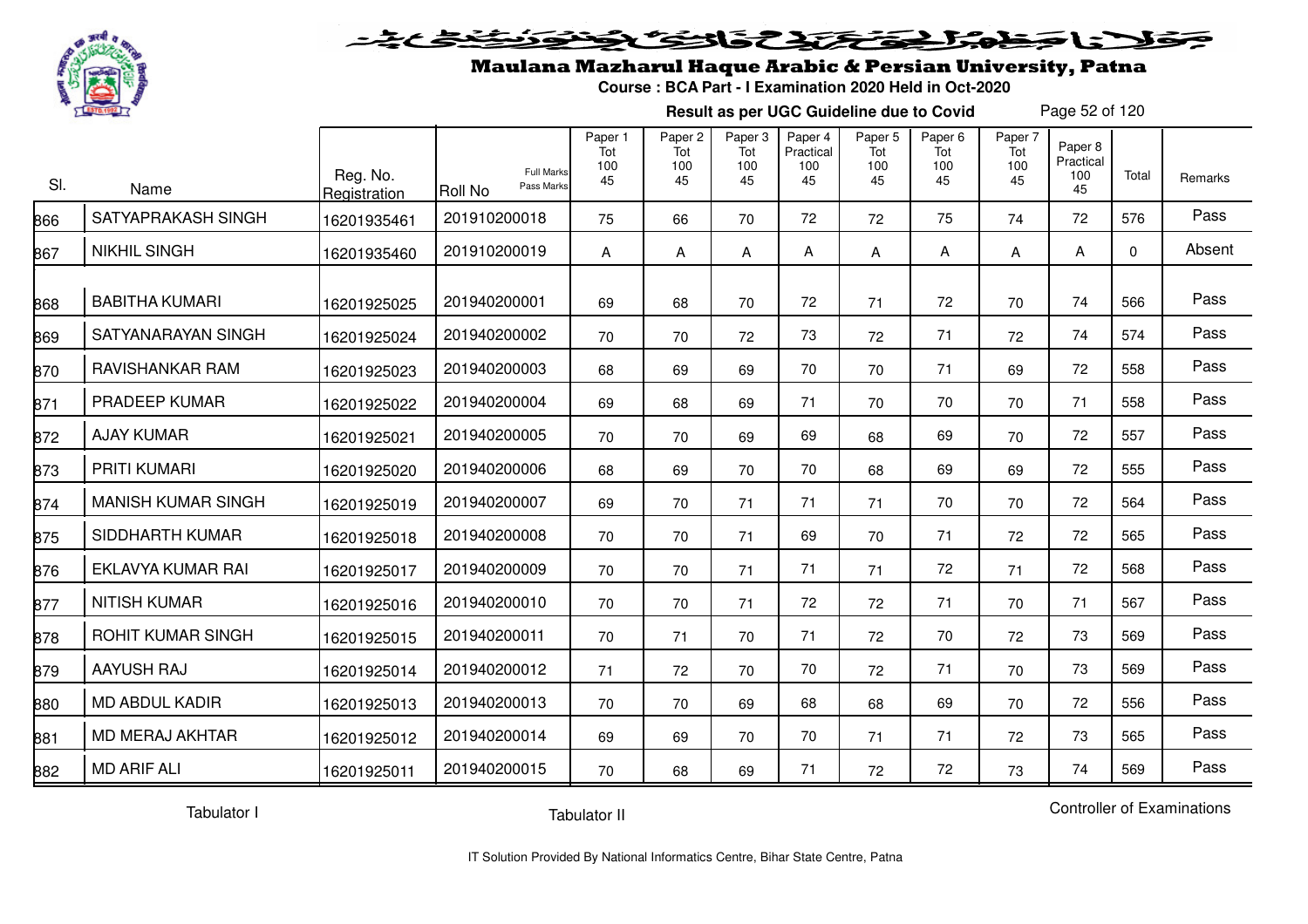

#### 2 5 3 2 2 2 2 2 2  $\blacktriangleright$  15  $\blacktriangleright$

## Maulana Mazharul Haque Arabic & Persian University, Patna

**Course : BCA Part - I Examination 2020 Held in Oct-2020**

**Result as per UGC Guideline due to Covid**

Page 53 of 120

| SI. | Name                               | Reg. No.<br>Registration | <b>Roll No</b> | <b>Full Marks</b><br>Pass Marks | Paper 1<br>Tot<br>100<br>45 | Paper 2<br>Tot<br>100<br>45 | Paper 3<br>Tot<br>100<br>45 | Paper 4<br>Practical<br>100<br>45 | Paper 5<br>Tot<br>100<br>45 | Paper 6<br>Tot<br>100<br>45 | Paper 7<br>Tot<br>100<br>45 | Paper 8<br>Practical<br>100<br>45 | Total | <b>Remarks</b> |
|-----|------------------------------------|--------------------------|----------------|---------------------------------|-----------------------------|-----------------------------|-----------------------------|-----------------------------------|-----------------------------|-----------------------------|-----------------------------|-----------------------------------|-------|----------------|
| 883 | <b>ISHAN NAND CHOUDHARY</b>        | 16201925010              | 201940200016   |                                 | 69                          | 69                          | 70                          | 70                                | 70                          | 69                          | 68                          | 70                                | 555   | Pass           |
| 884 | ABHISHEK KUMAR KASHYAP             | 16201925009              | 201940200017   |                                 | 71                          | 72                          | 72                          | 73                                | 71                          | 70                          | 72                          | 74                                | 575   | Pass           |
| 885 | RAJ                                | 16201925008              | 201940200018   |                                 | 74                          | 73                          | 75                          | 74                                | 75                          | 73                          | 74                          | 75                                | 593   | Pass           |
| 886 | <b>AKASH KUMAR</b>                 | 16201925007              | 201940200019   |                                 | 75                          | 74                          | 75                          | 75                                | 75                          | 74                          | 75                          | 75                                | 598   | Pass           |
| 887 | <b>ABHIJEET KUMAR</b>              | 16201925006              | 201940200020   |                                 | 73                          | 74                          | 73                          | 74                                | 73                          | 74                          | 74                          | 74                                | 589   | Pass           |
| 888 | <b>JAYPRAKASH RAM</b>              | 16201920547              | 202000200024   |                                 | 74                          | 75                          | 73                          | 72                                | 73                          | 74                          | 71                          | 72                                | 584   | Pass           |
| 889 | <b>RICHA RANI</b>                  | 16201920546              | 202000200025   |                                 | 71                          | 74                          | 74                          | 73                                | 75                          | 72                          | 70                          | 72                                | 581   | Pass           |
| 890 | ANAMIKA                            | 16201920545              | 202000200026   |                                 | 71                          | 72                          | 70                          | 72                                | 74                          | 71                          | 68                          | 73                                | 571   | Pass           |
| 891 | <b>SUJATA SINGH RAJPUT</b>         | 16201920544              | 202000200027   |                                 | 71                          | 72                          | 73                          | 74                                | 70                          | 71                          | 73                          | 74                                | 578   | Pass           |
| 892 | PRIYRANJAN KUMAR                   | 16201920543              | 202000200028   |                                 | 73                          | 72                          | 71                          | 72                                | 72                          | 71                          | 72                          | 74                                | 577   | Pass           |
| 893 | MOHAMMED SALMAN HAIDAR 16201920542 |                          | 202000200029   |                                 | 68                          | 69                          | 70                          | 71                                | 70                          | 70                          | 71                          | 72                                | 561   | Pass           |
| 894 | <b>SARIKA KUMARI</b>               | 16201920541              | 202000200030   |                                 | 73                          | 74                          | 73                          | 74                                | 73                          | 73                          | 68                          | 72                                | 580   | Pass           |
| 895 | <b>RASHMI</b>                      | 16201920540              | 202000200031   |                                 | 73                          | 72                          | 75                          | 73                                | 75                          | 74                          | 70                          | 74                                | 586   | Pass           |
| 896 | <b>MD FAKHRE ALAM</b>              | 16201920539              | 202000200032   |                                 | 72                          | 73                          | 73                          | 74                                | 74                          | 75                          | 71                          | 74                                | 586   | Pass           |
| 897 | <b>MANIKANT KUMAR MISHRA</b>       | 16201920538              | 202000200033   |                                 | 68                          | 69                          | 70                          | 71                                | 71                          | 70                          | 71                          | 72                                | 562   | Pass           |
| 898 | <b>NITISH KUMAR</b>                | 16201920537              | 202000200034   |                                 | 73                          | 74                          | 73                          | 70                                | 74                          | 72                          | 69                          | 73                                | 578   | Pass           |
| 899 | <b>SUNIL KUMAR PASWAN</b>          | 16201920536              | 202000200035   |                                 | 71                          | 75                          | 74                          | 74                                | 68                          | 73                          | 70                          | 74                                | 579   | Pass           |

Tabulator I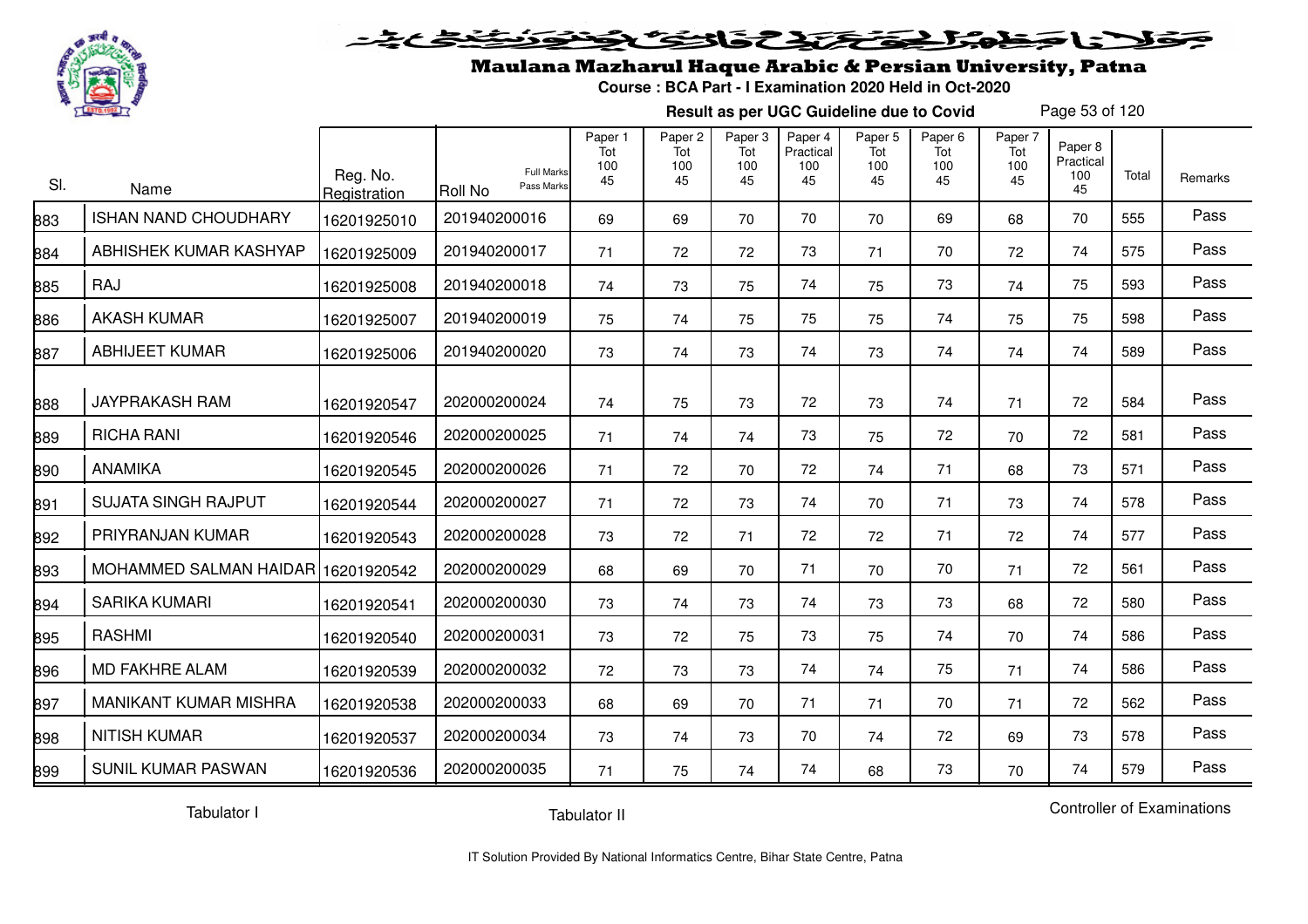

## Maulana Mazharul Haque Arabic & Persian University, Patna

**Course : BCA Part - I Examination 2020 Held in Oct-2020**

**Result as per UGC Guideline due to Covid**

Page 54 of 120

| SI. | Name                     | Reg. No.<br>Registration | <b>Full Marks</b><br>Pass Marks<br><b>Roll No</b> | Paper 1<br>Tot<br>100<br>45 | Paper <sub>2</sub><br>Tot<br>100<br>45 | Paper <sub>3</sub><br>Tot<br>100<br>45 | Paper 4<br>Practical<br>100<br>45 | Paper <sub>5</sub><br>Tot<br>100<br>45 | Paper <sub>6</sub><br>Tot<br>100<br>45 | Paper 7<br>Tot<br>100<br>45 | Paper 8<br>Practical<br>100<br>45 | Total | Remarks |
|-----|--------------------------|--------------------------|---------------------------------------------------|-----------------------------|----------------------------------------|----------------------------------------|-----------------------------------|----------------------------------------|----------------------------------------|-----------------------------|-----------------------------------|-------|---------|
| 900 | <b>SHABNAM KUMARI</b>    | 16201920534              | 202000200036                                      | 72                          | 74                                     | 71                                     | 74                                | 72                                     | 73                                     | 72                          | 70                                | 578   | Pass    |
| 901 | RAJNIKANT PANDEY         | 16201920533              | 202000200037                                      | 73                          | 73                                     | 72                                     | 74                                | 75                                     | 72                                     | 72                          | 73                                | 584   | Pass    |
| 902 | <b>SAHIL KUMAR</b>       | 16201920532              | 202000200038                                      | 75                          | 75                                     | 75                                     | 75                                | 74                                     | 75                                     | 75                          | 75                                | 599   | Pass    |
| 903 | <b>ARPITA KUMARI</b>     | 16201920531              | 202000200039                                      | 74                          | 72                                     | 75                                     | 70                                | 74                                     | 74                                     | 73                          | 73                                | 585   | Pass    |
| 904 | <b>MANDEEP KUMAR</b>     | 16201920530              | 202000200040                                      | 73                          | 74                                     | 73                                     | 74                                | 75                                     | 75                                     | 72                          | 72                                | 588   | Pass    |
| 905 | RAVINA KUMARI            | 16201920529              | 202000200041                                      | 72                          | 73                                     | 75                                     | 73                                | 74                                     | 74                                     | 71                          | 73                                | 585   | Pass    |
| 906 | <b>MD ABDULLAH</b>       | 16201920528              | 202000200042                                      | 75                          | 72                                     | 72                                     | 74                                | 74                                     | 75                                     | 73                          | 74                                | 589   | Pass    |
| 907 | AMIT KUHAR PASWAN        | 16201920527              | 202000200043                                      | 74                          | 71                                     | 71                                     | 73                                | 71                                     | 72                                     | 71                          | 74                                | 577   | Pass    |
| 908 | AMAN KUMAR SONI          | 16201920526              | 202000200044                                      | 74                          | 74                                     | 75                                     | 75                                | 74                                     | 75                                     | 75                          | 75                                | 597   | Pass    |
| 909 | <b>NITESH KUMAR</b>      | 16201920525              | 202000200045                                      | 75                          | 73                                     | 70                                     | 74                                | 72                                     | 73                                     | 73                          | 74                                | 584   | Pass    |
| 910 | <b>AMARJEET KUMAR</b>    | 16201920524              | 202000200046                                      | 72                          | 69                                     | 70                                     | 71                                | 72                                     | 75                                     | 71                          | 72                                | 572   | Pass    |
| 911 | <b>JAY PRAKASH KUMAR</b> | 16201920523              | 202000200047                                      | 73                          | 72                                     | 70                                     | 74                                | 74                                     | 73                                     | 73                          | 75                                | 584   | Pass    |
| 912 | <b>GOVIND KUMAR</b>      | 16201920522              | 202000200048                                      | 74                          | 73                                     | 72                                     | 73                                | 75                                     | 74                                     | 72                          | 74                                | 587   | Pass    |
| 913 | SHAHEESTA AFROZ          | 16201920521              | 202000200049                                      | 75                          | 74                                     | 73                                     | 73                                | 73                                     | 73                                     | 74                          | 73                                | 588   | Pass    |
| 914 | <b>KAJAL KUMARI</b>      | 16201920520              | 202000200050                                      | 74                          | 75                                     | 75                                     | 75                                | 75                                     | 74                                     | 74                          | 74                                | 596   | Pass    |
| 915 | <b>RANI KUMARI</b>       | 16201920519              | 202000200051                                      | 74                          | 74                                     | 75                                     | 75                                | 75                                     | 74                                     | 74                          | 75                                | 596   | Pass    |
| 916 | NIDHI KUMARI             | 16201920518              | 202000200052                                      | 72                          | 75                                     | 74                                     | 73                                | 74                                     | 71                                     | 74                          | 72                                | 585   | Pass    |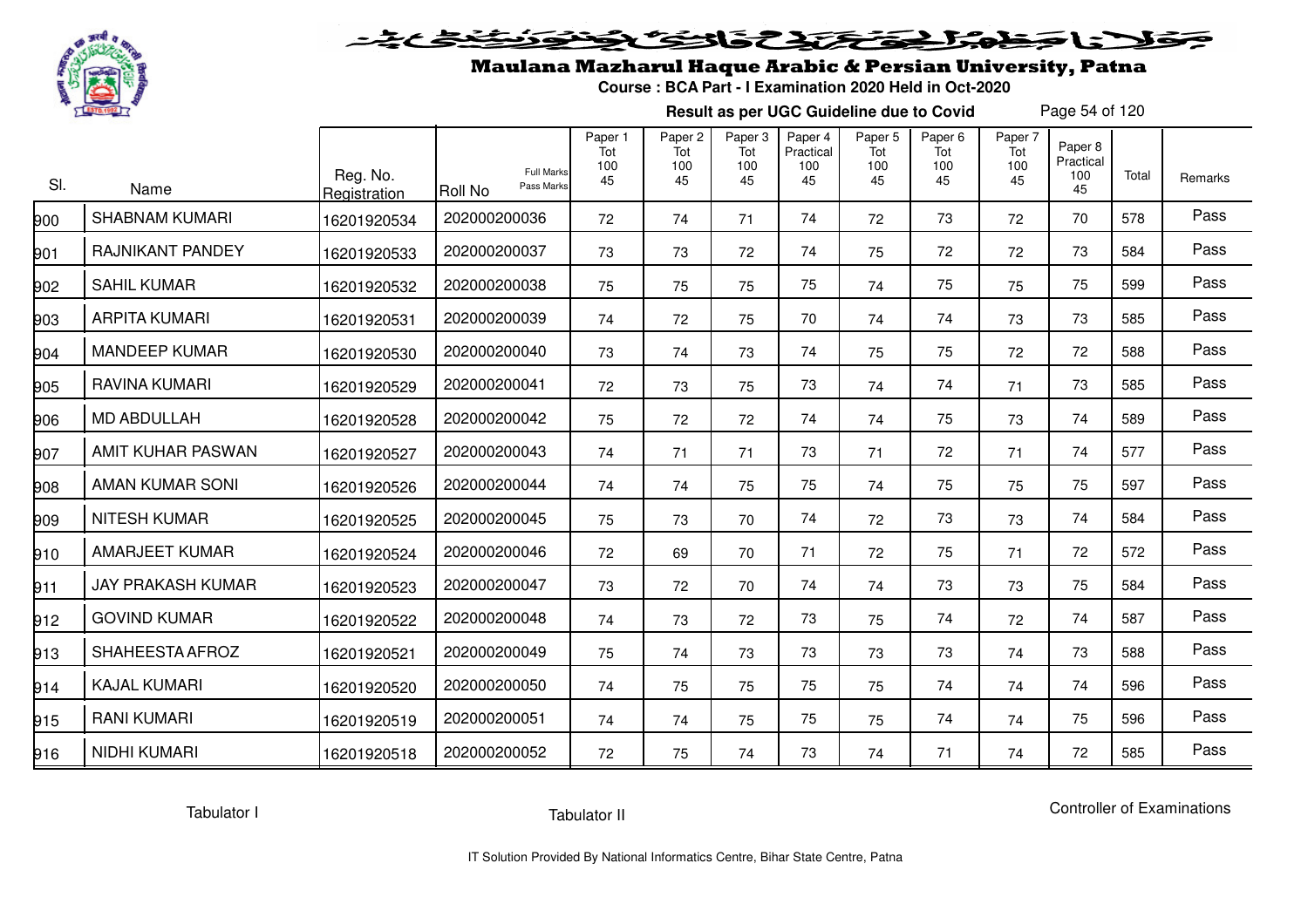

# فلأناخض المتعاطية فتخلفت فالخفض

## Maulana Mazharul Haque Arabic & Persian University, Patna

**Course : BCA Part - I Examination 2020 Held in Oct-2020**

**Result as per UGC Guideline due to Covid**

Page 55 of 120

| SI. | Name                   | Reg. No.<br>Registration | <b>Full Marks</b><br>Pass Marks<br>Roll No | Paper 1<br>Tot<br>100<br>45 | Paper <sub>2</sub><br>Tot<br>100<br>45 | Paper <sub>3</sub><br>Tot<br>100<br>45 | Paper 4<br>Practical<br>100<br>45 | Paper <sub>5</sub><br>Tot<br>100<br>45 | Paper <sub>6</sub><br>Tot<br>100<br>45 | Paper 7<br>Tot<br>100<br>45 | Paper 8<br>Practical<br>100<br>45 | Total | Remarks |
|-----|------------------------|--------------------------|--------------------------------------------|-----------------------------|----------------------------------------|----------------------------------------|-----------------------------------|----------------------------------------|----------------------------------------|-----------------------------|-----------------------------------|-------|---------|
| 917 | <b>SAHISTA PRAVEEN</b> | 16201920517              | 202000200053                               | 73                          | 73                                     | 75                                     | 74                                | 75                                     | 74                                     | 75                          | 73                                | 592   | Pass    |
| 918 | <b>MALA KUMARI</b>     | 16201920516              | 202000200054                               | 74                          | 74                                     | 73                                     | 74                                | 75                                     | 73                                     | 72                          | 74                                | 589   | Pass    |
| 919 | <b>MANISH KUMAR</b>    | 16201920515              | 202000200055                               | 75                          | 74                                     | 74                                     | 73                                | 75                                     | 75                                     | 74                          | 73                                | 593   | Pass    |
| 920 | <b>MOHAN KUMAR</b>     | 16201920514              | 202000200056                               | 74                          | 73                                     | 74                                     | 73                                | 71                                     | 74                                     | 73                          | 72                                | 584   | Pass    |
| 921 | <b>SONAM KUMARI</b>    | 16201920513              | 202000200057                               | 73                          | 74                                     | 75                                     | 71                                | 73                                     | 73                                     | 72                          | 74                                | 585   | Pass    |
| 922 | SIDDHARTH KUMAR        | 16201920511              | 202000200058                               | 74                          | 73                                     | 74                                     | 72                                | 75                                     | 74                                     | 73                          | 74                                | 589   | Pass    |
| 923 | SHAHBAZ AHMAD          | 16201920510              | 202000200059                               | 73                          | 74                                     | 75                                     | 75                                | 75                                     | 74                                     | 72                          | 74                                | 592   | Pass    |
| 924 | <b>KHUSHBU KUMARI</b>  | 16201920509              | 202000200060                               | 72                          | 73                                     | 74                                     | 74                                | 73                                     | 73                                     | 73                          | 75                                | 587   | Pass    |
| 925 | <b>NEHA KUMARI</b>     | 16201920508              | 202000200061                               | 75                          | 74                                     | 75                                     | 74                                | 75                                     | 73                                     | 74                          | 74                                | 594   | Pass    |
| 926 | <b>PIYUSH KUMAR</b>    | 16201920507              | 202000200062                               | 74                          | 73                                     | 74                                     | 73                                | 74                                     | 75                                     | 73                          | 73                                | 589   | Pass    |
| 927 | <b>GUDDU KUMAR</b>     | 16201920506              | 202000200063                               | 72                          | 74                                     | 75                                     | 73                                | 72                                     | 74                                     | 73                          | 72                                | 585   | Pass    |
| 928 | <b>KHUSHI KUMARI</b>   | 16201920505              | 202000200064                               | 74                          | 75                                     | 74                                     | 73                                | 73                                     | 74                                     | 73                          | 74                                | 590   | Pass    |
| 929 | <b>SHALU KUMARI</b>    | 16201920504              | 202000200065                               | 75                          | 75                                     | 75                                     | 74                                | 74                                     | 75                                     | 74                          | 74                                | 596   | Pass    |
| 930 | <b>JYOTI KUMARI</b>    | 16201920503              | 202000200066                               | 71                          | 74                                     | 74                                     | 70                                | 70                                     | 71                                     | 70                          | 71                                | 571   | Pass    |
| 931 | <b>SIPRA SINHA</b>     | 16201920502              | 202000200067                               | 75                          | 74                                     | 75                                     | 74                                | 71                                     | 73                                     | 74                          | 72                                | 588   | Pass    |
| 932 | <b>ADITI SHREYA</b>    | 16201920501              | 202000200068                               | 70                          | 68                                     | 71                                     | 71                                | 70                                     | 69                                     | 70                          | 69                                | 558   | Pass    |
| 933 | <b>NEHA KUMARI</b>     | 16201920500              | 202000200069                               | 74                          | 75                                     | 73                                     | 73                                | 72                                     | 74                                     | 73                          | 74                                | 588   | Pass    |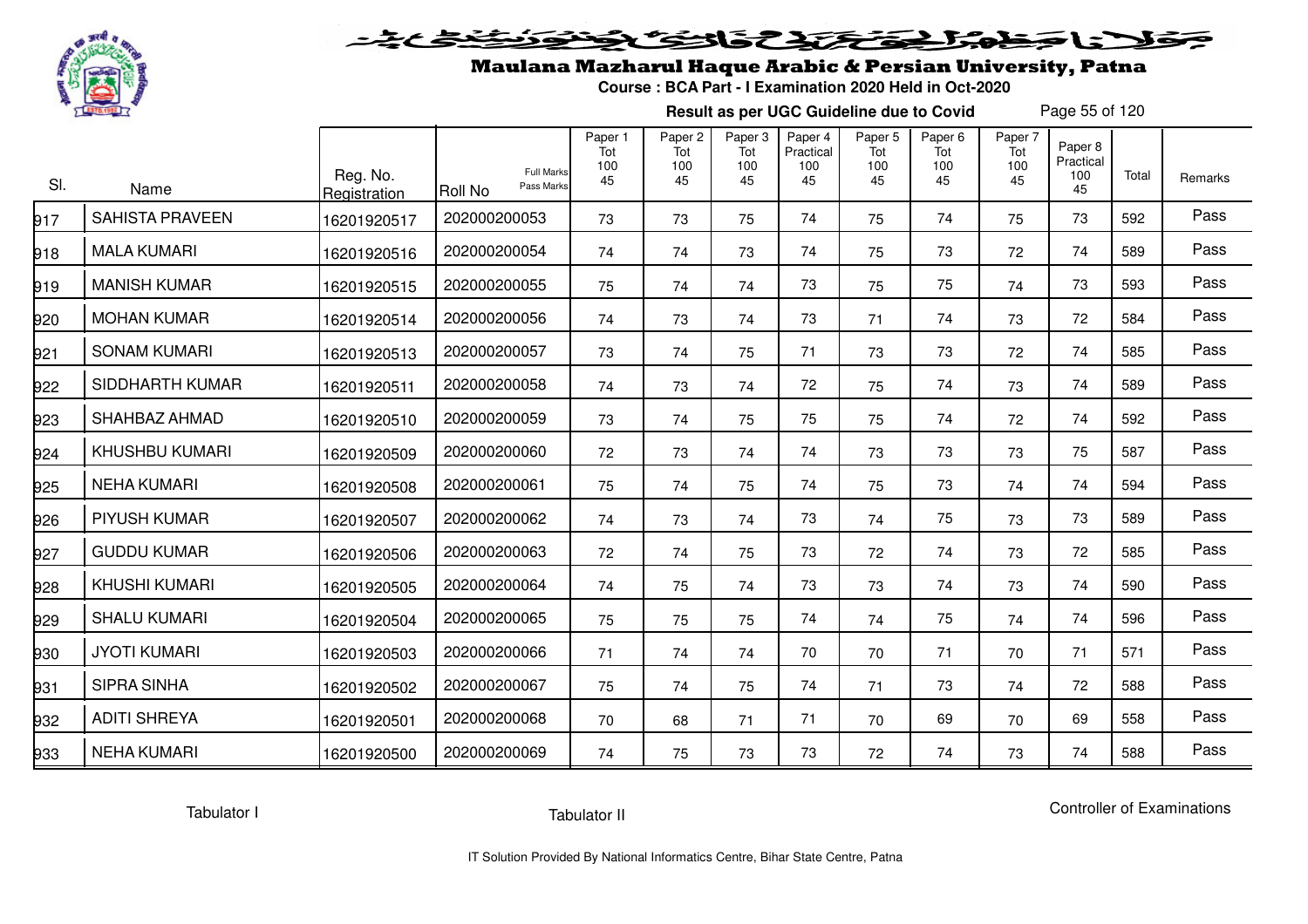

#### فتحتحن فالخفا  $\blacktriangleright$  15  $\blacktriangleright$

## Maulana Mazharul Haque Arabic & Persian University, Patna

**Course : BCA Part - I Examination 2020 Held in Oct-2020**

**Result as per UGC Guideline due to Covid**

Page 56 of 120

| SI. | Name                    | Reg. No.<br>Registration | <b>Full Marks</b><br>Pass Marks<br>Roll No | Paper 1<br>Tot<br>100<br>45 | Paper 2<br>Tot<br>100<br>45 | Paper 3<br>Tot<br>100<br>45 | Paper 4<br>Practical<br>100<br>45 | Paper 5<br>Tot<br>100<br>45 | Paper 6<br>Tot<br>100<br>45 | Paper 7<br>Tot<br>100<br>45 | Paper 8<br>Practical<br>100<br>45 | Total        | Remarks |
|-----|-------------------------|--------------------------|--------------------------------------------|-----------------------------|-----------------------------|-----------------------------|-----------------------------------|-----------------------------|-----------------------------|-----------------------------|-----------------------------------|--------------|---------|
| 934 | <b>BIPIN GUPTA</b>      | 16201920499              | 202000200070                               | 73                          | 74                          | 73                          | 75                                | 74                          | 73                          | 72                          | 73                                | 587          | Pass    |
| 935 | <b>KUMARI ANSHU</b>     | 16201920498              | 202000200071                               | 73                          | 74                          | 74                          | 74                                | 75                          | 74                          | 73                          | 72                                | 589          | Pass    |
| 936 | <b>RANJAN KUMAR</b>     | 16201920497              | 202000200072                               | 75                          | 74                          | 75                          | 74                                | 72                          | 73                          | 74                          | 72                                | 589          | Pass    |
| 937 | <b>SHRUTI SUMAN</b>     | 16201920496              | 202000200073                               | 73                          | 74                          | 74                          | 72                                | 74                          | 74                          | 74                          | 74                                | 589          | Pass    |
| 938 | POOJA KUMARI            | 16201920495              | 202000200074                               | 74                          | 72                          | 73                          | 72                                | 71                          | 73                          | 73                          | 75                                | 583          | Pass    |
| 939 | <b>SONI KUMARI</b>      | 16201920494              | 202000200075                               | 74                          | 71                          | 75                          | 73                                | 70                          | 73                          | 72                          | 71                                | 579          | Pass    |
| 940 | <b>MONI KUMARI</b>      | 16201920493              | 202000200076                               | 71                          | 71                          | 74                          | 72                                | 74                          | 73                          | 73                          | 74                                | 582          | Pass    |
| 941 | <b>MENKA GANDHI</b>     | 16201920492              | 202000200077                               | 73                          | 72                          | 73                          | 73                                | 73                          | 74                          | 72                          | 72                                | 582          | Pass    |
| 942 | <b>GOLU KUMAR</b>       | 16201920491              | 202000200078                               | 74                          | 72                          | 74                          | 74                                | 75                          | 72                          | 72                          | 73                                | 586          | Pass    |
| 943 | RAHUL RAJ               | 16201920490              | 202000200079                               | 74                          | 74                          | 75                          | 73                                | 74                          | 74                          | 70                          | 74                                | 588          | Pass    |
| 944 | <b>ROBIN RAJ</b>        | 16201920489              | 202000200080                               | 72                          | 73                          | 75                          | 73                                | 72                          | 73                          | 73                          | 73                                | 584          | Pass    |
| 945 | <b>ANJALI KUMARI</b>    | 16201920488              | 202000200081                               | 68                          | 69                          | 70                          | 74                                | 70                          | 71                          | 70                          | 72                                | 564          | Pass    |
| 946 | <b>MD ARSHAD ANSARI</b> | 16201920548              | 202030200001                               | A                           | Α                           | Α                           | Α                                 | Α                           | Α                           | Α                           | Α                                 | $\mathbf{0}$ | Absent  |
| 947 | SHIKHA KUMARI           | 16201919027              | 202030200002                               | 68                          | 70                          | 67                          | 73                                | 69                          | 70                          | 68                          | 72                                | 557          | Pass    |
| 948 | RISHIKA KUMARI          | 16201919026              | 202030200003                               | 70                          | 69                          | 70                          | 72                                | 67                          | 71                          | 69                          | 71                                | 559          | Pass    |
| 949 | <b>SAKSHI SUMAN</b>     | 16201919025              | 202030200004                               | 71                          | 72                          | 69                          | 74                                | 69                          | 74                          | 72                          | 73                                | 574          | Pass    |
| 950 | <b>DURGESH KUMAR</b>    | 16201919024              | 202030200005                               | 67                          | 70                          | 67                          | 71                                | 68                          | 64                          | 70                          | 72                                | 549          | Pass    |

Tabulator I

Tabulator II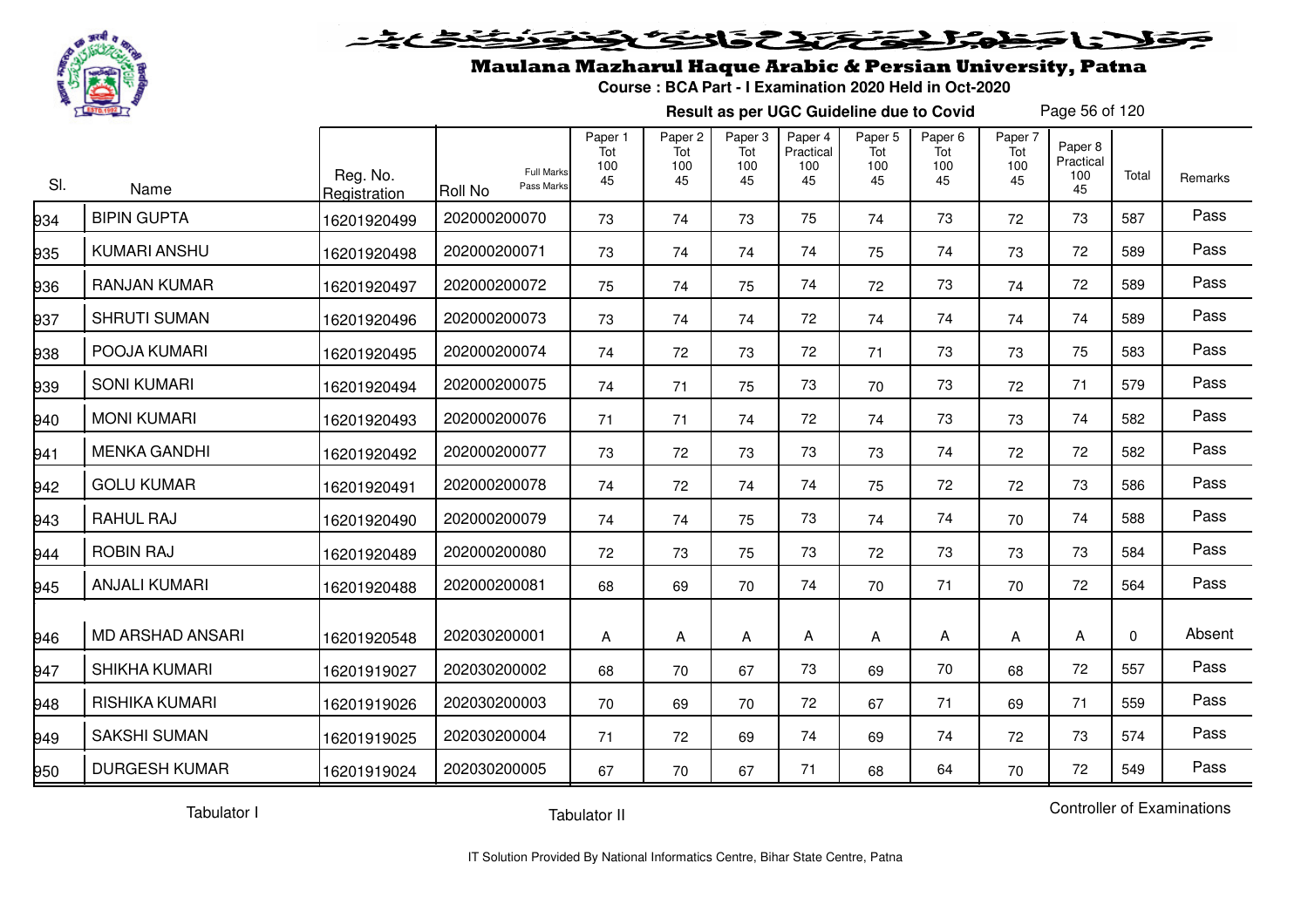

#### 20202222325.0  $\blacktriangleright$   $\blacktriangleright$   $\blacktriangleright$

### Maulana Mazharul Haque Arabic & Persian University, Patna

**Course : BCA Part - I Examination 2020 Held in Oct-2020**

**Result as per UGC Guideline due to Covid**

Page 57 of 120

| SI. | Name                   | Reg. No.<br>Registration | <b>Full Marks</b><br>Pass Marks<br>Roll No | Paper 1<br>Tot<br>100<br>45 | Paper 2<br>Tot<br>100<br>45 | Paper 3<br>Tot<br>100<br>45 | Paper 4<br>Practical<br>100<br>45 | Paper 5<br>Tot<br>100<br>45 | Paper 6<br>Tot<br>100<br>45 | Paper 7<br>Tot<br>100<br>45 | Paper 8<br>Practical<br>100<br>45 | Total    | Remarks |
|-----|------------------------|--------------------------|--------------------------------------------|-----------------------------|-----------------------------|-----------------------------|-----------------------------------|-----------------------------|-----------------------------|-----------------------------|-----------------------------------|----------|---------|
| 951 | <b>SASWAT RANJAN</b>   | 16201919023              | 202030200006                               | 69                          | 70                          | 72                          | 71                                | 70                          | 68                          | 70                          | 71                                | 561      | Pass    |
| 952 | <b>PUJA KUMARI</b>     | 16201919022              | 202030200007                               | 70                          | 69                          | 71                          | 70                                | 68                          | 70                          | 72                          | 73                                | 563      | Pass    |
| 953 | <b>HARSH ANAND</b>     | 16201919021              | 202030200008                               | 71                          | 67                          | 69                          | 72                                | 70                          | 71                          | 69                          | 71                                | 560      | Pass    |
| 954 | <b>SUSHANT KUMAR</b>   | 16201919020              | 202030200009                               | 71                          | 72                          | 72                          | 74                                | 71                          | 70                          | 72                          | 74                                | 576      | Pass    |
| 955 | <b>EHTESHAM ARSHI</b>  | 16201919019              | 202030200010                               | 70                          | 69                          | 71                          | 73                                | 68                          | 70                          | 69                          | 74                                | 564      | Pass    |
| 956 | <b>ASHISH KUMAR</b>    | 16201919018              | 202030200011                               | 68                          | 67                          | 67                          | 72                                | 70                          | 69                          | 67                          | 71                                | 551      | Pass    |
| 957 | <b>KAVITA KUMARI</b>   | 16201919017              | 202030200012                               | 70                          | 69                          | 68                          | 71                                | 68                          | 66                          | 70                          | 73                                | 555      | Pass    |
| 958 | <b>HALIMA HABIBA</b>   | 16201919016              | 202030200013                               | 67                          | 69                          | 70                          | 72                                | 68                          | 70                          | 71                          | 73                                | 560      | Pass    |
| 959 | <b>RASHMI KUMARI</b>   | 16201919015              | 202030200014                               | 72                          | 71                          | 72                          | 74                                | 72                          | 74                          | 72                          | 74                                | 581      | Pass    |
| 960 | <b>SHIVANI KUMARI</b>  | 16201924493              | 202060200001                               | 74                          | 71                          | 70                          | 73                                | 73                          | 70                          | 69                          | 72                                | 572      | Pass    |
| 961 | <b>RAM BABU SAH</b>    | 16201924492              | 202060200002                               | 72                          | 70                          | 72                          | 71                                | 74                          | 71                          | 67                          | 71                                | 568      | Pass    |
| 962 | <b>SUDHIR KUMAR</b>    | 16201924491              | 202060200003                               | 70                          | 72                          | 73                          | 72                                | 73                          | 72                          | 69                          | 74                                | 575      | Pass    |
| 963 | <b>NITISH KUMAR</b>    | 16201924490              | 202060200004                               | 74                          | 73                          | 71                          | 70                                | 74                          | 70                          | 70                          | 73                                | 575      | Pass    |
| 964 | SOURABH KUMAR SINGH    | 16201924489              | 202060200005                               | 70                          | 72                          | 70                          | 73                                | 71                          | 73                          | 71                          | 70                                | 570      | Pass    |
| 965 | <b>MANISH PANDEY</b>   | 16201924488              | 202060200006                               | 72                          | 71                          | 74                          | 72                                | 73                          | 74                          | 69                          | 72                                | 577      | Pass    |
| 966 | <b>MD SHADMAN ALAM</b> | 16201924487              | 202060200007                               | 73                          | 70                          | 72                          | 71                                | 72                          | 72                          | 70                          | 73                                | 573      | Pass    |
| 967 | <b>SHIVAM JAISWAL</b>  | 16201924486              | 202060200008                               | А                           | Α                           | A                           | Α                                 | Α                           | A                           | Α                           | Α                                 | $\Omega$ | Absent  |

Tabulator I

Tabulator II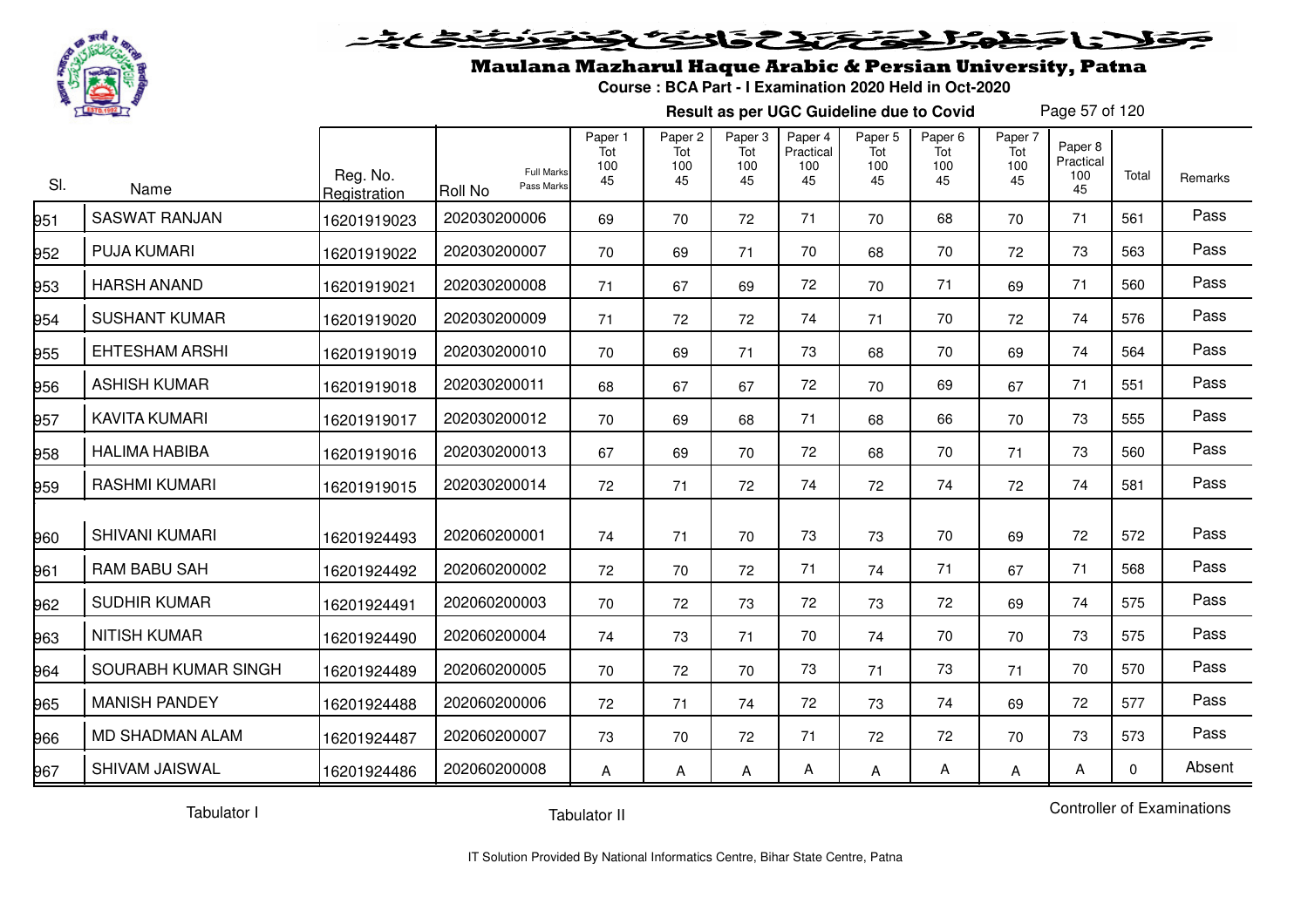

#### 2020 222525.00  $\geq$

## Maulana Mazharul Haque Arabic & Persian University, Patna

**Course : BCA Part - I Examination 2020 Held in Oct-2020**

**Result as per UGC Guideline due to Covid**

Page 58 of 120

| SI. | Name                   | Reg. No.<br>Registration | <b>Full Marks</b><br>Pass Marks<br><b>Roll No</b> | Paper 1<br>Tot<br>100<br>45 | Paper 2<br>Tot<br>100<br>45 | Paper 3<br>Tot<br>100<br>45 | Paper 4<br>Practical<br>100<br>45 | Paper 5<br>Tot<br>100<br>45 | Paper 6<br>Tot<br>100<br>45 | Paper 7<br>Tot<br>100<br>45 | Paper 8<br>Practical<br>100<br>45 | Total | <b>Remarks</b> |
|-----|------------------------|--------------------------|---------------------------------------------------|-----------------------------|-----------------------------|-----------------------------|-----------------------------------|-----------------------------|-----------------------------|-----------------------------|-----------------------------------|-------|----------------|
| 968 | <b>MOHAN KUMAR</b>     | 16201919057              | 202130200001                                      | 73                          | 74                          | 72                          | 72                                | 73                          | 70                          | 71                          | 71                                | 576   | Pass           |
| 969 | <b>RAHUL KUMAR</b>     | 16201919056              | 202130200002                                      | 72                          | 73                          | 72                          | 71                                | 72                          | 74                          | 73                          | 72                                | 579   | Pass           |
| 970 | <b>VIJAY KUMAR</b>     | 16201919055              | 202130200003                                      | 73                          | 72                          | 70                          | 72                                | 71                          | 73                          | 72                          | 73                                | 576   | Pass           |
| 971 | <b>UTSAV CHANDRA</b>   | 16201919054              | 202130200004                                      | 74                          | 71                          | 73                          | 73                                | 70                          | 71                          | 72                          | 72                                | 576   | Pass           |
| 972 | <b>KUMARI ANSHU</b>    | 16201919053              | 202130200005                                      | 74                          | 75                          | 74                          | 74                                | 73                          | 73                          | 75                          | 75                                | 593   | Pass           |
| 973 | <b>KUMARI MUSKAN</b>   | 16201919052              | 202130200006                                      | 75                          | 74                          | 74                          | 74                                | 74                          | 70                          | 73                          | 75                                | 589   | Pass           |
| 974 | <b>RISHA KUMARI</b>    | 16201919051              | 202130200007                                      | 74                          | 73                          | 72                          | 72                                | 74                          | 72                          | 73                          | 73                                | 583   | Pass           |
| 975 | <b>ANJALI RANI</b>     | 16201919050              | 202130200008                                      | 73                          | 72                          | 73                          | 73                                | 71                          | 74                          | 72                          | 74                                | 582   | Pass           |
| 976 | <b>SUBODH KUMAR</b>    | 16201919049              | 202130200009                                      | 73                          | 72                          | 71                          | 71                                | 73                          | 73                          | 72                          | 72                                | 577   | Pass           |
| 977 | SHIKHA KUMARI          | 16201919048              | 202130200010                                      | 72                          | 73                          | 72                          | 74                                | 74                          | 71                          | 70                          | 75                                | 581   | Pass           |
| 978 | <b>SAURABH KUMAR</b>   | 16201919047              | 202130200011                                      | 74                          | 75                          | 74                          | 74                                | 73                          | 72                          | 73                          | 75                                | 590   | Pass           |
| 979 | <b>ANISH KUMAR</b>     | 16201919046              | 202130200012                                      | 74                          | 74                          | 74                          | 72                                | 71                          | 71                          | 73                          | 73                                | 582   | Pass           |
| 980 | <b>RISHIKESH KUMAR</b> | 16201919045              | 202130200013                                      | 72                          | 71                          | 72                          | 73                                | 74                          | 71                          | 71                          | 72                                | 576   | Pass           |
| 981 | ABHISHEK KUMAR SAH     | 16201919044              | 202130200014                                      | 74                          | 72                          | 72                          | 72                                | 73                          | 74                          | 73                          | 72                                | 582   | Pass           |
| 982 | UJJWAL RAJ             | 16201919043              | 202130200015                                      | 75                          | 73                          | 72                          | 74                                | 75                          | 73                          | 73                          | 74                                | 589   | Pass           |
| 983 | RAJ NANDANI KUMARI     | 16201919042              | 202130200016                                      | 74                          | 75                          | 74                          | 74                                | 75                          | 73                          | 73                          | 75                                | 593   | Pass           |
| 984 | PRABHAT KUMAR          | 16201919041              | 202130200017                                      | 73                          | 74                          | 73                          | 74                                | 75                          | 74                          | 74                          | 75                                | 592   | Pass           |

Tabulator I

Tabulator II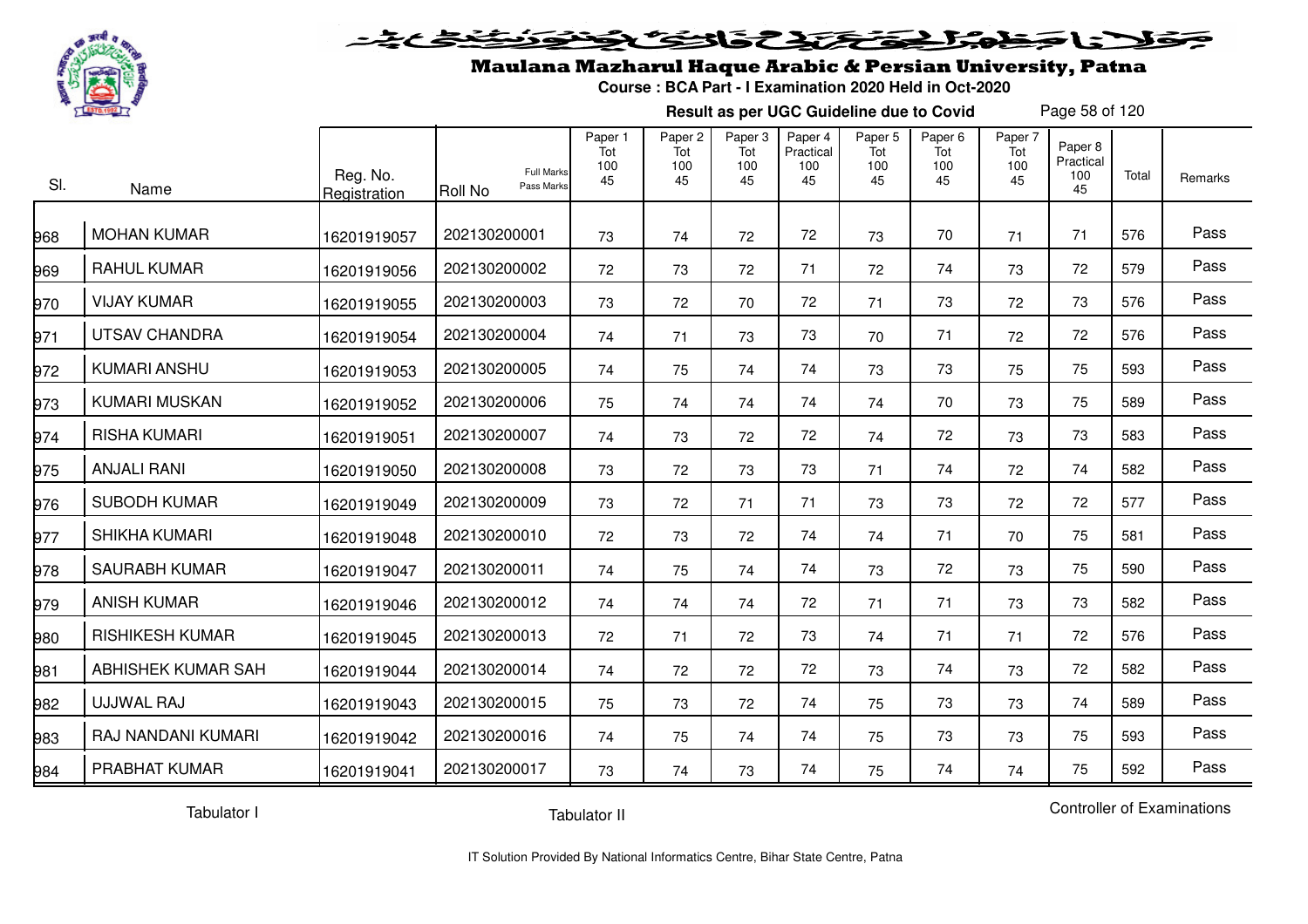

### Maulana Mazharul Haque Arabic & Persian University, Patna

**Course : BCA Part - I Examination 2020 Held in Oct-2020**

**Result as per UGC Guideline due to Covid**

Page 59 of 120

| SI.   | Name                        | Reg. No.<br>Registration | <b>Full Marks</b><br>Pass Marks<br>Roll No | Paper 1<br>Tot<br>100<br>45 | Paper 2<br>Tot<br>100<br>45 | Paper 3<br>Tot<br>100<br>45 | Paper 4<br>Practical<br>100<br>45 | Paper 5<br>Tot<br>100<br>45 | Paper <sub>6</sub><br>Tot<br>100<br>45 | Paper 7<br>Tot<br>100<br>45 | Paper 8<br>Practical<br>100<br>45 | Total | Remarks |
|-------|-----------------------------|--------------------------|--------------------------------------------|-----------------------------|-----------------------------|-----------------------------|-----------------------------------|-----------------------------|----------------------------------------|-----------------------------|-----------------------------------|-------|---------|
| 985   | MANI BHUSHAN KUMAR DEEP.    | 16201919040              | 202130200018                               | 72                          | 72                          | 73                          | 70                                | 72                          | 72                                     | 73                          | 72                                | 576   | Pass    |
| 986   | PRAVEEN RAI                 | 16201919039              | 202130200019                               | 72                          | 73                          | 71                          | 73                                | 70                          | 72                                     | 72                          | 73                                | 576   | Pass    |
| 987   | <b>AMAN KUMAR</b>           | 16201919038              | 202130200020                               | 73                          | 74                          | 73                          | 75                                | 74                          | 75                                     | 74                          | 74                                | 592   | Pass    |
| 988   | PRIYANKA KUMARI             | 16201919037              | 202130200021                               | 71                          | 71                          | 71                          | 71                                | 71                          | 73                                     | 72                          | 73                                | 573   | Pass    |
| 989   | <b>CHANDAN KUMAR</b>        | 16201919036              | 202130200022                               | 70                          | 70                          | 72                          | 73                                | 73                          | 71                                     | 73                          | 74                                | 576   | Pass    |
| 990   | <b>SWATI SAGAR</b>          | 16201919035              | 202130200023                               | 74                          | 75                          | 74                          | 75                                | 74                          | 74                                     | 73                          | 74                                | 593   | Pass    |
| 991   | PRIYAM KUMARI               | 16201919034              | 202130200024                               | 70                          | 72                          | 73                          | 72                                | 72                          | 72                                     | 74                          | 73                                | 578   | Pass    |
| 992   | PAYAL SINGH                 | 16201919033              | 202130200025                               | 73                          | 74                          | 73                          | 74                                | 75                          | 74                                     | 74                          | 75                                | 592   | Pass    |
| 993   | <b>BAPPI KUMAR</b>          | 16201919032              | 202130200026                               | 72                          | 73                          | 73                          | 73                                | 72                          | 74                                     | 71                          | 70                                | 578   | Pass    |
| 994   | <b>SANKET KUMAR</b>         | 16201925812              | 202130200027                               | 73                          | 73                          | 73                          | 74                                | 73                          | 73                                     | 72                          | 71                                | 582   | Pass    |
| 995   | <b>PREETI KUMARI</b>        | 16201925696              | 202130200028                               | 74                          | 72                          | 73                          | 72                                | 70                          | 72                                     | 73                          | 72                                | 578   | Pass    |
| 996   | <b>NIRAJ KUMAR</b>          | 16201919079              | 202150200009                               | 65                          | 69                          | 70                          | 69                                | 66                          | 68                                     | 69                          | 70                                | 546   | Pass    |
| 997   | <b>GAURAV KUMAR AGRAWAL</b> | 16201919078              | 202150200010                               | 70                          | 67                          | 66                          | 70                                | 68                          | 66                                     | 69                          | 71                                | 547   | Pass    |
| 998   | <b>SUBRAT KUMAR</b>         | 16201919077              | 202150200011                               | 72                          | 73                          | 74                          | 74                                | 69                          | 72                                     | 71                          | 73                                | 578   | Pass    |
| 999   | <b>MUNNI KUMARI</b>         | 16201919076              | 202150200012                               | 69                          | 67                          | 66                          | 70                                | 69                          | 65                                     | 68                          | 69                                | 543   | Pass    |
| 1,000 | <b>GURIYA KUMARI</b>        | 16201919075              | 202150200013                               | 66                          | 69                          | 69                          | 69                                | 68                          | 66                                     | 67                          | 70                                | 544   | Pass    |
| 1,001 | <b>NISHANT RAJ</b>          | 16201919074              | 202150200014                               | 74                          | 62                          | 65                          | 71                                | 70                          | 66                                     | 70                          | 72                                | 550   | Pass    |

Tabulator I

Tabulator II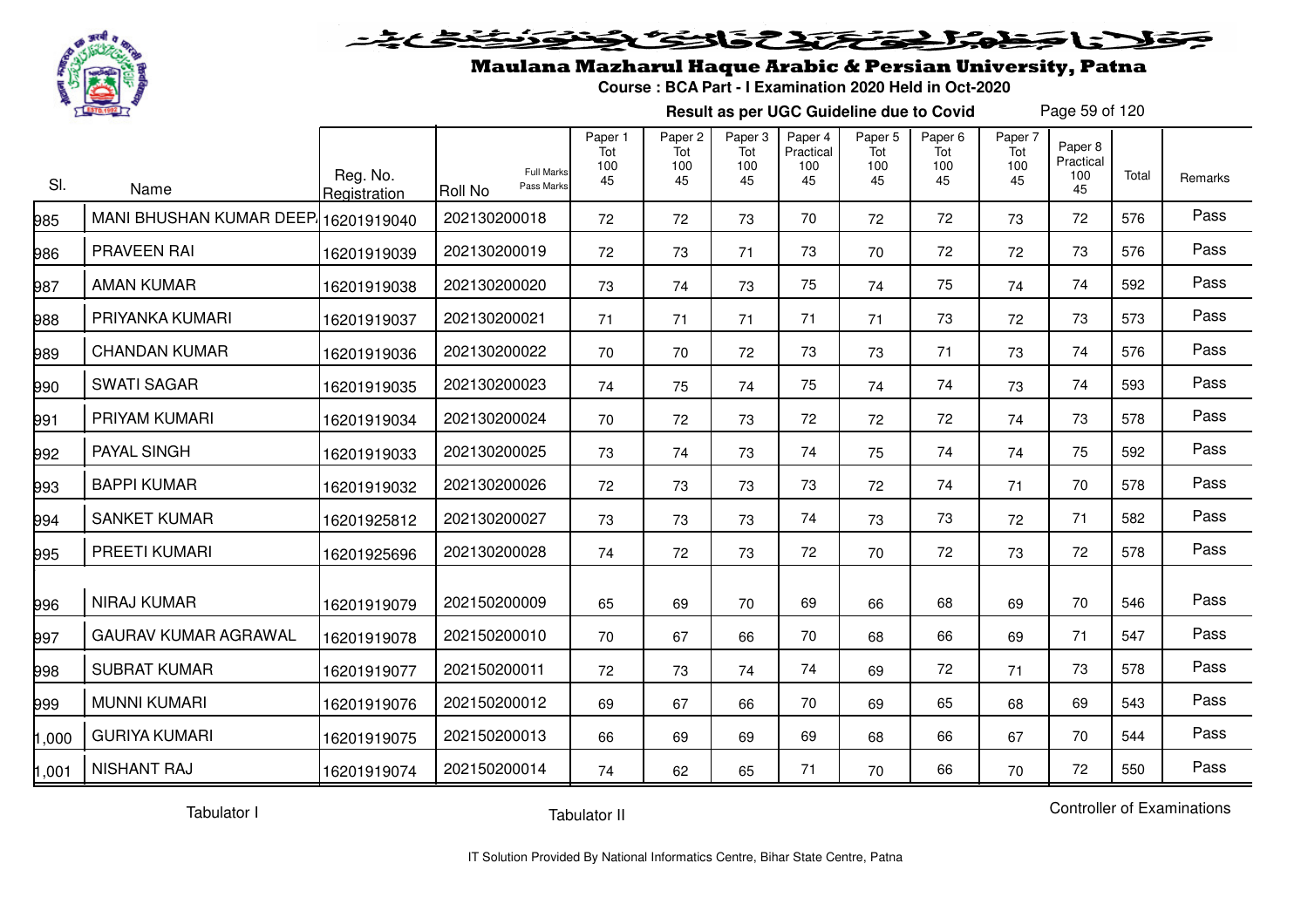

#### 20202222325.0  $\blacktriangleright$   $\blacktriangleright$   $\blacktriangleright$

## Maulana Mazharul Haque Arabic & Persian University, Patna

**Course : BCA Part - I Examination 2020 Held in Oct-2020**

**Result as per UGC Guideline due to Covid**

Page 60 of 120

| SI.   | Name                   | Reg. No.<br>Registration | <b>Full Marks</b><br>Pass Marks<br><b>Roll No</b> | Paper 1<br>Tot<br>100<br>45 | Paper 2<br>Tot<br>100<br>45 | Paper 3<br>Tot<br>100<br>45 | Paper 4<br>Practical<br>100<br>45 | Paper 5<br>Tot<br>100<br>45 | Paper 6<br>Tot<br>100<br>45 | Paper 7<br>Tot<br>100<br>45 | Paper 8<br>Practical<br>100<br>45 | Total | Remarks |
|-------|------------------------|--------------------------|---------------------------------------------------|-----------------------------|-----------------------------|-----------------------------|-----------------------------------|-----------------------------|-----------------------------|-----------------------------|-----------------------------------|-------|---------|
| ,002  | <b>MD FAISAL</b>       | 16201919073              | 202150200015                                      | 69                          | 64                          | 66                          | 68                                | 68                          | 69                          | 70                          | 71                                | 545   | Pass    |
| ,003  | <b>ARTI KUMARI</b>     | 16201919072              | 202150200016                                      | 65                          | 70                          | 69                          | 72                                | 69                          | 66                          | 69                          | 71                                | 551   | Pass    |
| ,004  | <b>TARUN SINGHANIA</b> | 16201919071              | 202150200017                                      | 70                          | 71                          | 66                          | 72                                | 68                          | 69                          | 70                          | 71                                | 557   | Pass    |
| ,005  | <b>UDIT JAISWAL</b>    | 16201919070              | 202150200018                                      | 73                          | 66                          | 69                          | 71                                | 62                          | 70                          | 70                          | 72                                | 553   | Pass    |
| ,006  | AADITYA SHARMA         | 16201919069              | 202150200019                                      | 70                          | 66                          | 66                          | 71                                | 70                          | 74                          | 65                          | 70                                | 552   | Pass    |
| ,007  | PRADEEP BAHADUR THAPA  | 16201919068              | 202150200020                                      | 70                          | 65                          | 66                          | 71                                | 73                          | 72                          | 70                          | 72                                | 559   | Pass    |
| 008   | <b>HARSH</b>           | 16201919067              | 202150200021                                      | 69                          | 67                          | 68                          | 72                                | 65                          | 69                          | 70                          | 70                                | 550   | Pass    |
| ,009  | <b>AAKRITI KUMARI</b>  | 16201919066              | 202150200022                                      | 74                          | 72                          | 74                          | 70                                | 73                          | 74                          | 74                          | 72                                | 583   | Pass    |
| 1,010 | <b>MONISHIKA RAJ</b>   | 16201919065              | 202150200023                                      | 73                          | 71                          | 72                          | 75                                | 72                          | 73                          | 73                          | 75                                | 584   | Pass    |
| ,011  | <b>PRINCE KUMAR</b>    | 16201919064              | 202150200024                                      | 69                          | 71                          | 69                          | 72                                | 70                          | 68                          | 69                          | 72                                | 560   | Pass    |
| ,012  | <b>SATYA PRAKASH</b>   | 16201919063              | 202150200025                                      | 70                          | 63                          | 65                          | 72                                | 72                          | 73                          | 71                          | 72                                | 558   | Pass    |
| 1,013 | SUDARSHAN KUMAR GAURAV | 16201919062              | 202150200026                                      | 74                          | 70                          | 67                          | 72                                | 70                          | 68                          | 62                          | 71                                | 554   | Pass    |
| 1,014 | PURNENDU PRIYADARSHI   | 16201919061              | 202150200027                                      | 72                          | 71                          | 70                          | 73                                | 69                          | 68                          | 67                          | 74                                | 564   | Pass    |
| 1,015 | PRIYANSHU KUMAR        | 16201919060              | 202150200028                                      | 70                          | 66                          | 69                          | 71                                | 71                          | 68                          | 69                          | 72                                | 556   | Pass    |
| 1,016 | <b>ASHISH KUMAR</b>    | 16201919059              | 202150200029                                      | 70                          | 62                          | 65                          | 72                                | 66                          | 70                          | 70                          | 71                                | 546   | Pass    |
| 1,017 | UTSAV KUMAR SHARMA     | 16201919058              | 202150200030                                      | 70                          | 69                          | 68                          | 74                                | 67                          | 71                          | 70                          | 73                                | 562   | Pass    |
| 1,018 | PALLAWI KUMARI         | 16201925623              | 202160200008                                      | 74                          | 75                          | 74                          | 75                                | 74                          | 75                          | 74                          | 74                                | 595   | Pass    |

Tabulator I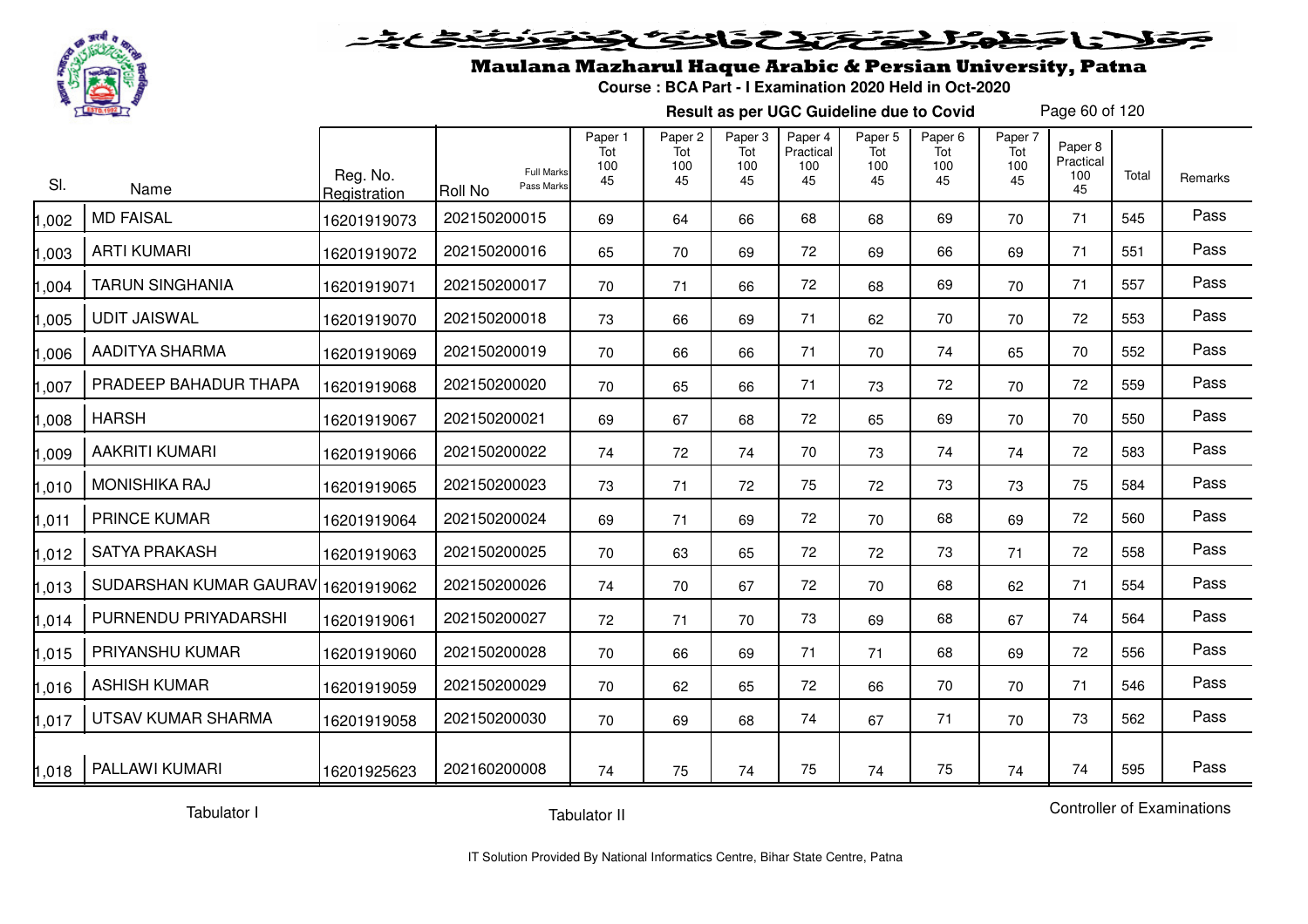

## فلأناخض بكتك كتفاف

## Maulana Mazharul Haque Arabic & Persian University, Patna

**Course : BCA Part - I Examination 2020 Held in Oct-2020**

**Result as per UGC Guideline due to Covid**

Page 61 of 120

| SI.   | Name                   | Reg. No.<br>Registration | <b>Full Marks</b><br>Pass Marks<br>Roll No | Paper 1<br>Tot<br>100<br>45 | Paper <sub>2</sub><br>Tot<br>100<br>45 | Paper 3<br>Tot<br>100<br>45 | Paper 4<br>Practical<br>100<br>45 | Paper 5<br>Tot<br>100<br>45 | Paper <sub>6</sub><br>Tot<br>100<br>45 | Paper 7<br>Tot<br>100<br>45 | Paper 8<br>Practical<br>100<br>45 | Total | Remarks |
|-------|------------------------|--------------------------|--------------------------------------------|-----------------------------|----------------------------------------|-----------------------------|-----------------------------------|-----------------------------|----------------------------------------|-----------------------------|-----------------------------------|-------|---------|
| ,019  | RAJNANDANI VERMA       | 16201925622              | 202160200009                               | 75                          | 74                                     | 74                          | 74                                | 75                          | 74                                     | 75                          | 74                                | 595   | Pass    |
| ,020  | <b>AMANT RAJ</b>       | 16201925621              | 202160200010                               | 74                          | 75                                     | 74                          | 74                                | 74                          | 75                                     | 74                          | 75                                | 595   | Pass    |
| ,021  | RAJU KUMAR             | 16201925620              | 202160200011                               | 75                          | 74                                     | 75                          | 74                                | 74                          | 74                                     | 75                          | 74                                | 595   | Pass    |
| ,022  | <b>INDRAMANI KUMAR</b> | 16201925619              | 202160200012                               | 74                          | 75                                     | 74                          | 75                                | 74                          | 74                                     | 74                          | 75                                | 595   | Pass    |
| ,023  | <b>VICKY KUMAR</b>     | 16201925618              | 202160200013                               | 75                          | 74                                     | 75                          | 74                                | 75                          | 74                                     | 74                          | 74                                | 595   | Pass    |
| ,024  | <b>LOVE KUSH</b>       | 16201925617              | 202160200014                               | 74                          | 75                                     | 74                          | 75                                | 74                          | 75                                     | 74                          | 74                                | 595   | Pass    |
| ,025  | <b>AMARJIT KUMAR</b>   | 16201925616              | 202160200015                               | 75                          | 74                                     | 74                          | 74                                | 75                          | 74                                     | 75                          | 74                                | 595   | Pass    |
| ,026  | <b>ABHISHEK RAJ</b>    | 16201925615              | 202160200016                               | 74                          | 75                                     | 74                          | 74                                | 74                          | 75                                     | 74                          | 75                                | 595   | Pass    |
| ,027  | NAVODITA KUMARI        | 16201925614              | 202160200017                               | 75                          | 74                                     | 75                          | 74                                | 74                          | 74                                     | 75                          | 74                                | 595   | Pass    |
| ,028  | <b>JYOTSNA JYOTI</b>   | 16201925613              | 202160200018                               | 74                          | 75                                     | 74                          | 75                                | 74                          | 74                                     | 74                          | 75                                | 595   | Pass    |
| ,029  | <b>MANISH KUMAR</b>    | 16201925612              | 202160200019                               | 75                          | 74                                     | 75                          | 74                                | 75                          | 74                                     | 74                          | 74                                | 595   | Pass    |
| ,030  | ASHUTOSH KUMAR SINHA   | 16201925611              | 202160200020                               | 74                          | 75                                     | 74                          | 75                                | 74                          | 75                                     | 74                          | 74                                | 595   | Pass    |
| ,031  | <b>SURAJ KUMAR</b>     | 16201925610              | 202160200021                               | 75                          | 74                                     | 74                          | 74                                | 75                          | 74                                     | 75                          | 74                                | 595   | Pass    |
| ,032  | <b>NISU KUMAARI</b>    | 16201925609              | 202160200022                               | 74                          | 75                                     | 74                          | 74                                | 74                          | 75                                     | 74                          | 75                                | 595   | Pass    |
| ,033  | <b>SUDHA KUMARI</b>    | 16201925608              | 202160200023                               | 75                          | 74                                     | 75                          | 74                                | 74                          | 74                                     | 75                          | 74                                | 595   | Pass    |
| ,034  | <b>ANITA KUMARI</b>    | 16201925607              | 202160200024                               | 74                          | 75                                     | 74                          | 75                                | 74                          | 74                                     | 74                          | 75                                | 595   | Pass    |
| 1,035 | <b>RAHUL KUMAR</b>     | 16201925606              | 202160200025                               | 75                          | 74                                     | 75                          | 74                                | 75                          | 74                                     | 74                          | 74                                | 595   | Pass    |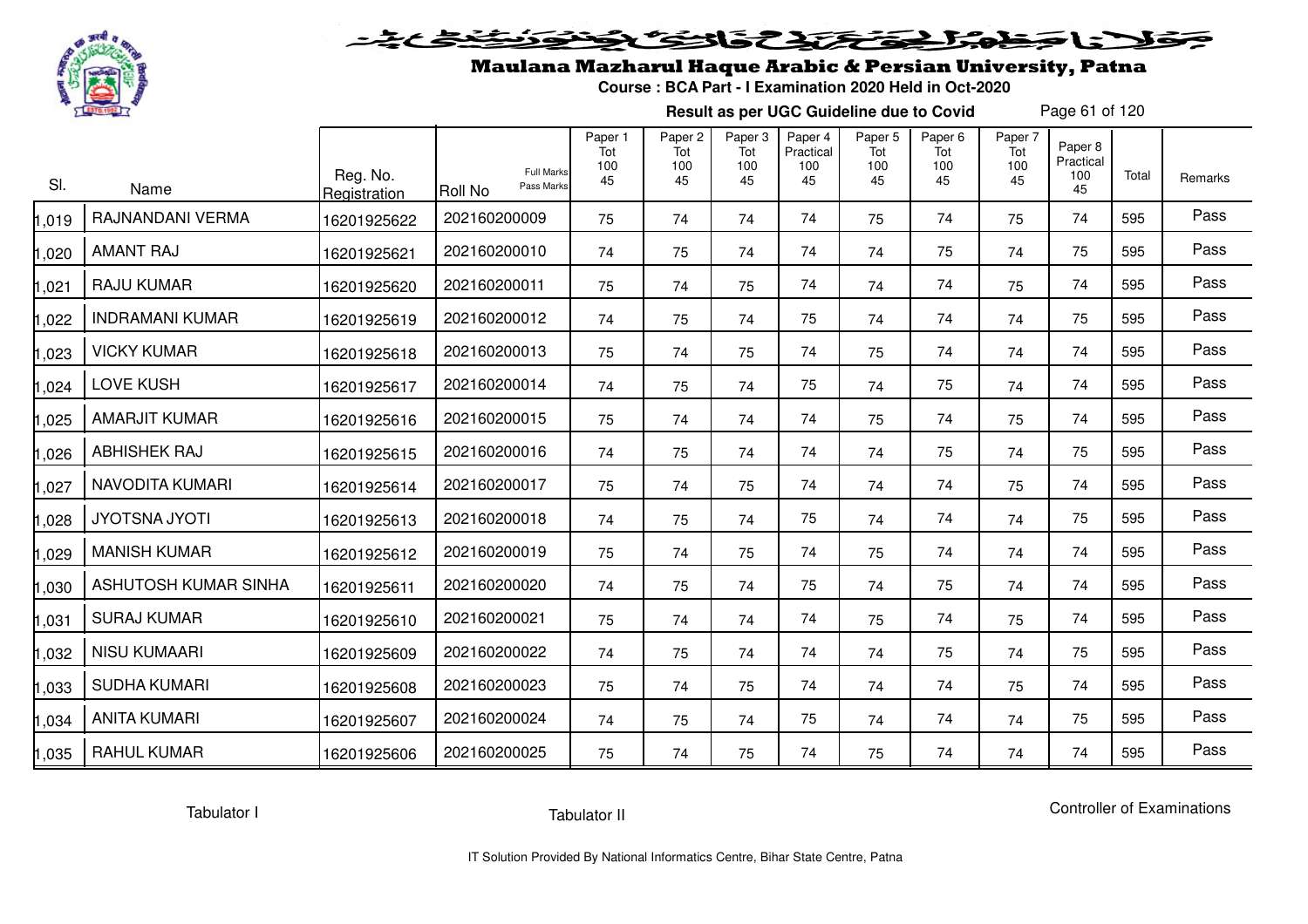

## Maulana Mazharul Haque Arabic & Persian University, Patna

**Course : BCA Part - I Examination 2020 Held in Oct-2020**

**Result as per UGC Guideline due to Covid**

Page 62 of 120

| SI.   | Name                       | Reg. No.<br>Registration | <b>Full Marks</b><br>Pass Marks<br>Roll No | Paper 1<br>Tot<br>100<br>45 | Paper 2<br>Tot<br>100<br>45 | Paper 3<br>Tot<br>100<br>45 | Paper 4<br>Practical<br>100<br>45 | Paper <sub>5</sub><br>Tot<br>100<br>45 | Paper <sub>6</sub><br>Tot<br>100<br>45 | Paper 7<br>Tot<br>100<br>45 | Paper 8<br>Practical<br>100<br>45 | Total | Remarks |
|-------|----------------------------|--------------------------|--------------------------------------------|-----------------------------|-----------------------------|-----------------------------|-----------------------------------|----------------------------------------|----------------------------------------|-----------------------------|-----------------------------------|-------|---------|
| ,036  | <b>ABHISHEK RAJ</b>        | 16201925605              | 202160200026                               | 74                          | 75                          | 74                          | 75                                | 74                                     | 75                                     | 74                          | 74                                | 595   | Pass    |
| ,037  | <b>AMAN KUMAR</b>          | 16201925604              | 202160200027                               | 75                          | 74                          | 74                          | 74                                | 75                                     | 74                                     | 75                          | 74                                | 595   | Pass    |
| 1,038 | PRAKASH KUMAR              | 16201925603              | 202160200028                               | 74                          | 75                          | 74                          | 74                                | 74                                     | 75                                     | 74                          | 75                                | 595   | Pass    |
| ,039  | <b>KUSH KUMAR</b>          | 16201925602              | 202160200029                               | 75                          | 74                          | 75                          | 74                                | 74                                     | 74                                     | 75                          | 74                                | 595   | Pass    |
| 1,040 | <b>SHUBHAM KUMAR</b>       | 16201925601              | 202160200030                               | 74                          | 75                          | 74                          | 75                                | 74                                     | 74                                     | 74                          | 75                                | 595   | Pass    |
| 1,041 | <b>BINTEE KUMARI</b>       | 16201925600              | 202160200031                               | 75                          | 74                          | 75                          | 74                                | 75                                     | 74                                     | 74                          | 74                                | 595   | Pass    |
| 1,042 | <b>RAUSHAN KUMAR</b>       | 16201925599              | 202160200032                               | 74                          | 75                          | 74                          | 75                                | 74                                     | 75                                     | 74                          | 74                                | 595   | Pass    |
| ,043  | <b>AMIT KUMAR</b>          | 16201925598              | 202160200033                               | 75                          | 74                          | 74                          | 74                                | 75                                     | 74                                     | 75                          | 74                                | 595   | Pass    |
| 1,044 | <b>RAJBEER SINGH</b>       | 16201925597              | 202160200034                               | 74                          | 75                          | 74                          | 74                                | 74                                     | 75                                     | 74                          | 75                                | 595   | Pass    |
| 1,045 | <b>RITU SINGH</b>          | 16201925596              | 202160200035                               | 75                          | 74                          | 75                          | 74                                | 74                                     | 74                                     | 75                          | 74                                | 595   | Pass    |
| ,046  | <b>GURIYA KUMARI</b>       | 16201925595              | 202160200036                               | 74                          | 75                          | 74                          | 75                                | 74                                     | 74                                     | 74                          | 75                                | 595   | Pass    |
| 1,047 | <b>REKHA KUMARI</b>        | 16201925594              | 202160200037                               | 75                          | 74                          | 75                          | 74                                | 75                                     | 74                                     | 74                          | 74                                | 595   | Pass    |
| ,048  | <b>KAJAL KUMARI</b>        | 16201925593              | 202160200038                               | 74                          | 75                          | 74                          | 75                                | 74                                     | 75                                     | 74                          | 74                                | 595   | Pass    |
| 1,049 | <b>VIKASH KUMAR SAATHI</b> | 16201925592              | 202160200039                               | 75                          | 74                          | 74                          | 74                                | 75                                     | 74                                     | 75                          | 74                                | 595   | Pass    |
| 1,050 | <b>AARASHW PAL</b>         | 16201925591              | 202160200040                               | 74                          | 75                          | 74                          | 74                                | 74                                     | 75                                     | 74                          | 75                                | 595   | Pass    |
| 1,051 | PANKAJ KUMAR               | 16201925590              | 202160200041                               | 75                          | 74                          | 75                          | 74                                | 74                                     | 74                                     | 75                          | 74                                | 595   | Pass    |
| 1,052 | <b>GAURAV PATEL</b>        | 16201925589              | 202160200042                               | 74                          | 75                          | 74                          | 75                                | 74                                     | 74                                     | 74                          | 75                                | 595   | Pass    |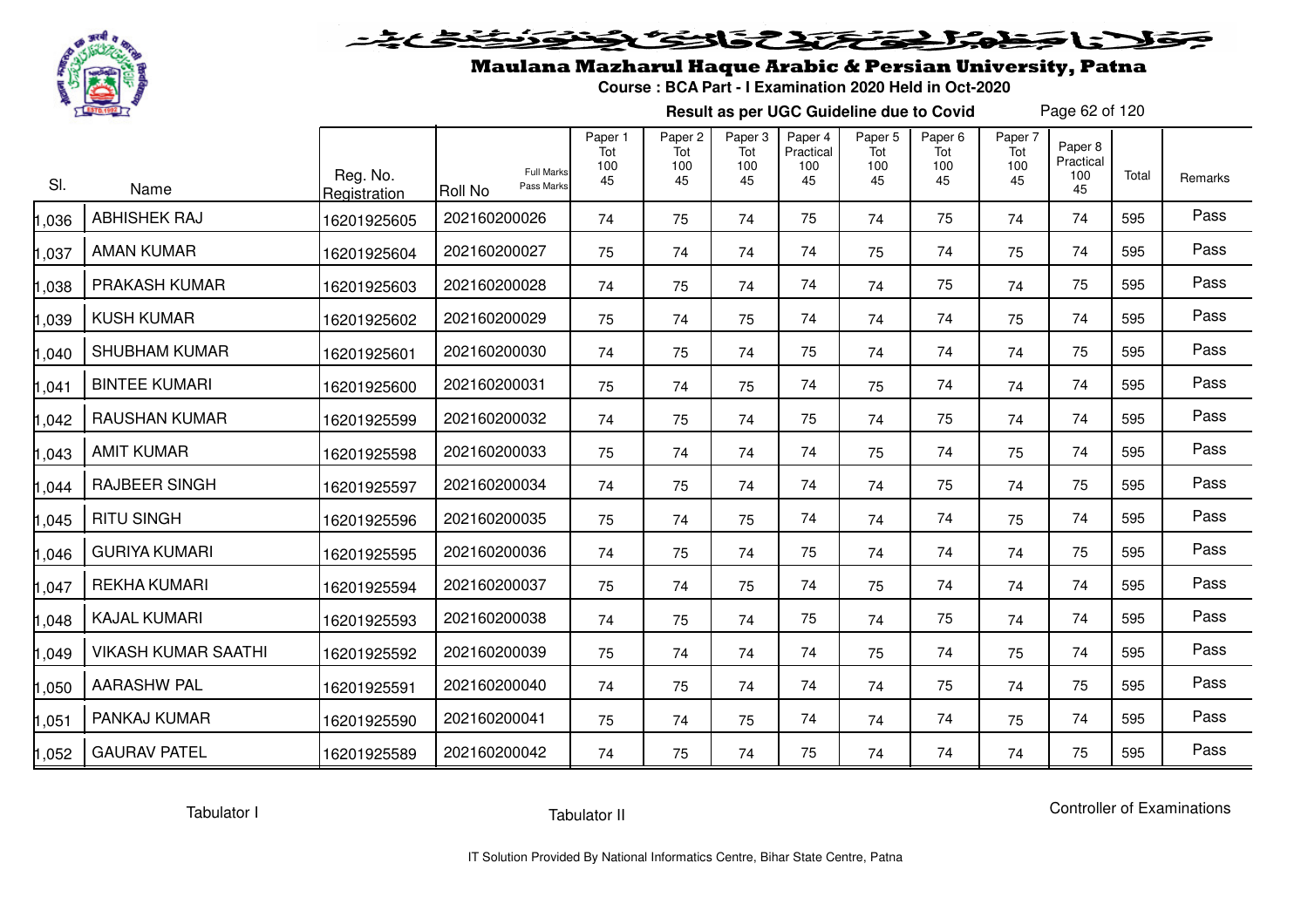

#### فتحتحلن فالحفظ  $\geq$

## Maulana Mazharul Haque Arabic & Persian University, Patna

**Course : BCA Part - I Examination 2020 Held in Oct-2020**

**Result as per UGC Guideline due to Covid**

Page 63 of 120

| SI.   | Name                   | Reg. No.<br>Registration | <b>Full Marks</b><br>Pass Marks<br><b>Roll No</b> | Paper 1<br>Tot<br>100<br>45 | Paper 2<br>Tot<br>100<br>45 | Paper 3<br>Tot<br>100<br>45 | Paper 4<br>Practical<br>100<br>45 | Paper 5<br>Tot<br>100<br>45 | Paper 6<br>Tot<br>100<br>45 | Paper 7<br>Tot<br>100<br>45 | Paper 8<br>Practical<br>100<br>45 | Total | Remarks |
|-------|------------------------|--------------------------|---------------------------------------------------|-----------------------------|-----------------------------|-----------------------------|-----------------------------------|-----------------------------|-----------------------------|-----------------------------|-----------------------------------|-------|---------|
| ,053  | <b>SRIJAN KUMAR</b>    | 16201925588              | 202160200043                                      | 75                          | 74                          | 75                          | 74                                | 75                          | 74                          | 74                          | 74                                | 595   | Pass    |
| 1,054 | <b>MAYANK KUMAR</b>    | 16201925587              | 202160200044                                      | 74                          | 75                          | 74                          | 75                                | 74                          | 75                          | 74                          | 74                                | 595   | Pass    |
| 1,055 | ANUP KUMAR YADAV       | 16201923821              | 202180200001                                      | 71                          | 70                          | 70                          | 71                                | 70                          | 71                          | 72                          | 71                                | 566   | Pass    |
| 1,056 | <b>AMRIT SAGAR</b>     | 16201919127              | 202180200002                                      | 71                          | 71                          | 71                          | 73                                | 71                          | 70                          | 71                          | 72                                | 570   | Pass    |
| 1,057 | <b>KAJAL KUMARI</b>    | 16201919126              | 202180200003                                      | 72                          | 72                          | 70                          | 72                                | 70                          | 71                          | 70                          | 72                                | 569   | Pass    |
| 1,058 | DHARMENDRA YADAV       | 16201919125              | 202180200004                                      | 70                          | 70                          | 70                          | 71                                | 70                          | 70                          | 71                          | 73                                | 565   | Pass    |
| 1,059 | <b>NEHA KUMARI</b>     | 16201919124              | 202180200005                                      | 70                          | 71                          | 71                          | 72                                | 70                          | 70                          | 70                          | 72                                | 566   | Pass    |
| 1,060 | <b>NILAM KUMARI</b>    | 16201919123              | 202180200006                                      | 71                          | 70                          | 72                          | 72                                | 72                          | 71                          | 70                          | 71                                | 569   | Pass    |
| 1,061 | <b>RAJNI KUMARI</b>    | 16201919122              | 202180200007                                      | 72                          | 71                          | 70                          | 74                                | 71                          | 70                          | 71                          | 72                                | 571   | Pass    |
| ,062  | <b>NISHI KUMARI</b>    | 16201919121              | 202180200008                                      | 71                          | 70                          | 70                          | 72                                | 71                          | 71                          | 70                          | 73                                | 568   | Pass    |
| 1,063 | <b>SHOBHA KUMARI</b>   | 16201919120              | 202180200009                                      | 71                          | 71                          | 71                          | 72                                | 72                          | 72                          | 71                          | 72                                | 572   | Pass    |
| 1,064 | <b>SONAM KUMARI</b>    | 16201919119              | 202180200010                                      | 70                          | 70                          | 72                          | 71                                | 71                          | 71                          | 70                          | 72                                | 567   | Pass    |
| 1,065 | <b>ANJANA KUMARI</b>   | 16201919118              | 202180200011                                      | 70                          | 71                          | 71                          | 72                                | 70                          | 70                          | 70                          | 71                                | 565   | Pass    |
| 1,066 | AMIT KUMAR SHARMA      | 16201919117              | 202180200012                                      | 70                          | 70                          | 70                          | 75                                | 72                          | 70                          | 75                          | 74                                | 576   | Pass    |
| 1,067 | <b>IRSHAD HUSSAIN</b>  | 16201919116              | 202180200013                                      | 70                          | 71                          | 71                          | 75                                | 70                          | 72                          | 75                          | 74                                | 578   | Pass    |
| 1,068 | ABHISHEK KUMAR DWIVEDI | 16201919115              | 202180200014                                      | 70                          | 72                          | 72                          | 72                                | 72                          | 70                          | 71                          | 71                                | 570   | Pass    |
| 1,069 | PRIYA KUMARI           | 16201919114              | 202180200015                                      | 70                          | 70                          | 71                          | 71                                | 70                          | 70                          | 70                          | 72                                | 564   | Pass    |

Tabulator I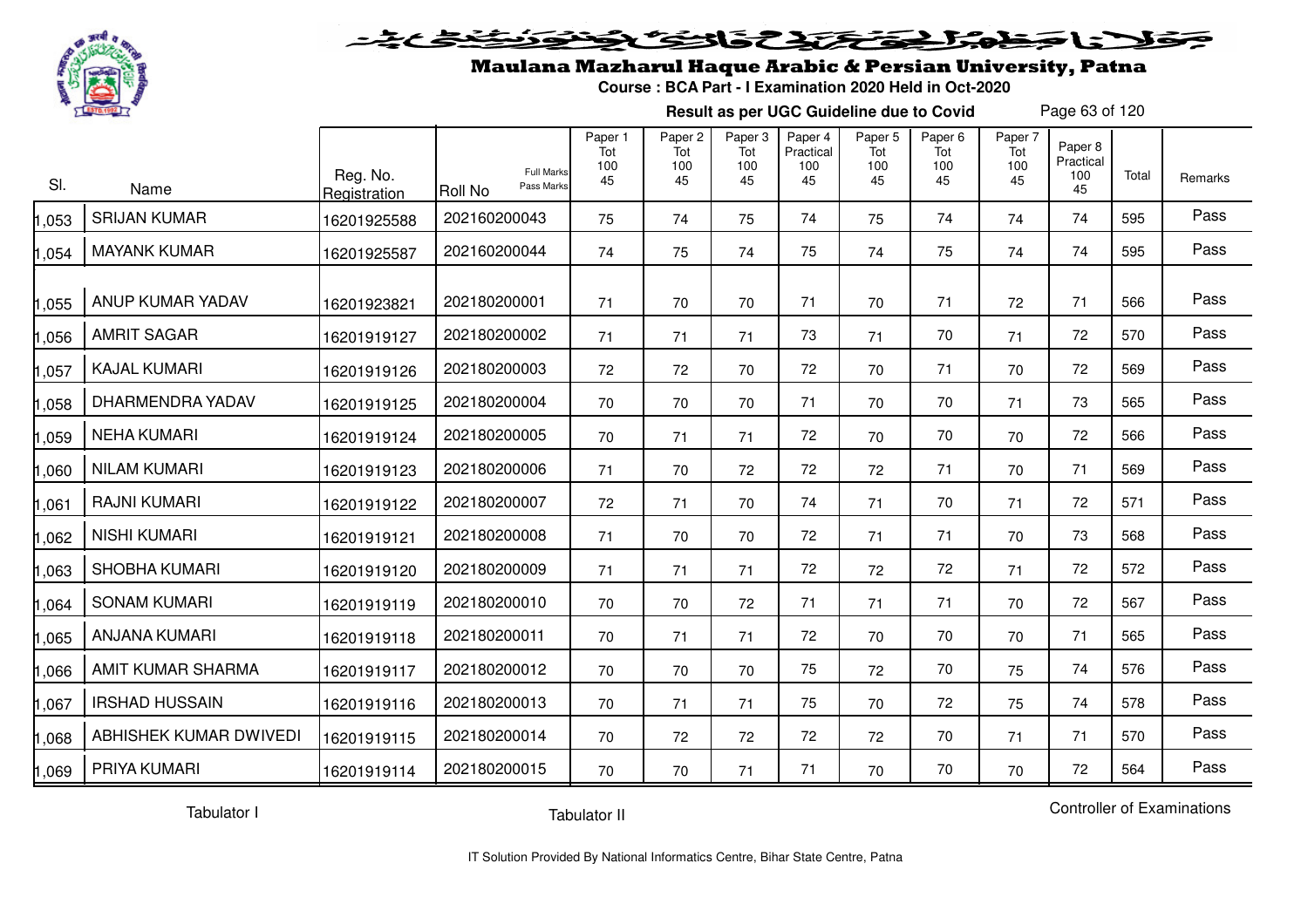

### Maulana Mazharul Haque Arabic & Persian University, Patna

**Course : BCA Part - I Examination 2020 Held in Oct-2020**

**Result as per UGC Guideline due to Covid**

Page 64 of 120

| SI.   | Name                    | Reg. No.<br>Registration | <b>Full Marks</b><br>Pass Marks<br><b>Roll No</b> | Paper 1<br>Tot<br>100<br>45 | Paper <sub>2</sub><br>Tot<br>100<br>45 | Paper 3<br>Tot<br>100<br>45 | Paper <sub>4</sub><br>Practical<br>100<br>45 | Paper <sub>5</sub><br>Tot<br>100<br>45 | Paper <sub>6</sub><br>Tot<br>100<br>45 | Paper 7<br>Tot<br>100<br>45 | Paper 8<br>Practical<br>100<br>45 | Total | Remarks |
|-------|-------------------------|--------------------------|---------------------------------------------------|-----------------------------|----------------------------------------|-----------------------------|----------------------------------------------|----------------------------------------|----------------------------------------|-----------------------------|-----------------------------------|-------|---------|
| 1,070 | <b>PUJA KUMARI</b>      | 16201919113              | 202180200016                                      | 71                          | 71                                     | 72                          | 71                                           | 71                                     | 70                                     | 70                          | 72                                | 568   | Pass    |
| 1,071 | <b>SANJIT KUMAR</b>     | 16201919112              | 202180200017                                      | 71                          | 70                                     | 72                          | 72                                           | 72                                     | 71                                     | 70                          | 72                                | 570   | Pass    |
| 1,072 | <b>RAVI KUMAR SINGH</b> | 16201919111              | 202180200018                                      | 71                          | 71                                     | 71                          | 72                                           | 71                                     | 70                                     | 72                          | 72                                | 570   | Pass    |
| 1,073 | <b>NEHA KUMARI</b>      | 16201919110              | 202180200019                                      | 71                          | 70                                     | 71                          | 71                                           | 70                                     | 71                                     | 70                          | 72                                | 566   | Pass    |
| 1,074 | PAWAN KUMAR OJHA        | 16201919109              | 202180200020                                      | 70                          | 71                                     | 70                          | 73                                           | 70                                     | 70                                     | 71                          | 72                                | 567   | Pass    |
| 1,075 | RAVIRANJAN KUMAR        | 16201919108              | 202180200021                                      | 70                          | 72                                     | 70                          | 74                                           | 71                                     | 70                                     | 70                          | 75                                | 572   | Pass    |
| 1,076 | PAWAN KUMAR SINGH       | 16201919107              | 202180200022                                      | 70                          | 70                                     | 70                          | 71                                           | 71                                     | 71                                     | 71                          | 74                                | 568   | Pass    |
| 1,077 | PINKI KUMARI            | 16201919106              | 202180200023                                      | 72                          | 70                                     | 70                          | 72                                           | 72                                     | 71                                     | 70                          | 71                                | 568   | Pass    |
| 1,078 | <b>GURIYA KUMARI</b>    | 16201919105              | 202180200024                                      | 72                          | 71                                     | 71                          | 72                                           | 72                                     | 70                                     | 71                          | 72                                | 571   | Pass    |
| 1,079 | <b>SHILPI KUMARI</b>    | 16201919104              | 202180200025                                      | 71                          | 72                                     | 72                          | 71                                           | 70                                     | 70                                     | 70                          | 72                                | 568   | Pass    |
| 1,080 | <b>ARCHANA KUMARI</b>   | 16201919103              | 202180200026                                      | 72                          | 70                                     | 71                          | 72                                           | 71                                     | 72                                     | 70                          | 72                                | 570   | Pass    |
| 1,081 | <b>PINKEE KUMARI</b>    | 16201919102              | 202180200027                                      | 70                          | 70                                     | 70                          | 72                                           | 71                                     | 72                                     | 71                          | 72                                | 568   | Pass    |
| 1,082 | RADHESHYAM RAM          | 16201919101              | 202180200028                                      | 70                          | 71                                     | 71                          | 75                                           | 70                                     | 72                                     | 75                          | 71                                | 575   | Pass    |
| 1,083 | MAMTA KUMARI BHAGAT     | 16201919100              | 202180200029                                      | 71                          | 70                                     | 72                          | 72                                           | 70                                     | 71                                     | 72                          | 71                                | 569   | Pass    |
| 1,084 | <b>VARSHA KUMARI</b>    | 16201919099              | 202180200030                                      | 72                          | 70                                     | 70                          | 72                                           | 71                                     | 72                                     | 70                          | 72                                | 569   | Pass    |
| 1,085 | NIDHI KUMARI            | 16201919098              | 202180200031                                      | 70                          | 71                                     | 70                          | 71                                           | 70                                     | 70                                     | 70                          | 72                                | 564   | Pass    |
| 1,086 | <b>NAMITA KUMARI</b>    | 16201919097              | 202180200032                                      | 71                          | 72                                     | 71                          | 72                                           | 71                                     | 71                                     | 70                          | 72                                | 570   | Pass    |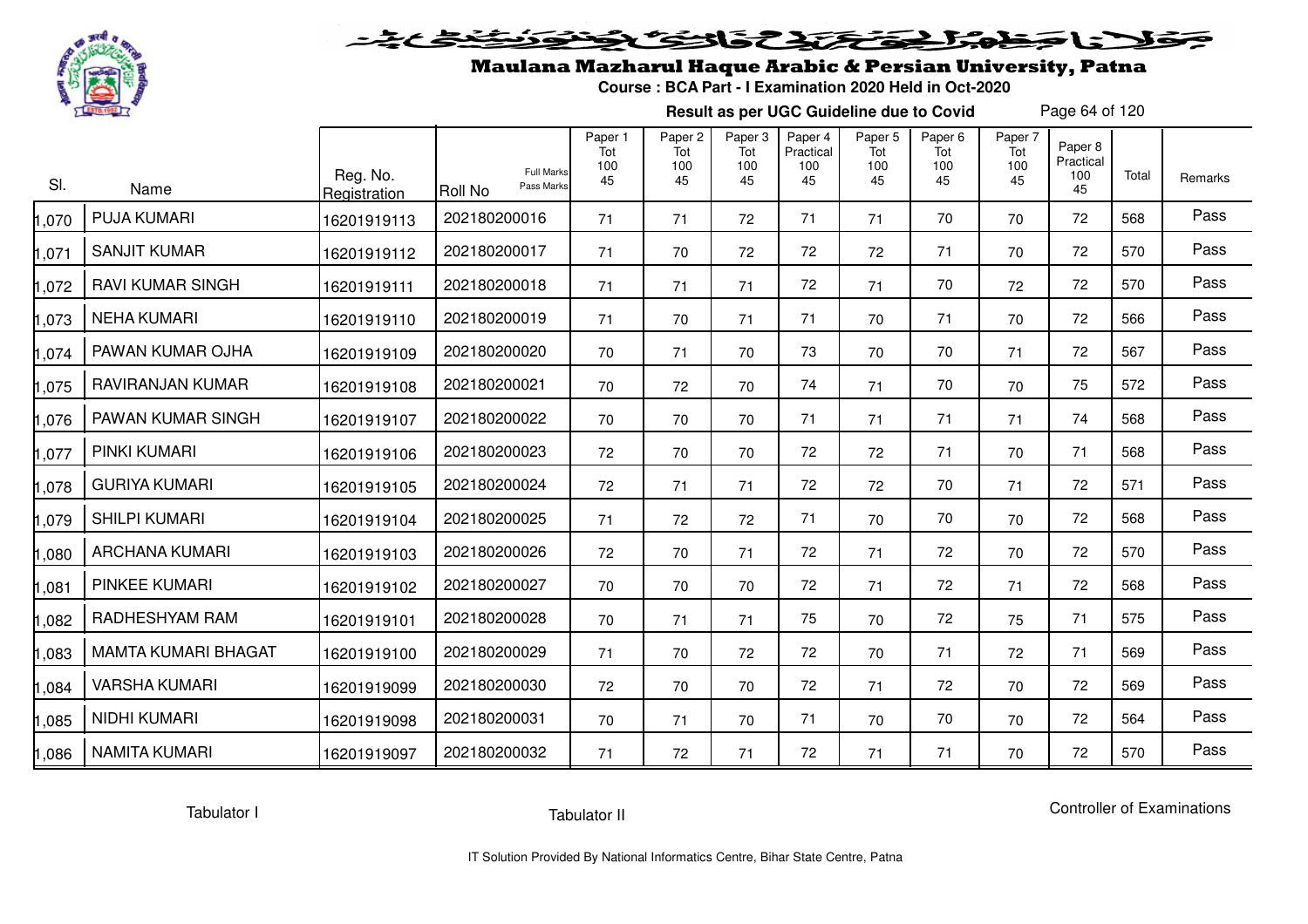

#### 2020 2020 2020  $\blacktriangleright$   $\blacktriangleright$   $\blacktriangleright$

### Maulana Mazharul Haque Arabic & Persian University, Patna

**Course : BCA Part - I Examination 2020 Held in Oct-2020**

**Result as per UGC Guideline due to Covid**

Page 65 of 120

| SI.   | Name                    | Reg. No.<br>Registration | <b>Full Marks</b><br>Pass Marks<br>Roll No | Paper 1<br>Tot<br>100<br>45 | Paper 2<br>Tot<br>100<br>45 | Paper 3<br>Tot<br>100<br>45 | Paper 4<br>Practical<br>100<br>45 | Paper 5<br>Tot<br>100<br>45 | Paper <sub>6</sub><br>Tot<br>100<br>45 | Paper 7<br>Tot<br>100<br>45 | Paper 8<br>Practical<br>100<br>45 | Total | Remarks |
|-------|-------------------------|--------------------------|--------------------------------------------|-----------------------------|-----------------------------|-----------------------------|-----------------------------------|-----------------------------|----------------------------------------|-----------------------------|-----------------------------------|-------|---------|
| 1,087 | <b>GYAN KUMAR SINGH</b> | 16201919096              | 202180200033                               | 71                          | 70                          | 70                          | 72                                | 71                          | 72                                     | 71                          | 72                                | 569   | Pass    |
| 1,088 | <b>SUSHMA RANI</b>      | 16201919095              | 202180200034                               | 71                          | 72                          | 70                          | 71                                | 70                          | 73                                     | 70                          | 72                                | 569   | Pass    |
| 1,089 | <b>ANUJ KUMAR</b>       | 16201919094              | 202180200035                               | 70                          | 71                          | 70                          | 71                                | 70                          | 71                                     | 70                          | 73                                | 566   | Pass    |
| 1,090 | <b>CHANDAN KUMAR</b>    | 16201919093              | 202180200036                               | 70                          | 70                          | 71                          | 72                                | 71                          | 71                                     | 70                          | 73                                | 568   | Pass    |
| 1,091 | ADITYA KUMAR SINGH      | 16201919092              | 202180200037                               | 71                          | 70                          | 70                          | 73                                | 72                          | 70                                     | 70                          | 73                                | 569   | Pass    |
| 1,092 | PRIYANKA KUMARI         | 16201919091              | 202180200038                               | 70                          | 71                          | 71                          | 71                                | 70                          | 70                                     | 71                          | 73                                | 567   | Pass    |
| 1,093 | SHREYASH VERMA          | 16201920639              | 202200200001                               | 56                          | 64                          | 68                          | 75                                | 62                          | 63                                     | 64                          | 73                                | 525   | Pass    |
| 1,094 | <b>SHAILENDRA KUMAR</b> | 16201920638              | 202200200002                               | 63                          | 64                          | 64                          | 70                                | 63                          | 66                                     | 64                          | 69                                | 523   | Pass    |
| 1,095 | <b>ARYAN RAJ</b>        | 16201920637              | 202200200003                               | 66                          | 65                          | 61                          | 69                                | 64                          | 63                                     | 63                          | 70                                | 521   | Pass    |
| 1,096 | <b>ALOK KUMAR SINGH</b> | 16201920636              | 202200200004                               | 68                          | 71                          | 72                          | 72                                | 72                          | 73                                     | 75                          | 71                                | 574   | Pass    |
| 1,097 | PRATIBHA KUMARI         | 16201920635              | 202200200005                               | 67                          | 69                          | 68                          | 72                                | 63                          | 68                                     | 70                          | 74                                | 551   | Pass    |
| 1,098 | AMRIT KUMAR CHATURBEDY  | 16201920634              | 202200200006                               | 68                          | 68                          | 66                          | 72                                | 66                          | 67                                     | 68                          | 74                                | 549   | Pass    |
| 1,099 | <b>MAHIMA RAI</b>       | 16201920633              | 202200200007                               | 72                          | 70                          | 72                          | 71                                | 68                          | 75                                     | 74                          | 72                                | 574   | Pass    |
| 1,100 | <b>SHREYA KUMARI</b>    | 16201920632              | 202200200008                               | 64                          | 69                          | 70                          | 70                                | 65                          | 68                                     | 69                          | 71                                | 546   | Pass    |
| 1,101 | <b>KAJAL KUMARI</b>     | 16201920631              | 202200200009                               | 65                          | 66                          | 67                          | 74                                | 62                          | 65                                     | 68                          | 71                                | 538   | Pass    |
| 1,102 | <b>SONI KUMARI</b>      | 16201920630              | 202200200010                               | 63                          | 64                          | 69                          | 69                                | 63                          | 68                                     | 68                          | 72                                | 536   | Pass    |
| 1,103 | <b>KHUSHBOO KUMARI</b>  | 16201920629              | 202200200011                               | 62                          | 63                          | 70                          | 69                                | 65                          | 64                                     | 66                          | 71                                | 530   | Pass    |

Tabulator I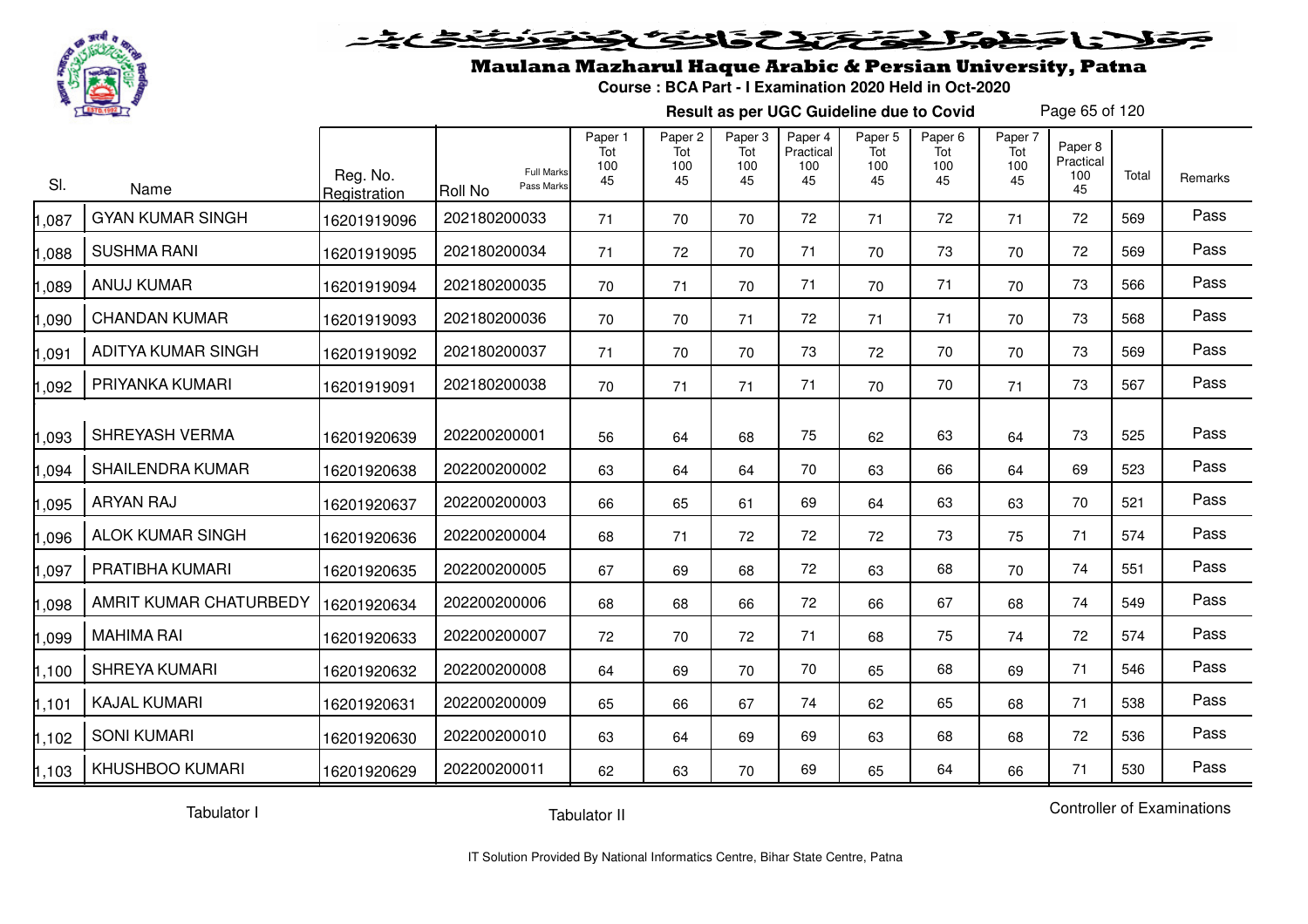

## Maulana Mazharul Haque Arabic & Persian University, Patna

**Course : BCA Part - I Examination 2020 Held in Oct-2020**

**Result as per UGC Guideline due to Covid**

Page 66 of 120

| SI.   | Name                    | Reg. No.<br>Registration | <b>Full Marks</b><br>Pass Marks<br>Roll No | Paper 1<br>Tot<br>100<br>45 | Paper 2<br>Tot<br>100<br>45 | Paper 3<br>Tot<br>100<br>45 | Paper 4<br>Practical<br>100<br>45 | Paper 5<br>Tot<br>100<br>45 | Paper <sub>6</sub><br>Tot<br>100<br>45 | Paper 7<br>Tot<br>100<br>45 | Paper 8<br>Practical<br>100<br>45 | Total    | Remarks |
|-------|-------------------------|--------------------------|--------------------------------------------|-----------------------------|-----------------------------|-----------------------------|-----------------------------------|-----------------------------|----------------------------------------|-----------------------------|-----------------------------------|----------|---------|
| 1,104 | <b>SRISHTI KUMARI</b>   | 16201920628              | 202200200012                               | 70                          | 70                          | 72                          | 73                                | 69                          | 73                                     | 72                          | 71                                | 570      | Pass    |
| 1,105 | <b>ANUGYA KUMARI</b>    | 16201920627              | 202200200013                               | 73                          | 72                          | 69                          | 70                                | 67                          | 74                                     | 73                          | 73                                | 571      | Pass    |
| 1,106 | <b>LAKSHMI RAI</b>      | 16201920626              | 202200200014                               | 65                          | 67                          | 69                          | 71                                | 64                          | 69                                     | 70                          | 69                                | 544      | Pass    |
| 1,107 | <b>LAXMI KUMARI</b>     | 16201920625              | 202200200015                               | 67                          | 68                          | 61                          | 68                                | 62                          | 65                                     | 65                          | 69                                | 525      | Pass    |
| 1,108 | <b>RAHUL KUMAR</b>      | 16201920624              | 202200200016                               | 63                          | 66                          | 66                          | 70                                | 68                          | 68                                     | 71                          | 70                                | 542      | Pass    |
| 1,109 | DEEPAK KUMAR DIWEDI     | 16201920623              | 202200200017                               | 65                          | 65                          | 68                          | 70                                | 64                          | 67                                     | 67                          | 69                                | 535      | Pass    |
| 1,110 | <b>CHHOTE KUMAR</b>     | 16201920622              | 202200200018                               | 62                          | 63                          | 63                          | 74                                | 64                          | 62                                     | 61                          | 74                                | 523      | Pass    |
| 1,111 | <b>ANURAG KUMAR</b>     | 16201920621              | 202200200019                               | 63                          | 62                          | 70                          | 69                                | 62                          | 63                                     | 62                          | 68                                | 519      | Pass    |
| 1,112 | <b>MANOJ KUMAR</b>      | 16201920620              | 202200200020                               | A                           | A                           | A                           | A                                 | A                           | A                                      | A                           | A                                 | $\Omega$ | Absent  |
| 1,113 | <b>NIRAJ KUMAR</b>      | 16201920619              | 202200200021                               | 65                          | 69                          | 68                          | 70                                | 68                          | 70                                     | 69                          | 68                                | 547      | Pass    |
| 1,114 | <b>SHRIKANT</b>         | 16201920618              | 202200200022                               | 58                          | 65                          | 65                          | 68                                | 60                          | 62                                     | 68                          | 69                                | 515      | Pass    |
| 1,115 | SHESHNATH KUMAR         | 16201920617              | 202200200023                               | 61                          | 61                          | 68                          | 70                                | 62                          | 61                                     | 62                          | 68                                | 513      | Pass    |
| 1,116 | <b>VISHAL KUMAR RAI</b> | 16201920616              | 202200200024                               | 62                          | 64                          | 64                          | 73                                | 63                          | 66                                     | 68                          | 72                                | 532      | Pass    |
| 1,117 | <b>RAJA KUMAR</b>       | 16201922878              | 202220200001                               | 75                          | 74                          | 74                          | 74                                | 75                          | 74                                     | 75                          | 74                                | 595      | Pass    |
| 1,118 | PRIYA RAJ NANDNI        | 16201922877              | 202220200002                               | 75                          | 75                          | 74                          | 75                                | 75                          | 74                                     | 75                          | 74                                | 597      | Pass    |
| 1,119 | <b>ABDUL SAMAD</b>      | 16201922876              | 202220200003                               | 75                          | 74                          | 75                          | 74                                | 74                          | 74                                     | 75                          | 75                                | 596      | Pass    |
| 1,120 | <b>NIDHI KUMARI</b>     | 16201922875              | 202220200004                               | 74                          | 74                          | 75                          | 75                                | 75                          | 75                                     | 74                          | 74                                | 596      | Pass    |

Tabulator I

Tabulator II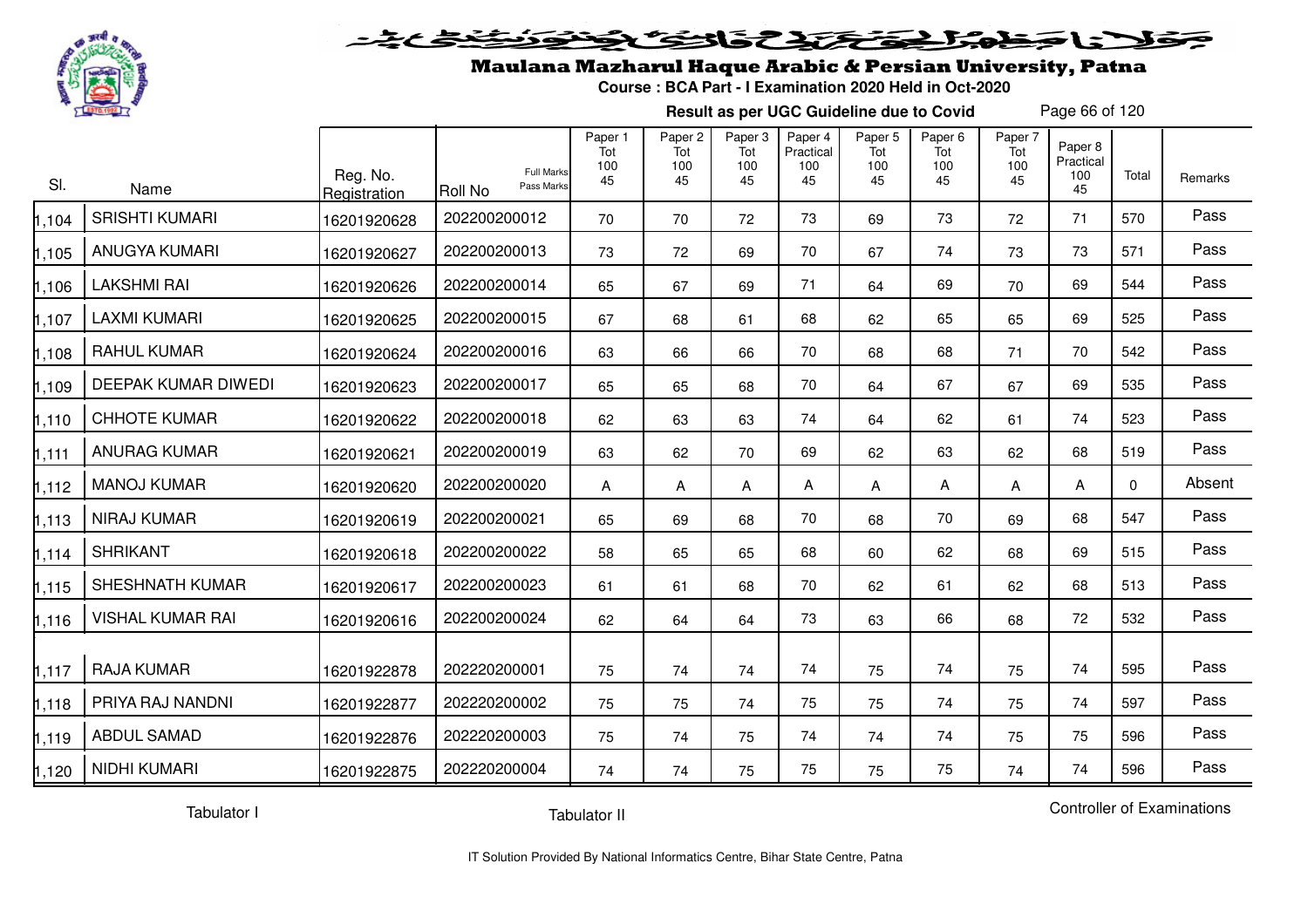

#### 20202222325.0  $\blacktriangleright$  15  $\blacktriangleright$

## Maulana Mazharul Haque Arabic & Persian University, Patna

**Course : BCA Part - I Examination 2020 Held in Oct-2020**

**Result as per UGC Guideline due to Covid**

Page 67 of 120

| SI.   | Name                      | Reg. No.<br>Registration | <b>Full Marks</b><br>Pass Marks<br>Roll No | Paper 1<br>Tot<br>100<br>45 | Paper <sub>2</sub><br>Tot<br>100<br>45 | Paper <sub>3</sub><br>Tot<br>100<br>45 | Paper 4<br>Practical<br>100<br>45 | Paper 5<br>Tot<br>100<br>45 | Paper <sub>6</sub><br>Tot<br>100<br>45 | Paper 7<br>Tot<br>100<br>45 | Paper 8<br>Practical<br>100<br>45 | Total | Remarks |
|-------|---------------------------|--------------------------|--------------------------------------------|-----------------------------|----------------------------------------|----------------------------------------|-----------------------------------|-----------------------------|----------------------------------------|-----------------------------|-----------------------------------|-------|---------|
| ,121  | <b>SUMIT KUMAR</b>        | 16201922874              | 202220200005                               | 75                          | 74                                     | 75                                     | 74                                | 74                          | 75                                     | 74                          | 75                                | 596   | Pass    |
| 1,122 | <b>SALU KUMARI</b>        | 16201922873              | 202220200006                               | 74                          | 75                                     | 74                                     | 75                                | 75                          | 75                                     | 74                          | 74                                | 596   | Pass    |
| 1,123 | <b>SHIVANI KUMARI</b>     | 16201922872              | 202220200007                               | 74                          | 74                                     | 74                                     | 74                                | 74                          | 75                                     | 74                          | 74                                | 593   | Pass    |
| 124   | <b>BULBUL KUMARI</b>      | 16201922871              | 202220200008                               | 74                          | 75                                     | 74                                     | 75                                | 75                          | 75                                     | 74                          | 74                                | 596   | Pass    |
| 1,125 | <b>SONU KUMAR</b>         | 16201922870              | 202220200009                               | 75                          | 75                                     | 75                                     | 74                                | 74                          | 74                                     | 74                          | 75                                | 596   | Pass    |
| ,126  | RAVIRAJ KUMAR             | 16201922869              | 202220200010                               | 74                          | 75                                     | 74                                     | 74                                | 74                          | 75                                     | 74                          | 74                                | 594   | Pass    |
| 1,127 | PRIYADARSHI KUMAR         | 16201922868              | 202220200011                               | 75                          | 74                                     | 75                                     | 74                                | 74                          | 75                                     | 74                          | 75                                | 596   | Pass    |
| 1,128 | <b>LAGNI KUMARI</b>       | 16201922867              | 202220200012                               | 74                          | 74                                     | 74                                     | 74                                | 74                          | 75                                     | 75                          | 74                                | 594   | Pass    |
| 1,129 | KUMARI PALLAVI            | 16201922866              | 202220200013                               | 75                          | 75                                     | 74                                     | 75                                | 75                          | 74                                     | 75                          | 75                                | 598   | Pass    |
| 1,130 | <b>MD. ASIF HUSSAIN</b>   | 16201922865              | 202220200014                               | 74                          | 74                                     | 75                                     | 74                                | 74                          | 74                                     | 75                          | 74                                | 594   | Pass    |
| ,131  | MD. JASIM ANSARI          | 16201922864              | 202220200015                               | 75                          | 75                                     | 75                                     | 75                                | 75                          | 75                                     | 74                          | 75                                | 599   | Pass    |
| 1,132 | <b>HARSH RAJ PURU</b>     | 16201920659              | 202240200001                               | 74                          | 75                                     | 74                                     | 74                                | 73                          | 74                                     | 75                          | 68                                | 587   | Pass    |
| 1,133 | PIYUSH KUMAR              | 16201920658              | 202240200002                               | 73                          | 74                                     | 75                                     | 70                                | 74                          | 73                                     | 74                          | 68                                | 581   | Pass    |
| 1,134 | NIHARIKA KUMARI           | 16201920657              | 202240200003                               | 74                          | 73                                     | 74                                     | 69                                | 73                          | 72                                     | 73                          | 67                                | 575   | Pass    |
| 1,135 | <b>KUNDAN KUMAR SINGH</b> | 16201920656              | 202240200004                               | 73                          | 74                                     | 75                                     | 70                                | 74                          | 73                                     | 74                          | 69                                | 582   | Pass    |
| 1,136 | <b>ABHISHEK KUMAR</b>     | 16201920655              | 202240200005                               | 74                          | 75                                     | 74                                     | 68                                | 73                          | 74                                     | 73                          | 69                                | 580   | Pass    |
| 1,137 | <b>SONAM KUMARI</b>       | 16201920654              | 202240200006                               | 73                          | 74                                     | 75                                     | 70                                | 74                          | 75                                     | 74                          | 70                                | 585   | Pass    |

Tabulator I

Tabulator II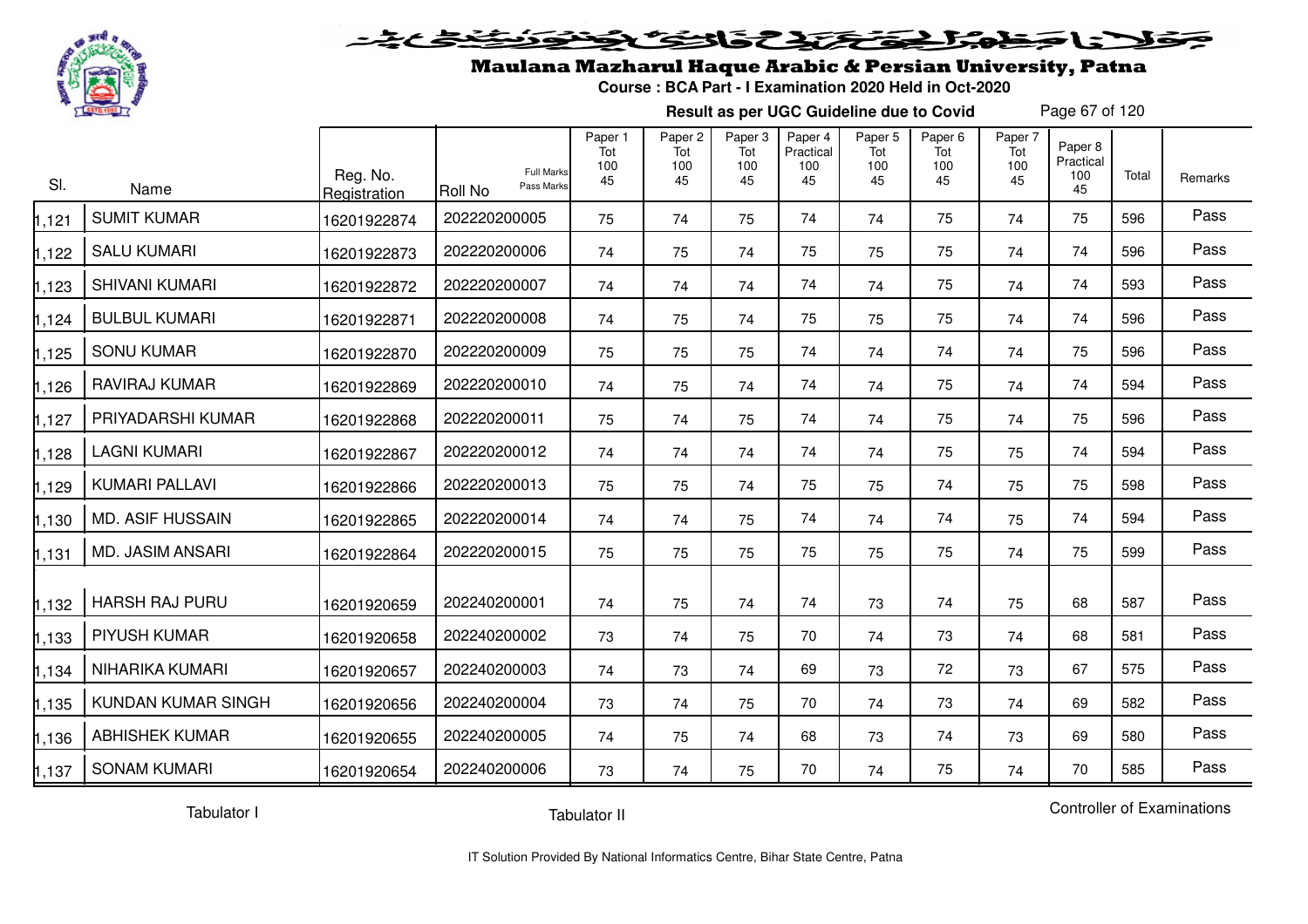

#### 2 3 3 2 2 2 2 2 2  $\blacktriangleright$  15  $\blacktriangleright$  $-2$

## Maulana Mazharul Haque Arabic & Persian University, Patna

**Course : BCA Part - I Examination 2020 Held in Oct-2020**

**Result as per UGC Guideline due to Covid**

Page 68 of 120

| SI.   | Name                       | Reg. No.<br>Registration | <b>Full Marks</b><br>Pass Marks<br><b>Roll No</b> | Paper 1<br>Tot<br>100<br>45 | Paper 2<br>Tot<br>100<br>45 | Paper 3<br>Tot<br>100<br>45 | Paper 4<br>Practical<br>100<br>45 | Paper 5<br>Tot<br>100<br>45 | Paper 6<br>Tot<br>100<br>45 | Paper 7<br>Tot<br>100<br>45 | Paper 8<br>Practical<br>100<br>45 | Total | Remarks |
|-------|----------------------------|--------------------------|---------------------------------------------------|-----------------------------|-----------------------------|-----------------------------|-----------------------------------|-----------------------------|-----------------------------|-----------------------------|-----------------------------------|-------|---------|
| 1,138 | PRASHANK KUMAR             | 16201920653              | 202240200007                                      | 74                          | 75                          | 74                          | 69                                | 73                          | 74                          | 73                          | 70                                | 582   | Pass    |
| 1,139 | <b>ROHIT KUMAR</b>         | 16201920652              | 202240200008                                      | 74                          | 74                          | 73                          | 70                                | 72                          | 75                          | 74                          | 69                                | 581   | Pass    |
| 1,140 | <b>ASHU PANDEY</b>         | 16201920651              | 202240200009                                      | 74                          | 73                          | 72                          | 68                                | 74                          | 74                          | 73                          | 69                                | 577   | Pass    |
| 1,141 | SUBASH KUMAR YADAV         | 16201920650              | 202240200010                                      | 74                          | 73                          | 73                          | 69                                | 74                          | 73                          | 74                          | 68                                | 578   | Pass    |
| 1,142 | PRIYESH KUMAR              | 16201920649              | 202240200011                                      | 74                          | 74                          | 72                          | 70                                | 73                          | 74                          | 73                          | 73                                | 583   | Pass    |
| 1,143 | NIRAJ KUMAR                | 16201920648              | 202240200012                                      | 73                          | 73                          | 73                          | 68                                | 74                          | 73                          | 74                          | 69                                | 577   | Pass    |
| 1,144 | <b>SANGITA KUMARI</b>      | 16201920647              | 202240200013                                      | 73                          | 74                          | 75                          | 70                                | 74                          | 75                          | 74                          | 70                                | 585   | Pass    |
| 1,145 | <b>ADITYA VERMA</b>        | 16201920646              | 202240200014                                      | 74                          | 75                          | 74                          | 69                                | 73                          | 74                          | 73                          | 70                                | 582   | Pass    |
| 1,146 | <b>UPENDRA KUMAR</b>       | 16201920645              | 202240200015                                      | 73                          | 74                          | 74                          | 69                                | 74                          | 72                          | 74                          | 70                                | 580   | Pass    |
| 1,147 | <b>SATYAM CHAUHAN</b>      | 16201920644              | 202240200016                                      | 74                          | 73                          | 75                          | 70                                | 73                          | 74                          | 74                          | 74                                | 587   | Pass    |
| 1,148 | SHOBHIT KUMAR SINGH        | 16201920643              | 202240200017                                      | 75                          | 74                          | 73                          | 70                                | 75                          | 74                          | 73                          | 69                                | 583   | Pass    |
| 1,149 | <b>SUNNY KUMAR</b>         | 16201920642              | 202240200018                                      | 74                          | 75                          | 73                          | 69                                | 74                          | 73                          | 74                          | 70                                | 582   | Pass    |
| 1,150 | <b>TEJASVI KUMARI</b>      | 16201920641              | 202240200019                                      | 75                          | 74                          | 75                          | 70                                | 73                          | 74                          | 73                          | 70                                | 584   | Pass    |
| 1,151 | <b>KRISHNMURTI CHAUBEY</b> | 16201920640              | 202240200020                                      | 74                          | 73                          | 74                          | 69                                | 75                          | 73                          | 74                          | 68                                | 580   | Pass    |
| 1,152 | AMRITANSHU AMAN            | 16201921332              | 202270200004                                      | 63                          | 66                          | 66                          | 65                                | 64                          | 66                          | 69                          | 71                                | 530   | Pass    |
| 1,153 | <b>MANISH KUMAR</b>        | 16201921331              | 202270200005                                      | 65                          | 68                          | 67                          | 66                                | 65                          | 63                          | 64                          | 65                                | 523   | Pass    |
| 1,154 | <b>MD AAKIL</b>            | 16201921330              | 202270200006                                      | 64                          | 69                          | 63                          | 60                                | 66                          | 67                          | 65                          | 60                                | 514   | Pass    |

Tabulator I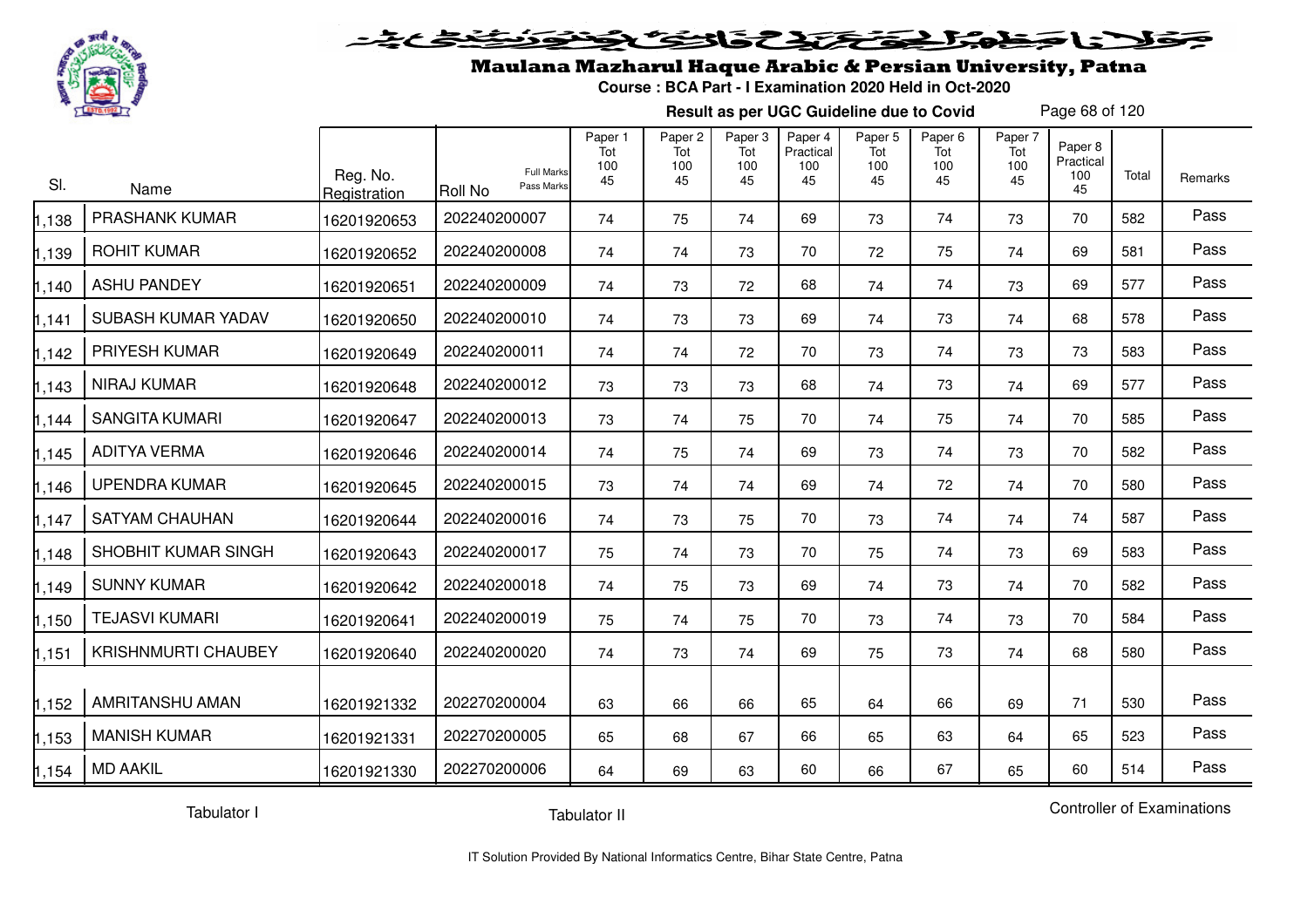

# فلأناخض المتحقح كتحافظ

## Maulana Mazharul Haque Arabic & Persian University, Patna

**Course : BCA Part - I Examination 2020 Held in Oct-2020**

**Result as per UGC Guideline due to Covid**

Page 69 of 120

| SI.   | Name                    | Reg. No.<br>Registration | <b>Full Marks</b><br>Pass Marks<br><b>Roll No</b> | Paper 1<br>Tot<br>100<br>45 | Paper <sub>2</sub><br>Tot<br>100<br>45 | Paper <sub>3</sub><br>Tot<br>100<br>45 | Paper 4<br>Practical<br>100<br>45 | Paper <sub>5</sub><br>Tot<br>100<br>45 | Paper <sub>6</sub><br>Tot<br>100<br>45 | Paper 7<br>Tot<br>100<br>45 | Paper 8<br>Practical<br>100<br>45 | Total | Remarks |
|-------|-------------------------|--------------------------|---------------------------------------------------|-----------------------------|----------------------------------------|----------------------------------------|-----------------------------------|----------------------------------------|----------------------------------------|-----------------------------|-----------------------------------|-------|---------|
| ,155  | <b>RAKESH KUMAR</b>     | 16201921329              | 202270200007                                      | 66                          | 64                                     | 69                                     | 68                                | 67                                     | 68                                     | 68                          | 67                                | 537   | Pass    |
| ,156  | RADHA KRISHNA KUMAR     | 16201921328              | 202270200008                                      | 65                          | 63                                     | 68                                     | 67                                | 68                                     | 64                                     | 67                          | 66                                | 528   | Pass    |
| ,157  | <b>MANISH KUMAR</b>     | 16201921327              | 202270200009                                      | 68                          | 66                                     | 61                                     | 69                                | 62                                     | 62                                     | 63                          | 69                                | 520   | Pass    |
| 1,158 | <b>AMISHA BHARTI</b>    | 16201921326              | 202270200010                                      | 70                          | 63                                     | 62                                     | 69                                | 63                                     | 69                                     | 68                          | 70                                | 534   | Pass    |
| 1,159 | <b>KOMAL KUMARI</b>     | 16201921325              | 202270200011                                      | 70                          | 69                                     | 69                                     | 62                                | 67                                     | 63                                     | 62                          | 60                                | 522   | Pass    |
| 1,160 | <b>AMISHA KUMARI</b>    | 16201921324              | 202270200012                                      | 67                          | 65                                     | 67                                     | 69                                | 64                                     | 64                                     | 65                          | 68                                | 529   | Pass    |
| ,161  | <b>MAYANK KUMAR</b>     | 16201921323              | 202270200013                                      | 69                          | 67                                     | 65                                     | 70                                | 66                                     | 69                                     | 67                          | 68                                | 541   | Pass    |
| 1,162 | <b>ASTHA SHARMA</b>     | 16201921322              | 202270200014                                      | 65                          | 64                                     | 66                                     | 66                                | 62                                     | 62                                     | 66                          | 67                                | 518   | Pass    |
| 1,163 | <b>MONI KUMARI</b>      | 16201921321              | 202270200015                                      | 66                          | 62                                     | 62                                     | 67                                | 63                                     | 65                                     | 64                          | 67                                | 516   | Pass    |
| 1,164 | <b>NILESH KUMAR</b>     | 16201921320              | 202270200016                                      | 65                          | 68                                     | 64                                     | 66                                | 54                                     | 63                                     | 62                          | 66                                | 508   | Pass    |
| ,165  | <b>MD FARHAN HAIDER</b> | 16201921319              | 202270200017                                      | 70                          | 70                                     | 70                                     | 68                                | 70                                     | 68                                     | 67                          | 69                                | 552   | Pass    |
| 1,166 | <b>VINOD KUMAR</b>      | 16201921318              | 202270200018                                      | 67                          | 62                                     | 61                                     | 68                                | 63                                     | 64                                     | 64                          | 68                                | 517   | Pass    |
| 1,167 | <b>RAUTAM KUMAR</b>     | 16201912287              | 202270200019                                      | 70                          | 71                                     | 69                                     | 70                                | 71                                     | 69                                     | 68                          | 70                                | 558   | Pass    |
| 1,168 | <b>ANJALI SINHA</b>     | 16201912286              | 202270200020                                      | 69                          | 69                                     | 68                                     | 69                                | 68                                     | 63                                     | 67                          | 69                                | 542   | Pass    |
| 1,169 | <b>TANNU KUMARI</b>     | 16201912285              | 202270200021                                      | 70                          | 71                                     | 71                                     | 70                                | 69                                     | 68                                     | 69                          | 70                                | 558   | Pass    |
| 1,170 | <b>BALRAM KUMAR</b>     | 16201912284              | 202270200022                                      | 68                          | 67                                     | 66                                     | 60                                | 63                                     | 63                                     | 63                          | 60                                | 510   | Pass    |
| 1,171 | <b>ANKIT KUMAR</b>      | 16201912283              | 202270200023                                      | 68                          | 65                                     | 62                                     | 60                                | 67                                     | 67                                     | 68                          | 60                                | 517   | Pass    |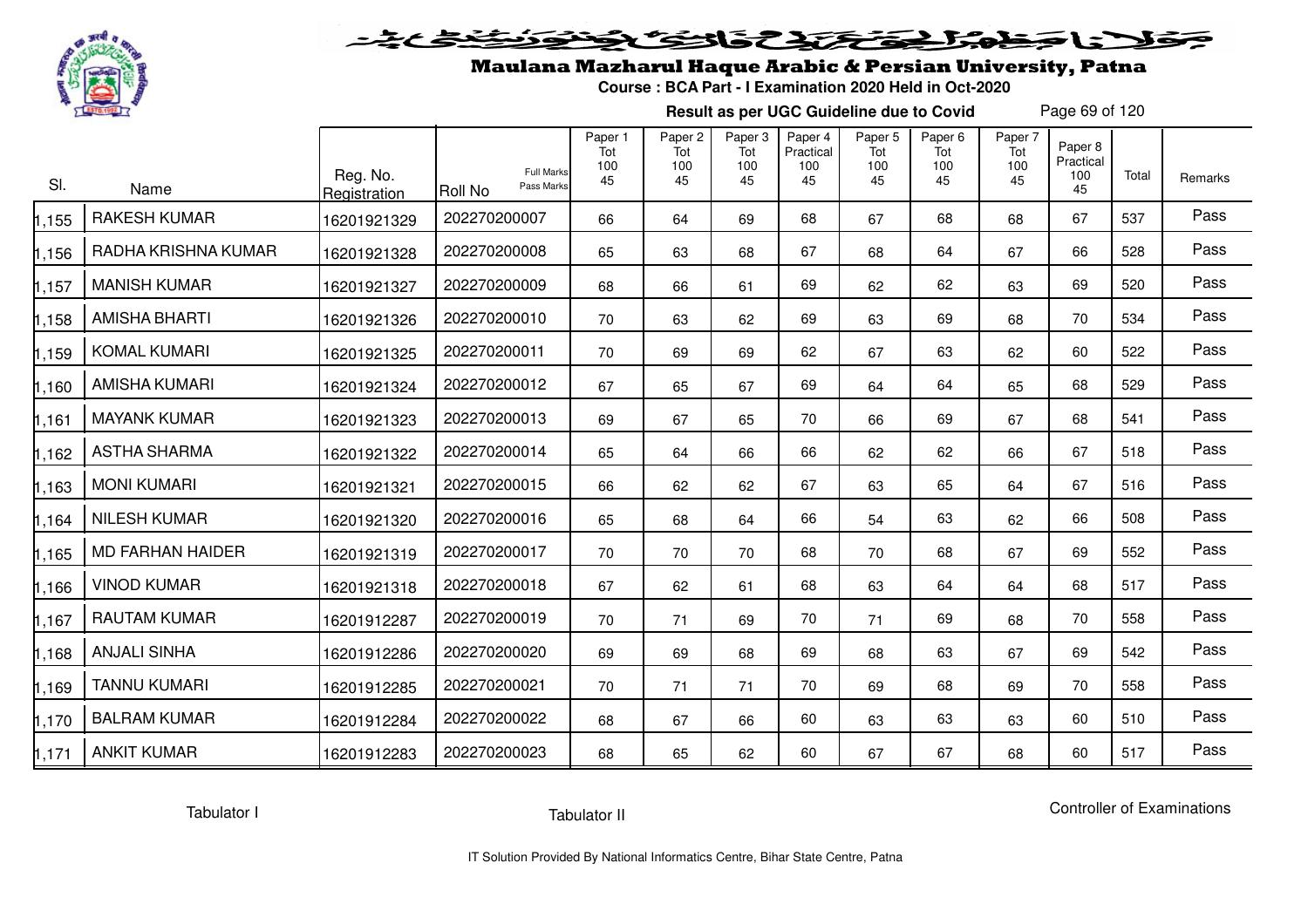

#### فتحتحن فالخفا  $\blacktriangleright$  15  $\blacktriangleright$

## Maulana Mazharul Haque Arabic & Persian University, Patna

**Course : BCA Part - I Examination 2020 Held in Oct-2020**

**Result as per UGC Guideline due to Covid**

Page 70 of 120

| SI.   | Name                   | Reg. No.<br>Registration | <b>Full Marks</b><br>Pass Marks<br>Roll No | Paper 1<br>Tot<br>100<br>45 | Paper 2<br>Tot<br>100<br>45 | Paper 3<br>Tot<br>100<br>45 | Paper 4<br>Practical<br>100<br>45 | Paper 5<br>Tot<br>100<br>45 | Paper 6<br>Tot<br>100<br>45 | Paper 7<br>Tot<br>100<br>45 | Paper 8<br>Practical<br>100<br>45 | Total | Remarks |
|-------|------------------------|--------------------------|--------------------------------------------|-----------------------------|-----------------------------|-----------------------------|-----------------------------------|-----------------------------|-----------------------------|-----------------------------|-----------------------------------|-------|---------|
| 1,172 | OM KUMAR               | 16201912282              | 202270200024                               | 71                          | 70                          | 71                          | 70                                | 69                          | 69                          | 69                          | 70                                | 559   | Pass    |
| 1,173 | <b>RUCHIKA BHARTI</b>  | 16201912281              | 202270200025                               | 68                          | 69                          | 68                          | 68                                | 70                          | 68                          | 67                          | 69                                | 547   | Pass    |
| 1,174 | <b>ABHISHEK SINGH</b>  | 16201912280              | 202270200026                               | 67                          | 68                          | 67                          | 67                                | 71                          | 65                          | 67                          | 68                                | 540   | Pass    |
| 1,175 | <b>KHUSHI KUMARI</b>   | 16201912279              | 202270200027                               | 68                          | 71                          | 69                          | 68                                | 71                          | 68                          | 69                          | 69                                | 553   | Pass    |
| 1,176 | <b>KOMAL RAJ</b>       | 16201912278              | 202270200028                               | 66                          | 69                          | 65                          | 66                                | 72                          | 69                          | 67                          | 67                                | 541   | Pass    |
| 1,177 | ABHISHEK RAJ           | 16201912277              | 202270200029                               | 67                          | 70                          | 69                          | 67                                | 67                          | 67                          | 68                          | 68                                | 543   | Pass    |
| 1,178 | <b>MIKKI KUMARI</b>    | 16201923060              | 202290200025                               | 65                          | 66                          | 67                          | 70                                | 70                          | 70                          | 69                          | 72                                | 549   | Pass    |
| 1,179 | <b>JUHI KUMARI</b>     | 16201923059              | 202290200026                               | 62                          | 63                          | 64                          | 71                                | 71                          | 69                          | 70                          | 73                                | 543   | Pass    |
| 1,180 | SAMEER PRIYADARSHI     | 16201923058              | 202290200027                               | 60                          | 61                          | 66                          | 71                                | 71                          | 71                          | 69                          | 74                                | 543   | Pass    |
| 1,181 | <b>RANJEET KUMAR</b>   | 16201923057              | 202290200028                               | 62                          | 64                          | 65                          | 72                                | 72                          | 70                          | 70                          | 73                                | 548   | Pass    |
| 1,182 | <b>NEHA PARWEZ</b>     | 16201923056              | 202290200029                               | 63                          | 65                          | 64                          | 72                                | 72                          | 70                          | 69                          | 74                                | 549   | Pass    |
| 1,183 | <b>MD SHAHBAZ RAZA</b> | 16201923055              | 202290200030                               | 66                          | 67                          | 66                          | 73                                | 73                          | 71                          | 69                          | 75                                | 560   | Pass    |
| 1,184 | <b>MANSWI KUMAR</b>    | 16201923054              | 202290200031                               | 65                          | 66                          | 69                          | 74                                | 74                          | 71                          | 68                          | 66                                | 553   | Pass    |
| 1,185 | <b>AFSANA PARVEEN</b>  | 16201923053              | 202290200032                               | 64                          | 67                          | 68                          | 75                                | 75                          | 69                          | 68                          | 74                                | 560   | Pass    |
| 1,186 | <b>RATNESH KUMAR</b>   | 16201922960              | 202290200033                               | 63                          | 66                          | 68                          | 72                                | 72                          | 70                          | 69                          | 74                                | 554   | Pass    |
| 1,187 | <b>MD FIRDOSH</b>      | 16201922959              | 202290200034                               | 65                          | 64                          | 67                          | 73                                | 73                          | 70                          | 69                          | 75                                | 556   | Pass    |
| 1,188 | <b>SHAISTA PERWEEN</b> | 16201922958              | 202290200035                               | 63                          | 66                          | 64                          | 75                                | 75                          | 69                          | 70                          | 74                                | 556   | Pass    |

Tabulator I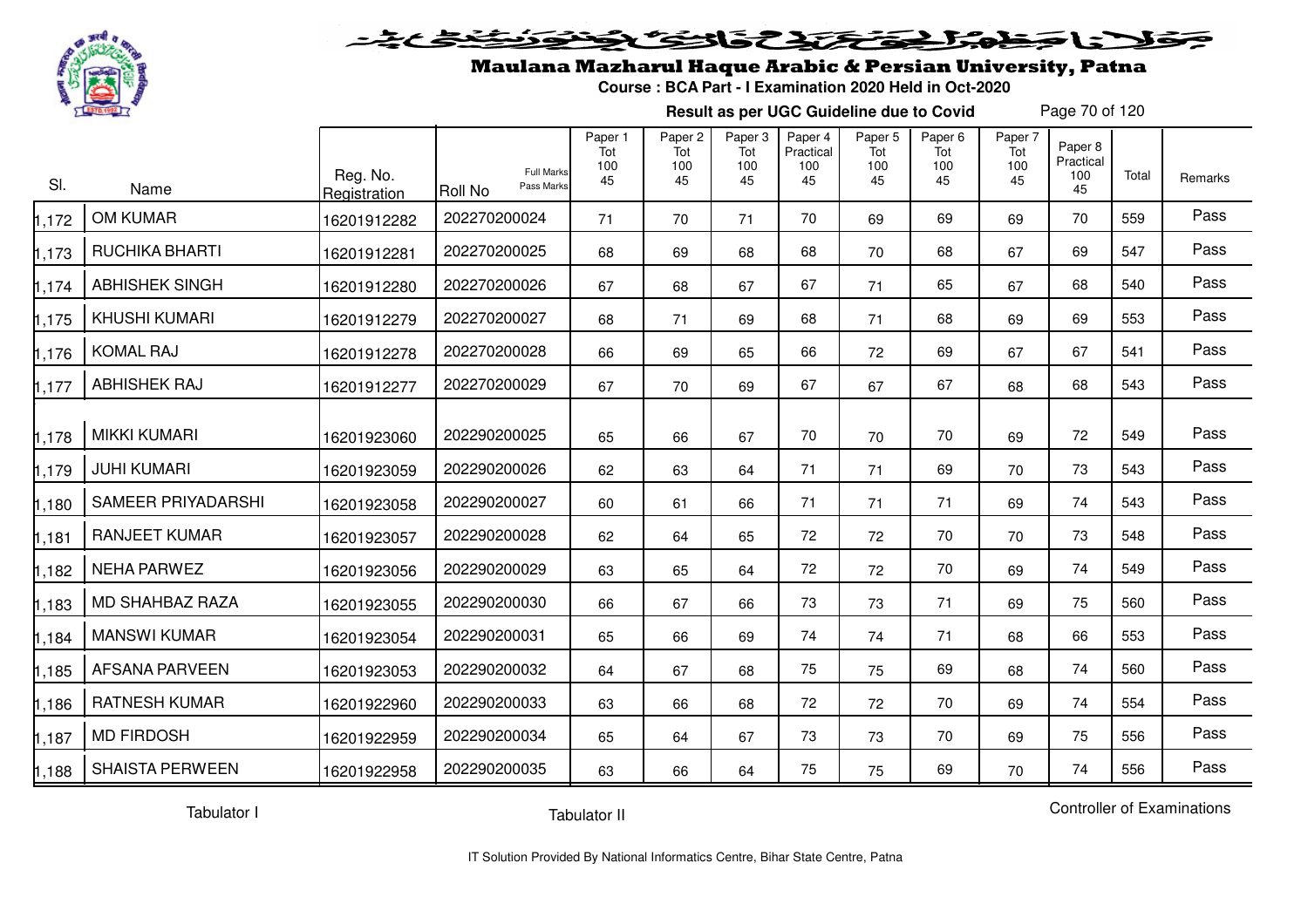

# فلأناخض بكتك كتفاف

## Maulana Mazharul Haque Arabic & Persian University, Patna

**Course : BCA Part - I Examination 2020 Held in Oct-2020**

**Result as per UGC Guideline due to Covid**

Page 71 of 120

| SI.   | Name                       | Reg. No.<br>Registration | <b>Roll No</b> | <b>Full Marks</b><br>Pass Marks | Paper 1<br>Tot<br>100<br>45 | Paper <sub>2</sub><br>Tot<br>100<br>45 | Paper 3<br>Tot<br>100<br>45 | Paper 4<br>Practical<br>100<br>45 | Paper <sub>5</sub><br>Tot<br>100<br>45 | Paper <sub>6</sub><br>Tot<br>100<br>45 | Paper 7<br>Tot<br>100<br>45 | Paper 8<br>Practical<br>100<br>45 | Total | Remarks |
|-------|----------------------------|--------------------------|----------------|---------------------------------|-----------------------------|----------------------------------------|-----------------------------|-----------------------------------|----------------------------------------|----------------------------------------|-----------------------------|-----------------------------------|-------|---------|
| 1,189 | <b>NAUSHAD ANSARI</b>      | 16201922957              | 202290200036   |                                 | 62                          | 67                                     | 65                          | 74                                | 74                                     | 68                                     | 69                          | 74                                | 553   | Pass    |
| 1,190 | <b>GUNJAN RAJ</b>          | 16201922956              | 202290200037   |                                 | 65                          | 66                                     | 68                          | 75                                | 75                                     | 70                                     | 71                          | 74                                | 564   | Pass    |
| 1.191 | <b>SAHEB KUMAR</b>         | 16201922955              | 202290200038   |                                 | 60                          | 64                                     | 66                          | 74                                | 74                                     | 69                                     | 68                          | 75                                | 550   | Pass    |
| 1,192 | <b>VIRENDAR KUMAR</b>      | 16201922954              | 202290200039   |                                 | 65                          | 66                                     | 69                          | 75                                | 75                                     | 71                                     | 70                          | 74                                | 565   | Pass    |
| 1,193 | <b>JULI KUMARI</b>         | 16201922953              | 202290200040   |                                 | 64                          | 68                                     | 67                          | 74                                | 74                                     | 69                                     | 68                          | 72                                | 556   | Pass    |
| 1,194 | <b>BHOLA KUMAR</b>         | 16201922952              | 202290200041   |                                 | 65                          | 70                                     | 68                          | 75                                | 75                                     | 70                                     | 69                          | 75                                | 567   | Pass    |
| 1,195 | <b>SHABANA KHATOON</b>     | 16201922951              | 202290200042   |                                 | 63                          | 68                                     | 67                          | 73                                | 73                                     | 71                                     | 68                          | 74                                | 557   | Pass    |
| 1,196 | <b>GULSHAN KUMAR GUPTA</b> | 16201922950              | 202290200043   |                                 | 61                          | 65                                     | 63                          | 74                                | 68                                     | 69                                     | 69                          | 70                                | 539   | Pass    |
| 1,197 | <b>FARINA KHATUN</b>       | 16201922949              | 202290200044   |                                 | 65                          | 71                                     | 70                          | 75                                | 75                                     | 71                                     | 70                          | 75                                | 572   | Pass    |
| 1,198 | <b>AFREEN PARVEEN</b>      | 16201922948              | 202290200045   |                                 | 64                          | 67                                     | 68                          | 72                                | 72                                     | 69                                     | 68                          | 74                                | 554   | Pass    |
| 1,199 | ABDULLAH ANSARI            | 16201922947              | 202290200046   |                                 | 63                          | 68                                     | 65                          | 74                                | 74                                     | 70                                     | 69                          | 75                                | 558   | Pass    |
| ,200  | <b>ZENAT PARWEEN</b>       | 16201922946              | 202290200047   |                                 | 65                          | 67                                     | 66                          | 73                                | 73                                     | 70                                     | 68                          | 74                                | 556   | Pass    |
| 1,201 | KUMARI ANJALI              | 16201922945              | 202290200048   |                                 | 66                          | 71                                     | 70                          | 72                                | 72                                     | 71                                     | 69                          | 75                                | 566   | Pass    |
| 1,202 | <b>MADHURI KUMARI</b>      | 16201922944              | 202290200049   |                                 | 67                          | 73                                     | 71                          | 73                                | 73                                     | 71                                     | 70                          | 75                                | 573   | Pass    |
| 1,203 | <b>DIVYA ROY</b>           | 16201922943              | 202290200050   |                                 | 61                          | 62                                     | 61                          | 70                                | 70                                     | 67                                     | 68                          | 70                                | 529   | Pass    |
| 1,204 | DEEPENDRA KUMAR            | 16201922942              | 202290200051   |                                 | 60                          | 63                                     | 65                          | 72                                | 72                                     | 69                                     | 70                          | 72                                | 543   | Pass    |
| 1,205 | <b>RAHUL KUMAR BARI</b>    | 16201922941              | 202290200052   |                                 | 62                          | 65                                     | 66                          | 71                                | 71                                     | 70                                     | 69                          | 73                                | 547   | Pass    |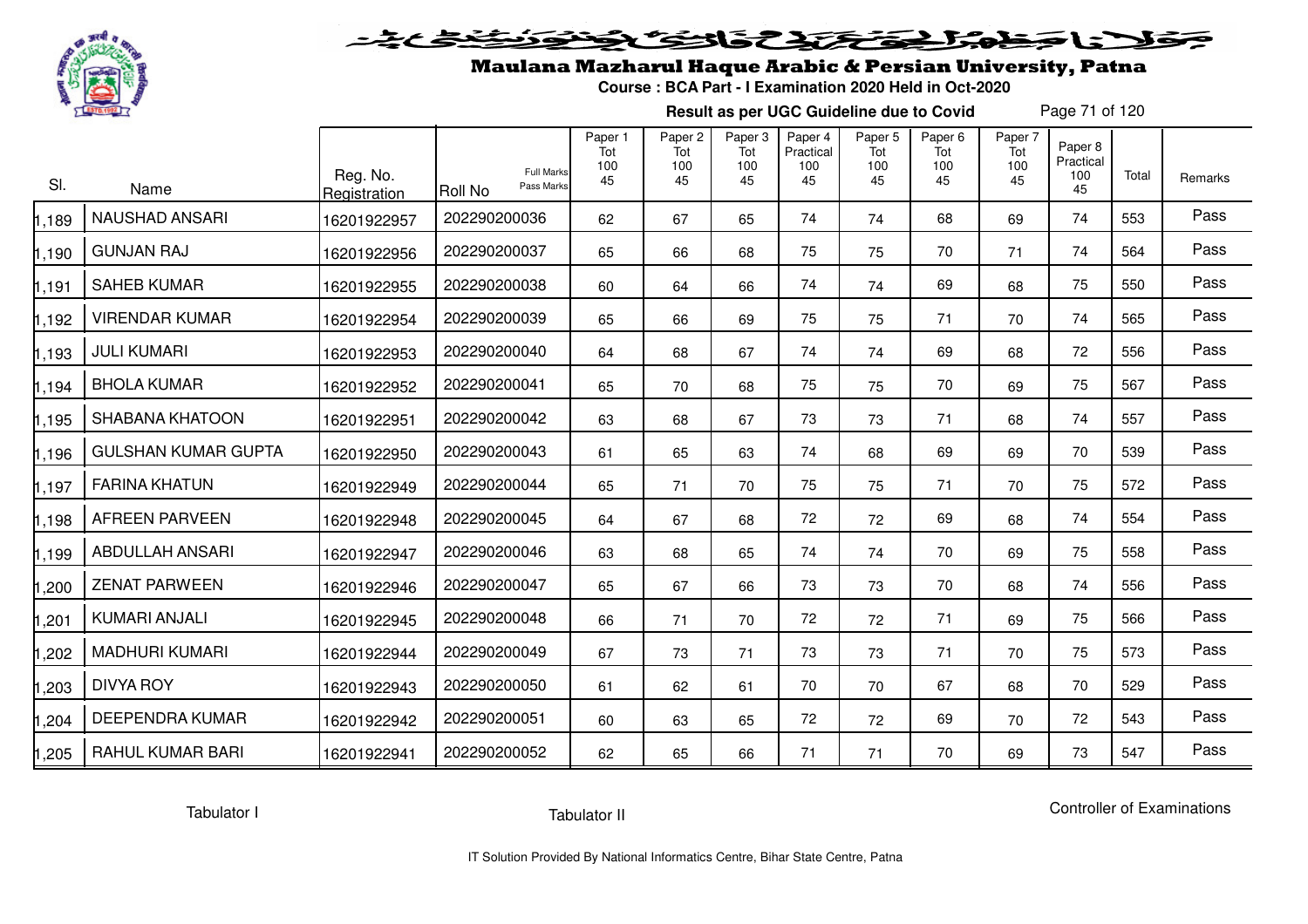

# فلانا حظما يحتكك كالخصي

## Maulana Mazharul Haque Arabic & Persian University, Patna

**Course : BCA Part - I Examination 2020 Held in Oct-2020**

**Result as per UGC Guideline due to Covid**

Page 72 of 120

| SI.  | Name                       | Reg. No.<br>Registration | <b>Full Marks</b><br>Pass Marks<br><b>Roll No</b> | Paper 1<br>Tot<br>100<br>45 | Paper <sub>2</sub><br>Tot<br>100<br>45 | Paper <sub>3</sub><br>Tot<br>100<br>45 | Paper 4<br>Practical<br>100<br>45 | Paper 5<br>Tot<br>100<br>45 | Paper <sub>6</sub><br>Tot<br>100<br>45 | Paper 7<br>Tot<br>100<br>45 | Paper <sub>8</sub><br>Practical<br>100<br>45 | Total    | Remarks |
|------|----------------------------|--------------------------|---------------------------------------------------|-----------------------------|----------------------------------------|----------------------------------------|-----------------------------------|-----------------------------|----------------------------------------|-----------------------------|----------------------------------------------|----------|---------|
| ,206 | <b>SACHIN KUMAR</b>        | 16201922940              | 202290200053                                      | 64                          | 67                                     | 68                                     | 73                                | 73                          | 71                                     | 70                          | 75                                           | 561      | Pass    |
| ,207 | <b>FARHEENA KHATOON</b>    | 16201922939              | 202290200054                                      | 68                          | 70                                     | 71                                     | 69                                | 68                          | 72                                     | 71                          | 75                                           | 564      | Pass    |
| ,208 | <b>PUSHPA KUMARI</b>       | 16201922938              | 202290200055                                      | 61                          | 68                                     | 65                                     | 70                                | 70                          | 69                                     | 68                          | 73                                           | 544      | Pass    |
| ,209 | <b>KUNDAN KUMAR</b>        | 16201922937              | 202290200056                                      | 60                          | 69                                     | 68                                     | 73                                | 63                          | 70                                     | 69                          | 72                                           | 544      | Pass    |
| ,210 | <b>NEHA KUMARI</b>         | 16201922936              | 202290200057                                      | 63                          | 66                                     | 67                                     | 70                                | 70                          | 68                                     | 69                          | 72                                           | 545      | Pass    |
| ,211 | <b>BRACHY FRANKY</b>       | 16201922935              | 202290200058                                      | 63                          | 71                                     | 70                                     | 74                                | 74                          | 70                                     | 71                          | 74                                           | 567      | Pass    |
| ,212 | <b>MAHNAZ NOOR</b>         | 16201922933              | 202290200059                                      | 65                          | 71                                     | 69                                     | 74                                | 74                          | 70                                     | 69                          | 74                                           | 566      | Pass    |
| ,213 | <b>ANIL KUMAR GUPTA</b>    | 16201922932              | 202290200060                                      | 60                          | 67                                     | 66                                     | 74                                | 73                          | 70                                     | 68                          | 71                                           | 549      | Pass    |
| ,214 | <b>SATISH KUMAR BHARTI</b> | 16201922931              | 202290200061                                      | 65                          | 69                                     | 68                                     | 75                                | 65                          | 71                                     | 69                          | 74                                           | 556      | Pass    |
| ,215 | <b>TABARAK ALI</b>         | 16201922930              | 202290200062                                      | 64                          | 70                                     | 69                                     | 75                                | 65                          | 71                                     | 70                          | 74                                           | 558      | Pass    |
| ,216 | <b>MD RIZWAN</b>           | 16201922929              | 202290200063                                      | 60                          | 65                                     | 64                                     | 75                                | 74                          | 70                                     | 69                          | 70                                           | 547      | Pass    |
| ,217 | RAUSHAN KUMAR CHAUBEY      | 16201922928              | 202290200064                                      | Α                           | Α                                      | A                                      | A                                 | A                           | A                                      | А                           | А                                            | $\Omega$ | Absent  |
| ,218 | <b>MD OZAIR RASHID</b>     | 16201922927              | 202290200065                                      | 60                          | 66                                     | 64                                     | 70                                | 70                          | 69                                     | 68                          | 73                                           | 540      | Pass    |
| ,219 | <b>SAHEB KUMAR</b>         | 16201922926              | 202290200066                                      | 63                          | 66                                     | 67                                     | 73                                | 73                          | 69                                     | 68                          | 74                                           | 553      | Pass    |
| ,220 | <b>ADITYA KUMAR</b>        | 16201922925              | 202290200067                                      | 65                          | 69                                     | 70                                     | 75                                | 75                          | 70                                     | 69                          | 75                                           | 568      | Pass    |
| ,221 | <b>AFRIDA KHATOON</b>      | 16201922924              | 202290200068                                      | 48                          | 55                                     | 51                                     | 70                                | 70                          | 59                                     | 61                          | 70                                           | 484      | Pass    |
| ,222 | MD AFZAL SHEKAWAT          | 16201922923              | 202290200069                                      | 63                          | 70                                     | 68                                     | 73                                | 73                          | 69                                     | 70                          | 73                                           | 559      | Pass    |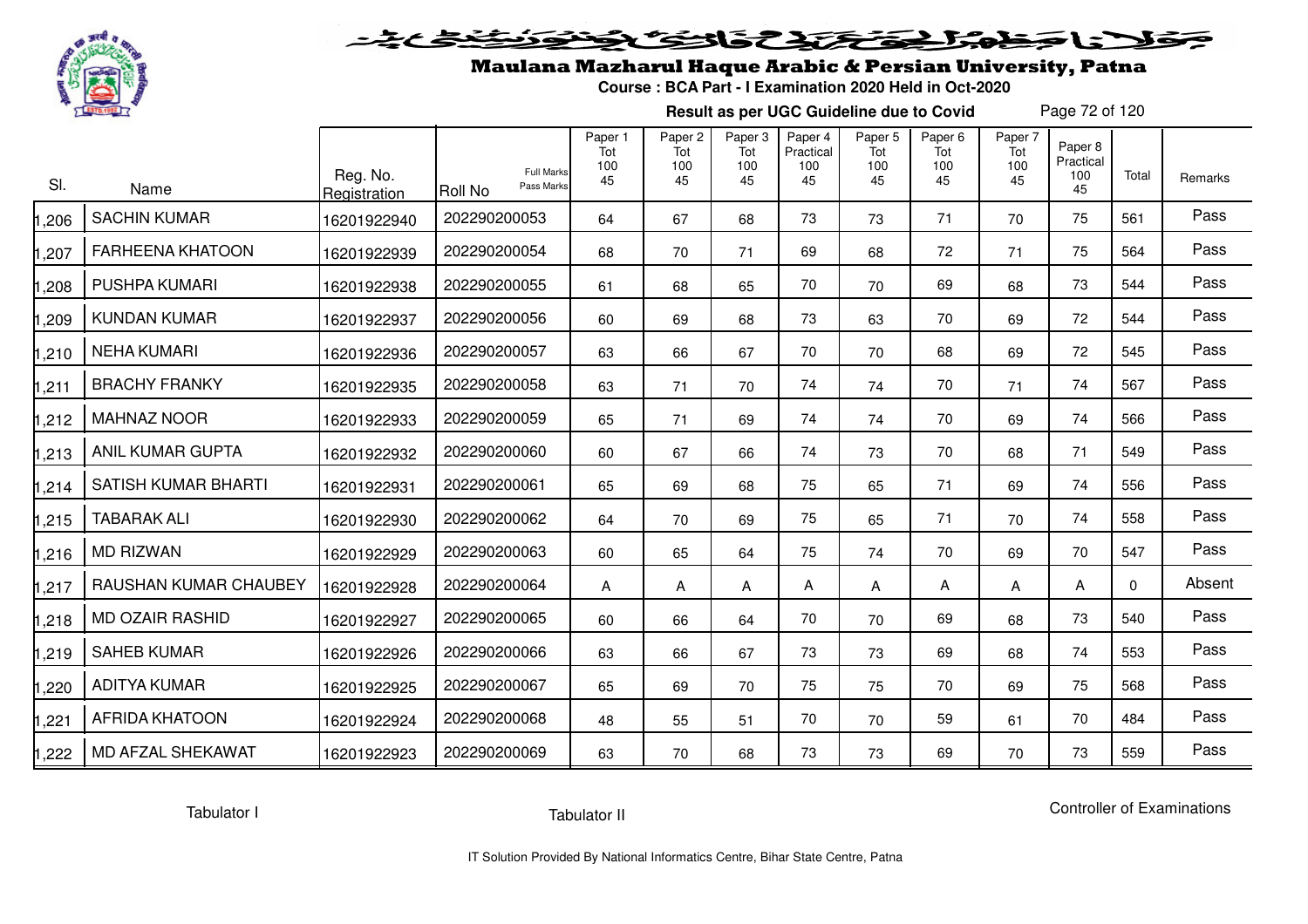

#### 2020 2020 2020  $555$

### Maulana Mazharul Haque Arabic & Persian University, Patna

**Course : BCA Part - I Examination 2020 Held in Oct-2020**

**Result as per UGC Guideline due to Covid**

Page 73 of 120

| SI.   | Name                    | Reg. No.<br>Registration | <b>Full Marks</b><br>Pass Marks<br>Roll No | Paper 1<br>Tot<br>100<br>45 | Paper 2<br>Tot<br>100<br>45 | Paper 3<br>Tot<br>100<br>45 | Paper 4<br>Practical<br>100<br>45 | Paper 5<br>Tot<br>100<br>45 | Paper 6<br>Tot<br>100<br>45 | Paper 7<br>Tot<br>100<br>45 | Paper 8<br>Practical<br>100<br>45 | Total | Remarks |
|-------|-------------------------|--------------------------|--------------------------------------------|-----------------------------|-----------------------------|-----------------------------|-----------------------------------|-----------------------------|-----------------------------|-----------------------------|-----------------------------------|-------|---------|
| ,223  | SHUBHAM KUMAR TIWARI    | 16201922922              | 202290200070                               | 65                          | 71                          | 69                          | 75                                | 75                          | 71                          | 70                          | 74                                | 570   | Pass    |
| ,224  | <b>MD SHAHABUDDIN</b>   | 16201922921              | 202290200071                               | 63                          | 65                          | 66                          | 74                                | 74                          | 71                          | 70                          | 72                                | 555   | Pass    |
| ,225  | <b>UJALA KUMARI</b>     | 16201922920              | 202290200072                               | 61                          | 67                          | 68                          | 74                                | 75                          | 71                          | 69                          | 73                                | 558   | Pass    |
| ,226  | <b>RANI KUMARI</b>      | 16201922919              | 202290200073                               | 63                          | 68                          | 67                          | 66                                | 66                          | 70                          | 69                          | 75                                | 544   | Pass    |
| ,227  | <b>MANISH KUMAR</b>     | 16201922918              | 202290200074                               | 62                          | 66                          | 65                          | 75                                | 69                          | 69                          | 70                          | 70                                | 546   | Pass    |
| ,228  | AYSHA TABASSUM          | 16201922917              | 202290200075                               | 62                          | 68                          | 69                          | 66                                | 66                          | 69                          | 68                          | 74                                | 542   | Pass    |
| ,229  | <b>SHABANA PARWEEN</b>  | 16201922916              | 202290200076                               | 64                          | 67                          | 68                          | 74                                | 74                          | 69                          | 70                          | 75                                | 561   | Pass    |
| ,230  | <b>SULTAN ALAM</b>      | 16201922915              | 202290200077                               | 61                          | 66                          | 69                          | 75                                | 75                          | 69                          | 68                          | 74                                | 557   | Pass    |
| ,231  | <b>SAJID REJA</b>       | 16201922914              | 202290200078                               | 65                          | 70                          | 71                          | 66                                | 66                          | 70                          | 71                          | 75                                | 554   | Pass    |
| ,232  | <b>SHAHJADI KHATOON</b> | 16201922913              | 202290200079                               | 62                          | 65                          | 67                          | 74                                | 74                          | 69                          | 70                          | 73                                | 554   | Pass    |
| ,233  | <b>GAURAV SHAHI</b>     | 16201922912              | 202290200080                               | 62                          | 66                          | 67                          | 73                                | 73                          | 69                          | 68                          | 74                                | 552   | Pass    |
| ,234  | RAKSHA KUMARI           | 16201922911              | 202290200081                               | 49                          | 52                          | 53                          | 70                                | 70                          | 59                          | 62                          | 70                                | 485   | Pass    |
| ,235  | <b>SAJIYA PARVEEN</b>   | 16201922910              | 202290200082                               | 62                          | 67                          | 69                          | 75                                | 75                          | 69                          | 69                          | 72                                | 558   | Pass    |
| ,236  | <b>PUJA KUMARI</b>      | 16201611764              | 202290200083                               | 66                          | 67                          | 69                          | 67                                | 67                          | 69                          | 70                          | 73                                | 548   | Pass    |
| ,237  | <b>PIYUSH KUMAR</b>     | 16201922934              | 202290200084                               | 66                          | 70                          | 71                          | 66                                | 66                          | 71                          | 70                          | 75                                | 555   | Pass    |
| ,238  | <b>RAJIV KUMAR</b>      | 16201925393              | 202310200001                               | 70                          | 68                          | 71                          | 69                                | 68                          | 71                          | 70                          | 71                                | 558   | Pass    |
| 1,239 | <b>SANTOSH KUMAR</b>    | 16201925392              | 202310200002                               | 71                          | 70                          | 72                          | 68                                | 69                          | 72                          | 70                          | 73                                | 565   | Pass    |

Tabulator I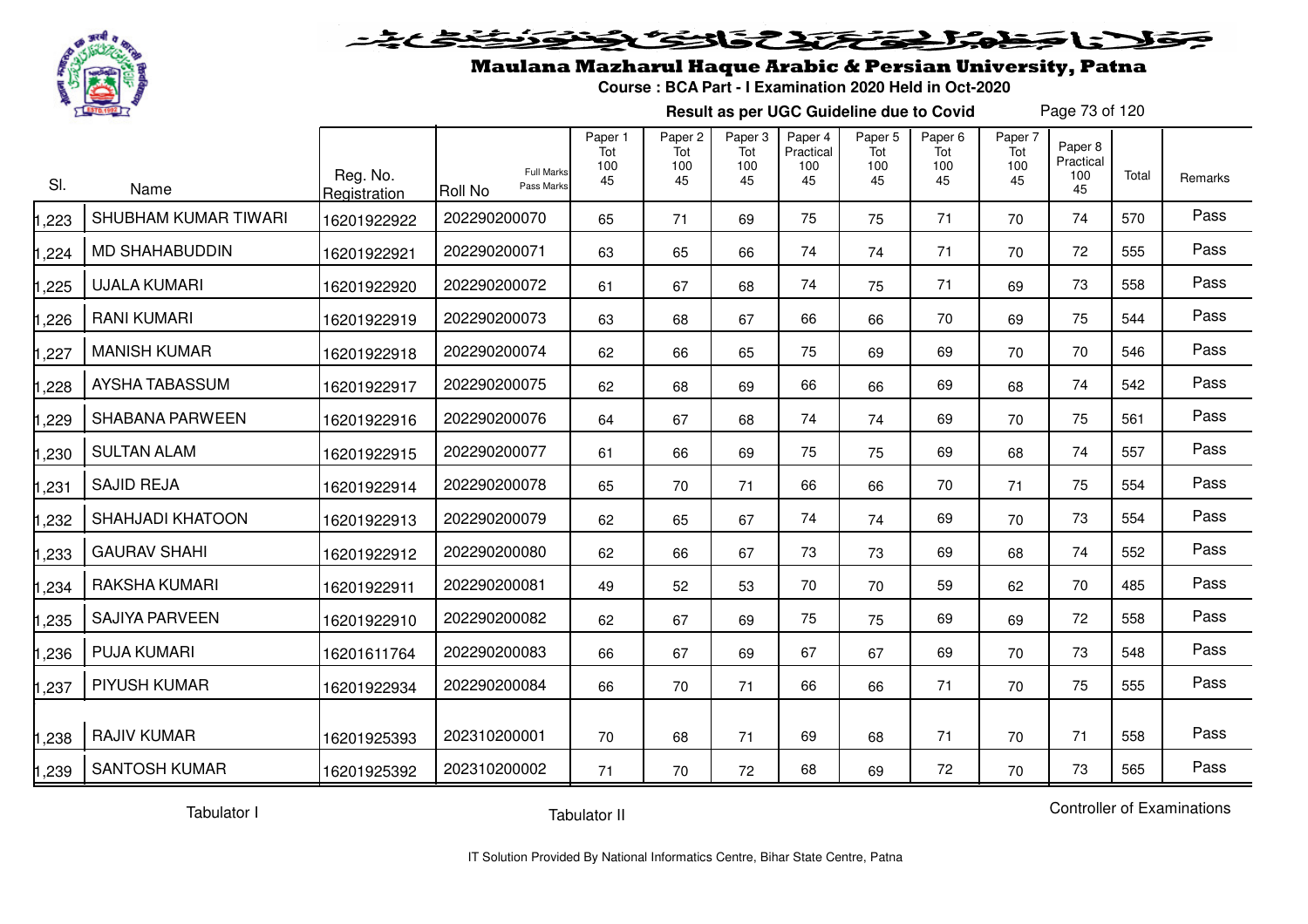

#### 20202222325.0  $\blacktriangleright$   $\blacktriangleright$   $\blacktriangleright$

## Maulana Mazharul Haque Arabic & Persian University, Patna

**Course : BCA Part - I Examination 2020 Held in Oct-2020**

**Result as per UGC Guideline due to Covid**

Page 74 of 120

| SI.   | Name                      | Reg. No.<br>Registration | <b>Full Marks</b><br>Pass Marks<br>Roll No | Paper 1<br>Tot<br>100<br>45 | Paper <sub>2</sub><br>Tot<br>100<br>45 | Paper 3<br>Tot<br>100<br>45 | Paper 4<br>Practical<br>100<br>45 | Paper 5<br>Tot<br>100<br>45 | Paper 6<br>Tot<br>100<br>45 | Paper 7<br>Tot<br>100<br>45 | Paper 8<br>Practical<br>100<br>45 | Total | Remarks |
|-------|---------------------------|--------------------------|--------------------------------------------|-----------------------------|----------------------------------------|-----------------------------|-----------------------------------|-----------------------------|-----------------------------|-----------------------------|-----------------------------------|-------|---------|
| ,240  | <b>PRITI KUMARI</b>       | 16201925391              | 202310200003                               | 72                          | 71                                     | 70                          | 73                                | 70                          | 73                          | 72                          | 72                                | 573   | Pass    |
| ,241  | <b>VICKY KUMAR GUPTA</b>  | 16201925390              | 202310200004                               | 70                          | 68                                     | 70                          | 69                                | 68                          | 71                          | 71                          | 71                                | 558   | Pass    |
| ,242  | <b>PRITI KUMARI</b>       | 16201925389              | 202310200005                               | 68                          | 69                                     | 68                          | 70                                | 67                          | 70                          | 69                          | 70                                | 551   | Pass    |
| ,243  | PRIYANKA KUMARI           | 16201925388              | 202310200006                               | 69                          | 68                                     | 67                          | 70                                | 67                          | 70                          | 70                          | 70                                | 551   | Pass    |
| ,244  | ANIL KUMAR SHARMA         | 16201925387              | 202310200007                               | 70                          | 71                                     | 69                          | 72                                | 68                          | 71                          | 71                          | 71                                | 563   | Pass    |
| ,245  | <b>MANISH KUMAR PATEL</b> | 16201925386              | 202310200008                               | 68                          | 69                                     | 68                          | 70                                | 69                          | 70                          | 70                          | 70                                | 554   | Pass    |
| ,246  | <b>DURGA KUMARI</b>       | 16201925385              | 202310200009                               | 70                          | 71                                     | 71                          | 72                                | 70                          | 72                          | 73                          | 72                                | 571   | Pass    |
| ,247  | <b>NISHA KUMARI</b>       | 16201924112              | 202330200001                               | 72                          | 72                                     | 72                          | 72                                | 72                          | 72                          | 72                          | 72                                | 576   | Pass    |
| ,248  | <b>RAHAT ALAM</b>         | 16201920773              | 202330200002                               | 74                          | 74                                     | 74                          | 72                                | 74                          | 74                          | 74                          | 72                                | 588   | Pass    |
| ,249  | <b>FARIZA IRFAN</b>       | 16201920772              | 202330200003                               | 70                          | 70                                     | 70                          | 70                                | 70                          | 70                          | 70                          | 70                                | 560   | Pass    |
| ,250  | <b>SUMBUL</b>             | 16201920771              | 202330200004                               | 74                          | 74                                     | 74                          | 73                                | 74                          | 74                          | 74                          | 73                                | 590   | Pass    |
| ,251  | <b>APARNA SINGH</b>       | 16201920770              | 202330200005                               | 74                          | 74                                     | 74                          | 74                                | 74                          | 74                          | 74                          | 74                                | 592   | Pass    |
| ,252  | <b>PRACHI SINHA</b>       | 16201920769              | 202330200006                               | 74                          | 74                                     | 74                          | 74                                | 74                          | 74                          | 74                          | 74                                | 592   | Pass    |
| ,253  | <b>BUSHRA RAHMAN</b>      | 16201920768              | 202330200007                               | 73                          | 73                                     | 73                          | 72                                | 73                          | 73                          | 73                          | 72                                | 582   | Pass    |
| ,254  | H REVATHI                 | 16201920767              | 202330200008                               | 75                          | 75                                     | 75                          | 75                                | 75                          | 75                          | 75                          | 75                                | 600   | Pass    |
| ,255  | <b>NAISHA NADIM</b>       | 16201920766              | 202330200009                               | 72                          | 72                                     | 72                          | 72                                | 72                          | 72                          | 72                          | 72                                | 576   | Pass    |
| 1,256 | <b>SANA KAUSER</b>        | 16201920765              | 202330200010                               | 74                          | 74                                     | 74                          | 74                                | 74                          | 74                          | 74                          | 72                                | 590   | Pass    |

Tabulator I

Tabulator II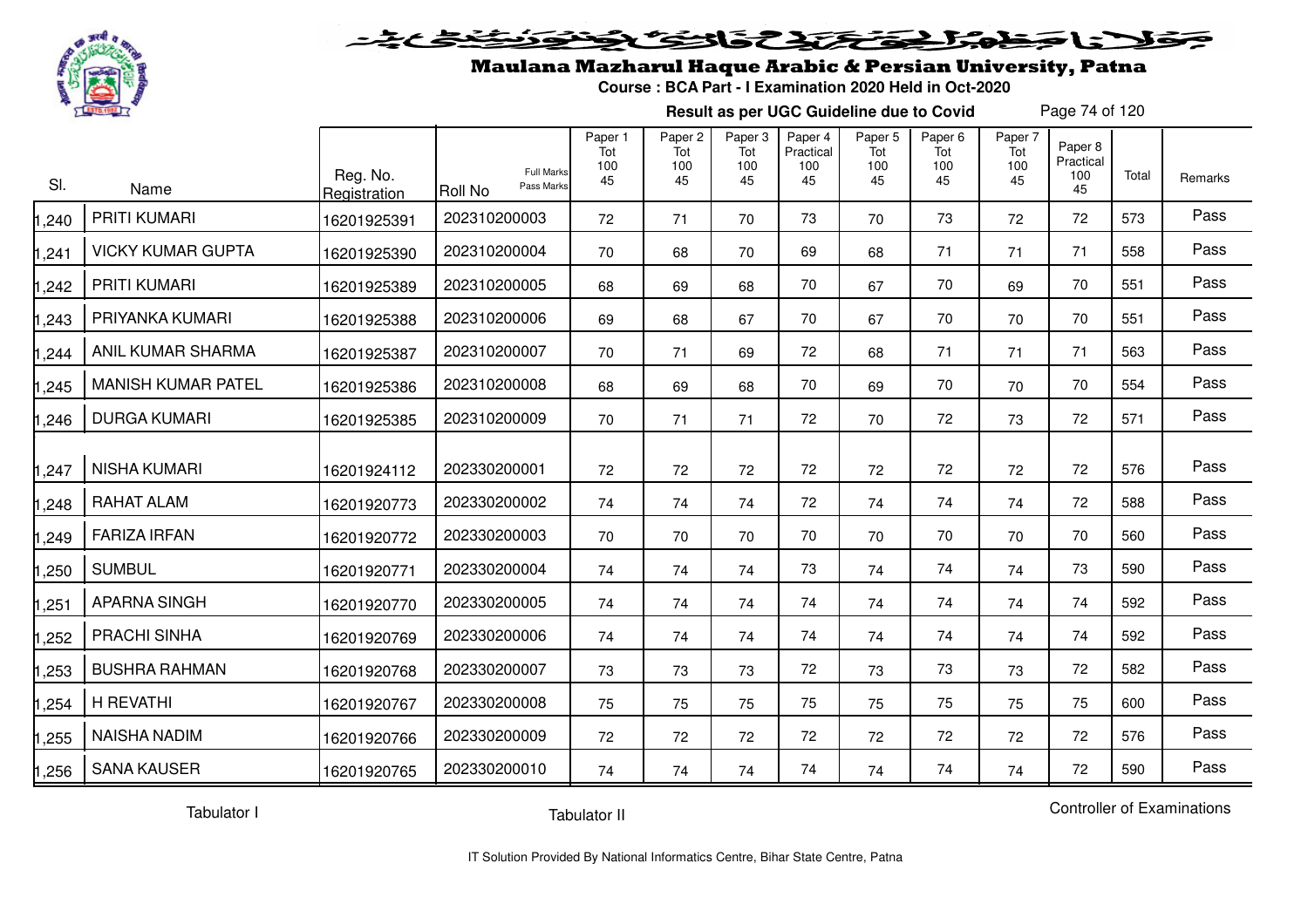

## Maulana Mazharul Haque Arabic & Persian University, Patna

**Course : BCA Part - I Examination 2020 Held in Oct-2020**

**Result as per UGC Guideline due to Covid**

Page 75 of 120

| SI.   | Name                   | Reg. No.<br>Registration | <b>Full Marks</b><br>Pass Marks<br><b>Roll No</b> | Paper 1<br>Tot<br>100<br>45 | Paper <sub>2</sub><br>Tot<br>100<br>45 | Paper 3<br>Tot<br>100<br>45 | Paper 4<br>Practical<br>100<br>45 | Paper <sub>5</sub><br>Tot<br>100<br>45 | Paper <sub>6</sub><br>Tot<br>100<br>45 | Paper 7<br>Tot<br>100<br>45 | Paper 8<br>Practical<br>100<br>45 | Total | Remarks |
|-------|------------------------|--------------------------|---------------------------------------------------|-----------------------------|----------------------------------------|-----------------------------|-----------------------------------|----------------------------------------|----------------------------------------|-----------------------------|-----------------------------------|-------|---------|
| 1,257 | YASHFIN HAIDER         | 16201920764              | 202330200011                                      | 74                          | 74                                     | 74                          | 74                                | 74                                     | 74                                     | 74                          | 74                                | 592   | Pass    |
| 1,258 | <b>ALKA SUFIYAN</b>    | 16201920763              | 202330200012                                      | 74                          | 74                                     | 74                          | 74                                | 74                                     | 74                                     | 74                          | 74                                | 592   | Pass    |
| 1,259 | <b>FATIMA ASHRAF</b>   | 16201920762              | 202330200013                                      | 75                          | 75                                     | 75                          | 75                                | 75                                     | 75                                     | 75                          | 75                                | 600   | Pass    |
| 1,260 | <b>RUPA KUMARI</b>     | 16201920761              | 202330200014                                      | 70                          | 70                                     | 70                          | 70                                | 70                                     | 70                                     | 70                          | 70                                | 560   | Pass    |
| 1,261 | <b>AKRITI GUPTA</b>    | 16201920760              | 202330200015                                      | 75                          | 75                                     | 75                          | 75                                | 75                                     | 75                                     | 75                          | 75                                | 600   | Pass    |
| 1,262 | <b>MUSFERA SHAHIN</b>  | 16201920759              | 202330200016                                      | 74                          | 74                                     | 74                          | 73                                | 74                                     | 74                                     | 74                          | 73                                | 590   | Pass    |
| 1,263 | <b>TASBIHA KHANAM</b>  | 16201920758              | 202330200017                                      | 74                          | 74                                     | 74                          | 73                                | 74                                     | 74                                     | 74                          | 73                                | 590   | Pass    |
| 1,264 | <b>ANSHU KUMARI</b>    | 16201920757              | 202330200018                                      | 75                          | 75                                     | 75                          | 75                                | 75                                     | 75                                     | 75                          | 75                                | 600   | Pass    |
| 1,265 | NAZEIYA NIKHAT         | 16201920756              | 202330200019                                      | 72                          | 72                                     | 72                          | 70                                | 72                                     | 72                                     | 72                          | 70                                | 572   | Pass    |
| 1,266 | <b>SABA NIKHAT</b>     | 16201920755              | 202330200020                                      | 73                          | 73                                     | 73                          | 71                                | 73                                     | 73                                     | 73                          | 71                                | 580   | Pass    |
| 1,267 | <b>SAURABH KAUSHIK</b> | 16201925770              | 202360200002                                      | 70                          | 68                                     | 68                          | 72                                | 70                                     | 71                                     | 75                          | 73                                | 567   | Pass    |
| 1,268 | <b>KUMARI PRIYA</b>    | 16201925769              | 202360200003                                      | 71                          | 72                                     | 70                          | 73                                | 68                                     | 72                                     | 66                          | 72                                | 564   | Pass    |
| 1,269 | <b>ABHISHEK GARG</b>   | 16201924633              | 202380200001                                      | 67                          | 68                                     | 69                          | 72                                | 67                                     | 68                                     | 69                          | 71                                | 551   | Pass    |
| 1,270 | <b>SATYAM SHIVAM</b>   | 16201924632              | 202380200002                                      | 67                          | 69                                     | 67                          | 71                                | 68                                     | 69                                     | 68                          | 70                                | 549   | Pass    |
| 1,271 | <b>HIMANSHU KUMAR</b>  | 16201924631              | 202380200003                                      | 67                          | 72                                     | 68                          | 74                                | 67                                     | 68                                     | 68                          | 73                                | 557   | Pass    |
| 1,272 | <b>MIHIR RAJ</b>       | 16201924630              | 202380200004                                      | 68                          | 69                                     | 68                          | 72                                | 68                                     | 67                                     | 68                          | 70                                | 550   | Pass    |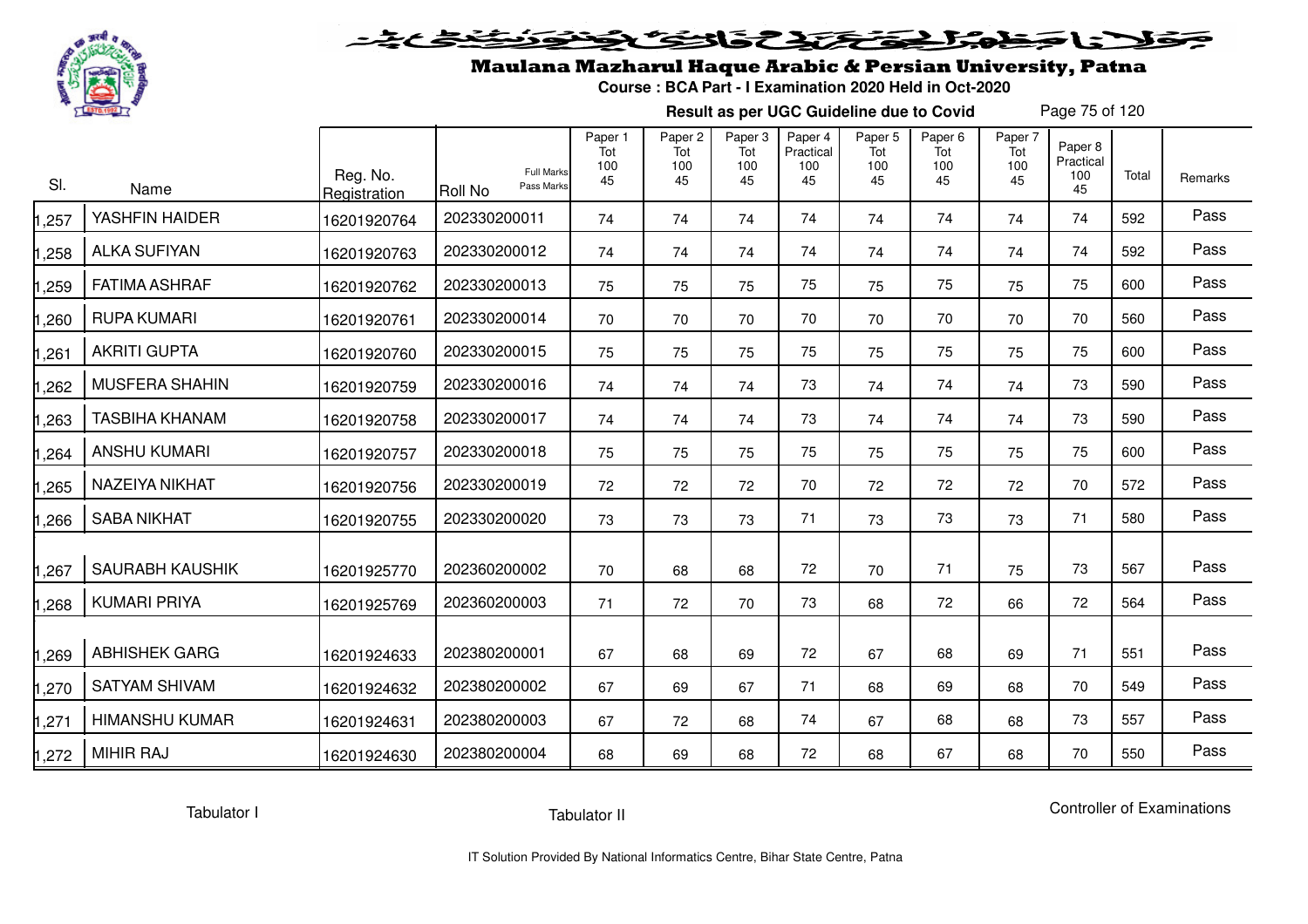

#### 2020 2020 2020  $\blacktriangleright$   $\blacktriangleright$   $\blacktriangleright$

## Maulana Mazharul Haque Arabic & Persian University, Patna

**Course : BCA Part - I Examination 2020 Held in Oct-2020**

**Result as per UGC Guideline due to Covid**

Page 76 of 120

| SI.   | Name                       | Reg. No.<br>Registration | <b>Full Marks</b><br>Pass Marks<br>IRoll No | Paper 1<br>Tot<br>100<br>45 | Paper 2<br>Tot<br>100<br>45 | Paper 3<br>Tot<br>100<br>45 | Paper 4<br>Practical<br>100<br>45 | Paper <sub>5</sub><br>Tot<br>100<br>45 | Paper <sub>6</sub><br>Tot<br>100<br>45 | Paper 7<br>Tot<br>100<br>45 | Paper 8<br>Practical<br>100<br>45 | Total | Remarks |
|-------|----------------------------|--------------------------|---------------------------------------------|-----------------------------|-----------------------------|-----------------------------|-----------------------------------|----------------------------------------|----------------------------------------|-----------------------------|-----------------------------------|-------|---------|
| 1,273 | <b>ALTAMEESH AZAD</b>      | 16201924629              | 202380200005                                | 68                          | 67                          | 67                          | 70                                | 68                                     | 68                                     | 67                          | 69                                | 544   | Pass    |
| 1,274 | <b>ANNU PRIYA</b>          | 16201924628              | 202380200006                                | 68                          | 68                          | 68                          | 68                                | 67                                     | 67                                     | 68                          | 68                                | 542   | Pass    |
| 1,275 | NAVNEET SINGH              | 16201924627              | 202380200007                                | 68                          | 68                          | 68                          | 67                                | 67                                     | 68                                     | 67                          | 60                                | 533   | Pass    |
| 1,276 | <b>NOORI PARWEEN</b>       | 16201924626              | 202380200008                                | 67                          | 67                          | 69                          | 69                                | 67                                     | 67                                     | 69                          | 69                                | 544   | Pass    |
| 1,277 | <b>ANKIT ANAND</b>         | 16201924625              | 202380200009                                | 68                          | 68                          | 68                          | 70                                | 67                                     | 67                                     | 68                          | 68                                | 544   | Pass    |
| 1,278 | <b>RAHUL KUMAR</b>         | 16201924624              | 202380200010                                | 67                          | 67                          | 67                          | 68                                | 68                                     | 67                                     | 67                          | 69                                | 540   | Pass    |
| 1,279 | <b>AJAY PASWAN</b>         | 16201924623              | 202380200011                                | 67                          | 68                          | 69                          | 69                                | 68                                     | 68                                     | 69                          | 70                                | 548   | Pass    |
| 1,280 | AJAY KUMAR PANDIT          | 16201924622              | 202380200012                                | 68                          | 68                          | 67                          | 67                                | 68                                     | 68                                     | 67                          | 68                                | 541   | Pass    |
| 1,281 | <b>ABHISHEK KUMAR</b>      | 16201924621              | 202380200013                                | 67                          | 67                          | 67                          | 70                                | 68                                     | 67                                     | 67                          | 70                                | 543   | Pass    |
| 1,282 | <b>ANAND KUMAR</b>         | 16201924620              | 202380200014                                | 68                          | 68                          | 68                          | 68                                | 68                                     | 68                                     | 69                          | 69                                | 546   | Pass    |
| 1,283 | <b>SANJEEV KUMAR</b>       | 16201924619              | 202380200015                                | 68                          | 67                          | 68                          | 70                                | 68                                     | 68                                     | 68                          | 70                                | 547   | Pass    |
| 1,284 | <b>SURAJ KUMAR</b>         | 16201924618              | 202380200016                                | 68                          | 68                          | 69                          | 67                                | 67                                     | 67                                     | 67                          | 69                                | 542   | Pass    |
| 1,285 | CHHOTU KUMAR PASWAN        | 16201924978              | 202480200001                                | 71                          | 70                          | 68                          | 74                                | 61                                     | 68                                     | 62                          | 65                                | 539   | Pass    |
| 1,286 | KRISHAN LALA CHOUDHARY     | 16201924977              | 202480200002                                | 62                          | 65                          | 60                          | 72                                | 58                                     | 61                                     | 64                          | 66                                | 508   | Pass    |
| 1,287 | <b>VIDYANAND KUMAR RAM</b> | 16201924976              | 202480200003                                | 66                          | 66                          | 65                          | 70                                | 62                                     | 63                                     | 68                          | 62                                | 522   | Pass    |
| 1,288 | <b>KUMAR KUNDAN</b>        | 16201924974              | 202480200004                                | 72                          | 69                          | 68                          | 73                                | 60                                     | 66                                     | 69                          | 64                                | 541   | Pass    |
| 1,289 | PRAMOD KUMAR SAHU          | 16201924973              | 202480200005                                | 70                          | 64                          | 66                          | 72                                | 61                                     | 64                                     | 60                          | 60                                | 517   | Pass    |

Tabulator I

Tabulator II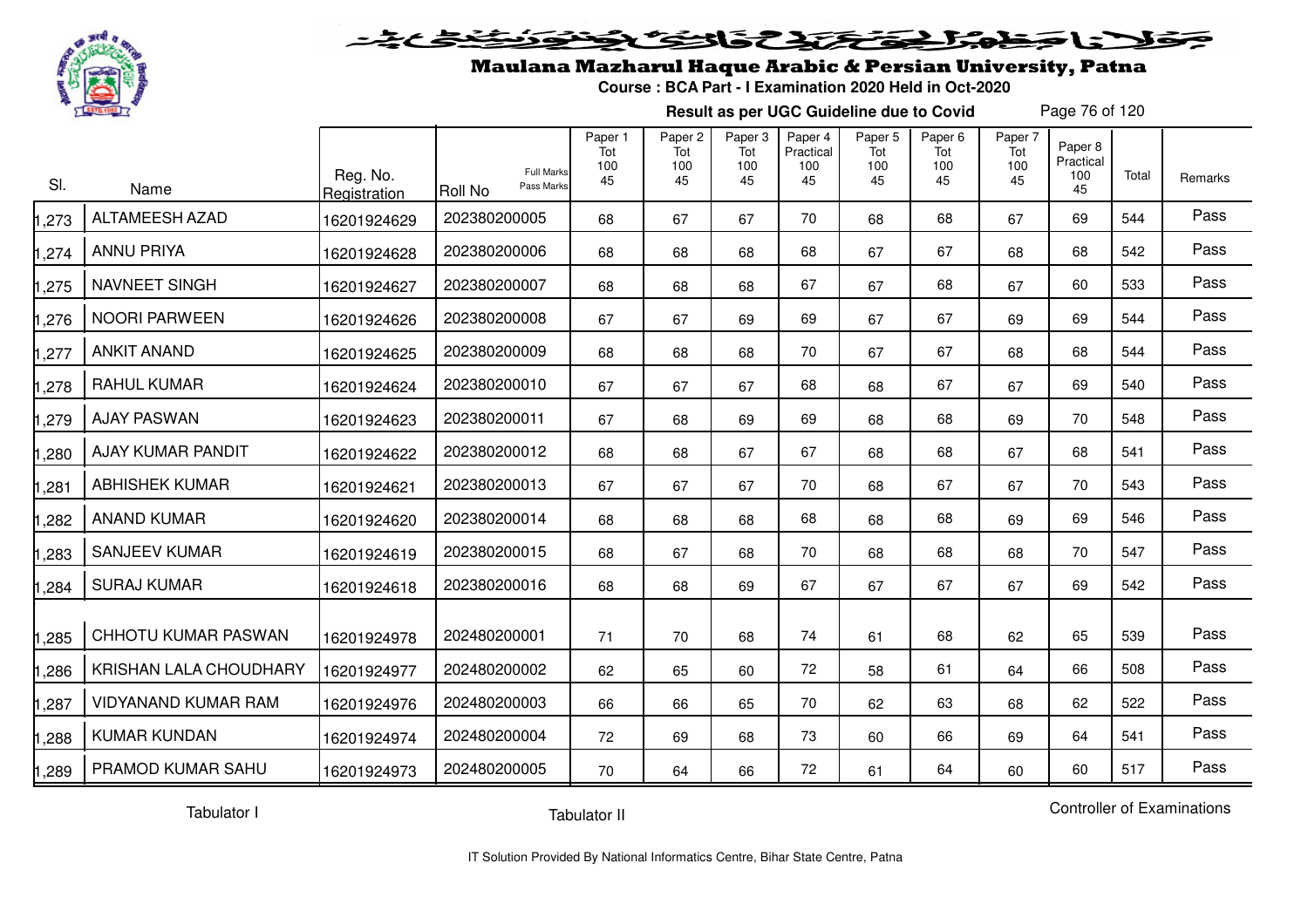

### Maulana Mazharul Haque Arabic & Persian University, Patna

**Course : BCA Part - I Examination 2020 Held in Oct-2020**

**Result as per UGC Guideline due to Covid**

Page 77 of 120

| SI.   | Name                      | Reg. No.<br>Registration | <b>Full Marks</b><br>Pass Marks<br>Roll No | Paper 1<br>Tot<br>100<br>45 | Paper 2<br>Tot<br>100<br>45 | Paper 3<br>Tot<br>100<br>45 | Paper 4<br>Practical<br>100<br>45 | Paper 5<br>Tot<br>100<br>45 | Paper <sub>6</sub><br>Tot<br>100<br>45 | Paper 7<br>Tot<br>100<br>45 | Paper 8<br>Practical<br>100<br>45 | Total | Remarks |
|-------|---------------------------|--------------------------|--------------------------------------------|-----------------------------|-----------------------------|-----------------------------|-----------------------------------|-----------------------------|----------------------------------------|-----------------------------|-----------------------------------|-------|---------|
| ,290  | <b>RAJESH KUMAR</b>       | 16201924972              | 202480200006                               | 71                          | 62                          | 60                          | 70                                | 60                          | 60                                     | 62                          | 56                                | 501   | Pass    |
| ,291  | <b>DINESH KUMAR</b>       | 16201924971              | 202480200007                               | 73                          | 64                          | 63                          | 71                                | 62                          | 62                                     | 64                          | 58                                | 517   | Pass    |
| ,292  | <b>SWETABH CHANDAN</b>    | 16201924970              | 202480200008                               | 69                          | 61                          | 61                          | 74                                | 63                          | 64                                     | 68                          | 61                                | 521   | Pass    |
| ,293  | Md Arman Qumar            | 16201924969              | 202480200009                               | 74                          | 60                          | 62                          | 66                                | 66                          | 60                                     | 62                          | 60                                | 510   | Pass    |
| ,294  | <b>RAM BALI RAM</b>       | 16201924975              | 202480200011                               | 69                          | 60                          | 64                          | 72                                | 61                          | 56                                     | 62                          | 62                                | 506   | Pass    |
| ,295  | <b>KISHOR KUMAR</b>       | 16201921738              | 202520200001                               | 72                          | 74                          | 73                          | 74                                | 72                          | 73                                     | 72                          | 73                                | 583   | Pass    |
| ,296  | RITU RAJ RAHUL            | 16201921737              | 202520200002                               | 73                          | 70                          | 71                          | 73                                | 73                          | 70                                     | 72                          | 71                                | 573   | Pass    |
| ,297  | <b>SHASWAT KUMAR</b>      | 16201921736              | 202520200003                               | 72                          | 74                          | 73                          | 74                                | 74                          | 73                                     | 74                          | 73                                | 587   | Pass    |
| ,298  | <b>RANJAN KUMAR</b>       | 16201921735              | 202520200004                               | 71                          | 73                          | 74                          | 72                                | 72                          | 71                                     | 73                          | 73                                | 579   | Pass    |
| ,299  | <b>ANKURI KUMARI</b>      | 16201921734              | 202520200005                               | 73                          | 72                          | 72                          | 70                                | 73                          | 71                                     | 74                          | 72                                | 577   | Pass    |
| ,300  | YASFIN PARWEEN            | 16201921733              | 202520200006                               | 74                          | 72                          | 71                          | 73                                | 74                          | 72                                     | 73                          | 72                                | 581   | Pass    |
| 1,301 | <b>SACHIN KUMAR</b>       | 16201921732              | 202520200007                               | 71                          | 74                          | 73                          | 74                                | 70                          | 73                                     | 72                          | 73                                | 580   | Pass    |
| 1,302 | <b>SUBHAM KUMAR</b>       | 16201921731              | 202520200008                               | 73                          | 73                          | 74                          | 71                                | 73                          | 74                                     | 73                          | 74                                | 585   | Pass    |
| 1,303 | SHIVAM SINGH UJJAIN       | 16201921730              | 202520200009                               | 74                          | 73                          | 72                          | 73                                | 74                          | 73                                     | 72                          | 73                                | 584   | Pass    |
| 1,304 | <b>ANIKET KUMAR</b>       | 16201921729              | 202520200010                               | 70                          | 71                          | 69                          | 68                                | 71                          | 70                                     | 71                          | 72                                | 562   | Pass    |
| 1,305 | <b>RAJAN KUMAR THAKUR</b> | 16201921728              | 202520200011                               | 70                          | 72                          | 73                          | 71                                | 69                          | 68                                     | 72                          | 70                                | 565   | Pass    |
| 1,306 | <b>MD SHAHZAD</b>         | 16201921727              | 202520200012                               | 71                          | 74                          | 73                          | 72                                | 70                          | 73                                     | 71                          | 73                                | 577   | Pass    |

Tabulator I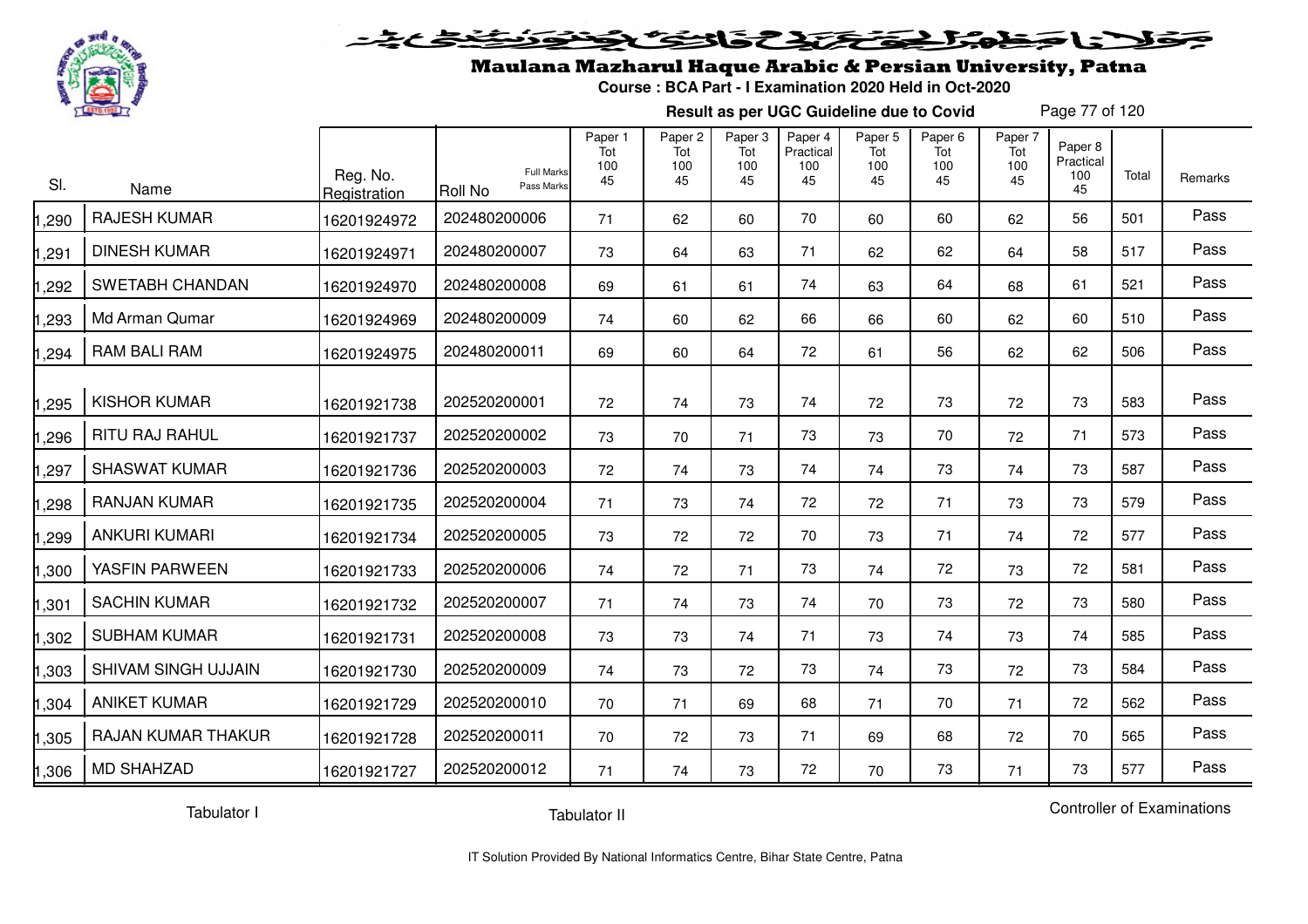

## Maulana Mazharul Haque Arabic & Persian University, Patna

**Course : BCA Part - I Examination 2020 Held in Oct-2020**

**Result as per UGC Guideline due to Covid**

Page 78 of 120

| SI.   | Name                      | Reg. No.<br>Registration | <b>Full Marks</b><br>Pass Marks<br><b>Roll No</b> | Paper 1<br>Tot<br>100<br>45 | Paper <sub>2</sub><br>Tot<br>100<br>45 | Paper <sub>3</sub><br>Tot<br>100<br>45 | Paper 4<br>Practical<br>100<br>45 | Paper 5<br>Tot<br>100<br>45 | Paper <sub>6</sub><br>Tot<br>100<br>45 | Paper 7<br>Tot<br>100<br>45 | Paper <sub>8</sub><br>Practical<br>100<br>45 | Total | Remarks |
|-------|---------------------------|--------------------------|---------------------------------------------------|-----------------------------|----------------------------------------|----------------------------------------|-----------------------------------|-----------------------------|----------------------------------------|-----------------------------|----------------------------------------------|-------|---------|
| ,307  | <b>ANKIT KUMAR</b>        | 16201921726              | 202520200013                                      | 74                          | 73                                     | 72                                     | 74                                | 73                          | 74                                     | 73                          | 74                                           | 587   | Pass    |
| ,308  | PRERNA KUMARI             | 16201921725              | 202520200014                                      | 72                          | 74                                     | 73                                     | 74                                | 74                          | 73                                     | 74                          | 73                                           | 587   | Pass    |
| ,309  | <b>DHARMENDRA KUMAR</b>   | 16201921724              | 202520200015                                      | 73                          | 70                                     | 72                                     | 73                                | 71                          | 72                                     | 73                          | 70                                           | 574   | Pass    |
| ,310  | <b>ANUJ KUMAR</b>         | 16201921723              | 202520200016                                      | 70                          | 66                                     | 67                                     | 68                                | 66                          | 68                                     | 69                          | 70                                           | 544   | Pass    |
| ,311  | <b>AYUSH PRAKASH</b>      | 16201921722              | 202520200017                                      | 74                          | 73                                     | 73                                     | 74                                | 73                          | 74                                     | 73                          | 71                                           | 585   | Pass    |
| ,312  | <b>VIJAY KUMAR THAKUR</b> | 16201921721              | 202520200018                                      | 74                          | 72                                     | 71                                     | 73                                | 71                          | 73                                     | 72                          | 73                                           | 579   | Pass    |
| ,313  | <b>VIVEK KUMAR SUMAN</b>  | 16201921720              | 202520200019                                      | 73                          | 70                                     | 74                                     | 71                                | 73                          | 74                                     | 72                          | 73                                           | 580   | Pass    |
| ,314  | <b>ANJALI RANI</b>        | 16201921719              | 202520200020                                      | 72                          | 74                                     | 73                                     | 74                                | 74                          | 73                                     | 74                          | 73                                           | 587   | Pass    |
| 1,315 | <b>SONU KUMAR</b>         | 16201921718              | 202520200021                                      | 74                          | 73                                     | 70                                     | 73                                | 72                          | 74                                     | 73                          | 72                                           | 581   | Pass    |
| .316  | INDIRA KUMARI ABHILASHA   | 16201921717              | 202520200022                                      | 72                          | 74                                     | 72                                     | 74                                | 73                          | 72                                     | 74                          | 73                                           | 584   | Pass    |
| ,317  | <b>ARYAN</b>              | 16201921716              | 202520200023                                      | 73                          | 71                                     | 72                                     | 73                                | 72                          | 71                                     | 73                          | 74                                           | 579   | Pass    |
| ,318  | PHOOL KUMARI              | 16201921715              | 202520200024                                      | 74                          | 73                                     | 74                                     | 72                                | 74                          | 73                                     | 71                          | 73                                           | 584   | Pass    |
| 1,319 | RANJU KUMARI              | 16201921714              | 202520200025                                      | 72                          | 72                                     | 73                                     | 74                                | 72                          | 73                                     | 73                          | 74                                           | 583   | Pass    |
| ,320  | <b>SANJU KUMARI</b>       | 16201921713              | 202520200026                                      | 74                          | 73                                     | 74                                     | 72                                | 73                          | 74                                     | 73                          | 72                                           | 585   | Pass    |
| ,321  | <b>MADHAV KUMAR</b>       | 16201921712              | 202520200027                                      | 71                          | 73                                     | 70                                     | 69                                | 72                          | 73                                     | 71                          | 72                                           | 571   | Pass    |
| ,322  | <b>RAJ KUMAR RAY</b>      | 16201921711              | 202520200028                                      | 73                          | 73                                     | 74                                     | 70                                | 72                          | 70                                     | 73                          | 71                                           | 576   | Pass    |
| 1,323 | PRASHANT SINGH            | 16201921710              | 202520200029                                      | 72                          | 74                                     | 73                                     | 74                                | 74                          | 73                                     | 74                          | 73                                           | 587   | Pass    |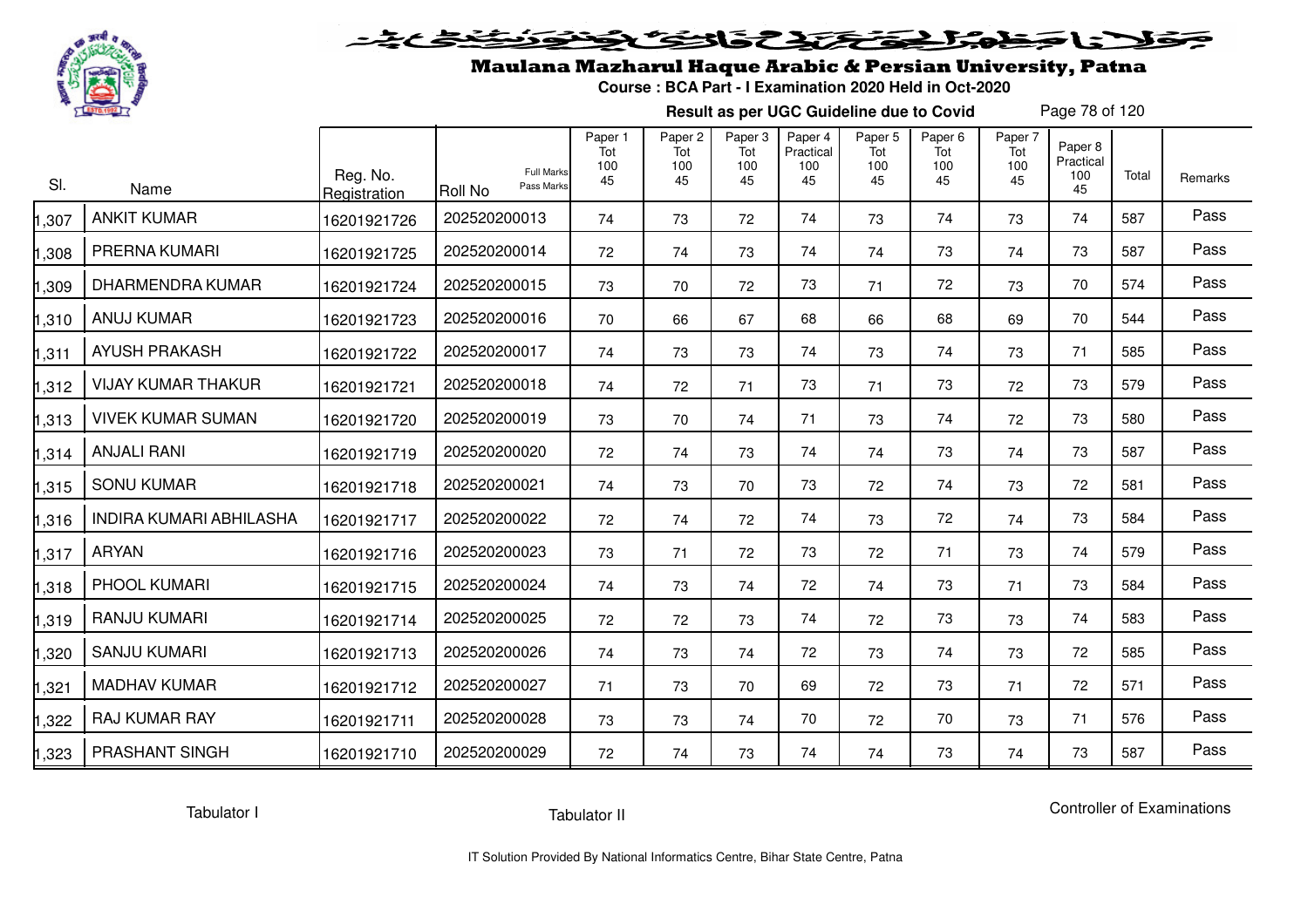

## Maulana Mazharul Haque Arabic & Persian University, Patna

**Course : BCA Part - I Examination 2020 Held in Oct-2020**

**Result as per UGC Guideline due to Covid**

Page 79 of 120

| SI.   | Name                     | Reg. No.<br>Registration | <b>Full Marks</b><br>Pass Marks<br><b>Roll No</b> | Paper 1<br>Tot<br>100<br>45 | Paper <sub>2</sub><br>Tot<br>100<br>45 | Paper <sub>3</sub><br>Tot<br>100<br>45 | Paper 4<br>Practical<br>100<br>45 | Paper <sub>5</sub><br>Tot<br>100<br>45 | Paper <sub>6</sub><br>Tot<br>100<br>45 | Paper 7<br>Tot<br>100<br>45 | Paper 8<br>Practical<br>100<br>45 | Total | Remarks |
|-------|--------------------------|--------------------------|---------------------------------------------------|-----------------------------|----------------------------------------|----------------------------------------|-----------------------------------|----------------------------------------|----------------------------------------|-----------------------------|-----------------------------------|-------|---------|
| ,324  | OM PRAKASH MUKHIYA       | 16201921709              | 202520200030                                      | 70                          | 71                                     | 73                                     | 71                                | 69                                     | 70                                     | 71                          | 70                                | 565   | Pass    |
| ,325  | <b>DHARMENDRA KUMAR</b>  | 16201921708              | 202520200031                                      | 71                          | 73                                     | 72                                     | 74                                | 73                                     | 72                                     | 70                          | 73                                | 578   | Pass    |
| ,326  | <b>SHUBHAM KUMAR</b>     | 16201924652              | 202530200001                                      | 68                          | 66                                     | 67                                     | 68                                | 65                                     | 68                                     | 66                          | 65                                | 533   | Pass    |
| ,327  | <b>DARAKSHA PARWEEN</b>  | 16201924651              | 202530200002                                      | 66                          | 64                                     | 65                                     | 66                                | 63                                     | 66                                     | 64                          | 66                                | 520   | Pass    |
| ,328  | <b>MD MIKAIL</b>         | 16201924650              | 202530200003                                      | 64                          | 65                                     | 66                                     | 64                                | 64                                     | 65                                     | 64                          | 64                                | 516   | Pass    |
| ,329  | MD NAUSHAD ALAM          | 16201924649              | 202530200004                                      | 65                          | 67                                     | 68                                     | 65                                | 65                                     | 66                                     | 63                          | 65                                | 524   | Pass    |
| ,330  | <b>SAMRA KHATOON</b>     | 16201924648              | 202530200005                                      | 63                          | 65                                     | 65                                     | 63                                | 64                                     | 64                                     | 62                          | 64                                | 510   | Pass    |
| ,331  | <b>MD SADIQUE</b>        | 16201924647              | 202530200006                                      | 66                          | 68                                     | 66                                     | 66                                | 65                                     | 65                                     | 64                          | 67                                | 527   | Pass    |
| ,332  | <b>BHIM KUMAR</b>        | 16201924646              | 202530200007                                      | 65                          | 65                                     | 67                                     | 65                                | 66                                     | 68                                     | 63                          | 64                                | 523   | Pass    |
| ,333  | <b>NIRAJ KUMAR</b>       | 16201924645              | 202530200008                                      | 68                          | 67                                     | 66                                     | 68                                | 67                                     | 67                                     | 65                          | 66                                | 534   | Pass    |
| ,334  | POONAM KUMARI            | 16201925648              | 202710200008                                      | 70                          | 69                                     | 66                                     | 66                                | 71                                     | 69                                     | 70                          | 70                                | 551   | Pass    |
| ,335  | <b>SIMA KUMARI</b>       | 16201923118              | 202710200009                                      | 71                          | 69                                     | 66                                     | 62                                | 70                                     | 68                                     | 69                          | 70                                | 545   | Pass    |
| ,336  | DEEPAK KUMAR MANJHI      | 16201923117              | 202710200010                                      | 72                          | 70                                     | 68                                     | 63                                | 70                                     | 68                                     | 69                          | 71                                | 551   | Pass    |
| ,337  | <b>RUBI KUMARI</b>       | 16201923116              | 202710200011                                      | 75                          | 74                                     | 75                                     | 75                                | 74                                     | 75                                     | 74                          | 74                                | 596   | Pass    |
| ,338  | <b>VIVEK KUMAR YADAV</b> | 16201923115              | 202710200012                                      | 71                          | 70                                     | 68                                     | 62                                | 70                                     | 69                                     | 69                          | 70                                | 549   | Pass    |
| 1,339 | <b>KAJAL KUMARI</b>      | 16201923114              | 202710200013                                      | 71                          | 71                                     | 67                                     | 62                                | 69                                     | 68                                     | 70                          | 70                                | 548   | Pass    |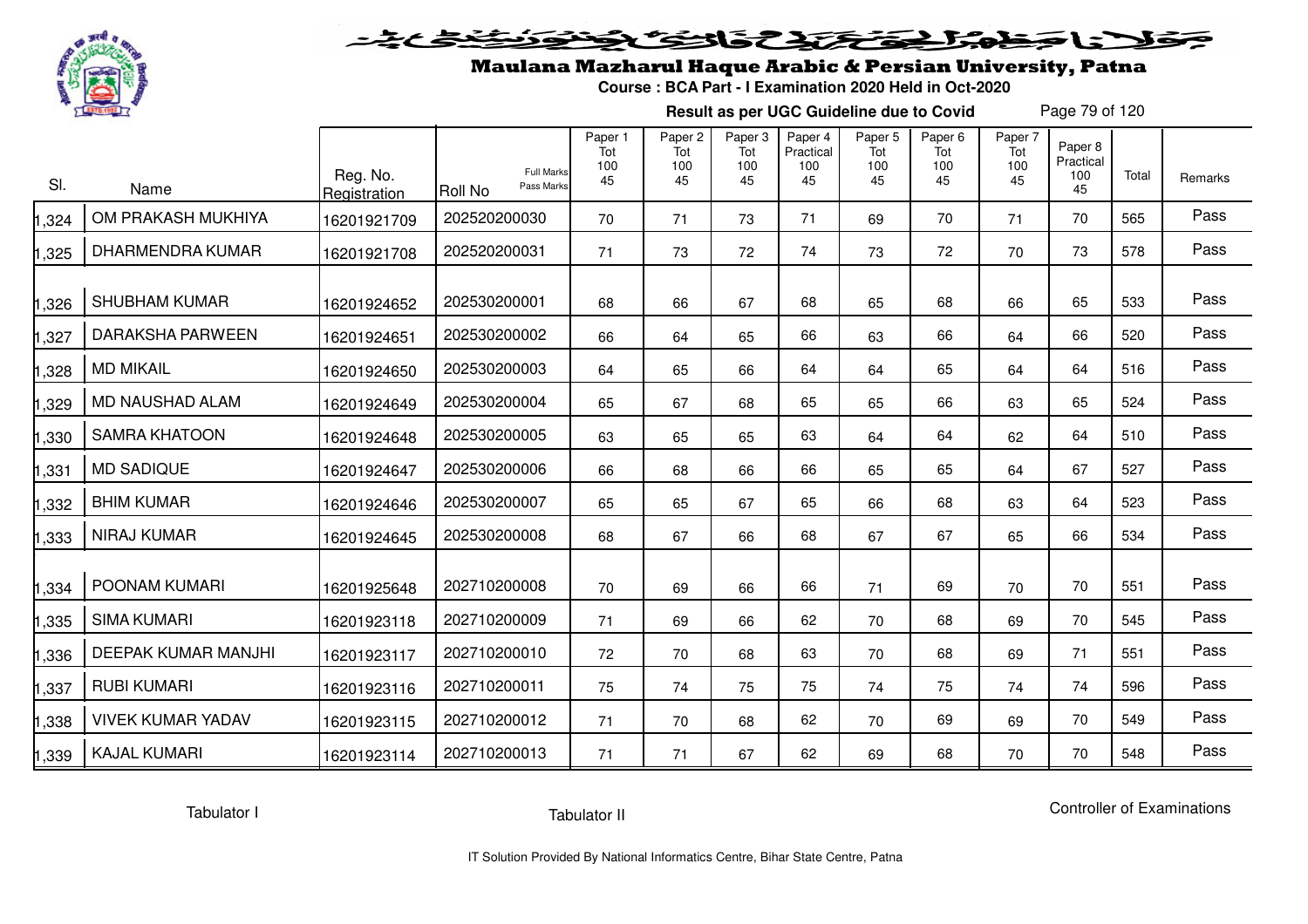

#### 20202222325.0  $\blacktriangleright$   $\blacktriangleright$   $\blacktriangleright$

## Maulana Mazharul Haque Arabic & Persian University, Patna

**Course : BCA Part - I Examination 2020 Held in Oct-2020**

**Result as per UGC Guideline due to Covid**

Page 80 of 120

| SI.   | Name                               | Reg. No.<br>Registration | <b>Full Marks</b><br>Pass Marks<br>Roll No | Paper 1<br>Tot<br>100<br>45 | Paper 2<br>Tot<br>100<br>45 | Paper 3<br>Tot<br>100<br>45 | Paper 4<br>Practical<br>100<br>45 | Paper 5<br>Tot<br>100<br>45 | Paper 6<br>Tot<br>100<br>45 | Paper 7<br>Tot<br>100<br>45 | Paper 8<br>Practical<br>100<br>45 | Total | Remarks |
|-------|------------------------------------|--------------------------|--------------------------------------------|-----------------------------|-----------------------------|-----------------------------|-----------------------------------|-----------------------------|-----------------------------|-----------------------------|-----------------------------------|-------|---------|
| ,340  | <b>NAGMA KHATOON</b>               | 16201923113              | 202710200014                               | 70                          | 71                          | 67                          | 66                                | 69                          | 67                          | 70                          | 70                                | 550   | Pass    |
| ,341  | PRIYANKA KUMARI                    | 16201923112              | 202710200015                               | 69                          | 71                          | 68                          | 65                                | 68                          | 67                          | 71                          | 71                                | 550   | Pass    |
| ,342  | <b>RAJU KUMAR</b>                  | 16201923111              | 202710200016                               | 68                          | 68                          | 69                          | 67                                | 68                          | 68                          | 72                          | 72                                | 552   | Pass    |
| ,343  | PRIYANKA KUMARI                    | 16201923106              | 202710200017                               | 67                          | 68                          | 69                          | 62                                | 69                          | 68                          | 71                          | 71                                | 545   | Pass    |
| ,344  | PAPPU KUMAR                        | 16201923104              | 202710200018                               | 68                          | 65                          | 69                          | 63                                | 68                          | 69                          | 68                          | 70                                | 540   | Pass    |
| ,345  | <b>ANAMIKA KUMARI</b>              | 16201923103              | 202710200019                               | 70                          | 65                          | 68                          | 61                                | 67                          | 68                          | 67                          | 70                                | 536   | Pass    |
| ,346  | KHUSHBOO KUMARI SINGH              | 16201923102              | 202710200020                               | 72                          | 66                          | 68                          | 63                                | 67                          | 68                          | 68                          | 71                                | 543   | Pass    |
| ,347  | <b>AMIT KUMAR SINGH</b>            | 16201923101              | 202710200021                               | 71                          | 69                          | 66                          | 64                                | 69                          | 70                          | 67                          | 72                                | 548   | Pass    |
| ,348  | <b>SANDEEP KUMAR</b>               | 16201923100              | 202710200022                               | 71                          | 68                          | 67                          | 62                                | 68                          | 71                          | 65                          | 71                                | 543   | Pass    |
| ,349  | <b>RAGINI KUMARI</b>               | 16201923097              | 202710200023                               | 70                          | 68                          | 67                          | 62                                | 69                          | 71                          | 65                          | 70                                | 542   | Pass    |
| ,350  | <b>RAJ KUMARI</b>                  | 16201923096              | 202710200024                               | 71                          | 68                          | 69                          | 62                                | 70                          | 70                          | 72                          | 70                                | 552   | Pass    |
| ,351  | <b>MD NAFIS NEZAM</b>              | 16201923209              | 202750200001                               | 72                          | 72                          | 70                          | 70                                | 72                          | 72                          | 70                          | 70                                | 568   | Pass    |
| ,352  | <b>TANYA KUMARI</b>                | 16201923208              | 202750200002                               | 70                          | 72                          | 70                          | 72                                | 71                          | 71                          | 72                          | 72                                | 570   | Pass    |
| ,353  | AMARJEET KUMAR CHOUDHA 16201923207 |                          | 202750200003                               | 69                          | 70                          | 70                          | 72                                | 72                          | 72                          | 72                          | 72                                | 569   | Pass    |
| ,354  | <b>SANKET RAJ</b>                  | 16201923206              | 202750200004                               | 70                          | 72                          | 72                          | 70                                | 70                          | 70                          | 70                          | 70                                | 564   | Pass    |
| ,355  | PRATIBHA KUMARI                    | 16201923205              | 202750200005                               | 70                          | 69                          | 72                          | 70                                | 70                          | 70                          | 70                          | 70                                | 561   | Pass    |
| 1,356 | <b>AJIT KUMAR</b>                  | 16201923204              | 202750200006                               | 72                          | 72                          | 72                          | 72                                | 72                          | 72                          | 72                          | 72                                | 576   | Pass    |

Tabulator I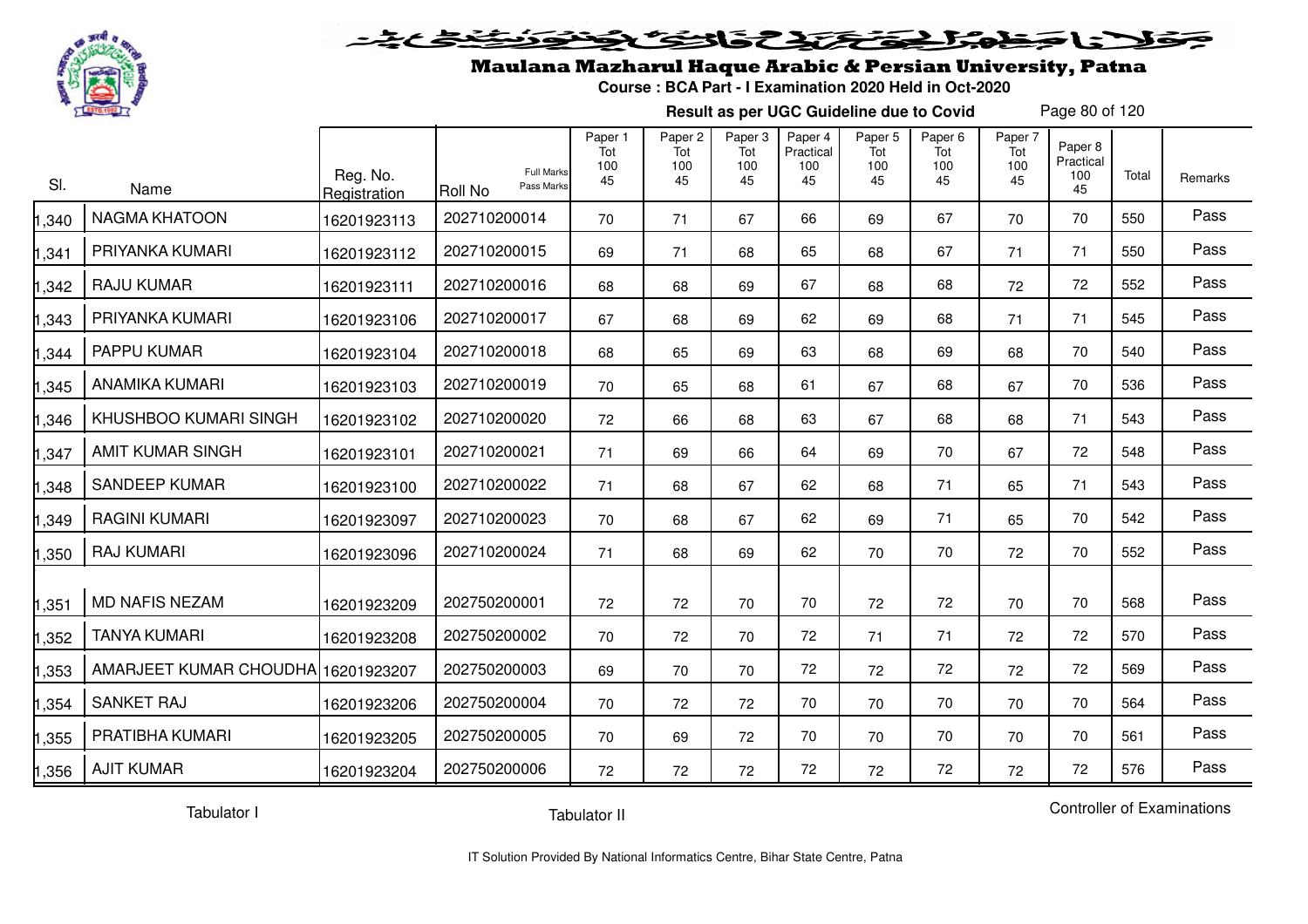

#### 20202222325.0  $\blacktriangleright$   $\blacktriangleright$   $\blacktriangleright$

## Maulana Mazharul Haque Arabic & Persian University, Patna

**Course : BCA Part - I Examination 2020 Held in Oct-2020**

**Result as per UGC Guideline due to Covid**

Page 81 of 120

| SI.  | Name                       | Reg. No.<br>Registration | <b>Full Marks</b><br>Pass Marks<br>Roll No | Paper 1<br>Tot<br>100<br>45 | Paper <sub>2</sub><br>Tot<br>100<br>45 | Paper 3<br>Tot<br>100<br>45 | Paper 4<br>Practical<br>100<br>45 | Paper 5<br>Tot<br>100<br>45 | Paper <sub>6</sub><br>Tot<br>100<br>45 | Paper 7<br>Tot<br>100<br>45 | Paper 8<br>Practical<br>100<br>45 | Total    | Remarks |
|------|----------------------------|--------------------------|--------------------------------------------|-----------------------------|----------------------------------------|-----------------------------|-----------------------------------|-----------------------------|----------------------------------------|-----------------------------|-----------------------------------|----------|---------|
| ,357 | <b>DIPASHISH KUMAR</b>     | 16201923203              | 202750200007                               | 72                          | 72                                     | 72                          | 73                                | 72                          | 72                                     | 73                          | 73                                | 579      | Pass    |
| ,358 | <b>BALMUKUND KUMAR RAY</b> | 16201923202              | 202750200008                               | 70                          | 72                                     | 72                          | 72                                | 70                          | 70                                     | 72                          | 72                                | 570      | Pass    |
| ,359 | <b>VISHWAJEET GUPTA</b>    | 16201923201              | 202750200009                               | 72                          | 72                                     | 72                          | 72                                | 72                          | 72                                     | 72                          | 72                                | 576      | Pass    |
| ,360 | SIDHARTH SHEKHAR           | 16201923200              | 202750200010                               | 71                          | 72                                     | 72                          | 70                                | 70                          | 70                                     | 70                          | 70                                | 565      | Pass    |
| ,361 | PRIYA CHOUDHARY            | 16201923198              | 202750200011                               | 70                          | 72                                     | 73                          | 72                                | 72                          | 72                                     | 72                          | 72                                | 575      | Pass    |
| ,362 | <b>ATUL SAGAR</b>          | 16201923197              | 202750200012                               | 70                          | 72                                     | 70                          | 70                                | 70                          | 70                                     | 70                          | 70                                | 562      | Pass    |
| ,363 | ALOK KUMAR JHA             | 16201923196              | 202750200013                               | 72                          | 72                                     | 72                          | 72                                | 72                          | 72                                     | 72                          | 72                                | 576      | Pass    |
| ,364 | PRANAY KUMAR SINGH         | 16201923195              | 202750200014                               | 70                          | 70                                     | 72                          | 71                                | 71                          | 71                                     | 71                          | 71                                | 567      | Pass    |
| ,365 | <b>RONIT KUMAR</b>         | 16201923194              | 202750200015                               | 73                          | 72                                     | 72                          | 72                                | 72                          | 72                                     | 72                          | 72                                | 577      | Pass    |
| ,366 | SATYAM KUMAR JHA           | 16201923193              | 202750200016                               | 72                          | 72                                     | 72                          | 72                                | 72                          | 72                                     | 72                          | 72                                | 576      | Pass    |
| ,367 | <b>KUNDAN KUMAR</b>        | 16201923192              | 202750200017                               | 70                          | 72                                     | 71                          | 72                                | 70                          | 70                                     | 72                          | 72                                | 569      | Pass    |
| ,368 | <b>ROHIT KUMAR</b>         | 16201923191              | 202750200018                               | 70                          | 70                                     | 70                          | 72                                | 72                          | 72                                     | 72                          | 72                                | 570      | Pass    |
| ,369 | KAUSHAL YADAV              | 16201923189              | 202750200019                               | 72                          | 72                                     | 72                          | 70                                | 70                          | 70                                     | 70                          | 70                                | 566      | Pass    |
| ,370 | <b>HARSH KUMAR THAKUR</b>  | 16201923188              | 202750200020                               | 72                          | 70                                     | 72                          | 72                                | 72                          | 72                                     | 72                          | 72                                | 574      | Pass    |
| ,371 | <b>HARSH ANAND</b>         | 16201923190              | 202750200066                               | A                           | Α                                      | A                           | A                                 | Α                           | А                                      | A                           | Α                                 | $\Omega$ | Absent  |
| ,372 | <b>BRIJ KISHOR SHARMA</b>  | 16201804726              | 192830200054                               | 61                          | 74                                     | 72                          | 69                                | 65                          | 67                                     | 74                          | 63                                | 545      | Pass    |
| ,373 | <b>VIKAS KUMAR</b>         | 16201919409              | 202830200001                               | 52                          | 51                                     | 53                          | 49                                | 55                          | 50                                     | 48                          | 49                                | 407      | Pass    |

Tabulator I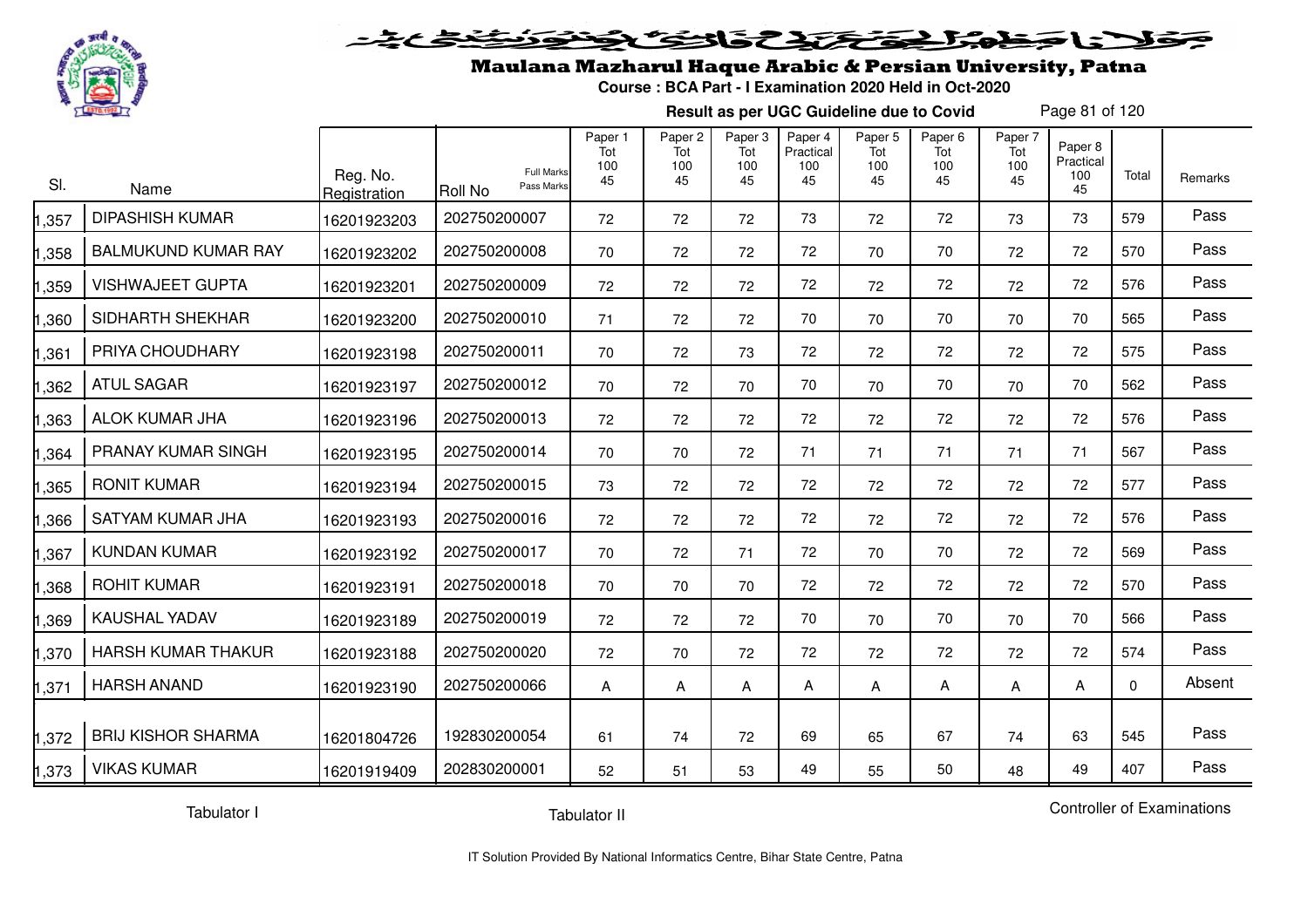

# فلأناخض المتحقح كتحافظ

## Maulana Mazharul Haque Arabic & Persian University, Patna

**Course : BCA Part - I Examination 2020 Held in Oct-2020**

**Result as per UGC Guideline due to Covid**

Page 82 of 120

| SI.   | Name                      | Reg. No.<br>Registration | <b>Full Marks</b><br>Pass Marks<br>Roll No | Paper 1<br>Tot<br>100<br>45 | Paper <sub>2</sub><br>Tot<br>100<br>45 | Paper <sub>3</sub><br>Tot<br>100<br>45 | Paper 4<br>Practical<br>100<br>45 | Paper <sub>5</sub><br>Tot<br>100<br>45 | Paper <sub>6</sub><br>Tot<br>100<br>45 | Paper 7<br>Tot<br>100<br>45 | Paper 8<br>Practical<br>100<br>45 | Total | Remarks |
|-------|---------------------------|--------------------------|--------------------------------------------|-----------------------------|----------------------------------------|----------------------------------------|-----------------------------------|----------------------------------------|----------------------------------------|-----------------------------|-----------------------------------|-------|---------|
| ,374  | SONU KUMAR YADAV          | 16201919408              | 202830200002                               | 72                          | 62                                     | 65                                     | 68                                | 74                                     | 67                                     | 69                          | 73                                | 550   | Pass    |
| ,375  | DHEERAJ KUMAR PATHAK      | 16201919407              | 202830200003                               | 70                          | 71                                     | 69                                     | 73                                | 66                                     | 74                                     | 73                          | 63                                | 559   | Pass    |
| ,376  | <b>MD SARFARAZ ANSARI</b> | 16201919406              | 202830200004                               | 66                          | 62                                     | 74                                     | 69                                | 70                                     | 63                                     | 71                          | 72                                | 547   | Pass    |
| ,377  | <b>SHEPHALI KUMARI</b>    | 16201919405              | 202830200005                               | 73                          | 64                                     | 68                                     | 72                                | 69                                     | 74                                     | 73                          | 66                                | 559   | Pass    |
| ,378  | AJEET KUMAR SINGH         | 16201919404              | 202830200006                               | 74                          | 67                                     | 71                                     | 74                                | 65                                     | 73                                     | 62                          | 69                                | 555   | Pass    |
| ,379  | <b>AKANKSHA KUMARI</b>    | 16201919403              | 202830200007                               | 71                          | 68                                     | 67                                     | 70                                | 73                                     | 69                                     | 62                          | 65                                | 545   | Pass    |
| ,380  | AYUSH KUMAR SINGH         | 16201919402              | 202830200008                               | 66                          | 70                                     | 73                                     | 69                                | 63                                     | 70                                     | 72                          | 68                                | 551   | Pass    |
| ,381  | <b>JHILIK KUMARI</b>      | 16201919401              | 202830200009                               | 70                          | 72                                     | 73                                     | 74                                | 75                                     | 74                                     | 69                          | 75                                | 582   | Pass    |
| ,382  | ABHISHEK KUMAR PURI       | 16201919400              | 202830200010                               | 65                          | 73                                     | 67                                     | 71                                | 69                                     | 71                                     | 74                          | 63                                | 553   | Pass    |
| ,383  | <b>NIHAL KUMAR SINGH</b>  | 16201919399              | 202830200011                               | 69                          | 65                                     | 66                                     | 68                                | 63                                     | 72                                     | 71                          | 74                                | 548   | Pass    |
| ,384  | AANAND KUMAR GIRI         | 16201919398              | 202830200012                               | 64                          | 71                                     | 74                                     | 73                                | 69                                     | 61                                     | 67                          | 70                                | 549   | Pass    |
| ,385  | <b>ABHISHEK BHARTI</b>    | 16201919397              | 202830200013                               | 70                          | 74                                     | 62                                     | 66                                | 63                                     | 65                                     | 73                          | 67                                | 540   | Pass    |
| ,386  | JITENDRA KUMAR RAY        | 16201919396              | 202830200014                               | 65                          | 71                                     | 70                                     | 63                                | 61                                     | 69                                     | 74                          | 67                                | 540   | Pass    |
| ,387  | <b>ANSHU KUMARI</b>       | 16201919395              | 202830200015                               | 63                          | 65                                     | 62                                     | 64                                | 73                                     | 68                                     | 71                          | 61                                | 527   | Pass    |
| ,388  | <b>ABHITESH KUMAR</b>     | 16201919394              | 202830200016                               | 65                          | 72                                     | 67                                     | 61                                | 66                                     | 69                                     | 62                          | 74                                | 536   | Pass    |
| ,389  | <b>AKASH KUMAR</b>        | 16201919393              | 202830200017                               | 72                          | 69                                     | 63                                     | 73                                | 74                                     | 70                                     | 61                          | 65                                | 547   | Pass    |
| 1,390 | <b>VIVEK KUMAR</b>        | 16201919392              | 202830200018                               | 74                          | 63                                     | 62                                     | 70                                | 65                                     | 61                                     | 69                          | 71                                | 535   | Pass    |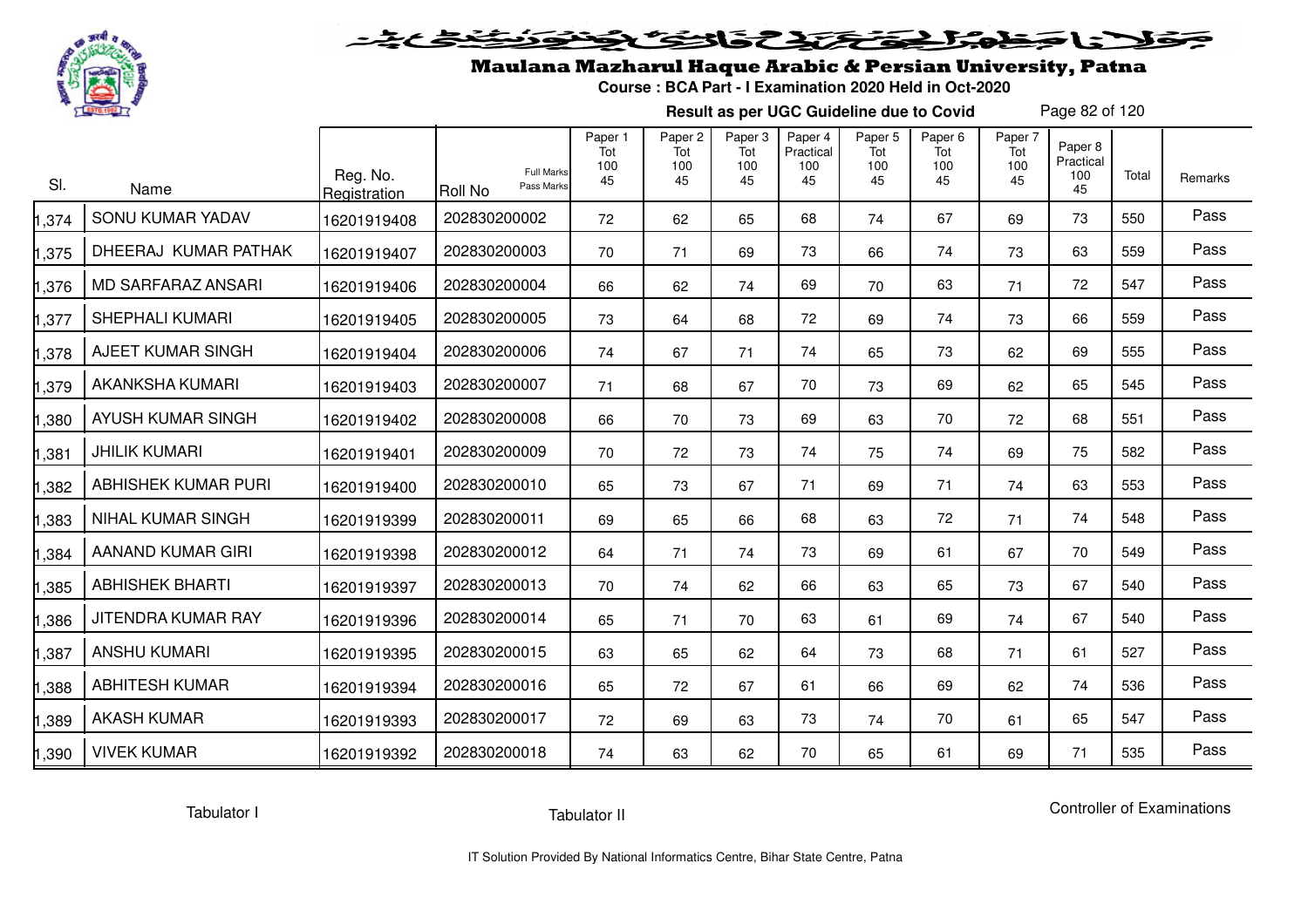

## Maulana Mazharul Haque Arabic & Persian University, Patna

**Course : BCA Part - I Examination 2020 Held in Oct-2020**

**Result as per UGC Guideline due to Covid**

Page 83 of 120

| SI.   | Name                  | Reg. No.<br>Registration | <b>Full Marks</b><br>Pass Marks<br>Roll No | Paper 1<br>Tot<br>100<br>45 | Paper <sub>2</sub><br>Tot<br>100<br>45 | Paper <sub>3</sub><br>Tot<br>100<br>45 | Paper 4<br>Practical<br>100<br>45 | Paper 5<br>Tot<br>100<br>45 | Paper <sub>6</sub><br>Tot<br>100<br>45 | Paper 7<br>Tot<br>100<br>45 | Paper 8<br>Practical<br>100<br>45 | Total | Remarks |
|-------|-----------------------|--------------------------|--------------------------------------------|-----------------------------|----------------------------------------|----------------------------------------|-----------------------------------|-----------------------------|----------------------------------------|-----------------------------|-----------------------------------|-------|---------|
| ,391  | <b>BABY KUMARI</b>    | 16201919391              | 202830200019                               | 73                          | 65                                     | 61                                     | 62                                | 70                          | 74                                     | 70                          | 67                                | 542   | Pass    |
| ,392  | <b>NITESH KUMAR</b>   | 16201919390              | 202830200020                               | 70                          | 73                                     | 69                                     | 65                                | 62                          | 68                                     | 64                          | 71                                | 542   | Pass    |
| ,393  | PREETI KUMARI         | 16201919389              | 202830200021                               | 71                          | 62                                     | 61                                     | 66                                | 63                          | 69                                     | 73                          | 74                                | 539   | Pass    |
| ,394  | SHUBHAM KUMAR OJHA    | 16201919388              | 202830200022                               | 62                          | 70                                     | 73                                     | 72                                | 65                          | 74                                     | 61                          | 63                                | 540   | Pass    |
| ,395  | <b>SURJEET KUMAR</b>  | 16201919387              | 202830200023                               | 67                          | 73                                     | 68                                     | 65                                | 63                          | 61                                     | 69                          | 71                                | 537   | Pass    |
| ,396  | <b>ANIL KUMAR RAY</b> | 16201919386              | 202830200024                               | 73                          | 62                                     | 64                                     | 68                                | 71                          | 67                                     | 70                          | 74                                | 549   | Pass    |
| ,397  | SANDIP KUMAR MAHTO    | 16201919385              | 202830200025                               | 72                          | 61                                     | 62                                     | 75                                | 63                          | 73                                     | 67                          | 65                                | 538   | Pass    |
| ,398  | <b>RANI KUMARI</b>    | 16201919384              | 202830200026                               | 69                          | 73                                     | 61                                     | 68                                | 66                          | 72                                     | 62                          | 64                                | 535   | Pass    |
| ,399  | AMAN KUMAR SINGH      | 16201919383              | 202830200027                               | 68                          | 65                                     | 62                                     | 69                                | 63                          | 71                                     | 74                          | 73                                | 545   | Pass    |
| ,400  | SHREYA SINGH          | 16201919382              | 202830200028                               | 67                          | 73                                     | 70                                     | 63                                | 65                          | 61                                     | 72                          | 62                                | 533   | Pass    |
| ,401  | AKASH KUMAR SINGH     | 16201919381              | 202830200029                               | 64                          | 61                                     | 74                                     | 65                                | 62                          | 73                                     | 70                          | 69                                | 538   | Pass    |
| ,402  | <b>DIKSHA PANDEY</b>  | 16201919380              | 202830200030                               | 73                          | 72                                     | 71                                     | 68                                | 74                          | 65                                     | 63                          | 67                                | 553   | Pass    |
| ,403  | PRADUM KUMAR SINGH    | 16201919439              | 202830200031                               | 70                          | 65                                     | 69                                     | 72                                | 64                          | 67                                     | 62                          | 74                                | 543   | Pass    |
| ,404  | DHIRAJ KUMAR BHARTI   | 16201919438              | 202830200032                               | 68                          | 71                                     | 64                                     | 69                                | 73                          | 64                                     | 61                          | 68                                | 538   | Pass    |
| ,405  | UJJAWAL KUMAR CHAUBEY | 16201919437              | 202830200033                               | 72                          | 63                                     | 67                                     | 61                                | 69                          | 74                                     | 65                          | 70                                | 541   | Pass    |
| ,406  | PRASHANT KUMAR        | 16201919436              | 202830200034                               | 69                          | 61                                     | 72                                     | 67                                | 73                          | 65                                     | 71                          | 73                                | 551   | Pass    |
| 1,407 | <b>DEEPAK KUMAR</b>   | 16201919435              | 202830200035                               | 64                          | 62                                     | 72                                     | 66                                | 70                          | 73                                     | 68                          | 74                                | 549   | Pass    |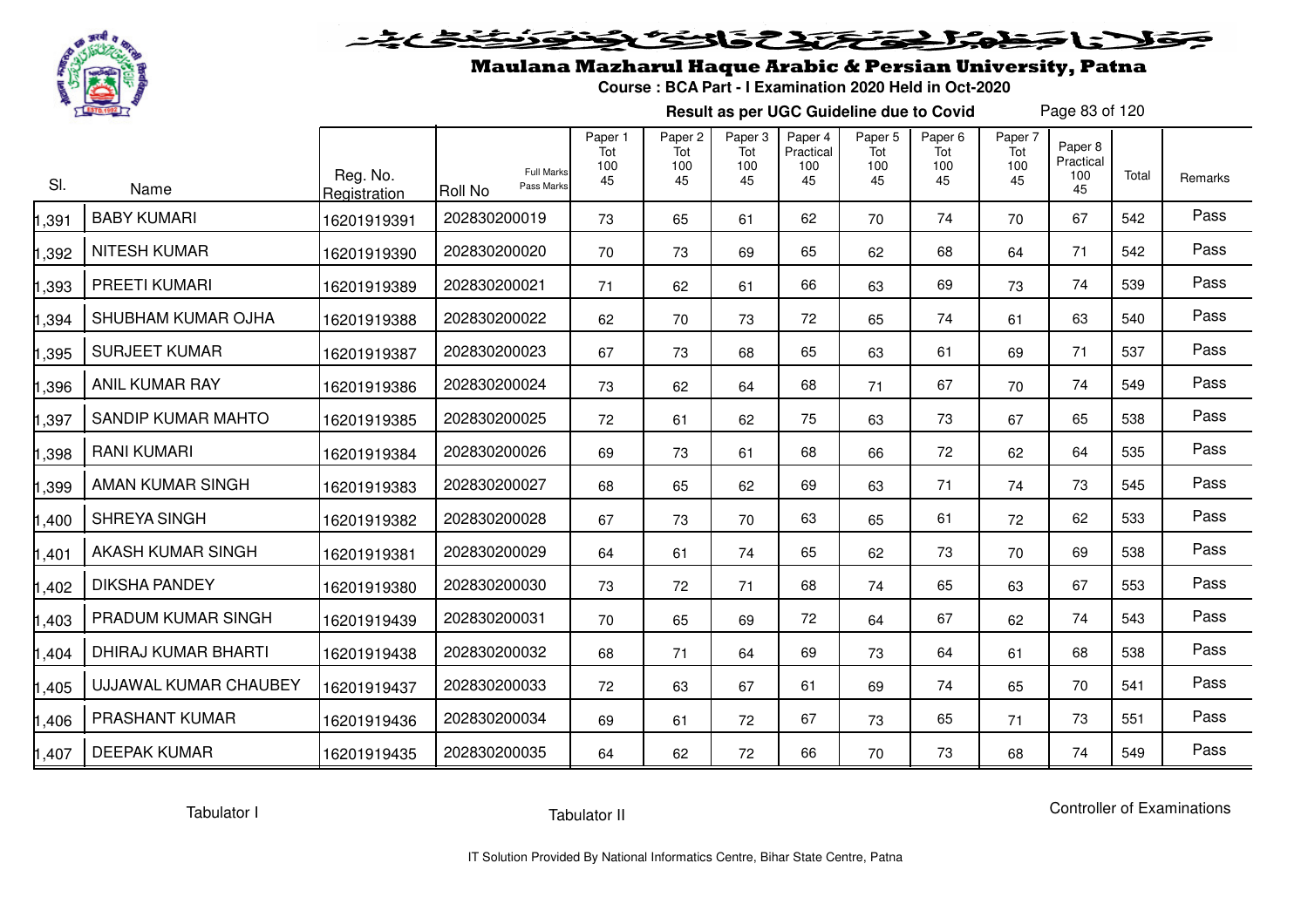

# فلأناخض المتحقح كتحافظ

### Maulana Mazharul Haque Arabic & Persian University, Patna

**Course : BCA Part - I Examination 2020 Held in Oct-2020**

**Result as per UGC Guideline due to Covid**

Page 84 of 120

| SI.   | Name                      | Reg. No.<br>Registration | <b>Roll No</b> | Paper 1<br>Tot<br>100<br><b>Full Marks</b><br>45<br>Pass Marks | Paper 2<br>Tot<br>100<br>45 | Paper 3<br>Tot<br>100<br>45 | Paper 4<br>Practical<br>100<br>45 | Paper <sub>5</sub><br>Tot<br>100<br>45 | Paper <sub>6</sub><br>Tot<br>100<br>45 | Paper 7<br>Tot<br>100<br>45 | Paper 8<br>Practical<br>100<br>45 | Total | Remarks |
|-------|---------------------------|--------------------------|----------------|----------------------------------------------------------------|-----------------------------|-----------------------------|-----------------------------------|----------------------------------------|----------------------------------------|-----------------------------|-----------------------------------|-------|---------|
| 1,408 | <b>RAJNISH KUMAR</b>      | 16201919434              | 202830200036   | 71                                                             | 63                          | 67                          | 65                                | 61                                     | 70                                     | 74                          | 68                                | 539   | Pass    |
| 1,409 | <b>SUJEET KUMAR</b>       | 16201919433              | 202830200037   | 61                                                             | 72                          | 74                          | 68                                | 66                                     | 69                                     | 63                          | 70                                | 543   | Pass    |
| 1,410 | <b>SACHIN KUMAR SINGH</b> | 16201919432              | 202830200038   | 73                                                             | 65                          | 67                          | 63                                | 69                                     | 71                                     | 62                          | 62                                | 532   | Pass    |
| 1,411 | <b>SIMRAN KUMARI</b>      | 16201919431              | 202830200039   | 62                                                             | 68                          | 64                          | 70                                | 65                                     | 73                                     | 69                          | 74                                | 545   | Pass    |
| 1,412 | <b>KSHITIJ RAJ VERMA</b>  | 16201919430              | 202830200040   | 73                                                             | 73                          | 65                          | 61                                | 63                                     | 67                                     | 70                          | 69                                | 541   | Pass    |
| 1,413 | <b>SUJATA KUMARI</b>      | 16201919429              | 202830200041   | 65                                                             | 63                          | 69                          | 66                                | 62                                     | 74                                     | 72                          | 68                                | 539   | Pass    |
| 1,414 | <b>ABHISHEK KUMAR</b>     | 16201919428              | 202830200042   | 61                                                             | 71                          | 74                          | 61                                | 65                                     | 68                                     | 66                          | 73                                | 539   | Pass    |
| 1,415 | <b>ABHISHEK KUMAR</b>     | 16201919427              | 202830200043   | 72                                                             | 73                          | 68                          | 70                                | 69                                     | 65                                     | 64                          | 62                                | 543   | Pass    |
| 1,416 | <b>ABHIJEET KUMAR</b>     | 16201919426              | 202830200044   | 65                                                             | 63                          | 61                          | 66                                | 68                                     | 71                                     | 69                          | 72                                | 535   | Pass    |
| 1,417 | <b>ABHISHEK KUMAR</b>     | 16201919425              | 202830200045   | 61                                                             | 70                          | 67                          | 63                                | 69                                     | 65                                     | 74                          | 68                                | 537   | Pass    |
| 1,418 | SANNI KUMAR BHARTI        | 16201919424              | 202830200046   | 69                                                             | 64                          | 62                          | 67                                | 70                                     | 73                                     | 71                          | 61                                | 537   | Pass    |
| 1,419 | <b>RITIKA SINGH</b>       | 16201919423              | 202830200047   | 71                                                             | 68                          | 69                          | 65                                | 70                                     | 74                                     | 73                          | 70                                | 560   | Pass    |
| 1,420 | <b>RAVIKANT KUMAR</b>     | 16201919422              | 202830200048   | 69                                                             | 71                          | 70                          | 63                                | 67                                     | 65                                     | 61                          | 72                                | 538   | Pass    |
| 1,421 | <b>VIKASH KUMAR</b>       | 16201919421              | 202830200049   | 61                                                             | 65                          | 74                          | 71                                | 68                                     | 63                                     | 65                          | 70                                | 537   | Pass    |
| 1,422 | <b>SURBHI KUMARI</b>      | 16201919420              | 202830200050   | 62                                                             | 69                          | 65                          | 70                                | 74                                     | 68                                     | 67                          | 63                                | 538   | Pass    |
| 1,423 | NIDHI KUMARI              | 16201919419              | 202830200051   | 70                                                             | 74                          | 67                          | 69                                | 63                                     | 65                                     | 62                          | 71                                | 541   | Pass    |
| 1,424 | <b>ANUP KUMAR</b>         | 16201919418              | 202830200052   | 65                                                             | 72                          | 64                          | 74                                | 67                                     | 69                                     | 70                          | 62                                | 543   | Pass    |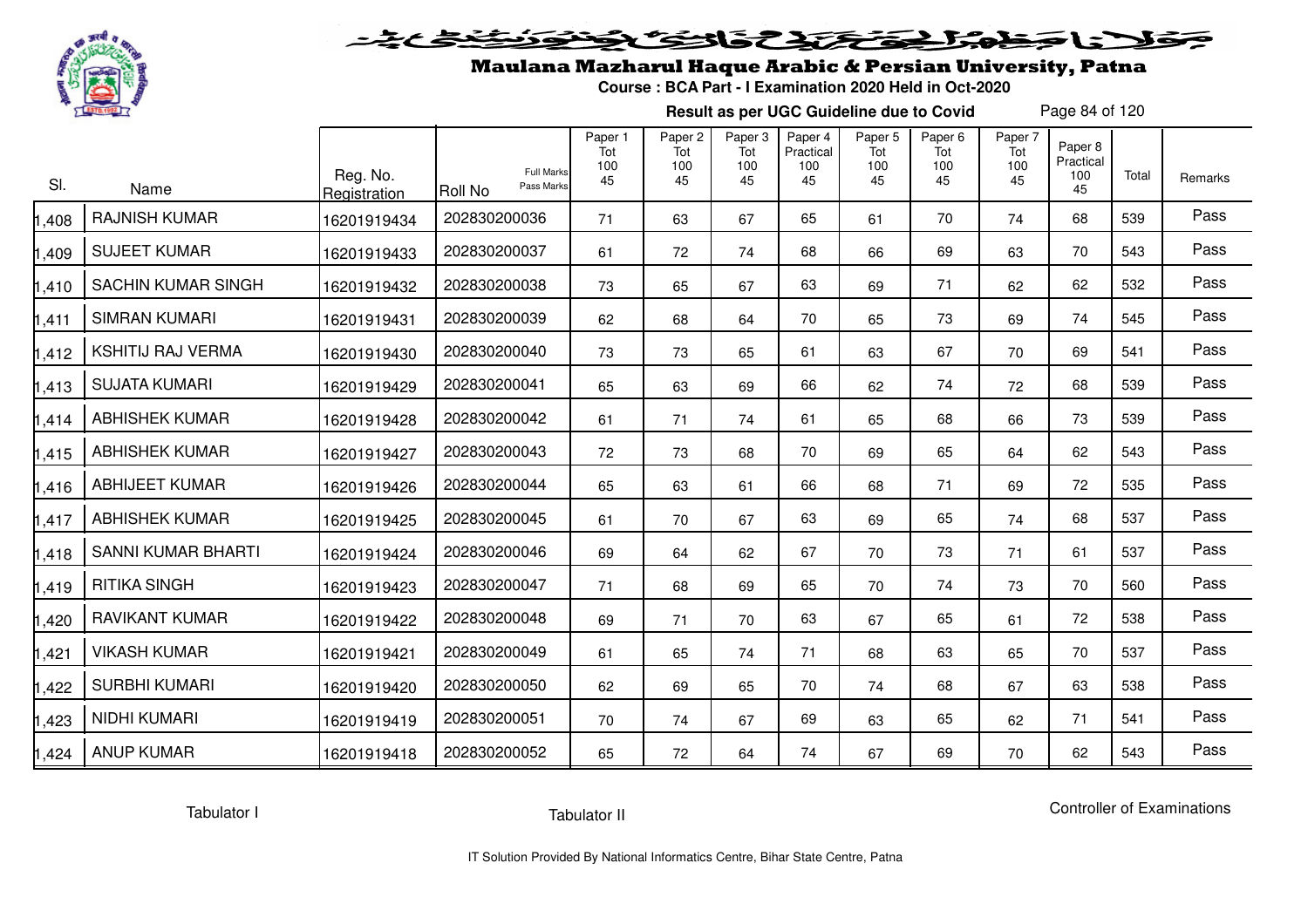

#### فتحتحك فالحقا  $\blacktriangleright$  15  $\blacktriangleright$

### Maulana Mazharul Haque Arabic & Persian University, Patna

**Course : BCA Part - I Examination 2020 Held in Oct-2020**

**Result as per UGC Guideline due to Covid**

Page 85 of 120

| SI.   | Name                   | Reg. No.<br>Registration | Pass Marks<br><b>Roll No</b> | Paper 1<br>Tot<br>100<br><b>Full Marks</b><br>45 | Paper 2<br>Tot<br>100<br>45 | Paper 3<br>Tot<br>100<br>45 | Paper 4<br>Practical<br>100<br>45 | Paper 5<br>Tot<br>100<br>45 | Paper 6<br>Tot<br>100<br>45 | Paper 7<br>Tot<br>100<br>45 | Paper 8<br>Practical<br>100<br>45 | Total | Remarks |
|-------|------------------------|--------------------------|------------------------------|--------------------------------------------------|-----------------------------|-----------------------------|-----------------------------------|-----------------------------|-----------------------------|-----------------------------|-----------------------------------|-------|---------|
| 1,425 | <b>KOMAL KUMARI</b>    | 16201919417              | 202830200053                 | 69                                               | 71                          | 70                          | 66                                | 62                          | 65                          | 61                          | 69                                | 533   | Pass    |
| 1,426 | NITESH KUMAR           | 16201919416              | 202830200054                 | 71                                               | 62                          | 69                          | 63                                | 68                          | 73                          | 65                          | 70                                | 541   | Pass    |
| 1,427 | RISHABH KUMAR SHARMA   | 16201919415              | 202830200055                 | 61                                               | 67                          | 72                          | 62                                | 74                          | 69                          | 68                          | 63                                | 536   | Pass    |
| 1,428 | <b>AARTI KUMARI</b>    | 16201919414              | 202830200056                 | 68                                               | 61                          | 71                          | 65                                | 69                          | 64                          | 70                          | 74                                | 542   | Pass    |
| 1,429 | <b>NAUSHAD HUSSAIN</b> | 16201919413              | 202830200057                 | 74                                               | 64                          | 67                          | 69                                | 72                          | 62                          | 64                          | 68                                | 540   | Pass    |
| 1,430 | <b>ISHAAN SINGH</b>    | 16201919412              | 202830200058                 | 67                                               | 73                          | 71                          | 68                                | 64                          | 69                          | 62                          | 62                                | 536   | Pass    |
| 1,431 | <b>SUJIT KUMAR</b>     | 16201919411              | 202830200059                 | 65                                               | 63                          | 71                          | 64                                | 69                          | 74                          | 70                          | 67                                | 543   | Pass    |
| 1,432 | <b>WAZIR ANSARI</b>    | 16201919410              | 202830200060                 | 50                                               | 48                          | 53                          | 49                                | 54                          | 56                          | 52                          | 51                                | 413   | Pass    |
| 1,433 | <b>DIVYA TANU</b>      | 16201923259              | 202840200001                 | 70                                               | 71                          | 73                          | 73                                | 70                          | 71                          | 66                          | 75                                | 569   | Pass    |
| 1,434 | <b>AYUSH SINHA</b>     | 16201923258              | 202840200002                 | 70                                               | 69                          | 70                          | 72                                | 70                          | 72                          | 71                          | 75                                | 569   | Pass    |
| 1,435 | <b>BHUMI RANJAN</b>    | 16201923257              | 202840200003                 | 73                                               | 71                          | 71                          | 74                                | 72                          | 70                          | 72                          | 74                                | 577   | Pass    |
| 1,436 | <b>RAJ LAXMI</b>       | 16201923256              | 202840200004                 | 75                                               | 73                          | 72                          | 74                                | 74                          | 73                          | 70                          | 74                                | 585   | Pass    |
| 1,437 | <b>MEGHA SUMAN</b>     | 16201923255              | 202840200005                 | 71                                               | 70                          | 70                          | 73                                | 70                          | 72                          | 70                          | 73                                | 569   | Pass    |
| 1,438 | <b>RITIK RANJAN</b>    | 16201923254              | 202840200006                 | 71                                               | 71                          | 70                          | 75                                | 70                          | 72                          | 71                          | 72                                | 572   | Pass    |
| 1,439 | <b>GIRIRAJ KUMAR</b>   | 16201923253              | 202840200007                 | 70                                               | 70                          | 68                          | 74                                | 72                          | 71                          | 72                          | 70                                | 567   | Pass    |
| 1,440 | <b>ABHISHEK KUMAR</b>  | 16201923252              | 202840200008                 | 69                                               | 72                          | 70                          | 74                                | 70                          | 70                          | 71                          | 73                                | 569   | Pass    |
| 1,441 | <b>VIKASH KUMAR</b>    | 16201923251              | 202840200009                 | 72                                               | 70                          | 71                          | 73                                | 72                          | 70                          | 70                          | 74                                | 572   | Pass    |

Tabulator I

Tabulator II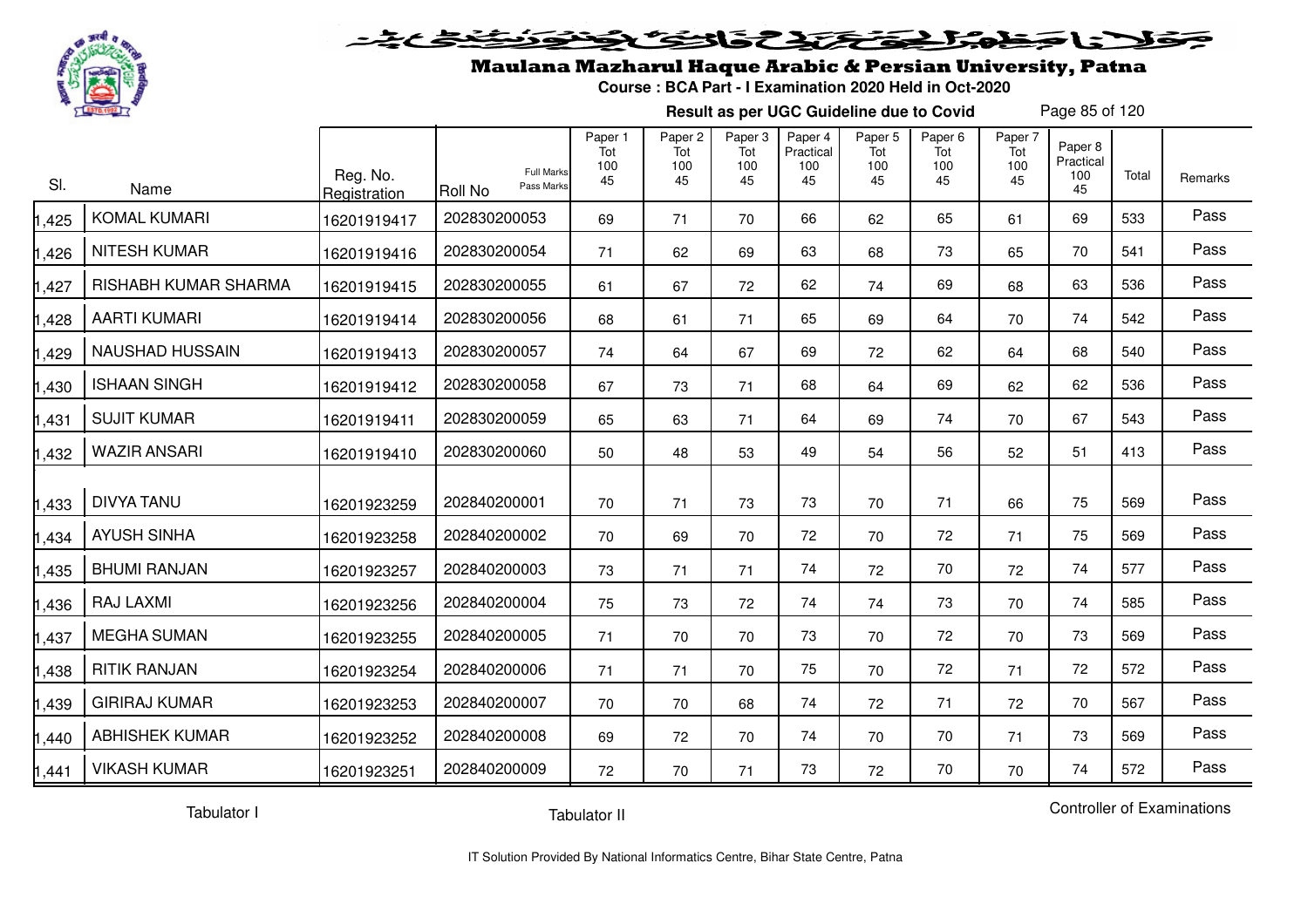

#### فتحتح تخافض  $\blacktriangleright$  15  $\blacktriangleright$

## Maulana Mazharul Haque Arabic & Persian University, Patna

**Course : BCA Part - I Examination 2020 Held in Oct-2020**

**Result as per UGC Guideline due to Covid**

Page 86 of 120

| SI.   | Name                   | Reg. No.<br>Registration | <b>Full Marks</b><br>Pass Marks<br>Roll No | Paper 1<br>Tot<br>100<br>45 | Paper 2<br>Tot<br>100<br>45 | Paper 3<br>Tot<br>100<br>45 | Paper 4<br>Practical<br>100<br>45 | Paper 5<br>Tot<br>100<br>45 | Paper 6<br>Tot<br>100<br>45 | Paper 7<br>Tot<br>100<br>45 | Paper 8<br>Practical<br>100<br>45 | Total | Remarks |
|-------|------------------------|--------------------------|--------------------------------------------|-----------------------------|-----------------------------|-----------------------------|-----------------------------------|-----------------------------|-----------------------------|-----------------------------|-----------------------------------|-------|---------|
| ,442  | SAURABH KUMAR YADAV    | 16201804780              | 192880200002                               | 62                          | 63                          | 68                          | 73                                | 67                          | 69                          | 69                          | 73                                | 544   | Pass    |
| ,443  | <b>ABHISHEK RANJAN</b> | 16201923267              | 202880200003                               | 65                          | 62                          | 69                          | 73                                | 66                          | 68                          | 68                          | 73                                | 544   | Pass    |
| ,444  | SHAURYA SRIVASTAVA     | 16201923266              | 202880200004                               | 66                          | 61                          | 70                          | 73                                | 69                          | 67                          | 70                          | 73                                | 549   | Pass    |
| ,445  | <b>ARVIND KUMAR</b>    | 16201923265              | 202880200005                               | 70                          | 65                          | 69                          | 74                                | 71                          | 68                          | 70                          | 74                                | 561   | Pass    |
| ,446  | <b>AKANKSHA KUMARI</b> | 16201923264              | 202880200006                               | 68                          | 64                          | 68                          | 74                                | 70                          | 70                          | 69                          | 73                                | 556   | Pass    |
| ,447  | SHAHBAZ ANSARI         | 16201923275              | 202890200001                               | 65                          | 67                          | 66                          | 69                                | 64                          | 65                          | 67                          | 70                                | 533   | Pass    |
| ,448  | <b>TAHSIN AKHTAR</b>   | 16201919541              | 202890200002                               | 70                          | 71                          | 70                          | 73                                | 71                          | 70                          | 71                          | 72                                | 568   | Pass    |
| ,449  | SANAULLAH JAUHER       | 16201919540              | 202890200003                               | 67                          | 68                          | 67                          | 69                                | 68                          | 67                          | 69                          | 71                                | 546   | Pass    |
| ,450  | <b>SHAHID AKHATAR</b>  | 16201919539              | 202890200004                               | 71                          | 72                          | 71                          | 74                                | 72                          | 71                          | 72                          | 73                                | 576   | Pass    |
| ,451  | <b>SUNITA KUMARI</b>   | 16201919538              | 202890200005                               | 66                          | 65                          | 67                          | 70                                | 64                          | 67                          | 68                          | 70                                | 537   | Pass    |
| ,452  | <b>NAUSHIN FARUQUE</b> | 16201919537              | 202890200006                               | 67                          | 68                          | 66                          | 71                                | 67                          | 67                          | 66                          | 71                                | 543   | Pass    |
| ,453  | SHABNAM JABIN          | 16201919536              | 202890200007                               | 68                          | 67                          | 68                          | 70                                | 65                          | 67                          | 69                          | 72                                | 546   | Pass    |
| 1,454 | <b>ABHISHEK RANJAN</b> | 16201804783              | 192910200001                               | 73                          | 71                          | 72                          | 73                                | 71                          | 73                          | 70                          | 72                                | 575   | Pass    |
| ,455  | <b>SHREYA</b>          | 16201804782              | 192910200002                               | 70                          | 70                          | 72                          | 73                                | 72                          | 70                          | 73                          | 73                                | 573   | Pass    |
| ,456  | <b>RAHUL KUMAR</b>     | 16201923388              | 202910200005                               | 72                          | 72                          | 73                          | 72                                | 70                          | 72                          | 71                          | 70                                | 572   | Pass    |
| 1,457 | AYUSH KUMAR ROY        | 16201923387              | 202910200006                               | 73                          | 71                          | 73                          | 70                                | 71                          | 72                          | 72                          | 71                                | 573   | Pass    |

Tabulator I

Tabulator II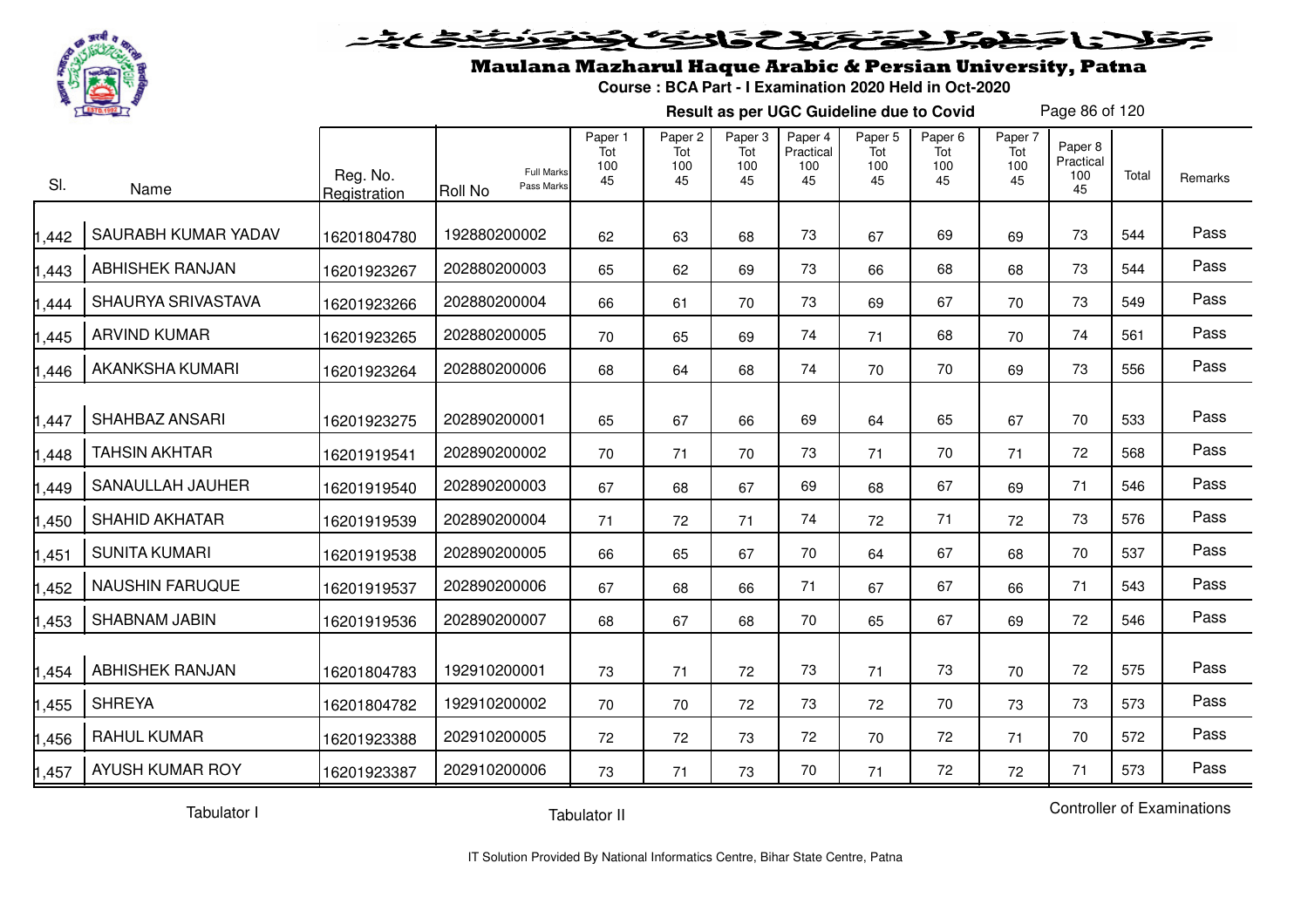

#### 20202222325.0  $\blacktriangleright$   $\blacktriangleright$   $\blacktriangleright$

## Maulana Mazharul Haque Arabic & Persian University, Patna

**Course : BCA Part - I Examination 2020 Held in Oct-2020**

**Result as per UGC Guideline due to Covid**

Page 87 of 120

| SI.   | Name                    | Reg. No.<br>Registration | <b>Full Marks</b><br>Pass Marks<br>Roll No | Paper 1<br>Tot<br>100<br>45 | Paper 2<br>Tot<br>100<br>45 | Paper 3<br>Tot<br>100<br>45 | Paper 4<br>Practical<br>100<br>45 | Paper 5<br>Tot<br>100<br>45 | Paper 6<br>Tot<br>100<br>45 | Paper 7<br>Tot<br>100<br>45 | Paper 8<br>Practical<br>100<br>45 | Total | Remarks |
|-------|-------------------------|--------------------------|--------------------------------------------|-----------------------------|-----------------------------|-----------------------------|-----------------------------------|-----------------------------|-----------------------------|-----------------------------|-----------------------------------|-------|---------|
| ,458  | <b>RAVI KANT</b>        | 16201923386              | 202910200007                               | 72                          | 73                          | 71                          | 71                                | 73                          | 71                          | 71                          | 73                                | 575   | Pass    |
| 1,459 | <b>ANKIT RAJ</b>        | 16201923385              | 202910200008                               | 71                          | 70                          | 72                          | 73                                | 72                          | 70                          | 73                          | 73                                | 574   | Pass    |
| 1,460 | <b>RITESH KUMAR</b>     | 16201923384              | 202910200009                               | 73                          | 72                          | 70                          | 72                                | 73                          | 71                          | 72                          | 72                                | 575   | Pass    |
| 1,461 | <b>VIVEK KUMAR</b>      | 16201923383              | 202910200010                               | 71                          | 71                          | 73                          | 70                                | 72                          | 73                          | 70                          | 71                                | 571   | Pass    |
| 1,462 | <b>KANHAI KUMAR</b>     | 16201923382              | 202910200011                               | 72                          | 73                          | 71                          | 73                                | 71                          | 70                          | 73                          | 71                                | 574   | Pass    |
| 1,463 | NITU KUMARI VERMA       | 16201925199              | 202970200001                               | 67                          | 68                          | 69                          | 68                                | 66                          | 69                          | 66                          | 67                                | 540   | Pass    |
| 1,464 | <b>ANKITA KUMARI</b>    | 16201925198              | 202970200002                               | 69                          | 69                          | 67                          | 69                                | 67                          | 65                          | 65                          | 68                                | 539   | Pass    |
| 1,465 | POOJA KUSHWAHA          | 16201925197              | 202970200003                               | 68                          | 67                          | 68                          | 67                                | 68                          | 67                          | 67                          | 66                                | 538   | Pass    |
| 1,466 | <b>DEEPIKA KUMARI</b>   | 16201919578              | 202970200004                               | 67                          | 69                          | 67                          | 69                                | 65                          | 66                          | 68                          | 69                                | 540   | Pass    |
| 1,467 | <b>NIKEE KUMARI</b>     | 16201919577              | 202970200005                               | 69                          | 70                          | 68                          | 69                                | 67                          | 67                          | 68                          | 69                                | 547   | Pass    |
| 1,468 | <b>SHILPI KUMARI</b>    | 16201919576              | 202970200006                               | 68                          | 67                          | 67                          | 68                                | 69                          | 68                          | 65                          | 66                                | 538   | Pass    |
| 1,469 | <b>ANSHU KUMARI</b>     | 16201919575              | 202970200007                               | 67                          | 68                          | 69                          | 67                                | 66                          | 66                          | 66                          | 68                                | 537   | Pass    |
| 1,470 | PRIYA KUMARI            | 16201919574              | 202970200008                               | 69                          | 67                          | 68                          | 69                                | 65                          | 65                          | 69                          | 67                                | 539   | Pass    |
| 1,471 | POOJA KUMARI            | 16201919573              | 202970200009                               | 68                          | 67                          | 70                          | 67                                | 68                          | 67                          | 67                          | 66                                | 540   | Pass    |
| 1,472 | <b>NAZIA TABBASUM</b>   | 16201919572              | 202970200010                               | 69                          | 69                          | 67                          | 68                                | 69                          | 69                          | 66                          | 69                                | 546   | Pass    |
| 1,473 | <b>SALONI KUMARI</b>    | 16201919571              | 202970200011                               | 67                          | 68                          | 69                          | 69                                | 67                          | 68                          | 68                          | 67                                | 543   | Pass    |
| 1,474 | <b>DIVYA SRIVASTAVA</b> | 16201919570              | 202970200012                               | 72                          | 71                          | 72                          | 71                                | 71                          | 71                          | 71                          | 72                                | 571   | Pass    |

Tabulator I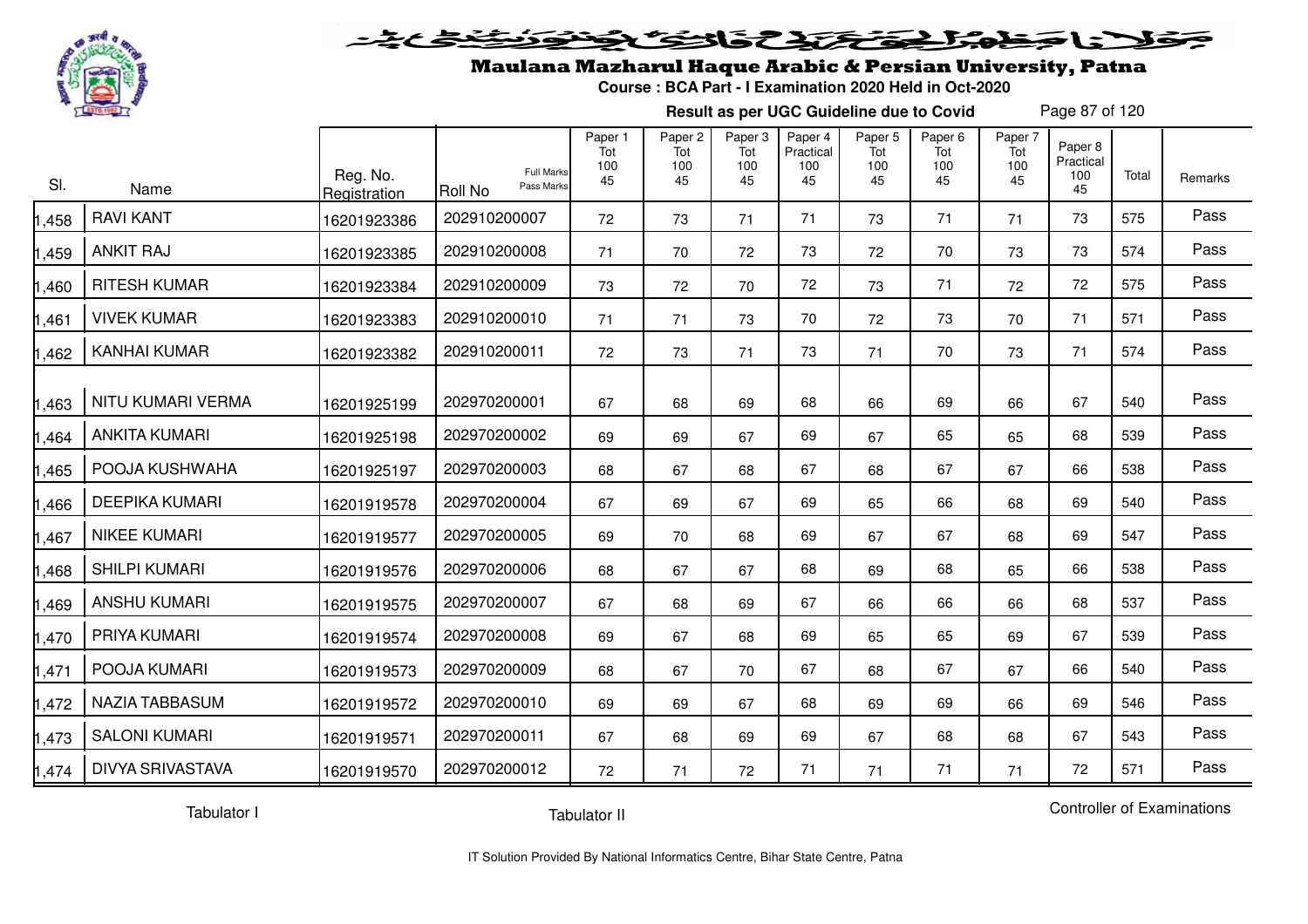

# فلأناخض المتعاطية فتخلفت فالخفض

### Maulana Mazharul Haque Arabic & Persian University, Patna

**Course : BCA Part - I Examination 2020 Held in Oct-2020**

**Result as per UGC Guideline due to Covid**

Page 88 of 120

| SI.   | Name                      | Reg. No.<br>Registration | <b>Full Marks</b><br>Pass Marks<br>Roll No | Paper 1<br>Tot<br>100<br>45 | Paper <sub>2</sub><br>Tot<br>100<br>45 | Paper <sub>3</sub><br>Tot<br>100<br>45 | Paper 4<br>Practical<br>100<br>45 | Paper <sub>5</sub><br>Tot<br>100<br>45 | Paper <sub>6</sub><br>Tot<br>100<br>45 | Paper 7<br>Tot<br>100<br>45 | Paper 8<br>Practical<br>100<br>45 | Total | Remarks |
|-------|---------------------------|--------------------------|--------------------------------------------|-----------------------------|----------------------------------------|----------------------------------------|-----------------------------------|----------------------------------------|----------------------------------------|-----------------------------|-----------------------------------|-------|---------|
| ,475  | <b>RICHA SHRIVASTAW</b>   | 16201919569              | 202970200013                               | 68                          | 69                                     | 68                                     | 68                                | 66                                     | 65                                     | 65                          | 66                                | 535   | Pass    |
| ,476  | AKANKSHA KUMARI           | 16201919568              | 202970200014                               | 72                          | 70                                     | 72                                     | 73                                | 70                                     | 72                                     | 70                          | 72                                | 571   | Pass    |
| ,477  | PRACHI KUMARI             | 16201919567              | 202970200015                               | 69                          | 67                                     | 67                                     | 67                                | 68                                     | 66                                     | 67                          | 68                                | 539   | Pass    |
| ,478  | <b>JUHI SINGH</b>         | 16201919566              | 202970200016                               | 67                          | 68                                     | 69                                     | 67                                | 67                                     | 68                                     | 69                          | 67                                | 542   | Pass    |
| ,479  | <b>SHWETA SHARMA</b>      | 16201919565              | 202970200017                               | 70                          | 67                                     | 70                                     | 69                                | 65                                     | 69                                     | 66                          | 69                                | 545   | Pass    |
| ,480  | <b>SHALU SINGH</b>        | 16201919564              | 202970200018                               | 72                          | 71                                     | 72                                     | 71                                | 71                                     | 70                                     | 72                          | 72                                | 571   | Pass    |
| ,481  | <b>KOMAL KUMARI</b>       | 16201919563              | 202970200019                               | 68                          | 69                                     | 68                                     | 68                                | 66                                     | 67                                     | 69                          | 68                                | 543   | Pass    |
| ,482  | POOJA KUMARI              | 16201919562              | 202970200020                               | 69                          | 67                                     | 69                                     | 69                                | 68                                     | 66                                     | 68                          | 67                                | 543   | Pass    |
| ,483  | <b>THAKUR AKSHAT</b>      | 16201919561              | 202970200021                               | 67                          | 69                                     | 67                                     | 66                                | 65                                     | 67                                     | 66                          | 67                                | 534   | Pass    |
| ,484  | <b>ABHISHEK KUMAR</b>     | 16201919560              | 202970200022                               | 69                          | 67                                     | 69                                     | 68                                | 67                                     | 68                                     | 67                          | 69                                | 544   | Pass    |
| ,485  | <b>LAKSHYA KUMAR</b>      | 16201919559              | 202970200023                               | 73                          | 72                                     | 73                                     | 72                                | 71                                     | 72                                     | 72                          | 73                                | 578   | Pass    |
| ,486  | <b>ARSHAD HUSSAIN</b>     | 16201919557              | 202970200024                               | 68                          | 68                                     | 68                                     | 67                                | 66                                     | 66                                     | 68                          | 68                                | 539   | Pass    |
| ,487  | <b>ARUN KUMAR</b>         | 16201919556              | 202970200025                               | 67                          | 67                                     | 69                                     | 69                                | 69                                     | 69                                     | 65                          | 66                                | 541   | Pass    |
| ,488  | <b>KETAN RAJ</b>          | 16201919555              | 202970200026                               | 68                          | 69                                     | 68                                     | 65                                | 68                                     | 65                                     | 69                          | 67                                | 539   | Pass    |
| ,489  | ABHISHEK KUMAR SINHA      | 16201919554              | 202970200027                               | 69                          | 68                                     | 67                                     | 66                                | 66                                     | 67                                     | 67                          | 68                                | 538   | Pass    |
| ,490  | ANKUSH KUMAR MANJHI       | 16201919553              | 202970200028                               | 67                          | 69                                     | 67                                     | 68                                | 67                                     | 66                                     | 66                          | 66                                | 536   | Pass    |
| 1,491 | <b>MANISH KUMAR SINGH</b> | 16201919552              | 202970200029                               | 70                          | 67                                     | 69                                     | 69                                | 68                                     | 69                                     | 68                          | 68                                | 548   | Pass    |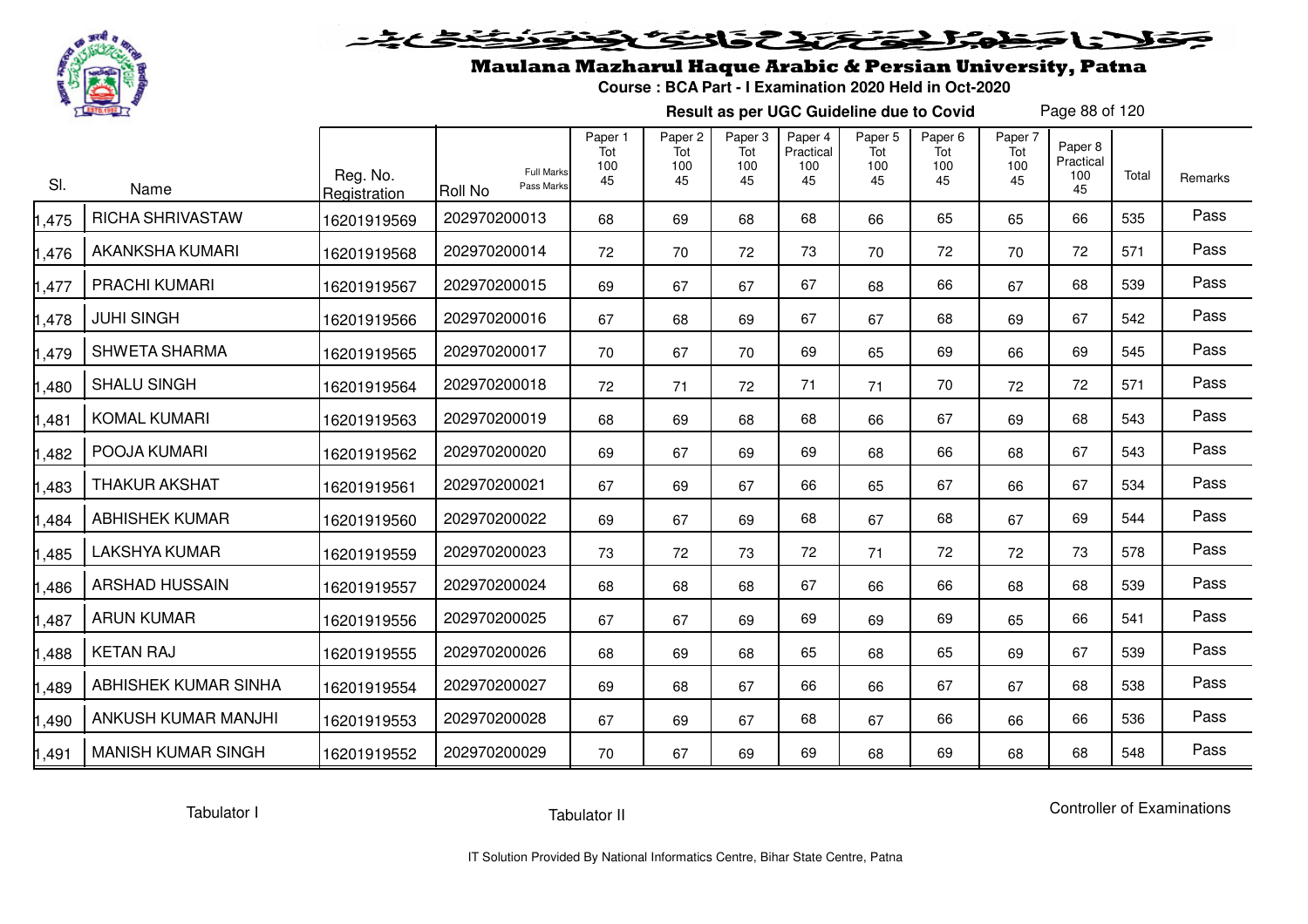

#### 2 5 3 2 2 2 2 2 2 2  $\blacktriangleright$  15  $\blacktriangleright$  $\mathbf{J}_{\mathbf{z}}$ o

### Maulana Mazharul Haque Arabic & Persian University, Patna

**Course : BCA Part - I Examination 2020 Held in Oct-2020**

**Result as per UGC Guideline due to Covid**

Page 89 of 120

| SI.   | Name                    | Reg. No.<br>Registration | <b>Full Marks</b><br>Pass Marks<br><b>Roll No</b> | Paper 1<br>Tot<br>100<br>45 | Paper 2<br>Tot<br>100<br>45 | Paper 3<br>Tot<br>100<br>45 | Paper 4<br>Practical<br>100<br>45 | Paper 5<br>Tot<br>100<br>45 | Paper 6<br>Tot<br>100<br>45 | Paper 7<br>Tot<br>100<br>45 | Paper 8<br>Practical<br>100<br>45 | Total | Remarks |
|-------|-------------------------|--------------------------|---------------------------------------------------|-----------------------------|-----------------------------|-----------------------------|-----------------------------------|-----------------------------|-----------------------------|-----------------------------|-----------------------------------|-------|---------|
| ,492  | <b>MERAJ AHMAD</b>      | 16201919551              | 202970200030                                      | 72                          | 71                          | 72                          | 71                                | 71                          | 69                          | 71                          | 72                                | 569   | Pass    |
| 1,493 | <b>VIKAS SINGH</b>      | 16201919550              | 202970200031                                      | 68                          | 69                          | 68                          | 67                                | 66                          | 65                          | 65                          | 69                                | 537   | Pass    |
| 1,494 | <b>KAUSHAL SINGH</b>    | 16201919549              | 202970200032                                      | 67                          | 67                          | 67                          | 66                                | 65                          | 66                          | 67                          | 67                                | 532   | Pass    |
| 1,495 | <b>KARAN KESHRI</b>     | 16201919548              | 202970200033                                      | 73                          | 72                          | 73                          | 72                                | 72                          | 71                          | 72                          | 73                                | 578   | Pass    |
| 1,496 | <b>SUMEET KUMAR</b>     | 16201919547              | 202970200034                                      | 69                          | 68                          | 69                          | 69                                | 69                          | 67                          | 69                          | 66                                | 546   | Pass    |
| 1,497 | <b>VISHAL KUMAR</b>     | 16201919546              | 202970200035                                      | 67                          | 67                          | 67                          | 68                                | 67                          | 65                          | 67                          | 68                                | 536   | Pass    |
| 1,498 | <b>NIDHI SHARMA</b>     | 16201919545              | 202970200036                                      | 70                          | 71                          | 71                          | 69                                | 69                          | 70                          | 69                          | 71                                | 560   | Pass    |
| 1,499 | <b>SHWETA KUMARI</b>    | 16201919544              | 202970200037                                      | 69                          | 69                          | 68                          | 67                                | 68                          | 68                          | 65                          | 67                                | 541   | Pass    |
| 1,500 | KUMAR RAKESH DEEP       | 16201919543              | 202970200038                                      | 68                          | 68                          | 70                          | 66                                | 65                          | 67                          | 66                          | 68                                | 538   | Pass    |
| 1,501 | <b>ANU PRIYA</b>        | 16201919542              | 202970200039                                      | 69                          | 70                          | 69                          | 68                                | 68                          | 69                          | 67                          | 70                                | 550   | Pass    |
| 1,502 | NAVEEN KUMAR SHARMA     | 16201919558              | 202970200040                                      | 67                          | 67                          | 68                          | 69                                | 66                          | 66                          | 65                          | 69                                | 537   | Pass    |
| 1,503 | SAHIL SRIVASTAVA        | 16201924763              | 203000200001                                      | 69                          | 70                          | 68                          | 67                                | 69                          | 68                          | 71                          | 69                                | 551   | Pass    |
| 1,504 | <b>NEEKITA KUMARI</b>   | 16201924762              | 203000200002                                      | 68                          | 68                          | 69                          | 68                                | 69                          | 67                          | 70                          | 68                                | 547   | Pass    |
| 1,505 | <b>NIVA KUMARI</b>      | 16201924761              | 203000200003                                      | 69                          | 69                          | 70                          | 69                                | 70                          | 68                          | 69                          | 70                                | 554   | Pass    |
| 1,506 | <b>MD FAHEEM ANSARI</b> | 16201924760              | 203000200004                                      | 70                          | 70                          | 70                          | 67                                | 69                          | 69                          | 70                          | 71                                | 556   | Pass    |
| 1,507 | <b>ANKIT KUMAR</b>      | 16201924759              | 203000200005                                      | 71                          | 69                          | 69                          | 70                                | 69                          | 71                          | 71                          | 72                                | 562   | Pass    |
| 1,508 | <b>JASMINE KUMARI</b>   | 16201924758              | 203000200006                                      | 70                          | 68                          | 70                          | 72                                | 70                          | 72                          | 72                          | 73                                | 567   | Pass    |

Tabulator I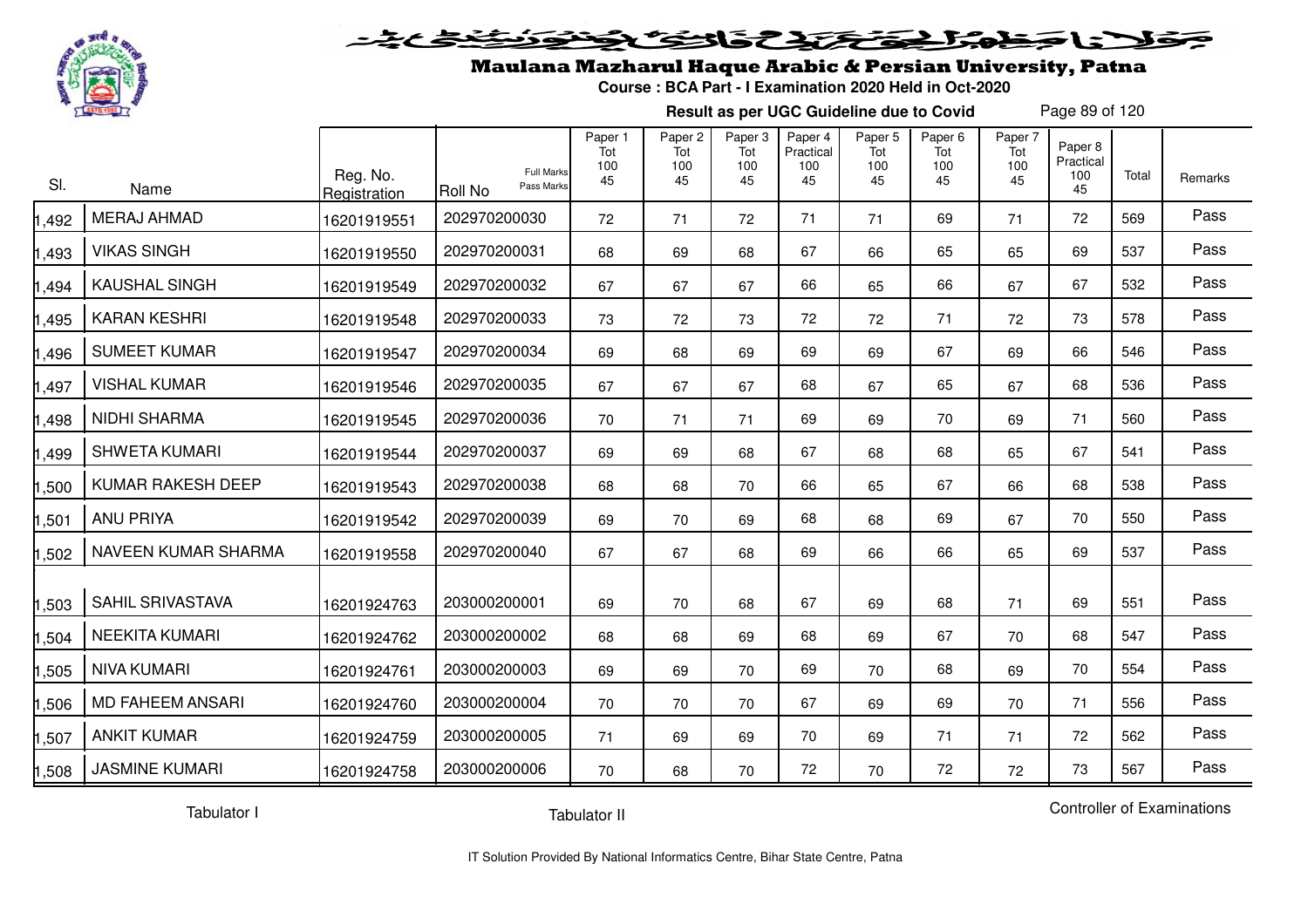

# فلأناخض المتعاطية فتخلفت فالخفض

## Maulana Mazharul Haque Arabic & Persian University, Patna

**Course : BCA Part - I Examination 2020 Held in Oct-2020**

**Result as per UGC Guideline due to Covid**

Page 90 of 120

| SI.   | Name                     | Reg. No.<br>Registration | <b>Roll No</b> | <b>Full Marks</b><br>Pass Marks | Paper 1<br>Tot<br>100<br>45 | Paper <sub>2</sub><br>Tot<br>100<br>45 | Paper 3<br>Tot<br>100<br>45 | Paper 4<br>Practical<br>100<br>45 | Paper <sub>5</sub><br>Tot<br>100<br>45 | Paper <sub>6</sub><br>Tot<br>100<br>45 | Paper 7<br>Tot<br>100<br>45 | Paper 8<br>Practical<br>100<br>45 | Total | Remarks |
|-------|--------------------------|--------------------------|----------------|---------------------------------|-----------------------------|----------------------------------------|-----------------------------|-----------------------------------|----------------------------------------|----------------------------------------|-----------------------------|-----------------------------------|-------|---------|
| 1,509 | <b>ANJALI KUMARI</b>     | 16201924757              | 203000200007   |                                 | 69                          | 69                                     | 71                          | 70                                | 70                                     | 71                                     | 71                          | 70                                | 561   | Pass    |
| 1,510 | <b>MD SAJID ALI</b>      | 16201924756              | 203000200008   |                                 | 70                          | 70                                     | 69                          | 68                                | 68                                     | 70                                     | 70                          | 72                                | 557   | Pass    |
| 1,511 | <b>MD SHAKIL ANSARI</b>  | 16201924755              | 203000200009   |                                 | 71                          | 71                                     | 70                          | 72                                | 71                                     | 70                                     | 70                          | 71                                | 566   | Pass    |
| 1,512 | <b>ARBIND KUMAR</b>      | 16201924754              | 203000200010   |                                 | 70                          | 71                                     | 69                          | 67                                | 69                                     | 69                                     | 72                          | 70                                | 557   | Pass    |
| 1,513 | <b>ANJALI BHARTI</b>     | 16201924753              | 203000200011   |                                 | 71                          | 69                                     | 70                          | 72                                | 70                                     | 71                                     | 70                          | 69                                | 562   | Pass    |
| 1,514 | <b>ADITYA KUMAR</b>      | 16201924752              | 203000200012   |                                 | 69                          | 68                                     | 70                          | 71                                | 69                                     | 69                                     | 71                          | 70                                | 557   | Pass    |
| 1,515 | <b>BABLU KUMAR GIRI</b>  | 16201924751              | 203000200013   |                                 | 70                          | 71                                     | 69                          | 66                                | 70                                     | 68                                     | 70                          | 72                                | 556   | Pass    |
| 1,516 | <b>SARWAR ALAM</b>       | 16201924750              | 203000200014   |                                 | 69                          | 69                                     | 69                          | 67                                | 69                                     | 69                                     | 71                          | 73                                | 556   | Pass    |
| 1,517 | YASHASWI SINGH           | 16201924749              | 203000200015   |                                 | 71                          | 71                                     | 70                          | 66                                | 70                                     | 70                                     | 70                          | 70                                | 558   | Pass    |
| 1,518 | <b>BITTU KUMAR SINGH</b> | 16201924748              | 203000200016   |                                 | 72                          | 72                                     | 71                          | 73                                | 69                                     | 71                                     | 71                          | 69                                | 568   | Pass    |
| 1,519 | AMAN KUMAR               | 16201924747              | 203000200017   |                                 | 70                          | 70                                     | 70                          | 71                                | 69                                     | 70                                     | 70                          | 67                                | 557   | Pass    |
| ,520  | <b>KARAN KEHARI</b>      | 16201924746              | 203000200018   |                                 | 69                          | 70                                     | 70                          | 72                                | 68                                     | 70                                     | 69                          | 68                                | 556   | Pass    |
| 1,521 | <b>NEHA KUMARI SINGH</b> | 16201924745              | 203000200019   |                                 | 71                          | 69                                     | 71                          | 70                                | 70                                     | 71                                     | 69                          | 69                                | 560   | Pass    |
| 1,522 | <b>AKHLAKH AHMAD</b>     | 16201924744              | 203000200020   |                                 | 72                          | 70                                     | 72                          | 73                                | 69                                     | 72                                     | 70                          | 71                                | 569   | Pass    |
| 1,523 | <b>SAIF HUSSAIN</b>      | 16201924743              | 203000200021   |                                 | 69                          | 70                                     | 70                          | 72                                | 70                                     | 70                                     | 69                          | 70                                | 560   | Pass    |
| 1,524 | <b>RAHUL SINGH</b>       | 16201924742              | 203000200022   |                                 | 70                          | 71                                     | 71                          | 70                                | 70                                     | 71                                     | 71                          | 72                                | 566   | Pass    |
| 1,525 | NACHIKETA RATHOUR        | 16201924741              | 203000200023   |                                 | 73                          | 70                                     | 73                          | 71                                | 72                                     | 74                                     | 73                          | 74                                | 580   | Pass    |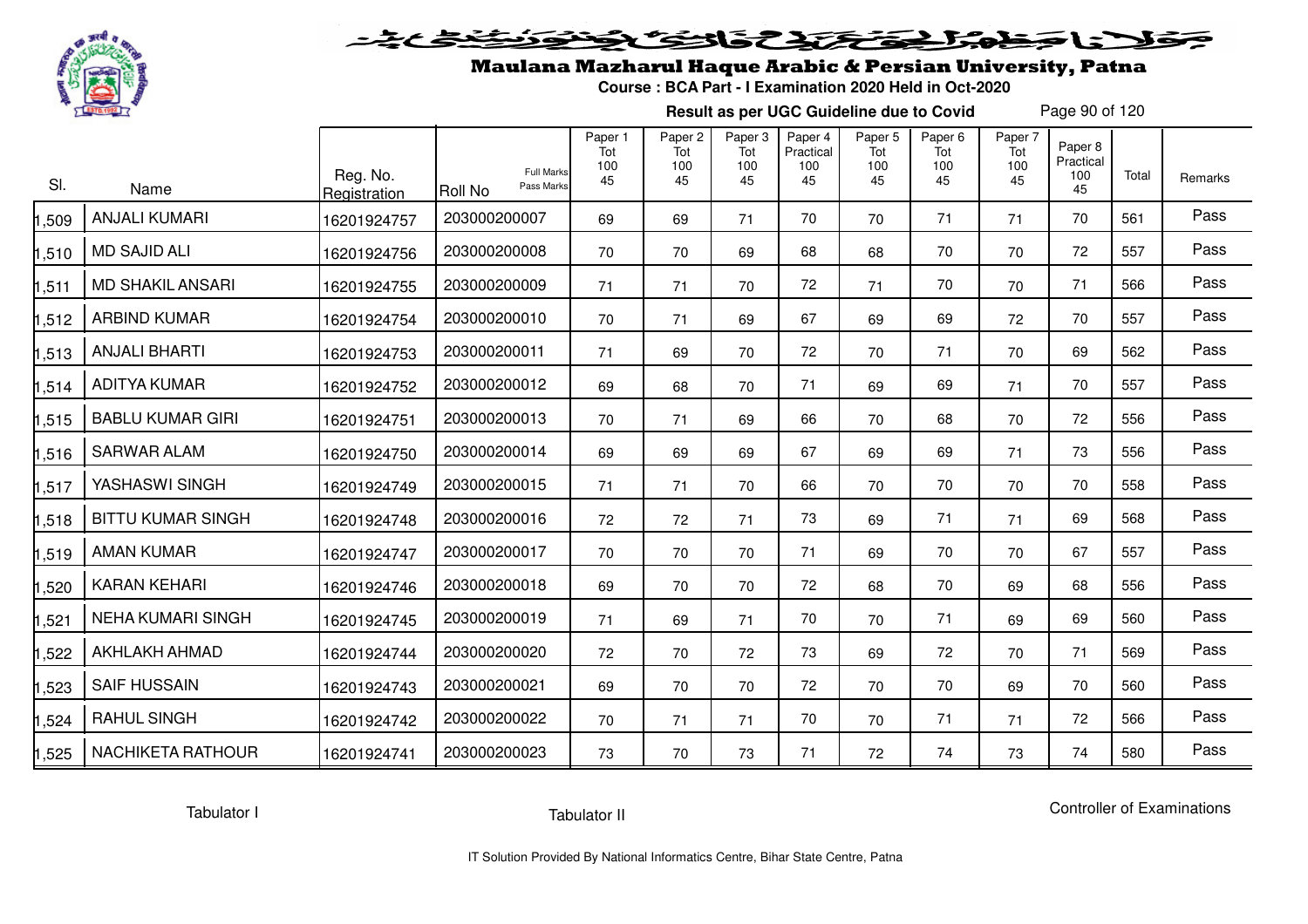

#### 20202222325.0  $\blacktriangleright$  15  $\blacktriangleright$

## Maulana Mazharul Haque Arabic & Persian University, Patna

**Course : BCA Part - I Examination 2020 Held in Oct-2020**

**Result as per UGC Guideline due to Covid**

Page 91 of 120

| SI.   | Name                   | Reg. No.<br>Registration | <b>Full Marks</b><br>Pass Marks<br>Roll No | Paper 1<br>Tot<br>100<br>45 | Paper <sub>2</sub><br>Tot<br>100<br>45 | Paper 3<br>Tot<br>100<br>45 | Paper 4<br>Practical<br>100<br>45 | Paper <sub>5</sub><br>Tot<br>100<br>45 | Paper <sub>6</sub><br>Tot<br>100<br>45 | Paper 7<br>Tot<br>100<br>45 | Paper 8<br>Practical<br>100<br>45 | Total | Remarks |
|-------|------------------------|--------------------------|--------------------------------------------|-----------------------------|----------------------------------------|-----------------------------|-----------------------------------|----------------------------------------|----------------------------------------|-----------------------------|-----------------------------------|-------|---------|
| ,526  | <b>SUNANDA SAGAR</b>   | 16201924740              | 203000200024                               | 72                          | 69                                     | 71                          | 70                                | 70                                     | 72                                     | 71                          | 72                                | 567   | Pass    |
| ,527  | <b>RAQUIB ALAM</b>     | 16201924307              | 203020200018                               | 65                          | 66                                     | 65                          | 71                                | 67                                     | 66                                     | 65                          | 68                                | 533   | Pass    |
| ,528  | HIMANSHU KUMAR SINGH   | 16201924306              | 203020200019                               | 75                          | 74                                     | 72                          | 73                                | 72                                     | 75                                     | 73                          | 74                                | 588   | Pass    |
| ,529  | RANJAN KUMAR           | 16201924305              | 203020200020                               | 75                          | 74                                     | 73                          | 72                                | 73                                     | 75                                     | 73                          | 71                                | 586   | Pass    |
| ,530  | <b>KARINA KUMARI</b>   | 16201924304              | 203020200021                               | 75                          | 74                                     | 74                          | 72                                | 75                                     | 75                                     | 74                          | 72                                | 591   | Pass    |
| ,531  | KHURSHIDA JAMAL ROZY   | 16201924303              | 203020200022                               | 72                          | 72                                     | 71                          | 72                                | 73                                     | 72                                     | 70                          | 72                                | 574   | Pass    |
| ,532  | <b>JAGRITY RAI</b>     | 16201924302              | 203020200023                               | 73                          | 74                                     | 73                          | 74                                | 72                                     | 74                                     | 73                          | 72                                | 585   | Pass    |
| ,533  | <b>SEHRA PARWEEN</b>   | 16201924301              | 203020200024                               | 68                          | 71                                     | 70                          | 72                                | 69                                     | 68                                     | 70                          | 72                                | 560   | Pass    |
| ,534  | SHAHNAZ PARVEEN        | 16201924300              | 203020200025                               | 73                          | 74                                     | 74                          | 72                                | 74                                     | 74                                     | 73                          | 72                                | 586   | Pass    |
| ,535  | <b>KAJAL KUMAR</b>     | 16201924299              | 203020200026                               | 75                          | 74                                     | 74                          | 75                                | 75                                     | 75                                     | 74                          | 74                                | 596   | Pass    |
| ,536  | <b>RAJKISHOR SINGH</b> | 16201924298              | 203020200027                               | 75                          | 75                                     | 74                          | 73                                | 75                                     | 75                                     | 74                          | 71                                | 592   | Pass    |
| ,537  | <b>VIKASH KUMAR</b>    | 16201924297              | 203020200028                               | 72                          | 73                                     | 73                          | 74                                | 75                                     | 72                                     | 72                          | 71                                | 582   | Pass    |
| 1,538 | <b>MUNNA KUMAR</b>     | 16201924296              | 203020200029                               | 75                          | 75                                     | 74                          | 72                                | 75                                     | 75                                     | 74                          | 75                                | 595   | Pass    |
| 1,539 | SHASHI RANJAN KUMAR    | 16201924295              | 203020200030                               | 66                          | 70                                     | 69                          | 69                                | 69                                     | 68                                     | 70                          | 66                                | 547   | Pass    |
| ,540  | AJEET KUMAR PANDAY     | 16201924294              | 203020200031                               | 73                          | 73                                     | 72                          | 72                                | 74                                     | 75                                     | 73                          | 74                                | 586   | Pass    |
| ,541  | RAMESH KUMAR YADAV     | 16201924293              | 203020200032                               | 73                          | 73                                     | 72                          | 71                                | 72                                     | 73                                     | 72                          | 72                                | 578   | Pass    |
| 1,542 | <b>KHUSHBU KUMARI</b>  | 16201924292              | 203020200033                               | 75                          | 74                                     | 73                          | 75                                | 75                                     | 73                                     | 75                          | 75                                | 595   | Pass    |

Tabulator I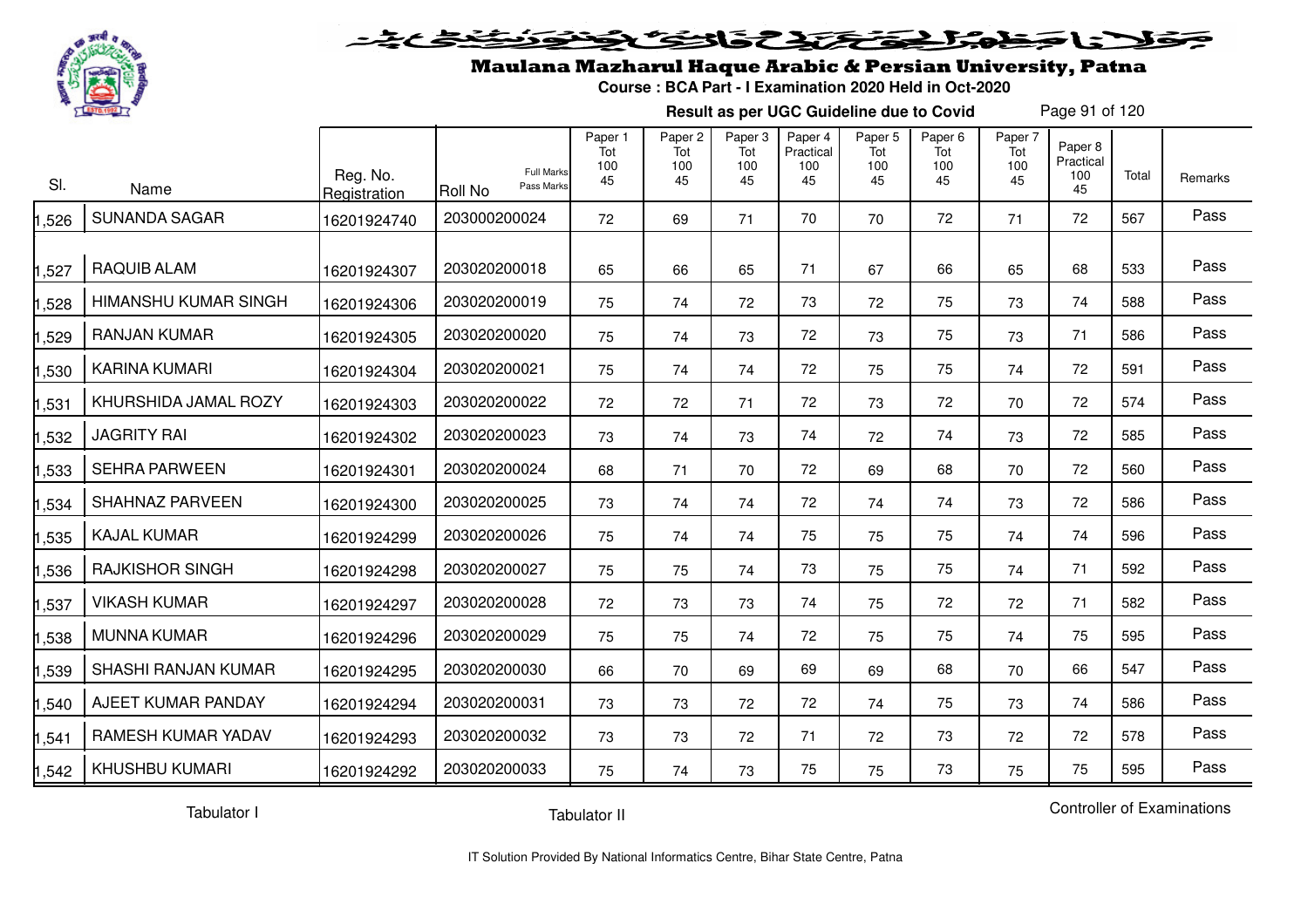

# فلأناخض المتحقح تحافظ فالخف

### Maulana Mazharul Haque Arabic & Persian University, Patna

**Course : BCA Part - I Examination 2020 Held in Oct-2020**

**Result as per UGC Guideline due to Covid**

Page 92 of 120

| SI.   | Name                    | Reg. No.<br>Registration | <b>Full Marks</b><br>Pass Marks<br><b>Roll No</b> | Paper 1<br>Tot<br>100<br>45 | Paper <sub>2</sub><br>Tot<br>100<br>45 | Paper 3<br>Tot<br>100<br>45 | Paper 4<br>Practical<br>100<br>45 | Paper <sub>5</sub><br>Tot<br>100<br>45 | Paper <sub>6</sub><br>Tot<br>100<br>45 | Paper 7<br>Tot<br>100<br>45 | Paper 8<br>Practical<br>100<br>45 | Total | Remarks |
|-------|-------------------------|--------------------------|---------------------------------------------------|-----------------------------|----------------------------------------|-----------------------------|-----------------------------------|----------------------------------------|----------------------------------------|-----------------------------|-----------------------------------|-------|---------|
| ,543  | <b>SANDEEP YADAV</b>    | 16201924291              | 203020200034                                      | 75                          | 74                                     | 74                          | 75                                | 75                                     | 75                                     | 74                          | 74                                | 596   | Pass    |
| ,544  | <b>SANDEEP KUMAR</b>    | 16201924290              | 203020200035                                      | 75                          | 74                                     | 73                          | 72                                | 75                                     | 75                                     | 74                          | 72                                | 590   | Pass    |
| ,545  | MITHLESH KUMAR SHARMA   | 16201924289              | 203020200036                                      | 75                          | 74                                     | 74                          | 74                                | 75                                     | 74                                     | 73                          | 72                                | 591   | Pass    |
| 1,546 | <b>DEEPAK KUMAR</b>     | 16201924288              | 203020200037                                      | 75                          | 74                                     | 74                          | 75                                | 75                                     | 75                                     | 74                          | 75                                | 597   | Pass    |
| 1,547 | <b>ABHAY KUMAR GIRI</b> | 16201924287              | 203020200038                                      | 65                          | 69                                     | 71                          | 72                                | 68                                     | 67                                     | 71                          | 71                                | 554   | Pass    |
| ,548  | <b>PRINCE KUMAR</b>     | 16201924286              | 203020200039                                      | 73                          | 74                                     | 73                          | 73                                | 74                                     | 74                                     | 73                          | 71                                | 585   | Pass    |
| 1,549 | <b>DEEPAK GIRI</b>      | 16201924285              | 203020200040                                      | 75                          | 74                                     | 74                          | 72                                | 75                                     | 74                                     | 73                          | 71                                | 588   | Pass    |
| 1,550 | <b>IMTIAZ ALAM</b>      | 16201924284              | 203020200041                                      | 73                          | 74                                     | 72                          | 71                                | 72                                     | 73                                     | 75                          | 72                                | 582   | Pass    |
| 1,551 | <b>VIKASH YADAV</b>     | 16201924283              | 203020200042                                      | 72                          | 72                                     | 72                          | 72                                | 72                                     | 73                                     | 75                          | 72                                | 580   | Pass    |
| 1,552 | <b>UPENDRA KUMAR</b>    | 16201924282              | 203020200043                                      | 75                          | 74                                     | 75                          | 75                                | 75                                     | 75                                     | 74                          | 74                                | 597   | Pass    |
| 1,553 | RAVI SHANKAR KUMAR      | 16201924281              | 203020200044                                      | 75                          | 75                                     | 74                          | 75                                | 75                                     | 75                                     | 74                          | 75                                | 598   | Pass    |
| 1,554 | NANDAN KUMAR SRIVASTAV  | 16201924280              | 203020200045                                      | 75                          | 75                                     | 74                          | 75                                | 75                                     | 75                                     | 74                          | 74                                | 597   | Pass    |
| 1,555 | <b>UPENDRA PRASAD</b>   | 16201924279              | 203020200046                                      | 72                          | 73                                     | 73                          | 72                                | 73                                     | 73                                     | 73                          | 72                                | 581   | Pass    |
| 1,556 | <b>RAGINI KUMARI</b>    | 16201924278              | 203020200047                                      | 72                          | 73                                     | 73                          | 71                                | 73                                     | 73                                     | 73                          | 72                                | 580   | Pass    |
| 1,557 | <b>KHUSHBOO KUMARI</b>  | 16201924277              | 203020200048                                      | 75                          | 75                                     | 74                          | 75                                | 75                                     | 75                                     | 74                          | 75                                | 598   | Pass    |
| 1,558 | <b>KRITIKA KUMARI</b>   | 16201924276              | 203020200049                                      | 75                          | 75                                     | 74                          | 75                                | 75                                     | 75                                     | 73                          | 75                                | 597   | Pass    |
| 1,559 | <b>NITTA KUMARI</b>     | 16201924275              | 203020200050                                      | 75                          | 74                                     | 73                          | 75                                | 74                                     | 75                                     | 74                          | 70                                | 590   | Pass    |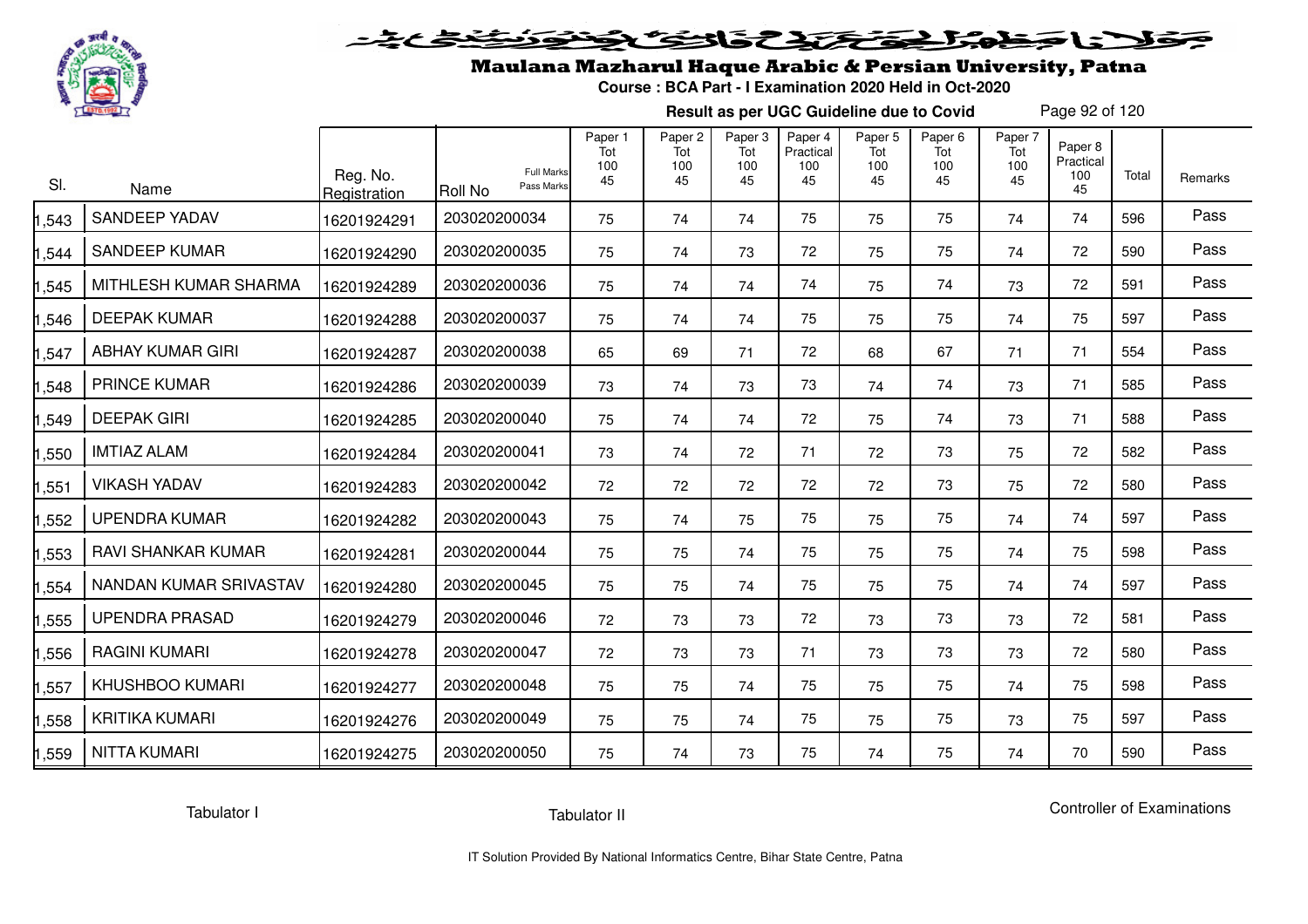

## Maulana Mazharul Haque Arabic & Persian University, Patna

**Course : BCA Part - I Examination 2020 Held in Oct-2020**

**Result as per UGC Guideline due to Covid**

Page 93 of 120

| SI.    | Name                   | Reg. No.<br>Registration | <b>Full Marks</b><br>Pass Marks<br>Roll No | Paper 1<br>Tot<br>100<br>45 | Paper <sub>2</sub><br>Tot<br>100<br>45 | Paper <sub>3</sub><br>Tot<br>100<br>45 | Paper 4<br>Practical<br>100<br>45 | Paper <sub>5</sub><br>Tot<br>100<br>45 | Paper <sub>6</sub><br>Tot<br>100<br>45 | Paper 7<br>Tot<br>100<br>45 | Paper 8<br>Practical<br>100<br>45 | Total | Remarks |
|--------|------------------------|--------------------------|--------------------------------------------|-----------------------------|----------------------------------------|----------------------------------------|-----------------------------------|----------------------------------------|----------------------------------------|-----------------------------|-----------------------------------|-------|---------|
| ,560   | <b>MAMTA KUMARI</b>    | 16201924274              | 203020200051                               | 74                          | 74                                     | 73                                     | 72                                | 74                                     | 74                                     | 73                          | 70                                | 584   | Pass    |
| ,561   | <b>SHAHIN SABA</b>     | 16201924273              | 203020200052                               | 75                          | 75                                     | 74                                     | 75                                | 75                                     | 75                                     | 74                          | 75                                | 598   | Pass    |
| ,562   | <b>KRITIKA</b>         | 16201924272              | 203020200053                               | 75                          | 73                                     | 72                                     | 73                                | 75                                     | 73                                     | 73                          | 71                                | 585   | Pass    |
| ,563   | <b>DEEPU KUMARI</b>    | 16201924271              | 203020200054                               | 74                          | 74                                     | 72                                     | 74                                | 74                                     | 73                                     | 73                          | 71                                | 585   | Pass    |
| ,564   | <b>SUBUK TARA</b>      | 16201924270              | 203020200055                               | 74                          | 72                                     | 74                                     | 71                                | 74                                     | 73                                     | 73                          | 72                                | 583   | Pass    |
| ,565   | <b>SHAMA KHATOON</b>   | 16201924269              | 203020200056                               | 72                          | 70                                     | 73                                     | 72                                | 71                                     | 71                                     | 71                          | 72                                | 572   | Pass    |
| ,566   | SHWETA KUMARI SHARMA   | 16201924268              | 203020200057                               | 75                          | 75                                     | 74                                     | 72                                | 75                                     | 75                                     | 74                          | 74                                | 594   | Pass    |
| ,567   | <b>SABA FIRDAUSH</b>   | 16201924267              | 203020200058                               | 75                          | 75                                     | 74                                     | 75                                | 75                                     | 75                                     | 74                          | 75                                | 598   | Pass    |
| ,568   | <b>SHILPA KUMARI</b>   | 16201924266              | 203020200059                               | 75                          | 75                                     | 74                                     | 75                                | 75                                     | 75                                     | 74                          | 75                                | 598   | Pass    |
| ,569   | POOJA KUMARI           | 16201924265              | 203020200060                               | 75                          | 75                                     | 74                                     | 75                                | 75                                     | 75                                     | 74                          | 75                                | 598   | Pass    |
| ,570   | ASMITA KUMARI          | 16201924264              | 203020200061                               | 74                          | 74                                     | 73                                     | 72                                | 75                                     | 74                                     | 73                          | 73                                | 588   | Pass    |
| ,571   | <b>PRIYANSU BHARTI</b> | 16201924263              | 203020200062                               | 75                          | 75                                     | 74                                     | 75                                | 75                                     | 75                                     | 74                          | 74                                | 597   | Pass    |
| ,572   | <b>SIWANI KUMARI</b>   | 16201924262              | 203020200063                               | 75                          | 75                                     | 74                                     | 75                                | 75                                     | 75                                     | 74                          | 75                                | 598   | Pass    |
| 1,573  | <b>KUMARI SUPRIYA</b>  | 16201924261              | 203020200064                               | 75                          | 75                                     | 74                                     | 75                                | 75                                     | 75                                     | 74                          | 75                                | 598   | Pass    |
| 1,574  | <b>PRITY KUMARI</b>    | 16201924260              | 203020200065                               | 75                          | 75                                     | 74                                     | 75                                | 75                                     | 75                                     | 74                          | 75                                | 598   | Pass    |
| 575, ا | SHILPY KUMARI          | 16201924259              | 203020200066                               | 75                          | 74                                     | 74                                     | 73                                | 73                                     | 72                                     | 72                          | 72                                | 585   | Pass    |
| 1,576  | <b>SHIKSHA BHARTI</b>  | 16201924258              | 203020200067                               | 73                          | 74                                     | 74                                     | 72                                | 73                                     | 72                                     | 72                          | 72                                | 582   | Pass    |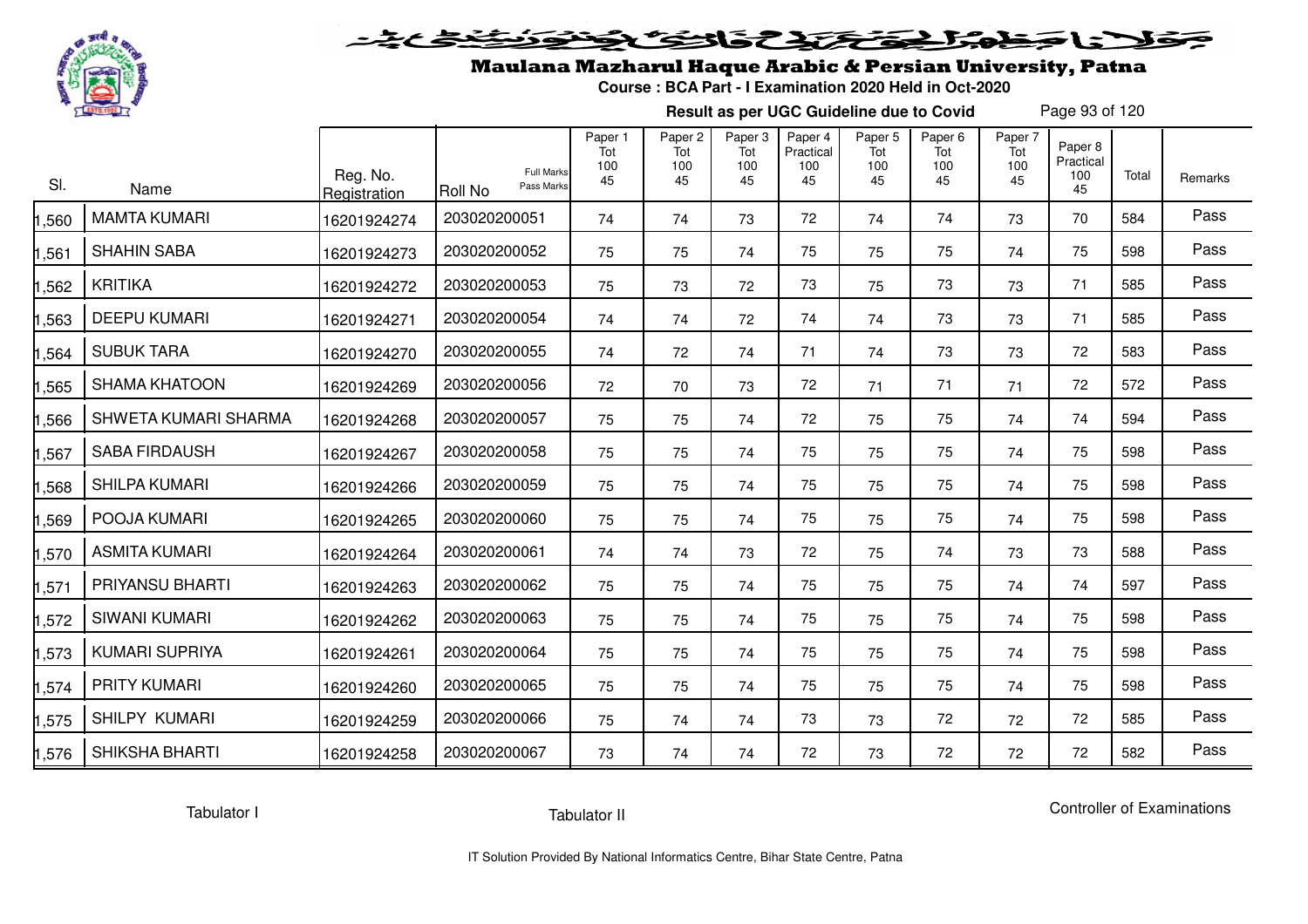

#### 2020 2020 2020  $\blacktriangleright$   $\blacktriangleright$   $\blacktriangleright$

### Maulana Mazharul Haque Arabic & Persian University, Patna

**Course : BCA Part - I Examination 2020 Held in Oct-2020**

**Result as per UGC Guideline due to Covid**

Page 94 of 120

| SI.  | Name                   | Reg. No.<br>Registration | <b>Full Marks</b><br>Pass Marks<br><b>Roll No</b> | Paper 1<br>Tot<br>100<br>45 | Paper <sub>2</sub><br>Tot<br>100<br>45 | Paper 3<br>Tot<br>100<br>45 | Paper 4<br>Practical<br>100<br>45 | Paper 5<br>Tot<br>100<br>45 | Paper <sub>6</sub><br>Tot<br>100<br>45 | Paper 7<br>Tot<br>100<br>45 | Paper 8<br>Practical<br>100<br>45 | Total | Remarks |
|------|------------------------|--------------------------|---------------------------------------------------|-----------------------------|----------------------------------------|-----------------------------|-----------------------------------|-----------------------------|----------------------------------------|-----------------------------|-----------------------------------|-------|---------|
| ,577 | <b>KRITI KUMARI</b>    | 16201924257              | 203020200068                                      | 73                          | 74                                     | 74                          | 72                                | 73                          | 69                                     | 70                          | 71                                | 576   | Pass    |
| ,578 | <b>SUMAN KUMARI</b>    | 16201924256              | 203020200069                                      | 74                          | 73                                     | 74                          | 75                                | 74                          | 75                                     | 75                          | 75                                | 595   | Pass    |
| ,579 | <b>SITA KUMARI</b>     | 16201924255              | 203020200070                                      | 74                          | 73                                     | 74                          | 75                                | 74                          | 75                                     | 75                          | 75                                | 595   | Pass    |
| ,580 | <b>PUNITA KUMARI</b>   | 16201924254              | 203020200071                                      | 73                          | 72                                     | 73                          | 72                                | 72                          | 72                                     | 71                          | 72                                | 577   | Pass    |
| ,581 | <b>ANJALI KUMARI</b>   | 16201924253              | 203020200072                                      | 73                          | 72                                     | 75                          | 71                                | 73                          | 75                                     | 73                          | 72                                | 584   | Pass    |
| ,582 | <b>PUTUL KUMARI</b>    | 16201924252              | 203020200073                                      | 74                          | 73                                     | 73                          | 72                                | 73                          | 74                                     | 73                          | 71                                | 583   | Pass    |
| ,583 | <b>NARGIS TABASSUM</b> | 16201924251              | 203020200074                                      | 75                          | 74                                     | 75                          | 75                                | 75                          | 75                                     | 74                          | 75                                | 598   | Pass    |
| ,584 | <b>BINDI KUMARI</b>    | 16201924250              | 203020200075                                      | 74                          | 73                                     | 74                          | 75                                | 73                          | 75                                     | 73                          | 74                                | 591   | Pass    |
| ,585 | LAXMI KUMARI JAISWAL   | 16201924249              | 203020200076                                      | 75                          | 74                                     | 75                          | 75                                | 74                          | 75                                     | 74                          | 75                                | 597   | Pass    |
| ,586 | <b>SADAF SUBHANI</b>   | 16201715356              | 203020200077                                      | 74                          | 73                                     | 75                          | 72                                | 73                          | 75                                     | 74                          | 74                                | 590   | Pass    |
| ,587 | <b>NEHA KUMARI</b>     | 16201920931              | 203040200001                                      | 62                          | 64                                     | 65                          | 74                                | 60                          | 64                                     | 64                          | 75                                | 528   | Pass    |
| ,588 | <b>MD KHATIB UDDIN</b> | 16201920930              | 203040200002                                      | 64                          | 62                                     | 64                          | 70                                | 62                          | 65                                     | 64                          | 68                                | 519   | Pass    |
| ,589 | PRIYANKA KUMARI        | 16201919668              | 203040200003                                      | 62                          | 64                                     | 62                          | 72                                | 62                          | 64                                     | 62                          | 67                                | 515   | Pass    |
| ,590 | <b>QUASEEM AKHTAR</b>  | 16201919667              | 203040200004                                      | 65                          | 60                                     | 64                          | 74                                | 60                          | 66                                     | 64                          | 70                                | 523   | Pass    |
| ,591 | <b>KAVITA KUMARI</b>   | 16201919666              | 203040200005                                      | 65                          | 64                                     | 64                          | 68                                | 64                          | 66                                     | 65                          | 66                                | 522   | Pass    |
| ,592 | <b>RANJIT KUMAR</b>    | 16201919665              | 203040200006                                      | 62                          | 62                                     | 62                          | 67                                | 62                          | 64                                     | 64                          | 75                                | 518   | Pass    |
| 593, | <b>SURAJ KUMAR</b>     | 16201919664              | 203040200007                                      | 64                          | 62                                     | 66                          | 75                                | 64                          | 65                                     | 66                          | 74                                | 536   | Pass    |

Tabulator I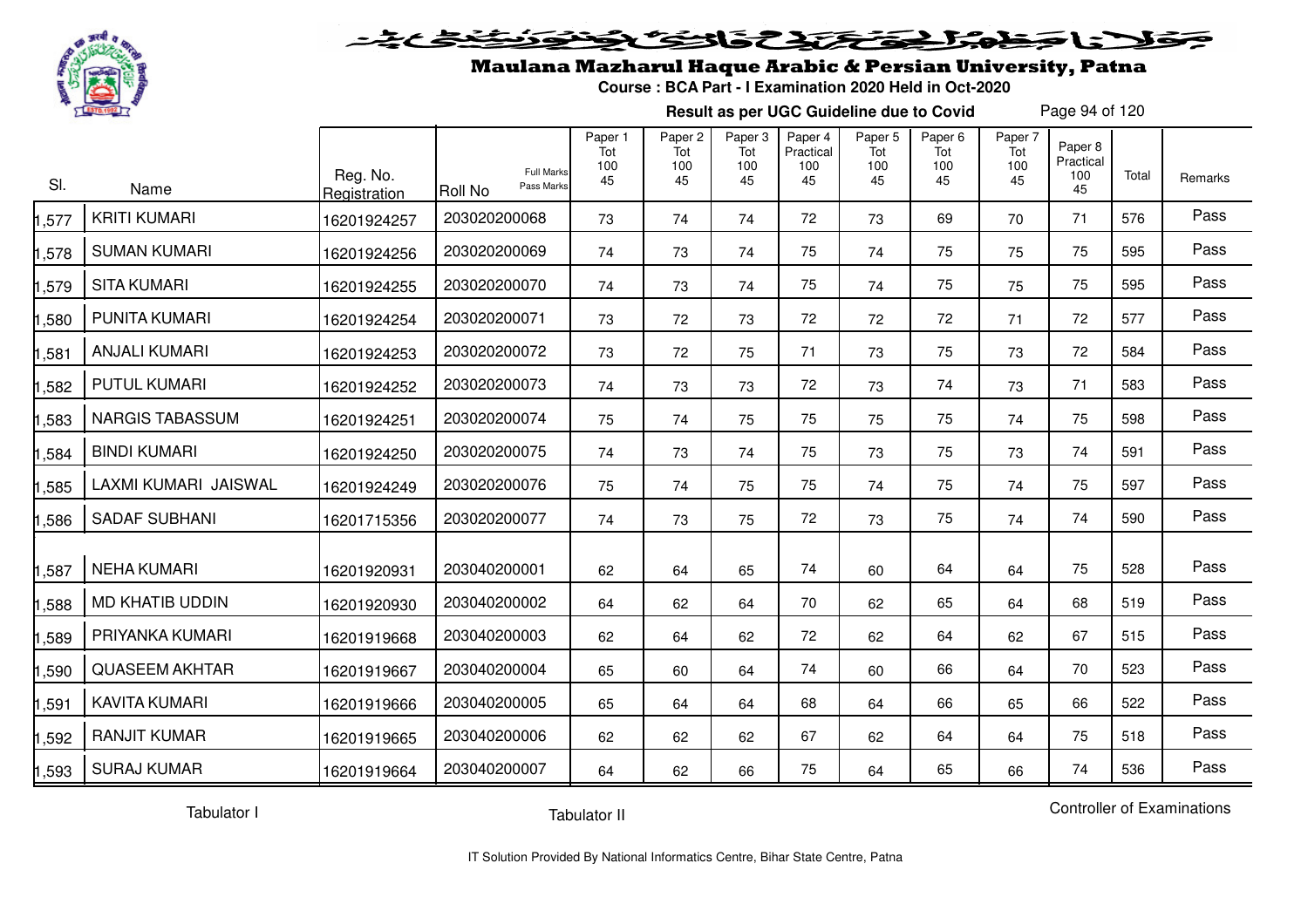

#### 2 5 3 2 2 2 2 2 2 2  $\blacktriangleright$  15  $\blacktriangleright$

## Maulana Mazharul Haque Arabic & Persian University, Patna

**Course : BCA Part - I Examination 2020 Held in Oct-2020**

**Result as per UGC Guideline due to Covid**

Page 95 of 120

| SI.   | Name                      | Reg. No.<br>Registration | <b>Roll No</b> | <b>Full Marks</b><br>Pass Marks | Paper 1<br>Tot<br>100<br>45 | Paper 2<br>Tot<br>100<br>45 | Paper 3<br>Tot<br>100<br>45 | Paper 4<br>Practical<br>100<br>45 | Paper 5<br>Tot<br>100<br>45 | Paper 6<br>Tot<br>100<br>45 | Paper 7<br>Tot<br>100<br>45 | Paper 8<br>Practical<br>100<br>45 | Total | Remarks |
|-------|---------------------------|--------------------------|----------------|---------------------------------|-----------------------------|-----------------------------|-----------------------------|-----------------------------------|-----------------------------|-----------------------------|-----------------------------|-----------------------------------|-------|---------|
| ,594  | <b>ANJU KUMARI</b>        | 16201919663              | 203040200008   |                                 | 64                          | 65                          | 65                          | 74                                | 65                          | 65                          | 64                          | 72                                | 534   | Pass    |
| 1,595 | <b>HARENDRA KUMAR</b>     | 16201919662              | 203040200009   |                                 | 65                          | 65                          | 64                          | 73                                | 62                          | 66                          | 65                          | 66                                | 526   | Pass    |
| 1,596 | PAWAN KUMAR               | 16201707228              | 203040200010   |                                 | 65                          | 64                          | 62                          | 70                                | 67                          | 65                          | 66                          | 68                                | 527   | Pass    |
| 1,597 | <b>ADITYA GUPTA</b>       | 16201925766              | 203050200001   |                                 | 69                          | 70                          | 73                          | 72                                | 70                          | 74                          | 74                          | 72                                | 574   | Pass    |
| 1,598 | RAJKUMAR YADAV            | 16201925765              | 203050200002   |                                 | 71                          | 73                          | 75                          | 70                                | 74                          | 71                          | 75                          | 73                                | 582   | Pass    |
| ,599  | <b>SUMI KHATUN</b>        | 16201925764              | 203050200003   |                                 | 73                          | 72                          | 73                          | 72                                | 74                          | 73                          | 75                          | 73                                | 585   | Pass    |
| 1,600 | <b>MANORAMA KUMARI</b>    | 16201925763              | 203050200004   |                                 | 70                          | 69                          | 72                          | 69                                | 66                          | 72                          | 71                          | 71                                | 560   | Pass    |
| 1,601 | POOJA KUMARI              | 16201925762              | 203050200005   |                                 | 71                          | 70                          | 75                          | 72                                | 71                          | 70                          | 70                          | 73                                | 572   | Pass    |
| 1,602 | MD NASEEB ALAM            | 16201925761              | 203050200006   |                                 | 73                          | 72                          | 74                          | 70                                | 72                          | 71                          | 72                          | 72                                | 576   | Pass    |
| 1,603 | SATYENDRA KUMAR YADA V    | 16201925760              | 203050200007   |                                 | 72                          | 73                          | 74                          | 72                                | 70                          | 72                          | 72                          | 70                                | 575   | Pass    |
| 1,604 | ANAMIKA KUMARI SINGH      | 16201925759              | 203050200008   |                                 | 70                          | 68                          | 73                          | 70                                | 75                          | 70                          | 73                          | 71                                | 570   | Pass    |
| 1,605 | <b>VIKASH KUMAR YADAV</b> | 16201925758              | 203050200009   |                                 | 69                          | 70                          | 71                          | 68                                | 68                          | 70                          | 72                          | 73                                | 561   | Pass    |
| 1,606 | <b>MANISHA KUMARI</b>     | 16201925757              | 203050200010   |                                 | 72                          | 71                          | 72                          | 69                                | 72                          | 71                          | 72                          | 74                                | 573   | Pass    |
| 1,607 | <b>PUTUL KUMARI</b>       | 16201925756              | 203050200011   |                                 | 72                          | 73                          | 75                          | 71                                | 75                          | 73                          | 70                          | 69                                | 578   | Pass    |
| 1,608 | <b>CHANDAN KUAMR</b>      | 16201925755              | 203050200012   |                                 | 71                          | 72                          | 73                          | 72                                | 75                          | 72                          | 74                          | 71                                | 580   | Pass    |
| 1,609 | <b>ARTI KUMARI</b>        | 16201925754              | 203050200013   |                                 | 72                          | 73                          | 72                          | 72                                | 74                          | 70                          | 72                          | 68                                | 573   | Pass    |
| 1,610 | <b>AMRISH PANDEY</b>      | 16201925753              | 203050200014   |                                 | 70                          | 71                          | 70                          | 70                                | 71                          | 74                          | 72                          | 73                                | 571   | Pass    |

Tabulator I

Tabulator II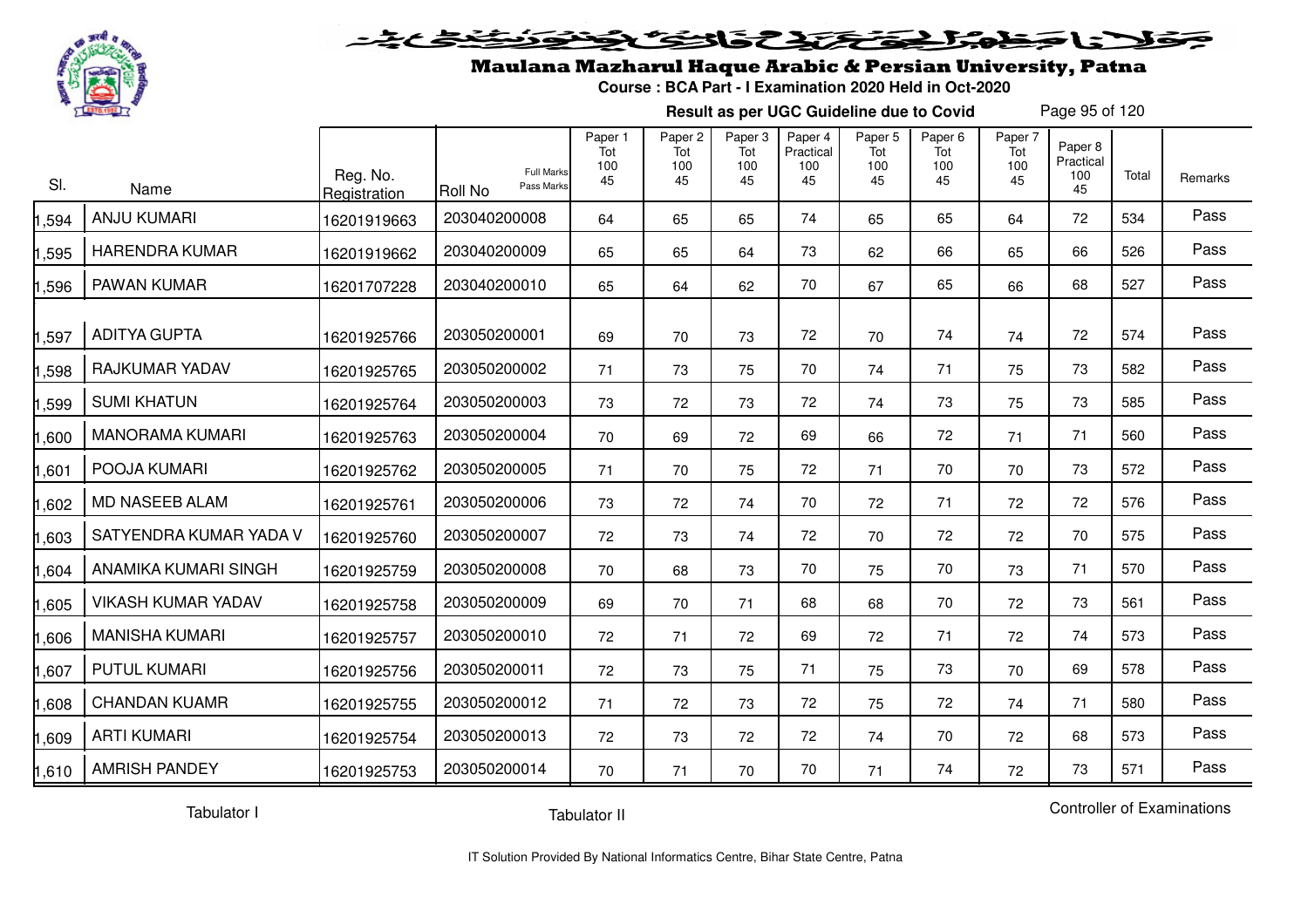

# فلأناخض المتعاطية فتخلفت فالخفض

### Maulana Mazharul Haque Arabic & Persian University, Patna

**Course : BCA Part - I Examination 2020 Held in Oct-2020**

**Result as per UGC Guideline due to Covid**

Page 96 of 120

| SI.   | Name                   | Reg. No.<br>Registration | <b>Full Marks</b><br>Pass Marks<br>Roll No | Paper 1<br>Tot<br>100<br>45 | Paper <sub>2</sub><br>Tot<br>100<br>45 | Paper <sub>3</sub><br>Tot<br>100<br>45 | Paper 4<br>Practical<br>100<br>45 | Paper 5<br>Tot<br>100<br>45 | Paper <sub>6</sub><br>Tot<br>100<br>45 | Paper 7<br>Tot<br>100<br>45 | Paper 8<br>Practical<br>100<br>45 | Total | Remarks |
|-------|------------------------|--------------------------|--------------------------------------------|-----------------------------|----------------------------------------|----------------------------------------|-----------------------------------|-----------------------------|----------------------------------------|-----------------------------|-----------------------------------|-------|---------|
| ,611  | <b>NITESH KUMAR</b>    | 16201925752              | 203050200015                               | 73                          | 73                                     | 75                                     | 74                                | 75                          | 75                                     | 73                          | 74                                | 592   | Pass    |
| ,612  | NAVEEN KUMAR SINGH     | 16201925751              | 203050200016                               | 72                          | 74                                     | 72                                     | 72                                | 72                          | 70                                     | 74                          | 71                                | 577   | Pass    |
| ,613  | SANDEEP KUMAR YADAV    | 16201925750              | 203050200017                               | 74                          | 75                                     | 75                                     | 73                                | 74                          | 72                                     | 73                          | 72                                | 588   | Pass    |
| ,614  | SHASHI PRABHA KUMARI   | 16201925749              | 203050200018                               | 72                          | 73                                     | 73                                     | 70                                | 73                          | 73                                     | 72                          | 70                                | 576   | Pass    |
| ,615  | <b>GUNJAN KUMARI</b>   | 16201925748              | 203050200019                               | 73                          | 75                                     | 75                                     | 74                                | 74                          | 74                                     | 73                          | 75                                | 593   | Pass    |
| ,616  | PURNIMA KUMARI         | 16201925747              | 203050200020                               | 70                          | 74                                     | 75                                     | 72                                | 72                          | 72                                     | 72                          | 73                                | 580   | Pass    |
| ,617  | AMAN KUMAR             | 16201925746              | 203050200021                               | 70                          | 72                                     | 71                                     | 70                                | 74                          | 71                                     | 72                          | 72                                | 572   | Pass    |
| ,618  | <b>MUKESH KUMAR</b>    | 16201925745              | 203050200022                               | 72                          | 72                                     | 72                                     | 73                                | 73                          | 72                                     | 74                          | 72                                | 580   | Pass    |
| ,619  | RAKESH KUMAR RAUSHAN   | 16201925744              | 203050200023                               | 70                          | 70                                     | 73                                     | 72                                | 70                          | 69                                     | 72                          | 73                                | 569   | Pass    |
| ,620  | <b>ANNU KUMARI</b>     | 16201925743              | 203050200024                               | 73                          | 75                                     | 74                                     | 74                                | 74                          | 74                                     | 74                          | 75                                | 593   | Pass    |
| ,621  | <b>BARSHA KUMARI</b>   | 16201925742              | 203050200025                               | 71                          | 70                                     | 70                                     | 70                                | 71                          | 71                                     | 72                          | 71                                | 566   | Pass    |
| ,622  | <b>DHARMNATH SINGH</b> | 16201925741              | 203050200026                               | 67                          | 71                                     | 73                                     | 71                                | 73                          | 72                                     | 70                          | 72                                | 569   | Pass    |
| ,623  | POONAM KUMARI          | 16201925740              | 203050200027                               | 69                          | 72                                     | 72                                     | 69                                | 70                          | 73                                     | 71                          | 74                                | 570   | Pass    |
| ,624  | <b>SONI VERMA</b>      | 16201925739              | 203050200028                               | 74                          | 73                                     | 75                                     | 75                                | 74                          | 74                                     | 73                          | 71                                | 589   | Pass    |
| ,625  | <b>SITARA PARVEEN</b>  | 16201925434              | 203050200029                               | 74                          | 75                                     | 75                                     | 73                                | 73                          | 73                                     | 73                          | 68                                | 584   | Pass    |
| ,626  | <b>LADLI KHATOON</b>   | 16201925433              | 203050200030                               | 72                          | 73                                     | 73                                     | 73                                | 72                          | 75                                     | 72                          | 72                                | 582   | Pass    |
| 1,627 | <b>SANTI KUMARI</b>    | 16201925432              | 203050200031                               | 73                          | 75                                     | 74                                     | 74                                | 75                          | 73                                     | 74                          | 68                                | 586   | Pass    |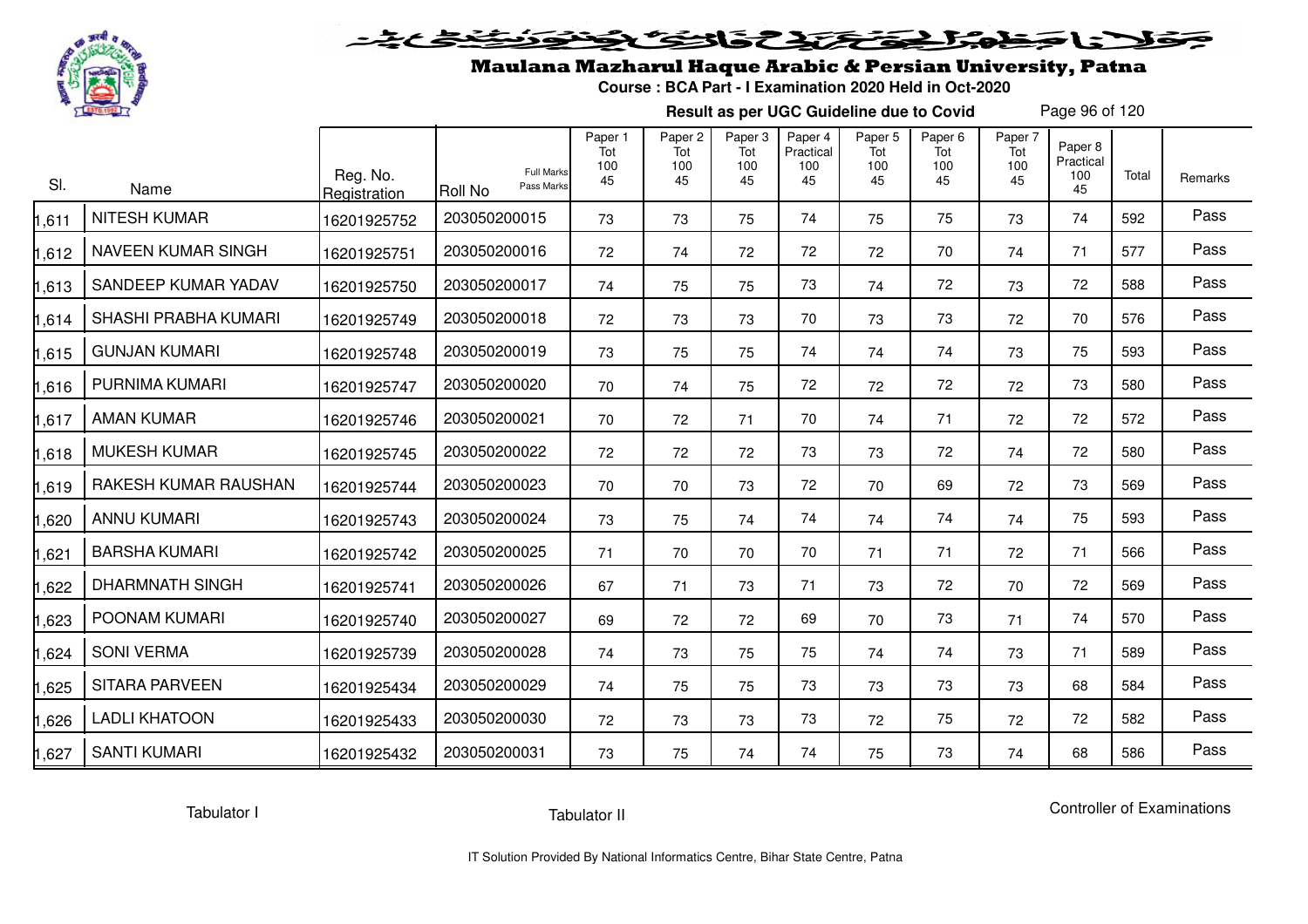

## Maulana Mazharul Haque Arabic & Persian University, Patna

**Course : BCA Part - I Examination 2020 Held in Oct-2020**

**Result as per UGC Guideline due to Covid**

Page 97 of 120

| SI.   | Name                    | Reg. No.<br>Registration | <b>Full Marks</b><br>Pass Marks<br><b>Roll No</b> | Paper 1<br>Tot<br>100<br>45 | Paper <sub>2</sub><br>Tot<br>100<br>45 | Paper 3<br>Tot<br>100<br>45 | Paper 4<br>Practical<br>100<br>45 | Paper 5<br>Tot<br>100<br>45 | Paper <sub>6</sub><br>Tot<br>100<br>45 | Paper 7<br>Tot<br>100<br>45 | Paper 8<br>Practical<br>100<br>45 | Total | Remarks |
|-------|-------------------------|--------------------------|---------------------------------------------------|-----------------------------|----------------------------------------|-----------------------------|-----------------------------------|-----------------------------|----------------------------------------|-----------------------------|-----------------------------------|-------|---------|
| 1,628 | <b>PRITY KUMARI</b>     | 16201925431              | 203050200032                                      | 70                          | 72                                     | 72                          | 73                                | 73                          | 72                                     | 72                          | 70                                | 574   | Pass    |
| 1,629 | <b>SHILPI KUMARI</b>    | 16201925430              | 203050200033                                      | 73                          | 75                                     | 74                          | 73                                | 74                          | 73                                     | 73                          | 72                                | 587   | Pass    |
| ,630  | <b>SUNITA KUMARI</b>    | 16201925429              | 203050200034                                      | 71                          | 73                                     | 71                          | 72                                | 73                          | 72                                     | 70                          | 71                                | 573   | Pass    |
| 1,631 | <b>SANGITA KUMARI</b>   | 16201925428              | 203050200035                                      | 72                          | 75                                     | 74                          | 74                                | 72                          | 74                                     | 73                          | 72                                | 586   | Pass    |
| 1,632 | <b>SINDHU KUMAR</b>     | 16201925427              | 203050200036                                      | 73                          | 75                                     | 75                          | 75                                | 74                          | 74                                     | 74                          | 75                                | 595   | Pass    |
| 1,633 | <b>GUDIYA KUMARI</b>    | 16201925426              | 203050200037                                      | 70                          | 72                                     | 73                          | 71                                | 73                          | 72                                     | 70                          | 74                                | 575   | Pass    |
| 1,634 | <b>MD AASIF HUSSAIN</b> | 16201925425              | 203050200038                                      | 71                          | 72                                     | 72                          | 69                                | 69                          | 70                                     | 71                          | 72                                | 566   | Pass    |
| 1,635 | RAJBALA YADAV           | 16201925424              | 203050200039                                      | 74                          | 75                                     | 75                          | 75                                | 74                          | 75                                     | 74                          | 72                                | 594   | Pass    |
| 1,636 | <b>RAHUL KUMAR</b>      | 16201925423              | 203050200040                                      | 74                          | 74                                     | 75                          | 74                                | 73                          | 73                                     | 75                          | 75                                | 593   | Pass    |
| 1,637 | <b>SUSHMITA KUMARI</b>  | 16201925422              | 203050200041                                      | 73                          | 75                                     | 75                          | 75                                | 74                          | 75                                     | 74                          | 74                                | 595   | Pass    |
| 1,638 | AJEET KUMAR YADAV       | 16201925421              | 203050200042                                      | 72                          | 71                                     | 73                          | 73                                | 73                          | 72                                     | 70                          | 70                                | 574   | Pass    |
| 1,639 | ANANDI KUMARI           | 16201925420              | 203050200043                                      | 73                          | 74                                     | 74                          | 75                                | 73                          | 73                                     | 72                          | 74                                | 588   | Pass    |
| 1,640 | <b>KIRAN KUMARI</b>     | 16201925419              | 203050200044                                      | 74                          | 75                                     | 75                          | 74                                | 75                          | 75                                     | 74                          | 75                                | 597   | Pass    |
| 1,641 | <b>LADALI KHATOON</b>   | 16201925418              | 203050200045                                      | 72                          | 73                                     | 72                          | 75                                | 71                          | 73                                     | 72                          | 73                                | 581   | Pass    |
| 1,642 | <b>LADLY KHATOON</b>    | 16201925417              | 203050200046                                      | 73                          | 72                                     | 73                          | 72                                | 72                          | 75                                     | 74                          | 71                                | 582   | Pass    |
| 1,643 | <b>SITA KUMARI</b>      | 16201925416              | 203050200047                                      | 74                          | 75                                     | 75                          | 73                                | 75                          | 75                                     | 74                          | 72                                | 593   | Pass    |
| 1,644 | <b>ANJALI KUMARI</b>    | 16201925415              | 203050200048                                      | 75                          | 75                                     | 75                          | 75                                | 75                          | 74                                     | 75                          | 74                                | 598   | Pass    |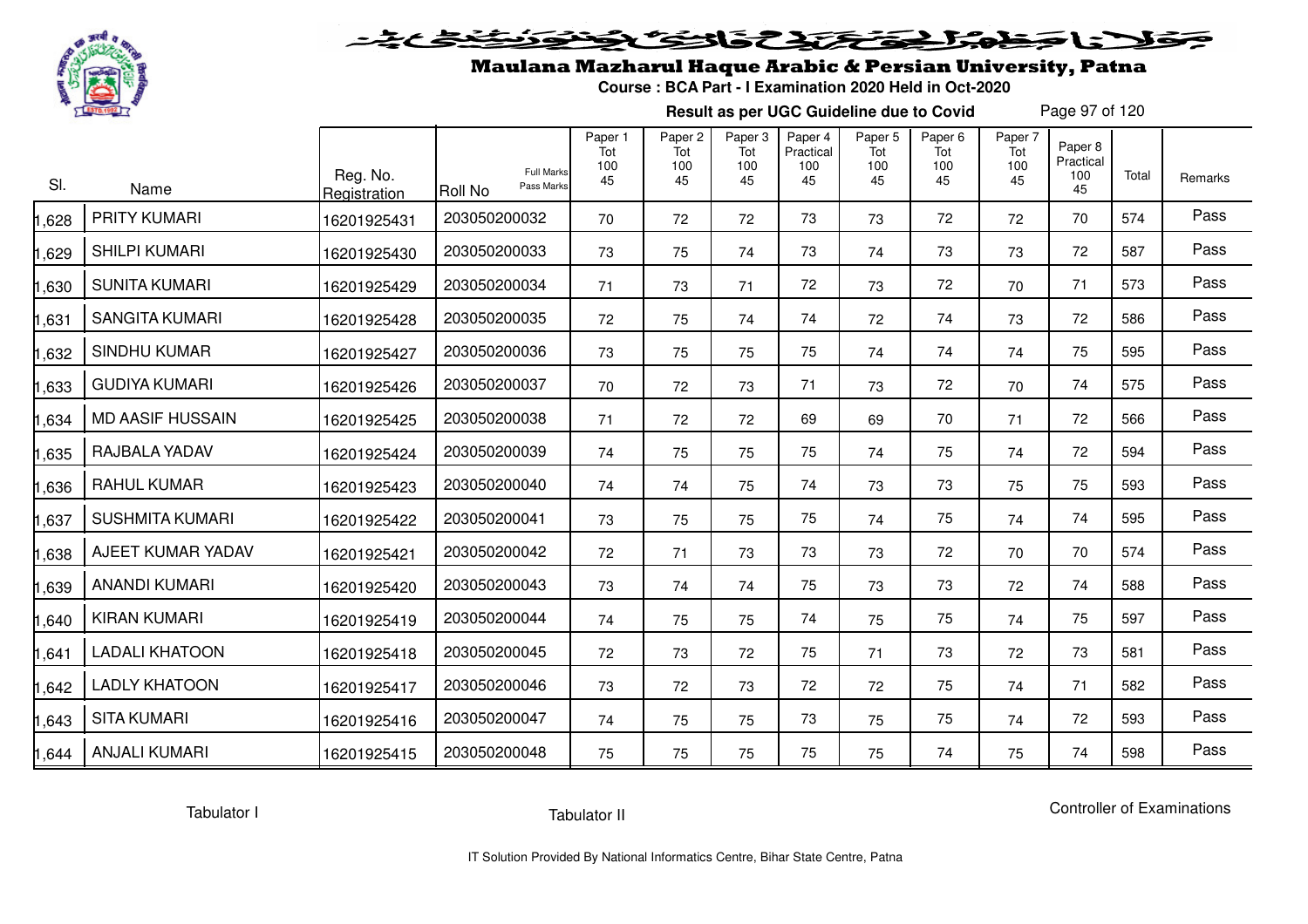

#### 2020 222 232 5.02 Sels De

### Maulana Mazharul Haque Arabic & Persian University, Patna

**Course : BCA Part - I Examination 2020 Held in Oct-2020**

**Result as per UGC Guideline due to Covid**

Page 98 of 120

| SI.   | Name                               | Reg. No.<br>Registration | <b>Full Marks</b><br>Pass Marks<br><b>Roll No</b> | Paper 1<br>Tot<br>100<br>45 | Paper <sub>2</sub><br>Tot<br>100<br>45 | Paper 3<br>Tot<br>100<br>45 | Paper 4<br>Practical<br>100<br>45 | Paper 5<br>Tot<br>100<br>45 | Paper <sub>6</sub><br>Tot<br>100<br>45 | Paper 7<br>Tot<br>100<br>45 | Paper 8<br>Practical<br>100<br>45 | Total | Remarks |
|-------|------------------------------------|--------------------------|---------------------------------------------------|-----------------------------|----------------------------------------|-----------------------------|-----------------------------------|-----------------------------|----------------------------------------|-----------------------------|-----------------------------------|-------|---------|
| ,645  | <b>SALONI KUMARI</b>               | 16201925414              | 203050200049                                      | 75                          | 74                                     | 74                          | 75                                | 75                          | 75                                     | 75                          | 73                                | 596   | Pass    |
| ,646  | <b>SASAF FIRDAUS</b>               | 16201925413              | 203050200050                                      | 74                          | 73                                     | 73                          | 75                                | 73                          | 72                                     | 72                          | 71                                | 583   | Pass    |
| ,647  | <b>SNEHA KUMARI</b>                | 16201925412              | 203050200051                                      | 70                          | 69                                     | 70                          | 73                                | 72                          | 74                                     | 73                          | 72                                | 573   | Pass    |
| ,648  | <b>PUJA KUMARI</b>                 | 16201925411              | 203050200052                                      | 72                          | 70                                     | 75                          | 73                                | 70                          | 70                                     | 72                          | 70                                | 572   | Pass    |
| ,649  | <b>ANJUM PARVEEN</b>               | 16201925410              | 203050200053                                      | 73                          | 74                                     | 73                          | 72                                | 73                          | 74                                     | 72                          | 73                                | 584   | Pass    |
| ,650  | <b>MAMTA KUMARI</b>                | 16201925409              | 203050200054                                      | 73                          | 73                                     | 72                          | 71                                | 72                          | 73                                     | 73                          | 74                                | 581   | Pass    |
| ,651  | <b>RAJAN KUMAR</b>                 | 16201925408              | 203050200055                                      | 74                          | 75                                     | 75                          | 74                                | 73                          | 74                                     | 75                          | 72                                | 592   | Pass    |
| ,652  | <b>PUJA KUMARI</b>                 | 16201925407              | 203050200056                                      | 74                          | 75                                     | 73                          | 75                                | 75                          | 75                                     | 75                          | 74                                | 596   | Pass    |
| ,653  | <b>RISHU RAJ KUMAR</b>             | 16201919742              | 203090200001                                      | 70                          | 70                                     | 70                          | 70                                | 70                          | 70                                     | 70                          | 71                                | 561   | Pass    |
| ,654  | <b>DHARMENDRA KUMAR</b>            | 16201919741              | 203090200002                                      | 71                          | 71                                     | 71                          | 71                                | 71                          | 71                                     | 71                          | 70                                | 567   | Pass    |
| ,655  | <b>MD ATHAR HAYAT</b>              | 16201919740              | 203090200003                                      | 74                          | 74                                     | 74                          | 68                                | 74                          | 74                                     | 74                          | 72                                | 584   | Pass    |
| ,656  | <b>PRINCE KUMAR</b>                | 16201919739              | 203090200004                                      | 71                          | 71                                     | 71                          | 67                                | 71                          | 71                                     | 71                          | 72                                | 565   | Pass    |
| ,657  | <b>MD ARMAN</b>                    | 16201919738              | 203090200005                                      | 70                          | 70                                     | 70                          | 74                                | 70                          | 70                                     | 70                          | 71                                | 565   | Pass    |
| ,658  | SHREE KANT KUMAR                   | 16201919737              | 203090200006                                      | 71                          | 71                                     | 71                          | 74                                | 70                          | 70                                     | 70                          | 70                                | 567   | Pass    |
| ,659  | <b>MD AMIR ANSARI</b>              | 16201919736              | 203090200007                                      | 71                          | 71                                     | 71                          | 75                                | 71                          | 71                                     | 71                          | 72                                | 573   | Pass    |
| ,660  | <b>ISHIKA KUMARI</b>               | 16201919735              | 203090200008                                      | 70                          | 70                                     | 70                          | 74                                | 71                          | 71                                     | 71                          | 72                                | 569   | Pass    |
| 1,661 | SUDHANSHU KUMAR PASWAN 16201919734 |                          | 203090200009                                      | 70                          | 70                                     | 70                          | 70                                | 70                          | 70                                     | 70                          | 71                                | 561   | Pass    |

Tabulator I

Tabulator II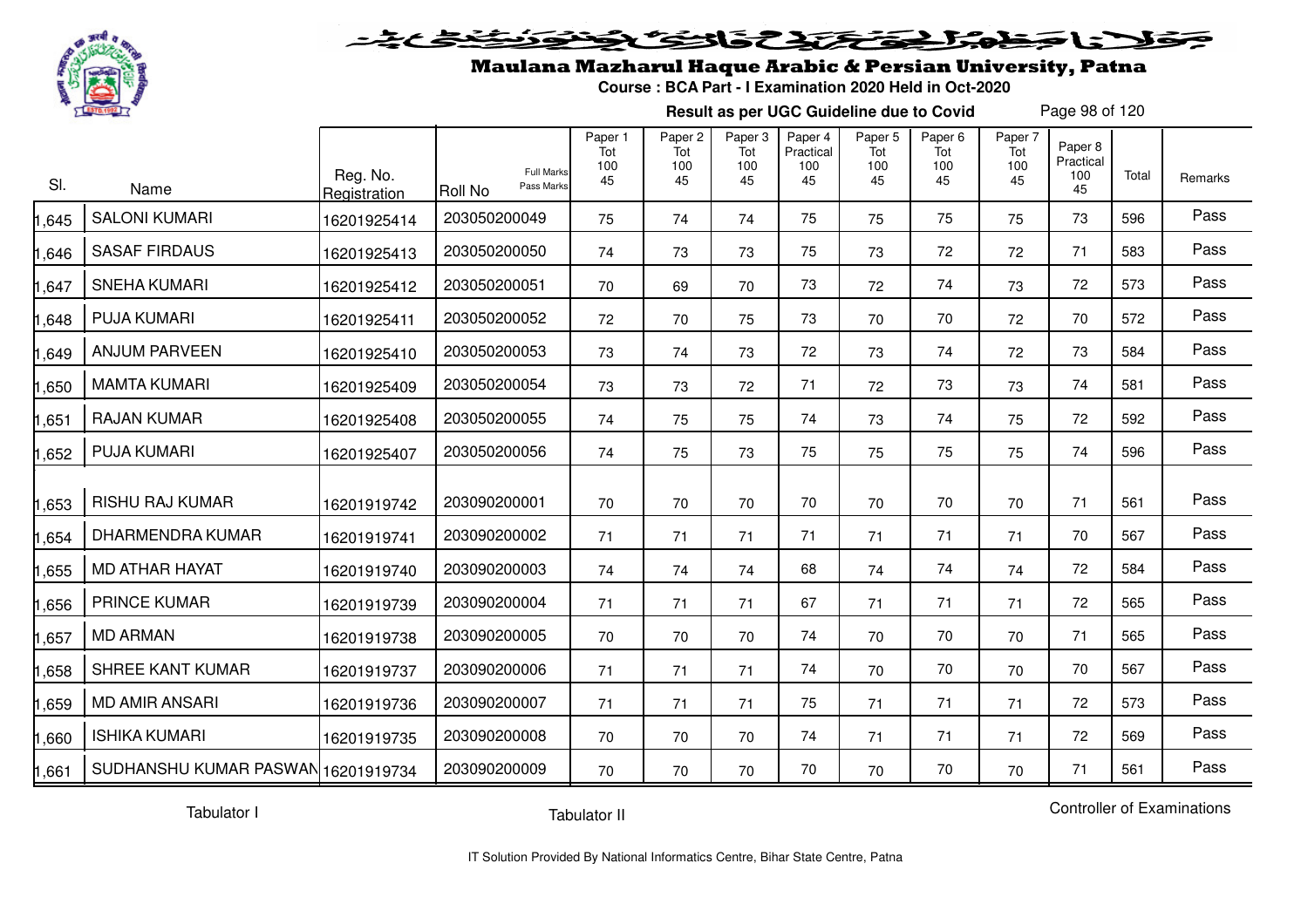

#### 2020 2020 2020  $\geq$

### Maulana Mazharul Haque Arabic & Persian University, Patna

**Course : BCA Part - I Examination 2020 Held in Oct-2020**

**Result as per UGC Guideline due to Covid**

Page 99 of 120

| SI.   | Name                  | Reg. No.<br>Registration | <b>Full Marks</b><br>Pass Marks<br>Roll No | Paper 1<br>Tot<br>100<br>45 | Paper <sub>2</sub><br>Tot<br>100<br>45 | Paper 3<br>Tot<br>100<br>45 | Paper 4<br>Practical<br>100<br>45 | Paper 5<br>Tot<br>100<br>45 | Paper 6<br>Tot<br>100<br>45 | Paper 7<br>Tot<br>100<br>45 | Paper 8<br>Practical<br>100<br>45 | Total | Remarks |
|-------|-----------------------|--------------------------|--------------------------------------------|-----------------------------|----------------------------------------|-----------------------------|-----------------------------------|-----------------------------|-----------------------------|-----------------------------|-----------------------------------|-------|---------|
| ,662  | <b>MALIYA NEYAZI</b>  | 16201919733              | 203090200010                               | 75                          | 75                                     | 75                          | 75                                | 75                          | 75                          | 75                          | 71                                | 596   | Pass    |
| ,663  | <b>MANISH KUMAR</b>   | 16201919732              | 203090200011                               | 70                          | 70                                     | 70                          | 70                                | 70                          | 70                          | 70                          | 72                                | 562   | Pass    |
| ,664  | <b>JITENDRA KUMAR</b> | 16201919731              | 203090200012                               | 70                          | 70                                     | 70                          | 70                                | 70                          | 70                          | 70                          | 71                                | 561   | Pass    |
| ,665  | <b>VIKASH PRADHAN</b> | 16201919730              | 203090200013                               | 71                          | 71                                     | 71                          | 71                                | 71                          | 71                          | 70                          | 69                                | 565   | Pass    |
| ,666  | <b>NANDINI KUMARI</b> | 16201919729              | 203090200014                               | 71                          | 71                                     | 71                          | 71                                | 71                          | 71                          | 71                          | 69                                | 566   | Pass    |
| ,667  | <b>ANJALI KUMARI</b>  | 16201919728              | 203090200015                               | 71                          | 71                                     | 71                          | 70                                | 70                          | 70                          | 70                          | 68                                | 561   | Pass    |
| .668  | <b>JAWED AKHTAR</b>   | 16201924678              | 203110200001                               | 72                          | 72                                     | 74                          | 73                                | 74                          | 73                          | 73                          | 74                                | 585   | Pass    |
| ,669  | <b>GANESH KUMAR</b>   | 16201924677              | 203110200002                               | 74                          | 73                                     | 73                          | 74                                | 74                          | 72                          | 74                          | 74                                | 588   | Pass    |
| ,670  | SHAHNAWAZ ALAM        | 16201924676              | 203110200003                               | 74                          | 73                                     | 73                          | 74                                | 72                          | 72                          | 73                          | 73                                | 584   | Pass    |
| ,671  | <b>ANSHU KUMARI</b>   | 16201924675              | 203110200004                               | 73                          | 72                                     | 74                          | 75                                | 73                          | 74                          | 73                          | 74                                | 588   | Pass    |
| ,672  | <b>KANCHAN KUMARI</b> | 16201924674              | 203110200005                               | 73                          | 72                                     | 75                          | 75                                | 74                          | 74                          | 73                          | 74                                | 590   | Pass    |
| ,673  | <b>RUBY KUMARI</b>    | 16201924673              | 203110200006                               | 75                          | 73                                     | 74                          | 74                                | 74                          | 74                          | 74                          | 75                                | 593   | Pass    |
| ,674  | <b>AMAN KUMAR</b>     | 16201924672              | 203110200007                               | 75                          | 73                                     | 73                          | 74                                | 74                          | 73                          | 73                          | 75                                | 590   | Pass    |
| ,675  | PRATEEK KUMAR         | 16201924671              | 203110200008                               | 74                          | 74                                     | 74                          | 75                                | 75                          | 75                          | 75                          | 75                                | 597   | Pass    |
| ,676  | MD MOJAHEDUL ISLAM    | 16201924670              | 203110200009                               | 73                          | 74                                     | 73                          | 73                                | 72                          | 72                          | 73                          | 74                                | 584   | Pass    |
| ,677  | <b>RAVI KUMAR</b>     | 16201924669              | 203110200010                               | 75                          | 72                                     | 74                          | 74                                | 75                          | 74                          | 74                          | 75                                | 593   | Pass    |
| 1,678 | <b>BEAUTY KUMARI</b>  | 16201924668              | 203110200011                               | 74                          | 75                                     | 73                          | 74                                | 74                          | 74                          | 73                          | 75                                | 592   | Pass    |

Tabulator I

Tabulator II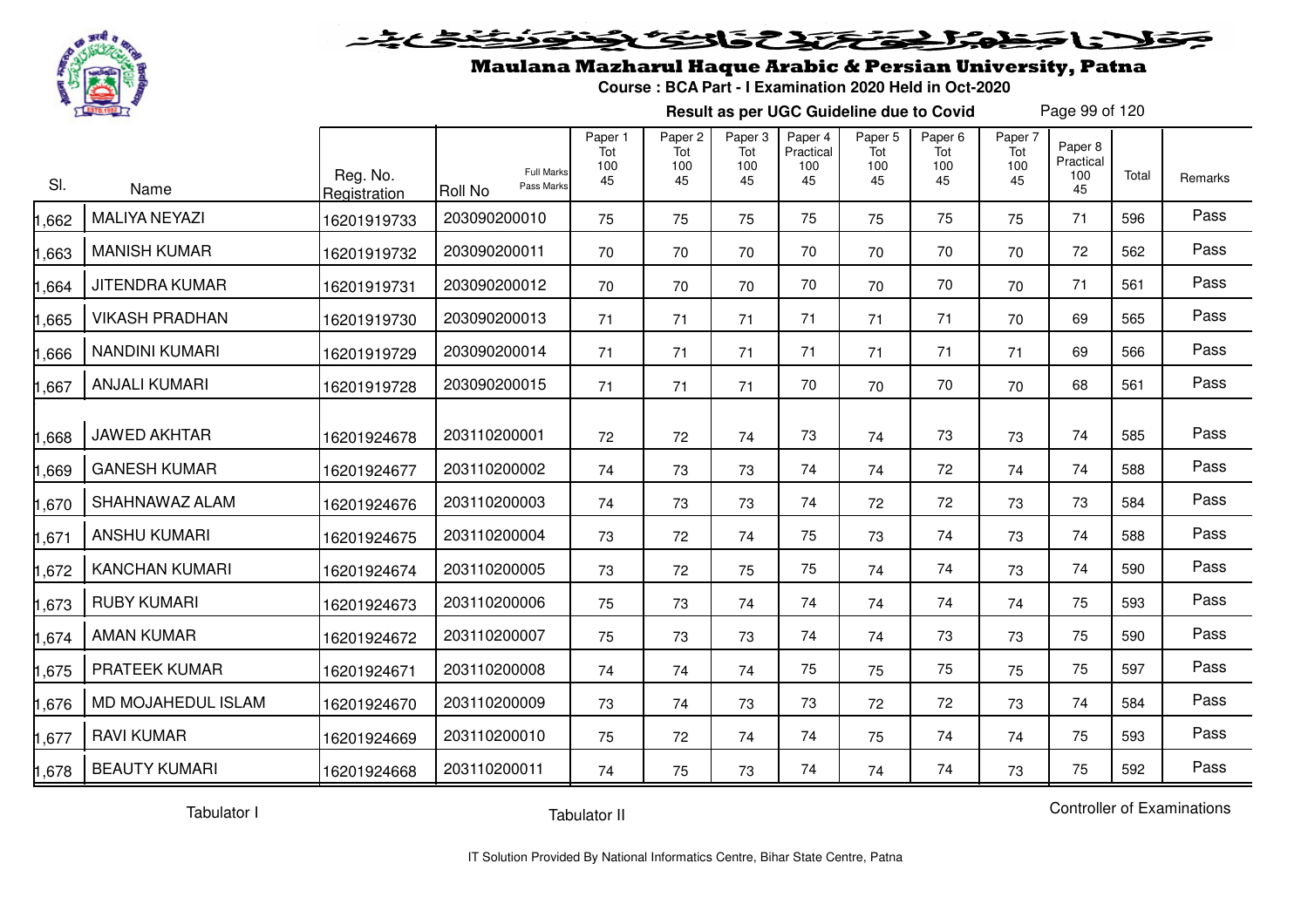

#### فتحتحلن فالحفظ  $\geq$

## Maulana Mazharul Haque Arabic & Persian University, Patna

**Course : BCA Part - I Examination 2020 Held in Oct-2020**

**Result as per UGC Guideline due to Covid**

Page 100 of 120

| SI.   | Name                         | Reg. No.<br>Registration | <b>Full Marks</b><br>Pass Marks<br>Roll No | Paper 1<br>Tot<br>100<br>45 | Paper 2<br>Tot<br>100<br>45 | Paper 3<br>Tot<br>100<br>45 | Paper 4<br>Practical<br>100<br>45 | Paper 5<br>Tot<br>100<br>45 | Paper 6<br>Tot<br>100<br>45 | Paper 7<br>Tot<br>100<br>45 | Paper 8<br>Practical<br>100<br>45 | Total | <b>Remarks</b> |
|-------|------------------------------|--------------------------|--------------------------------------------|-----------------------------|-----------------------------|-----------------------------|-----------------------------------|-----------------------------|-----------------------------|-----------------------------|-----------------------------------|-------|----------------|
| ,679  | <b>NIBHA KUMARI</b>          | 16201924667              | 203110200012                               | 74                          | 74                          | 74                          | 75                                | 74                          | 75                          | 75                          | 75                                | 596   | Pass           |
| ,680  | <b>LOKESH KUMAR</b>          | 16201924666              | 203110200013                               | 73                          | 72                          | 75                          | 74                                | 73                          | 74                          | 74                          | 74                                | 589   | Pass           |
| ,681  | <b>KHUSHBOO KUMARI</b>       | 16201924665              | 203110200014                               | 74                          | 75                          | 73                          | 74                                | 74                          | 73                          | 73                          | 74                                | 590   | Pass           |
| ,682  | <b>SAURAV KUMAR</b>          | 16201924664              | 203110200015                               | 74                          | 73                          | 75                          | 74                                | 74                          | 74                          | 74                          | 75                                | 593   | Pass           |
| ,683  | <b>GAURAV KUMAR</b>          | 16201924663              | 203110200016                               | 73                          | 73                          | 74                          | 74                                | 74                          | 74                          | 75                          | 75                                | 592   | Pass           |
| ,684  | <b>GYANENDRA KUMAR RAHUL</b> | 16201924662              | 203110200017                               | 74                          | 72                          | 73                          | 73                                | 73                          | 71                          | 74                          | 74                                | 584   | Pass           |
| 1,685 | <b>SAKSHI KUMARI</b>         | 16201925697              | 203110200018                               | 73                          | 74                          | 74                          | 74                                | 72                          | 72                          | 74                          | 74                                | 587   | Pass           |
| 0.686 | <b>SUNIL KUMAR</b>           | 16201923637              | 203140200001                               | 60                          | 65                          | 62                          | 72                                | 63                          | 60                          | 65                          | 75                                | 522   | Pass           |
| ,687  | <b>VIJAY KUMAR GAUTAM</b>    | 16201923636              | 203140200002                               | 62                          | 62                          | 66                          | 74                                | 62                          | 60                          | 68                          | 74                                | 528   | Pass           |
| ,688  | <b>AJAY KUMAR BHARTI</b>     | 16201923635              | 203140200003                               | 64                          | 64                          | 64                          | 75                                | 64                          | 62                          | 69                          | 73                                | 535   | Pass           |
| ,689  | <b>BIKASH KUMAR</b>          | 16201923634              | 203140200004                               | 64                          | 64                          | 66                          | 73                                | 64                          | 62                          | 68                          | 75                                | 536   | Pass           |
| ,690  | ABHIJEET KUMAR ANAND         | 16201923633              | 203140200005                               | 66                          | 68                          | 68                          | 74                                | 62                          | 60                          | 65                          | 75                                | 538   | Pass           |
| ,691  | <b>MOHIT KUMAR</b>           | 16201923632              | 203140200006                               | 65                          | 65                          | 64                          | 75                                | 65                          | 63                          | 71                          | 74                                | 542   | Pass           |
| ,692  | <b>RAVI RAJ</b>              | 16201923631              | 203140200007                               | 62                          | 65                          | 65                          | 73                                | 66                          | 65                          | 65                          | 74                                | 535   | Pass           |
| ,693  | <b>ROHIT KUMAR</b>           | 16201923630              | 203140200008                               | 63                          | 62                          | 64                          | 75                                | 62                          | 64                          | 68                          | 74                                | 532   | Pass           |
| ,694  | <b>ANKIT RAJ</b>             | 16201923629              | 203140200009                               | 60                          | 66                          | 65                          | 75                                | 64                          | 62                          | 65                          | 73                                | 530   | Pass           |
| 1,695 | <b>SHYAM SHARMA</b>          | 16201923628              | 203140200010                               | 62                          | 66                          | 65                          | 74                                | 64                          | 64                          | 69                          | 75                                | 539   | Pass           |

Tabulator I

Tabulator II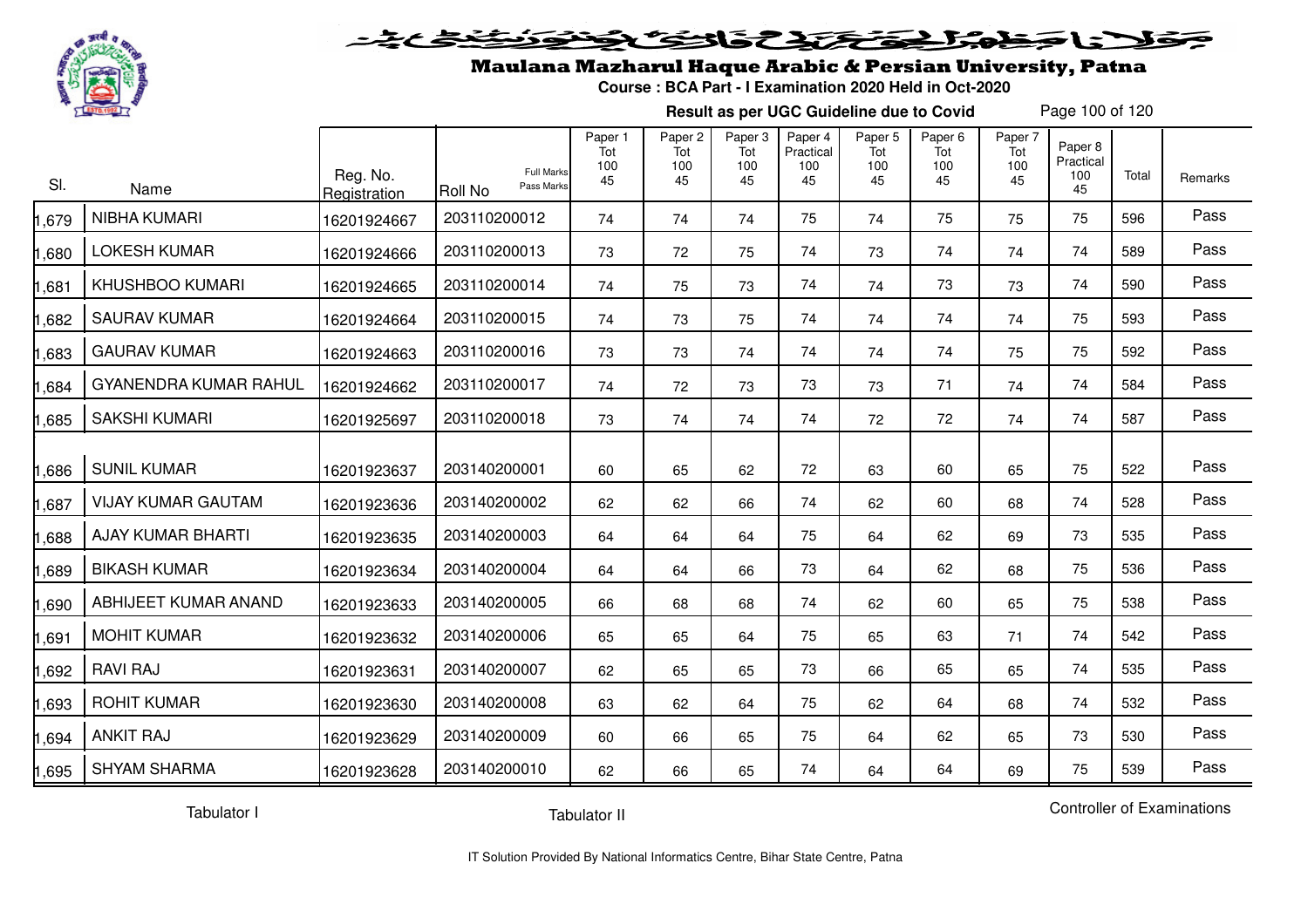

#### 20202222250  $\blacktriangleright$   $\blacktriangleright$   $\blacktriangleright$

## Maulana Mazharul Haque Arabic & Persian University, Patna

**Course : BCA Part - I Examination 2020 Held in Oct-2020**

**Result as per UGC Guideline due to Covid**

Page 101 of 120

| SI.    | Name                        | Reg. No.<br>Registration | <b>Full Marks</b><br>Pass Marks<br>Roll No | Paper 1<br>Tot<br>100<br>45 | Paper 2<br>Tot<br>100<br>45 | Paper 3<br>Tot<br>100<br>45 | Paper 4<br>Practical<br>100<br>45 | Paper 5<br>Tot<br>100<br>45 | Paper <sub>6</sub><br>Tot<br>100<br>45 | Paper 7<br>Tot<br>100<br>45 | Paper 8<br>Practical<br>100<br>45 | Total | Remarks |
|--------|-----------------------------|--------------------------|--------------------------------------------|-----------------------------|-----------------------------|-----------------------------|-----------------------------------|-----------------------------|----------------------------------------|-----------------------------|-----------------------------------|-------|---------|
| ,696   | <b>ASHIM VANDANA</b>        | 16201923627              | 203140200011                               | 62                          | 63                          | 66                          | 75                                | 65                          | 66                                     | 70                          | 74                                | 541   | Pass    |
| ,697   | PRITAM KUMAR                | 16201923626              | 203140200012                               | 64                          | 65                          | 66                          | 75                                | 66                          | 62                                     | 68                          | 73                                | 539   | Pass    |
| 898, I | <b>AMAN SINGH</b>           | 16201923625              | 203140200013                               | 65                          | 64                          | 68                          | 75                                | 65                          | 60                                     | 67                          | 75                                | 539   | Pass    |
| ,699   | <b>GOPAL KUMAR</b>          | 16201923624              | 203140200014                               | 60                          | 69                          | 67                          | 74                                | 67                          | 62                                     | 65                          | 67                                | 531   | Pass    |
| ,700   | <b>RANJAN KUMAR</b>         | 16201923623              | 203140200015                               | 62                          | 65                          | 67                          | 72                                | 67                          | 62                                     | 66                          | 70                                | 531   | Pass    |
| ,701   | PANKAJ KUMAR SINGH          | 16201923712              | 203180200001                               | 67                          | 68                          | 69                          | 69                                | 66                          | 69                                     | 68                          | 69                                | 545   | Pass    |
| 1,702  | <b>LALU KUMAR</b>           | 16201923711              | 203180200002                               | 69                          | 66                          | 66                          | 66                                | 69                          | 66                                     | 69                          | 68                                | 539   | Pass    |
| 1,703  | <b>HIMANSHU KUMAR SINGH</b> | 16201923710              | 203180200003                               | 68                          | 70                          | 67                          | 67                                | 67                          | 69                                     | 69                          | 66                                | 543   | Pass    |
| ,704   | SANDEEP KUMAR SHARMA        | 16201923709              | 203180200004                               | 69                          | 69                          | 69                          | 66                                | 67                          | 68                                     | 67                          | 68                                | 543   | Pass    |
| ,705   | <b>MONIKA KUMARI</b>        | 16201923708              | 203180200005                               | 70                          | 69                          | 69                          | 71                                | 69                          | 67                                     | 65                          | 69                                | 549   | Pass    |
| ,706   | <b>SURUCHI KUMARI</b>       | 16201923707              | 203180200006                               | 70                          | 71                          | 70                          | 72                                | 67                          | 65                                     | 66                          | 71                                | 552   | Pass    |
| ,707   | <b>DEEPAK KUMAR</b>         | 16201923706              | 203180200007                               | 69                          | 68                          | 71                          | 67                                | 68                          | 68                                     | 70                          | 72                                | 553   | Pass    |
| 1,708  | RAHUL RANJAN                | 16201923705              | 203180200008                               | 65                          | 69                          | 66                          | 69                                | 67                          | 71                                     | 70                          | 71                                | 548   | Pass    |
| ,709   | <b>RAHUL KUMAR</b>          | 16201923704              | 203180200009                               | 66                          | 69                          | 68                          | 68                                | 66                          | 71                                     | 68                          | 70                                | 546   | Pass    |
| 1,710  | <b>MADHULIKA KUMARI</b>     | 16201923703              | 203180200010                               | 68                          | 68                          | 69                          | 70                                | 69                          | 70                                     | 69                          | 71                                | 554   | Pass    |
| 1,711  | <b>ALOK SANDILYA</b>        | 16201923702              | 203180200011                               | 67                          | 69                          | 66                          | 71                                | 68                          | 69                                     | 70                          | 67                                | 547   | Pass    |
| 1,712  | <b>NIRAJ KUMAR GIRI</b>     | 16201923701              | 203180200012                               | 67                          | 67                          | 69                          | 72                                | 68                          | 68                                     | 68                          | 69                                | 548   | Pass    |

Tabulator I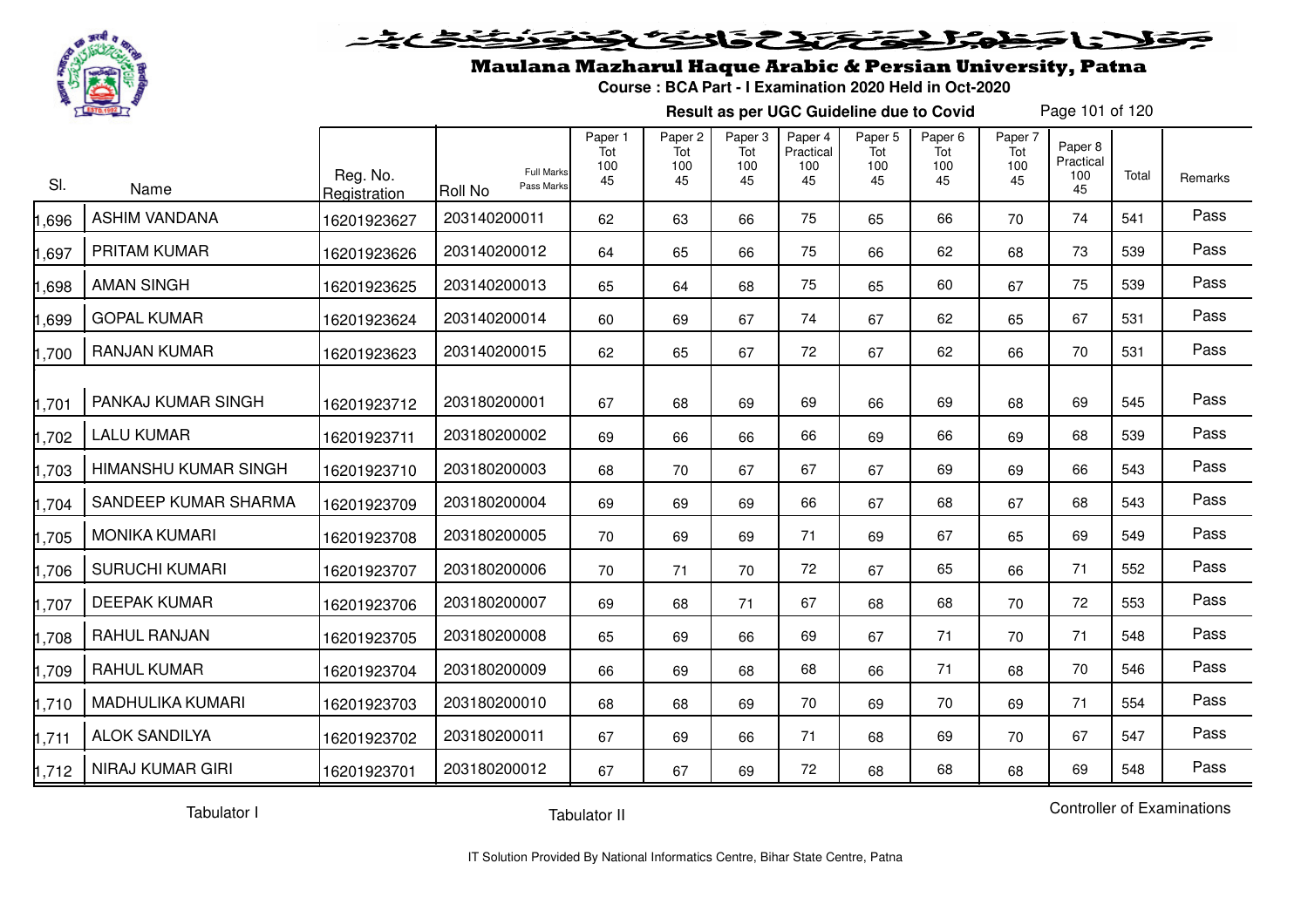

#### 2020 222225.00 Sels De

## Maulana Mazharul Haque Arabic & Persian University, Patna

**Course : BCA Part - I Examination 2020 Held in Oct-2020**

**Result as per UGC Guideline due to Covid**

Page 102 of 120

| SI.   | Name                      | Reg. No.<br>Registration | Roll No      | <b>Full Marks</b><br>Pass Marks | Paper 1<br>Tot<br>100<br>45 | Paper 2<br>Tot<br>100<br>45 | Paper 3<br>Tot<br>100<br>45 | Paper 4<br>Practical<br>100<br>45 | Paper 5<br>Tot<br>100<br>45 | Paper 6<br>Tot<br>100<br>45 | Paper 7<br>Tot<br>100<br>45 | Paper 8<br>Practical<br>100<br>45 | Total | Remarks |
|-------|---------------------------|--------------------------|--------------|---------------------------------|-----------------------------|-----------------------------|-----------------------------|-----------------------------------|-----------------------------|-----------------------------|-----------------------------|-----------------------------------|-------|---------|
| ,713  | <b>SALAUDDIN ANSARI</b>   | 16201923700              | 203180200013 |                                 | 69                          | 67                          | 69                          | 71                                | 70                          | 66                          | 71                          | 70                                | 553   | Pass    |
| 1,714 | <b>RAVI RAJ</b>           | 16201923699              | 203180200014 |                                 | 70                          | 69                          | 67                          | 68                                | 69                          | 67                          | 69                          | 68                                | 547   | Pass    |
| ,715  | <b>RAHUL KUMAR</b>        | 16201923698              | 203180200015 |                                 | 66                          | 71                          | 67                          | 69                                | 70                          | 66                          | 70                          | 72                                | 551   | Pass    |
| 1,716 | <b>BHAGMANI KUMARI</b>    | 16201923744              | 203220200001 |                                 | 75                          | 75                          | 75                          | 75                                | 75                          | 75                          | 75                          | 75                                | 600   | Pass    |
| ,717  | <b>ANUP KUMAR</b>         | 16201923743              | 203220200002 |                                 | 74                          | 74                          | 74                          | 66                                | 74                          | 74                          | 74                          | 65                                | 575   | Pass    |
| 1,718 | <b>SURAJ KUMAR SINGH</b>  | 16201923742              | 203220200003 |                                 | 74                          | 74                          | 74                          | 74                                | 74                          | 74                          | 74                          | 74                                | 592   | Pass    |
| 1,719 | RAJNISH KUMAR PANDEY      | 16201923741              | 203220200004 |                                 | 75                          | 75                          | 75                          | 75                                | 75                          | 75                          | 75                          | 75                                | 600   | Pass    |
| ,720  | <b>RAJU KUMAR SINGH</b>   | 16201923740              | 203220200005 |                                 | 74                          | 74                          | 74                          | 65                                | 74                          | 74                          | 74                          | 66                                | 575   | Pass    |
| ,721  | SHUBHAM KUMAR SINGH       | 16201923739              | 203220200006 |                                 | 75                          | 75                          | 75                          | 66                                | 75                          | 75                          | 66                          | 65                                | 572   | Pass    |
| ,722  | <b>RIZWANA PARWEEN</b>    | 16201923738              | 203220200007 |                                 | 75                          | 75                          | 75                          | 75                                | 75                          | 75                          | 75                          | 75                                | 600   | Pass    |
| ,723  | <b>MD IMRAN ALI</b>       | 16201923737              | 203220200008 |                                 | 74                          | 74                          | 74                          | 74                                | 74                          | 74                          | 74                          | 74                                | 592   | Pass    |
| ,724  | <b>SUNIL KUMAR PANDIT</b> | 16201923736              | 203220200009 |                                 | 75                          | 75                          | 75                          | 75                                | 75                          | 75                          | 75                          | 75                                | 600   | Pass    |
| ,725  | <b>ADITYA RAJ</b>         | 16201923735              | 203220200010 |                                 | 74                          | 74                          | 74                          | 74                                | 74                          | 74                          | 74                          | 74                                | 592   | Pass    |
| ,726  | PRIYANKA KUMARI           | 16201923734              | 203220200011 |                                 | 75                          | 75                          | 75                          | 75                                | 75                          | 75                          | 75                          | 75                                | 600   | Pass    |
| ,727  | <b>RAVI RANJAN</b>        | 16201923733              | 203220200012 |                                 | 74                          | 74                          | 74                          | 74                                | 74                          | 74                          | 74                          | 74                                | 592   | Pass    |
| ,728  | <b>MD ALI RAZA</b>        | 16201923731              | 203220200013 |                                 | 75                          | 75                          | 74                          | 75                                | 75                          | 74                          | 74                          | 75                                | 597   | Pass    |
| 1,729 | <b>MOHIT KUMAR</b>        | 16201923730              | 203220200014 |                                 | 74                          | 74                          | 74                          | 74                                | 74                          | 74                          | 74                          | 74                                | 592   | Pass    |

Tabulator I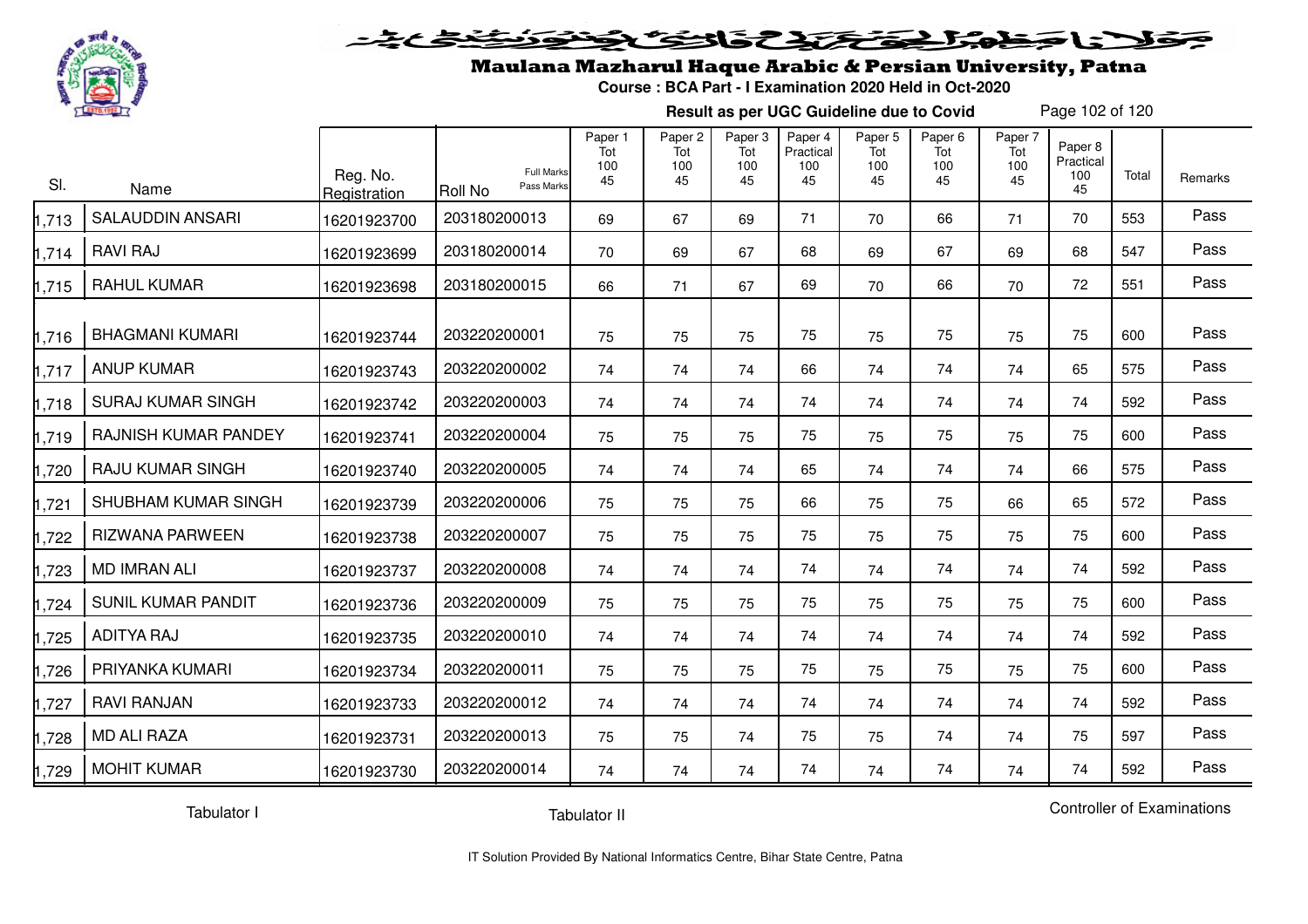

# فلأناخض المتخفخ بمفاق والخفائض

### Maulana Mazharul Haque Arabic & Persian University, Patna

**Course : BCA Part - I Examination 2020 Held in Oct-2020**

**Result as per UGC Guideline due to Covid**

Page 103 of 120

| SI.   | Name                       | Reg. No.<br>Registration | <b>Full Marks</b><br>Pass Marks<br>Roll No | Paper 1<br>Tot<br>100<br>45 | Paper 2<br>Tot<br>100<br>45 | Paper 3<br>Tot<br>100<br>45 | Paper 4<br>Practical<br>100<br>45 | Paper 5<br>Tot<br>100<br>45 | Paper <sub>6</sub><br>Tot<br>100<br>45 | Paper 7<br>Tot<br>100<br>45 | Paper 8<br>Practical<br>100<br>45 | Total | Remarks |
|-------|----------------------------|--------------------------|--------------------------------------------|-----------------------------|-----------------------------|-----------------------------|-----------------------------------|-----------------------------|----------------------------------------|-----------------------------|-----------------------------------|-------|---------|
| 1,730 | <b>RAJA HUSSAIN</b>        | 16201923729              | 203220200015                               | 74                          | 74                          | 75                          | 74                                | 75                          | 75                                     | 75                          | 74                                | 596   | Pass    |
| 1,731 | <b>AJAY KUMAR</b>          | 16201923728              | 203220200016                               | 75                          | 75                          | 75                          | 75                                | 75                          | 75                                     | 75                          | 75                                | 600   | Pass    |
| 1,732 | <b>ANJALI KUMARI</b>       | 16201923727              | 203220200017                               | 74                          | 74                          | 74                          | 74                                | 74                          | 74                                     | 74                          | 74                                | 592   | Pass    |
| 1,733 | <b>RUPESH SINGH</b>        | 16201923726              | 203220200018                               | 75                          | 75                          | 75                          | 75                                | 75                          | 75                                     | 75                          | 75                                | 600   | Pass    |
| 1,734 | <b>SAQUIB KAUSAR</b>       | 16201923725              | 203220200019                               | 74                          | 74                          | 74                          | 74                                | 74                          | 74                                     | 74                          | 74                                | 592   | Pass    |
| 1,735 | ROHIT BHARTI               | 16201923724              | 203220200020                               | 73                          | 73                          | 73                          | 65                                | 73                          | 73                                     | 73                          | 65                                | 568   | Pass    |
| 1,736 | ANUBHAW KUMAR MISHRA       | 16201923723              | 203220200021                               | 74                          | 74                          | 74                          | 74                                | 74                          | 74                                     | 74                          | 74                                | 592   | Pass    |
| 1,737 | <b>SAURAV KUMAR</b>        | 16201923722              | 203220200022                               | 75                          | 75                          | 75                          | 75                                | 75                          | 75                                     | 75                          | 75                                | 600   | Pass    |
| 1,738 | PRABHU KUMAR               | 16201925775              | 203220200024                               | 75                          | 75                          | 75                          | 70                                | 75                          | 75                                     | 75                          | 74                                | 594   | Pass    |
| 1,739 | OM PRAKASH GUPTA           | 16201925774              | 203220200025                               | 74                          | 74                          | 74                          | 73                                | 74                          | 74                                     | 74                          | 72                                | 589   | Pass    |
| 1,740 | <b>JYOTI KUMARI BYAHUT</b> | 16201923850              | 203250200034                               | 70                          | 69                          | 72                          | 70                                | 73                          | 73                                     | 69                          | 71                                | 567   | Pass    |
| 1,741 | <b>PUJA KUMARI</b>         | 16201923849              | 203250200035                               | 73                          | 70                          | 74                          | 71                                | 72                          | 71                                     | 72                          | 74                                | 577   | Pass    |
| 1,742 | MD JAMEER AHAMAD           | 16201923848              | 203250200036                               | 72                          | 73                          | 72                          | 72                                | 71                          | 73                                     | 73                          | 72                                | 578   | Pass    |
| 1,743 | KANHAIYA KUMAR PATEL       | 16201923847              | 203250200037                               | 71                          | 71                          | 73                          | 73                                | 70                          | 72                                     | 72                          | 74                                | 576   | Pass    |
| 1,744 | <b>TANU KUMARI</b>         | 16201923846              | 203250200038                               | 70                          | 72                          | 71                          | 70                                | 71                          | 73                                     | 71                          | 71                                | 569   | Pass    |
| 1,745 | <b>PRITY KUMARI</b>        | 16201923845              | 203250200039                               | 74                          | 73                          | 74                          | 74                                | 73                          | 71                                     | 73                          | 73                                | 585   | Pass    |
| 1,746 | <b>VISHAL KUMAR SINGH</b>  | 16201923844              | 203250200040                               | 71                          | 71                          | 72                          | 73                                | 69                          | 70                                     | 69                          | 70                                | 565   | Pass    |

Tabulator I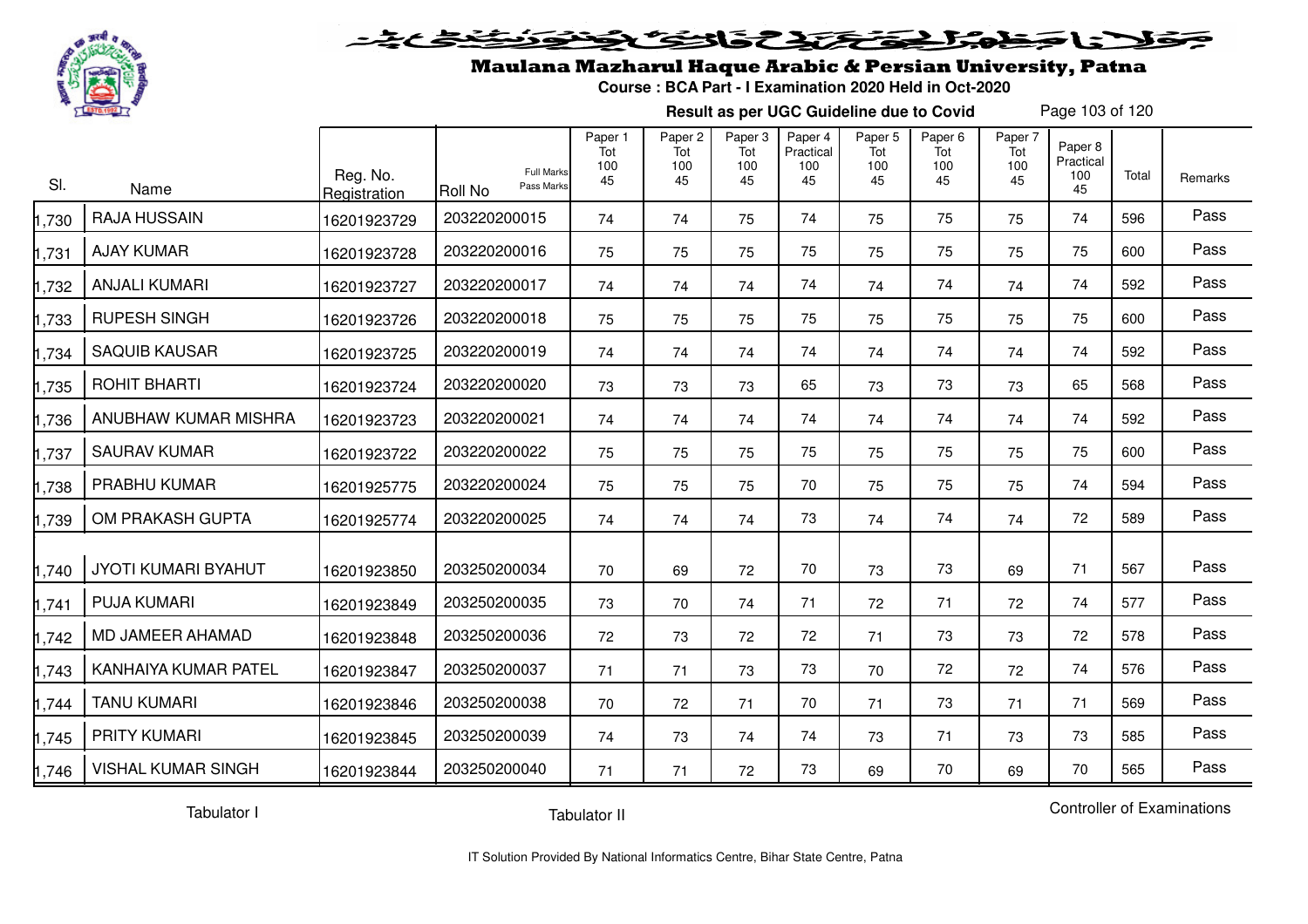

# فلأناخض المتحقح كتحافظ

### Maulana Mazharul Haque Arabic & Persian University, Patna

**Course : BCA Part - I Examination 2020 Held in Oct-2020**

**Result as per UGC Guideline due to Covid**

Page 104 of 120

| SI.   | Name                       | Reg. No.<br>Registration | <b>Full Marks</b><br>Pass Marks<br><b>Roll No</b> | Paper 1<br>Tot<br>100<br>45 | Paper <sub>2</sub><br>Tot<br>100<br>45 | Paper 3<br>Tot<br>100<br>45 | Paper 4<br>Practical<br>100<br>45 | Paper <sub>5</sub><br>Tot<br>100<br>45 | Paper <sub>6</sub><br>Tot<br>100<br>45 | Paper 7<br>Tot<br>100<br>45 | Paper 8<br>Practical<br>100<br>45 | Total    | Remarks |
|-------|----------------------------|--------------------------|---------------------------------------------------|-----------------------------|----------------------------------------|-----------------------------|-----------------------------------|----------------------------------------|----------------------------------------|-----------------------------|-----------------------------------|----------|---------|
| 1,747 | <b>GUDDI KUMARI</b>        | 16201923843              | 203250200041                                      | 72                          | 72                                     | 72                          | 75                                | 71                                     | 72                                     | 70                          | 75                                | 579      | Pass    |
| 1,748 | <b>PINKI KUMARI</b>        | 16201923842              | 203250200042                                      | 74                          | 73                                     | 74                          | 71                                | 70                                     | 71                                     | 72                          | 72                                | 577      | Pass    |
| 1,749 | <b>JYOTI KUMARI BHAGAT</b> | 16201923841              | 203250200043                                      | 70                          | 73                                     | 73                          | 75                                | 73                                     | 73                                     | 73                          | 71                                | 581      | Pass    |
| 1,750 | ROHIT KUMAR PATEL          | 16201923840              | 203250200044                                      | 72                          | 72                                     | 71                          | 74                                | 69                                     | 72                                     | 71                          | 72                                | 573      | Pass    |
| 1,751 | <b>ANKITA KUMARI</b>       | 16201923839              | 203250200045                                      | 71                          | 73                                     | 72                          | 70                                | 70                                     | 71                                     | 73                          | 70                                | 570      | Pass    |
| 1,752 | <b>ANJALI KUMARI</b>       | 16201923838              | 203250200046                                      | 72                          | 75                                     | 73                          | 72                                | 71                                     | 70                                     | 72                          | 73                                | 578      | Pass    |
| 1,753 | <b>GUDIYA KUMARI</b>       | 16201923837              | 203250200047                                      | 75                          | 73                                     | 74                          | 75                                | 74                                     | 74                                     | 75                          | 74                                | 594      | Pass    |
| 1,754 | <b>SUDHA KUMARI</b>        | 16201923836              | 203250200048                                      | 73                          | 70                                     | 73                          | 74                                | 72                                     | 73                                     | 74                          | 70                                | 579      | Pass    |
| 1,755 | <b>RITU KUMARI</b>         | 16201923835              | 203250200049                                      | 70                          | 71                                     | 72                          | 73                                | 70                                     | 72                                     | 72                          | 74                                | 574      | Pass    |
| 1,756 | PUNIT KUMAR SINGH          | 16201923834              | 203250200050                                      | A                           | A                                      | Α                           | А                                 | Α                                      | Α                                      | A                           | A                                 | $\Omega$ | Absent  |
| 1,757 | <b>NIKKI KUMARI</b>        | 16201923833              | 203250200051                                      | 73                          | 73                                     | 70                          | 71                                | 71                                     | 70                                     | 74                          | 73                                | 575      | Pass    |
| 1,758 | <b>SANDHYA KUMARI</b>      | 16201923832              | 203250200052                                      | 71                          | 73                                     | 72                          | 70                                | 72                                     | 69                                     | 70                          | 73                                | 570      | Pass    |
| 1,759 | <b>SANEHA KUMARI</b>       | 16201923831              | 203250200053                                      | 73                          | 74                                     | 73                          | 71                                | 69                                     | 74                                     | 69                          | 75                                | 578      | Pass    |
| 1,760 | ROSHANI KUMARI             | 16201923830              | 203250200054                                      | 70                          | 73                                     | 74                          | 73                                | 73                                     | 73                                     | 74                          | 75                                | 585      | Pass    |
| 1,761 | <b>NITU KUMARI</b>         | 16201923829              | 203250200055                                      | 74                          | 72                                     | 75                          | 73                                | 74                                     | 75                                     | 73                          | 74                                | 590      | Pass    |
| 1,762 | <b>ANJALI KUMARI</b>       | 16201923828              | 203250200056                                      | 73                          | 71                                     | 72                          | 75                                | 70                                     | 72                                     | 72                          | 73                                | 578      | Pass    |
| 1,763 | <b>NANDANI KUMARI</b>      | 16201923827              | 203250200057                                      | 72                          | 73                                     | 73                          | 74                                | 69                                     | 71                                     | 71                          | 70                                | 573      | Pass    |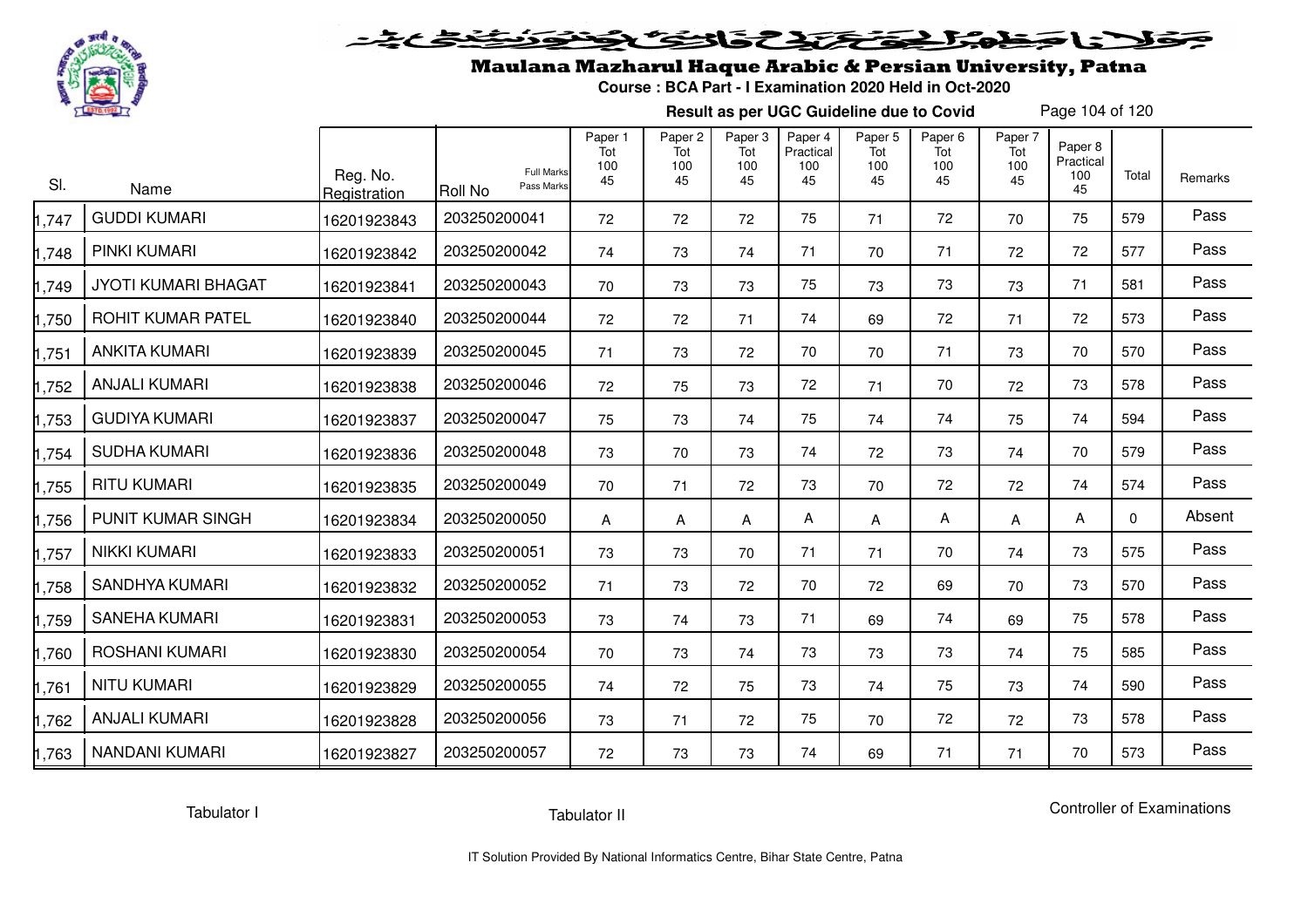

# فلأناخض المتعاطية فتخلفت فالخفض

### Maulana Mazharul Haque Arabic & Persian University, Patna

**Course : BCA Part - I Examination 2020 Held in Oct-2020**

**Result as per UGC Guideline due to Covid**

Page 105 of 120

| SI.   | Name                       | Reg. No.<br>Registration | <b>Full Marks</b><br>Pass Marks<br><b>Roll No</b> | Paper 1<br>Tot<br>100<br>45 | Paper <sub>2</sub><br>Tot<br>100<br>45 | Paper <sub>3</sub><br>Tot<br>100<br>45 | Paper 4<br>Practical<br>100<br>45 | Paper <sub>5</sub><br>Tot<br>100<br>45 | Paper <sub>6</sub><br>Tot<br>100<br>45 | Paper 7<br>Tot<br>100<br>45 | Paper <sub>8</sub><br>Practical<br>100<br>45 | Total | Remarks |
|-------|----------------------------|--------------------------|---------------------------------------------------|-----------------------------|----------------------------------------|----------------------------------------|-----------------------------------|----------------------------------------|----------------------------------------|-----------------------------|----------------------------------------------|-------|---------|
| 1,764 | DEEPAK KUMAR PASWAN        | 16201923826              | 203250200058                                      | 71                          | 74                                     | 74                                     | 73                                | 74                                     | 73                                     | 73                          | 74                                           | 586   | Pass    |
| 1,765 | PRIYANKA KUMARI            | 16201923825              | 203250200059                                      | 70                          | 73                                     | 73                                     | 74                                | 73                                     | 74                                     | 74                          | 71                                           | 582   | Pass    |
| 1,766 | SHASHI KUMAR SHARMA        | 16201923824              | 203250200060                                      | 73                          | 70                                     | 71                                     | 72                                | 72                                     | 73                                     | 69                          | 73                                           | 573   | Pass    |
| 1,767 | <b>LOVELY KUMARI</b>       | 16201923823              | 203250200061                                      | 74                          | 71                                     | 71                                     | 73                                | 71                                     | 71                                     | 69                          | 70                                           | 570   | Pass    |
| 1,768 | AJIT KUMAR PRASAD          | 16201923822              | 203250200062                                      | 72                          | 72                                     | 73                                     | 71                                | 70                                     | 70                                     | 73                          | 73                                           | 574   | Pass    |
| 1,769 | <b>SHARDA KUMARI</b>       | 16201923763              | 203250200063                                      | 74                          | 70                                     | 72                                     | 70                                | 70                                     | 73                                     | 71                          | 75                                           | 575   | Pass    |
| 1,770 | <b>RANJEET KUMAR</b>       | 16201923762              | 203250200064                                      | 70                          | 71                                     | 73                                     | 73                                | 73                                     | 74                                     | 70                          | 70                                           | 574   | Pass    |
| 1,771 | <b>RUPA KUMARI</b>         | 16201923761              | 203250200065                                      | 75                          | 72                                     | 74                                     | 74                                | 70                                     | 73                                     | 69                          | 74                                           | 581   | Pass    |
| 1,772 | <b>SHAKUNTLA KUMARI</b>    | 16201923760              | 203250200066                                      | 75                          | 73                                     | 74                                     | 73                                | 72                                     | 73                                     | 71                          | 73                                           | 584   | Pass    |
| 1,773 | SUNITA KUMARI              | 16201923759              | 203250200067                                      | 72                          | 72                                     | 73                                     | 71                                | 73                                     | 74                                     | 69                          | 71                                           | 575   | Pass    |
| 1,774 | <b>SAPNA KUMARI</b>        | 16201923758              | 203250200068                                      | 73                          | 71                                     | 72                                     | 75                                | 71                                     | 72                                     | 73                          | 74                                           | 581   | Pass    |
| 1,775 | <b>SHOBHA KUMARI</b>       | 16201923757              | 203250200069                                      | 71                          | 72                                     | 71                                     | 70                                | 72                                     | 71                                     | 68                          | 72                                           | 567   | Pass    |
| 1,776 | <b>SINDHU KUMARI</b>       | 16201923756              | 203250200070                                      | 74                          | 74                                     | 72                                     | 73                                | 70                                     | 75                                     | 63                          | 73                                           | 574   | Pass    |
| 1,777 | <b>MANISHA KUMARI</b>      | 16201923755              | 203250200071                                      | 72                          | 75                                     | 74                                     | 75                                | 75                                     | 74                                     | 75                          | 75                                           | 595   | Pass    |
| 1,778 | <b>VISHAL KUMAR THAKUR</b> | 16201923754              | 203250200072                                      | 73                          | 70                                     | 71                                     | 71                                | 70                                     | 73                                     | 74                          | 71                                           | 573   | Pass    |
| 1,779 | <b>NEHA KUMARI</b>         | 16201923753              | 203250200073                                      | 72                          | 73                                     | 72                                     | 72                                | 73                                     | 72                                     | 70                          | 72                                           | 576   | Pass    |
| 1,780 | SANDEEP KUMAR RAM          | 16201923752              | 203250200074                                      | 74                          | 74                                     | 73                                     | 74                                | 75                                     | 74                                     | 73                          | 74                                           | 591   | Pass    |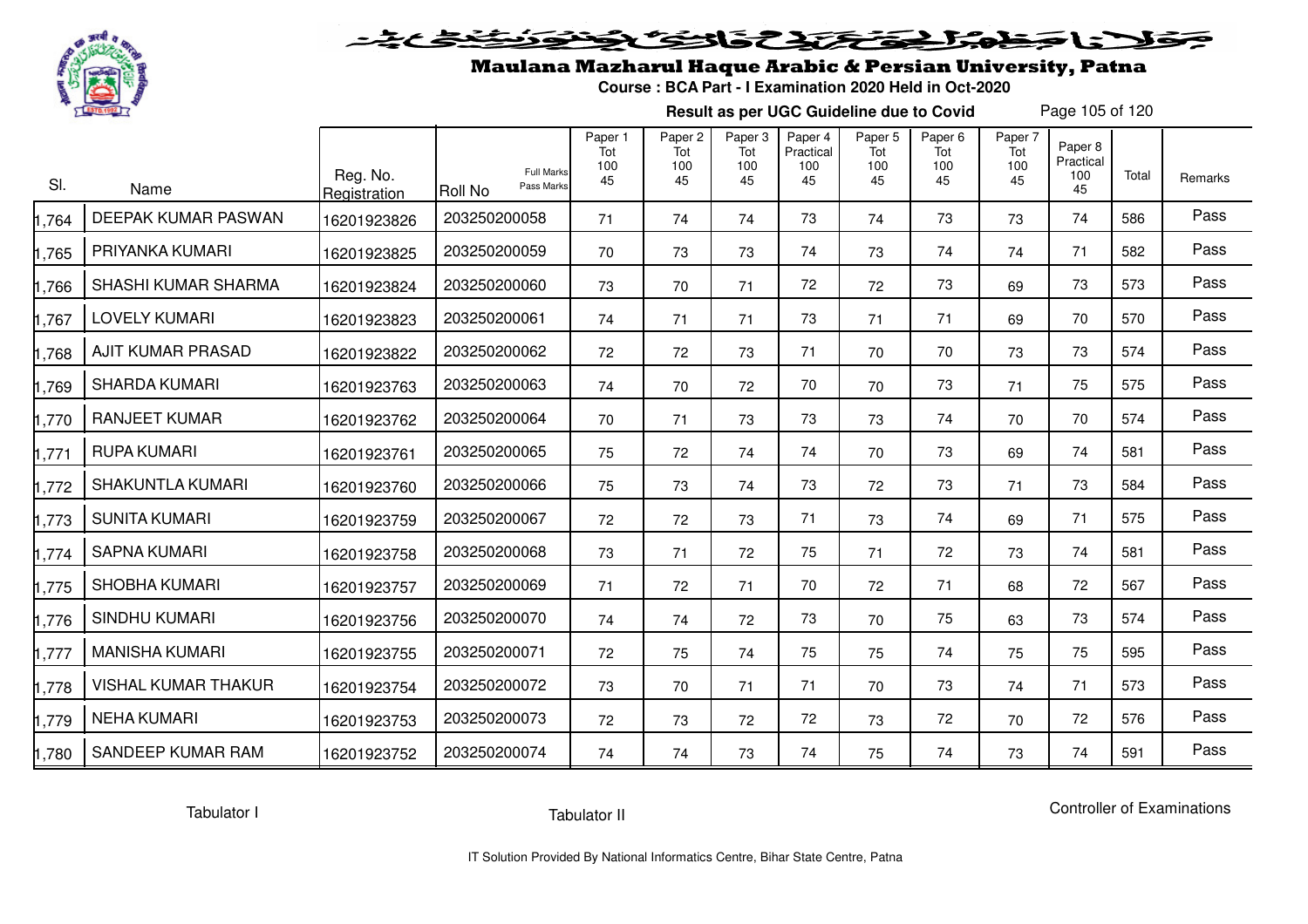

# فلأناخض كتحكيك فالتكناف

## Maulana Mazharul Haque Arabic & Persian University, Patna

**Course : BCA Part - I Examination 2020 Held in Oct-2020**

**Result as per UGC Guideline due to Covid**

Page 106 of 120

| SI.   | Name                       | Reg. No.<br>Registration | <b>Full Marks</b><br>Pass Marks<br>Roll No | Paper 1<br>Tot<br>100<br>45 | Paper <sub>2</sub><br>Tot<br>100<br>45 | Paper <sub>3</sub><br>Tot<br>100<br>45 | Paper 4<br>Practical<br>100<br>45 | Paper <sub>5</sub><br>Tot<br>100<br>45 | Paper <sub>6</sub><br>Tot<br>100<br>45 | Paper 7<br>Tot<br>100<br>45 | Paper 8<br>Practical<br>100<br>45 | Total | Remarks |
|-------|----------------------------|--------------------------|--------------------------------------------|-----------------------------|----------------------------------------|----------------------------------------|-----------------------------------|----------------------------------------|----------------------------------------|-----------------------------|-----------------------------------|-------|---------|
| ,781  | <b>KIRAN KUMARI</b>        | 16201923751              | 203250200075                               | 73                          | 72                                     | 74                                     | 72                                | 74                                     | 73                                     | 72                          | 72                                | 582   | Pass    |
| ,782  | <b>RUBY KUMARI</b>         | 16201923750              | 203250200076                               | 72                          | 73                                     | 73                                     | 70                                | 73                                     | 74                                     | 73                          | 70                                | 578   | Pass    |
| .783  | <b>FRUTI KUMARI</b>        | 16201923749              | 203250200077                               | 70                          | 68                                     | 70                                     | 74                                | 70                                     | 72                                     | 72                          | 74                                | 570   | Pass    |
| ,784  | <b>SONU KUMAR</b>          | 16201923748              | 203250200078                               | 68                          | 70                                     | 71                                     | 71                                | 73                                     | 71                                     | 71                          | 71                                | 566   | Pass    |
| ,785  | <b>RAHMUDDIN</b>           | 16201923747              | 203250200079                               | 73                          | 72                                     | 72                                     | 73                                | 71                                     | 73                                     | 72                          | 73                                | 579   | Pass    |
| ,786  | <b>REKHA KUMARI</b>        | 16201923746              | 203250200080                               | 74                          | 69                                     | 70                                     | 72                                | 72                                     | 73                                     | 70                          | 72                                | 572   | Pass    |
| ,787  | <b>SAKSHI KUMARI</b>       | 16201923745              | 203250200081                               | 69                          | 71                                     | 73                                     | 75                                | 71                                     | 74                                     | 73                          | 75                                | 581   | Pass    |
| ,788  | <b>VIKASH KUMAR PRASAD</b> | 16201805183              | 203250200082                               | 71                          | 74                                     | 75                                     | 72                                | 72                                     | 73                                     | 72                          | 74                                | 583   | Pass    |
| ,789  | <b>TEJ PRAKASH BHAKTA</b>  | 16201516930              | 203250200083                               | 73                          | 73                                     | 71                                     | 75                                | 71                                     | 72                                     | 69                          | 72                                | 576   | Pass    |
| ,790  | <b>VISHVAMITR KUMAR</b>    | 16201925369              | 203340200001                               | 63                          | 62                                     | 65                                     | 68                                | 63                                     | 64                                     | 61                          | 68                                | 514   | Pass    |
| ,791  | SHASHI PRASAD GUPTA        | 16201925368              | 203340200002                               | 66                          | 65                                     | 64                                     | 67                                | 62                                     | 56                                     | 62                          | 68                                | 510   | Pass    |
| .792  | <b>VISHAL KUMAR RAI</b>    | 16201925367              | 203340200003                               | 72                          | 68                                     | 66                                     | 74                                | 65                                     | 63                                     | 65                          | 72                                | 545   | Pass    |
| ,793  | <b>MANISHA KUMARI</b>      | 16201925366              | 203340200004                               | 63                          | 65                                     | 61                                     | 70                                | 60                                     | 61                                     | 65                          | 69                                | 514   | Pass    |
| ,794  | SUBHANKAR KUMAR SINGH      | 16201925365              | 203340200005                               | 70                          | 72                                     | 67                                     | 74                                | 71                                     | 66                                     | 70                          | 73                                | 563   | Pass    |
| ,795  | <b>ASHOK KUMAR SINGH</b>   | 16201925364              | 203340200006                               | 70                          | 66                                     | 64                                     | 67                                | 61                                     | 64                                     | 65                          | 69                                | 526   | Pass    |
| 1,796 | RADHA RANJAN               | 16201706723              | 183360200020                               | 68                          | 68                                     | 70                                     | 63                                | 69                                     | 68                                     | 69                          | 65                                | 540   | Pass    |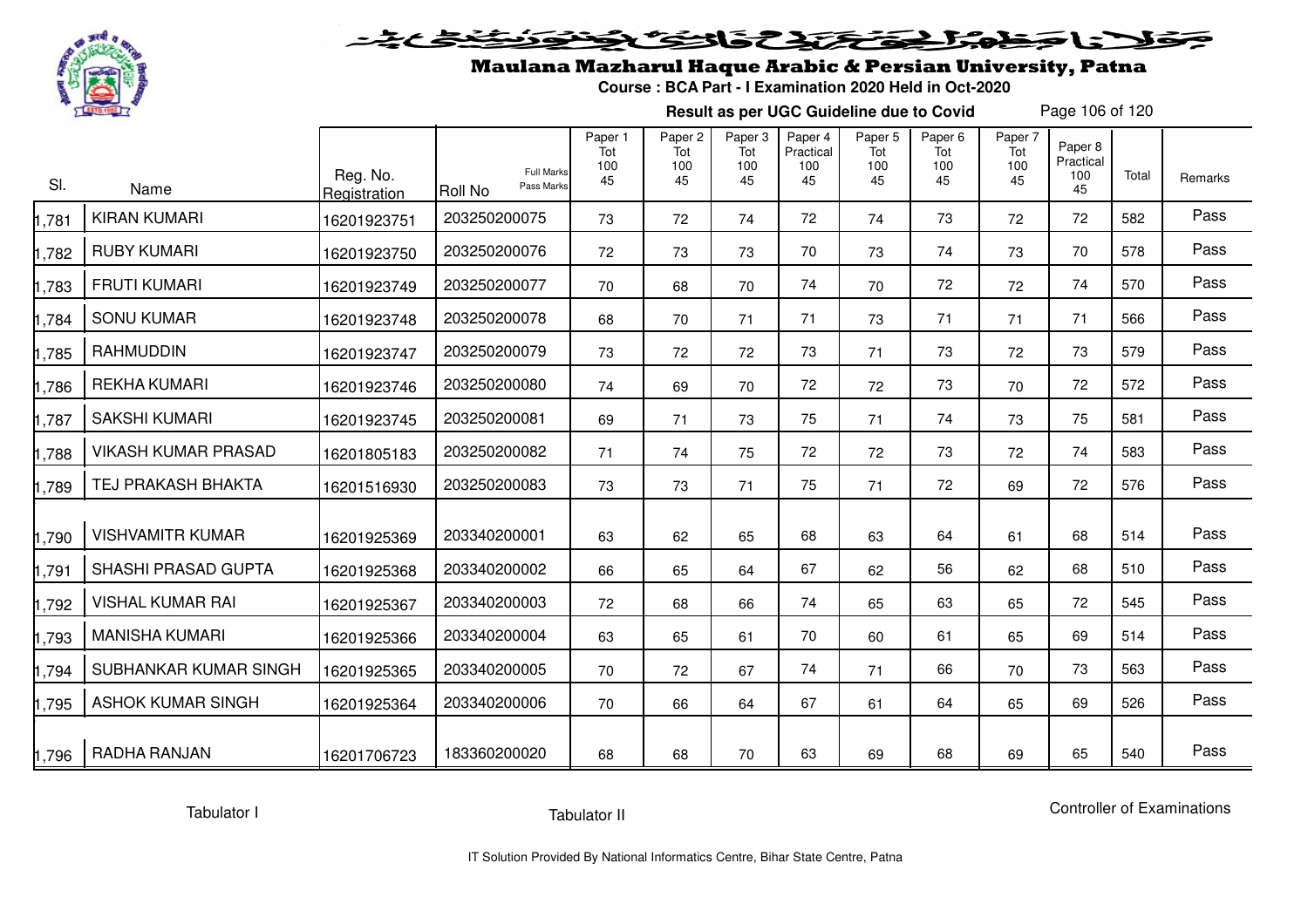

## ولانا وخوالج وتحتك والتوكي

## Maulana Mazharul Haque Arabic & Persian University, Patna

**Course : BCA Part - I Examination 2020 Held in Oct-2020**

**Result as per UGC Guideline due to Covid**

Page 107 of 120

| SI.   | Name                       | Reg. No.<br>Registration | <b>Full Marks</b><br>Pass Marks<br><b>Roll No</b> | Paper 1<br>Tot<br>100<br>45 | Paper <sub>2</sub><br>Tot<br>100<br>45 | Paper <sub>3</sub><br>Tot<br>100<br>45 | Paper 4<br>Practical<br>100<br>45 | Paper <sub>5</sub><br>Tot<br>100<br>45 | Paper <sub>6</sub><br>Tot<br>100<br>45 | Paper 7<br>Tot<br>100<br>45 | Paper 8<br>Practical<br>100<br>45 | Total | Remarks |
|-------|----------------------------|--------------------------|---------------------------------------------------|-----------------------------|----------------------------------------|----------------------------------------|-----------------------------------|----------------------------------------|----------------------------------------|-----------------------------|-----------------------------------|-------|---------|
| ,797  | PRIYA KUMARI               | 16201804889              | 193360200048                                      | 71                          | 71                                     | 71                                     | 74                                | 71                                     | 70                                     | 71                          | 75                                | 574   | Pass    |
| ,798  | SINGH RITURANJAN KUSHWA    | 16201921031              | 203360200056                                      | 72                          | 72                                     | 70                                     | 75                                | 70                                     | 71                                     | 70                          | 73                                | 573   | Pass    |
| ,799  | <b>RUPESH KUMAR</b>        | 16201921030              | 203360200057                                      | 72                          | 72                                     | 69                                     | 74                                | 71                                     | 71                                     | 71                          | 74                                | 574   | Pass    |
| ,800  | RAGHWENDRA KUMAR           | 16201921029              | 203360200058                                      | 73                          | 73                                     | 69                                     | 75                                | 70                                     | 72                                     | 70                          | 73                                | 575   | Pass    |
| ,801  | <b>SUJATA KUMARI</b>       | 16201921028              | 203360200059                                      | 70                          | 70                                     | 70                                     | 75                                | 70                                     | 72                                     | 70                          | 74                                | 571   | Pass    |
| ,802  | SIDRA ASLAM                | 16201921027              | 203360200060                                      | 71                          | 74                                     | 71                                     | 74                                | 71                                     | 74                                     | 71                          | 74                                | 580   | Pass    |
| ,803  | <b>MAMITA KUMARI</b>       | 16201921026              | 203360200061                                      | 70                          | 70                                     | 69                                     | 73                                | 70                                     | 72                                     | 70                          | 74                                | 568   | Pass    |
| ,804  | <b>ANKITA KUMARI</b>       | 16201921025              | 203360200062                                      | 70                          | 70                                     | 69                                     | 71                                | 69                                     | 70                                     | 69                          | 70                                | 558   | Pass    |
| ,805  | <b>SAPNA KUMARI</b>        | 16201921024              | 203360200063                                      | 71                          | 71                                     | 71                                     | 74                                | 71                                     | 72                                     | 71                          | 75                                | 576   | Pass    |
| ,806  | <b>BEAUTY KUMARI</b>       | 16201921023              | 203360200064                                      | 65                          | 65                                     | 65                                     | 65                                | 68                                     | 68                                     | 68                          | 60                                | 524   | Pass    |
| ,807  | <b>ARTI KUMARI</b>         | 16201921022              | 203360200065                                      | 71                          | 71                                     | 70                                     | 74                                | 66                                     | 69                                     | 66                          | 70                                | 557   | Pass    |
| ,808  | <b>KAUSHIKI KUMARI</b>     | 16201921021              | 203360200066                                      | 69                          | 69                                     | 69                                     | 65                                | 69                                     | 70                                     | 69                          | 62                                | 542   | Pass    |
| ,809  | <b>PUJA KUMARI</b>         | 16201921020              | 203360200067                                      | 65                          | 65                                     | 66                                     | 66                                | 68                                     | 69                                     | 68                          | 65                                | 532   | Pass    |
| ,810  | <b>ARUN PASWAN</b>         | 16201921019              | 203360200068                                      | 66                          | 66                                     | 65                                     | 70                                | 66                                     | 70                                     | 66                          | 68                                | 537   | Pass    |
| ,811  | <b>JUHI KUMARI</b>         | 16201921018              | 203360200069                                      | 70                          | 70                                     | 70                                     | 72                                | 70                                     | 70                                     | 70                          | 70                                | 562   | Pass    |
| ,812  | <b>VIVEK KUMAR DWIVEDI</b> | 16201921017              | 203360200070                                      | 70                          | 70                                     | 70                                     | 70                                | 69                                     | 71                                     | 69                          | 72                                | 561   | Pass    |
| 1,813 | <b>AKRITI RAY</b>          | 16201921016              | 203360200071                                      | 70                          | 70                                     | 68                                     | 72                                | 69                                     | 70                                     | 69                          | 71                                | 559   | Pass    |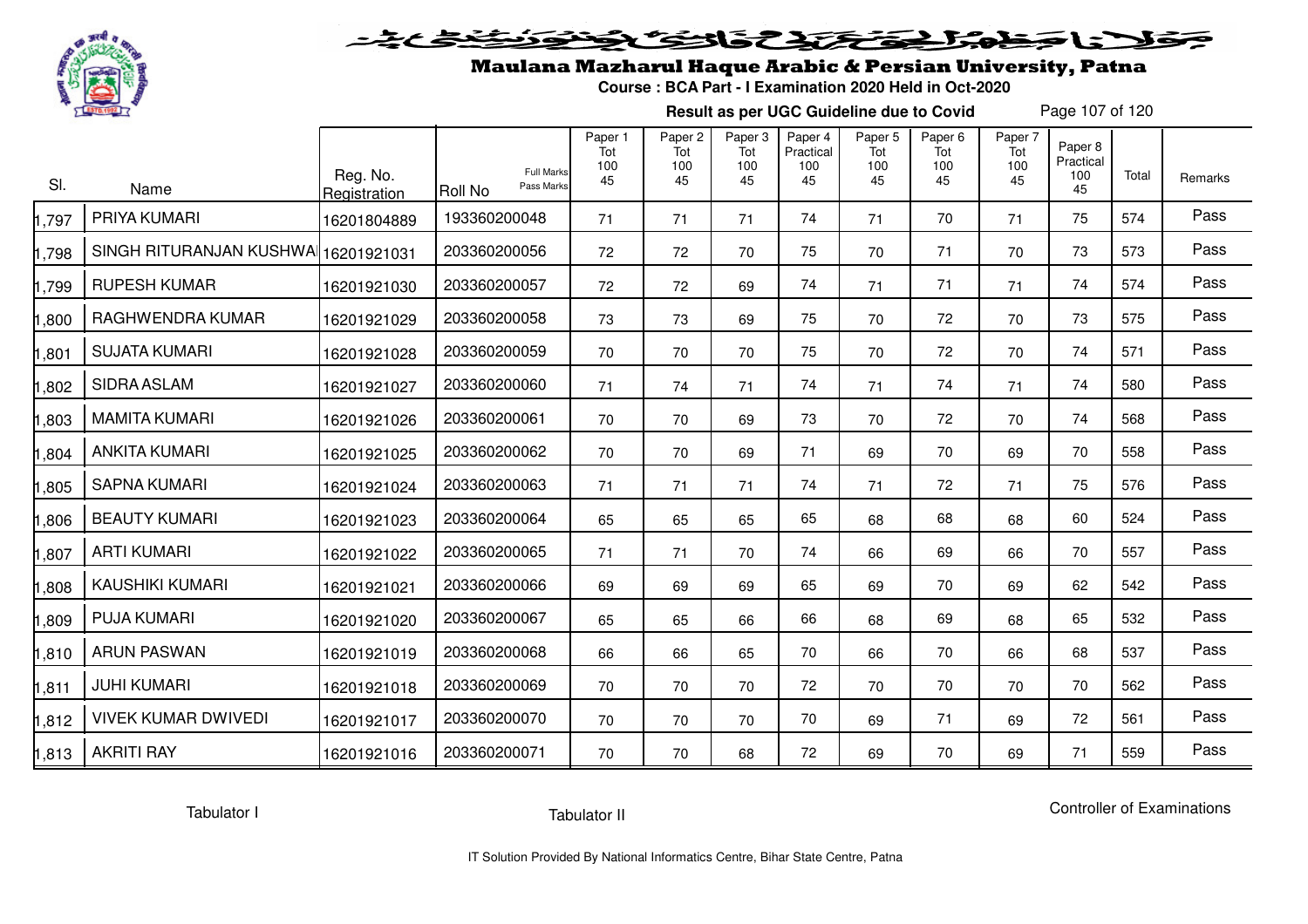

# فلأناخض المتعاطية فتخلفت فالخفض

## Maulana Mazharul Haque Arabic & Persian University, Patna

**Course : BCA Part - I Examination 2020 Held in Oct-2020**

**Result as per UGC Guideline due to Covid**

Page 108 of 120

| SI.   | Name                     | Reg. No.<br>Registration | <b>Roll No</b> | Paper 1<br>Tot<br>100<br><b>Full Marks</b><br>45<br>Pass Marks | Paper <sub>2</sub><br>Tot<br>100<br>45 | Paper <sub>3</sub><br>Tot<br>100<br>45 | Paper 4<br>Practical<br>100<br>45 | Paper <sub>5</sub><br>Tot<br>100<br>45 | Paper <sub>6</sub><br>Tot<br>100<br>45 | Paper 7<br>Tot<br>100<br>45 | Paper 8<br>Practical<br>100<br>45 | Total | Remarks |
|-------|--------------------------|--------------------------|----------------|----------------------------------------------------------------|----------------------------------------|----------------------------------------|-----------------------------------|----------------------------------------|----------------------------------------|-----------------------------|-----------------------------------|-------|---------|
| 1,814 | PALLAVI KUMARI           | 16201921015              | 203360200072   | 69                                                             | 69                                     | 70                                     | 73                                | 71                                     | 70                                     | 71                          | 70                                | 563   | Pass    |
| 1,815 | <b>SONU KUMAR</b>        | 16201921014              | 203360200073   | 69                                                             | 69                                     | 70                                     | 74                                | 70                                     | 71                                     | 70                          | 72                                | 565   | Pass    |
| 1,816 | <b>SUNITA KUMARI</b>     | 16201921013              | 203360200074   | 70                                                             | 70                                     | 71                                     | 73                                | 70                                     | 72                                     | 70                          | 74                                | 570   | Pass    |
| 1,817 | ABHIMUNYU KUMAR SINGH    | 16201921012              | 203360200075   | 71                                                             | 71                                     | 71                                     | 75                                | 71                                     | 72                                     | 71                          | 73                                | 575   | Pass    |
| 1,818 | ABHISHEK KUMAR TIWARI    | 16201921011              | 203360200076   | 70                                                             | 70                                     | 70                                     | 71                                | 71                                     | 70                                     | 71                          | 70                                | 563   | Pass    |
| 1,819 | PINKI KUMARI             | 16201921010              | 203360200077   | 68                                                             | 68                                     | 68                                     | 69                                | 68                                     | 70                                     | 68                          | 65                                | 544   | Pass    |
| 1,820 | <b>ALOK KUMAR PANDIT</b> | 16201921009              | 203360200078   | 71                                                             | 74                                     | 71                                     | 75                                | 72                                     | 73                                     | 72                          | 74                                | 582   | Pass    |
| 1,821 | <b>BREEZKISHOR YADAV</b> | 16201921008              | 203360200079   | 70                                                             | 70                                     | 70                                     | 72                                | 70                                     | 71                                     | 70                          | 73                                | 566   | Pass    |
| 1,822 | <b>RANJAN KUMAR</b>      | 16201921007              | 203360200080   | 70                                                             | 70                                     | 69                                     | 70                                | 69                                     | 70                                     | 69                          | 68                                | 555   | Pass    |
| 1,823 | <b>PRAMOD KUMAR</b>      | 16201921006              | 203360200081   | 69                                                             | 69                                     | 68                                     | 73                                | 71                                     | 71                                     | 71                          | 72                                | 564   | Pass    |
| 1,824 | <b>BIJENDRA KUMAR</b>    | 16201921005              | 203360200082   | 68                                                             | 68                                     | 69                                     | 70                                | 70                                     | 70                                     | 70                          | 68                                | 553   | Pass    |
| 1,825 | <b>ABHAY KUMAR SINGH</b> | 16201921004              | 203360200083   | 65                                                             | 65                                     | 68                                     | 71                                | 68                                     | 68                                     | 68                          | 70                                | 543   | Pass    |
| 1,826 | <b>GURIYA KUMARI</b>     | 16201921003              | 203360200084   | 70                                                             | 70                                     | 71                                     | 73                                | 71                                     | 71                                     | 71                          | 74                                | 571   | Pass    |
| 1,827 | <b>BIPUL KUMAR</b>       | 16201921002              | 203360200085   | 70                                                             | 70                                     | 70                                     | 72                                | 70                                     | 70                                     | 70                          | 73                                | 565   | Pass    |
| 1,828 | <b>SAROJ KUMARI</b>      | 16201921001              | 203360200086   | 72                                                             | 74                                     | 71                                     | 75                                | 72                                     | 73                                     | 72                          | 74                                | 583   | Pass    |
| 1,829 | <b>RAUNAK KADRI</b>      | 16201921000              | 203360200087   | 70                                                             | 70                                     | 69                                     | 72                                | 70                                     | 70                                     | 70                          | 73                                | 564   | Pass    |
| 1,830 | <b>KHUSHBOO KUMARI</b>   | 16201920999              | 203360200088   | 72                                                             | 74                                     | 71                                     | 75                                | 72                                     | 73                                     | 72                          | 72                                | 581   | Pass    |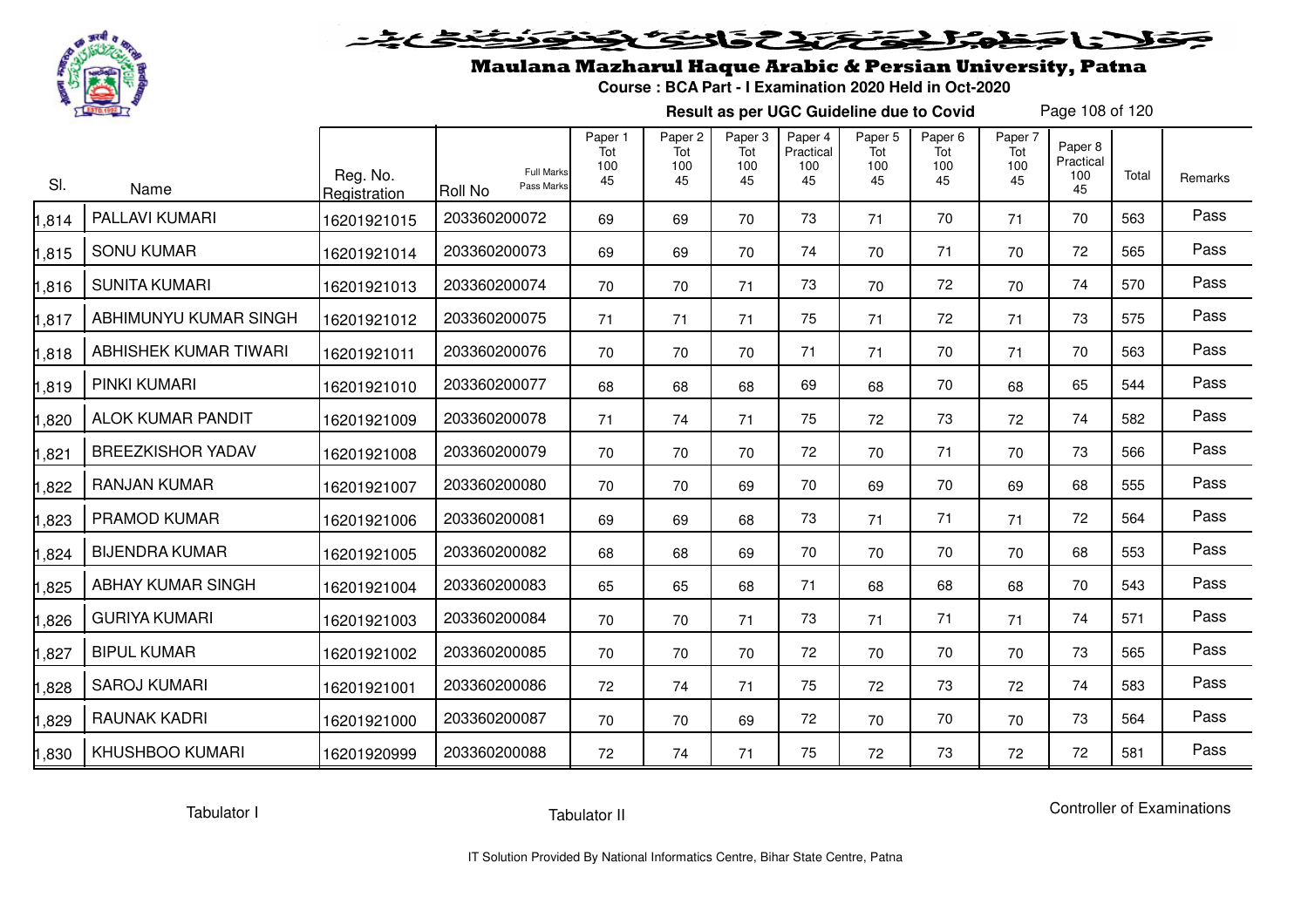

# فلأناخض المتحقح كتحافظ

## Maulana Mazharul Haque Arabic & Persian University, Patna

**Course : BCA Part - I Examination 2020 Held in Oct-2020**

**Result as per UGC Guideline due to Covid**

Page 109 of 120

| SI.   | Name                      | Reg. No.<br>Registration | <b>Full Marks</b><br>Pass Marks<br>Roll No | Paper 1<br>Tot<br>100<br>45 | Paper <sub>2</sub><br>Tot<br>100<br>45 | Paper <sub>3</sub><br>Tot<br>100<br>45 | Paper 4<br>Practical<br>100<br>45 | Paper 5<br>Tot<br>100<br>45 | Paper <sub>6</sub><br>Tot<br>100<br>45 | Paper 7<br>Tot<br>100<br>45 | Paper 8<br>Practical<br>100<br>45 | Total | Remarks |
|-------|---------------------------|--------------------------|--------------------------------------------|-----------------------------|----------------------------------------|----------------------------------------|-----------------------------------|-----------------------------|----------------------------------------|-----------------------------|-----------------------------------|-------|---------|
| ,831  | <b>UMASHANKAR KUMAR</b>   | 16201920998              | 203360200089                               | 69                          | 69                                     | 69                                     | 70                                | 69                          | 70                                     | 69                          | 71                                | 556   | Pass    |
| ,832  | PRIYANKA KUMARI           | 16201920997              | 203360200090                               | 70                          | 70                                     | 70                                     | 72                                | 70                          | 71                                     | 70                          | 73                                | 566   | Pass    |
| ,833  | <b>GOLDI KUMARI</b>       | 16201920996              | 203360200091                               | 70                          | 70                                     | 71                                     | 70                                | 69                          | 72                                     | 69                          | 68                                | 559   | Pass    |
| ,834  | <b>GOLDI KUMARI</b>       | 16201920995              | 203360200092                               | 71                          | 71                                     | 70                                     | 72                                | 70                          | 70                                     | 70                          | 69                                | 563   | Pass    |
| ,835  | <b>RAVIKANT KUMAR</b>     | 16201920994              | 203360200093                               | 68                          | 68                                     | 69                                     | 70                                | 68                          | 70                                     | 68                          | 68                                | 549   | Pass    |
| ,836  | <b>ANUJ KUMAR</b>         | 16201920993              | 203360200094                               | 70                          | 70                                     | 70                                     | 73                                | 70                          | 71                                     | 70                          | 72                                | 566   | Pass    |
| ,837  | <b>BIPIN KUMAR PRASAD</b> | 16201920992              | 203360200095                               | 72                          | 72                                     | 71                                     | 75                                | 72                          | 72                                     | 72                          | 74                                | 580   | Pass    |
| ,838  | <b>MAMTA KUMARI</b>       | 16201920991              | 203360200096                               | 72                          | 72                                     | 70                                     | 75                                | 72                          | 72                                     | 72                          | 74                                | 579   | Pass    |
| ,839  | <b>ERAM ASLAM</b>         | 16201920990              | 203360200097                               | 72                          | 72                                     | 71                                     | 74                                | 72                          | 71                                     | 72                          | 73                                | 577   | Pass    |
| ,840  | <b>NITA KUMARI</b>        | 16201920989              | 203360200098                               | 65                          | 65                                     | 65                                     | 70                                | 68                          | 70                                     | 68                          | 72                                | 543   | Pass    |
| ,841  | <b>ANAND KUMAR</b>        | 16201920988              | 203360200099                               | 69                          | 69                                     | 69                                     | 70                                | 70                          | 70                                     | 70                          | 71                                | 558   | Pass    |
| ,842  | <b>VISHAL KUMAR</b>       | 16201920986              | 203360200100                               | 72                          | 72                                     | 68                                     | 71                                | 69                          | 70                                     | 69                          | 70                                | 561   | Pass    |
| ,843  | <b>ABHISHEK KUMAR</b>     | 16201920985              | 203360200101                               | 70                          | 70                                     | 69                                     | 70                                | 70                          | 70                                     | 70                          | 72                                | 561   | Pass    |
| ,844  | <b>MITHLESH KUMAR</b>     | 16201920984              | 203360200102                               | 72                          | 72                                     | 71                                     | 75                                | 71                          | 71                                     | 71                          | 74                                | 577   | Pass    |
| ,845  | <b>SHALINI GOSWAMI</b>    | 16201920983              | 203360200103                               | 70                          | 70                                     | 70                                     | 74                                | 70                          | 71                                     | 70                          | 73                                | 568   | Pass    |
| ,846  | SANJEEV KUMAR YADAV       | 16201920982              | 203360200104                               | 69                          | 69                                     | 69                                     | 73                                | 70                          | 71                                     | 70                          | 74                                | 565   | Pass    |
| 1,847 | <b>SONI KUMARI</b>        | 16201920981              | 203360200105                               | 72                          | 72                                     | 70                                     | 75                                | 71                          | 72                                     | 71                          | 73                                | 576   | Pass    |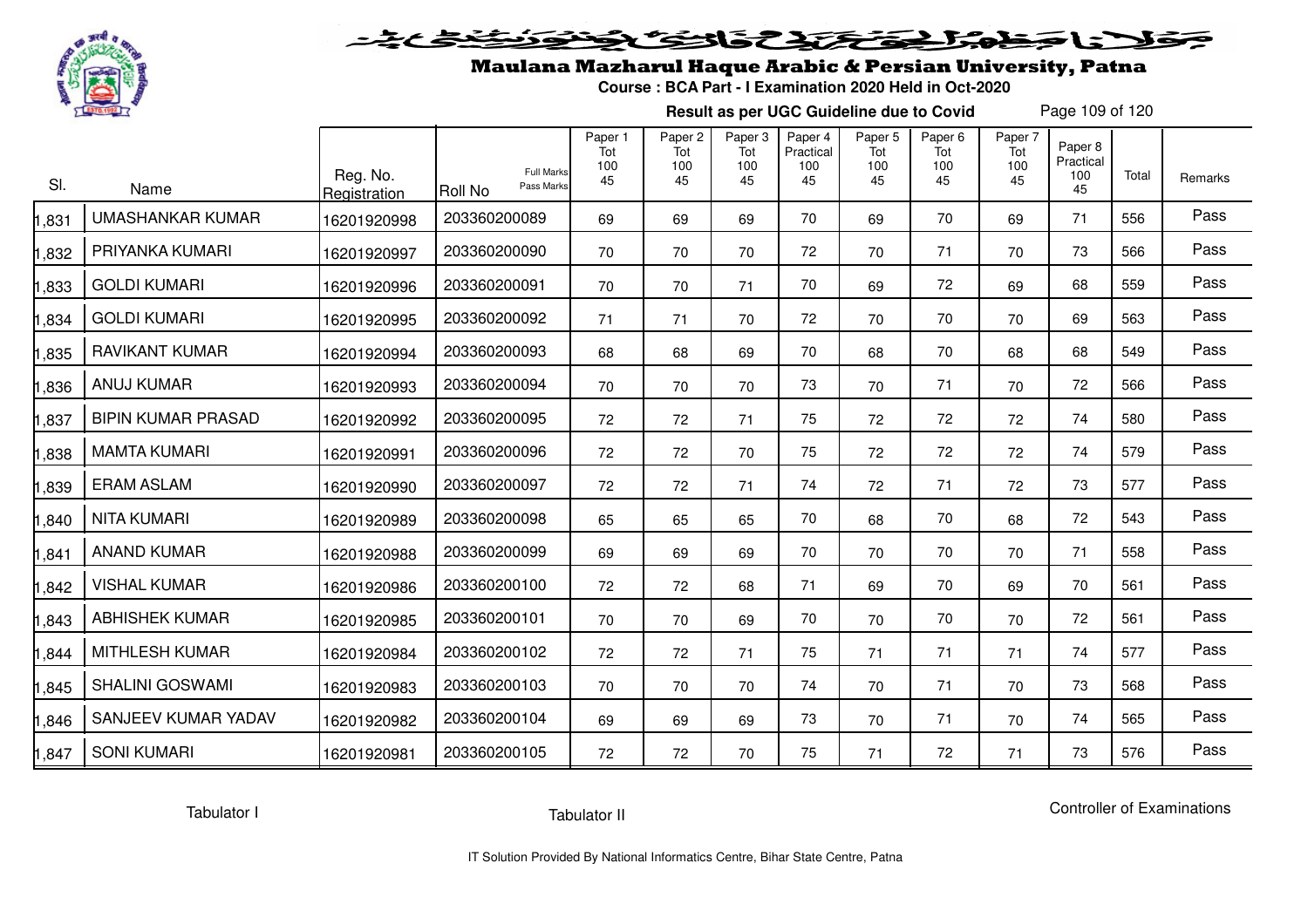

#### 20202222325.0  $\blacktriangleright$   $\blacktriangleright$   $\blacktriangleright$

## Maulana Mazharul Haque Arabic & Persian University, Patna

**Course : BCA Part - I Examination 2020 Held in Oct-2020**

**Result as per UGC Guideline due to Covid**

Page 110 of 120

| SI.   | Name                    | Reg. No.<br>Registration | <b>Full Marks</b><br>Pass Marks<br>Roll No | Paper 1<br>Tot<br>100<br>45 | Paper 2<br>Tot<br>100<br>45 | Paper 3<br>Tot<br>100<br>45 | Paper 4<br>Practical<br>100<br>45 | Paper 5<br>Tot<br>100<br>45 | Paper <sub>6</sub><br>Tot<br>100<br>45 | Paper 7<br>Tot<br>100<br>45 | Paper 8<br>Practical<br>100<br>45 | Total | Remarks |
|-------|-------------------------|--------------------------|--------------------------------------------|-----------------------------|-----------------------------|-----------------------------|-----------------------------------|-----------------------------|----------------------------------------|-----------------------------|-----------------------------------|-------|---------|
| ,848  | <b>SAFIULLAH ANSARI</b> | 16201920980              | 203360200106                               | 72                          | 72                          | 71                          | 73                                | 72                          | 72                                     | 72                          | 74                                | 578   | Pass    |
| 1,849 | <b>SANDEEP KUMAR</b>    | 16201920979              | 203360200107                               | 70                          | 70                          | 70                          | 70                                | 70                          | 70                                     | 70                          | 71                                | 561   | Pass    |
| 1,850 | <b>SONI KUMARI</b>      | 16201920978              | 203360200108                               | 72                          | 72                          | 71                          | 75                                | 72                          | 70                                     | 72                          | 74                                | 578   | Pass    |
| 1,851 | <b>KABITA KUMARI</b>    | 16201920977              | 203360200109                               | 70                          | 70                          | 68                          | 70                                | 69                          | 65                                     | 69                          | 72                                | 553   | Pass    |
| 1,852 | <b>VIJAY KUMAR SAH</b>  | 16201920976              | 203360200110                               | 72                          | 72                          | 70                          | 72                                | 70                          | 69                                     | 70                          | 71                                | 566   | Pass    |
| 1,853 | KAMLESH KUMAR YADAV     | 16201920975              | 203360200111                               | 72                          | 72                          | 71                          | 75                                | 72                          | 72                                     | 72                          | 74                                | 580   | Pass    |
| 1,854 | <b>VISHAL PRASAD</b>    | 16201920974              | 203360200112                               | 72                          | 74                          | 71                          | 75                                | 72                          | 73                                     | 72                          | 73                                | 582   | Pass    |
| 1,855 | PUSHPA KUMARI           | 16201920973              | 203360200113                               | 71                          | 71                          | 70                          | 74                                | 72                          | 71                                     | 72                          | 74                                | 575   | Pass    |
| 1,856 | ANKIT KUMAR PANDEY      | 16201920972              | 203360200114                               | 71                          | 71                          | 70                          | 72                                | 72                          | 70                                     | 72                          | 73                                | 571   | Pass    |
| 1,857 | <b>SUNIL KUMAR</b>      | 16201804932              | 203360200115                               | 70                          | 70                          | 68                          | 64                                | 70                          | 70                                     | 70                          | 65                                | 547   | Pass    |
| 1,858 | <b>RISHIKA GUPTA</b>    | 16201804933              | 203360200116                               | 65                          | 65                          | 65                          | 62                                | 68                          | 65                                     | 68                          | 64                                | 522   | Pass    |
| 1,859 | SUMIT KUMAR SRIVASTAV   | 16201804924              | 203360200117                               | 70                          | 70                          | 70                          | 71                                | 70                          | 70                                     | 70                          | 72                                | 563   | Pass    |
| 1,860 | <b>PREM KUMAR</b>       | 16201920987              | 203360200127                               | 72                          | 74                          | 71                          | 75                                | 72                          | 73                                     | 74                          | 75                                | 586   | Pass    |
| 1,861 | <b>AMIT RANJAN</b>      | 16201922136              | 203390200001                               | 74                          | 75                          | 74                          | 75                                | 74                          | 75                                     | 74                          | 74                                | 595   | Pass    |
| 1,862 | <b>ASMITA KUMARI</b>    | 16201921130              | 203390200002                               | 75                          | 74                          | 74                          | 74                                | 75                          | 74                                     | 75                          | 74                                | 595   | Pass    |
| 1,863 | <b>ANJALI KUMARI</b>    | 16201921129              | 203390200003                               | 74                          | 75                          | 74                          | 74                                | 74                          | 75                                     | 74                          | 75                                | 595   | Pass    |
| 1,864 | AARYAN RAJ              | 16201921128              | 203390200004                               | 75                          | 74                          | 75                          | 74                                | 74                          | 74                                     | 75                          | 74                                | 595   | Pass    |

Tabulator I

Tabulator II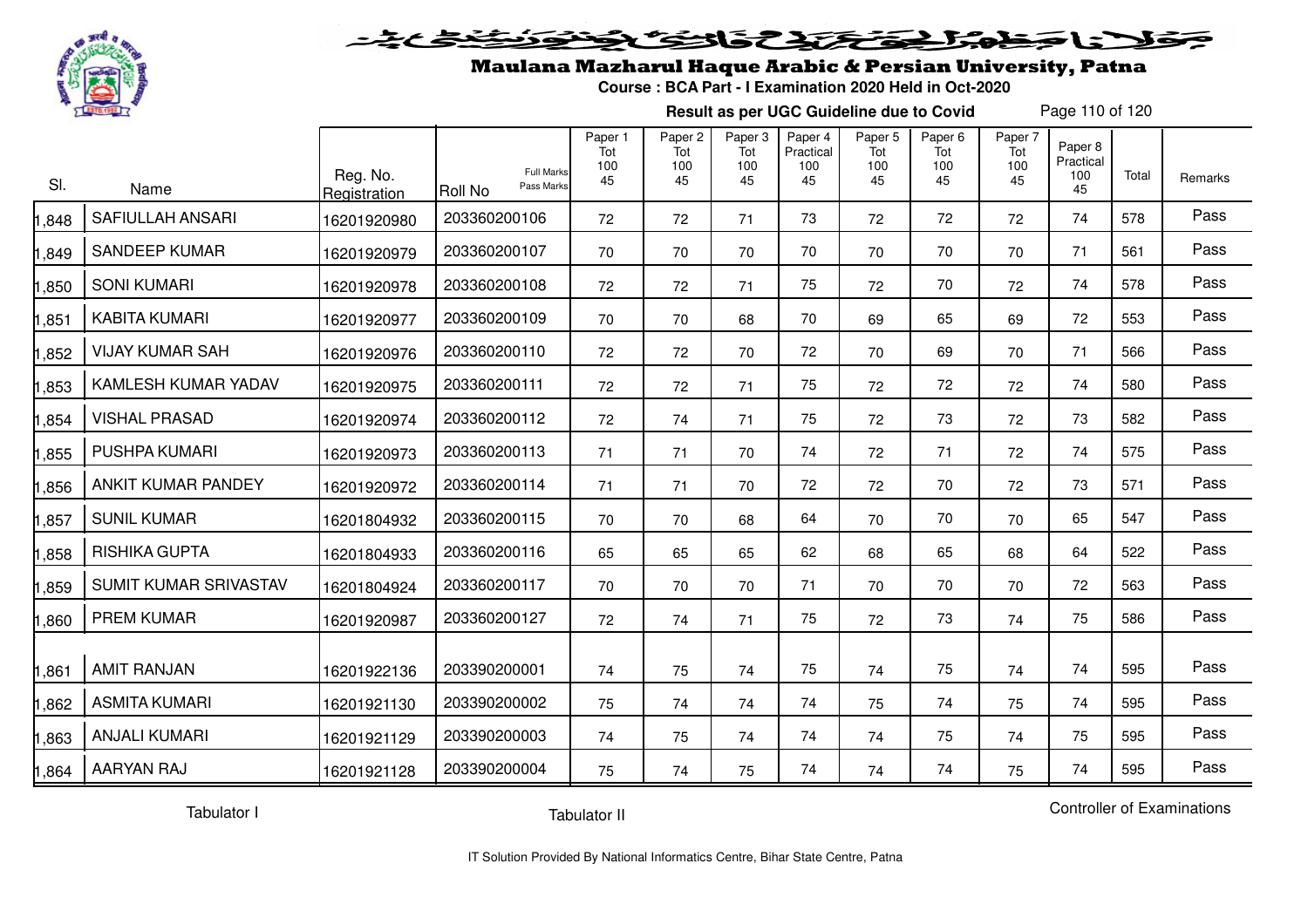

# فلأناجذ بمناه وتحتيد والخفائف

## Maulana Mazharul Haque Arabic & Persian University, Patna

**Course : BCA Part - I Examination 2020 Held in Oct-2020**

**Result as per UGC Guideline due to Covid**

Page 111 of 120

| SI.   | Name                  | Reg. No.<br>Registration | <b>Full Marks</b><br>Pass Marks<br><b>Roll No</b> | Paper 1<br>Tot<br>100<br>45 | Paper <sub>2</sub><br>Tot<br>100<br>45 | Paper 3<br>Tot<br>100<br>45 | Paper 4<br>Practical<br>100<br>45 | Paper 5<br>Tot<br>100<br>45 | Paper <sub>6</sub><br>Tot<br>100<br>45 | Paper 7<br>Tot<br>100<br>45 | Paper 8<br>Practical<br>100<br>45 | Total | Remarks |
|-------|-----------------------|--------------------------|---------------------------------------------------|-----------------------------|----------------------------------------|-----------------------------|-----------------------------------|-----------------------------|----------------------------------------|-----------------------------|-----------------------------------|-------|---------|
| 1,865 | PRASUN PRAKASH        | 16201921127              | 203390200005                                      | 74                          | 75                                     | 74                          | 75                                | 74                          | 74                                     | 74                          | 75                                | 595   | Pass    |
| 1,866 | <b>FAIZANUL HODA</b>  | 16201921126              | 203390200006                                      | 75                          | 74                                     | 75                          | 74                                | 75                          | 74                                     | 74                          | 74                                | 595   | Pass    |
| 1,867 | <b>ANJALI KUMARI</b>  | 16201921125              | 203390200007                                      | 74                          | 75                                     | 74                          | 75                                | 74                          | 75                                     | 74                          | 74                                | 595   | Pass    |
| 1,868 | <b>KUMARI SHIWANI</b> | 16201920008              | 203430200004                                      | 70                          | 67                                     | 72                          | 72                                | 70                          | 73                                     | 69                          | 71                                | 564   | Pass    |
| 1,869 | MD SARFARAZ ALAM      | 16201920007              | 203430200005                                      | 68                          | 60                                     | 62                          | 70                                | 64                          | 65                                     | 63                          | 74                                | 526   | Pass    |
| 1,870 | PRIYANKA KUMARI       | 16201920006              | 203430200006                                      | 67                          | 68                                     | 70                          | 74                                | 69                          | 68                                     | 69                          | 70                                | 555   | Pass    |
| 1,871 | <b>NAMRATA KUMARI</b> | 16201920005              | 203430200007                                      | 69                          | 68                                     | 71                          | 71                                | 69                          | 72                                     | 70                          | 72                                | 562   | Pass    |
| 1,872 | PRIYANKA KUMARTI      | 16201920004              | 203430200008                                      | 70                          | 65                                     | 70                          | 74                                | 68                          | 71                                     | 69                          | 74                                | 561   | Pass    |
| 1,873 | MD SHAHNAWAZ ANSARI   | 16201920003              | 203430200009                                      | 65                          | 62                                     | 66                          | 73                                | 67                          | 70                                     | 68                          | 70                                | 541   | Pass    |
| 1,874 | <b>MD SAJID</b>       | 16201920002              | 203430200010                                      | 68                          | 70                                     | 65                          | 75                                | 62                          | 63                                     | 65                          | 74                                | 542   | Pass    |
| 1,875 | <b>MADHURI KUMARI</b> | 16201920001              | 203430200011                                      | 71                          | 69                                     | 70                          | 70                                | 68                          | 65                                     | 70                          | 71                                | 554   | Pass    |
| 1,876 | <b>FARDIN ALAM</b>    | 16201920000              | 203430200012                                      | 69                          | 67                                     | 69                          | 73                                | 70                          | 66                                     | 68                          | 70                                | 552   | Pass    |
| 1,877 | <b>VIKASH KUMAR</b>   | 16201919999              | 203430200013                                      | 70                          | 68                                     | 65                          | 75                                | 70                          | 67                                     | 69                          | 73                                | 557   | Pass    |
| 1,878 | <b>MD SATIM ALI</b>   | 16201919998              | 203430200014                                      | 65                          | 67                                     | 69                          | 74                                | 66                          | 68                                     | 70                          | 73                                | 552   | Pass    |
| 1,879 | <b>SONI KUMARI</b>    | 16201919997              | 203430200015                                      | 69                          | 68                                     | 70                          | 70                                | 65                          | 69                                     | 68                          | 71                                | 550   | Pass    |
| 1,880 | <b>TASLIMUDDIN</b>    | 16201920025              | 203440200003                                      | 55                          | 53                                     | 55                          | 68                                | 50                          | 50                                     | 51                          | 69                                | 451   | Pass    |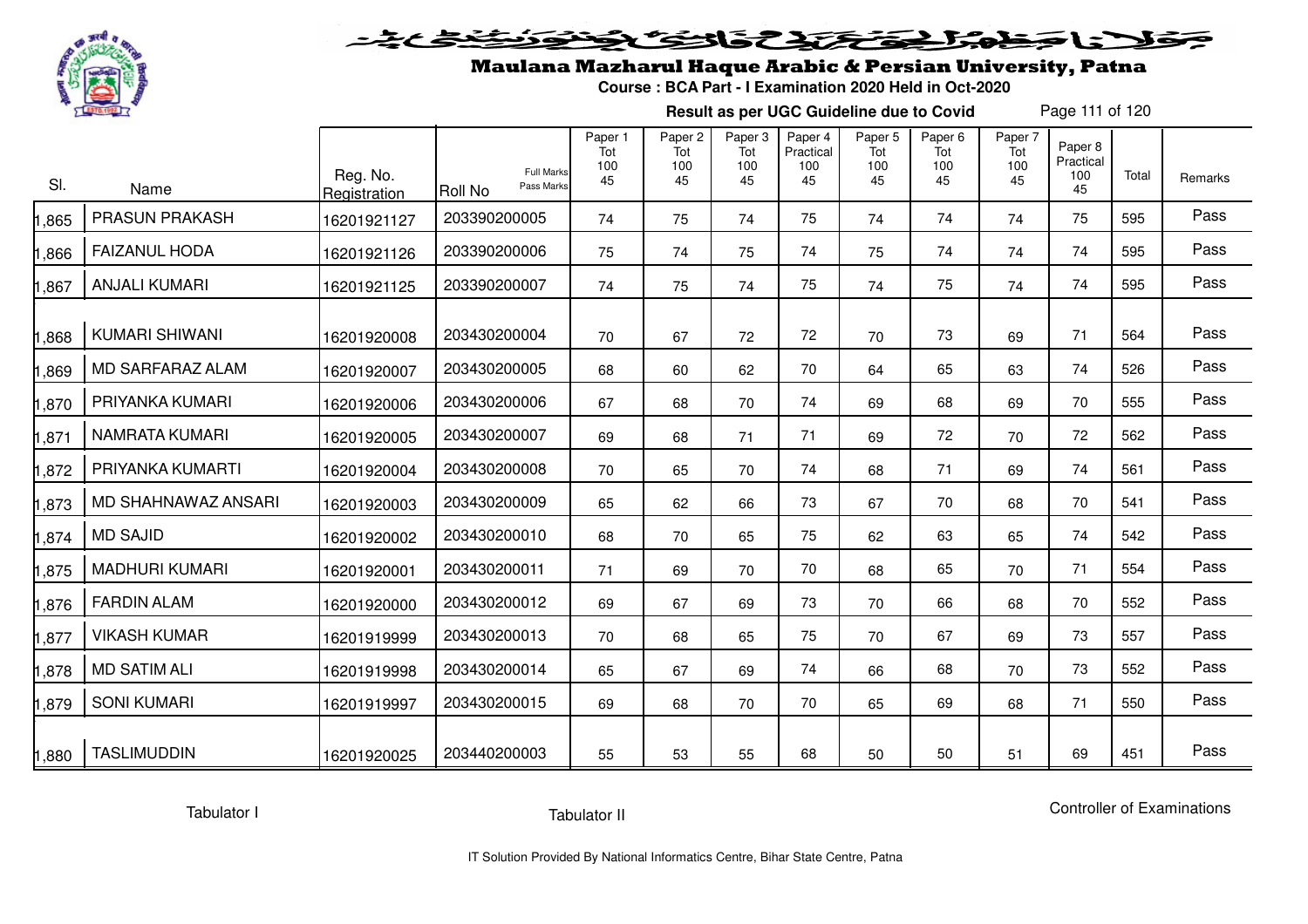

#### 20202222325.0  $\blacktriangleright$   $\blacktriangleright$   $\blacktriangleright$

## Maulana Mazharul Haque Arabic & Persian University, Patna

**Course : BCA Part - I Examination 2020 Held in Oct-2020**

**Result as per UGC Guideline due to Covid**

Page 112 of 120

| SI.   | Name                   | Reg. No.<br>Registration | <b>Full Marks</b><br>Pass Marks<br>IRoll No | Paper 1<br>Tot<br>100<br>45 | Paper <sub>2</sub><br>Tot<br>100<br>45 | Paper 3<br>Tot<br>100<br>45 | Paper 4<br>Practical<br>100<br>45 | Paper 5<br>Tot<br>100<br>45 | Paper <sub>6</sub><br>Tot<br>100<br>45 | Paper 7<br>Tot<br>100<br>45 | Paper 8<br>Practical<br>100<br>45 | Total | Remarks |
|-------|------------------------|--------------------------|---------------------------------------------|-----------------------------|----------------------------------------|-----------------------------|-----------------------------------|-----------------------------|----------------------------------------|-----------------------------|-----------------------------------|-------|---------|
| ,881  | <b>DEV KUMAR SINGH</b> | 16201920024              | 203440200004                                | 73                          | 72                                     | 74                          | 75                                | 70                          | 69                                     | 70                          | 75                                | 578   | Pass    |
| 1,882 | MD. HAIDAR             | 16201920023              | 203440200005                                | 68                          | 70                                     | 69                          | 68                                | 65                          | 65                                     | 69                          | 70                                | 544   | Pass    |
| 1,883 | MD. SAUD ALAM          | 16201920022              | 203440200006                                | 73                          | 71                                     | 74                          | 66                                | 70                          | 69                                     | 70                          | 66                                | 559   | Pass    |
| 1,884 | <b>TARIK ANWAR</b>     | 16201920021              | 203440200007                                | 65                          | 68                                     | 66                          | 70                                | 58                          | 61                                     | 60                          | 71                                | 519   | Pass    |
| 1,885 | <b>MD. SHAKIR ALAM</b> | 16201920020              | 203440200008                                | 57                          | 56                                     | 55                          | 68                                | 50                          | 50                                     | 52                          | 69                                | 457   | Pass    |
| ,886  | MD. TANSEEM            | 16201920019              | 203440200009                                | 55                          | 53                                     | 54                          | 69                                | 50                          | 50                                     | 51                          | 68                                | 450   | Pass    |
| 1,887 | MD. KAMIL ANWAR        | 16201920018              | 203440200010                                | 70                          | 68                                     | 71                          | 68                                | 65                          | 60                                     | 67                          | 74                                | 543   | Pass    |
| 1,888 | <b>RUPAM KUMARI</b>    | 16201920017              | 203440200011                                | 71                          | 69                                     | 72                          | 71                                | 61                          | 60                                     | 68                          | 72                                | 544   | Pass    |
| 1,889 | MD. AFSAR RAZA         | 16201920016              | 203440200012                                | 58                          | 66                                     | 60                          | 70                                | 60                          | 61                                     | 66                          | 71                                | 512   | Pass    |
| 1,890 | <b>ROHIT KUMAR</b>     | 16201920015              | 203440200013                                | 71                          | 69                                     | 70                          | 73                                | 68                          | 66                                     | 69                          | 73                                | 559   | Pass    |
| 1,891 | <b>SHAD ANJUM</b>      | 16201920014              | 203440200014                                | 70                          | 69                                     | 70                          | 71                                | 65                          | 65                                     | 67                          | 72                                | 549   | Pass    |
| 1,892 | <b>ANKUSH ANAND</b>    | 16201920013              | 203440200015                                | 69                          | 71                                     | 70                          | 73                                | 69                          | 68                                     | 70                          | 73                                | 563   | Pass    |
| 1,893 | MRITYUNJAY KARMAKAR    | 16201920012              | 203440200016                                | 70                          | 69                                     | 71                          | 72                                | 68                          | 60                                     | 68                          | 72                                | 550   | Pass    |
| 1,894 | MD. ANAYAT ALI         | 16201920011              | 203440200017                                | 69                          | 68                                     | 70                          | 72                                | 68                          | 65                                     | 70                          | 72                                | 554   | Pass    |
| 1,895 | <b>ASAD MADNI</b>      | 16201920010              | 203440200018                                | 72                          | 70                                     | 69                          | 73                                | 64                          | 68                                     | 65                          | 73                                | 554   | Pass    |
| 1,896 | <b>ALTAF HUSSIAN</b>   | 16201920009              | 203440200019                                | 68                          | 69                                     | 70                          | 70                                | 60                          | 68                                     | 70                          | 71                                | 546   | Pass    |
| 1,897 | <b>AKASH DUBEY</b>     | 16201804965              | 203450200001                                | 70                          | 72                                     | 66                          | 69                                | 66                          | 69                                     | 69                          | 69                                | 550   | Pass    |

Tabulator I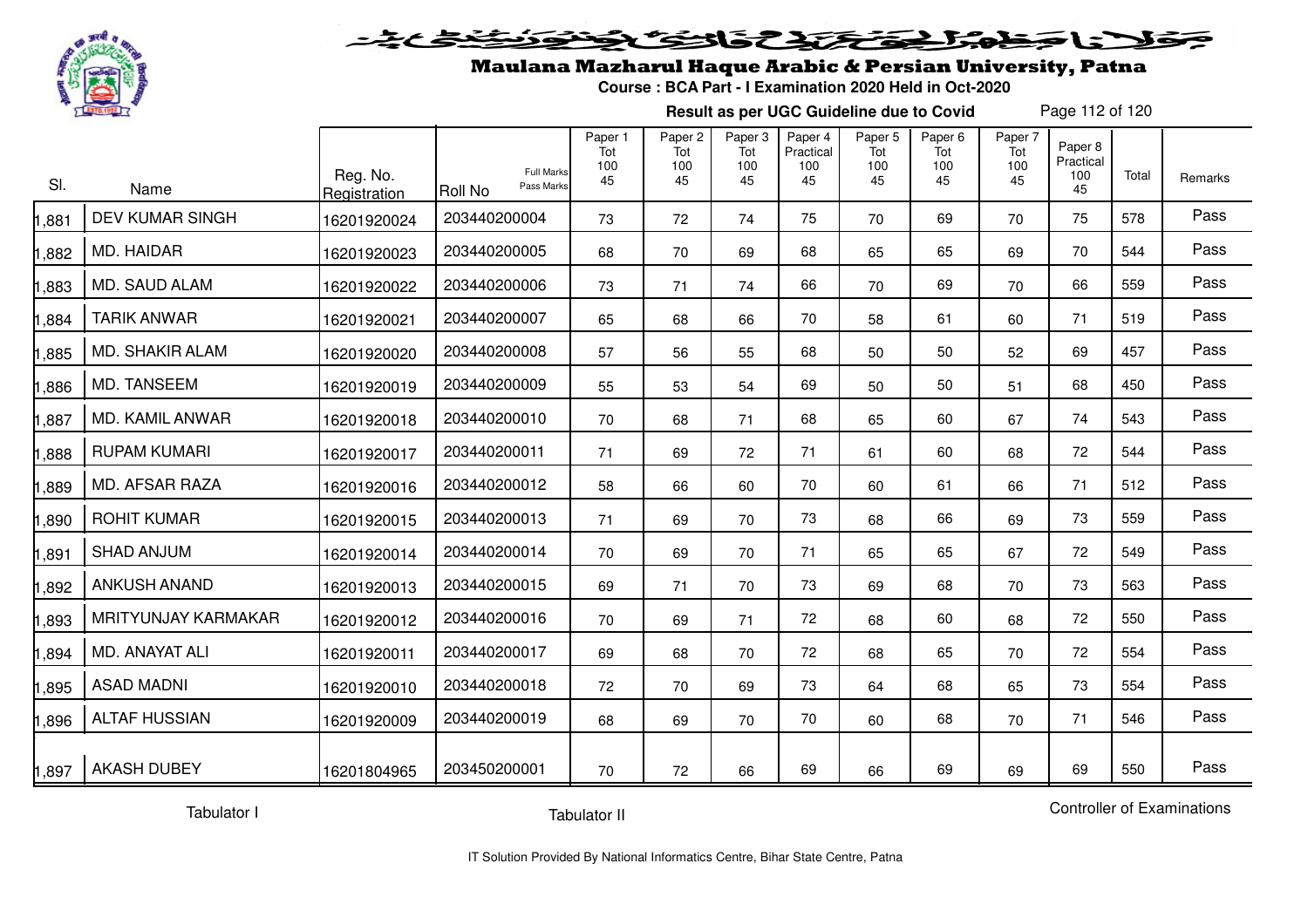

#### 20202222325.0  $\simeq$

## Maulana Mazharul Haque Arabic & Persian University, Patna

**Course : BCA Part - I Examination 2020 Held in Oct-2020**

**Result as per UGC Guideline due to Covid**

Page 113 of 120

| SI.   | Name                       | Reg. No.<br>Registration | <b>Full Marks</b><br>Pass Marks<br>Roll No | Paper 1<br>Tot<br>100<br>45 | Paper <sub>2</sub><br>Tot<br>100<br>45 | Paper 3<br>Tot<br>100<br>45 | Paper 4<br>Practical<br>100<br>45 | Paper 5<br>Tot<br>100<br>45 | Paper <sub>6</sub><br>Tot<br>100<br>45 | Paper 7<br>Tot<br>100<br>45 | Paper 8<br>Practical<br>100<br>45 | Total | Remarks |
|-------|----------------------------|--------------------------|--------------------------------------------|-----------------------------|----------------------------------------|-----------------------------|-----------------------------------|-----------------------------|----------------------------------------|-----------------------------|-----------------------------------|-------|---------|
| ,898  | <b>SIMRAN DUBEY</b>        | 16201804964              | 203450200002                               | 72                          | 69                                     | 73                          | 74                                | 69                          | 64                                     | 72                          | 66                                | 559   | Pass    |
| ,899  | <b>SUMIT TIWARI</b>        | 16201804963              | 203450200003                               | 69                          | 73                                     | 69                          | 71                                | 72                          | 72                                     | 73                          | 75                                | 574   | Pass    |
| 1,900 | <b>SONI KUMARI</b>         | 16201925334              | 203480200001                               | 71                          | 71                                     | 71                          | 70                                | 70                          | 70                                     | 70                          | 71                                | 564   | Pass    |
| 1,901 | PRIYANSHU                  | 16201925333              | 203480200002                               | 70                          | 70                                     | 70                          | 70                                | 71                          | 71                                     | 71                          | 72                                | 565   | Pass    |
| 1,902 | <b>BANDANA KUMARI</b>      | 16201925332              | 203480200003                               | 70                          | 70                                     | 70                          | 71                                | 72                          | 72                                     | 72                          | 70                                | 567   | Pass    |
| 1,903 | ANURAG KUMAR YADAV         | 16201925330              | 203480200004                               | 73                          | 73                                     | 73                          | 72                                | 71                          | 71                                     | 71                          | 73                                | 577   | Pass    |
| 1,904 | <b>AYUSHI KUMARI</b>       | 16201925329              | 203480200005                               | 72                          | 72                                     | 72                          | 72                                | 70                          | 70                                     | 70                          | 70                                | 568   | Pass    |
| 1,905 | <b>ROHIT RAJ</b>           | 16201925328              | 203480200006                               | 71                          | 71                                     | 71                          | 65                                | 72                          | 72                                     | 72                          | 70                                | 564   | Pass    |
| 1,906 | <b>AJIT KUMAR</b>          | 16201925327              | 203480200007                               | 70                          | 70                                     | 70                          | 71                                | 71                          | 71                                     | 71                          | 72                                | 566   | Pass    |
| 1,907 | PRIYA KUMARI               | 16201925326              | 203480200008                               | 72                          | 72                                     | 72                          | 70                                | 73                          | 73                                     | 73                          | 71                                | 576   | Pass    |
| 1,908 | <b>KIRAN KUMARI</b>        | 16201925325              | 203480200009                               | 73                          | 73                                     | 73                          | 72                                | 72                          | 72                                     | 72                          | 73                                | 580   | Pass    |
| 1,909 | <b>KAJAL KUMARI</b>        | 16201925324              | 203480200010                               | 75                          | 75                                     | 75                          | 74                                | 74                          | 74                                     | 74                          | 75                                | 596   | Pass    |
| 1,910 | <b>RISHABH KUMAR DUBEY</b> | 16201925323              | 203480200011                               | 70                          | 70                                     | 70                          | 69                                | 71                          | 71                                     | 71                          | 70                                | 562   | Pass    |
| 1,911 | <b>ABHISHEK GIRI</b>       | 16201925322              | 203480200012                               | 71                          | 71                                     | 71                          | 65                                | 72                          | 72                                     | 72                          | 68                                | 562   | Pass    |
| 1,912 | <b>MUKESH KUMAR</b>        | 16201925321              | 203480200013                               | 74                          | 74                                     | 74                          | 72                                | 73                          | 73                                     | 73                          | 73                                | 586   | Pass    |
| 1,913 | LAV KUMAR CHAUDHUR         | 16201925320              | 203480200014                               | 73                          | 73                                     | 73                          | 73                                | 72                          | 72                                     | 72                          | 72                                | 580   | Pass    |
| 1,914 | <b>SUDHIR KUMAR</b>        | 16201925319              | 203480200015                               | 72                          | 72                                     | 72                          | 74                                | 71                          | 71                                     | 71                          | 72                                | 575   | Pass    |

Tabulator I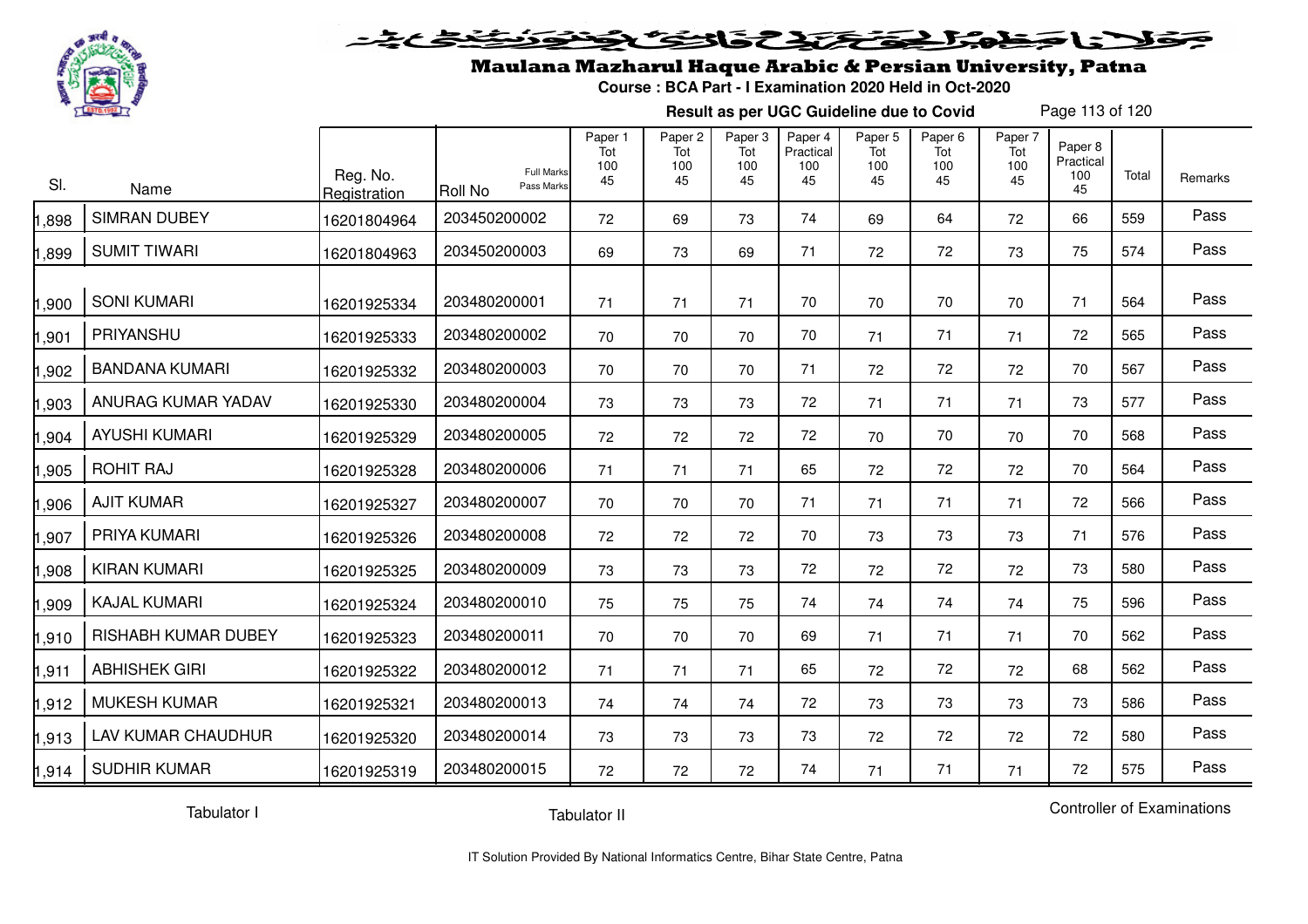

# فلأناخض المتخفض والخفائف

## Maulana Mazharul Haque Arabic & Persian University, Patna

**Course : BCA Part - I Examination 2020 Held in Oct-2020**

**Result as per UGC Guideline due to Covid**

Page 114 of 120

| SI.   | Name                   | Reg. No.<br>Registration | <b>Full Marks</b><br>Pass Marks<br>Roll No | Paper 1<br>Tot<br>100<br>45 | Paper <sub>2</sub><br>Tot<br>100<br>45 | Paper <sub>3</sub><br>Tot<br>100<br>45 | Paper 4<br>Practical<br>100<br>45 | Paper 5<br>Tot<br>100<br>45 | Paper <sub>6</sub><br>Tot<br>100<br>45 | Paper 7<br>Tot<br>100<br>45 | Paper <sub>8</sub><br>Practical<br>100<br>45 | Total | Remarks |
|-------|------------------------|--------------------------|--------------------------------------------|-----------------------------|----------------------------------------|----------------------------------------|-----------------------------------|-----------------------------|----------------------------------------|-----------------------------|----------------------------------------------|-------|---------|
| ,915  | <b>MANISHA RANJANA</b> | 16201925318              | 203480200016                               | 72                          | 72                                     | 72                                     | 68                                | 73                          | 73                                     | 73                          | 69                                           | 572   | Pass    |
| ,916  | PANKAJ KUMAR YADAV     | 16201925317              | 203480200017                               | 71                          | 71                                     | 71                                     | 70                                | 70                          | 70                                     | 70                          | 71                                           | 564   | Pass    |
| ,917  | <b>SWITI KUMARI</b>    | 16201925316              | 203480200018                               | 72                          | 72                                     | 72                                     | 72                                | 71                          | 71                                     | 71                          | 70                                           | 571   | Pass    |
| ,918  | <b>BEAUTI KUMARI</b>   | 16201925315              | 203480200019                               | 73                          | 73                                     | 73                                     | 70                                | 72                          | 72                                     | 72                          | 71                                           | 576   | Pass    |
| ,919  | <b>NAZREEN SULTANA</b> | 16201925314              | 203480200020                               | 70                          | 70                                     | 70                                     | 72                                | 71                          | 71                                     | 71                          | 73                                           | 568   | Pass    |
| ,920  | <b>MD SHOAIB</b>       | 16201925313              | 203480200021                               | 71                          | 71                                     | 71                                     | 65                                | 72                          | 72                                     | 72                          | 68                                           | 562   | Pass    |
| ,921  | <b>RAJKISHOR KUMAR</b> | 16201925312              | 203480200022                               | 70                          | 70                                     | 70                                     | 68                                | 71                          | 71                                     | 71                          | 65                                           | 556   | Pass    |
| ,922  | DHANANJAY KUMAR        | 16201925311              | 203480200023                               | 71                          | 71                                     | 71                                     | 70                                | 72                          | 72                                     | 72                          | 71                                           | 570   | Pass    |
| ,923  | <b>DEEPAK KUMAR</b>    | 16201925310              | 203480200024                               | 73                          | 73                                     | 73                                     | 71                                | 72                          | 72                                     | 72                          | 72                                           | 578   | Pass    |
| ,924  | <b>VIVEK KUMAR</b>     | 16201925309              | 203480200025                               | 72                          | 72                                     | 72                                     | 72                                | 71                          | 71                                     | 71                          | 71                                           | 572   | Pass    |
| ,925  | RAHUL KUMAR PRASAD     | 16201925308              | 203480200026                               | 71                          | 71                                     | 71                                     | 65                                | 73                          | 73                                     | 73                          | 66                                           | 563   | Pass    |
| ,926  | <b>CHANDAN PRASAD</b>  | 16201925307              | 203480200027                               | 72                          | 72                                     | 72                                     | 69                                | 71                          | 71                                     | 71                          | 70                                           | 568   | Pass    |
| ,927  | <b>PRINCE KUMAR</b>    | 16201925306              | 203480200028                               | 70                          | 70                                     | 70                                     | 70                                | 72                          | 72                                     | 72                          | 71                                           | 567   | Pass    |
| ,928  | <b>ARTI KUMARI</b>     | 16201925305              | 203480200029                               | 72                          | 72                                     | 72                                     | 70                                | 71                          | 71                                     | 71                          | 71                                           | 570   | Pass    |
| ,929  | <b>NIKKI KUMARI</b>    | 16201925304              | 203480200030                               | 72                          | 72                                     | 72                                     | 72                                | 73                          | 73                                     | 73                          | 73                                           | 580   | Pass    |
| ,930  | <b>DHRMENDER KUMAR</b> | 16201925303              | 203480200031                               | 70                          | 70                                     | 70                                     | 70                                | 71                          | 71                                     | 71                          | 69                                           | 562   | Pass    |
| 1,931 | <b>FIROJ ALAM</b>      | 16201925302              | 203480200032                               | 71                          | 71                                     | 71                                     | 71                                | 70                          | 70                                     | 70                          | 70                                           | 564   | Pass    |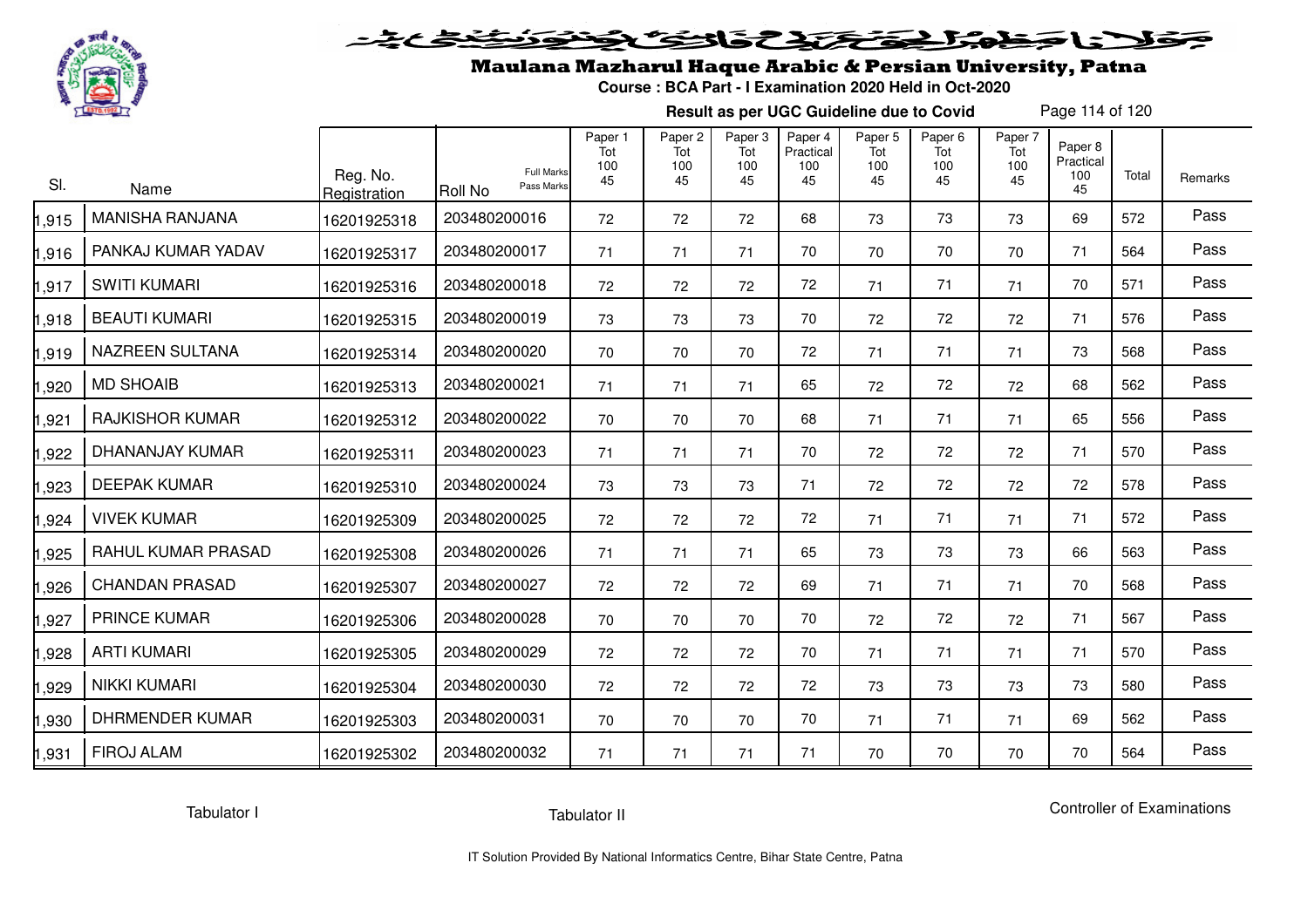

# فلأناخض المتخفض والخفائف

## Maulana Mazharul Haque Arabic & Persian University, Patna

**Course : BCA Part - I Examination 2020 Held in Oct-2020**

**Result as per UGC Guideline due to Covid**

Page 115 of 120

| SI.   | Name                      | Reg. No.<br>Registration | <b>Full Marks</b><br>Pass Marks<br><b>Roll No</b> | Paper 1<br>Tot<br>100<br>45 | Paper <sub>2</sub><br>Tot<br>100<br>45 | Paper 3<br>Tot<br>100<br>45 | Paper 4<br>Practical<br>100<br>45 | Paper 5<br>Tot<br>100<br>45 | Paper <sub>6</sub><br>Tot<br>100<br>45 | Paper 7<br>Tot<br>100<br>45 | Paper 8<br>Practical<br>100<br>45 | Total | Remarks |
|-------|---------------------------|--------------------------|---------------------------------------------------|-----------------------------|----------------------------------------|-----------------------------|-----------------------------------|-----------------------------|----------------------------------------|-----------------------------|-----------------------------------|-------|---------|
| 1,932 | <b>ANAMIKA KUMARI</b>     | 16201925301              | 203480200033                                      | 73                          | 73                                     | 73                          | 72                                | 72                          | 72                                     | 72                          | 73                                | 580   | Pass    |
| 1,933 | <b>KIRAN KUMARI</b>       | 16201925300              | 203480200034                                      | 71                          | 71                                     | 71                          | 73                                | 70                          | 70                                     | 70                          | 71                                | 567   | Pass    |
| 1,934 | <b>VANSHIKA KUMARI</b>    | 16201925299              | 203480200035                                      | 72                          | 72                                     | 72                          | 70                                | 71                          | 71                                     | 71                          | 71                                | 570   | Pass    |
| 1,935 | <b>MUSKAN KHATOON</b>     | 16201925298              | 203480200036                                      | 70                          | 70                                     | 70                          | 65                                | 72                          | 72                                     | 72                          | 70                                | 561   | Pass    |
| 1,936 | <b>PRINCE KUMAR</b>       | 16201925297              | 203480200037                                      | 72                          | 72                                     | 72                          | 70                                | 71                          | 71                                     | 71                          | 72                                | 571   | Pass    |
| 1,937 | <b>SUMIT KUMAR</b>        | 16201925296              | 203480200038                                      | 74                          | 74                                     | 74                          | 72                                | 73                          | 73                                     | 73                          | 71                                | 584   | Pass    |
| 1,938 | <b>VISHAL KUMAR YADAV</b> | 16201925295              | 203480200039                                      | 72                          | 72                                     | 72                          | 70                                | 71                          | 71                                     | 71                          | 72                                | 571   | Pass    |
| 1,939 | RAJ ABHINAV KUMAR         | 16201925294              | 203480200040                                      | 74                          | 74                                     | 74                          | 72                                | 73                          | 73                                     | 73                          | 73                                | 586   | Pass    |
| 1,940 | <b>VIJAY KUMAR</b>        | 16201925293              | 203480200041                                      | 71                          | 71                                     | 71                          | 69                                | 72                          | 72                                     | 72                          | 70                                | 568   | Pass    |
| 1,941 | <b>RAMDHAN KUMAR</b>      | 16201925292              | 203480200042                                      | 74                          | 74                                     | 74                          | 72                                | 73                          | 73                                     | 73                          | 73                                | 586   | Pass    |
| 1,942 | <b>SANGEETA KUMARI</b>    | 16201925291              | 203480200043                                      | 72                          | 72                                     | 72                          | 69                                | 71                          | 71                                     | 71                          | 70                                | 568   | Pass    |
| 1,943 | <b>SONU KUMAR</b>         | 16201925290              | 203480200044                                      | 71                          | 71                                     | 71                          | 70                                | 70                          | 70                                     | 70                          | 71                                | 564   | Pass    |
| 1,944 | <b>SHILPA KUMARI</b>      | 16201925289              | 203480200045                                      | 72                          | 72                                     | 72                          | 72                                | 71                          | 71                                     | 71                          | 73                                | 574   | Pass    |
| 1,945 | <b>SUMIT KUMAR</b>        | 16201925288              | 203480200046                                      | 71                          | 71                                     | 71                          | 69                                | 70                          | 70                                     | 70                          | 70                                | 562   | Pass    |
| 1,946 | <b>RAJ KUMAR</b>          | 16201925287              | 203480200047                                      | 74                          | 74                                     | 74                          | 70                                | 73                          | 73                                     | 73                          | 71                                | 582   | Pass    |
| 1,947 | <b>ANKIT KUMAR SINGH</b>  | 16201925286              | 203480200048                                      | 74                          | 74                                     | 74                          | 72                                | 72                          | 72                                     | 72                          | 73                                | 583   | Pass    |
| 1,948 | <b>ASHUTOSH PANDEY</b>    | 16201925285              | 203480200049                                      | 72                          | 72                                     | 72                          | 69                                | 71                          | 71                                     | 71                          | 70                                | 568   | Pass    |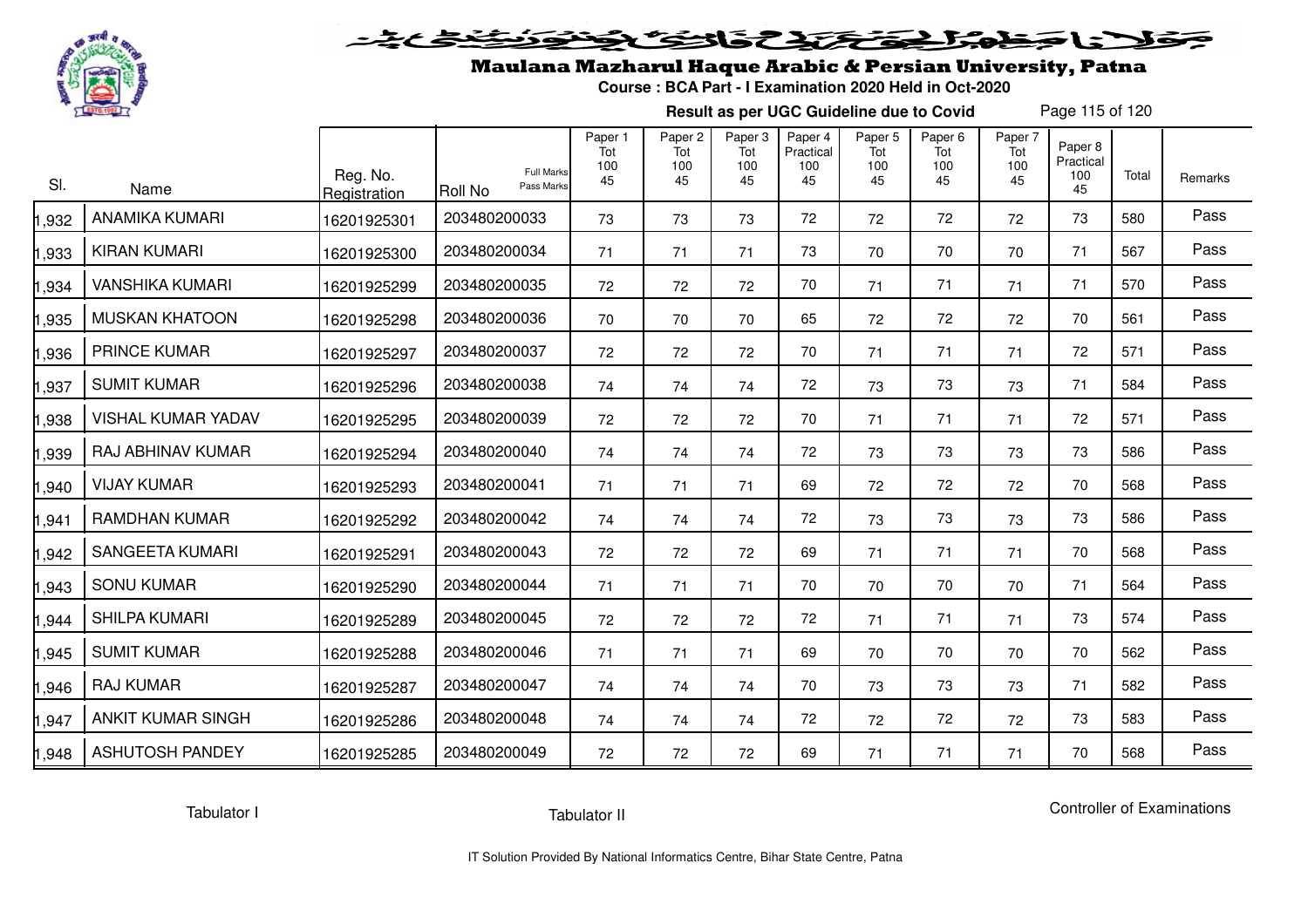

#### <u>التحكيم في الحكاية التي</u>  $\blacktriangleright$  15  $\blacktriangleright$  $\mathbf{L}_{\mathbf{z}}$

## Maulana Mazharul Haque Arabic & Persian University, Patna

**Course : BCA Part - I Examination 2020 Held in Oct-2020**

**Result as per UGC Guideline due to Covid**

Page 116 of 120

| SI.   | Name                      | Reg. No.<br>Registration | <b>Full Marks</b><br>Pass Marks<br>Roll No | Paper 1<br>Tot<br>100<br>45 | Paper 2<br>Tot<br>100<br>45 | Paper 3<br>Tot<br>100<br>45 | Paper 4<br>Practical<br>100<br>45 | Paper 5<br>Tot<br>100<br>45 | Paper 6<br>Tot<br>100<br>45 | Paper 7<br>Tot<br>100<br>45 | Paper 8<br>Practical<br>100<br>45 | Total | Remarks |
|-------|---------------------------|--------------------------|--------------------------------------------|-----------------------------|-----------------------------|-----------------------------|-----------------------------------|-----------------------------|-----------------------------|-----------------------------|-----------------------------------|-------|---------|
| 1,949 | <b>SONU KUMAR</b>         | 16201925284              | 203480200050                               | 73                          | 73                          | 73                          | 72                                | 72                          | 72                          | 72                          | 73                                | 580   | Pass    |
| 1,950 | <b>NIKESH KUMAR SINGH</b> | 16201925283              | 203480200051                               | 74                          | 74                          | 74                          | 73                                | 73                          | 73                          | 73                          | 72                                | 586   | Pass    |
| 1,951 | <b>VICKY KUMAR</b>        | 16201925282              | 203480200052                               | 72                          | 72                          | 72                          | 69                                | 71                          | 71                          | 71                          | 70                                | 568   | Pass    |
| 1,952 | <b>TARA KUMARI</b>        | 16201925281              | 203480200053                               | 71                          | 71                          | 71                          | 70                                | 72                          | 72                          | 72                          | 71                                | 570   | Pass    |
| 1,953 | NIRAJ KUMAR THAKUR        | 16201924370              | 203500200001                               | 70                          | 68                          | 68                          | 68                                | 69                          | 69                          | 69                          | 69                                | 550   | Pass    |
| 1,954 | <b>ASHISH KUMAR</b>       | 16201924369              | 203500200002                               | 70                          | 68                          | 69                          | 68                                | 69                          | 69                          | 70                          | 70                                | 553   | Pass    |
| 1,955 | <b>KHUSHBOO KUMARI</b>    | 16201924368              | 203500200003                               | 70                          | 69                          | 68                          | 68                                | 68                          | 69                          | 69                          | 70                                | 551   | Pass    |
| 1,956 | ANURAG KUMAR SINHA        | 16201924367              | 203500200004                               | 71                          | 70                          | 71                          | 70                                | 71                          | 70                          | 70                          | 71                                | 564   | Pass    |
| 1,957 | <b>VIKASH SINGH</b>       | 16201925444              | 203510200001                               | 71                          | 68                          | 68                          | 72                                | 68                          | 69                          | 67                          | 73                                | 556   | Pass    |
| 1,958 | <b>RAUSHAN KUMAR</b>      | 16201925443              | 203510200002                               | 70                          | 69                          | 67                          | 71                                | 69                          | 68                          | 67                          | 73                                | 554   | Pass    |
| 1,959 | <b>VISHAL KUMAR</b>       | 16201925442              | 203510200003                               | 69                          | 71                          | 69                          | 72                                | 67                          | 67                          | 68                          | 74                                | 557   | Pass    |
| 1,960 | <b>ADITYA KUMAR</b>       | 16201925441              | 203510200004                               | 70                          | 70                          | 68                          | 71                                | 69                          | 69                          | 67                          | 71                                | 555   | Pass    |
| 1,961 | <b>PRINCE KUMAR</b>       | 16201925507              | 203540200009                               | 67                          | 68                          | 67                          | 68                                | 67                          | 67                          | 67                          | 70                                | 541   | Pass    |
| 1,962 | <b>RITESH KUMAR</b>       | 16201925506              | 203540200010                               | 65                          | 65                          | 66                          | 67                                | 66                          | 69                          | 69                          | 68                                | 535   | Pass    |
| 1,963 | DHARMENDRA KUMAR          | 16201925505              | 203540200011                               | 68                          | 69                          | 69                          | 69                                | 69                          | 68                          | 68                          | 67                                | 547   | Pass    |
| 1,964 | <b>GOVINDA KUMAR</b>      | 16201925504              | 203540200012                               | 69                          | 67                          | 68                          | 69                                | 68                          | 66                          | 67                          | 69                                | 543   | Pass    |

Tabulator I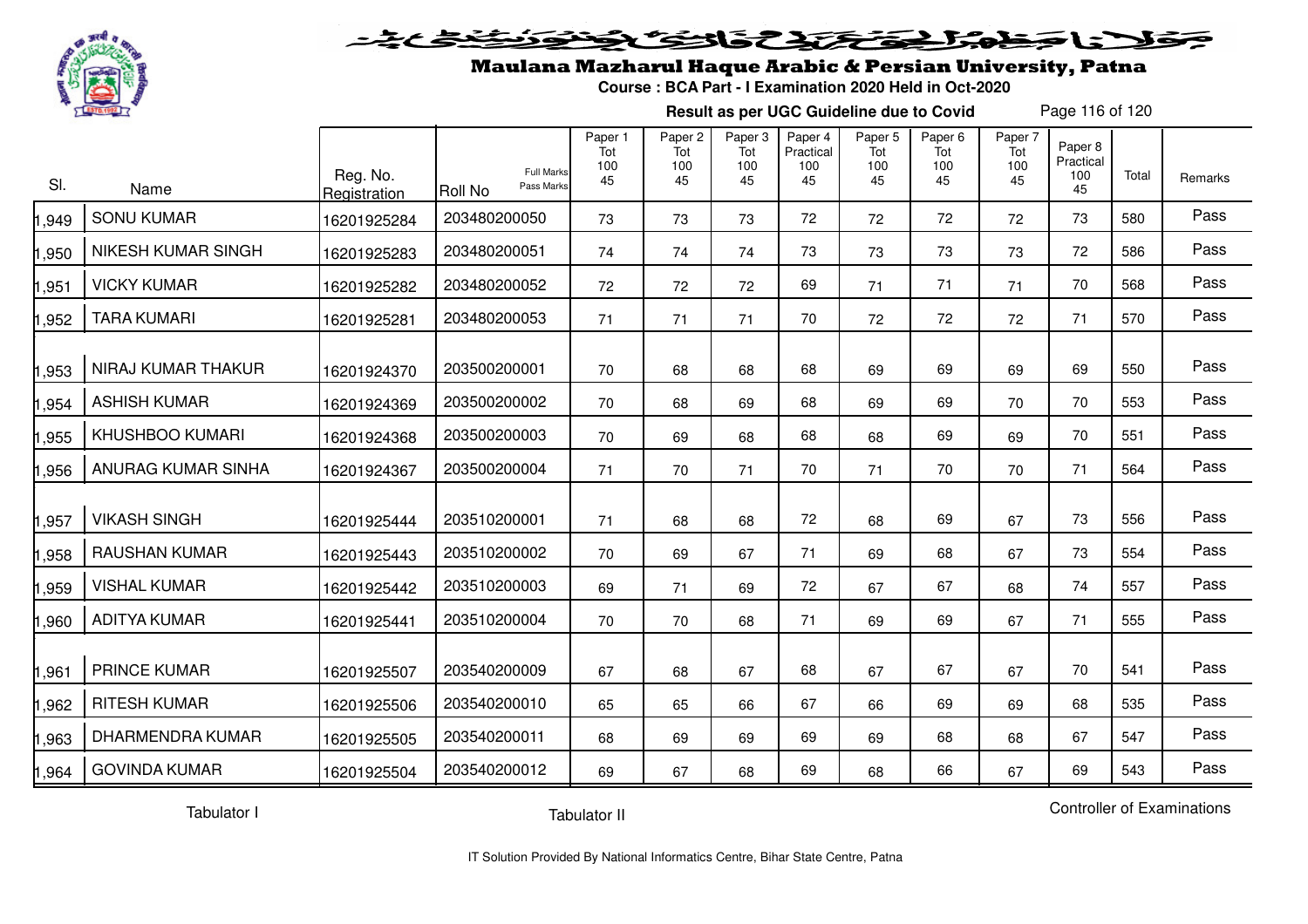

# فلانا حظمتك تحتك والتكاثر

## Maulana Mazharul Haque Arabic & Persian University, Patna

**Course : BCA Part - I Examination 2020 Held in Oct-2020**

**Result as per UGC Guideline due to Covid**

Page 117 of 120

| SI.   | Name                       | Reg. No.<br>Registration | <b>Roll No</b> | <b>Full Marks</b><br>Pass Marks | Paper 1<br>Tot<br>100<br>45 | Paper <sub>2</sub><br>Tot<br>100<br>45 | Paper 3<br>Tot<br>100<br>45 | Paper 4<br>Practical<br>100<br>45 | Paper <sub>5</sub><br>Tot<br>100<br>45 | Paper <sub>6</sub><br>Tot<br>100<br>45 | Paper 7<br>Tot<br>100<br>45 | Paper 8<br>Practical<br>100<br>45 | Total | Remarks |
|-------|----------------------------|--------------------------|----------------|---------------------------------|-----------------------------|----------------------------------------|-----------------------------|-----------------------------------|----------------------------------------|----------------------------------------|-----------------------------|-----------------------------------|-------|---------|
| ,965  | PAWAN KUMAR                | 16201925502              | 203540200013   |                                 | 68                          | 66                                     | 67                          | 70                                | 67                                     | 68                                     | 69                          | 68                                | 543   | Pass    |
| ,966  | <b>AMIT KUMAR</b>          | 16201925501              | 203540200014   |                                 | 66                          | 68                                     | 66                          | 67                                | 66                                     | 67                                     | 68                          | 70                                | 538   | Pass    |
| ,967  | <b>SHAMA PRAVEEN</b>       | 16201925500              | 203540200015   |                                 | 65                          | 65                                     | 68                          | 69                                | 69                                     | 69                                     | 66                          | 69                                | 540   | Pass    |
| ,968  | <b>SHAMA PARWEEN</b>       | 16201925499              | 203540200016   |                                 | 69                          | 67                                     | 67                          | 68                                | 68                                     | 68                                     | 69                          | 68                                | 544   | Pass    |
| ,969  | <b>DILAWAR HUSSAIN</b>     | 16201925498              | 203540200017   |                                 | 70                          | 66                                     | 69                          | 71                                | 69                                     | 69                                     | 70                          | 72                                | 556   | Pass    |
| ,970  | <b>TUFAIL AHMED</b>        | 16201925497              | 203540200018   |                                 | 68                          | 67                                     | 68                          | 69                                | 68                                     | 70                                     | 69                          | 70                                | 549   | Pass    |
| ,971  | <b>RAHUL KUMAR</b>         | 16201925496              | 203540200019   |                                 | 67                          | 69                                     | 70                          | 69                                | 70                                     | 69                                     | 68                          | 69                                | 551   | Pass    |
| ,972  | <b>VIKASH KUMAR</b>        | 16201925495              | 203540200020   |                                 | 69                          | 70                                     | 68                          | 68                                | 69                                     | 68                                     | 69                          | 71                                | 552   | Pass    |
| ,973  | <b>SAJID ALI</b>           | 16201925494              | 203540200021   |                                 | 66                          | 68                                     | 67                          | 70                                | 68                                     | 69                                     | 68                          | 70                                | 546   | Pass    |
| ,974  | <b>RANI KUMARI</b>         | 16201925493              | 203540200022   |                                 | 65                          | 65                                     | 68                          | 68                                | 67                                     | 67                                     | 67                          | 69                                | 536   | Pass    |
| ,975  | PRIYANKA KUMARI            | 16201925820              | 203540200023   |                                 | 67                          | 67                                     | 66                          | 69                                | 69                                     | 69                                     | 68                          | 68                                | 543   | Pass    |
| ,976  | ROHIT KUMAR PANDEY         | 16201925819              | 203540200024   |                                 | 69                          | 68                                     | 67                          | 67                                | 68                                     | 68                                     | 67                          | 67                                | 541   | Pass    |
| ,977  | <b>MANOJ KUMAR YADAV</b>   | 16201924556              | 203750200022   |                                 | 64                          | 61                                     | 65                          | 70                                | 67                                     | 67                                     | 68                          | 70                                | 532   | Pass    |
| ,978  | <b>MANISH KUMAR MANJHI</b> | 16201924555              | 203750200023   |                                 | 61                          | 60                                     | 63                          | 68                                | 65                                     | 62                                     | 66                          | 68                                | 513   | Pass    |
| ,979  | <b>SWEETI KUMARI</b>       | 16201924440              | 203750200024   |                                 | 69                          | 68                                     | 72                          | 75                                | 72                                     | 73                                     | 73                          | 75                                | 577   | Pass    |
| ,980  | MD MOSHAHID RAHBAR         | 16201924439              | 203750200025   |                                 | 61                          | 58                                     | 65                          | 65                                | 60                                     | 62                                     | 62                          | 68                                | 501   | Pass    |
| 1,981 | <b>ANSHIKA VERMA</b>       | 16201924438              | 203750200026   |                                 | 71                          | 70                                     | 72                          | 74                                | 72                                     | 70                                     | 73                          | 75                                | 577   | Pass    |

Tabulator I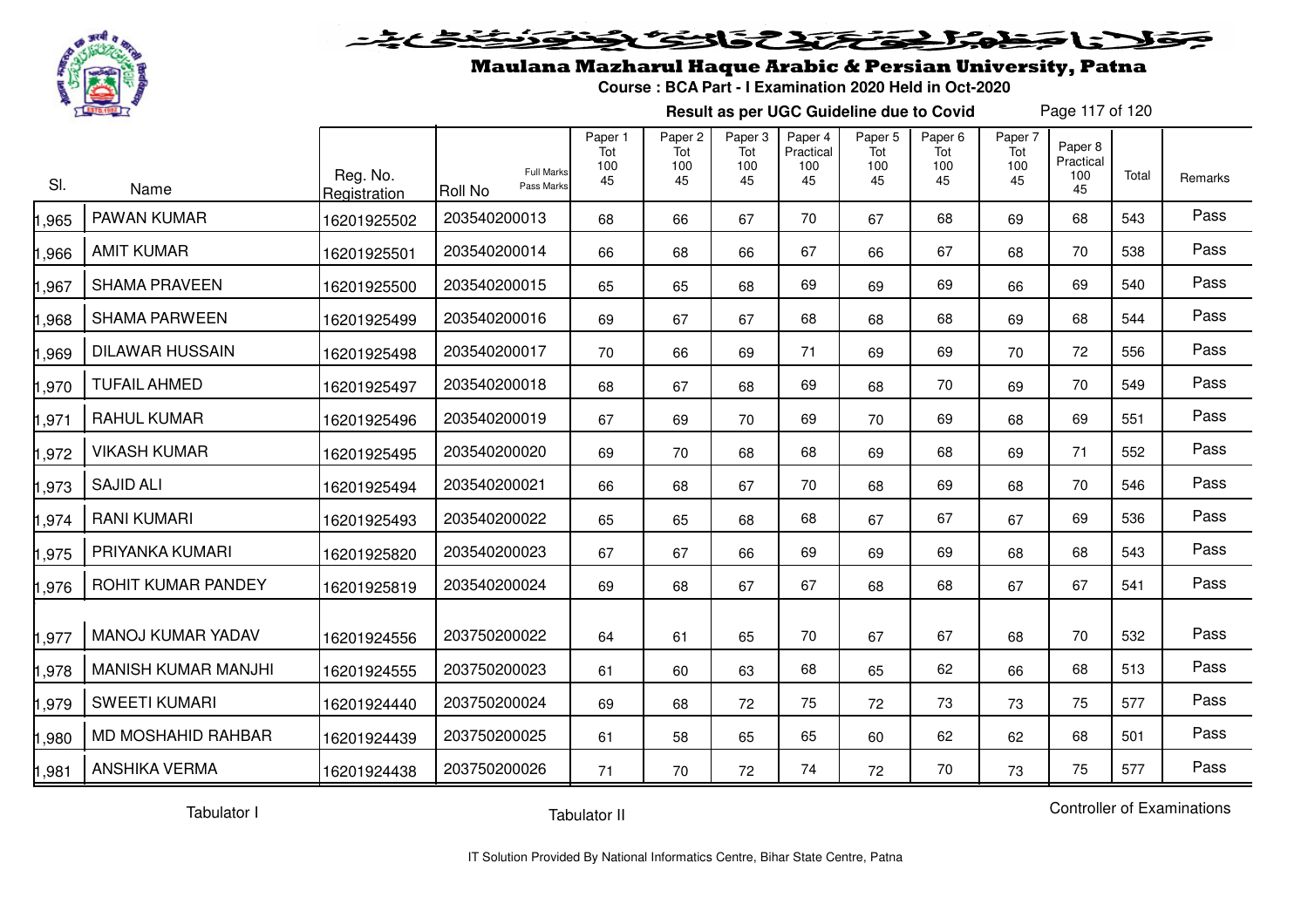

# فلأناخض المتخفض والخفائف

## Maulana Mazharul Haque Arabic & Persian University, Patna

**Course : BCA Part - I Examination 2020 Held in Oct-2020**

**Result as per UGC Guideline due to Covid**

Page 118 of 120

| SI.   | Name                       | Reg. No.<br>Registration | <b>Full Marks</b><br>Pass Marks<br><b>Roll No</b> | Paper 1<br>Tot<br>100<br>45 | Paper <sub>2</sub><br>Tot<br>100<br>45 | Paper <sub>3</sub><br>Tot<br>100<br>45 | Paper 4<br>Practical<br>100<br>45 | Paper 5<br>Tot<br>100<br>45 | Paper <sub>6</sub><br>Tot<br>100<br>45 | Paper 7<br>Tot<br>100<br>45 | Paper 8<br>Practical<br>100<br>45 | Total | Remarks |
|-------|----------------------------|--------------------------|---------------------------------------------------|-----------------------------|----------------------------------------|----------------------------------------|-----------------------------------|-----------------------------|----------------------------------------|-----------------------------|-----------------------------------|-------|---------|
| ,982  | PRATIKSHA MISHRA           | 16201924437              | 203750200027                                      | 75                          | 74                                     | 75                                     | 75                                | 75                          | 74                                     | 75                          | 75                                | 598   | Pass    |
| ,983  | <b>ANJALI KUMARI</b>       | 16201924436              | 203750200028                                      | 75                          | 74                                     | 75                                     | 75                                | 75                          | 74                                     | 75                          | 75                                | 598   | Pass    |
| ,984  | PRIYA KUMARI               | 16201924435              | 203750200029                                      | 72                          | 72                                     | 75                                     | 75                                | 73                          | 70                                     | 72                          | 74                                | 583   | Pass    |
| ,985  | <b>KHUSHI KUMARI</b>       | 16201924434              | 203750200030                                      | 71                          | 71                                     | 74                                     | 75                                | 71                          | 70                                     | 71                          | 74                                | 577   | Pass    |
| ,986  | <b>VISHAL KUMAR YADAV</b>  | 16201924433              | 203750200031                                      | 62                          | 61                                     | 65                                     | 68                                | 62                          | 65                                     | 65                          | 68                                | 516   | Pass    |
| ,987  | <b>VISHAL KUMAR SHARMA</b> | 16201924432              | 203750200032                                      | 74                          | 74                                     | 75                                     | 75                                | 74                          | 73                                     | 75                          | 68                                | 588   | Pass    |
| ,988  | <b>SAHIL KUMAR</b>         | 16201924431              | 203750200033                                      | 63                          | 64                                     | 66                                     | 68                                | 65                          | 67                                     | 68                          | 68                                | 529   | Pass    |
| ,989  | <b>NAJIR ANSARI</b>        | 16201924430              | 203750200034                                      | 75                          | 74                                     | 75                                     | 75                                | 75                          | 74                                     | 75                          | 75                                | 598   | Pass    |
| ,990  | <b>UMA BHARTI</b>          | 16201924429              | 203750200035                                      | 72                          | 71                                     | 73                                     | 75                                | 72                          | 70                                     | 72                          | 75                                | 580   | Pass    |
| ,991  | RABINA KUMARI              | 16201924428              | 203750200036                                      | 60                          | 60                                     | 66                                     | 68                                | 62                          | 64                                     | 65                          | 68                                | 513   | Pass    |
| ,992  | <b>AKRITI RAI</b>          | 16201924427              | 203750200037                                      | 73                          | 72                                     | 75                                     | 75                                | 73                          | 72                                     | 75                          | 75                                | 590   | Pass    |
| ,993  | <b>RITIK KUMAR PANDEY</b>  | 16201924426              | 203750200038                                      | 65                          | 64                                     | 67                                     | 70                                | 66                          | 67                                     | 68                          | 70                                | 537   | Pass    |
| ,994  | RAJU KUMAR YADAV           | 16201924425              | 203750200039                                      | 74                          | 75                                     | 75                                     | 75                                | 74                          | 73                                     | 75                          | 75                                | 596   | Pass    |
| .995  | <b>AKANKSHA KUMARI</b>     | 16201924424              | 203750200040                                      | 74                          | 74                                     | 74                                     | 75                                | 73                          | 74                                     | 75                          | 75                                | 594   | Pass    |
| ,996  | PUNITA KUMARI DUBEY        | 16201924423              | 203750200041                                      | 65                          | 64                                     | 66                                     | 68                                | 65                          | 66                                     | 68                          | 68                                | 530   | Pass    |
| ,997  | <b>JYOTI KUMARI</b>        | 16201924422              | 203750200042                                      | 65                          | 66                                     | 68                                     | 70                                | 67                          | 68                                     | 69                          | 70                                | 543   | Pass    |
| 1,998 | <b>AMRITA KUMARI</b>       | 16201924421              | 203750200043                                      | 62                          | 61                                     | 64                                     | 66                                | 65                          | 64                                     | 67                          | 68                                | 517   | Pass    |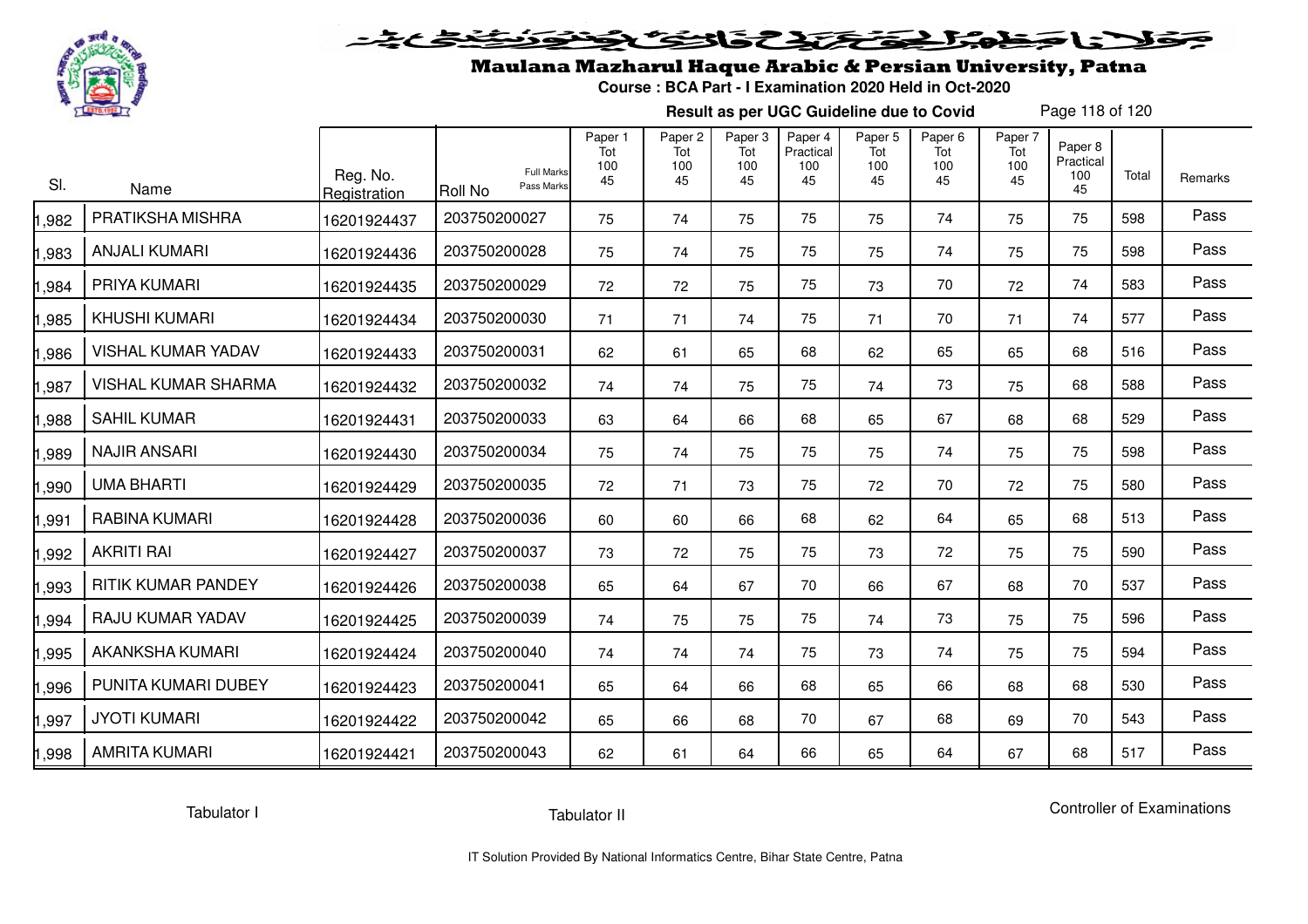

#### 2020 2020 2020 **SELENE**

## Maulana Mazharul Haque Arabic & Persian University, Patna

**Course : BCA Part - I Examination 2020 Held in Oct-2020**

**Result as per UGC Guideline due to Covid**

Page 119 of 120

| SI.   | Name                        | Reg. No.<br>Registration | <b>Full Marks</b><br>Pass Marks<br><b>Roll No</b> | Paper 1<br>Tot<br>100<br>45 | Paper <sub>2</sub><br>Tot<br>100<br>45 | Paper <sub>3</sub><br>Tot<br>100<br>45 | Paper 4<br>Practical<br>100<br>45 | Paper <sub>5</sub><br>Tot<br>100<br>45 | Paper <sub>6</sub><br>Tot<br>100<br>45 | Paper 7<br>Tot<br>100<br>45 | Paper 8<br>Practical<br>100<br>45 | Total | Remarks |
|-------|-----------------------------|--------------------------|---------------------------------------------------|-----------------------------|----------------------------------------|----------------------------------------|-----------------------------------|----------------------------------------|----------------------------------------|-----------------------------|-----------------------------------|-------|---------|
| ,999  | <b>AMISHA KUMARI</b>        | 16201924420              | 203750200044                                      | 75                          | 74                                     | 75                                     | 75                                | 75                                     | 74                                     | 74                          | 75                                | 597   | Pass    |
| 2,000 | DIPANJALI KUMARI GUPTA      | 16201924419              | 203750200045                                      | 75                          | 75                                     | 74                                     | 75                                | 74                                     | 74                                     | 75                          | 75                                | 597   | Pass    |
| 2,001 | <b>RANI KUMARI</b>          | 16201924418              | 203750200046                                      | 75                          | 74                                     | 75                                     | 75                                | 75                                     | 74                                     | 75                          | 75                                | 598   | Pass    |
| 2,002 | <b>SNEHA UPADHYA</b>        | 16201924417              | 203750200047                                      | 66                          | 66                                     | 70                                     | 70                                | 70                                     | 69                                     | 71                          | 71                                | 553   | Pass    |
| 2,003 | <b>BHABYA SINGH</b>         | 16201924416              | 203750200048                                      | 61                          | 60                                     | 63                                     | 65                                | 65                                     | 65                                     | 65                          | 68                                | 512   | Pass    |
| 2,004 | <b>SANA PARWEEN</b>         | 16201924415              | 203750200049                                      | 75                          | 73                                     | 74                                     | 74                                | 73                                     | 74                                     | 74                          | 70                                | 587   | Pass    |
| 2,005 | <b>BHUSHAN KUMAR</b>        | 16201924414              | 203750200050                                      | 74                          | 74                                     | 75                                     | 75                                | 74                                     | 74                                     | 75                          | 75                                | 596   | Pass    |
| 2,006 | <b>DEEPU KUMAR</b>          | 16201924413              | 203750200051                                      | 74                          | 74                                     | 75                                     | 75                                | 74                                     | 75                                     | 75                          | 75                                | 597   | Pass    |
| 2,007 | <b>ANKIT KUMAR</b>          | 16201924412              | 203750200052                                      | 75                          | 75                                     | 74                                     | 75                                | 74                                     | 74                                     | 75                          | 75                                | 597   | Pass    |
| 2,008 | <b>SAMRITY KUMARI SINGH</b> | 16201924411              | 203750200053                                      | 75                          | 73                                     | 75                                     | 75                                | 75                                     | 75                                     | 75                          | 75                                | 598   | Pass    |
| 2,009 | SATISH KUMAR GUPTA          | 16201924409              | 203750200054                                      | 64                          | 61                                     | 65                                     | 70                                | 65                                     | 67                                     | 67                          | 68                                | 527   | Pass    |
| 2,010 | PRIYAM KUMAR PRASAD         | 16201924408              | 203750200055                                      | 62                          | 62                                     | 65                                     | 68                                | 65                                     | 67                                     | 67                          | 68                                | 524   | Pass    |
| 2,011 | <b>BIPUL KUMAR TIWARI</b>   | 16201924407              | 203750200056                                      | 62                          | 74                                     | 73                                     | 75                                | 74                                     | 73                                     | 75                          | 75                                | 581   | Pass    |
| 2,012 | <b>USHA KIRAN</b>           | 16201924406              | 203750200057                                      | 75                          | 74                                     | 75                                     | 75                                | 75                                     | 74                                     | 75                          | 75                                | 598   | Pass    |
| 2,013 | <b>ANJALI KUMARI</b>        | 16201924405              | 203750200058                                      | 75                          | 74                                     | 75                                     | 75                                | 75                                     | 74                                     | 75                          | 75                                | 598   | Pass    |
| 2,014 | <b>MD AZAD</b>              | 16201924404              | 203750200059                                      | 74                          | 73                                     | 74                                     | 75                                | 74                                     | 73                                     | 74                          | 75                                | 592   | Pass    |
| 2,015 | <b>VINEET KUMAR</b>         | 16201924403              | 203750200060                                      | 74                          | 74                                     | 74                                     | 74                                | 73                                     | 72                                     | 74                          | 75                                | 590   | Pass    |